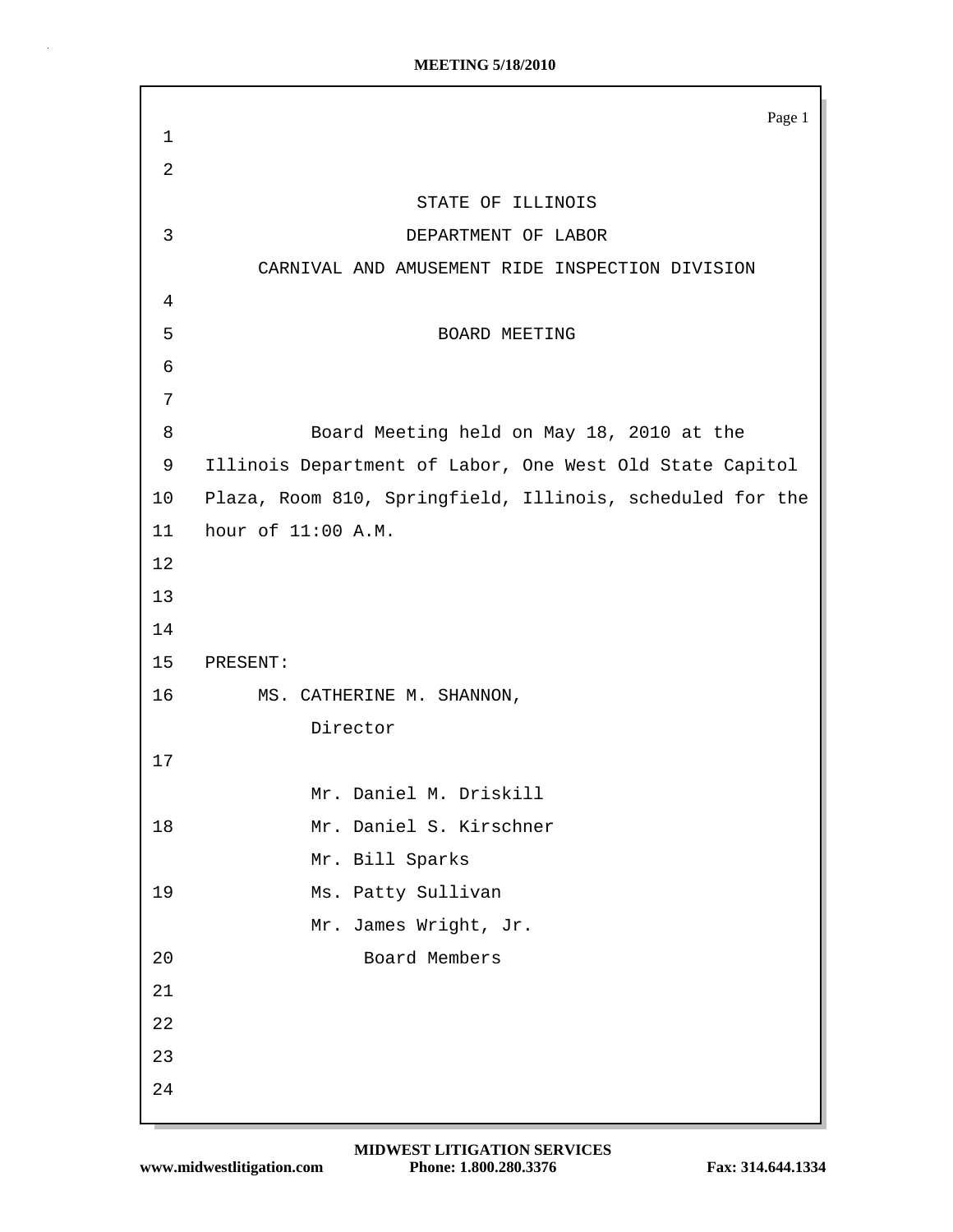```
Page 2
1 APPEARANCES:
2 MR. MICHAEL HAGGERTY
          Chief Legal Counsel
 3 Illinois Department of Labor
          Michael A. Bilandic Building
4 160 North LaSalle Street, Suite C-1300
          Chicago, Illinois 60601
5
               Appeared on behalf of the Department of Labor.
6
7
8
9
10
    ALSO PRESENT:
11
          Mr. Doug Rathbun, Manager
12 Ms. Sara Scherer, Legislative Liaison
          Mr. Bert Rodriguez, Assistant Director
13 Ms. Marcia Joiner, Administrative Assistant
          Ms. Margaret Vaughn
14
          MIDWEST LITIGATION SERVICES
15 15 South Old State Capitol Plaza
          Springfield, Illinois 67201
16 (217) 523-8244
          1-800-280-3376
17
          By: Cynthia M. Smith, Illinois CSR
18 License No. 084-003540
19
20
21
22
23
24
```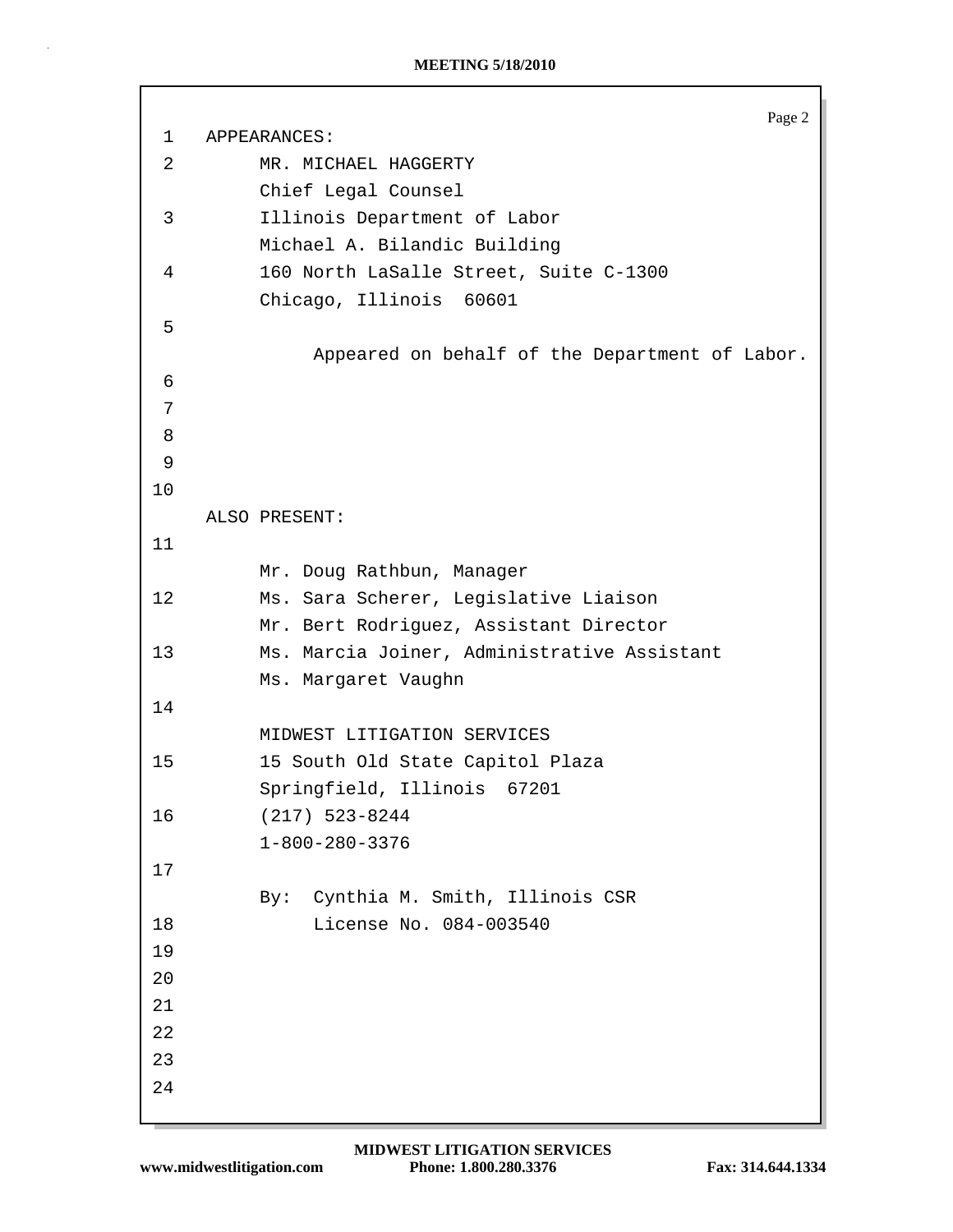| 1  | Page 3<br>(Hearing started                                |
|----|-----------------------------------------------------------|
| 2  | at $11:00 A.M.$                                           |
| 3  | DIRECTOR SHANNON: All right. Well, this is the May        |
| 4  | 18th meeting of the Carnival-Amusement Safety Board.      |
| 5  | And the first order of business is to call to order       |
| 6  | the board meeting and then the introduction of board      |
| 7  | members and staff. So I will just call off the board      |
| 8  | members' names that are present and if you would just say |
| 9  | here or aye or whatever, present.                         |
| 10 | We will start off with James Wright.                      |
| 11 | MR. WRIGHT: Present.                                      |
| 12 | DIRECTOR SHANNON: Dan Kirschner.                          |
| 13 | MR. KIRSCHNER: Here.                                      |
| 14 | DIRECTOR SHANNON: Catherine Shannon.                      |
| 15 | Here.                                                     |
| 16 | DIRECTOR SHANNON: Dan Driskill.                           |
| 17 | MR. DRISKILL:<br>Here.                                    |
| 18 | DIRECTOR SHANNON: Patty Sullivan.                         |
| 19 | MS. SULLIVAN: Here.                                       |
| 20 | DIRECTOR SHANNON: Bill Sparks.                            |
| 21 | MR. SPARKS: Here.                                         |
| 22 | DIRECTOR SHANNON: Okay. So there are six board            |
| 23 | members present.                                          |
| 24 | I would like to start off by introducing -- well,         |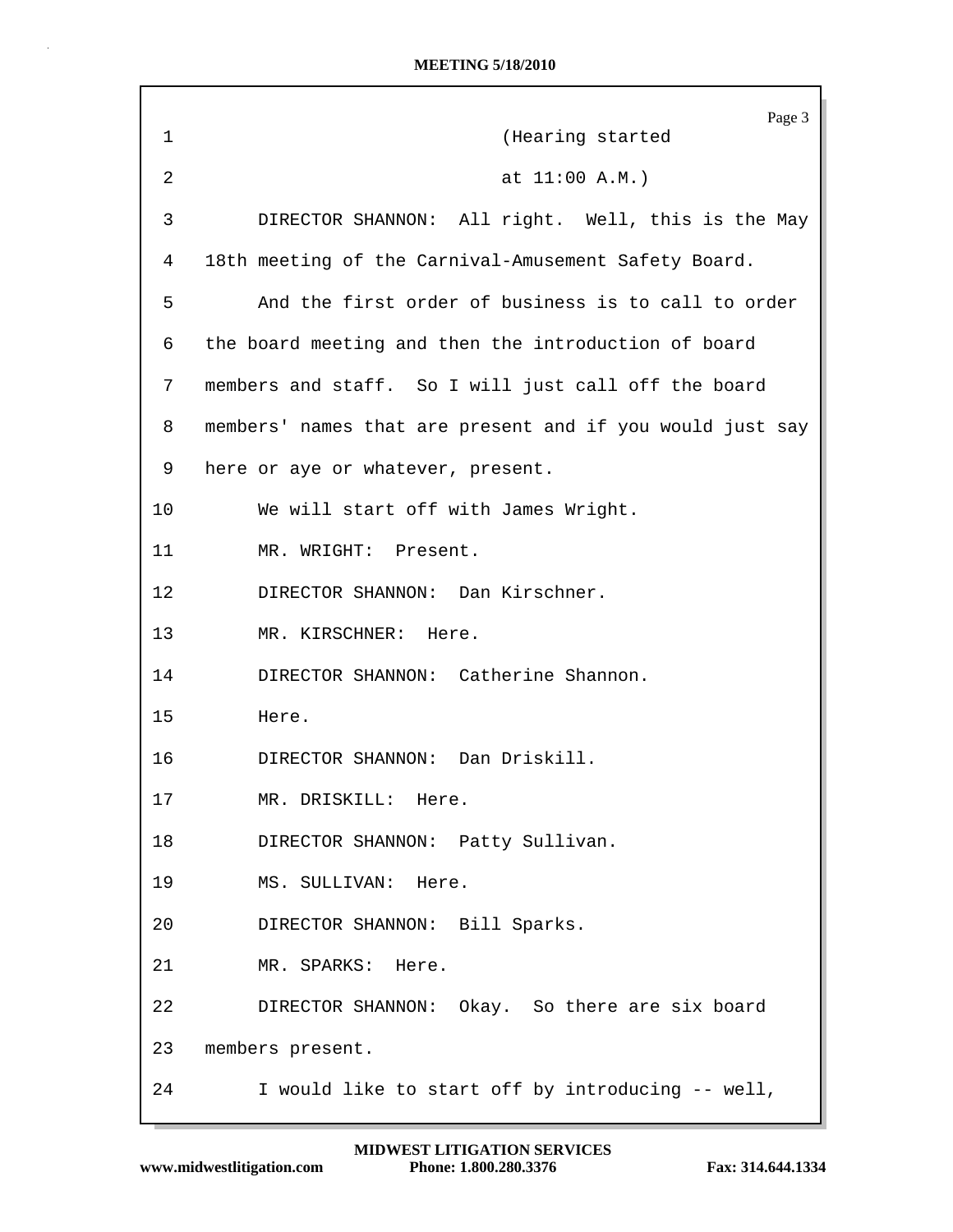Page 4 1 I'm -- for Dan's benefit -- I think that you heard 2 everybody's name, but for your benefit, I will go over 3 them again. 4 MR. KIRSCHNER: (Nods affirmatively.) 5 DIRECTOR SHANNON: We have James Wright who is here. 6 Dan Kirschner is our newest board member. He was 7 appointed to a temporary appointment by the Governor's 8 office. I think it was effective -- he probably can tell 9 you before I can, but -- 10 When was it effective, Marcia? 11 MR. KIRSCHNER: February 22nd. 12 DIRECTOR SHANNON: February 22nd, 2010. 13 MS. JOINER: Okay. 14 DIRECTOR SHANNON: And he is a public member 15 replacing Rick Boyd whose term had expired and who for -- 16 because he had other commitments that he had to honor 17 decided not -- not to seek reappointment to the board. 18 Dan Driskill is an operator representative. 19 Patty Sullivan -- you are actually a public member I 20 believe technically, but a manufacturer representing 21 manufacturers. 22 MS. SULLIVAN: Yes. 23 DIRECTOR SHANNON: We have Bill Sparks who is a 24 public member but is also an operator. And James Wright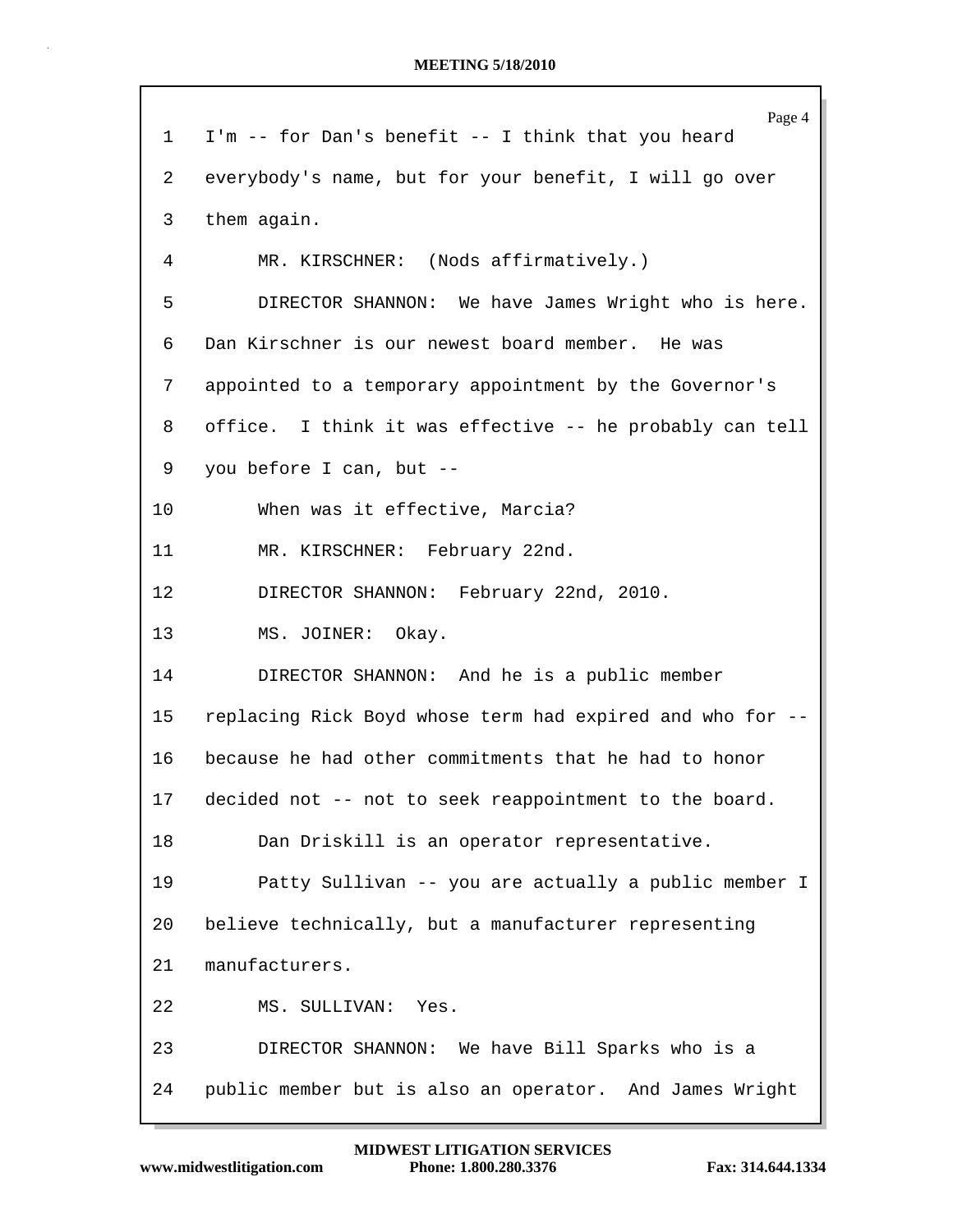|    | Page 5                                                     |
|----|------------------------------------------------------------|
| 1  | is a public member. So you know, Dan, just for your        |
| 2  | benefit -- you probably have already seen this, but there  |
| 3  | are eight -- by statute, there are eight carnival board    |
| 4  | members. Right now we have some people with expired        |
| 5  | terms. You have heard that. And we're working with the     |
| 6  | Governor's office to get full appointments made. And what  |
| 7  | right now we are missing is a PE, a professional engineer. |
| 8  | MR. KIRSCHNER: Uh-huh.                                     |
| 9  | DIRECTOR SHANNON: But the statute calls for one            |
| 10 | operator, one insurance representative and that is Anthony |
| 11 | Urbik who couldn't make it today, but is usually at the    |
| 12 | board meetings. And then one public member. But            |
| 13 | everybody else is public as well.                          |
| 14 | So with that I would like to start off by introducing      |
| 15 | our staff. We have Michael Haggerty who is our chief       |
| 16 | legal counsel. We have Doug Rathbun, who is the manager    |
| 17 | of the Carnival-Safety Division. We have Marcia Joiner,    |
| 18 | who wears many hats. Technically she is an administrative  |
| 19 | assistant, but she also organizes everything and does a    |
| 20 | lot of the inputting of the rides and scheduling of the    |
| 21 | appointments and for awhile was the manager in the absence |
| 22 | of a manager of the Carnival-Amusement Safety Division.    |
| 23 | We have Sara Scherer, who is our legislative liaison.      |
| 24 | And Bert Rodriguez, who is our Assistant Director.         |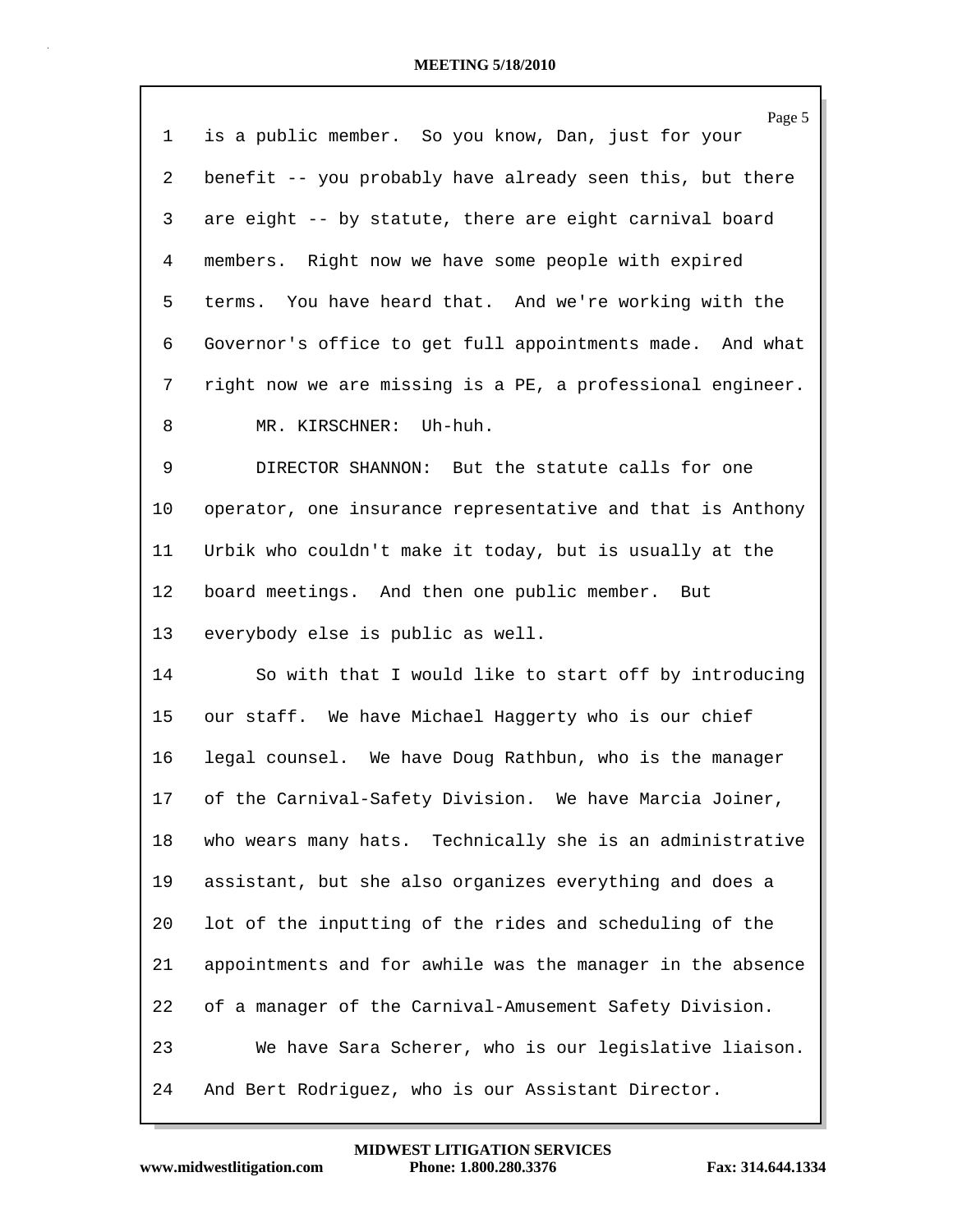| $\mathbf 1$ | Page 6<br>So with that, Dan, I don't know if you want to say |
|-------------|--------------------------------------------------------------|
| 2           | anything or not.                                             |
| 3           | MR. KIRSCHNER: Just that I'm happy to be here. I'm           |
| 4           | from Chicago. I'm a trial lawyer professionally, a           |
| 5           | personal injury lawyer with a group which incorporates       |
| 6           | injuries at carnivals. And so safety is close to my          |
| 7           | heart. So I look forward to working with you all.            |
| 8           | DIRECTOR SHANNON: Thank you.                                 |
| 9           | The first order of business that I would like to do          |
| 10          | today is to approve the agenda, but the -- I would like to   |
| 11          | make a move to amend the agenda and just move around the     |
| 12          | order of business. There are no new items. The only          |
| 13          | thing that I would like to do is that I would like to put    |
| 14          | the Robert's Rules Of Order right before the approval of     |
| 15          | the minutes.                                                 |
| 16          | Is there a motion?                                           |
| 17          | MS. SULLIVAN: So moved.                                      |
| 18          | DIRECTOR SHANNON: Is there a second?                         |
| 19          | MR. DRISKILL: Second.                                        |
| 20          | DIRECTOR SHANNON: All of those in favor say aye.             |
| 21          | (Group response.)                                            |
| 22          | DIRECTOR SHANNON: All of those opposed say nay?              |
| 23          | (No response.)                                               |
| 24          | DIRECTOR SHANNON: And the reason -- I guess I should         |

 $\mathsf{r}$ 

٦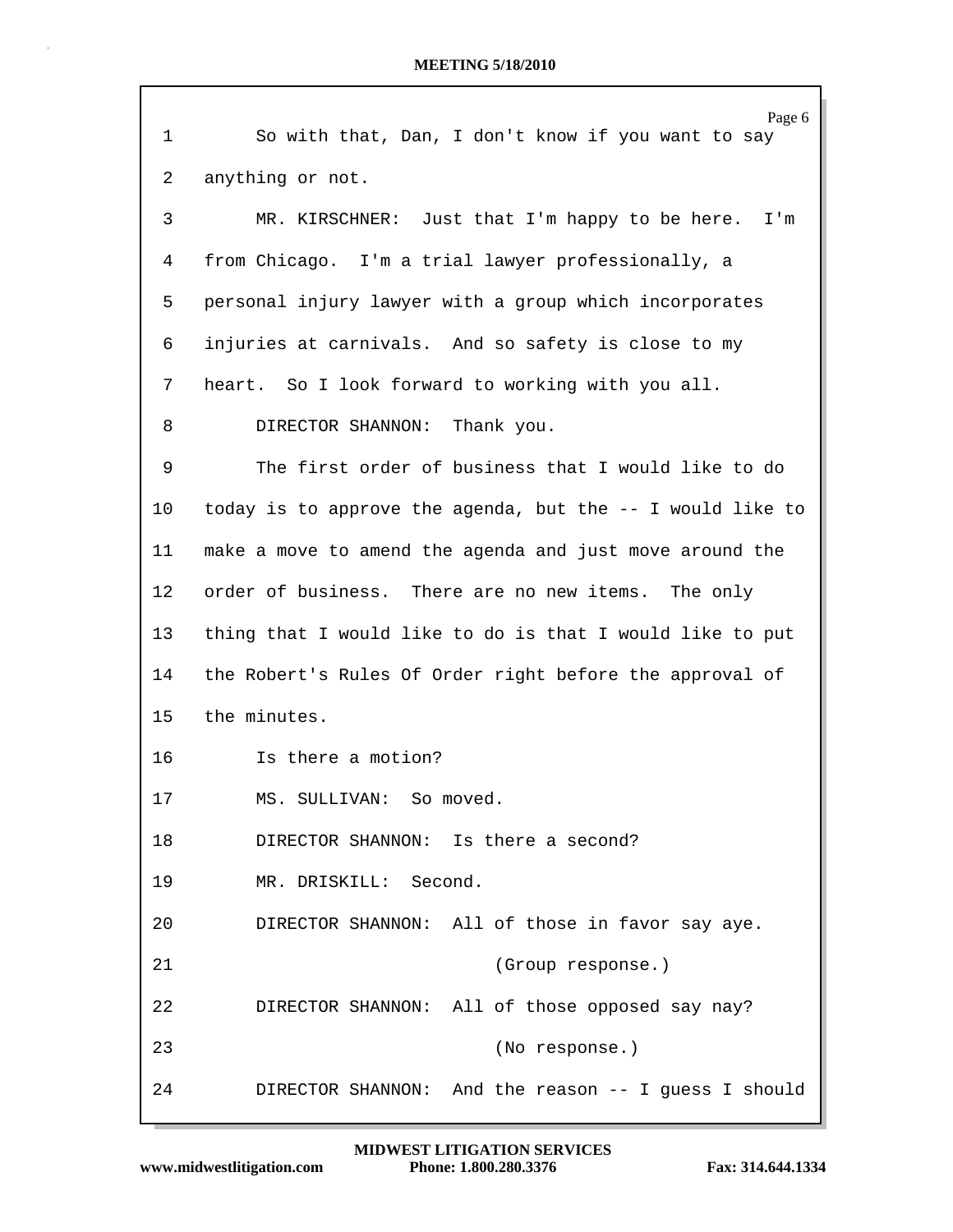Page 7 1 have said that, but we wanted to go in that order because 2 Michael Haggerty is going to be doing a presentation on 3 the Robert's Rules Of Order and it has some bearing on the 4 approval of our minutes. So I wanted to have him make 5 that presentation first.

6 MR. HAGGERTY: So in the packets that you received 7 hot off the presses -- Director Shannon had asked me to 8 put together a guide for the CARSA Board as to the issue 9 of conducting business. And certainly you will want to 10 enjoy this at home if you have a chance to read it. But 11 there are some things that I wanted to touch upon this 12 morning. And so the three things that I want to talk 13 about today are the act, itself, the Robert's Rules Of 14 Order and then the Open Meetings Act.

15 So, first of all, the CARSA board of which you are a 16 members is established by the Carnival And Amusement Rides 17 Safety Act. So it's established by statute. And that 18 statute speaks to, among other things, the composition of 19 the board and it speaks to the term of the board members 20 and also the frequency of the meetings. But unlike many 21 private boards or other public boards, this board has no 22 rules of its own as it relates to the conduct at meetings. 23 You know you are certainly aware that there are 24 administrative rules that apply to the Carnival Amusement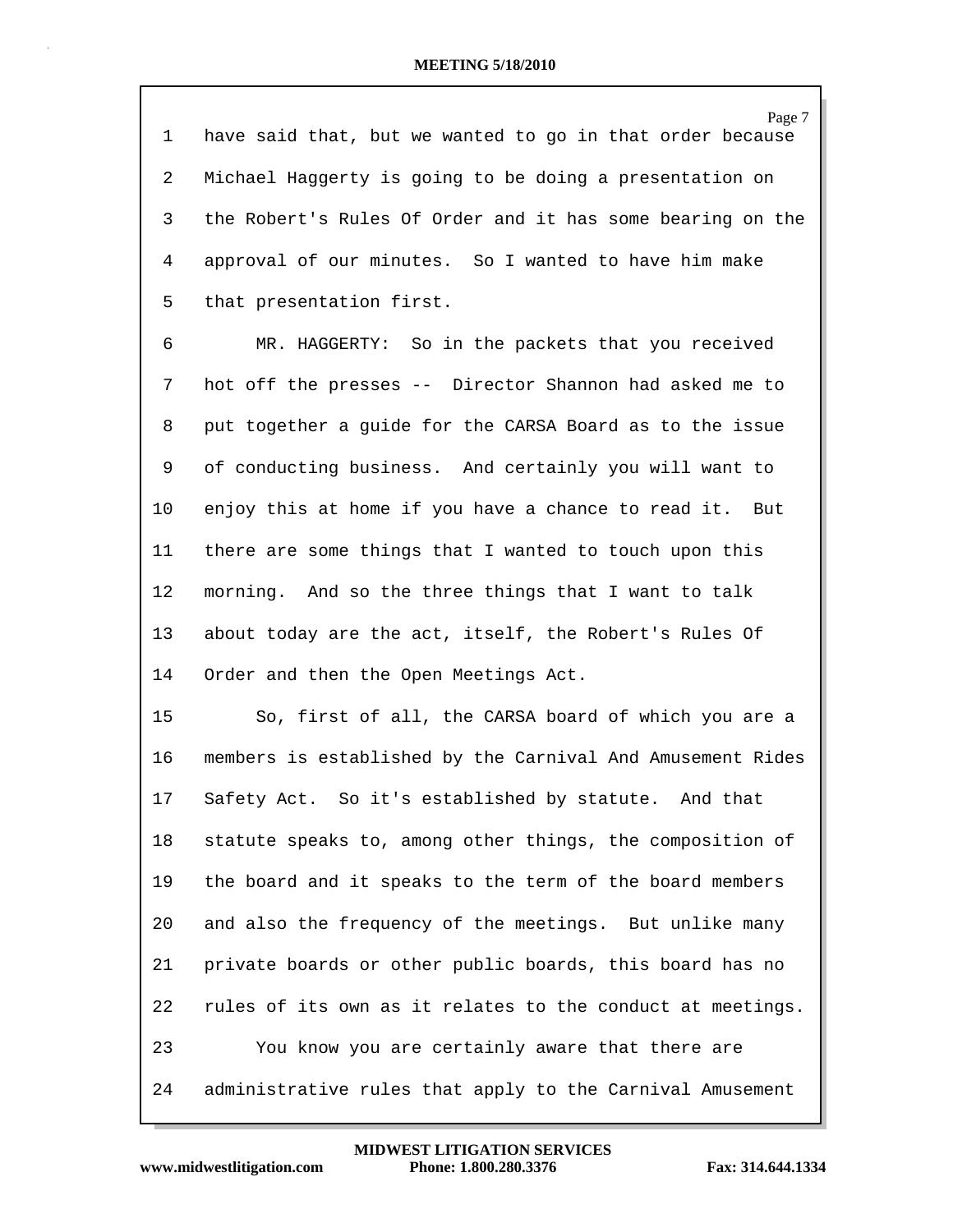| $\mathbf{1}$ | Page 8<br>Ride Safety Act that relates to for example material |
|--------------|----------------------------------------------------------------|
| 2            | testing standards, but there are no rules per se that          |
| 3            | govern the conduct at board meetings. In the absence of        |
| 4            | any rules, this board over time has developed a custom and     |
| 5            | practice of utilizing the Robert's Rules Of Order to           |
| 6            | conduct its business. So the Robert's Rules Of Order as a      |
| 7            | result of custom and practice govern your work with the        |
| 8            | following caveat. This is not a private board. It              |
| 9            | obviously is a public board. And, as a public body, the        |
| 10           | work -- this board and its work are subject to the Open        |
| 11           | Meetings Act.                                                  |
| 12           | And so what I want to touch upon this morning is how           |
| 13           | those three -- how this board then conducts its business       |
| 14           | within the framework of those three things -- the CARSA        |
| 15           | statute, the Robert's Rules and the Open Meetings Act.         |
| 16           | So first of all, as to the composition of the board,           |
| 17           | Section 2-3 of the statute establishes the board.<br>And it    |
| 18           | provides that it shall consist of eight members. One of        |
| 19           | whom is the Director of Labor. The other seven members of      |
| 20           | the board are appointed by the governor. With the advice       |
| 21           | and consent of the Senate. And the -- the statute              |
| 22           | provides that of the seven appointed members one shall be      |
| 23           | an operator of amusement rides and one shall be a              |
| 24           | registered professional engineer and one shall represent       |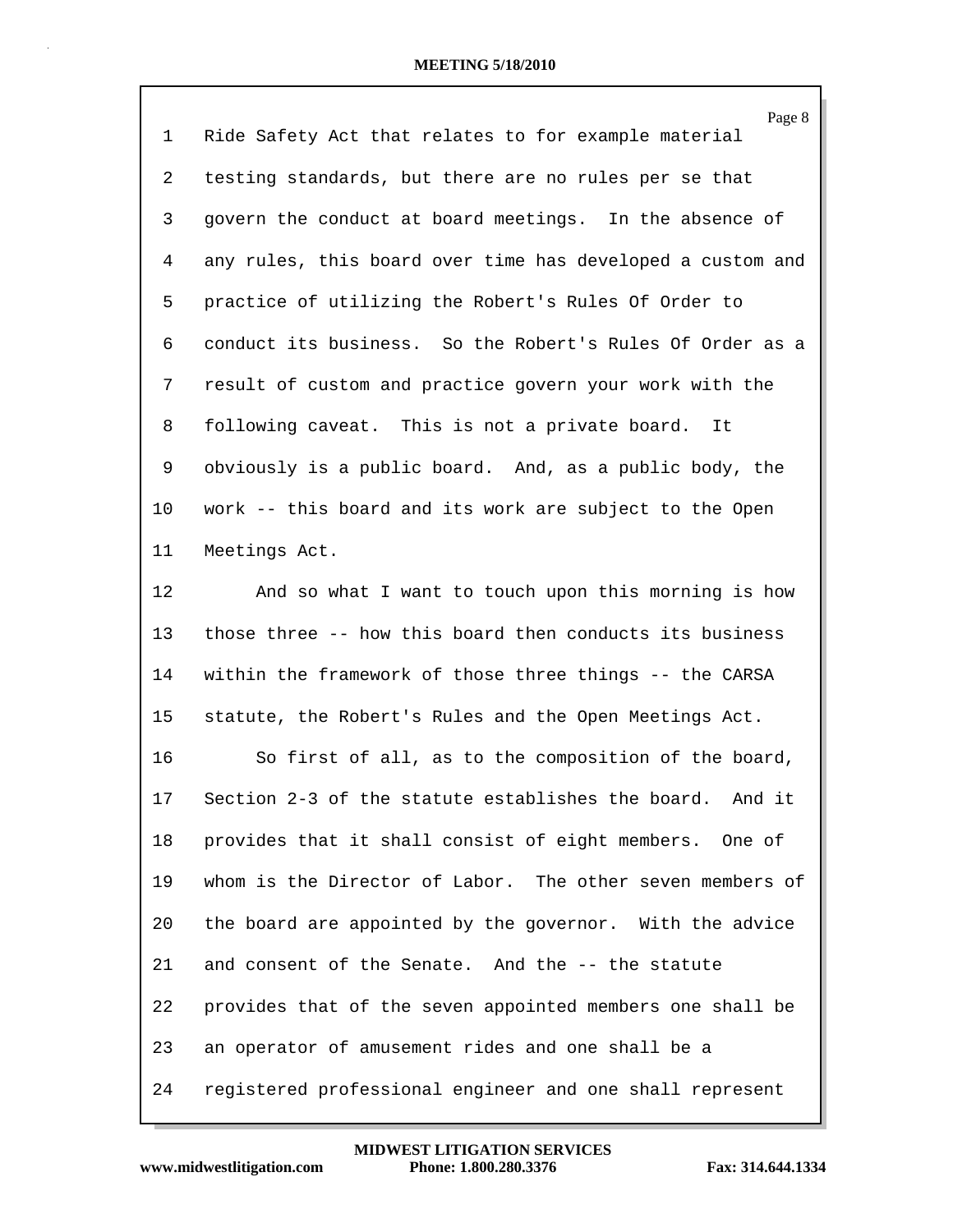| 1               | Page 9<br>the insurance industry and one shall represent -- at least |
|-----------------|----------------------------------------------------------------------|
| 2               | one shall represent the general public.                              |
| 3               | Now the statute also says that the board shall meet                  |
| 4               | at least twice annually. Twice yearly. And at the call               |
| 5               | of the chairman or by written request of at least five               |
| 6               | members. So that's how you come to gather.                           |
| 7               | Now a quorum. First of all what is a quorum? A                       |
| 8               | quorum is the number of the voting members that must be              |
| 9               | present in order for the board to conduct its business.              |
| 10              | When no quorum is present the board can do few things.               |
| 11              | And among the things it can do is to set the time and                |
| 12              | place of the next meeting. But absent a quorum the board             |
| 13              | cannot lawfully conduct, transact its business.                      |
| 14              | Now most organizations define a quorum in their                      |
| 15              | by-laws. This board again does not have by-laws.                     |
| 16              | Curiously it's a statute itself that states what a quorum            |
| 17 <sub>2</sub> | is.                                                                  |
| 18              | In Section 2-4, the Carnival Act states that --                      |
| 19              | explicitly provides that a majority of the eight members             |
| 20              | of the board constitutes a quorum. So a majority of the              |
| 21              | eight members of the board is five. So that's why Marcia             |
| 22              | works so hard to ensure -- to know who is coming, who                |
| 23              | can't come, et cetera because without five members present           |
| 24              | at a meeting this board could only essentially set the               |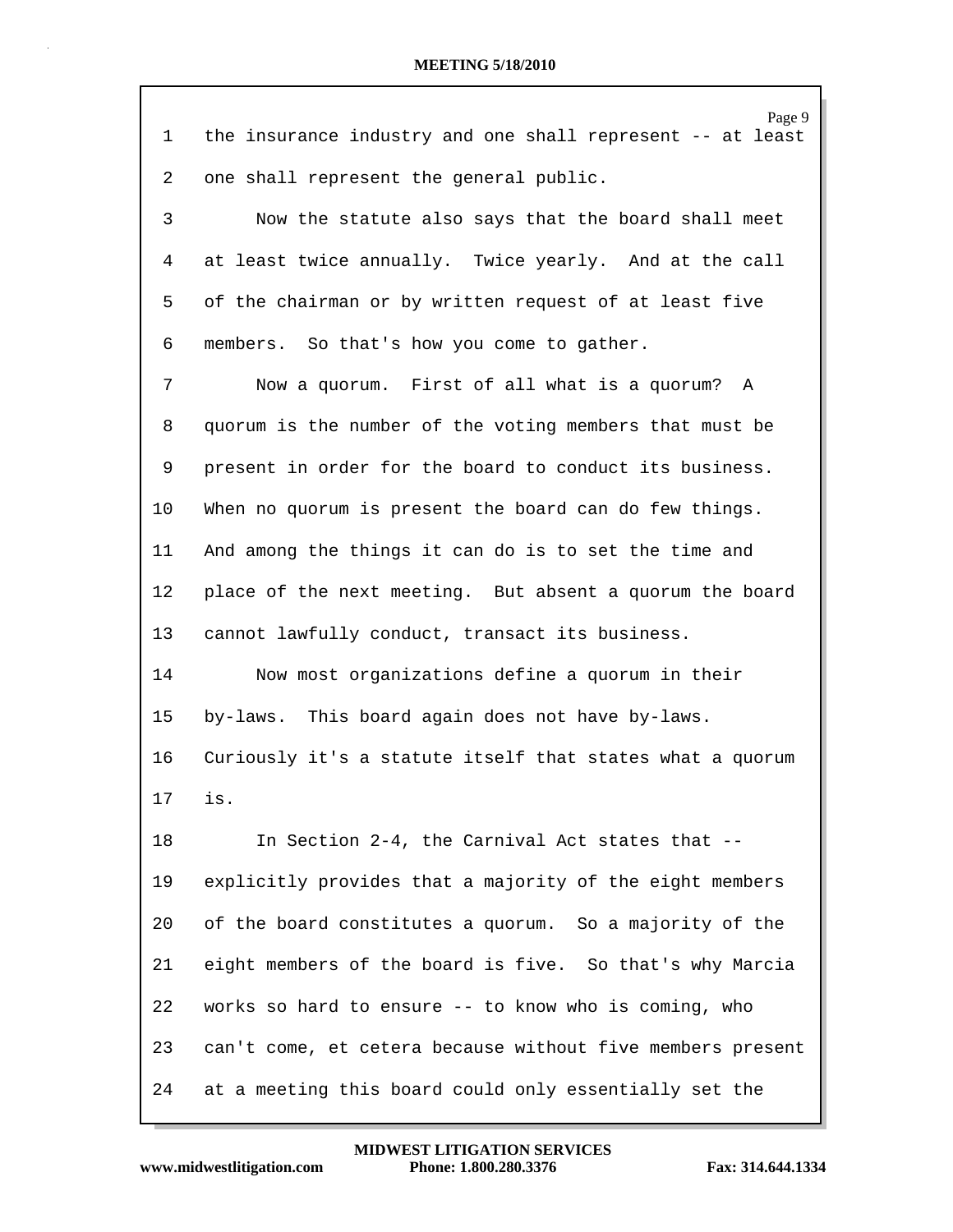|             | Page 10                                                    |
|-------------|------------------------------------------------------------|
| $\mathbf 1$ | time and date of the next meeting.                         |
| 2           | Now when we have had instances where one of you may        |
| 3           | ask you know so and so is going to be out of state or some |
| 4           | other location and can they participate electronically in  |
| 5           | the board meeting. So via telephone or via                 |
| 6           | teleconferencing. Which particularly in this day and age   |
| 7           | is more common -- there is more availability now.          |
| 8           | The answer to that is no. As to that board, the            |
| 9           | answer is no. And why is that? Because, as a public        |
| 10          | body, we are subject to the Open Meetings Act. And         |
| 11          | specifically the Open Meetings Act provides that for a     |
| 12          | public body to permit a member to attend a meeting         |
| 13          | electronically two things must exist. The public body      |
| 14          | must have adopted appropriate rules permitting electronic  |
| 15          | attendance. Which we don't have. And even if we            |
| 16          | eventually promulgate rules that allow for that one thing  |
| 17          | be mindful that in addition to a rule that allows for      |
| 18          | electric attendance, a quorum of the public body must be   |
| 19          | physically present at the actual location of the public -- |
| 20          | of the meeting where the meeting is to be conducted.       |
| 21          | So assume then that we were to eventually then             |
| 22          | promulgate rules for the conduct of meetings. It would     |
| 23          | be -- the electronic attendance would be to allow a board  |
| 24          | member to attend a meeting, but they could -- they could   |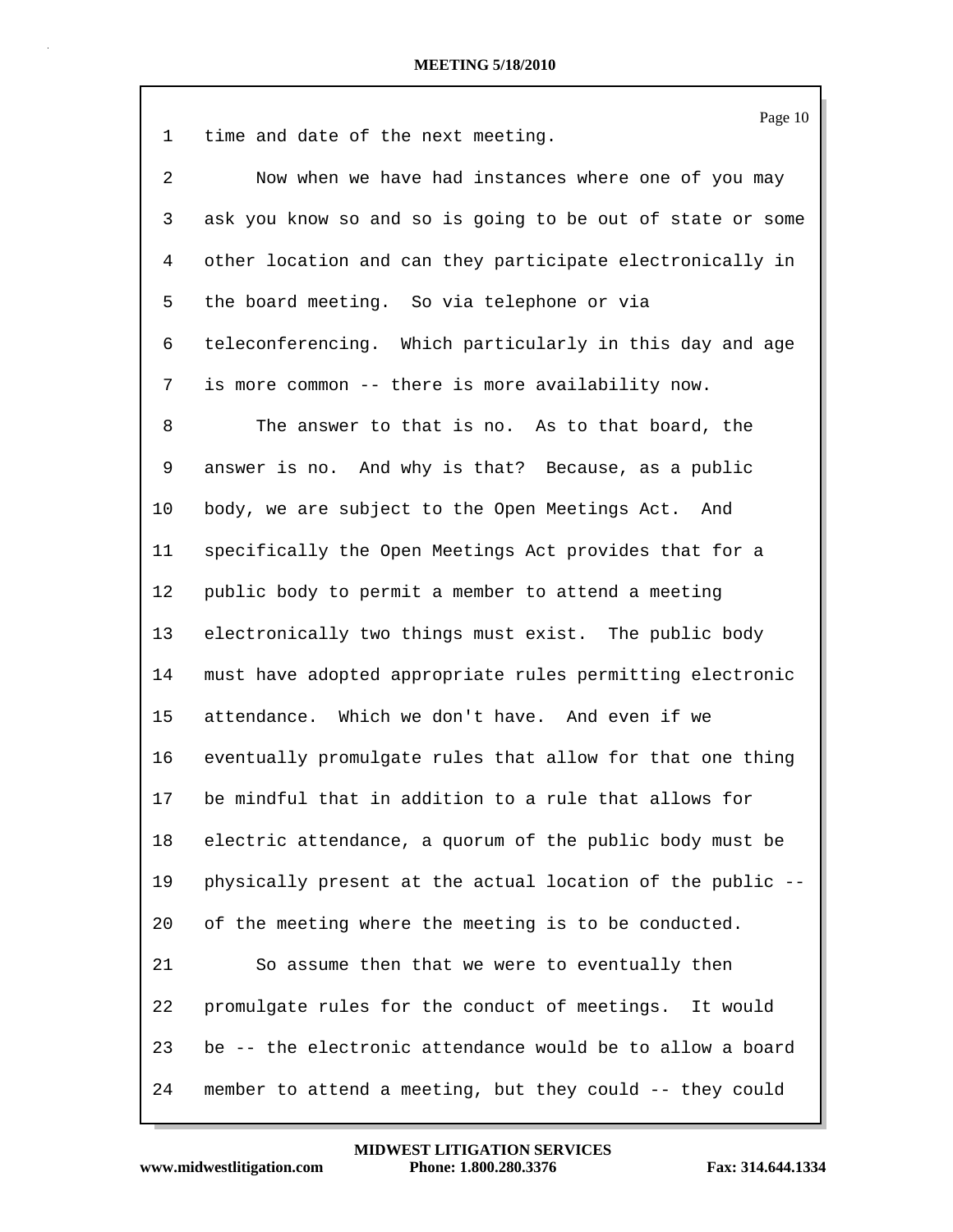| $\mathbf 1$ | Page 11<br>not -- that electronic attendance could not serve to |
|-------------|-----------------------------------------------------------------|
| 2           | create the quorum. The quorum would have to have -- would       |
| 3           | have to exist independent from the electronic member.           |
| 4           | If you want to follow along, we are on Page 2 of the            |
| 5           | handout.                                                        |
| 6           | So that's what it takes to conduct business is five             |
| 7           | members.                                                        |
| 8           | Now for purposes, though, of the Open Meetings Act, a           |
| 9           | meeting under the Open Meetings Act, a majority of a            |
| 10          | quorum of a public body is -- may not meet to discuss           |
| 11          | public business without complying with the Open Meetings        |
| 12          | Act.                                                            |
| 13          | So we know that the quorum is five. What's a                    |
| 14          | majority of a quorum? Well, a quorum is five. So we have        |
| $15\,$      | to be -- we know that we have to have five members here to      |
| 16          | conduct business. We also have to be mindful that               |
| 17          | whenever three or more of you are gathered -- wherever          |
| 18          | three or more of you are gathered, whether it's in a            |
| 19          | social setting on the street or in -- in a setting like         |
| 20          | this -- we have to be mindful of the requirements of the        |
| 21          | Open Meetings Act.                                              |
| 22          | So under the Open -- for purposes of the Open                   |
| 23          | Meetings Act, a "meeting" occurs -- a meeting occurs for        |
| 24          | purposes of the Open Meetings Act whenever three things         |

**www.midwestlitigation.com Phone: 1.800.280.3376 Fax: 314.644.1334 MIDWEST LITIGATION SERVICES**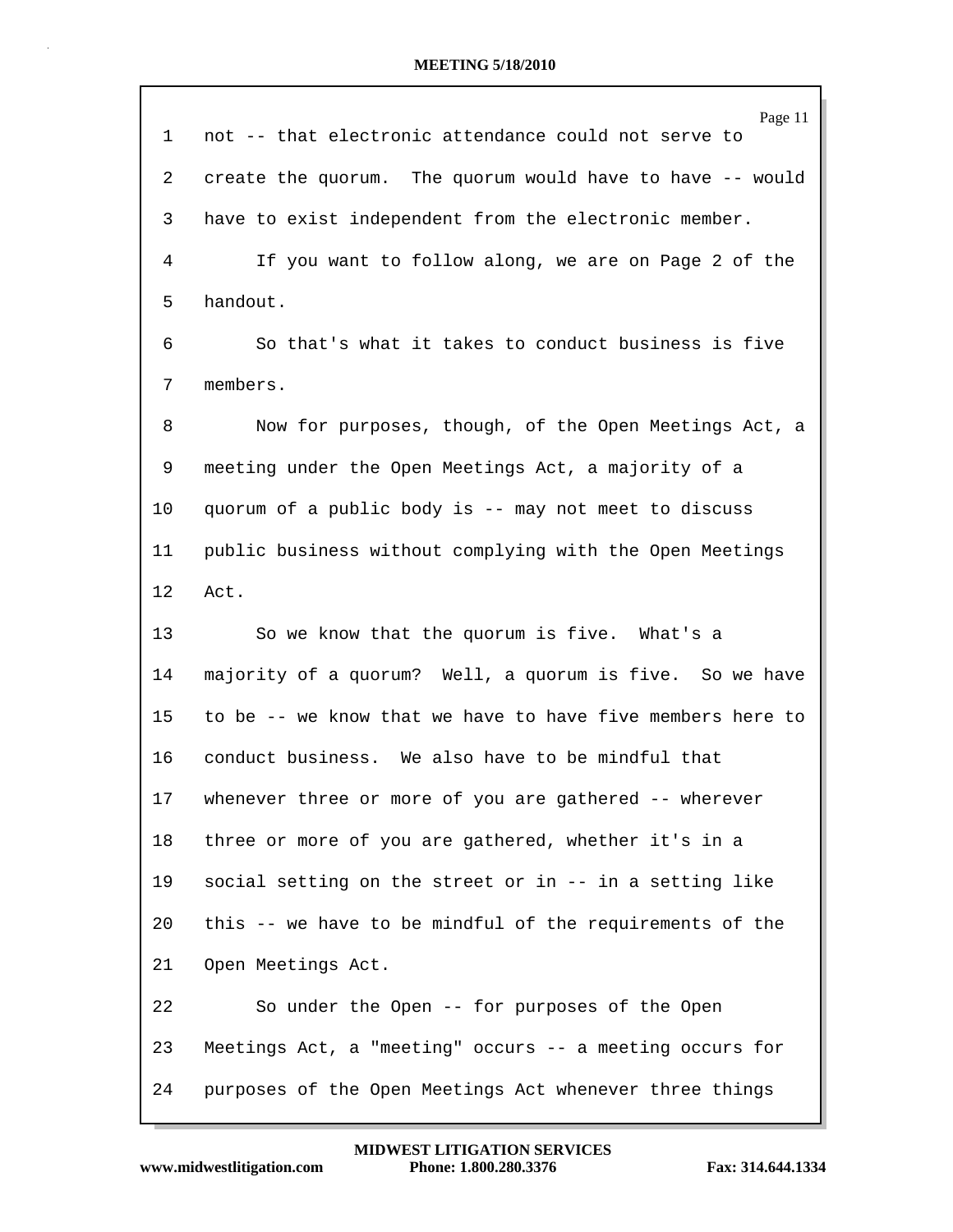|             | Page 12                                                    |
|-------------|------------------------------------------------------------|
| $\mathbf 1$ | exist. And this is on Page 2.                              |
| 2           | There is a gathering consisting of a majority of the       |
| 3           | quorum. And the gathering is for the purpose of            |
| 4           | discussing public business. So if those three elements     |
| 5           | exist, then the Open Meetings Act requirements kick in.    |
| 6           | So let me give you just a couple of examples. So if        |
| 7           | for example two CARSA board members were to meet for       |
| 8           | lunch. And in this -- and in the course of that lunch,     |
| 9           | they discuss an issue related to -- let's say it's related |
| 10          | to carnival safety. Would that constitute a meeting        |
| 11          | within the definition of the Open Meetings Act? No. And    |
| 12          | why no?                                                    |
| 13          | MS. SULLIVAN: Because it doesn't constitute a              |
| 14          | majority of the quorum.                                    |
| 15          | MR. HAGGERTY: Correct.                                     |
| 16          | So three -- a third member of the board arrives.<br>So     |
| 17          | now we have three members of the board present, but the    |
| 18          | discussion centers on jobs and family and vacation.<br>Is  |
| 19          | that a meeting within the meaning of the Open Meetings     |
| 20          | No. Because no public business is being discussed<br>Act?  |
| 21          | among those three board members.                           |
| 22          | Again, it takes all three elements. It takes a             |
| 23          | gathering of the majority of a quorum and the discussion   |
| 24          | of public business. So obviously if -- if public business  |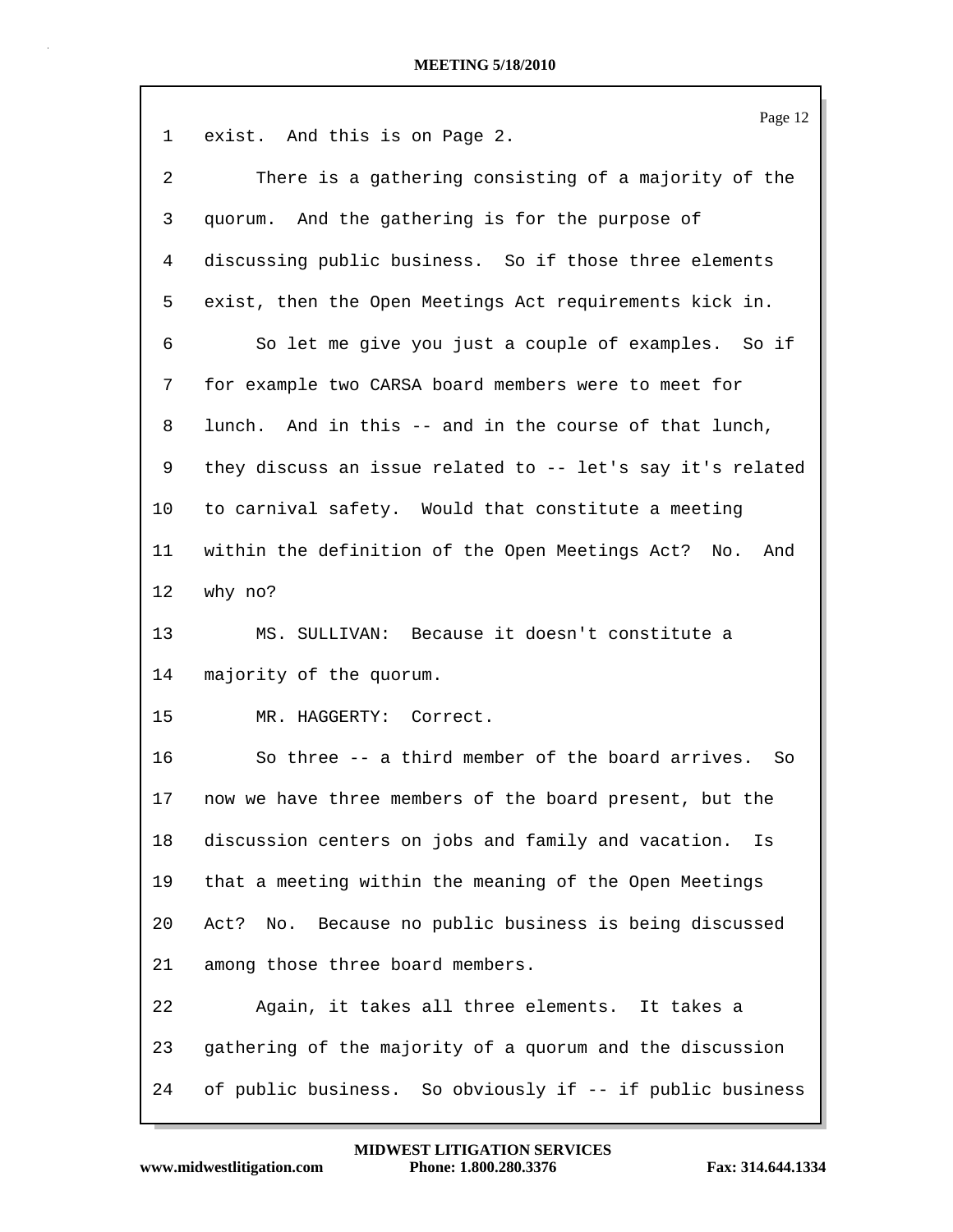|    | Page 13                                                    |
|----|------------------------------------------------------------|
| 1  | is discussed among three or more of you, it constitutes a  |
| 2  | meeting for purposes of the Open Meetings Act.             |
| 3  | Now what -- what does the Open Meetings Act mean by        |
| 4  | the discussion of public business. If you will look on --  |
| 5  | at Page 2 of the handout, there is a little note here.     |
| 6  | According to the Attorney General's Public Action          |
| 7  | Counselor, the phrase discussing public business refers to |
| 8  | an exchange of views and ideas among public body members   |
| 9  | on any item germane to the affairs of their public body.   |
| 10 | However, it is not directed at casual remarks, but at      |
| 11 | discussions that are deliberative in nature. So that is a  |
| 12 | general guide to you then on the topic.                    |
| 13 | DIRECTOR SHANNON: Would a gathering include e-mails?       |
| 14 | MR. HAGGERTY: Yes.                                         |
| 15 | So a gathering of the -- a gathering for purposes of       |
| 16 | the Open Meetings Act would include for example if         |
| 17 | Catherine -- if the director sent an e-mail out to --      |
| 18 | let's say to all of you and -- and invited replies from    |
| 19 | you. And -- and at least two of you replied to Catherine,  |
| 20 | you know contemporaneously. Let's say Catherine said       |
| 21 | something -- something like I'm wondering about the issue  |
| 22 | of monster trucks.                                         |
| 23 | Do you think that -- it would be one thing if              |
| 24 | Catherine sent out an e-mail saying I want to alert you    |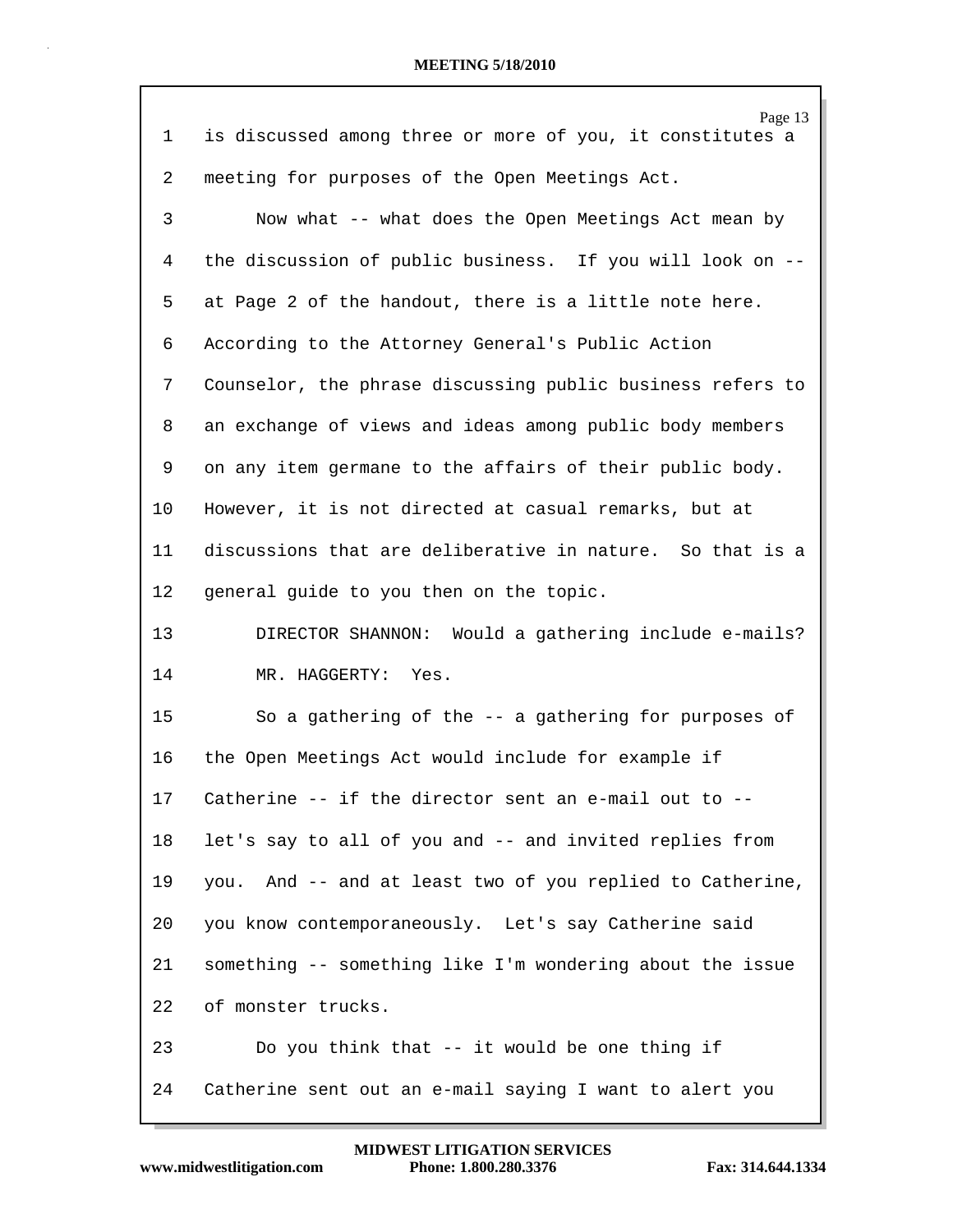| 1  | Page 14<br>that at the next meeting I want to address the issue of |
|----|--------------------------------------------------------------------|
| 2  | whether or not roll bars are necessary on monster truck            |
| 3  | rides, be thinking about that. That's not a meeting, a             |
| 4  | meeting within the meaning of the Open Meetings Act.               |
| 5  | DIRECTOR SHANNON: Or sending out the agenda.                       |
| 6  | MR. HAGGERTY: Correct.                                             |
| 7  | DIRECTOR SHANNON: Which I did.                                     |
| 8  | MR. HAGGERTY: Correct.                                             |
| 9  | But when boards do that what they are usually very                 |
| 10 | careful of is in big letters they say please do not reply          |
| 11 | to this e-mail. And if somebody replies back and says is           |
| 12 | that in Springfield or Chicago, you know that obviously is         |
| 13 | not a meeting within the meaning of the Open Meetings Act.         |
| 14 | But if two of you were to -- were to respond back                  |
| 15 | to -- to the director saying I thinking so and so on the           |
| 16 | roll bars. So a meeting within the OMA has just occurred           |
| 17 | because there cannot be contemporaneous discussion                 |
| 18 | regarding substantive matters by three or more of you              |
| 19 | without complying with the Open Meetings Act.                      |
| 20 | MS. JOINER: Mike?                                                  |
| 21 | MR. HAGGERTY: Yeah.                                                |
| 22 | MS. JOINER: Does that include if there is                          |
| 23 | legislation that you want to -- that you want the board            |
| 24 | members to look at?                                                |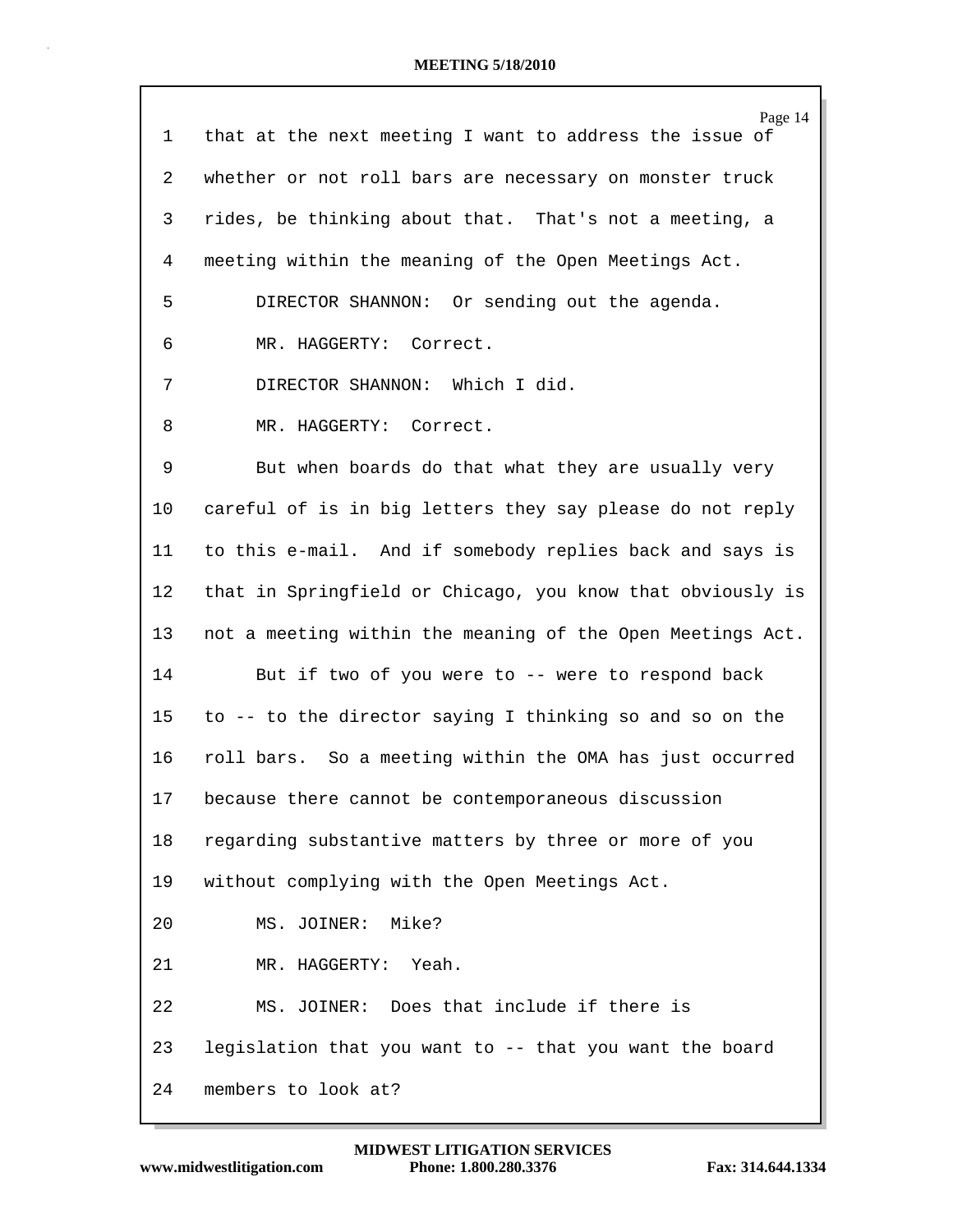| $\mathbf 1$     | Page 15<br>MR. HAGGERTY: Well, no. If you send legislation out |
|-----------------|----------------------------------------------------------------|
| 2               | to the board members and say in preparation for the            |
| 3               | upcoming meeting, we would like for you to review it and       |
| 4               | be prepared to discuss it, no. But if you send                 |
| 5               | legislation out to the board members and say I would like      |
| 6               | you to review it and get back to me giving me your             |
| 7               | thoughts? No.                                                  |
| 8               | MS. JOINER: That's happened in the past.                       |
| 9               | MR. HAGGERTY: Well --                                          |
| 10              | MS. JOINER: I just wanted you to know.                         |
| 11              | MR. HAGGERTY: That's why today is our day.                     |
| 12              | MS. SULLIVAN: This is moving forward.                          |
| 13              | MS. JOINER: Not with any of these guys.                        |
| 14              | MR. HAGGERTY: Well, this is a new day that's dawned.           |
| 15              | So that's what we wanted to $-$ - that's what you $-$ - as     |
| 16              | board members, you don't want to find yourselves in a          |
| 17 <sub>2</sub> | situation where there is -- where there is an allegation       |
| 18              | by -- by anyone that, you know, three of them gathered and     |
| 19              | they were actually discussing -- you know they were            |
| 20              | discussing and deliberating matters germane to the work of     |
| 21              | the board.                                                     |
| 22              | So just be mindful of that. We need five of you here           |
| 23              | to conduct business. Whenever three or more of you             |
| 24              | gather, be mindful of the Open Meetings Act. And, of           |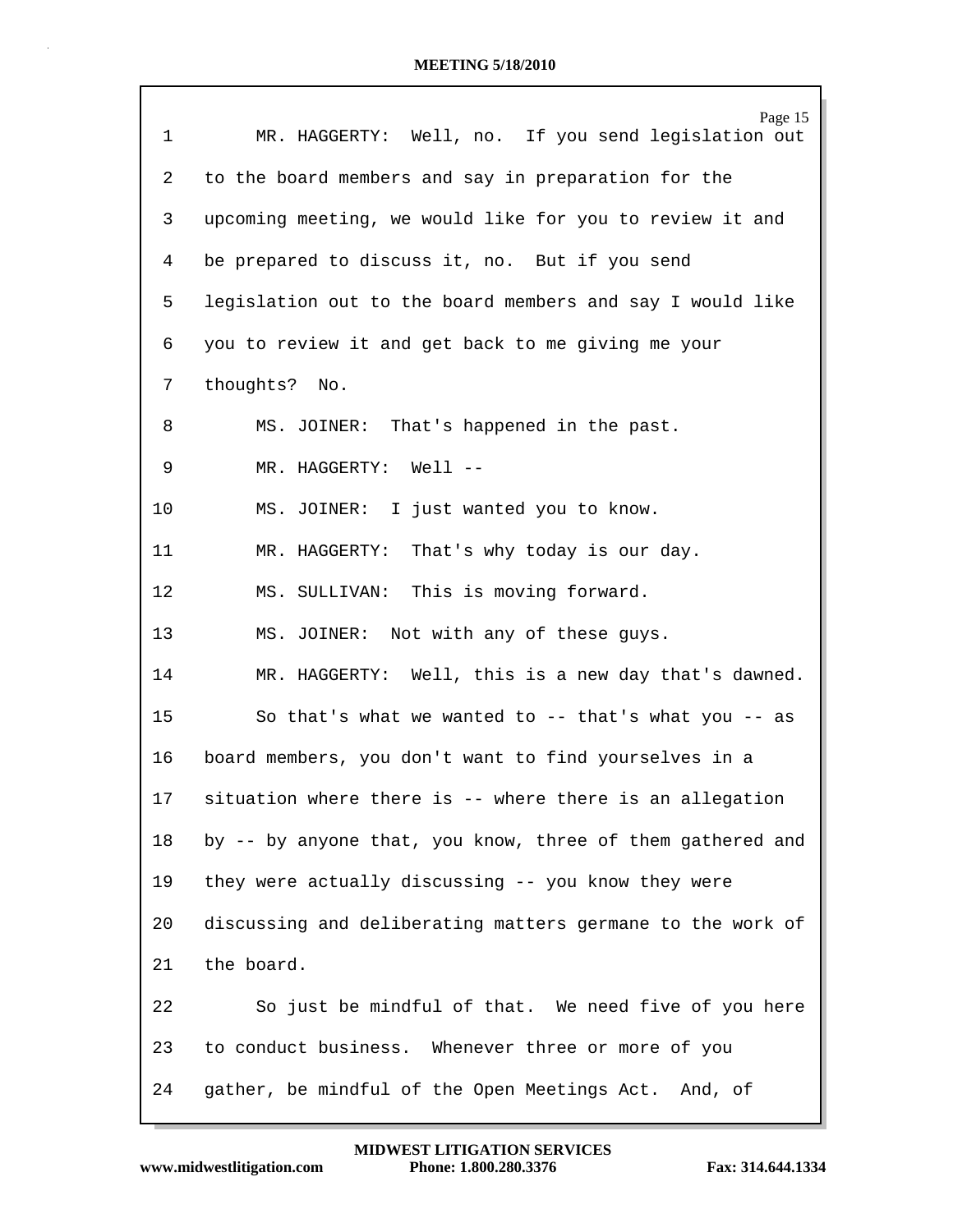| ı  | Page 16<br>course, a comment like oh, gosh wasn't the last meeting |
|----|--------------------------------------------------------------------|
| 2  | where we dealt with such and such -- wasn't that a                 |
| 3  | horrible experience. Casual remarks such as that -- that           |
| 4  | obviously does not bring you within the Open Meetings Act.         |
| 5  | MS. JOINER: I want to be clear on this.                            |
| 6  | MR. HAGGERTY:<br>Sure.                                             |
| 7  | MS. JOINER: So if there is any type of legislation                 |
| 8  | introduced and we do not have a board meeting scheduled,           |
| 9  | we cannot send something out to the board members saying,          |
| 10 | hey, take a look at this, this might be something that the         |
| 11 | board might want to take a look at?                                |
| 12 | That's okay.<br>MR. HAGGERTY:                                      |
| 13 | MS. SULLIVAN: It's the discussion of that.                         |
| 14 | MS. JOINER: Wait a minute.                                         |
| 15 | And ask for their comments.                                        |
| 16 | MR. HAGGERTY: We shouldn't be inviting -- soliciting               |
| 17 | their comments on a substantive matter                             |
| 18 | DIRECTOR SHANNON: We should set a meeting.                         |
| 19 | MS. SULLIVAN: But you could ask for agenda items?                  |
| 20 | Sure.<br>MR. HAGGERTY:                                             |
| 21 | MS. SULLIVAN: You know if you would like to review                 |
| 22 | and you know send us the things that you want to discuss.          |
| 23 |                                                                    |
| 24 |                                                                    |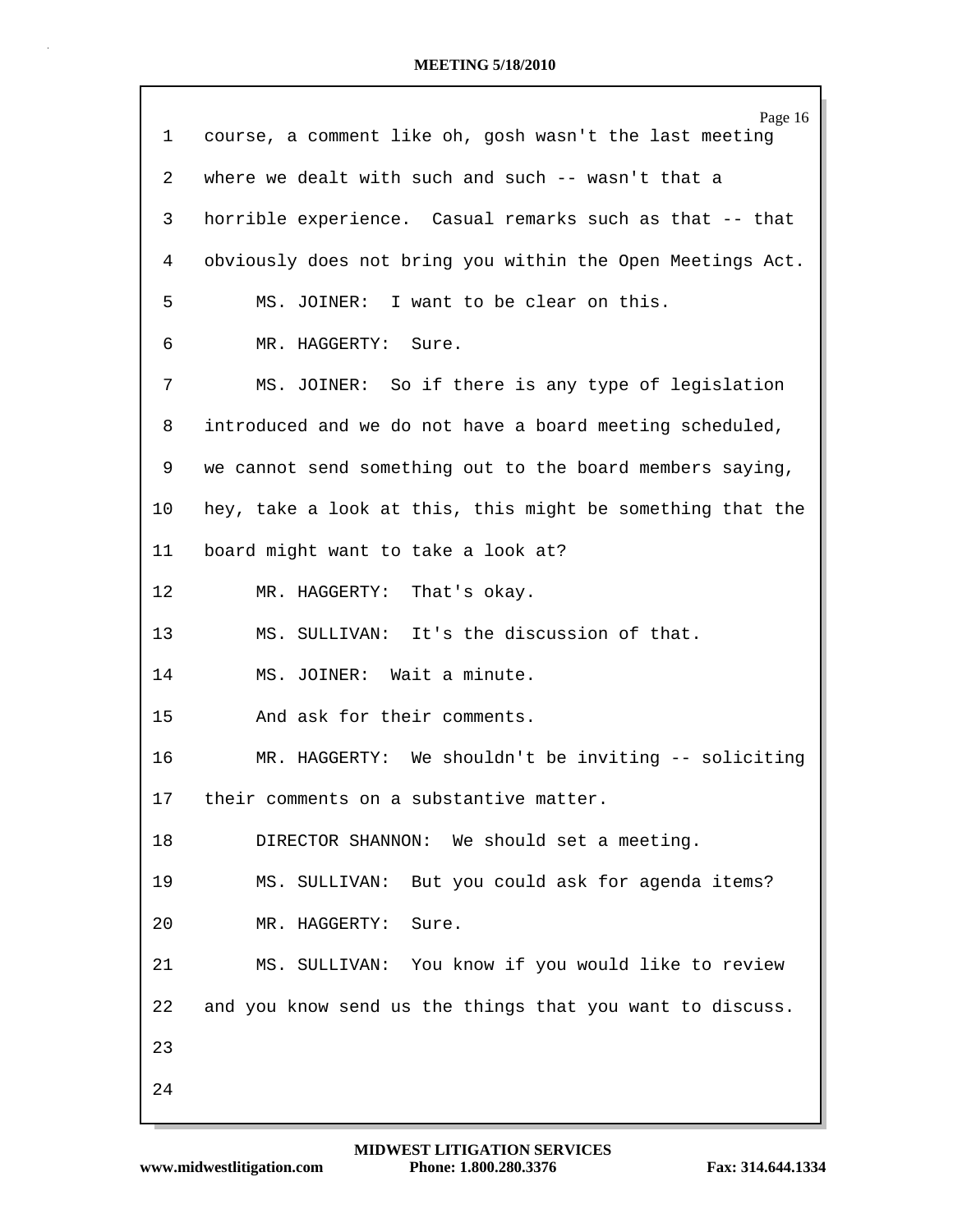Page 17 1 (At which time, Ms. Margaret 2 Vaughn entered the board 3 meeting.) 4 MR. HAGGERTY: Margaret, I'm being allowed to play at 5 the blackboard here. We were just talking about a little 6 tutorial on -- 7 MS. VAUGHN: I have the agenda. 8 MR. HAGGERTY: Oh. 9 So we need -- as I said, we need five members of -- 10 five of you to gather to constitute a quorum. And 11 whenever three or more of you gather, be mindful of the 12 Open Meetings Act. 13 MS. VAUGHN: Right. 14 MR. HAGGERTY: As I said earlier, our board does not 15 have any by-laws. And -- and the statute, itself does not 16 speak to voting. So then we look to see what applies to 17 us to see what, if anything, that they say about what the 18 voting requirements are under the Open Meetings Act and 19 then the Robert's Rules. 20 Now curiously -- and now we are about halfway through 21 this. We are at the top of Page 3. But curiously the 22 Open Meetings Act or the OMA does have special rules as it 23 relates to five member public bodies. And you are 24 thinking, well, we are an eight member body. But there is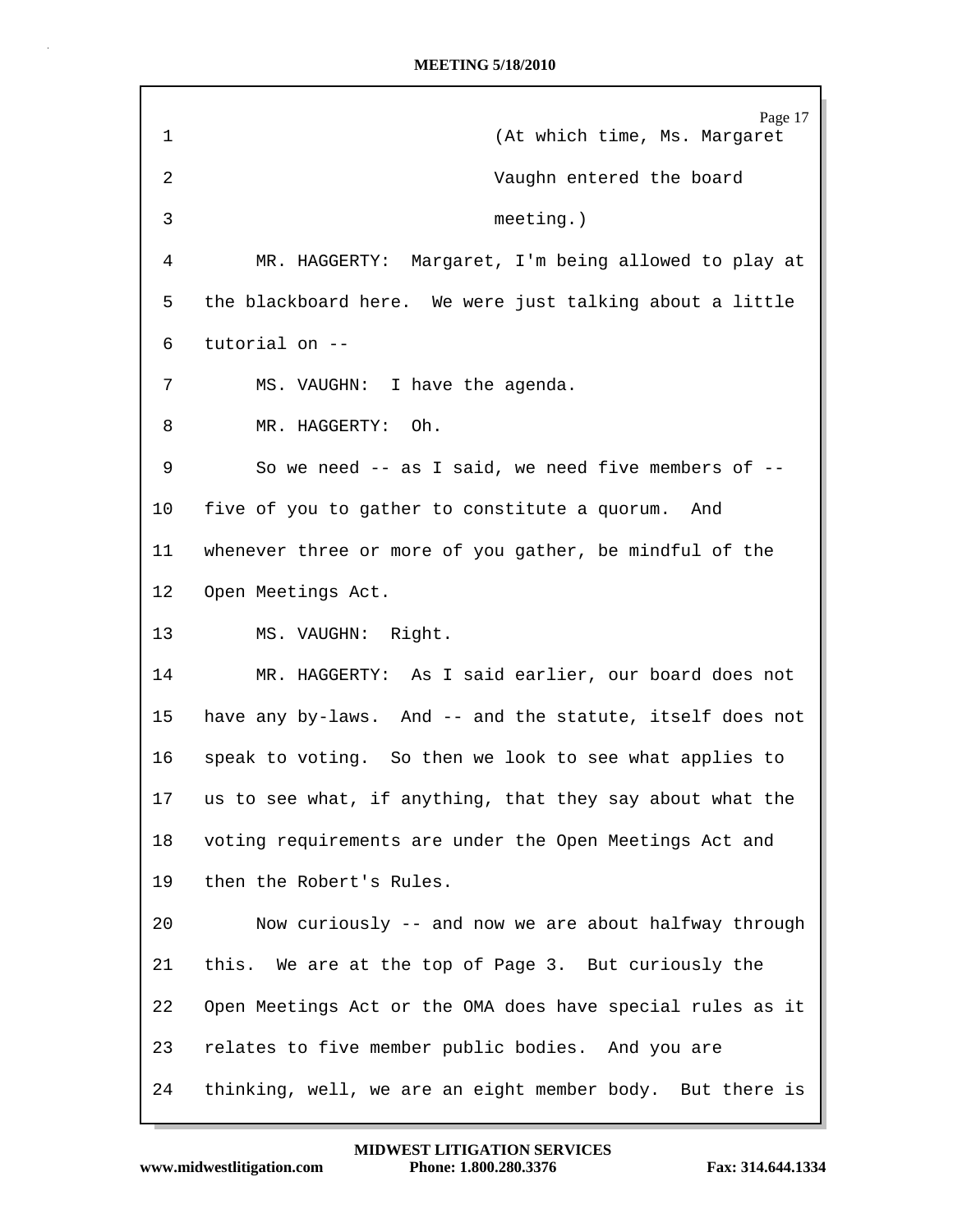Page 18

1 a connection.

2 So as to a five member public body, the Open Meetings 3 Act actually states that three members constitute a 4 quorum. For purposes of five member public bodies the 5 affirmative vote of three members is necessary to adopt 6 any motion.

7 Well, what about boards of other sizes? You know 8 public boards that aren't five. What about them? What 9 does the Open Meetings Act say about minimum voting 10 requirements for the passage of a motion. It's silent. 11 And you know -- and not only did we -- not only did 12 we -- did we first research that, but we also confirmed 13 that with the Public Access Counselor of the Attorney 14 General's office. There is nothing in the Open Meetings 15 Act that speaks to minimum voting requirements by you in 16 order to pass or adopt a motion.

17 So what then do we look at? Robert's Rules. Under 18 Robert's Rules then, the -- in order for -- under Robert's 19 Rules, a majority vote is normally required to adopt a 20 motion. And there are some special circumstances where 21 two-thirds votes are required. But, in general, it's a 22 majority vote.

23 What is a majority vote under Robert's Rules? A 24 majority vote defined in Robert's Rules -- and this --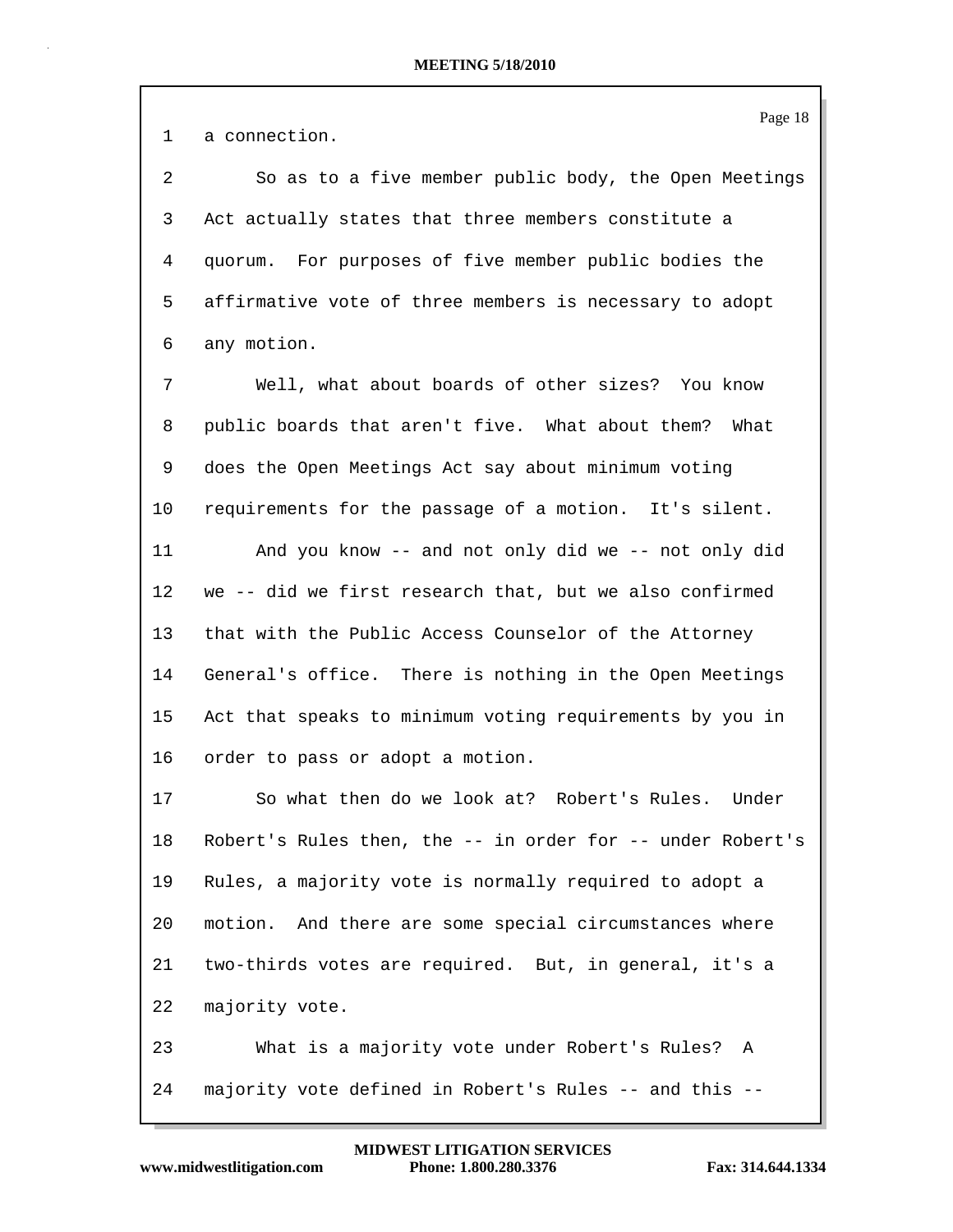| $\mathbf 1$ | Page 19<br>this is at the bottom of 2. So to jump back because it's |
|-------------|---------------------------------------------------------------------|
| 2           | defined as more than half of the votes cast by persons              |
| 3           | legally entitled to vote excluding blanks or abstentions,           |
| 4           | at a regular or properly called meeting at which a quorum           |
| 5           | is present.                                                         |
| 6           | So, in other words, it's only a majority of those                   |
| 7           | actually voting. So in order for you folks to pass a                |
| 8           | motion, those who don't want to vote, don't vote, they              |
| 9           | abstain, but whoever is left voting -- in order for                 |
| 10          | something to pass, it requires a majority of those who              |
| 11          | actually vote.                                                      |
| 12          | MS. VAUGHN: So if there is eight members on the                     |
| 13          | board, it will take five to meet as far as a quorum and it          |
| 14          | takes three to pass -- three of the five?                           |
| 15          | MR. HAGGERTY: Not necessarily. And we will get to                   |
| 16          | that in a minute.                                                   |
| 17          | So I wanted to give you several examples of -- of                   |
| 18          | different voting scenarios. So -- if you would go to Page           |
| 19          | 3. So now I'm talking about voting. So, for example, if             |
| 20          | five CARSA board members are present and all five of you            |
| 21          | vote, well, under Robert's Rules a majority is more than            |
| 22          | half. So under Robert's Rules, first of all it's two and            |
| 23          | a half that is half of five. So in order -- if there are            |
| 24          | five of you voting, it takes more than two and a half of            |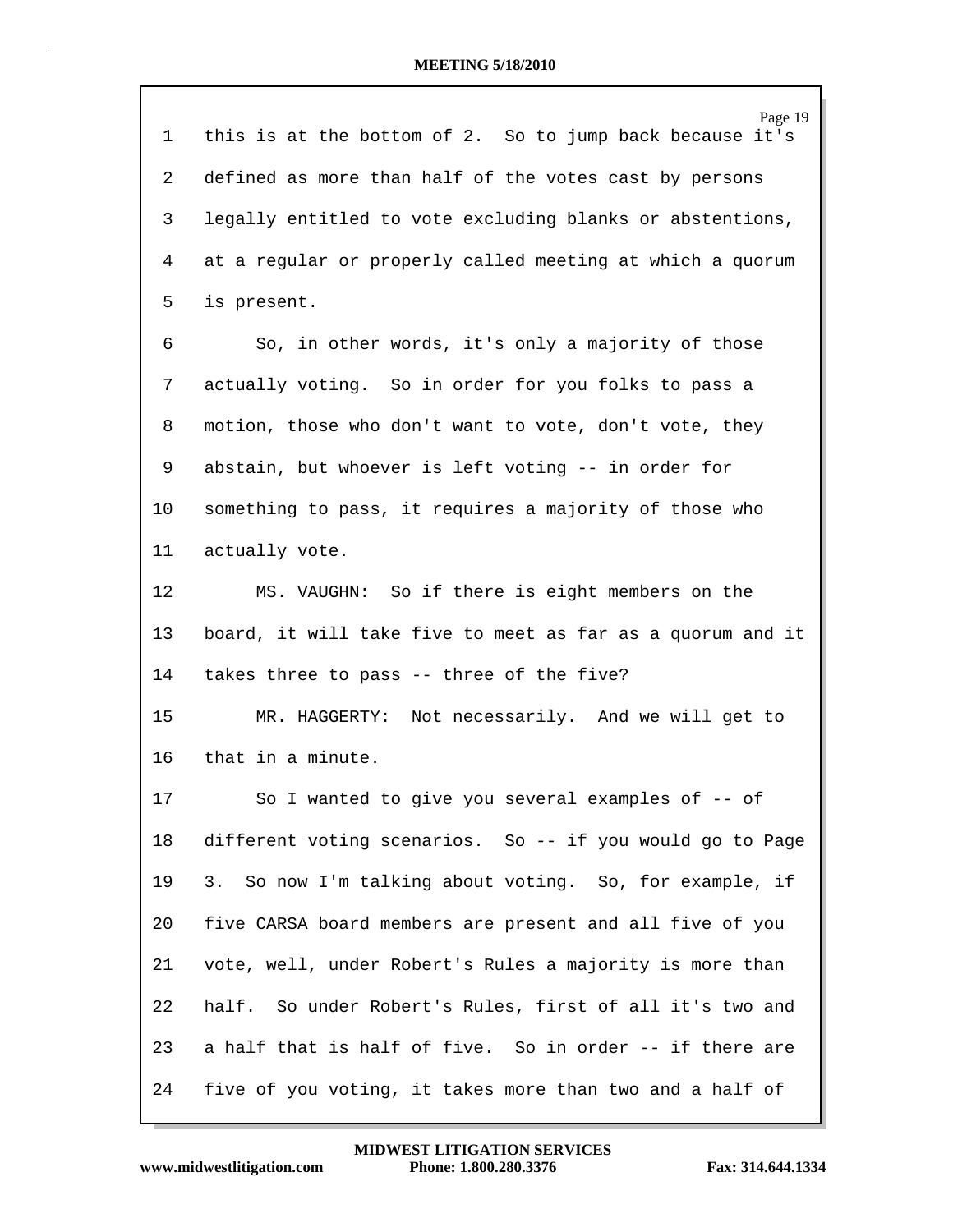| 1              | Page 20<br>you. So it takes a minimum of three to carry a motion. |
|----------------|-------------------------------------------------------------------|
| $\overline{2}$ | And what Robert's Rules say -- and there is both.                 |
| 3              | The -- the one that induces sleep as well as the shorter          |
| 4              | version.                                                          |
| 5              | DIRECTOR SHANNON: And the need for glasses.                       |
| 6              | MR. HAGGERTY: But one thing I did want to point out               |
| 7              | is that there is a -- oftentimes people will say it's half        |
| 8              | plus one. And Robert's Rules is saying no, it's not half          |
| 9              | plus one because if it were half plus one it -- it would          |
| 10             | be two and a half plus one equals three and a half.               |
| 11             | So they were pointing out that you want to remember               |
| 12             | that the actual definition under Robert's Rules is more           |
| 13             | than half. If five are voting, it takes three. If five            |
| 14             | CARSA board members are present and one of you decides not        |
| 15             | to -- let's say one of you decides not to vote. So you            |
| 16             | abstain. What's it gonna' take to pass that motion?               |
| 17             | Again, it takes three.                                            |
| 18             | So assume -- let's say one person voted no. It would              |
| 19             | still take -- the five person board members are present.          |
| 20             | And four vote and one abstains. A minimum of three votes          |
| 21             | is needed for a motion to carry because three is more than        |
| 22             | half of four. Which is two.                                       |
| 23             | And these examples are here in --                                 |
| 24             | MS. VAUGHN: What if there is six people present?                  |

Г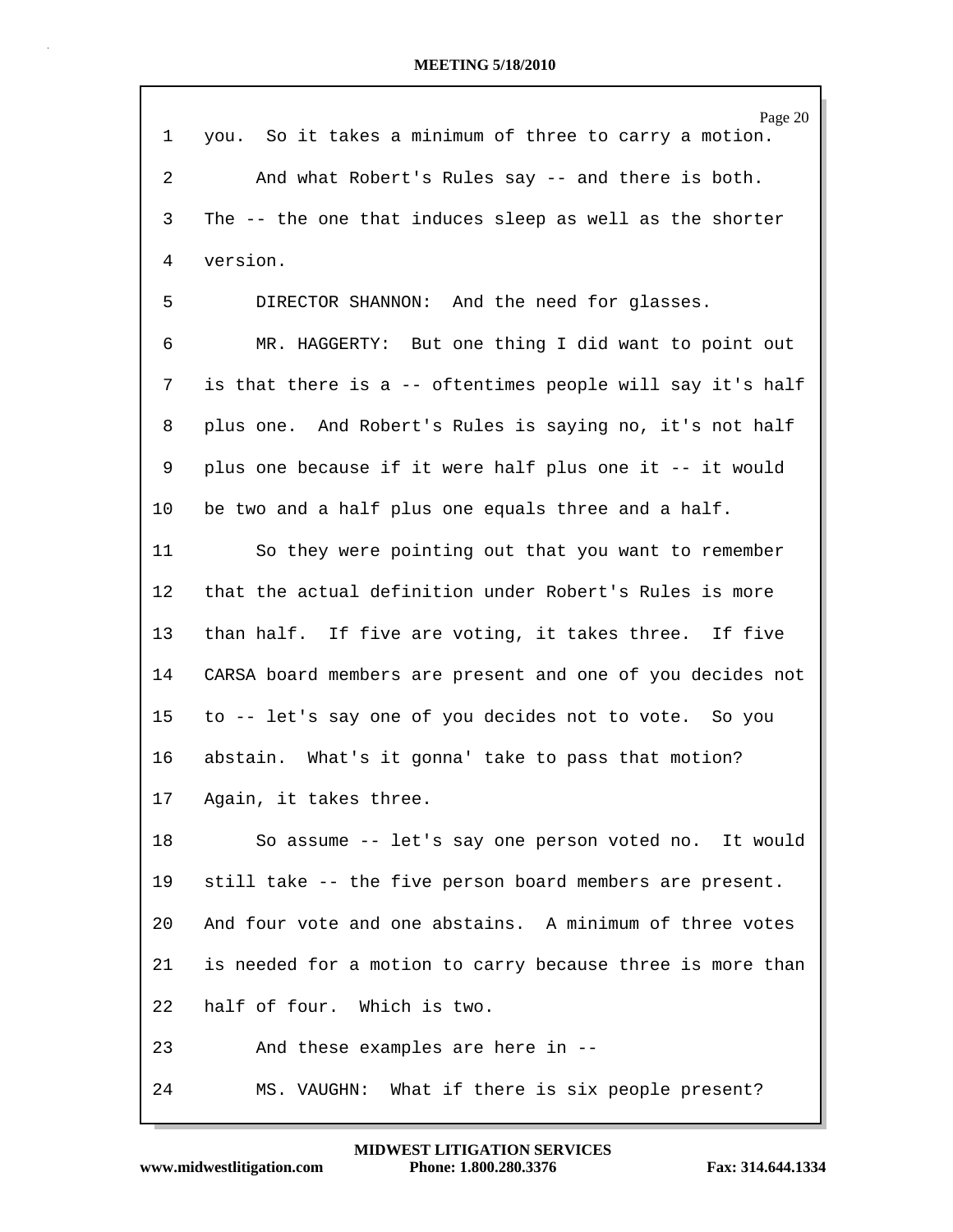Page 21 1 Would it take four? 2 MS. SULLIVAN: Yeah. 3 MR. HAGGERTY: Well, if six CARSA board members -- it 4 would depend on how the -- give me your scenario again. 5 MS. VAUGHN: There are eight people on the board. 6 Seven positions are filled. 7 MR. HAGGERTY: How many people are at the meeting? 8 MS. VAUGHN: Seven people show up at the meeting. 9 MR. HAGGERTY: What's the vote? 10 MS. VAUGHN: You -- you would need -- 11 MR. HAGGERTY: Give me the vote and I will tell you 12 whether or not it passes. 13 MS. VAUGHN: You want me to give you an example of 14 something to vote on? 15 MR. HAGGERTY: (Nods affirmatively.) 16 MS. VAUGHN: Okay. So say that -- 17 MR. HAGGERTY: Just the vote. 18 DIRECTOR SHANNON: The numbers. 19 MS. VAUGHN: Oh. I see. 20 No, they are all voting. Say everyone votes on a 21 particular issue. 22 MR. HAGGERTY: What is the vote? 23 MS. VAUGHN: Say it was -- 24 MR. HAGGERTY: Everybody is voting. Seven. So it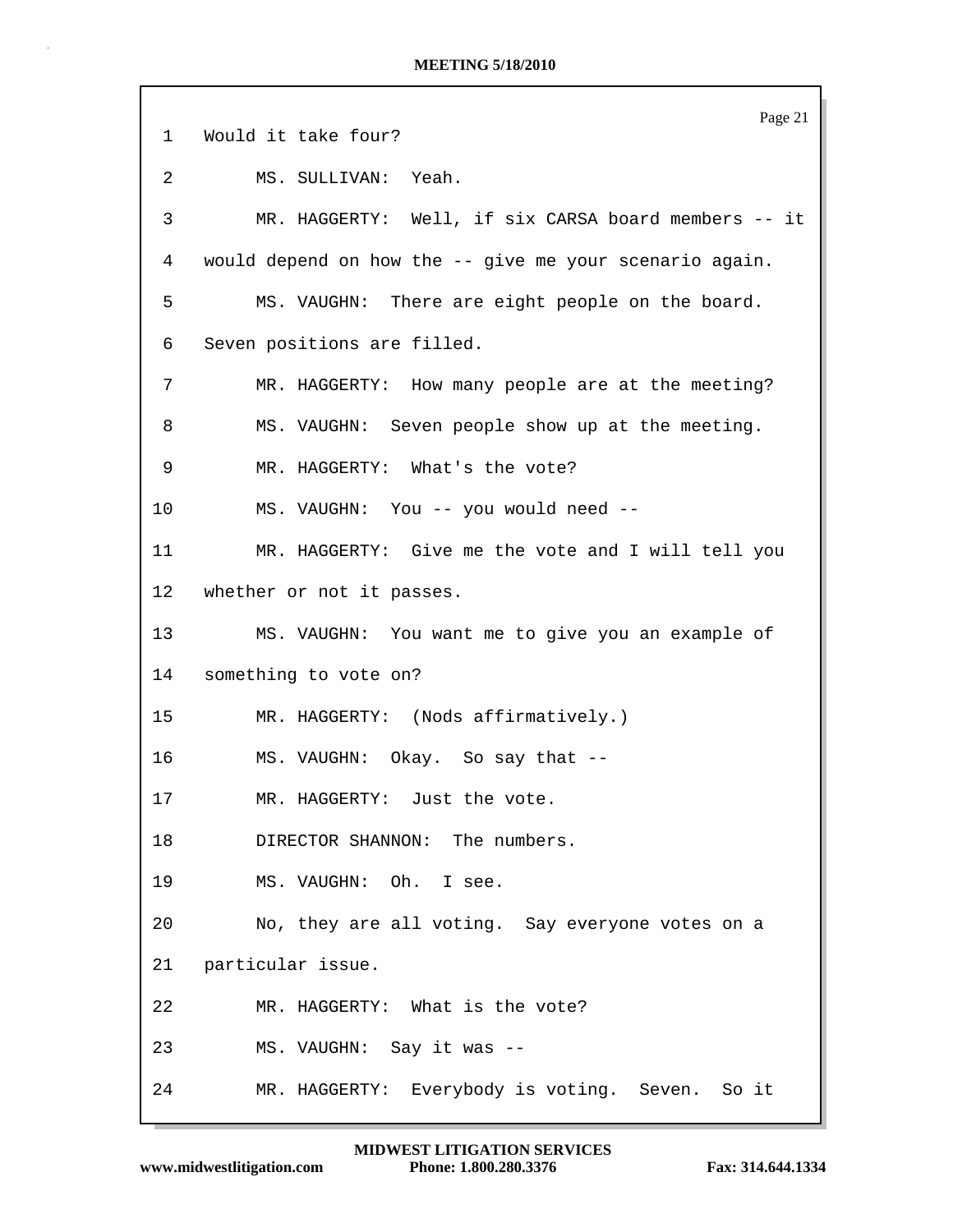| ı  | Page 22<br>takes more than half. So it would take four out of seven |
|----|---------------------------------------------------------------------|
| 2  | because you've got seven members voting. Half of seven is           |
| 3  | three and a half. And you have to have at least four                |
| 4  | votes.                                                              |
| 5  | MS. VAUGHN: So it basically is determined by how                    |
| 6  | many people are at the meeting?                                     |
| 7  | MR. HAGGERTY: It's determined by how many people are                |
| 8  | actually voting.                                                    |
| 9  | MS. VAUGHN: If someone abstains.                                    |
| 10 | MR. HAGGERTY: So here -- yeah. So here is a curious                 |
| 11 | In one of the examples -- because it almost seems<br>one.           |
| 12 | counter intuitive you know? I just said earlier -- and              |
| 13 | that's why I referred to it under the Open Meetings Act.            |
| 14 | I said for boards of -- for five member boards, it takes            |
| 15 | the affirmative vote of at least three to pass a measure.           |
| 16 | Assume now you have six CARSA board members. So six                 |
| 17 | show up. But five -- five members vote -- and I will give           |
| 18 | you this example. Let's say five CARSA board members come           |
| 19 | to a meeting. Two of the members for whatever reason                |
| 20 | decide to abstain. The vote is two to one. Does the                 |
| 21 | measure pass?                                                       |
| 22 | MS. JOINER: Yes.                                                    |
| 23 | MS. SULLIVAN: Yes.                                                  |
| 24 | MR. HAGGERTY: Yes. Under Robert's Rules. Because                    |

Г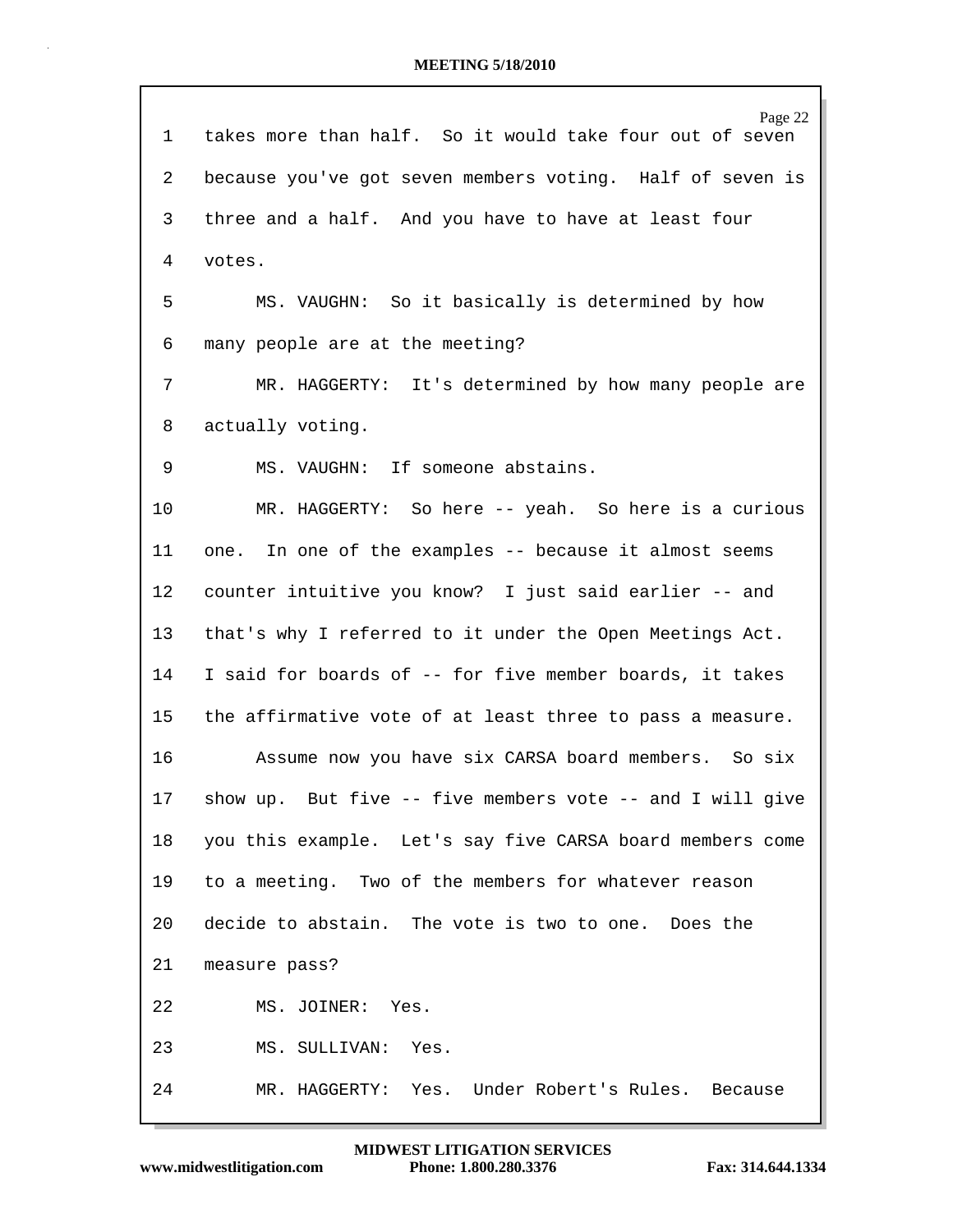| $\mathbf 1$     | Page 23<br>three votes were cast. Half of three is one and a half. |
|-----------------|--------------------------------------------------------------------|
| $\overline{2}$  | So it takes two votes to pass a measure. So now when you           |
| 3               | think that way it's counter $--$ it's $--$ when you say it's       |
| 4               | an eight member public board and yet they can pass a vote          |
| 5               | on a measure of -- on a vote of two, one, two that is a            |
| 6               | special rule. So because there is nothing in the Open              |
| 7               | Meetings Act that applies to this board's vote, minimum            |
| 8               | votes, we follow Robert's Rules. So a vote of two, one,            |
| 9               | two by this board were it to occur -- I don't know how             |
| 10              | likely that is -- the measure would pass.                          |
| 11              | DIRECTOR SHANNON: And I would just like to bring                   |
| 12 <sub>2</sub> | this back to the issue that occurred at the last meeting.          |
| 13              | Which is part of the reason that we had Mike do this               |
| 14              | presentation. We should have had it a long time ago. But           |
| 15              | we had six members at the last board meeting. And we had           |
| 16              | one incident where three members voted yes, one abstained          |
| 17              | and one voted no. That would have passed because we only           |
| 18              | had five members.                                                  |
| 19              | MS. SULLIVAN: Voting.                                              |
| 20              | DIRECTOR SHANNON: Voting.                                          |
| 21              | MR. HAGGERTY: And you know what? Actually, thank                   |
| 22              | you because I would -- I'm almost to the end and I'm about         |
| 23              | to wrap up here. But I do want to address that point.              |
| 24              | but thank you.                                                     |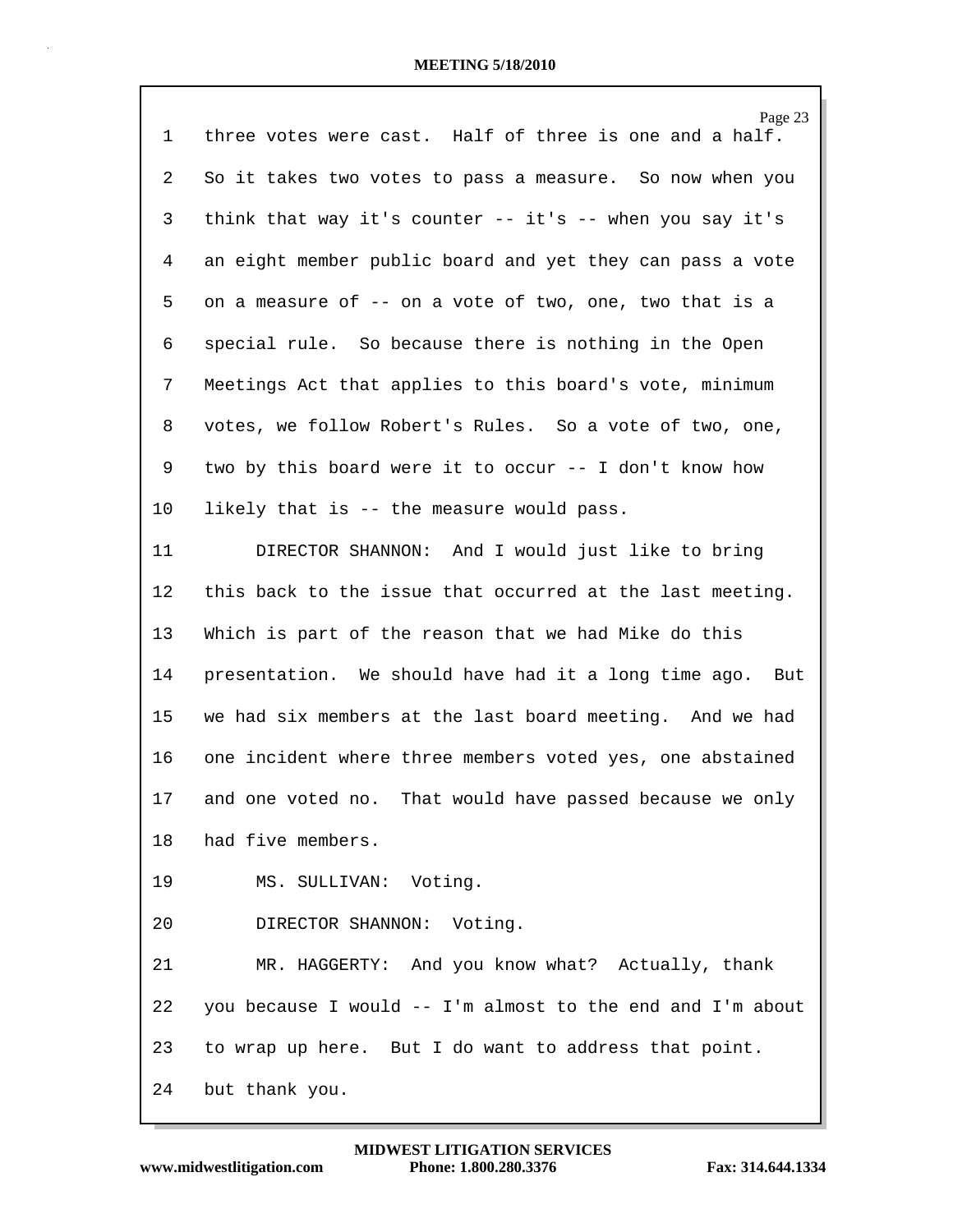|    | Page 24                                                   |
|----|-----------------------------------------------------------|
| 1  | DIRECTOR SHANNON:<br>Okay.                                |
| 2  | MR. HAGGERTY: So I'm moving our way down here.            |
| 3  | DIRECTOR SHANNON: The chair --                            |
| 4  | MR. HAGGERTY: Yeah. We've only got about a page and       |
| 5  | a half left.                                              |
| 6  | But the next thing is what about the chair's              |
| 7  | participation in the voting. Whoever he or she is, may he |
| 8  | or she vote. So according to Robert's Rules, if the chair |
| 9  | is a member of the assembly or voting body, he or she has |
| 10 | the same voting rights as any other member.               |
| 11 | Robert's Rules goes on to say except in a small board     |
| 12 | or committee the chair protects his or her impartial      |
| 13 | position by refraining from debate on any issue unless he |
| 14 | or she gives up the chair and by exercising his or her    |
| 15 | voting right only when the vote is either by secret       |
| 16 | ballot, in which case the chair votes along with and at   |
| 17 | the same time as other members or his or her vote would   |
| 18 | affect the outcome, in which case the chair can either    |
| 19 | vote and thereby change the result or abstain.            |
| 20 | So that's the procedure that applies generally.<br>But    |
| 21 | the exception under Robert's Rules is except in a small   |
| 22 | board or committee. Now what is a small board or          |
| 23 | committee. According to Robert's Rules, in a meeting of a |
| 24 | board where there are "not more than about a dozen        |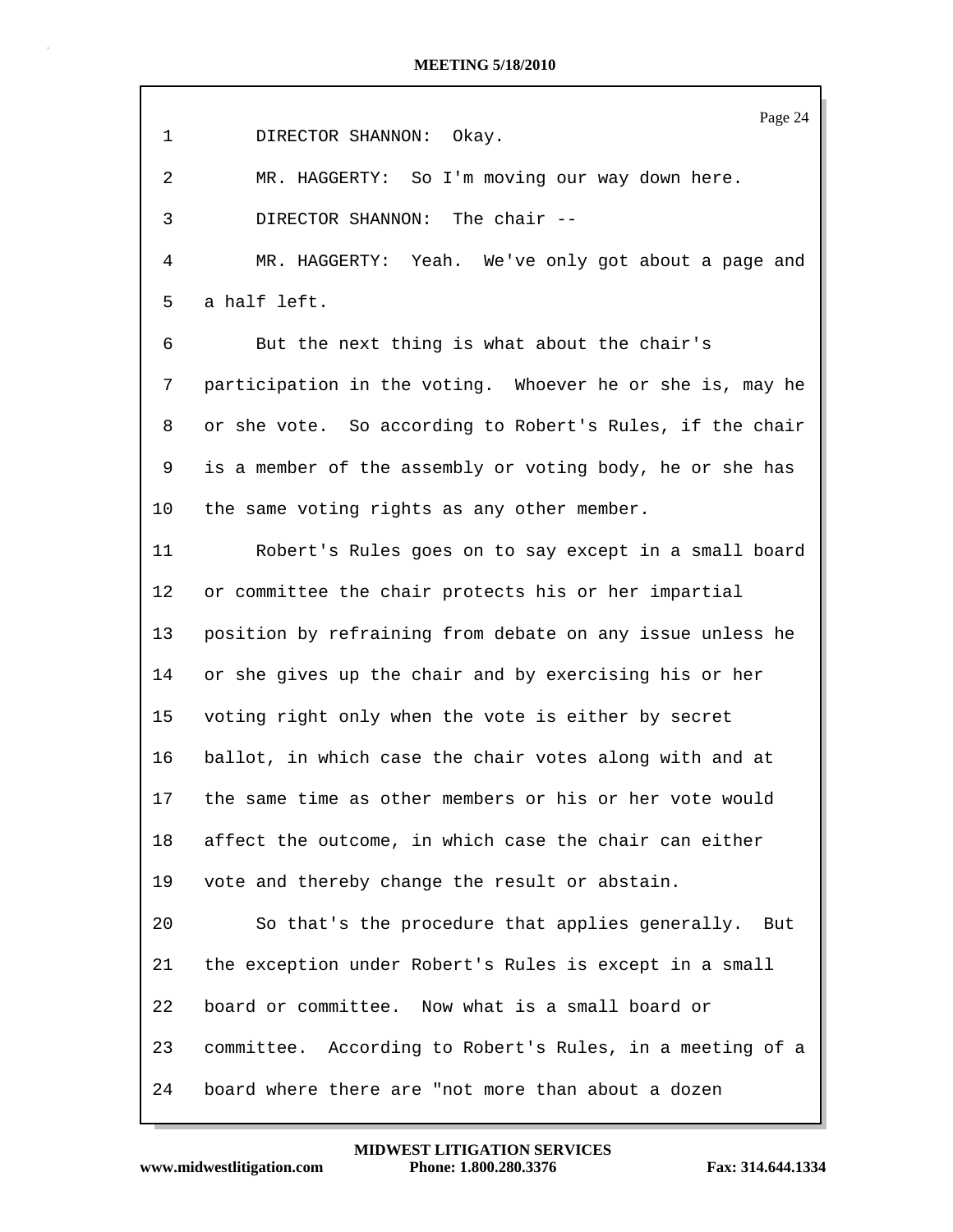| $\mathbf 1$ | Page 25<br>members," the rules governing such meetings are different |
|-------------|----------------------------------------------------------------------|
| 2           | from the rules that apply in other assemblies, in the                |
| 3           | following respects.                                                  |
| 4           | So this board -- given that you are eight members --                 |
| 5           | we look then to the special rules that apply in the case             |
| 6           | of smaller boards. So in the case of smaller boards,                 |
| 7           | members are not required to obtain the floor before making           |
| 8           | motions. So you don't have to ask the chair for the                  |
| 9           | floor.                                                               |
| 10          | Motions need not be seconded according to Robert's                   |
| 11          | Rules. The custom and practice of this board has always              |
| 12          | been to second motions. I would continue to follow your              |
| 13          | practice. But under Robert's Rules, motions need not be              |
| 14          | seconded in small boards, but I would adhere to your                 |
| 15          | historical practices would be my recommendation.                     |
| 16          | There is no limit to the number of times a member can                |
| 17          | speak to a question, and motions to close or limit debate            |
| 18          | generally should not be entertained.                                 |
| 19          | Informal discussion of a subject is permitted while                  |
| 20          | no motion is pending.                                                |
| 21          | When a proposal is perfectly clear to all present, a                 |
| 22          | vote can be taken without a motion having been introduced.           |
| 23          | The chair need not rise while putting questions to                   |
| 24          | vote.                                                                |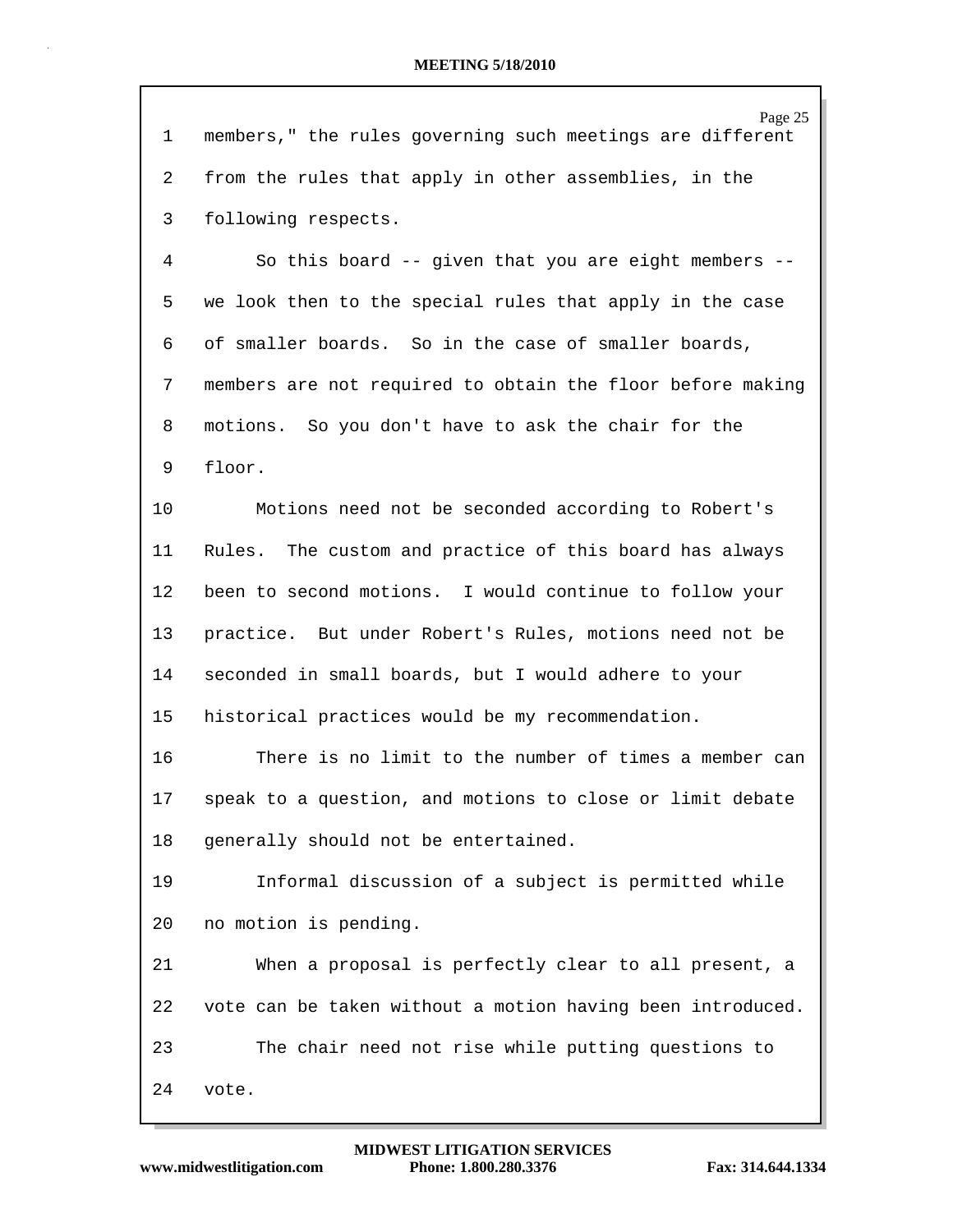Page 26

1 The chair can speak in discussion without rising or 2 leaving the chair, and subject to rule or custom within 3 the particular board, the chair usually can make motions 4 and usually votes on all questions. 5 So again the CARSA board consists of eight members 6 and under Robert's Rules then these procedures that apply 7 to small boards apply here. And so, in the absence of a 8 CARSA statute or in the absence of something in the 9 provisions of the Open Meetings Act, the chair may do the 10 following three things. May make motions, may participate 11 in discussion and may vote on all questions. 12 So at the last board meeting I had incorrectly 13 advised the Director that she could only vote in the case 14 where it would affect the outcome. That was incorrect 15 because that -- that -- that limitation under Robert's 16 Rules applies when you have larger boards or as Robert's 17 Rules says, a board of more than about a dozen members. 18 So that's why -- and I will be getting into this in a 19 minute, but that's why at the last board meeting yes, the 20 Director could have voted. 21 MS. SULLIVAN: And I will apologize to the Director 22 because -- well, under Nick, he made it very clear that 23 the chairman could not vote and the chairman could not 24 make a motion. So that's -- that was what we started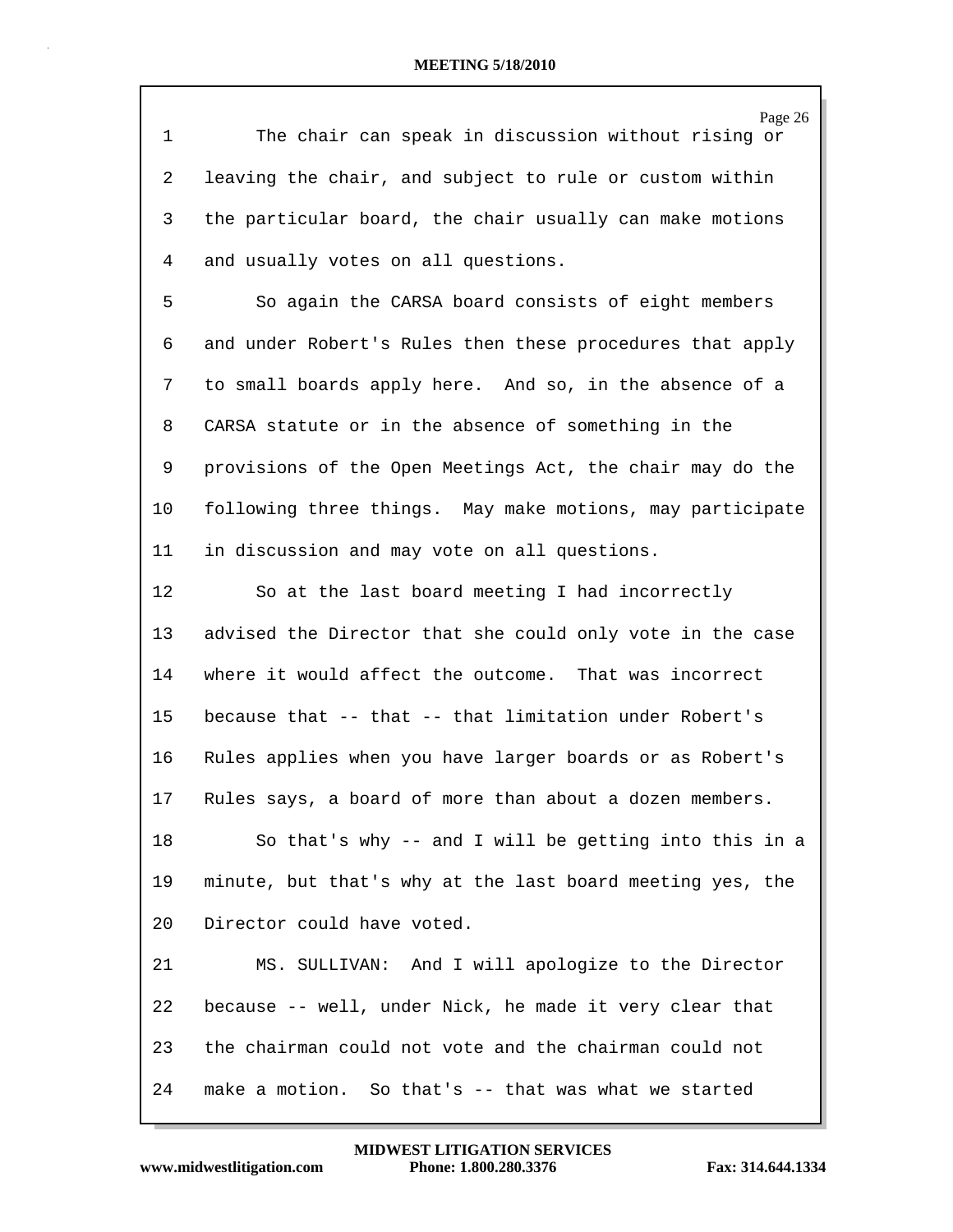|                 | Page 27                                                     |
|-----------------|-------------------------------------------------------------|
| 1               | under. When I started, those were the rules we were         |
| 2               | governed by.                                                |
| 3               | DIRECTOR SHANNON: And there is no need for an               |
| 4               | apology. Actually, it's been a good learning opportunity.   |
| 5               | MR. HAGGERTY: We should be thanking you.                    |
| 6               | DIRECTOR SHANNON: And it's why we're having this            |
| 7               | tutorial right now because we all need to know what the     |
| 8               | rules and procedures are that we are going to follow.       |
| 9               | MR. HAGGERTY: It has been very productive.                  |
| 10              | MS. SULLIVAN: Well, I'm glad because I was just             |
| 11              | operating under what we had done before. So maybe some of   |
| 12 <sub>2</sub> | the new -- are some of the Robert's Rules new for smaller   |
| 13              | groups then? I mean I don't know how often they come out.   |
| 14              | MR. HAGGERTY: I don't --                                    |
| 15 <sub>2</sub> | MS. SULLIVAN: And I don't intend to read the whole          |
| 16              | book. I have bedtime reading.                               |
| 17              | MR. SPARKS: Take it home with ya.                           |
| 18              | MR. HAGGERTY: And I'm not suggesting that you look          |
| 19              | at those instead of listening to me.                        |
| 20              | But just so -- but just quickly then on the agenda          |
| 21              | you know most meetings follow the traditional order of      |
| 22              | business of the reading and the approval of minutes,        |
| 23              | reports on unfinished business and new business.<br>Instead |
| 24              | of following the standard order of business, however, a     |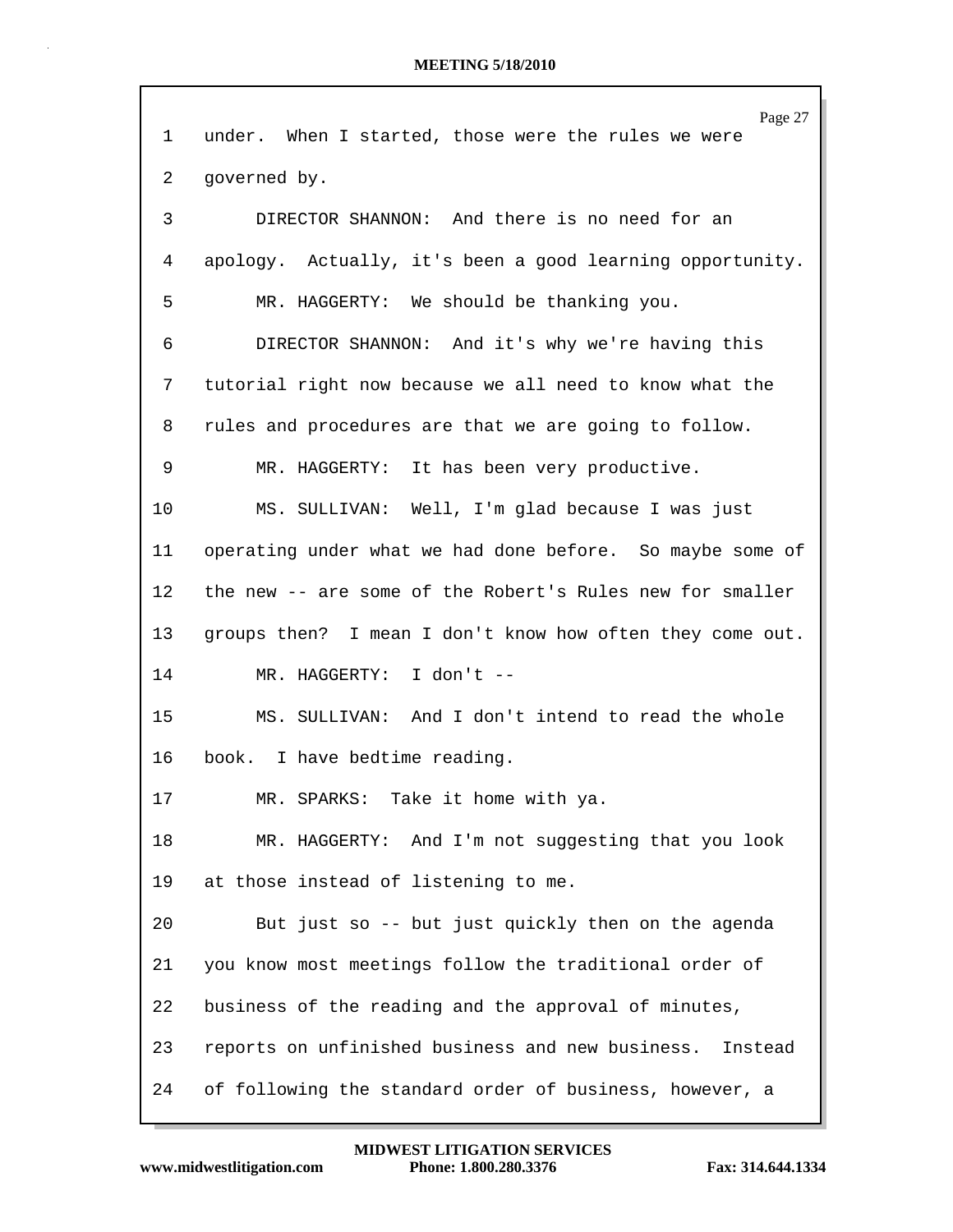|         | Page 28                                                  |
|---------|----------------------------------------------------------|
| 1       | group may adopt an agenda which sets out the order in    |
| 2       | which specific items are to be considered. Frequently,   |
| 3       | the chair presents a draft agenda, but to be binding it  |
| 4       | must be adopted by a majority vote at or soon after the  |
| 5       | start of the meeting.                                    |
| 6       | And when you met this morning, Catherine asked for       |
| 7       | your vote to approve the agenda and you did.             |
| 8       | And then the last two points, but I will not go into     |
| 9       | them now. You will see this also covers the issue of the |
| $10 \,$ | notice of meetings and the minutes of meetings, what's   |
| 11      | required.                                                |
| 12      | DIRECTOR SHANNON: One thing that I think is worth        |
| 13      | mentioning with respect to the agenda, Mike, is that if  |
| 14      | you -- is that you can discuss an item that's not on the |
| 15      | agenda, but you cannot vote on it; right?                |
| 16      | MR. HAGGERTY: Right. Thank you.                          |
| 17      | What I should -- I do want to make that point.           |
| 18      | DIRECTOR SHANNON: It's bolded on Page 4 at the           |
| 19      | bottom.                                                  |
| 20      | MR. HAGGERTY: Yeah. Thank you.                           |
| 21      | We want to be mindful of the case of Rice versus         |
| 22      | Board of Trustees of Adams County. What the Appellate    |
| 23      | Court found is that items that are aren't on the agenda  |
| 24      | can be discussed. You can come to the board meeting.     |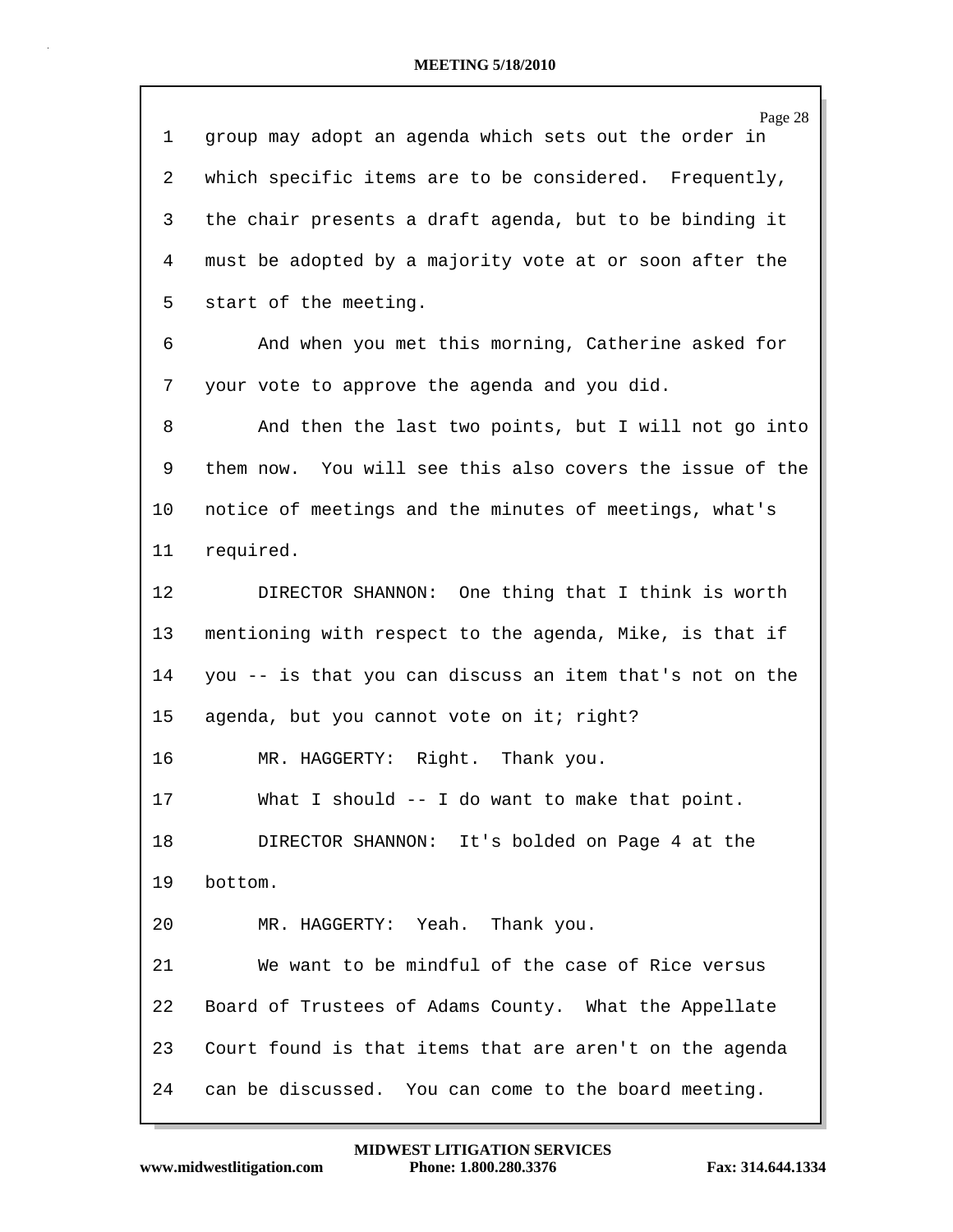| $\mathbf 1$ | Page 29<br>Whoever is the chair can say here is the agenda.<br>Is there |
|-------------|-------------------------------------------------------------------------|
|             |                                                                         |
| 2           | any additions and somebody can say I would like to                      |
| 3           | introduce whatever. And if there is majority to -- that                 |
| 4           | agrees to add that to the agenda, it can be added. Can it               |
| 5           | be finally acted upon by you at that board meeting?<br>No.              |
| 6           | Because the public has not had adequate notice.                         |
| 7           | DIRECTOR SHANNON: And our agendas are posted on our                     |
| 8           | web site as are our minutes. Our minutes will be posted                 |
| 9           | as well.                                                                |
| 10          | MS. SULLIVAN: And that applies to public meetings,                      |
| 11          | the Public Meetings Act?                                                |
| 12          | MR. HAGGERTY: Right.                                                    |
| 13          | MS. VAUGHN: Mike, on the second bullet point on Page                    |
| 14          | 4 at the top, it says that the chair can speak in                       |
| 15          | discussion without rising or leaving the chair, and                     |
| 16          | subject to rule or custom within the particular board, the              |
| 17          | chair usually can make motions and usually votes on all                 |
| 18          | questions. So what's the usually? How do you determine                  |
| 19          | usually?                                                                |
| 20          | MR. HAGGERTY: Well, I would say what I -- what I had                    |
| 21          | said is unless a conflict of interest were to exist.<br>In              |
| 22          | which case, as with any board member, the -- the chair or               |
| 23          | the board member should recuse him or herself.                          |
| 24          | MS. VAUGHN: What about the practice or custom?<br>When                  |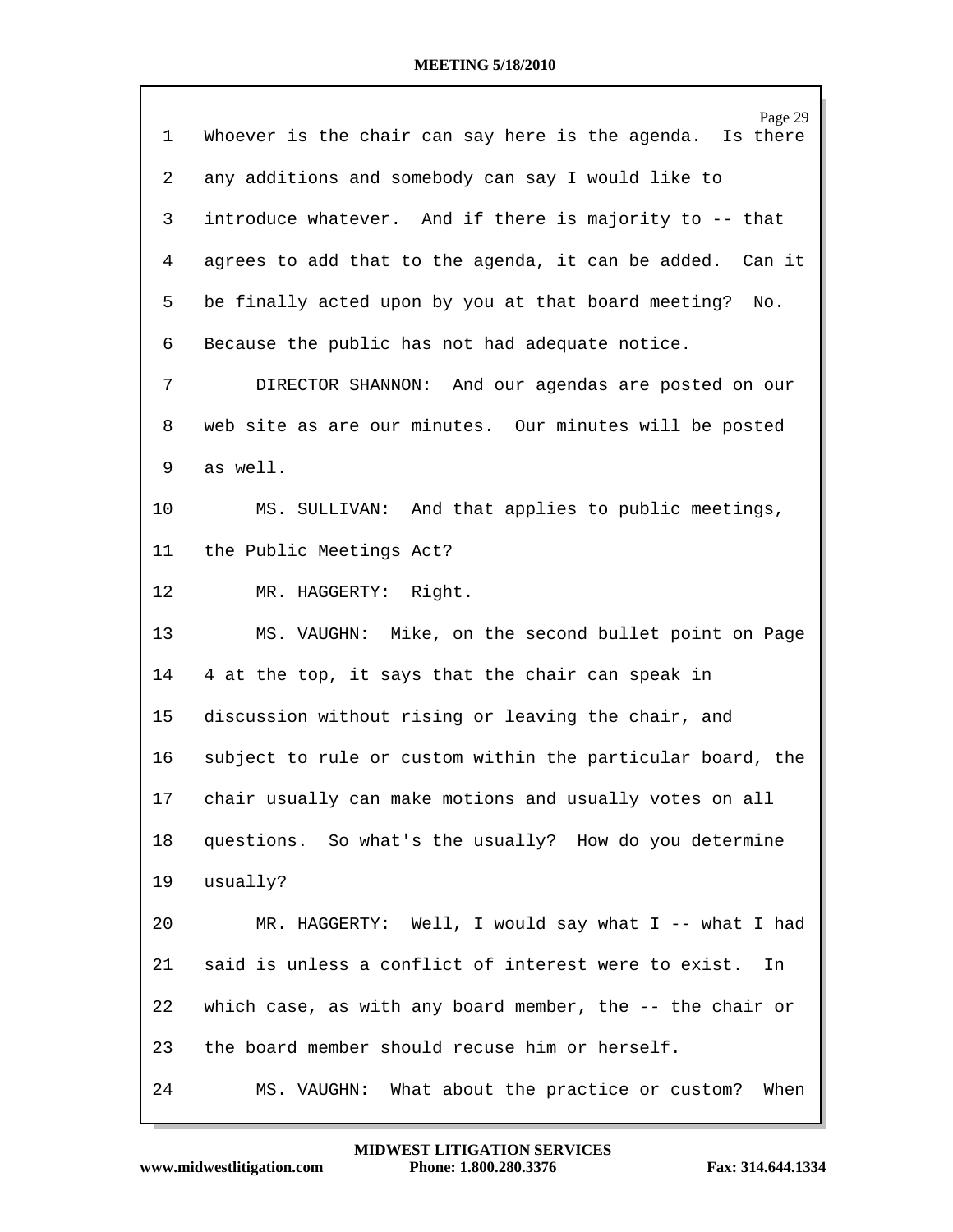|    | Page 30                                                       |
|----|---------------------------------------------------------------|
| 1  | does that come into play? Is this just basically for a        |
| 2  | conflict of interest?                                         |
| 3  | MR. HAGGERTY: It does come into play. And I think             |
| 4  | that $--$ I have been here $--$ certainly $--$ I've been here |
| 5  | almost three years. And actually Patty caught me off          |
| 6  | guard at the last meeting because, in my experience, the      |
| 7  | practice and -- the custom and practices in the three         |
| 8  | years that I have been here is that the chair can make        |
| 9  | motions and participate in discussions along with the         |
| 10 | other board members and vote.                                 |
| 11 | And that's why I said the experience has been a               |
| 12 | helpful one because it prompted me to -- to go back and to    |
| 13 | look at the Robert's Rules. That's been my experience of      |
| 14 | the custom and practice of this board. So that's why I        |
| 15 | say in this document consistent with the custom or            |
| 16 | practice the current chair or any of you who would hold       |
| 17 | the position of chair could do those things.                  |
| 18 | MS. VAUGHN: Since the chair always voted in the               |
| 19 | past --                                                       |
| 20 | MR. HAGGERTY: I can only speak to my experience.              |
| 21 | And you've asked me. So I'm speaking to my experience.        |
| 22 | In the three years that I have been here, the custom and      |
| 23 | practice of the chair has been to do all three things --      |
| 24 | to make motions, to participate fully in discussions and      |

**www.midwestlitigation.com Phone: 1.800.280.3376 Fax: 314.644.1334 MIDWEST LITIGATION SERVICES**

Г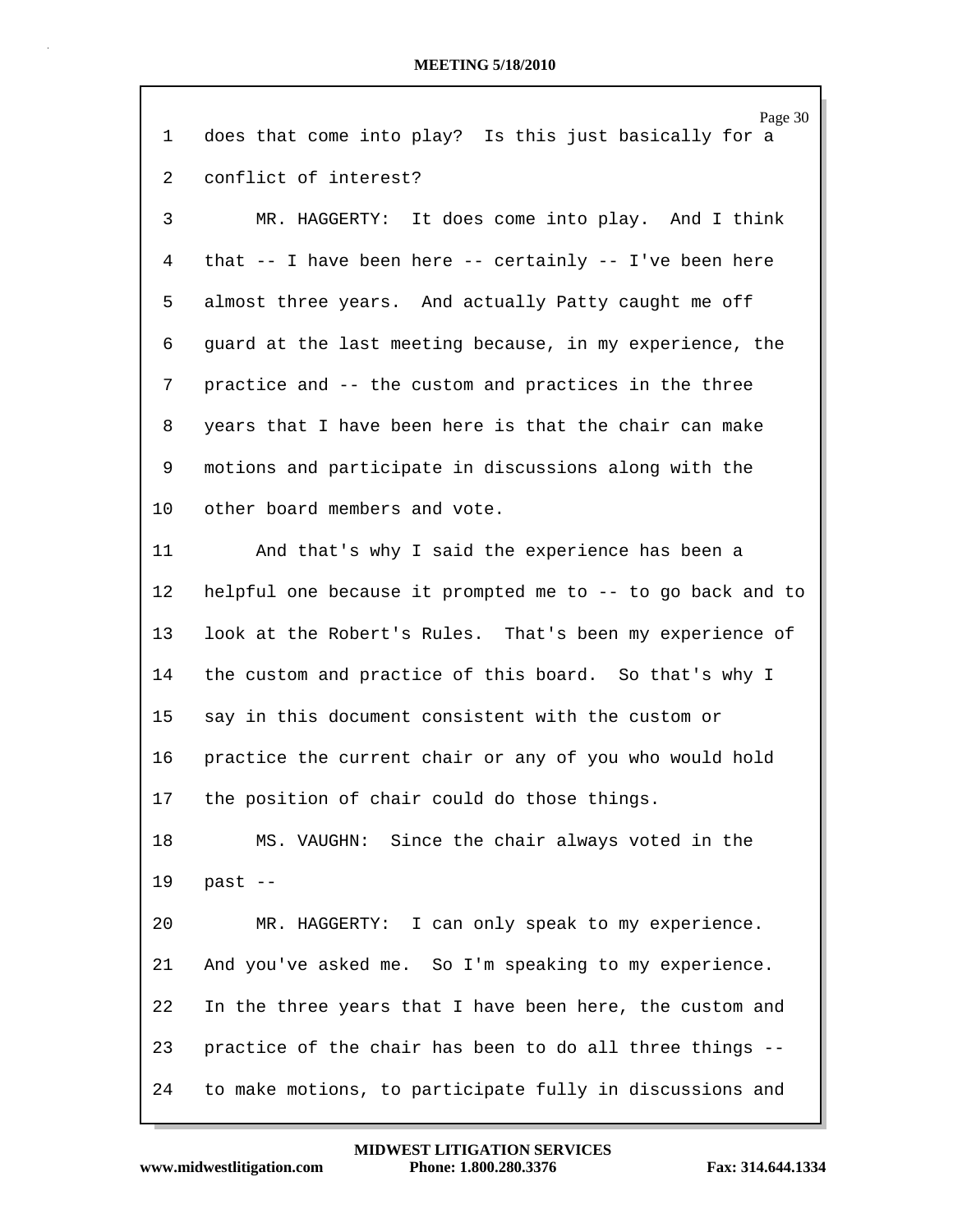|                 | Page 31                                                   |
|-----------------|-----------------------------------------------------------|
| 1               | then to vote on all matters.                              |
| 2               | Now if there is an -- if there is an -- a custom or a     |
| 3               | practice that precedes that that is different from that   |
| 4               | that I am not familiar with --                            |
| 5               | DIRECTOR SHANNON: I can say for the six years that I      |
| 6               | have been here that the chair has always voted including  |
| 7               | when Nick was here for my first term.                     |
| 8               | MS. SULLIVAN: Really?                                     |
| 9               | MS. JOINER: (Nods affirmatively.)                         |
| 10              | MS. SULLIVAN: Because he made it very clear that --       |
| 11              | DIRECTOR SHANNON: And I've been here since the 2005       |
| 12              | board meeting in January. So -- and Marcia has been here  |
| 13              | longer. I don't know what her experience has been.        |
| 14              | MS. JOINER: I don't recall that, Patty. If you            |
| 15 <sub>1</sub> | remember which one it is, I can pull the minutes.         |
| 16              | There again I've slept since then.<br>MS. SULLIVAN:       |
| 17              | MR. HAGGERTY: Actually, under Robert's Rules,             |
| 18              | it's -- actually, it isn't only in cases of a tie. If you |
| 19              | are a large board, the actual situation is where the      |
| 20              | outcome where the chair could alter the outcome. So it    |
| 21              | actually encompasses things other than ties, but it       |
| 22              | doesn't apply here because we have a small board.<br>So   |
| 23              | that's my take on this.                                   |
| 24              | Now I wanted to conclude by revisiting an issue.          |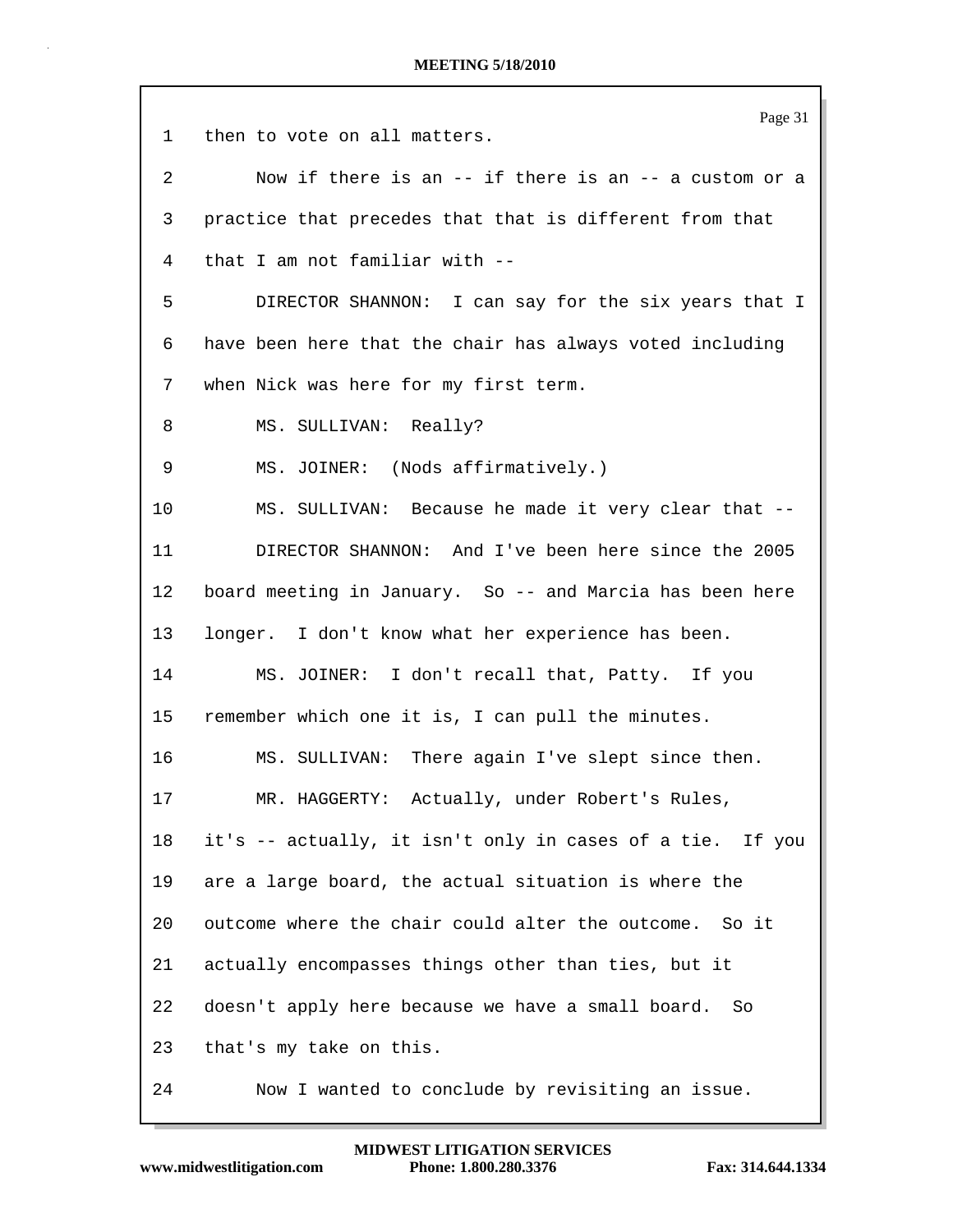| $\mathbf{1}$   | Page 32<br>So you will notice that on the agenda for today's agenda |
|----------------|---------------------------------------------------------------------|
| $\overline{2}$ | that one of the items is follow-up discussion on --                 |
| 3              | DIRECTOR SHANNON: It's under unfinished business.                   |
| 4              | MR. HAGGERTY: Under unfinished business. And I just                 |
| 5              | wanted to review or make a point. At the last board                 |
| 6              | meeting there were actually three votes on the issue of             |
| 7              | fee increases. And the first vote -- the first motion               |
| 8              | related to increasing fees for adult rides to \$110, for            |
| 9              | kiddie and inflatable rides to \$50 and for ski lifts and           |
| 10             | large coasters to \$300. And then the vote was as follows.          |
| 11             | Mr. Sparks, no; Mr. Wright, yes; Ms. Sullivan, yes; Mr.             |
| 12             | Urbik, no; Mr. Boyd, yes and the Director, yes and Mr.              |
| 13             | Driskill was not in attendance.                                     |
| 14             | So the vote was four to two. The measure actually                   |
| 15             | passed. On a vote of four to two. At that point then                |
| 16             | what occurred was, you know, Patty raised the -- you know           |
| 17             | queried us, well, are you sure that the director can vote.          |
| 18             | And so the vote was retaken on the same motion and the              |
| 19             | outcome was a vote of three, two and one.<br>With                   |
| 20             | Catherine -- with the Director not voting. So under                 |
| 21             | Robert's Rules you had five voting, three members voting            |
| 22             | yes. The measure actually carried.                                  |
| 23             | Adding to the confusion, there was an amended motion                |
| 24             | or another proposal. This was called Option 3. And it               |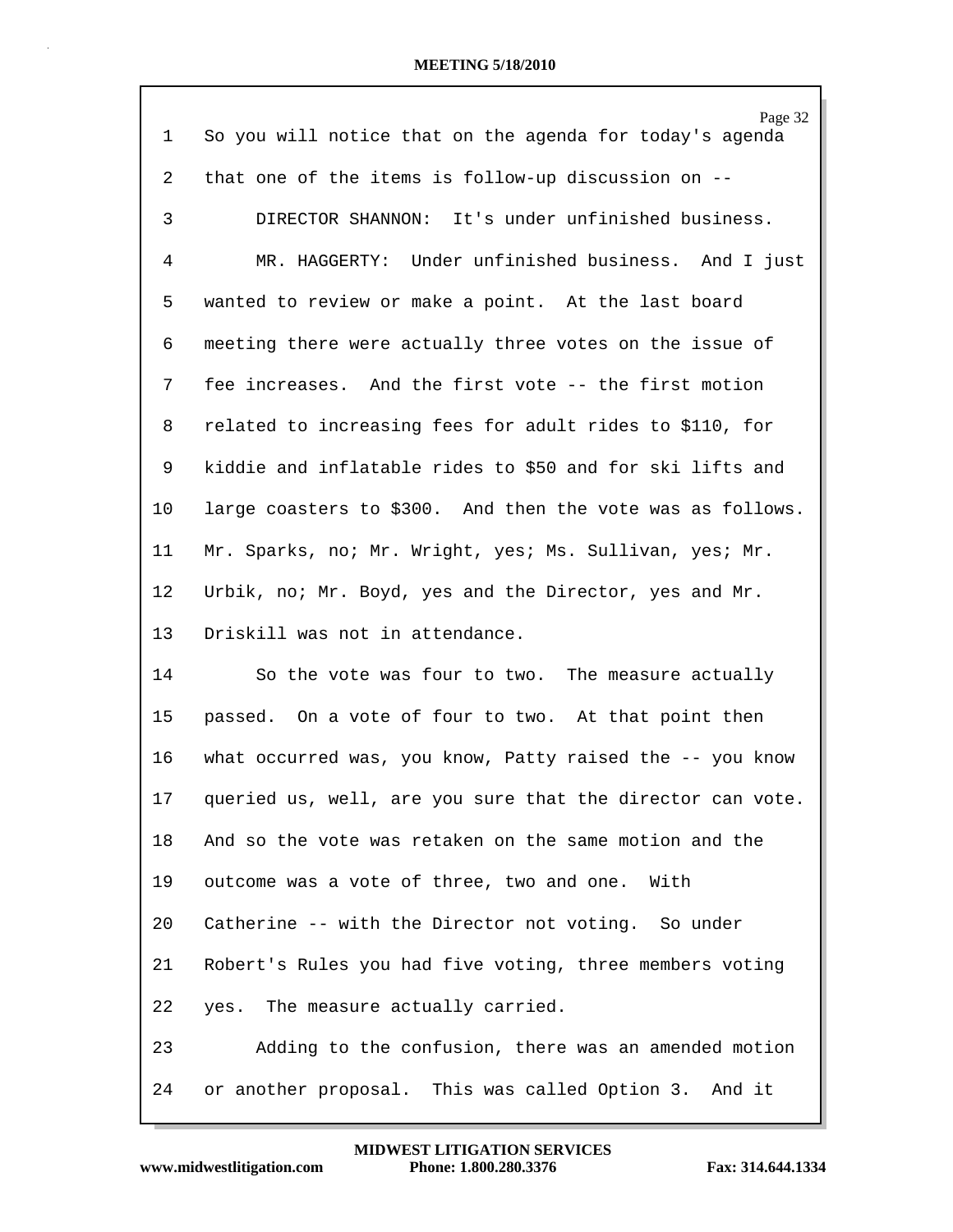|              | Page 33                                                        |
|--------------|----------------------------------------------------------------|
| $\mathbf{1}$ | was to raise adult rides to \$150, kiddie and inflatable       |
| 2            | rides to \$75. And the vote was Mr. Sparks, no; Mr.            |
| 3            | Wright, yes; Ms. Sullivan, no; Mr. Urbik, yes; Mr. Boyd,       |
| 4            | yes; the Director did not vote and Mr. Driskill was not        |
| 5            | present. So that was a vote of three, two, one. That           |
| 6            | also passed.                                                   |
| 7            | In all three instances the record that -- in all               |
| 8            | three instances --                                             |
| 9            | MS. SULLIVAN:<br>Three to two?                                 |
| 10           | Three, two, one.<br>MR. HAGGERTY:                              |
| 11           | MS. SULLIVAN: Oh, I'm sorry.                                   |
| 12           | It was three --<br>MR. HAGGERTY:                               |
| 13           | I get it. I was spelling it wrong.<br>MS. SULLIVAN:            |
| 14           | MR. HAGGERTY: So in all three instances the measures           |
| 15           | passed at the last board meeting. So what do we do?            |
| 16           | What -- what do we do? Well, do we correct the minutes?        |
| 17           | Well, really the minutes -- as reflected in the transcript     |
| 18           | by the Court Reporter, the minutes are not incorrect.          |
| 19           | The $--$ it was the voting $--$ the vote was recorded and then |
| 20           | the effect of the vote was articulated incorrectly. But        |
| 21           | the recording of it by the Court Reporter is correct.<br>In    |
| 22           | each instance the -- the vote was announced as the measure     |
| 23           | fails.                                                         |
| 24           | DIRECTOR SHANNON: Right. And actually I said before            |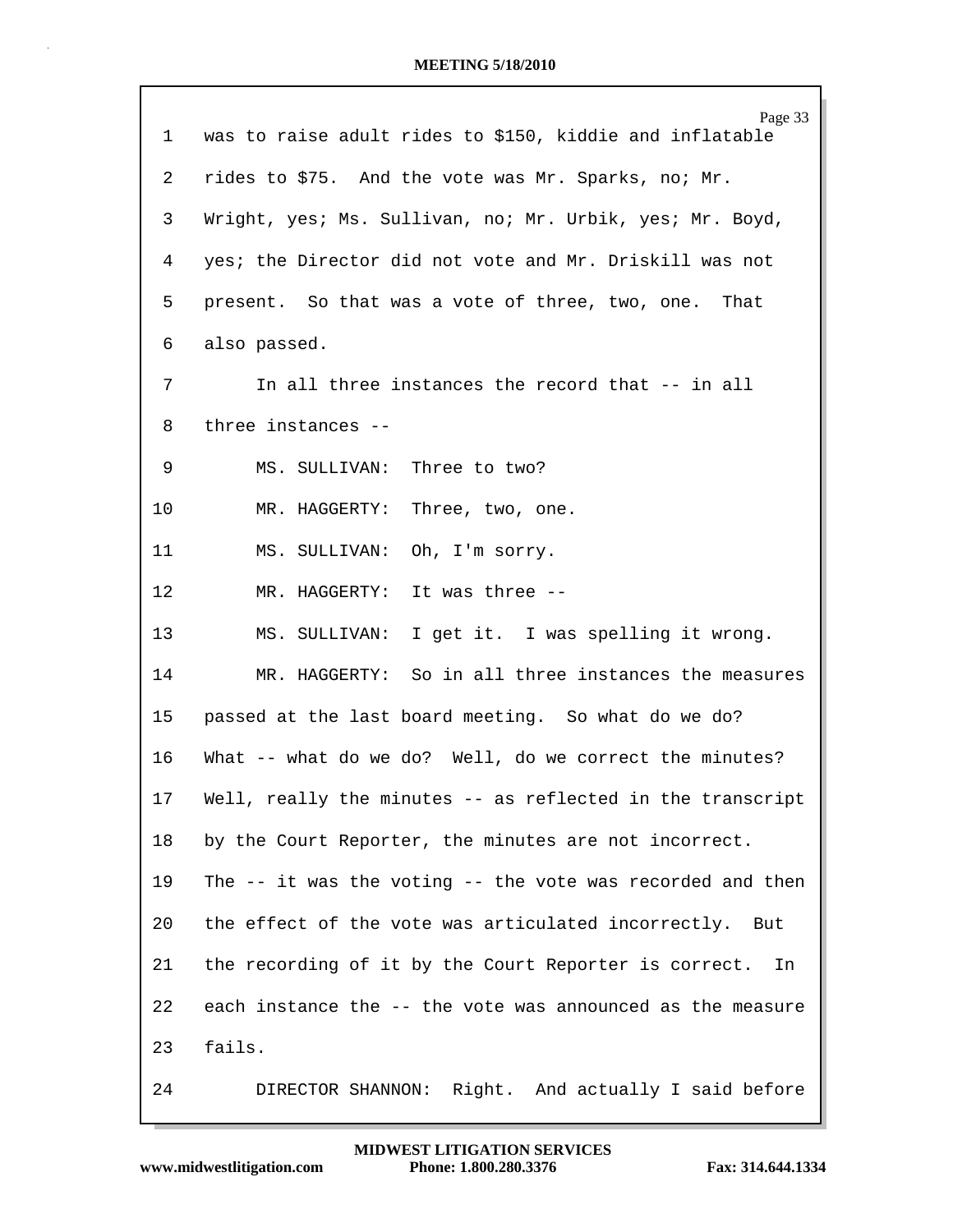| 1  | Page 34<br>we took the vote or as we were taking the vote that it |
|----|-------------------------------------------------------------------|
| 2  | took four votes to pass because I thought it was a                |
| 3  | majority of the members, but it isn't. It's a majority of         |
| 4  | the $--$                                                          |
| 5  | MS. SULLIVAN: Of the quorum.                                      |
| 6  | DIRECTOR SHANNON: Right.                                          |
| 7  | MR. HAGGERTY: Right.                                              |
| 8  | So what's to do next? Well, one avenue -- which the               |
| 9  | department and the Director is not advocating. One avenue         |
| 10 | would be to say, well, you know Vote Number 1 passed. And         |
| 11 | so vote Number 1 prevails and we are going to go back and,        |
| 12 | and rearticulate the effect of it to say you know the             |
| 13 | measure -- the measure was adopted.                               |
| 14 | The department's belief -- the department's belief is             |
| 15 | that we -- is that we could -- we could do that. We could         |
| 16 | go back and say, well, we have to correct this. Actually,         |
| 17 | the third motion actually passed and that would have then         |
| 18 | nullified the other votes. We don't recommend that at             |
| 19 | all.                                                              |
| 20 | There were many members of the public present.<br>It              |
| 21 | was a topic about which a lot of people felt very                 |
| 22 | passionately. And people -- citizens left that public             |
| 23 | meeting believing that all three measures had failed.             |
| 24 | If we were to go down the road of seeking to -- to --             |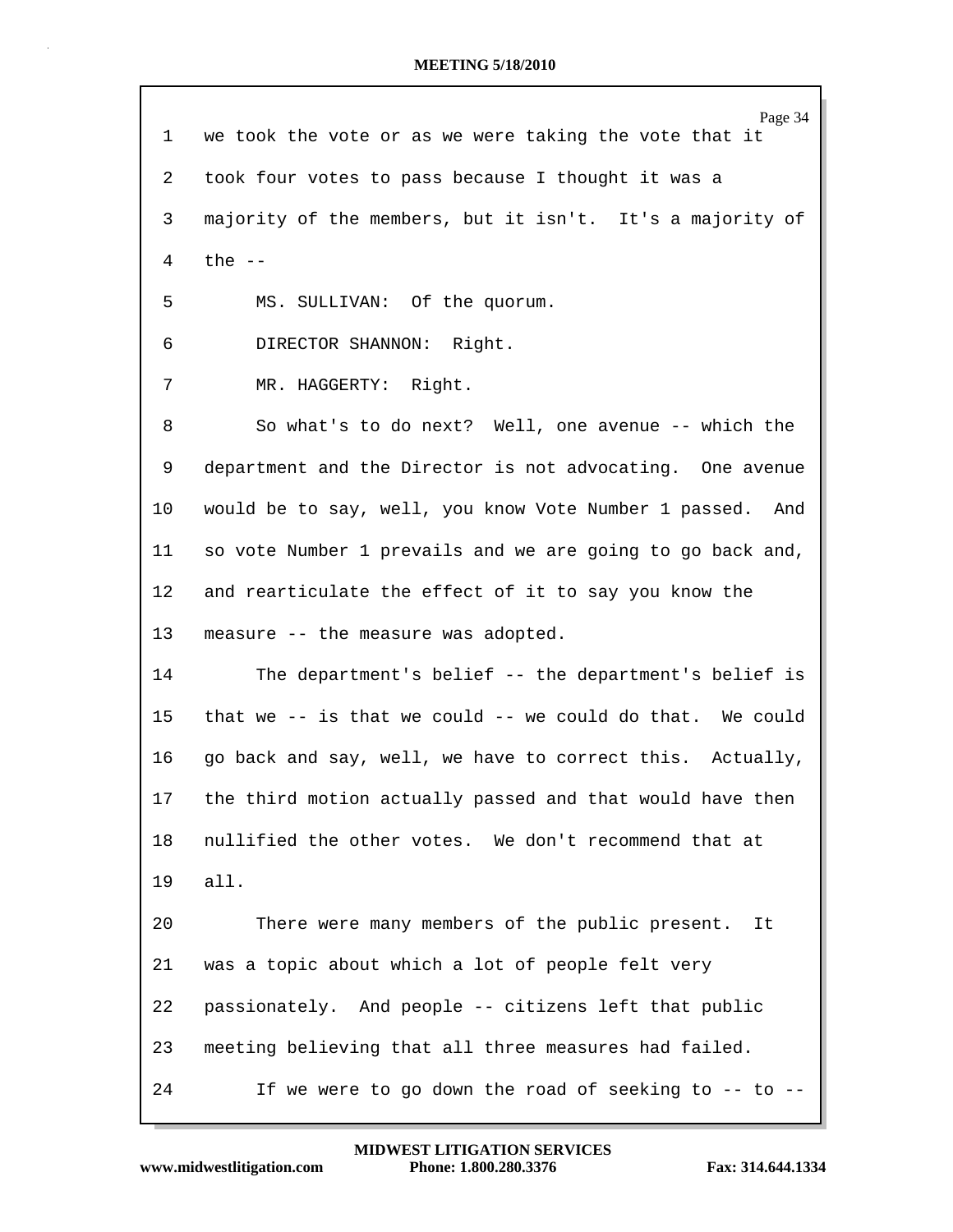|    | Page 35                                                    |
|----|------------------------------------------------------------|
| 1  | and the word is escaping me --                             |
| 2  | DIRECTOR SHANNON: Implement.                               |
| 3  | MR. HAGGERTY: Thank you.                                   |
| 4  | -- implement one of these three, well, then we query       |
| 5  | which one prevails? Is the first vote the last in time?    |
| 6  | MS. SULLIVAN: There wouldn't have been a second had        |
| 7  | the first not failed.                                      |
| 8  | MR. HAGGERTY: Right. So -- and so you, as a board,         |
| 9  | could if you chose to go down that path of trying to       |
| 10 | decide, well, you know what are we going to do with the    |
| 11 | three votes because actually all three measures prevailed. |
| 12 | As -- as staff to the board, the department's belief       |
| 13 | is that the most appropriate next step will be not --      |
| 14 | would not be to schedule a public hearing based on any of  |
| 15 | these three measures because the public left thinking that |
| 16 | all three had failed. And to proceed to try to implement   |
| 17 | one of those on the theory that this or that passed just   |
| 18 | doesn't sit right.                                         |
| 19 | So, as staff, our recommendation to the board would        |
| 20 | be that you revisit the issue anew today fully informed of |
| 21 | what it takes to -- for a motion to carry. And so it has   |
| 22 | been put back on the agenda for today.                     |
| 23 | Right.<br>MS. SULLIVAN:                                    |
| 24 | MR. SPARKS: Mike, I don't know about this on the           |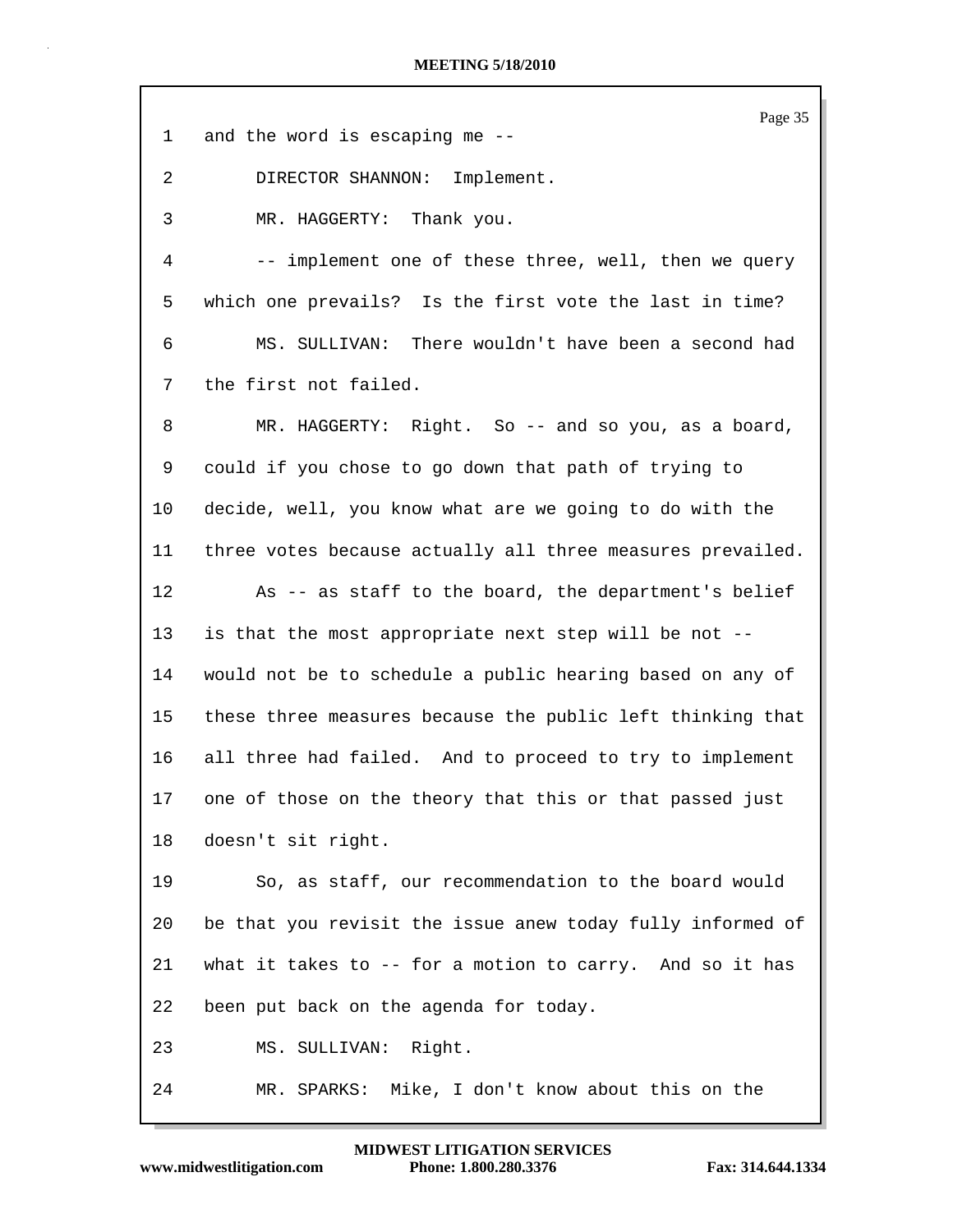|    | Page 36                                                    |
|----|------------------------------------------------------------|
| 1  | last meeting that we had where all of this took place, but |
| 2  | before I became a board member, I had always been told     |
| 3  | that the -- that the public could not speak at that        |
| 4  | meeting. And I don't know where I heard that or if that's  |
| 5  | true or not, but I always was told that, that Friday night |
| 6  | meeting or the Thursday night meeting that the public was  |
| 7  | welcome to attend, but they could not voice any opinion.   |
| 8  | And that -- and that's not what I've seen lately.          |
| 9  | MS. JOINER: Okay. Here is what I was told by Carl          |
| 10 | when I first started doing this. The -- and you are        |
| 11 | talking about the Friday morning meeting because Thursday  |
| 12 | night is an open forum where anybody can voice their       |
| 13 | concerns.                                                  |
| 14 | MR. SPARKS: Right.                                         |
| 15 | MS. JOINER: On the Friday morning meeting, the             |
| 16 | public was welcome to attend, but they were not allowed to |
| 17 | speak unless they were recognized by the chair. But in     |
| 18 | the last few years, it's just sort of --                   |
| 19 | DIRECTOR SHANNON: Gotten a little informal.                |
| 20 | MS. JOINER: People have been told this, but --             |
| 21 | DIRECTOR SHANNON: Mike, is there anything in               |
| 22 | Robert's Rules that speaks to that?                        |
| 23 | MR. HAGGERTY: I'm sure that there is, but my               |
| 24 | recollection generally is -- of that is that yes, your     |

**www.midwestlitigation.com Phone: 1.800.280.3376 Fax: 314.644.1334 MIDWEST LITIGATION SERVICES**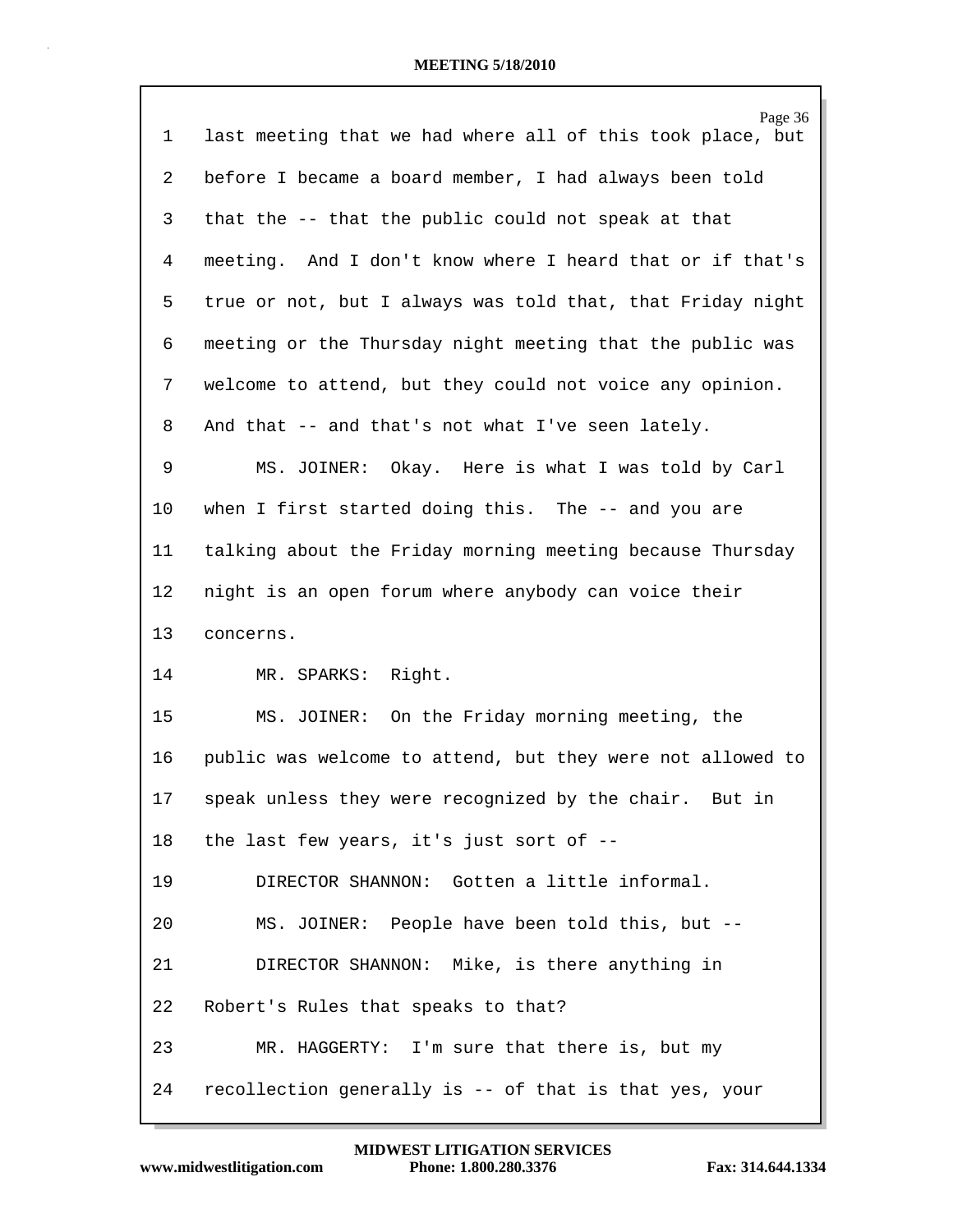| $\mathbf 1$ | Page 37<br>meetings -- your meetings are your meetings. I mean they |
|-------------|---------------------------------------------------------------------|
|             |                                                                     |
| 2           | are open meetings. And unless you go into closed session,           |
| 3           | the public has a -- the public has a right to sit here and          |
| 4           | observe you conduct public business.                                |
| 5           | Does the public have a right to -- to inject                        |
| 6           | themselves into your discussions to -- to make motions?             |
| 7           | No. Can you as a board, if you choose to, invite comments           |
| 8           | from the public as you do on Thursday nights? Yes.                  |
| 9           | As to the -- and that's -- and that certainly seems                 |
| 10          | appropriate to have a Thursday night pontification where            |
| 11          | the public is allowed to participate, but when it comes to          |
| 12          | Friday mornings and doing the business of the board, the            |
| 13          | work of the board, I would urge you to --                           |
| 14          | MS. SULLIVAN: Hold back.                                            |
| 15          | MR. HAGGERTY: I would urge you to reassert that to                  |
| 16          | all that your meetings are your meetings and you are                |
| 17          | welcome to observe and -- but we are the board and we are           |
| 18          | conducting the business of the public.                              |
| 19          | MS. SULLIVAN: So unless the chair recognizes someone                |
| 20          | in the public, the chair can say I'm sorry, but you are             |
| 21          | not recognized to speak and --                                      |
| 22          | Well, as is the meeting today.<br>MR. HAGGERTY:                     |
| 23          | Uh-huh.<br>MS. SULLIVAN:                                            |
| 24          | This is your meeting.<br>MR. HAGGERTY:                              |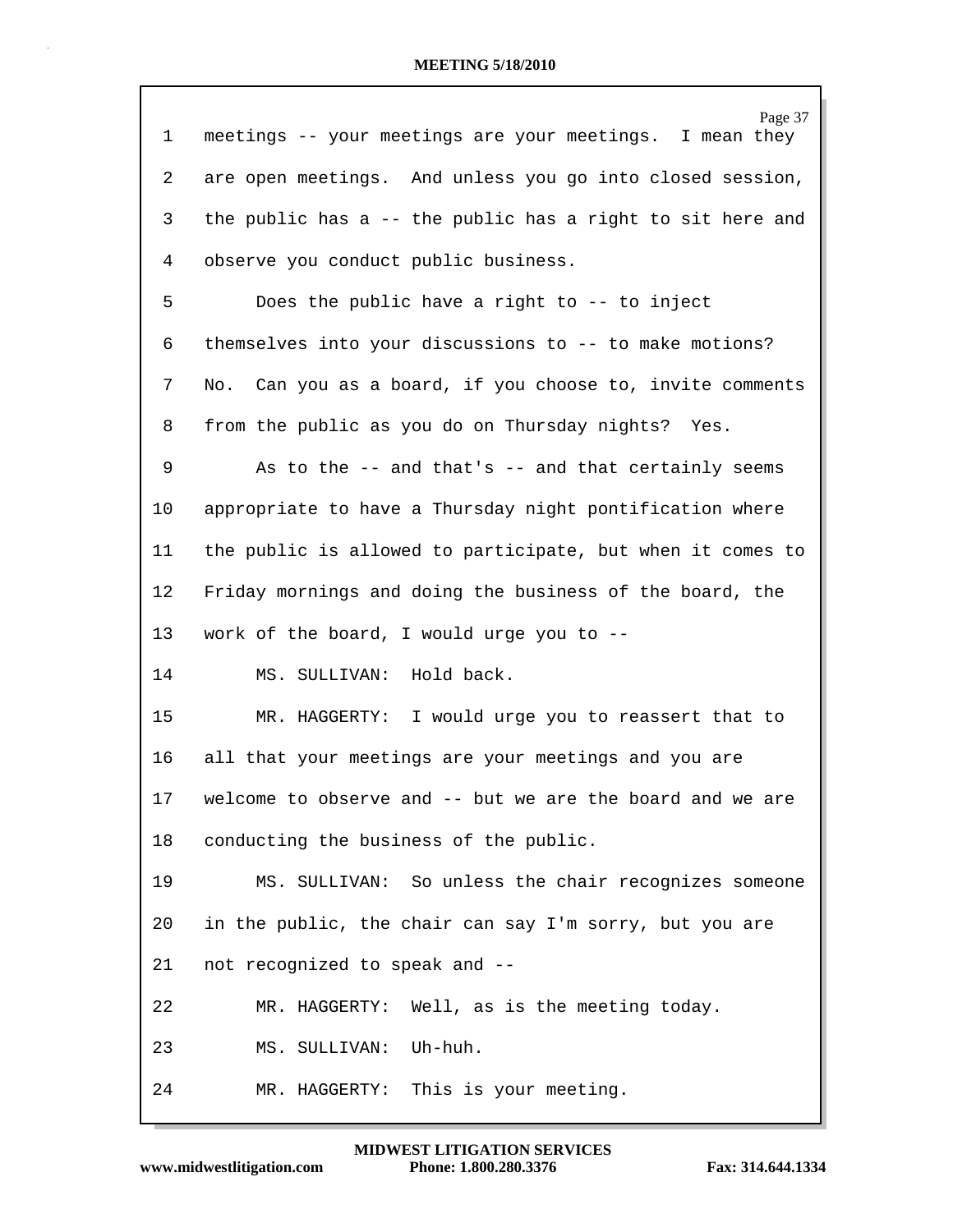| $\mathbf{1}$ | Page 38<br>MR. KIRSCHNER: For the Thursday night meeting, are |
|--------------|---------------------------------------------------------------|
| 2            | the public speakers set up ahead of time? Do they call        |
| 3            | ahead of time and are put on the agenda or are they open      |
| 4            | discussion? I am asking because I also serve on the           |
| 5            | Supreme Court Rules Committee. And we have an agenda and      |
| 6            | members of the general public call ahead of time and say I    |
| 7            | would like to speak for two minutes on this point. And        |
| 8            | whoever wants to speak, they have two minutes on this         |
| 9            | issue. They line up. Everyone speaks. And when they are       |
| 10           | done, we have a discussion. Do most boards work that way      |
| 11           | or is it hit and miss?                                        |
| 12           | MS. SULLIVAN: I think that every board does it                |
| 13           | differently. I've been on 13 boards in the last ten years     |
| 14           | and they all do it differently.                               |
| 15           | MR. KIRSCHNER: Yeah.                                          |
| 16           | MS. SULLIVAN: But I think that we've been generous            |
| 17           | letting them speak and sometimes encouraging them             |
| 18           | because -- you know especially if one of you are gone and     |
| 19           | I don't know what the general practices are with a            |
| 20           | carnival. Then, you know, I -- I -- I have asked, you         |
| 21           | know, what something is. Or I have asked an inspector,        |
| 22           | you know, what something is.                                  |
| 23           | DIRECTOR SHANNON: (Nods affirmatively.)                       |
| 24           | MS. SULLIVAN: But the agenda is out on the evening            |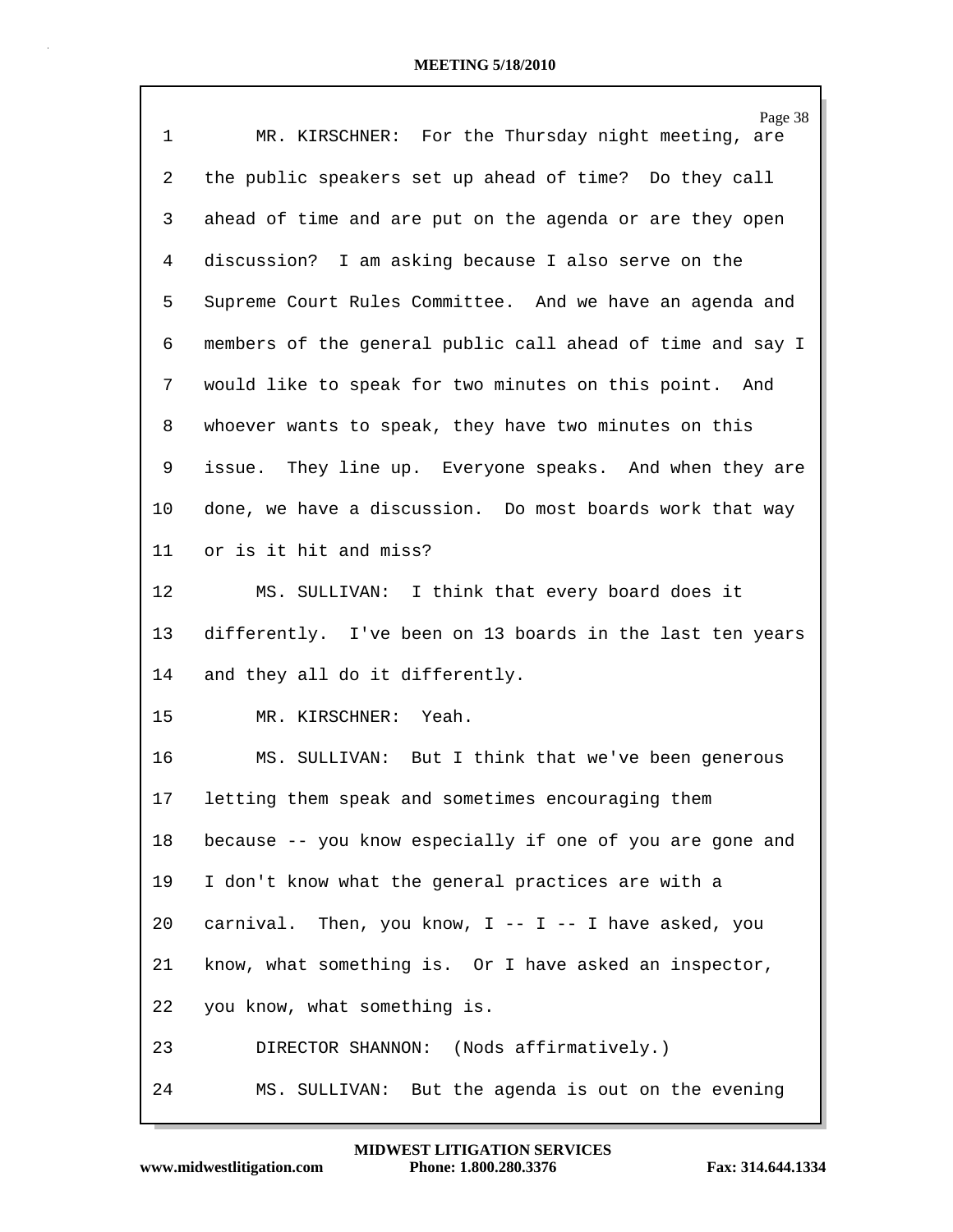| $\mathbf 1$ | Page 39<br>before then and it's pretty much -- well, it's just an |
|-------------|-------------------------------------------------------------------|
| 2           | open forum as we move our way down the agenda. People             |
| 3           | don't have to call in advance to speak or --                      |
| 4           | In fact, they don't even identify<br>DIRECTOR SHANNON:            |
| 5           | themselves. Sometimes they do, but it's kind of just              |
| 6           | people in the audience just sort of standing up and saying        |
| 7           | their point or not even standing up and saying their              |
| 8           | point.                                                            |
| 9           | I do think a certain amount of decorum is in order.               |
| 10          | Especially at the regular board meetings. Now the one             |
| 11          | where we encourage the public to participate is a                 |
| 12          | different matter, but I do think that we should have some         |
| 13          | decorum where the board members are the main speakers             |
| 14          | unless called upon by one of the board members or the             |
| 15          | chair. Because I don't have any problem with -- you know          |
| 16          | when you have a board member saying to a carnival                 |
| 17          | operator, you know, how does this work. So you know I             |
| 18          | mean -- I think that, that is helpful to our discussion.          |
| 19          | But I think that, you know, where people just randomly say        |
| 20          | what's on their minds is not always helpful.                      |
| 21          | MS. SULLIVAN: Well, and maybe we could even a little              |
| 22          | bit formalize the evening beforehand by saying when you           |
| 23          | have something to say, please, stand up and give us your          |
| 24          | name before you start speaking.                                   |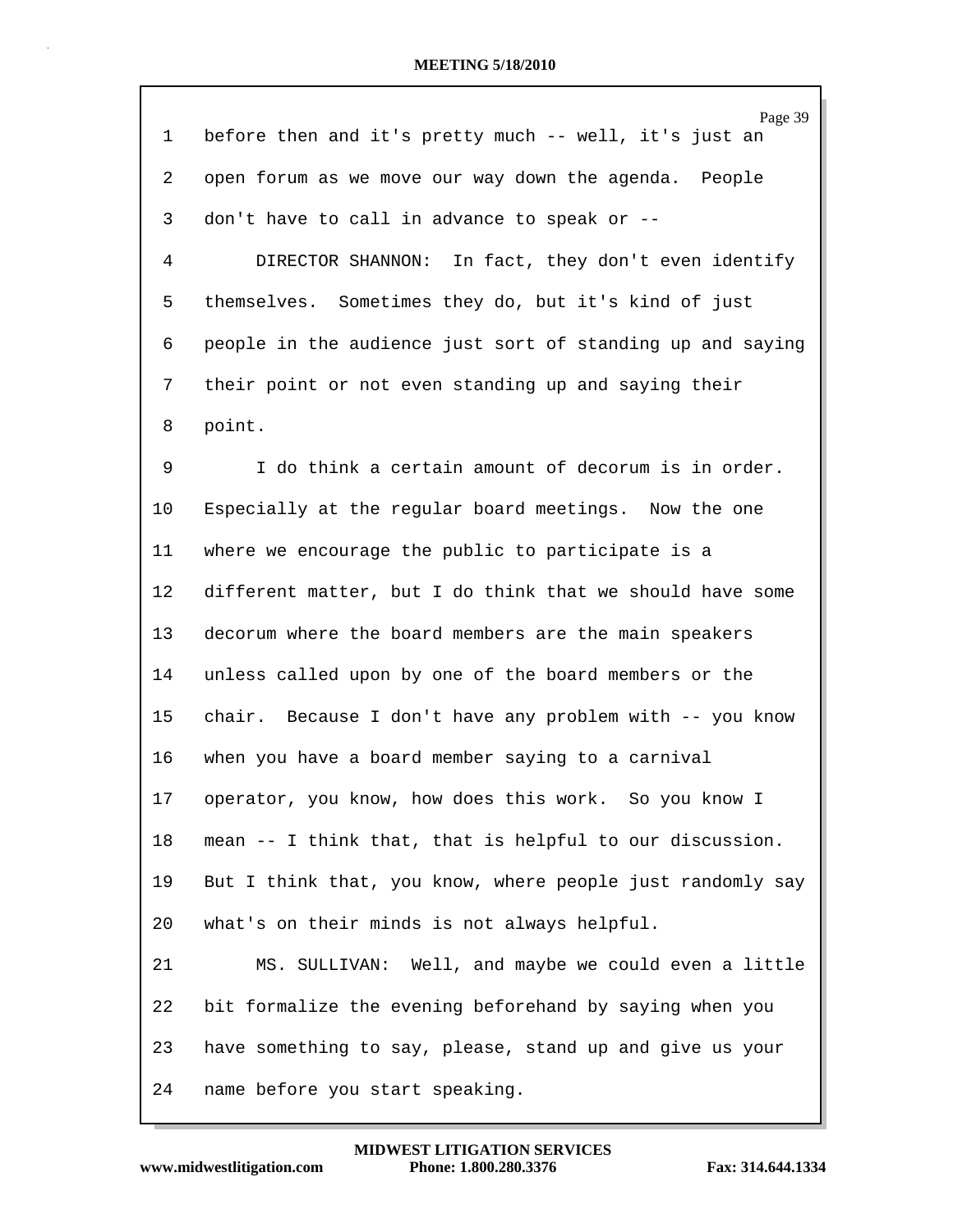| $\mathbf 1$     | Page 40<br>DIRECTOR SHANNON: State your name.            |
|-----------------|----------------------------------------------------------|
| 2               | MS. SULLIVAN: State your name and who you are with       |
| 3               | maybe. We know most of the players.                      |
| 4               | MS. JOINER: That's happened before, Patty, and it        |
| 5               | doesn't work.                                            |
| 6               | DIRECTOR SHANNON: People are reluctant; aren't they?     |
| 7               | MS. JOINER: Yeah.                                        |
| 8               | MS. SULLIVAN: It's just like children you know? You      |
| 9               | just have to remind them again every six months of what  |
| 10              | the rules are or more often. Three times a day sometimes |
| 11              | with some children.                                      |
| 12              | DIRECTOR SHANNON: Some people will probably refuse       |
| 13              | to give their name my guess is.                          |
| 14              | MS. SULLIVAN: I don't know that they refuse. I           |
| 15 <sub>1</sub> | think that they are just so into what they are going to  |
| 16              | say that they don't think of it.                         |
| 17              | MS. JOINER: Exactly.                                     |
| 18              | DIRECTOR SHANNON: So we would have to interrupt          |
| 19              | them.                                                    |
| 20              | MS. SULLIVAN: Uh-huh.                                    |
| 21              | DIRECTOR SHANNON: Bill, did that answer your             |
| 22              | question?                                                |
| 23              | MR. SPARKS: Yes.                                         |
| 24              | DIRECTOR SHANNON: I want to thank Mike.<br>He            |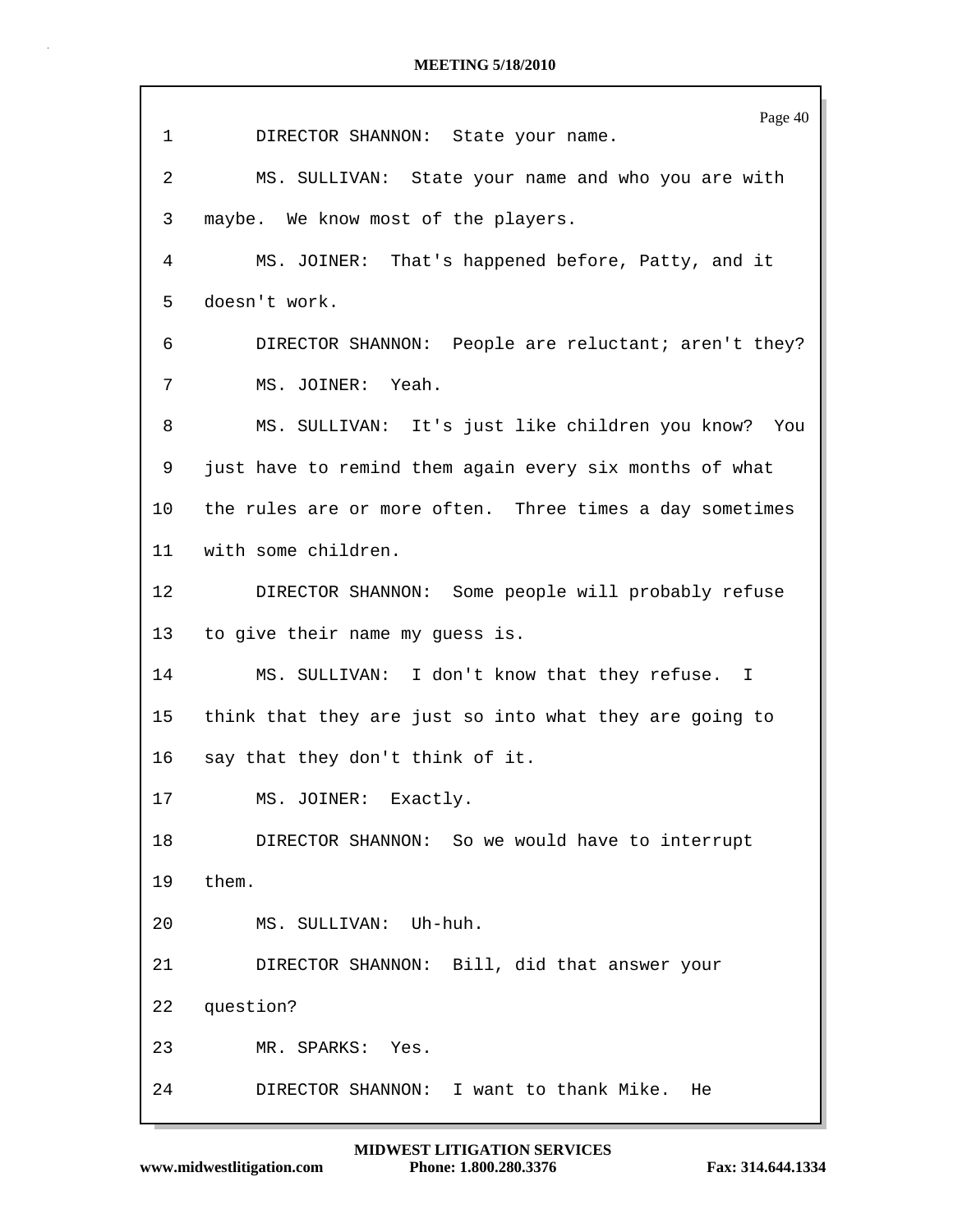| 1       | Page 41<br>summarized a very big book in a matter of six pages.<br>So I |
|---------|-------------------------------------------------------------------------|
| 2       | appreciate that, Mike. Well, five pages.                                |
| 3       | MS. SULLIVAN: And that's really tough. You have to                      |
| 4       | admire any attorney who can make fewer words out of more.               |
| 5       | MR. HAGGERTY: I'm hoping that this will be a good                       |
| 6       | guide. And we have -- as it relates to you know -- we                   |
| 7       | have vetted with the AG's Office.                                       |
| 8       | MS. SULLIVAN: And you have put in frequently asked                      |
| 9       | questions, too. Which I thought was very helpful.                       |
| 10      | DIRECTOR SHANNON: Thank you.                                            |
| 11      | MR. HAGGERTY: Sure.                                                     |
| $12 \,$ | DIRECTOR SHANNON: So the next agenda item is the                        |
| 13      | approval of the minutes. And, as Mike indicated, the                    |
| 14      | minutes are correct. They reflect what actually happened                |
| 15      | at the meeting.                                                         |
| 16      | MS. SULLIVAN: Yeah.                                                     |
| 17      | DIRECTOR SHANNON: We may have been misinformed or                       |
| 18      | uninformed. I think I was uninformed in terms of how many               |
| 19      | votes were required, but the minutes do reflect what                    |
| 20      | happened. And so --                                                     |
| 21      | MS. SULLIVAN: I would move to accept the minutes as                     |
| 22      | presented.                                                              |
| 23      | DIRECTOR SHANNON: I have a motion. Do I have a                          |
| 24      | second?                                                                 |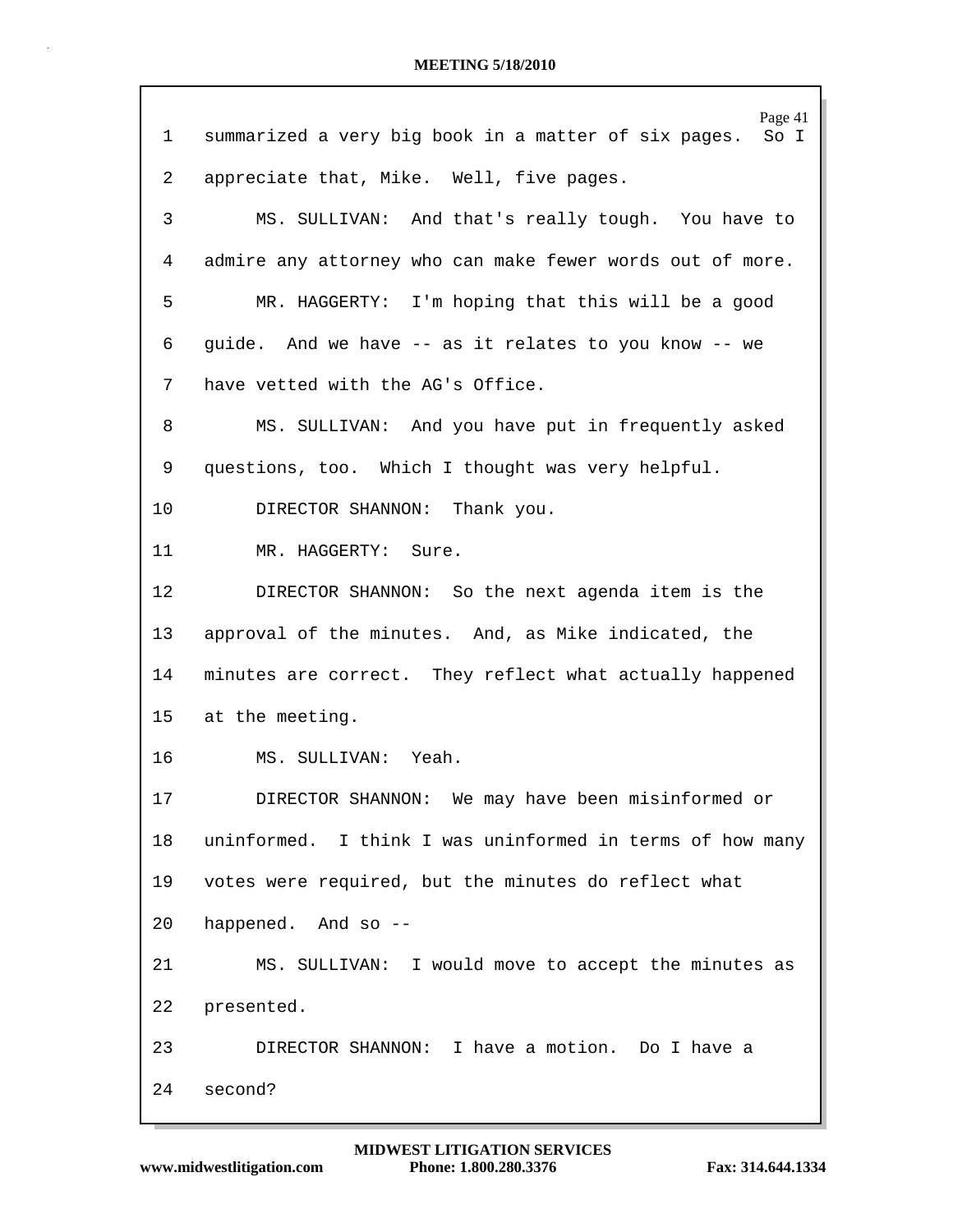Page 42 1 MR. SPARKS: Second. 2 DIRECTOR SHANNON: I have a second. 3 All those in favor say aye. 4 (Group response.) 5 DIRECTOR SHANNON: All those not in favor say nay? 6 (No response.) 7 DIRECTOR SHANNON: Okay. The minutes of the January 8 the 14th and January the 15th meetings are approved. 9 So for unfinished business, which is our next agenda 10 item, we have a legislative update from Sara Scherer. 11 MS. SCHERER: If you want to turn to Tab 3A of your 12 binders, we will start there for the legislative update. 13 Most of you other than Dan will recall that we discussed 14 at the last meeting adding -- well, doing a legislative 15 proposal that would restrict cell phone usage by operators 16 while they are operating carnival rides. 17 And then the other item was to explicitly cover 18 monster trucks as an amusement ride. Based on the 19 discussion, we decided not to move further with that 20 proposal because there were concerns made by you all 21 including the members of the public and an e-mail was sent 22 out. 23 So we did not move forward with the legislative 24 proposal. And we had no legislative items this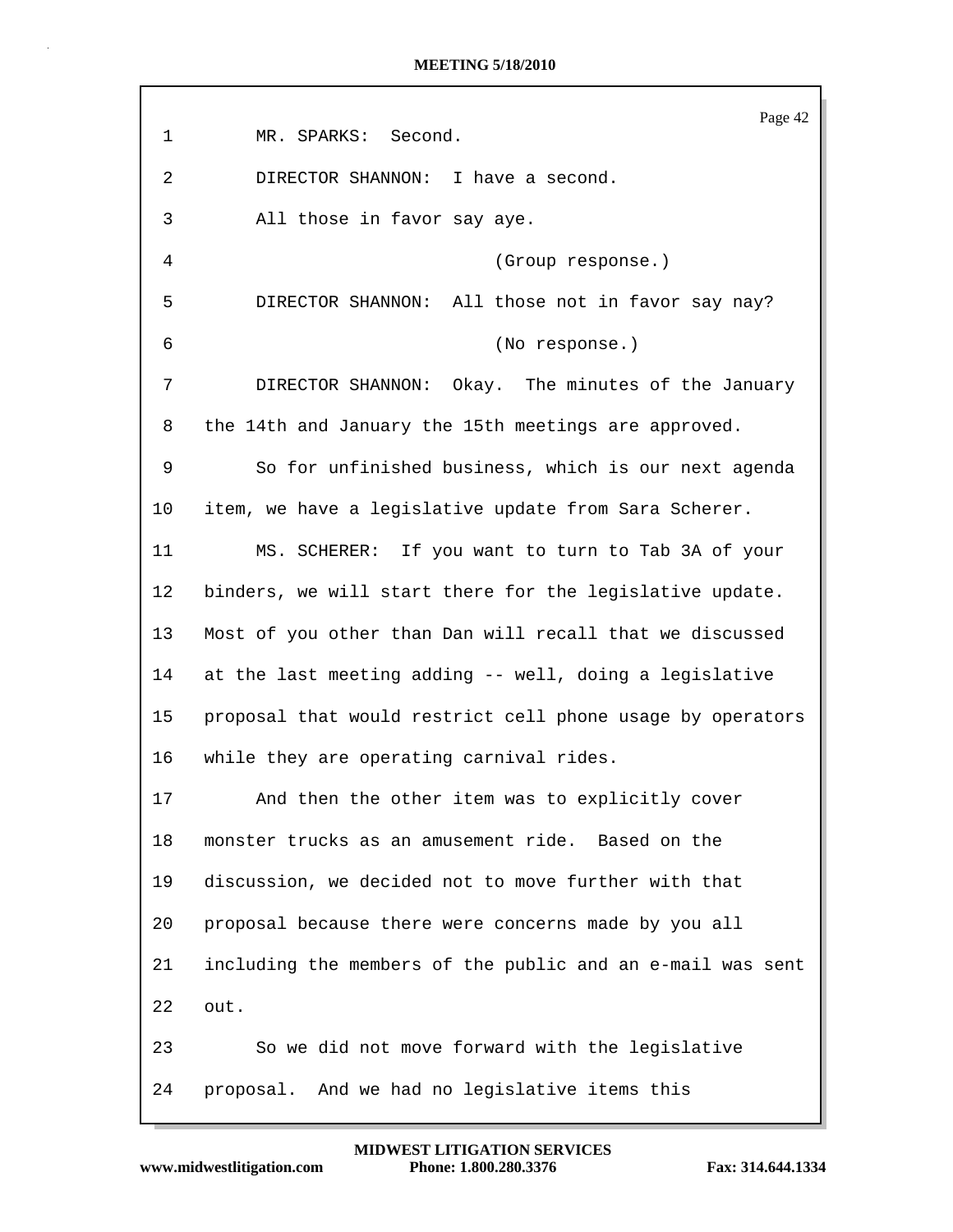| 1  | Page 43<br>discussion. And, at this time, we have nothing else for |
|----|--------------------------------------------------------------------|
| 2  | the upcoming session. We may at a later date and we will           |
| 3  | let you know.                                                      |
| 4  | And then the other portion of my update was to Tab 3B              |
| 5  | and C, Administrative Rules. At our last board meeting,            |
| 6  | rather than doing a legislation proposal that required the         |
| 7  | restriction of cell phones during operation, it was                |
|    |                                                                    |
| 8  | suggested to put something in the administrative rules             |
| 9  | that requires all owners/operators to have a policy in             |
| 10 | place for when cell phones can be used.                            |
| 11 | And this first portion of the -- of Tab 3B shows the               |
| 12 | language that we have added.                                       |
| 13 | Do they have copies of that?                                       |
| 14 | DIRECTOR SHANNON: It's 6000.120.                                   |
| 15 | MS. JOINER: No, they don't have that.                              |
| 16 | MS. SCHERER: Well, 6000.120 is what we currently                   |
| 17 | have. If you look to the second page of 120 and go down            |
| 18 | to J, this is the new language for the Wireless                    |
| 19 | Communications Policy. And I could read through it, but I          |
| 20 | think that I will just summarize it instead. Unless you            |
| 21 | want me to read it.                                                |
| 22 | But essentially it just requires all owners to                     |
| 23 | establish a policy. And the policy applies to all                  |
| 24 | operators. And that includes volunteers or individuals             |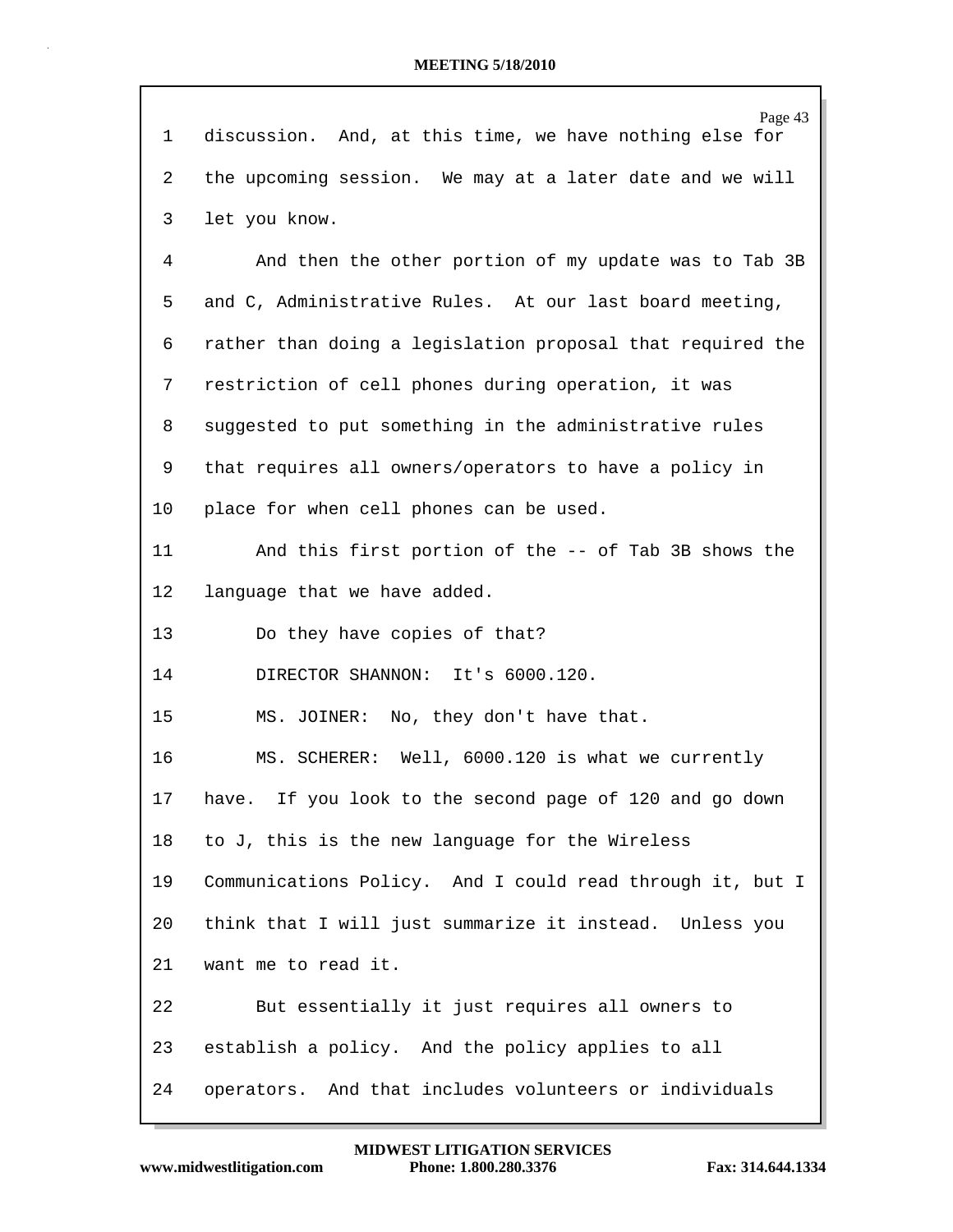|                 | Page 44                                                    |
|-----------------|------------------------------------------------------------|
| 1               | that rent amusement rides. Only if it's open to the        |
| 2               | public. Just like our act requires.                        |
| 3               | And then it restricts the use of wireless                  |
| 4               | communications devices while operating an amusement ride   |
| 5               | or amusement attraction in order to promote public safety. |
| 6               | And those policies may permit operators to use a wireless  |
| 7               | communications device in order to conduct business or in   |
| 8               | case of an emergency.                                      |
| 9               | And then finally those policies have to be maintained      |
| $10 \,$         | by the owner and made available to the department upon     |
| 11              | request. So I think that we covered everything that was    |
| 12              | suggested at the January meeting in that policy.           |
| 13              | And then Marcia, I think, just handed out an               |
| 14              | additional section, Section 6000.10. It would amend the    |
| 15 <sub>2</sub> | definition in our Administrative Code. The first one is    |
| 16              | to define what a monster truck is. And I think that Doug   |
| 17              | will speak to that in a minute.                            |
| 18              | But the second definition is a wireless                    |
| 19              | communications device. And the definition is for purposes  |
| 20              | of this Act, means a device that is capable of             |
| 21              | transmitting or receiving communications without a wire    |
| 22              | connecting the device to a network. It should read part    |
| 23              | and not act. So cross off the word act and put in part.    |
| 24              | It means a device that is capable of transmitting or       |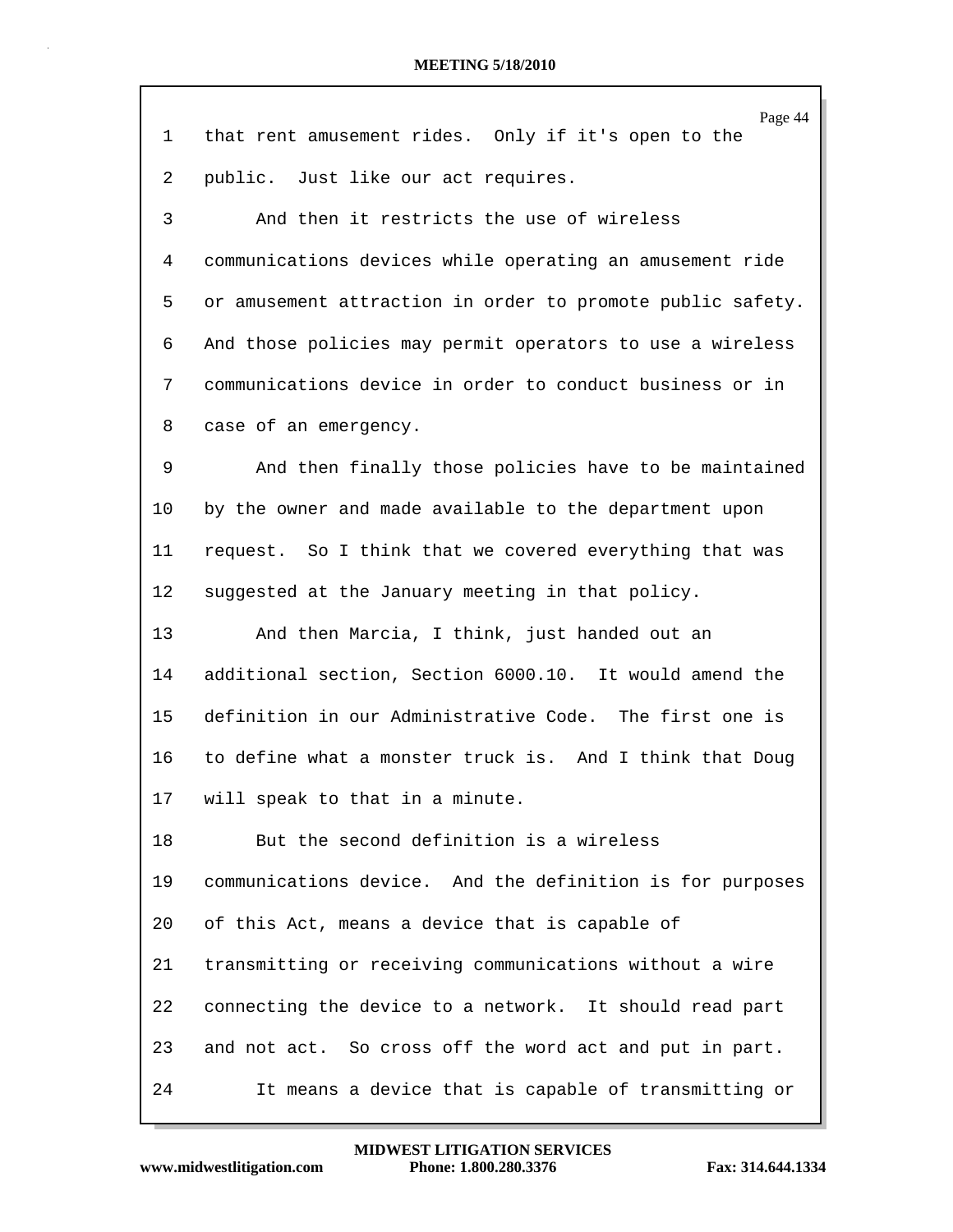| 1  | Page 45<br>receiving communications without a wire connecting the |
|----|-------------------------------------------------------------------|
| 2  | devices to a network.                                             |
|    |                                                                   |
| 3  | DIRECTOR SHANNON: And that was the definition in the              |
| 4  | legislation of the public act?                                    |
| 5  | MS. SCHERER: Yes. There were two different public                 |
| 6  | acts that restricted phone use while operating a motor            |
| 7  | vehicle in construction and school zones and no texting           |
| 8  | while driving. And that definition came from that act.            |
| 9  | MS. SULLIVAN: Just so we're all consistent.                       |
| 10 | MS. SCHERER:<br>Yeah. Are there any questions on that?            |
| 11 | MS. SULLIVAN:<br>No.                                              |
| 12 | MS. SCHERER: And then the other -- the second part                |
| 13 | is B, Tab 3B in the administrative rules. This is the             |
| 14 | ability to remove a decal. This should be added to                |
| 15 | Section 6000.4B of our administrative rules. And it just          |
| 16 | says that the permit is and shall remain the property of          |
| 17 | the State of Illinois and shall be surrendered to the             |
| 18 | Department immediately upon request by the Director.              |
| 19 | And that's just to make sure that we get any old                  |
| 20 | permits so they aren't sold to another state with a permit        |
| 21 | on them.                                                          |
| 22 | And that is the administrative rules update. Does                 |
| 23 | anyone have any questions?                                        |
| 24 | And I don't think that at this<br>DIRECTOR SHANNON:               |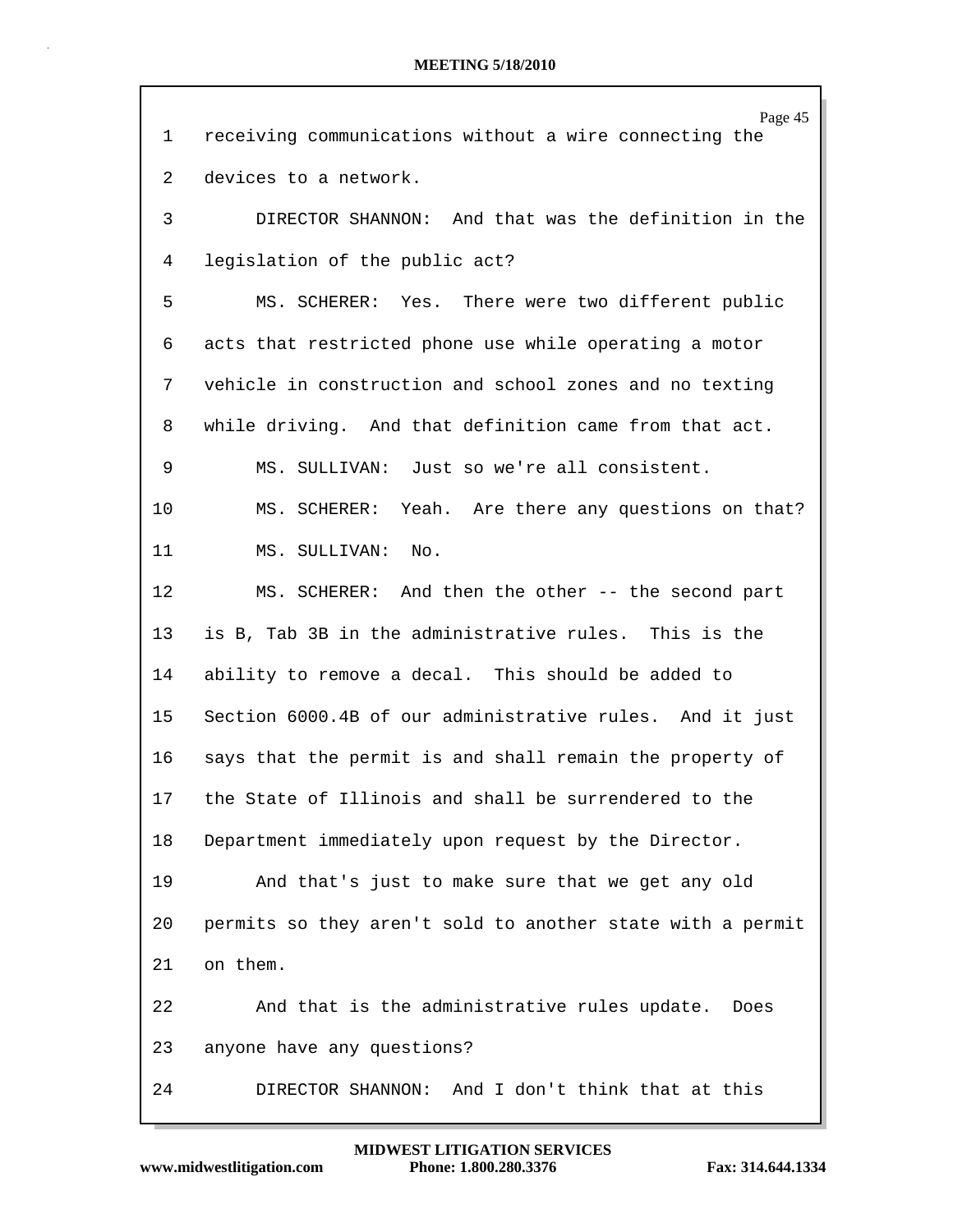|         | Page 46                                                    |
|---------|------------------------------------------------------------|
| 1       | time we need to take a vote. Certainly we can discuss      |
| 2       | this, but we don't have any rules that are in the hopper   |
| 3       | right now. We thought that what we would do is we will     |
| 4       | keep those for when we do need to make some changes        |
| 5       | because we might have some new, updated incorporations by  |
| 6       | reference or we might have the monster truck proposal or   |
| 7       | some other matter.                                         |
| 8       | So rather than to consider doing a rule making just        |
| 9       | on that -- we are not going to wait long. In all           |
| $10 \,$ | likelihood, we will probably have something at the January |
| 11      | board meeting where we will present the board with a       |
| 12      | variety of different proposals for rule making including   |
| 13      | that, too. That way we can act on 'em as a group.          |
| 14      | MS. SULLIVAN: Can I be excused for a minute?               |
| 15      | DIRECTOR SHANNON: Sure. Does anyone want to discuss        |
| 16      | those two, the cell phone use or --                        |
| 17      | Excuse me, Director. Now that I am an<br>MR. HAGGERTY:     |
| 18      | expert in Robert's Rule's --                               |
| 19      | DIRECTOR SHANNON: We need to take a recess?                |
| 20      | MR. HAGGERTY: You can actually say we will briefly         |
| 21      | stand down while Patty is out if you like. Quote,          |
| 22      | unquote. Stand down.                                       |
| 23      | DIRECTOR SHANNON: Stand down. Shall we stand down          |
| 24      | for a moment. So we are not actually recessed, but we      |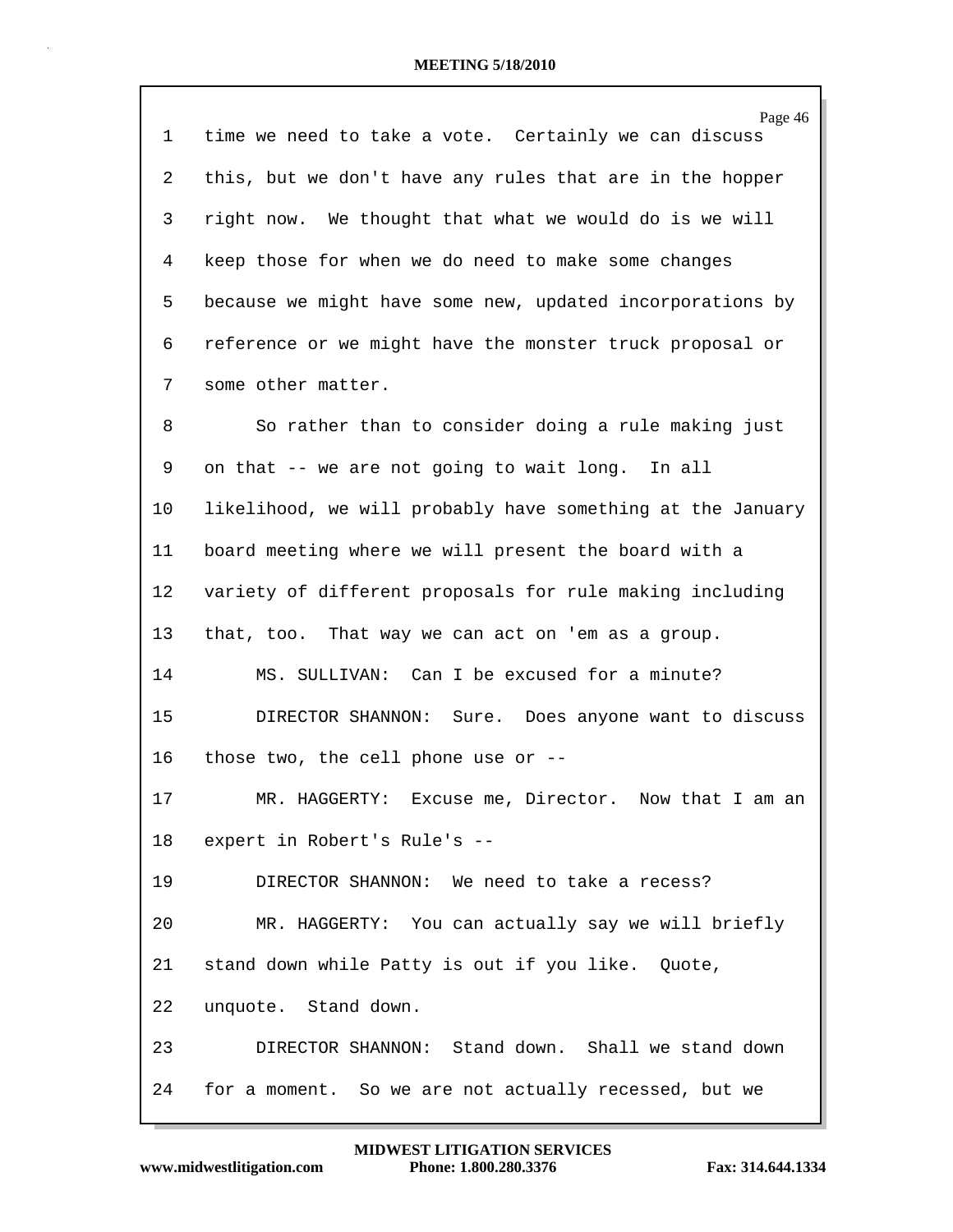Page 47 1 stand down. 2 (Short recess was taken.) 3 DIRECTOR SHANNON: Okay. So on the next order of 4 unfinished business is monster trucks which we have 5 discussed at previous board meetings, but Doug is going to 6 give us the latest on that. 7 MR. RATHBUN: If you would go to Tab 3C. 8 Basically on the monster trucks it appeared that the 9 board was relatively satisfied with accepting the Monster 10 Truck Racing Association criteria for the inspection. The 11 sticking point seemed to be the -- the requirements of 12 both age and any licensing requirements that we would -- 13 that the board would like for the operator to have. 14 Just to catch Dan up to speed, this is the monster 15 trucks that are used to transport kids/passengers around. 16 It's not the racing trucks. 17 MR. KIRSCHNER: Okay. 18 MR. RATHBUN: It's not racing trucks. At a lot of 19 monster truck events as well as at the DuQuoin Fair, they 20 have a lot of the monster trucks that haul passengers 21 around. And it doesn't fall under the auspices of the 22 Secretary of State. But, at this point in time, they are 23 a none regulated industry. 24 MR. KIRSCHNER: It took me a minute to catch on.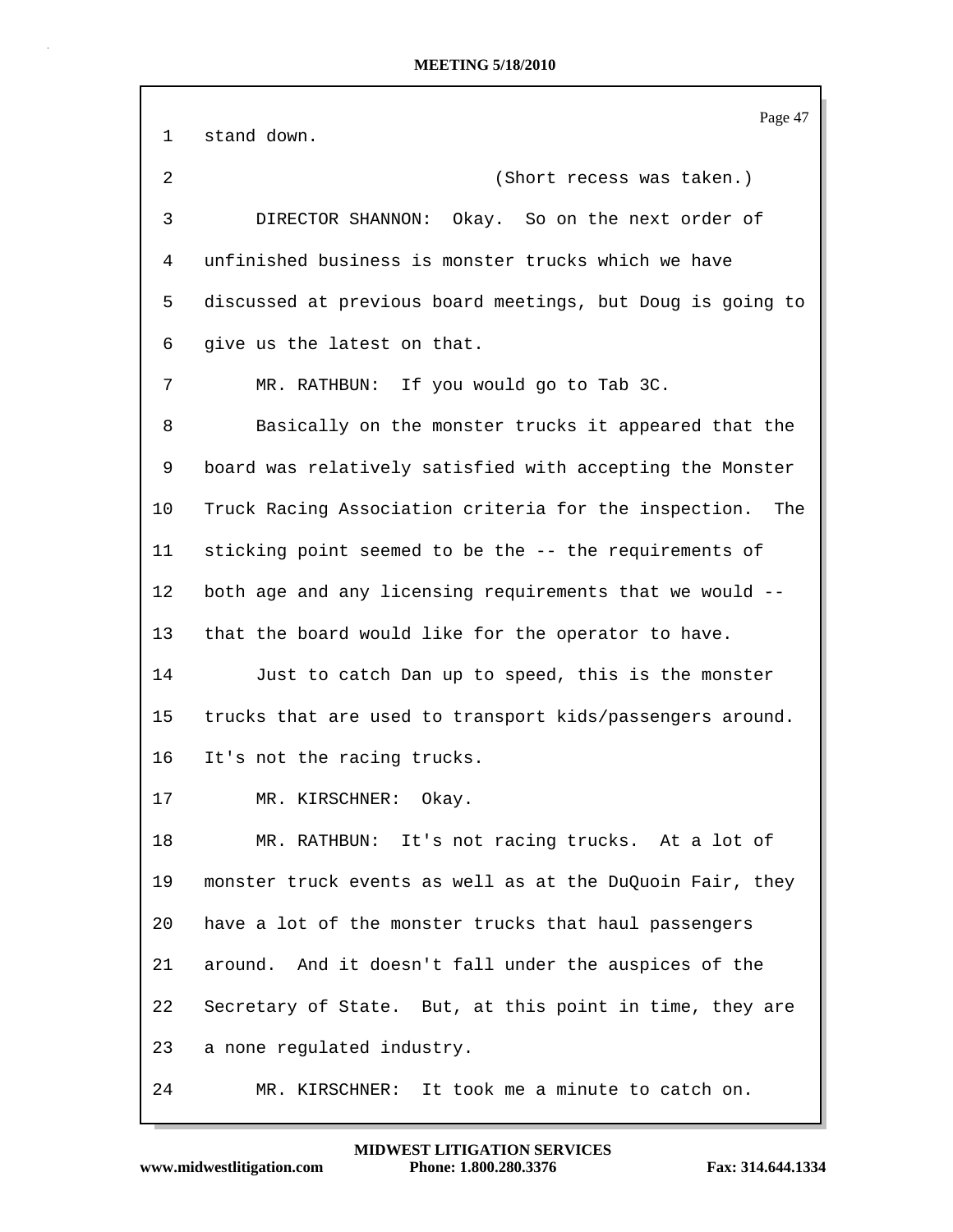| $\mathbf 1$ | Page 48<br>MR. RATHBUN: It came to our attention at the DuQuoin |
|-------------|-----------------------------------------------------------------|
| 2           | Fair because this monster truck, General Hazard was out         |
| 3           | there hauling kids around, passengers around and charging       |
| 4           | a fee for that. And we had some operators say, you know,        |
| 5           | I'm doing this, he's doing that, how come he is excluded.       |
| 6           | And so that's what brought rise to the whole conversation       |
| 7           | as to whether or not we felt we should regulate them.           |
| 8           | The board did agree that they felt that we should               |
| 9           | regulate them. The best standards I could find to build a       |
| 10          | basis from was with the Monster Truck Racing Association        |
| 11          | that is -- unfortunately, it's international standards,         |
| 12          | but you have to be a member of the MTRA of which a lot of       |
| 13          | these people are not or are not necessarily -- we don't         |
| 14          | have any assurances that they are a member of that body.        |
| 15          | MR. KIRSCHNER: Uh-huh.                                          |
| 16          | MR. RATHBUN: So we, as a body, have been trying to              |
| 17          | establish standards. And the question that the board had        |
| 18          | discussion on was the age. Because in the Monster Truck         |
| 19          | Racing Association, you do not even have to have a              |
| 20          | driver's license. If your parents sign a waiver, a              |
| 21          | 16-year old can drive passengers around.                        |
| 22          | MR. KIRSCHNER: I saw that in the materials there are            |
| 23          | only two currently present in Illinois. How many actually       |
| 24          | come through or are traveling shows, traveling trucks?          |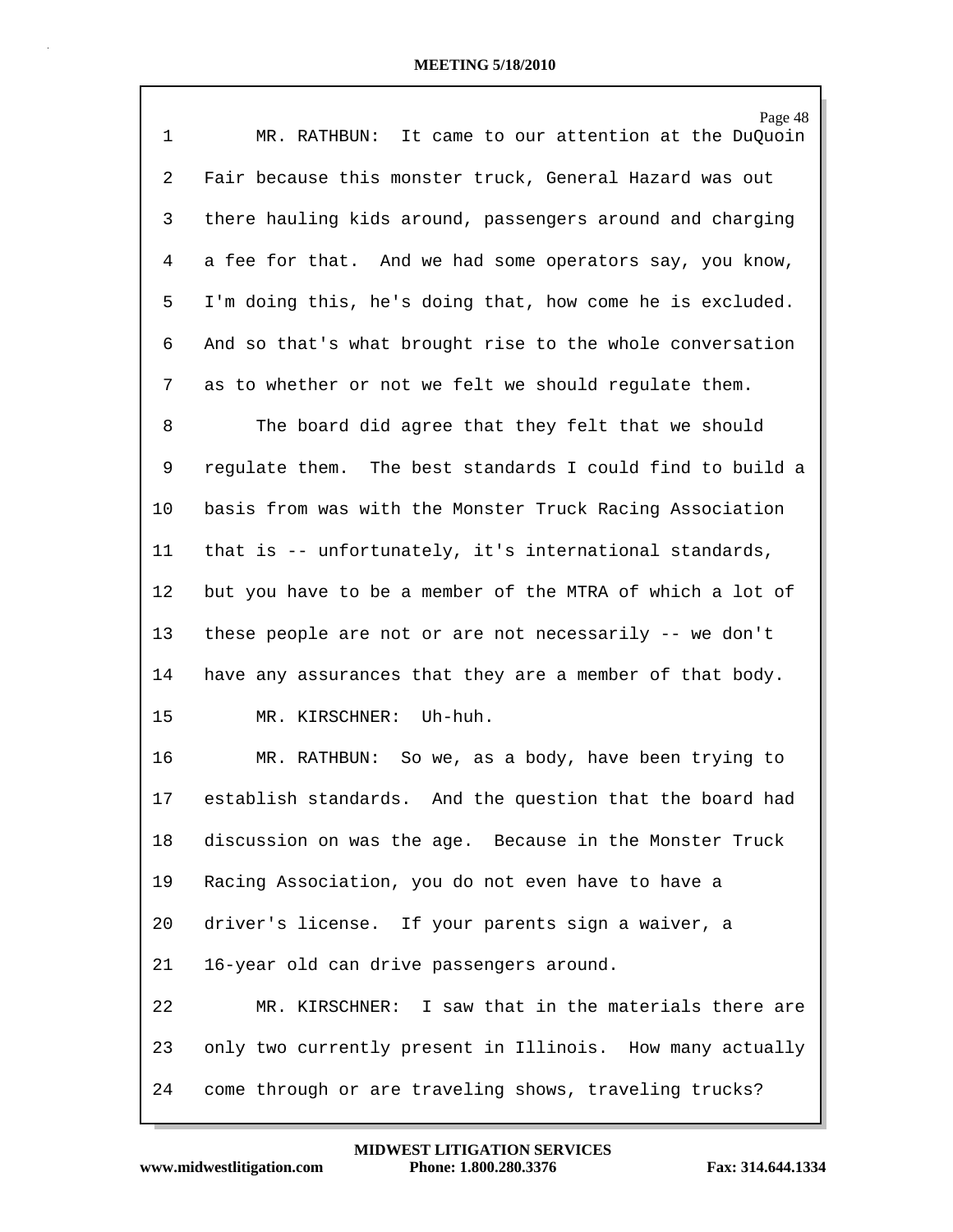| $\mathbf{1}$ | Page 49<br>MR. RATHBUN: That was in the last minutes.<br>There |
|--------------|----------------------------------------------------------------|
| 2            | were like 12 or 13 events to my recollection. There were       |
| 3            | two that we have dealt with very closely. But it's             |
| 4            | something that we have not actually pursued very strongly      |
| 5            | because there were no standards applicable. And at this        |
| 6            | point in time, we have no basis to go in and say, hey, we      |
| 7            | are going to regulate you.                                     |
| 8            | There were $--$ I'm wanting to say that there were 12          |
| 9            | events where there was the probability that those trucks       |
| 10           | would be there because it was with the Monster Truck           |
|              |                                                                |
| 11           | Racing Association's schedule. And they are in Chicago.        |
| 12           | They are in Peoria. And typically they play these venues       |
| 13           | where people will go see the monster truck racing and the      |
| 14           | passenger vehicles are kind of an addendum to that event.      |
| 15           | We hit -- like I said, we have not pursued that.<br>Ιf         |
| 16           | the board chooses to enact this or to come up with a set       |
| 17           | of standards that says, hey, you guys are now responsible      |
| 18           | for regulating the safety of these trucks, then we will be     |
| 19           | more proactive in visiting these events and saying if you      |
| 20           | have a monster truck giving rides to passengers, we do         |
| 21           | regulate you and here is what we expect of you.                |
| 22           | MR. KIRSCHNER: Have we looked at surrounding states            |
| 23           | and what they are doing?                                       |
| 24           | MR. RATHBUN:<br>The problem is most states tend to look        |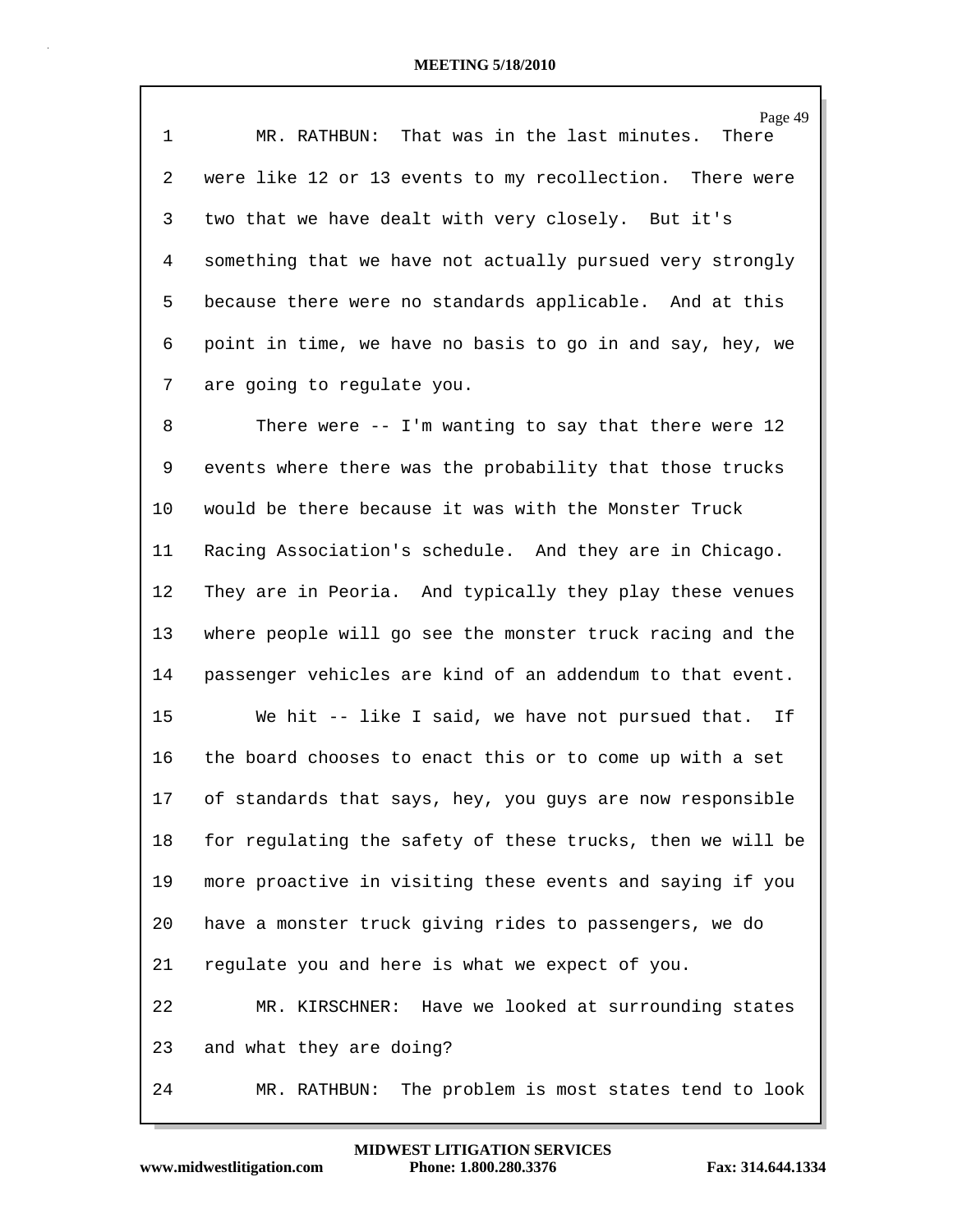| $\mathbf 1$     | Page 50<br>the other way.                                 |
|-----------------|-----------------------------------------------------------|
|                 |                                                           |
| 2               | DIRECTOR SHANNON: Doug did reach out to CARSA -- not      |
| 3               | CARSA, but CARES.                                         |
| 4               | MR. RATHBUN: I talked to CARES. And most people say       |
| 5               | they are not from our state. And I say, look, you had an  |
| 6               | event at this town, this town and this town and you are   |
| 7               | choosing not to look at it.                               |
| 8               | MS. SULLIVAN: They are making a choice.                   |
| 9               | MR. RATHBUN: Yes. And New Jersey has them on their        |
| 10              | shore. And Florida -- basically they looked at them and I |
| 11              | truthfully can't remember what they said at this point in |
| 12 <sup>°</sup> | time.                                                     |
| 13              | DIRECTOR SHANNON: But nobody had a rule that we           |
| 14              | could borrow or model ours after other than the Monster   |
| 15              | Truck Racing Association.                                 |
| 16              | MR. RATHBUN: Correct.                                     |
| 17              | DIRECTOR SHANNON: Now we do -- in addition to the         |
| 18              | Monster Truck events, though, sometimes those Monster     |
| 19              | Truck rides are at festivals like the apple orchard guy.  |
| 20              | MR. RATHBUN: And the DuQuoin Fair and the Hot Roller      |
| 21              | or the High Roller. He operates out of an orchard.<br>So  |
| 22              | every fall they have their fall festival and I think that |
| 23              | he operates every weekend all fall long. And those were   |
| 24              | the two that we know that operate in Illinois regularly   |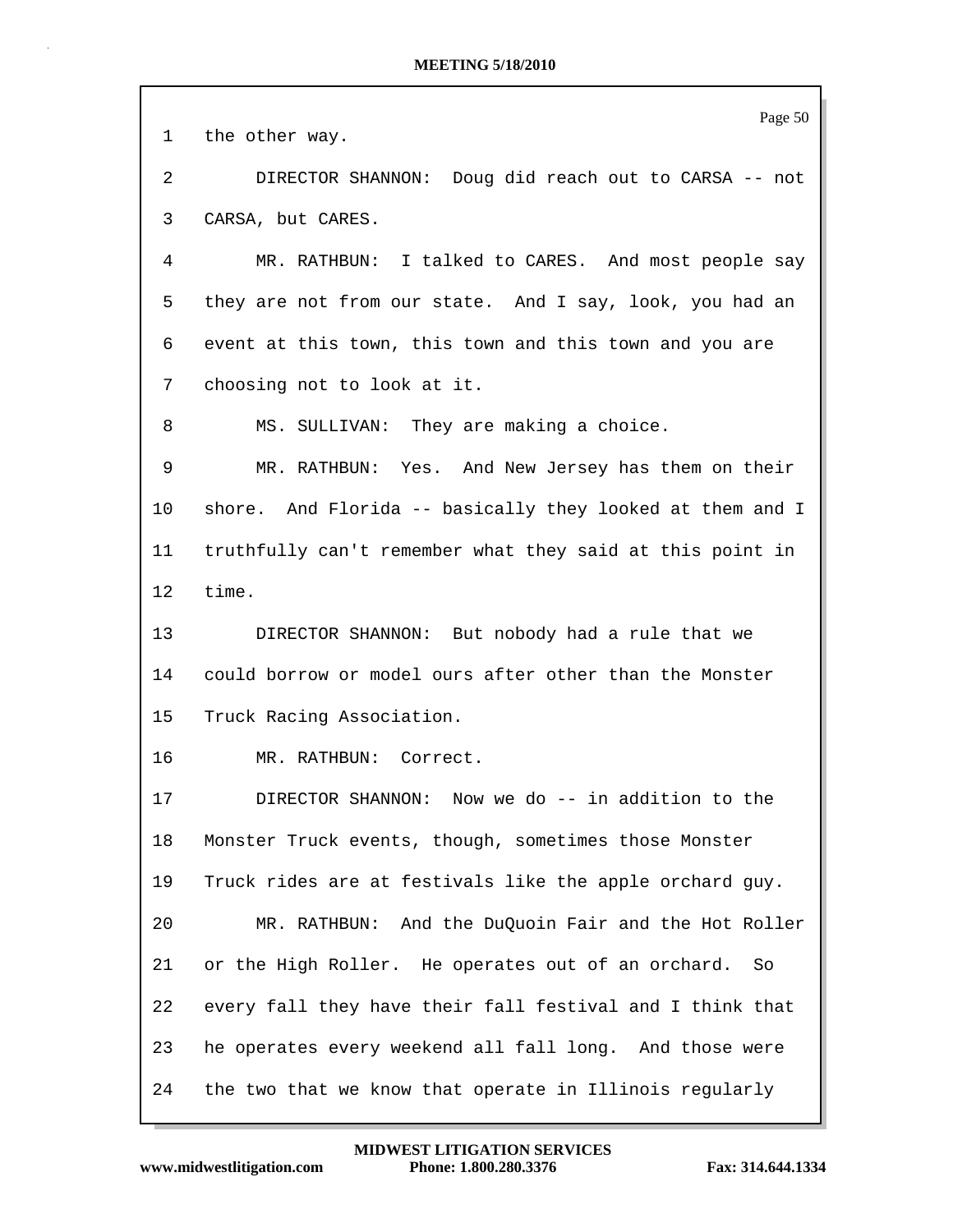1 and routinely. 2 As far as the frequency that they pass through, 3 those -- that's gonna' depend on the racing schedule for 4 the monster trucks. But there were many events -- you 5 know ten or 12 events if you call that many. But enough 6 that if we choose to regulate them then the inspectors 7 obviously will have to go out and pay 'em a visit. 8 And the individual that I talked to was General 9 Hazard at the DuQuoin Fair. I had several lengthy 10 conversations with him. And I went through the checklist 11 and he said, Doug, basically I meet all of these criteria 12 except for the roll bar, which I would be willing to put 13 on if you deemed it a requirement. 14 DIRECTOR SHANNON: And I just shared with him a 15 picture of one. 16 MR. RATHBUN: Right. 17 DIRECTOR SHANNON: Is that one? 18 MR. RATHBUN: That's General Hazard. That's the one 19 that was at the DuQuoin Fair. 20 DIRECTOR SHANNON: And they generally go how fast? 21 MR. RATHBUN: It's slow. It's under 25. And I 22 think -- I don't have it memorized, but in here it does 23 list it. It's -- I'm trying to remember. It's very slow. 24 It's as much a picture-taking opportunity as anything.

Page 51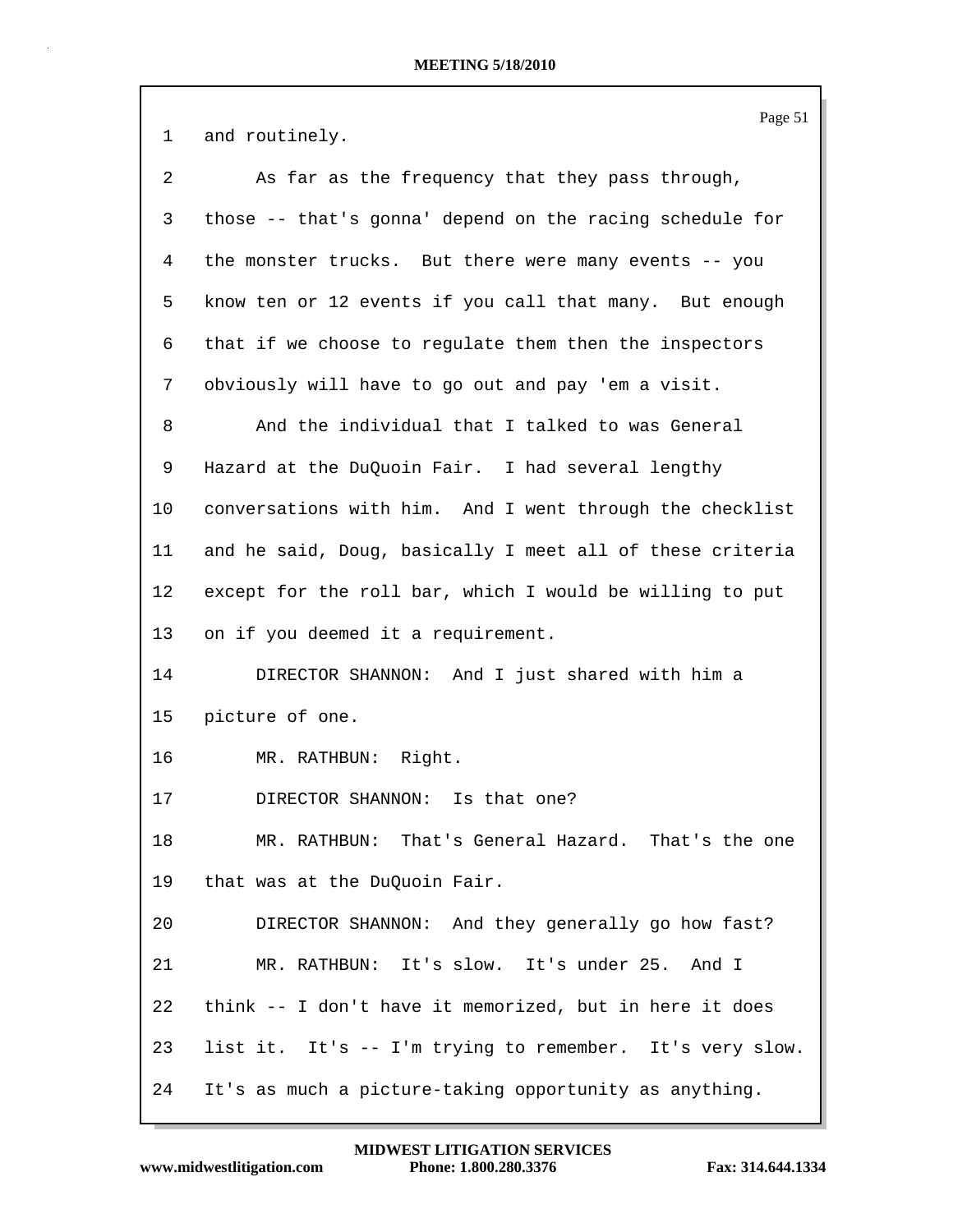| $\mathbf 1$ | Page 52<br>I think somebody on the board said that there was |
|-------------|--------------------------------------------------------------|
| 2           | actually a truck hauling a beauty queen and she fell out.    |
| 3           | Was that you?                                                |
| 4           | MR. DRISKILL: That was years ago.                            |
| 5           | MR. RATHBUN:<br>Because you see I hadn't run across          |
| 6           | that in my research. I did run across -- the only            |
| 7           | accident I could find was in New Jersey where one rolled.    |
| 8           | And it basically took off an individual's arm because it     |
| 9           | got pinned underneath. So overall they are relatively        |
| 10          | safe, but it does fall under -- based on the board's         |
| 11          | decision -- our auspices and an entity in which we should    |
| 12          | indeed regulate. And so there was a lot of discussion.       |
| 13          | And actually the first section I covered is the              |
| 14          | operators shall be a minimum of blank years old and the      |
| 15          | operators shall have a blank driver's license.               |
| 16          | DIRECTOR SHANNON: Could you just sort of -- I don't          |
| 17          | know. Would the board like Doug to summarize --              |
| 18          | MS. SULLIVAN:<br>Sure.                                       |
| 19          | DIRECTOR SHANNON: -- the other requirements. Not             |
| 20          | reading them verbatim, but just some of the highlights       |
| 21          | maybe.                                                       |
| 22          | MR. RATHBUN: Well, there are indeed vehicle                  |
| 23          | requirements. All of the drive train moving parts have to    |
| 24          | be protected from -- for the safety of passengers.           |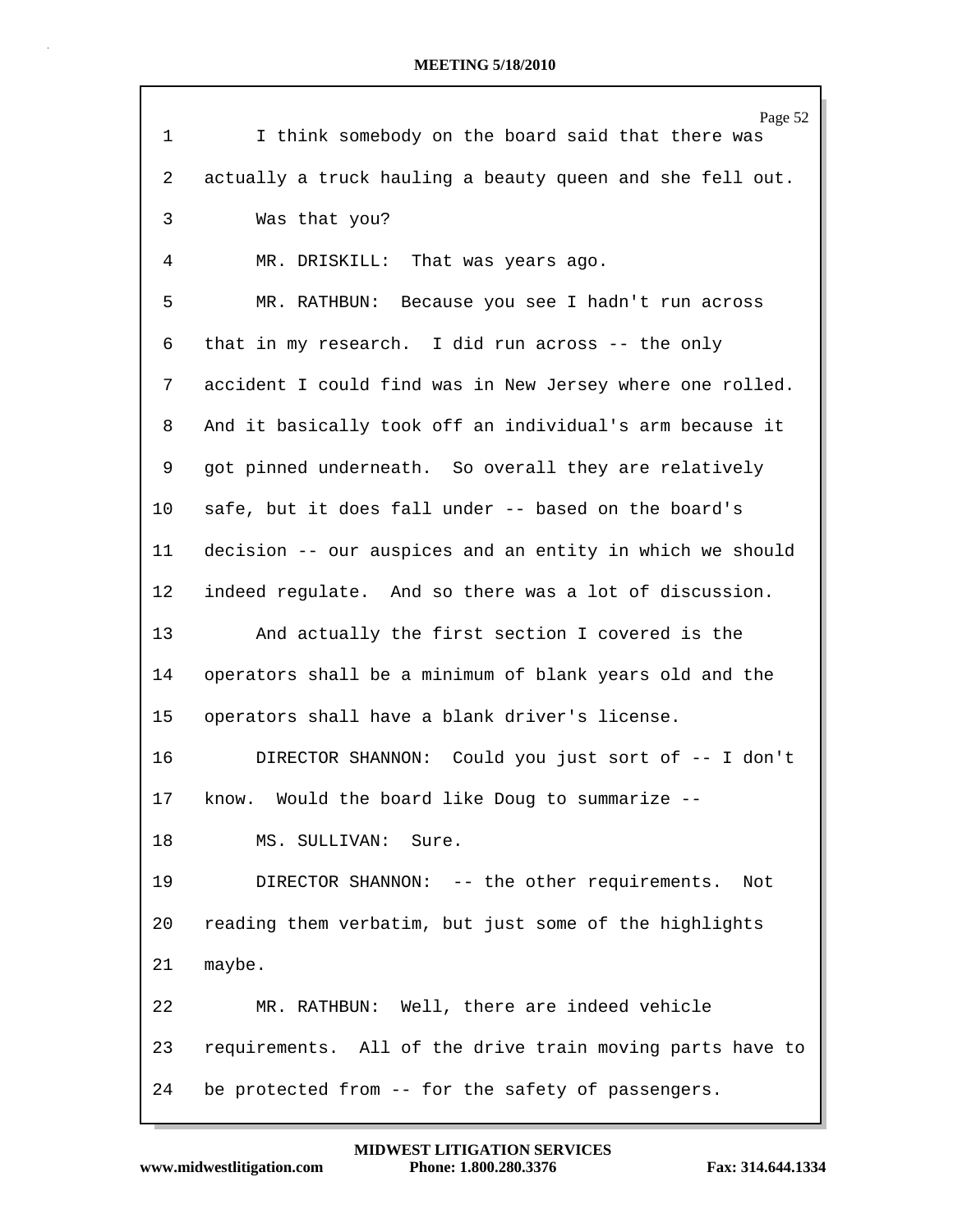| $\mathbf 1$ | Page 53<br>And one of the biggies is the remote shutdown and the |
|-------------|------------------------------------------------------------------|
| 2           | remote kill switch. And anytime they operate that has to         |
| 3           | be functional. That's one of the big safety features             |
| 4           | required.                                                        |
| 5           | The only thing that was changed in this that I can --            |
| 6           | that I can remember is what the -- is what the individual        |
|             |                                                                  |
| 7           | uses to stop the truck. Which was one of the discussions         |
| 8           | that I had with General Hazard. They do not need a rev           |
| 9           | limiter. And what a rev limiter does is it keeps it from         |
| 10          | going to too high of RPMs.                                       |
| 11          | And he said with my truck it uses a stock engine.                |
| 12          | It's not a large engine like a racing truck. So then he          |
| 13          | wouldn't be able to function with a rev limiter. So that         |
| 14          | was changed.                                                     |
| 15          | There are fire safety requirements.                              |
| 16          | The roll cage was the biggie.                                    |
| 17          | The driver must have an automatic shutdown that he               |
| 18          | can reach basically blindfolded.                                 |
| 19          | Brakes must be hydraulically operated and in good                |
| 20          | working order. Brakes must be able to stop the vehicle in        |
| 21          | its own length at ten miles an hour. They have a dual            |
| 22          | breaking system.                                                 |
| 23          | The course requirements -- that got tricky. And --               |
| 24          | and that was one of my verbiages that I put in there             |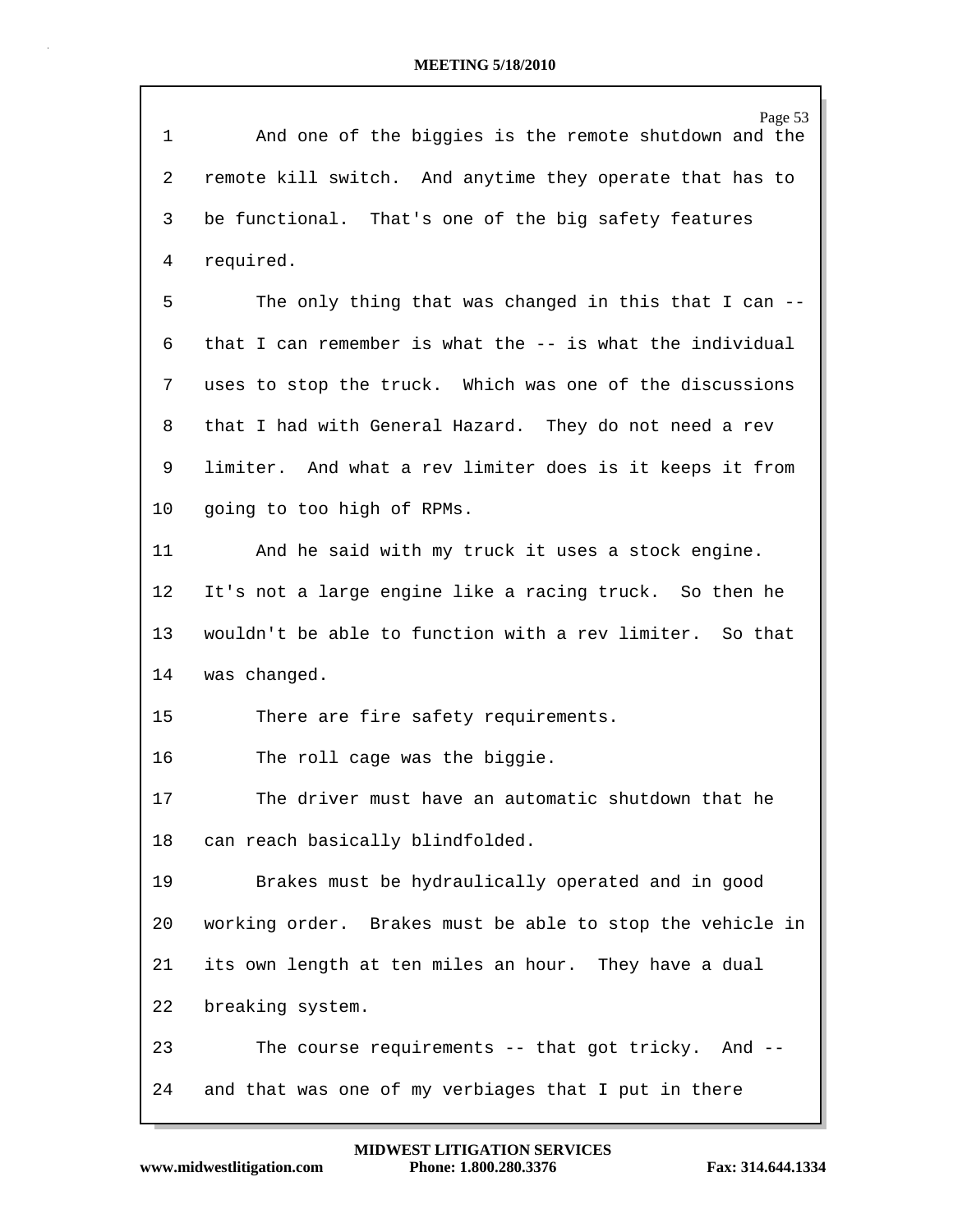|    | Page 54                                                     |
|----|-------------------------------------------------------------|
| 1  | because the Monster Truck Racing Association did not        |
| 2  | address course requirements. The reason that is is          |
| 3  | because most of the courses that they have are in your      |
| 4  | arenas at a convention center.                              |
| 5  | MS. SULLIVAN: Going over cars.                              |
| 6  | MR. RATHBUN: Going over cars.                               |
| 7  | But even with the ride trucks -- even if they just          |
| 8  | went around in a circle the bystanders are typically        |
| 9  | protected by virtue of the way that the arena is arranged.  |
| 10 | And there is no possibility of bystanders being able to     |
| 11 | get in there. Whereas at the DuQuoin Fair, he had -- he     |
| 12 | had the concrete bunkers like you would see on the highway  |
| 13 | to keep them out. You know the lane dividers. He had        |
| 14 | those around it so that they would serve as a fence to      |
| 15 | keep bystanders out.                                        |
| 16 | Hot Roller, as I understand it, operated in the back        |
| 17 | of the orchard with -- technically there was no fencing,    |
| 18 | but it was well away from any access by the public.<br>So I |
| 19 | chose to word it the course shall be such as to protect     |
| 20 | bystanders and participants from accident or injury.        |
| 21 | And, like I said the remote ignition interrupters are       |
| 22 | a big requirement. And that's basically an automatic kill   |
| 23 | switch used by a third party. So if your driver has a       |
| 24 | heart attack and his feet gets caught on the accelerator    |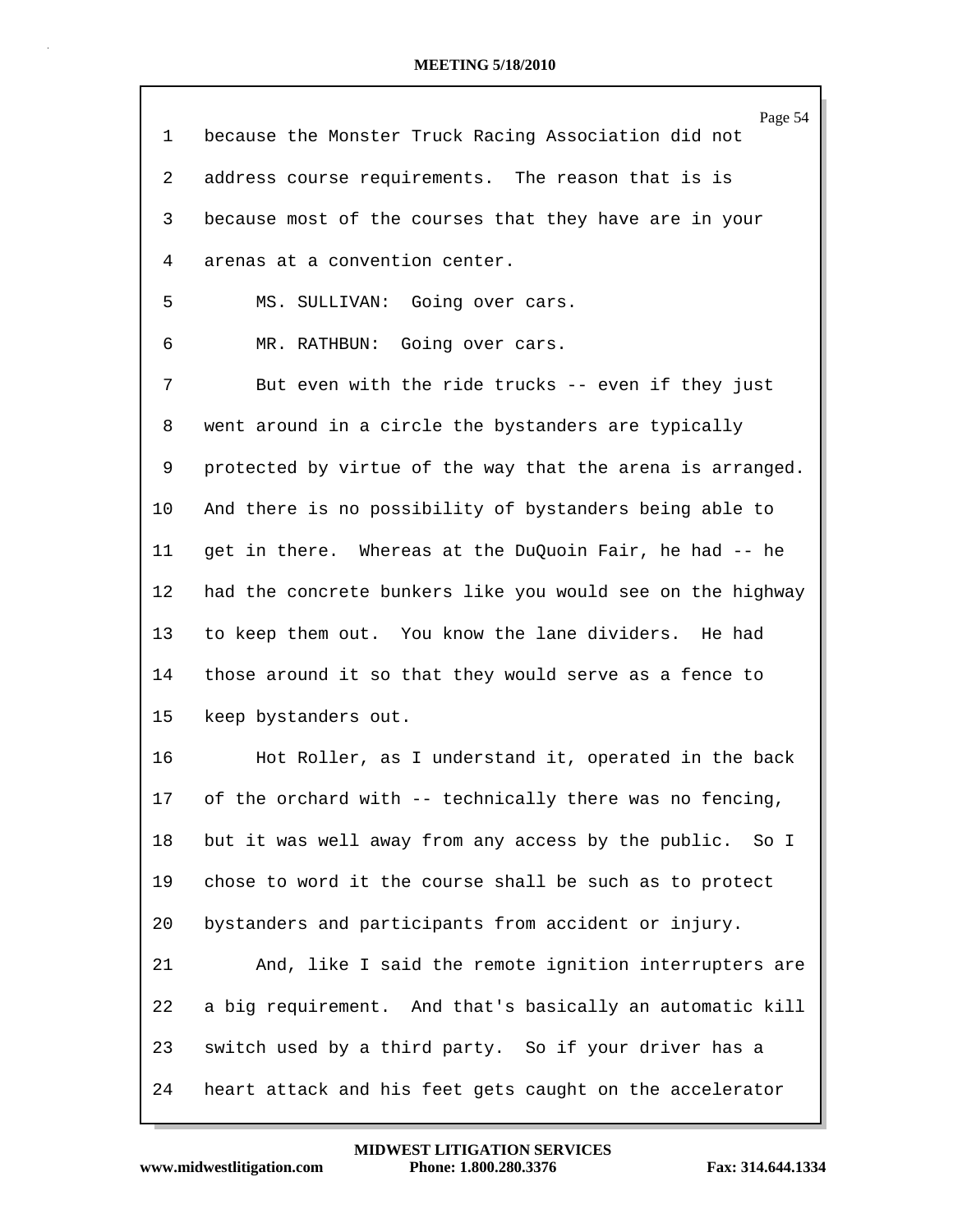| 1               | Page 55<br>that third party can shut the truck down.         |
|-----------------|--------------------------------------------------------------|
| 2               | MS. SULLIVAN: Is that a passenger?                           |
| 3               | MR. RATHBUN: No. No, it's an individual usually              |
| 4               | sitting in the stands. So they are not on the truck.         |
| 5               | They are at a separate location.                             |
| 6               | MS. SULLIVAN: But if the truck drives to a remote            |
| 7               | location, you know away from this where they are, say,       |
| 8               | loading and unloading --                                     |
|                 |                                                              |
| 9               | MR. RATHBUN: And that's a good question, Patty,              |
| 10              | which I had not considered.                                  |
| 11              | MS. SULLIVAN: Then what? I would think that a                |
| 12 <sub>2</sub> | passenger would need to be able to hit it.                   |
| 13              | DIRECTOR SHANNON: Would there be two operators?              |
| 14              | MS. SULLIVAN: I would think so.                              |
| 15              | DIRECTOR SHANNON: You would have to have somebody            |
| 16              | that could do the kill switch.                               |
| 17              | MS. SULLIVAN: Because you couldn't -- ostensibly you         |
| 18              | couldn't see it from the loading and unloading area unless   |
| 19              | you had somebody like in a deer stand or something out --    |
| 20              | you know out where the truck actually is.                    |
| 21              | MR. RATHBUN: And typically that's what they do per           |
| 22              | I mean they have that third party in the stands where<br>se. |
| 23              | they can overlook --                                         |
| 24              | DIRECTOR SHANNON:<br>When they are at an event?              |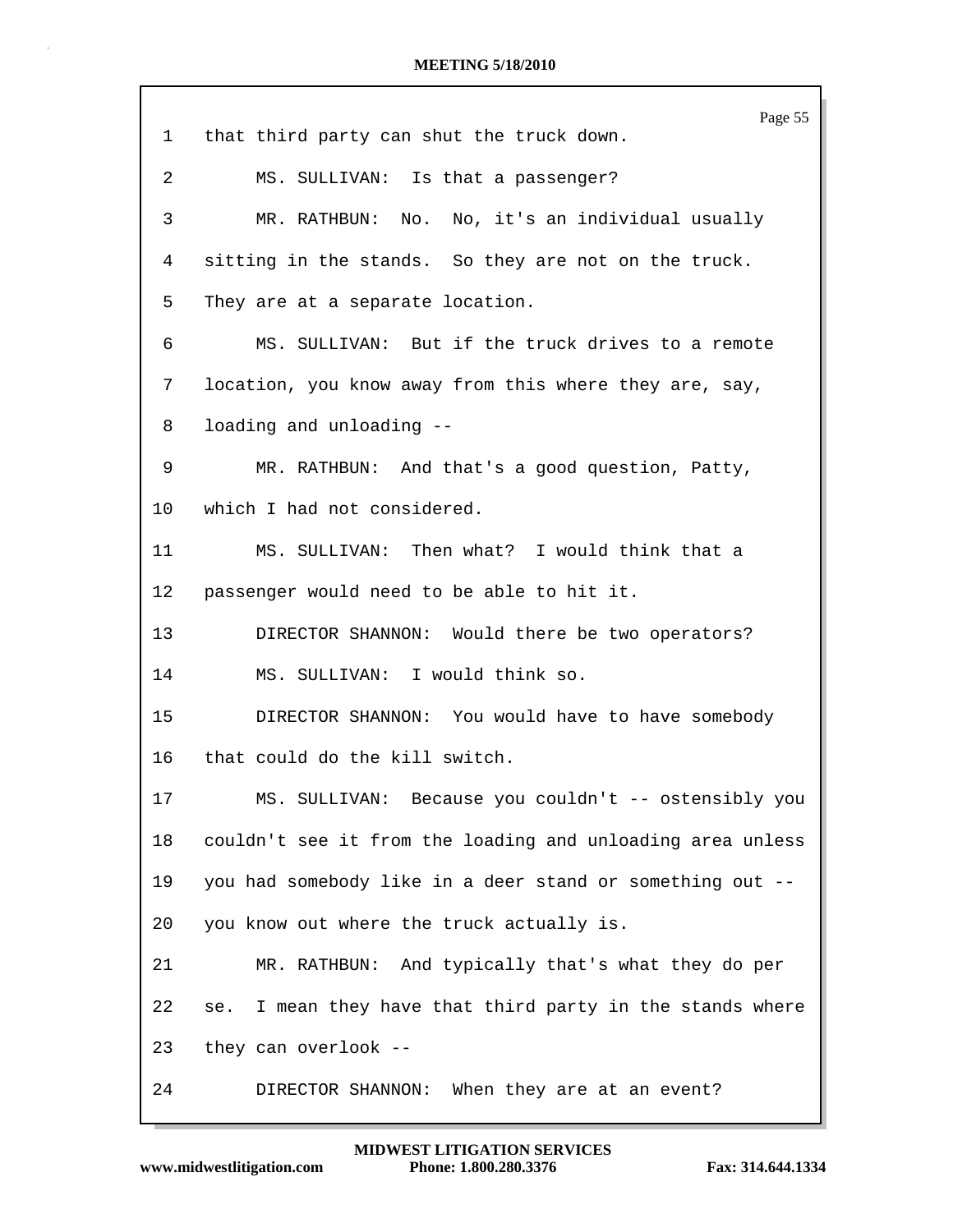| $\mathbf 1$     | Page 56<br>MR. RATHBUN: When they are at an event such as the |
|-----------------|---------------------------------------------------------------|
| 2               | convention center.                                            |
| 3               | MS. SULLIVAN: I mean if they are out in the orchard           |
| 4               | where, you know, there is trees between --                    |
| 5               | MR. RATHBUN: And that's a valid point of which I              |
| 6               | don't have a good answer for you. The logic is that you       |
| 7               | want -- you want somebody to be able to see the whole area    |
| 8               | around that truck. And you are correct in that they need      |
| 9               | to be there with the capacity to shut that truck down in      |
| 10              | the event that it needs to be shut down.                      |
| 11              | As far as the orchard -- like I said, he's pretty             |
| 12              | much the exception to the rule as far as the other trucks.    |
| 13              | DIRECTOR SHANNON: Well, I think -- I think -- since           |
| 14              | we are not voting on this, I think that we need to go back    |
| 15 <sub>1</sub> | and look at $-$ -                                             |
| 16              | MS. SULLIVAN: Options?                                        |
| 17              | DIRECTOR SHANNON: -- where it's going to require              |
| 18              | that there be two operators because --                        |
| 19              | MS. SULLIVAN: Just in case.                                   |
| 20              | DIRECTOR SHANNON: -- because --                               |
| 21              | MR. HAGGERTY: Just for Dan's benefit, I wanted to             |
| 22              | say at the spring meeting last year that the board            |
| 23              | essentially considered three possibilities in the face of     |
| 24              | the operation of these trucks.                                |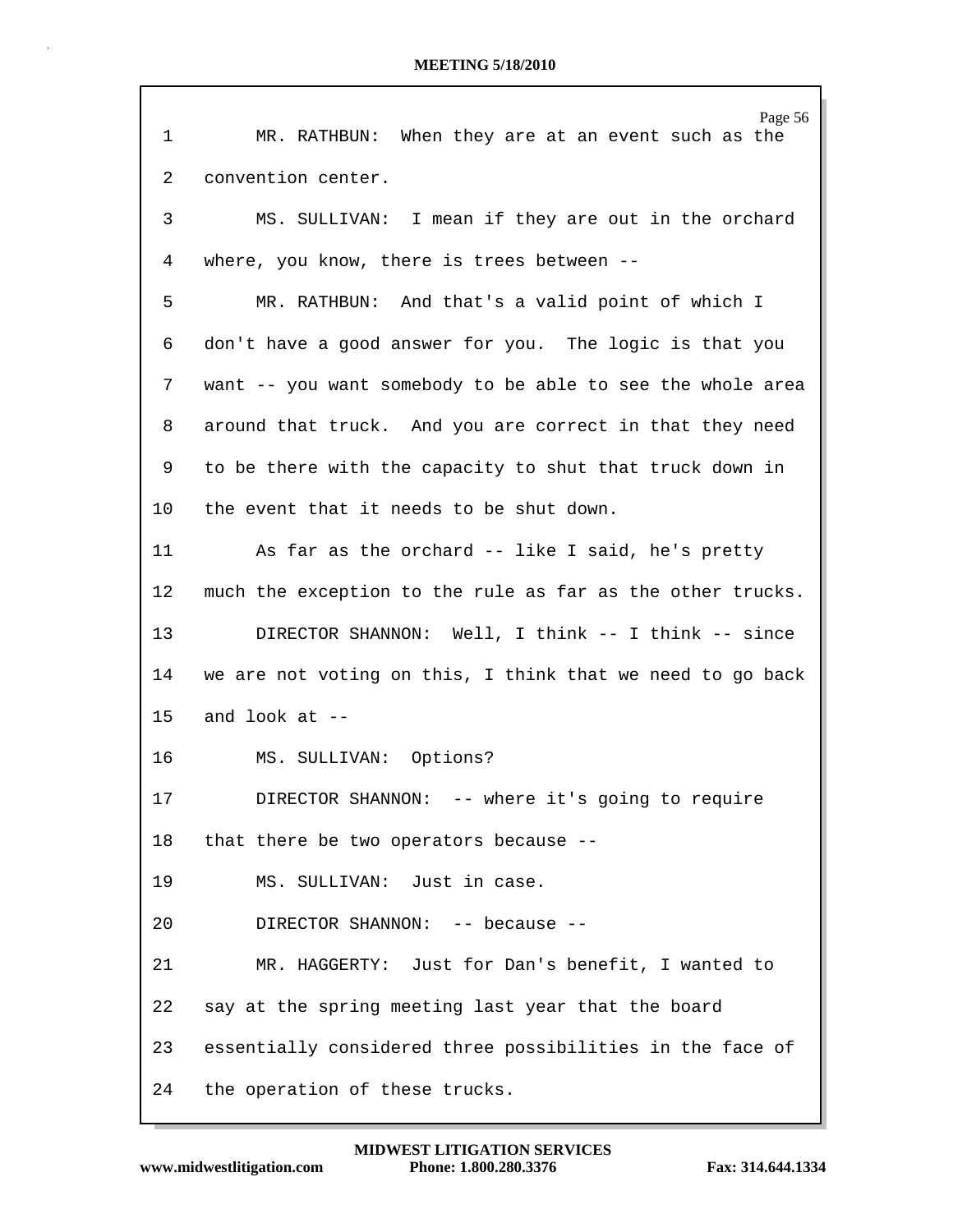| 1  | Page 57<br>One is that we, the board, could essentially turn a |
|----|----------------------------------------------------------------|
| 2  | blind eye as in our survey it suggested that some other        |
| 3  | states have done and the board found that unacceptable.        |
| 4  | Secondly, the board could take the position with the           |
| 5  | operator of the monster truck that we as the Illinois          |
| 6  | Department of Labor ensure that you are in compliance with     |
| 7  | the manufacturer's specifications. You by altering the         |
| 8  | vehicle essentially stepped into the shoes of the              |
| 9  | manufacturer. And unless you can put together specs for        |
| 10 | the -- for this altered vehicle, we will not permit you to     |
| 11 | operate it in the State of Illinois.                           |
| 12 | And then the third position was to say that they are           |
| 13 | here, they are operating, they are not regulated by the        |
| 14 | Secretary of State, let's take a position of working with      |
| 15 | them and working with this Monster Truck Racing                |
| 16 | Association to try to formulate rules related to their         |
| 17 | operation.                                                     |
| 18 | And that's why we're where we are.                             |
| 19 | DIRECTOR SHANNON: So I think -- Doug, I think maybe            |
| 20 | we need to reflect a little more on that, on how that          |
| 21 | would work. And maybe -- you know maybe we could even see      |
| 22 | how this works if we went to some of those events.             |
| 23 | MS. SULLIVAN: Well, you can ask General Hazard, you            |
| 24 | know, what we need to protect your passengers in this          |

**www.midwestlitigation.com Phone: 1.800.280.3376 Fax: 314.644.1334 MIDWEST LITIGATION SERVICES**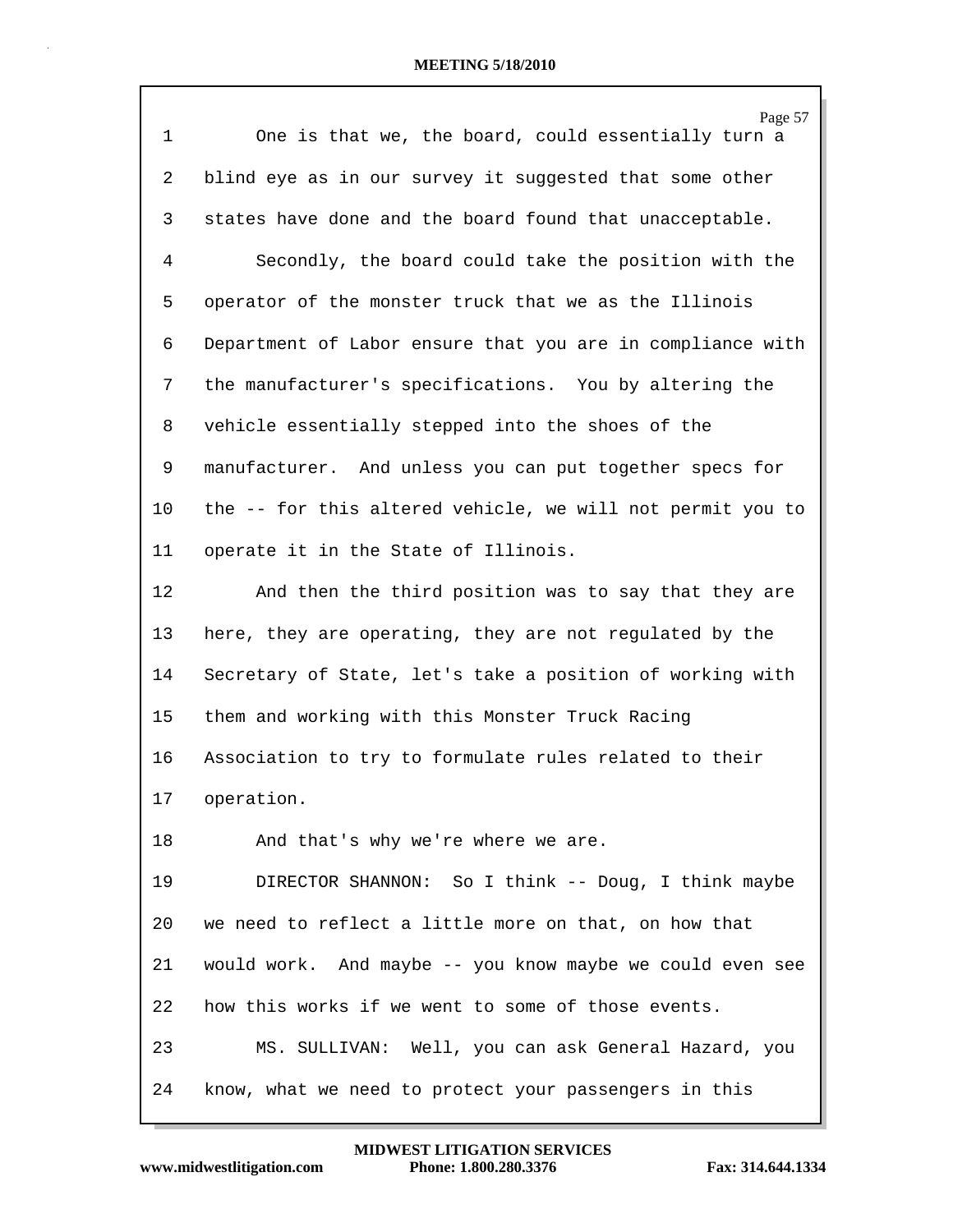|              | Page 58                                                    |
|--------------|------------------------------------------------------------|
| $\mathbf{1}$ | case? What do you see as good -- you know you need to be   |
| 2            | able to protect your passengers in case you just slump     |
| 3            | over in a heart attack or in a stroke or something like    |
| 4            | that. Who else could have a kill switch or where could     |
| 5            | you put a kill switch you know?                            |
| 6            | MR. DRISKILL: I would agree. Rather than making 'em        |
| 7            | rebuild and figure out how to put a second person out      |
| 8            | there with a kill switch. As a carnival ride operator,     |
| 9            | there are several rides that I have to have more than one  |
| 10           | operator for. At the fun houses, you have one at the       |
| 11           | entrance and a second one at the barrel. It would be a     |
| 12           | whole lot easier to say if you don't have sight on the     |
| 13           | vehicle 100 percent of the time, you have to have a second |
| 14           | operator on the back end of the truck with a kill switch   |
| 15           | so at any time you are able to kill the engine.            |
| 16           | DIRECTOR SHANNON: So rather than rebuild the vehicle       |
| 17           | you need to accommodate somebody with a kill switch.       |
| 18           | MS. SULLIVAN: I would rather work with them and --         |
| 19           | because it's why you have carnival people on the board.    |
| 20           | They are the ones who know their business. And he          |
| 21           | would -- he would -- he might have a better alternative    |
| 22           | than we might come up with.                                |
| 23           | MR. RATHBUN: Well, and --                                  |
| 24           | I might say is it possible to also see<br>MR. WRIGHT:      |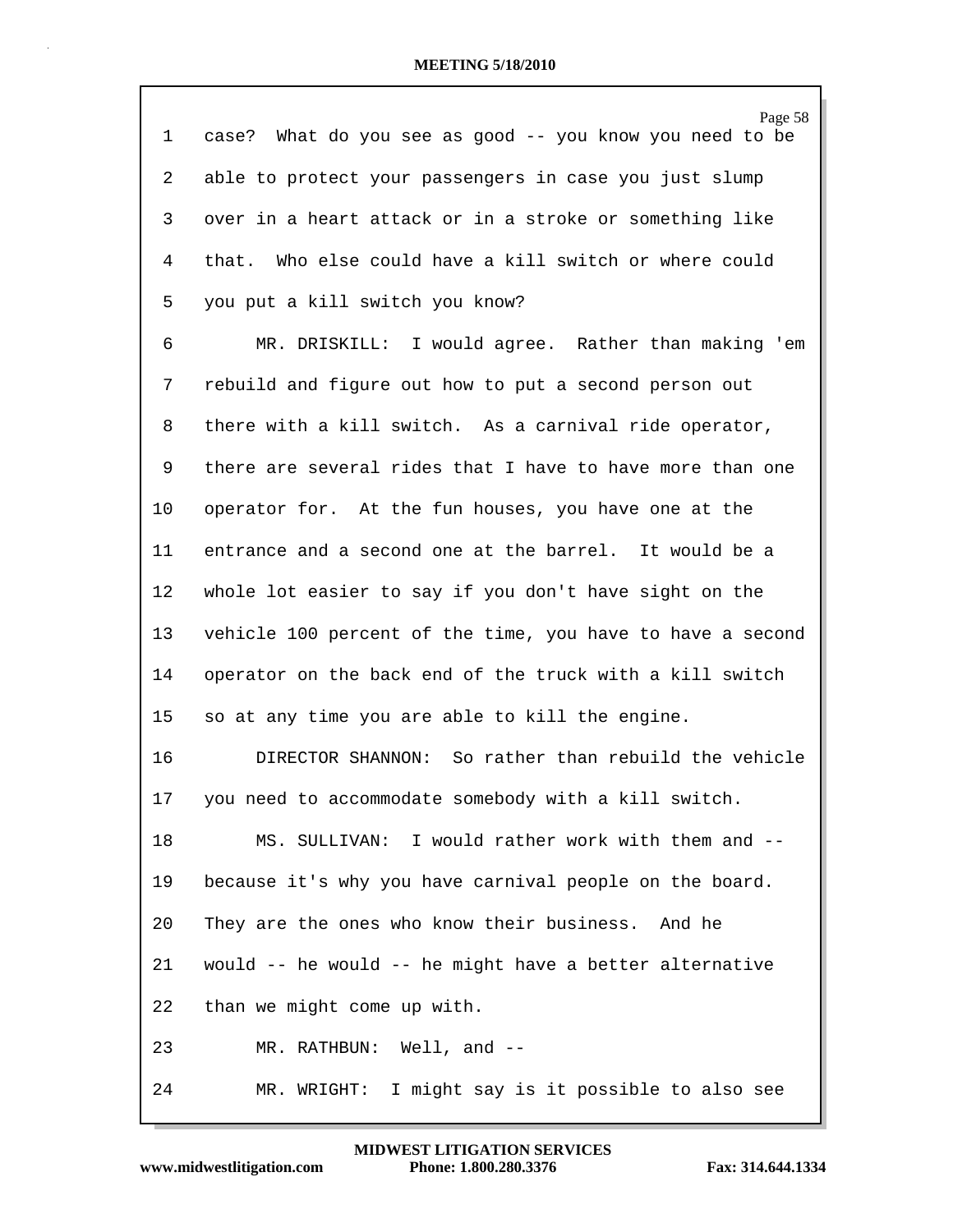| $\mathbf{1}$ | Page 59<br>the probability overall of the likelihood that there is |
|--------------|--------------------------------------------------------------------|
|              |                                                                    |
| 2            | a -- that you have to have a chaser car behind them to see         |
| 3            | how things are going that could hold a kill switch?                |
| 4            | MR. DRISKILL: Then the chaser vehicle guy has a                    |
| 5            | heart attack and gets his foot stuck and hits the monster          |
| 6            | truck.                                                             |
| 7            | MR. WRIGHT: Well, following them to see if there is                |
| 8            | something erratic and if he could stop the car as well.            |
| 9            | MR. RATHBUN: Well, for the majority of them -- I                   |
| 10           | mean the only exception to this rule is the Hot Roller who         |
| 11           | operates at the orchard. And I think that he's been one            |
| 12           | that we've been playing hide-and-go-seek with as far as he         |
| 13           | is being noncooperative.                                           |
| 14           | MS. SULLIVAN: Oh. Well, that's a shame.                            |
| 15           | MR. RATHBUN: Well -- whereas General Hazard has been               |
| 16           | very forthcoming.                                                  |
| 17           | MS. SULLIVAN: Does General Hazard know the other                   |
| 18           | guy?                                                               |
| 19           | MR. RATHBUN: I don't know.                                         |
| 20           | MS. SULLIVAN: Because if this other guy knew that we               |
| 21           | wanted to work with 'em maybe he would be more -- I mean           |
| 22           | you know we're the government and we're here to help you           |
| 23           | is -- you know what I mean? You know it's not always what          |
| 24           | you think that you are going to get. And maybe that's why          |

**www.midwestlitigation.com Phone: 1.800.280.3376 Fax: 314.644.1334 MIDWEST LITIGATION SERVICES**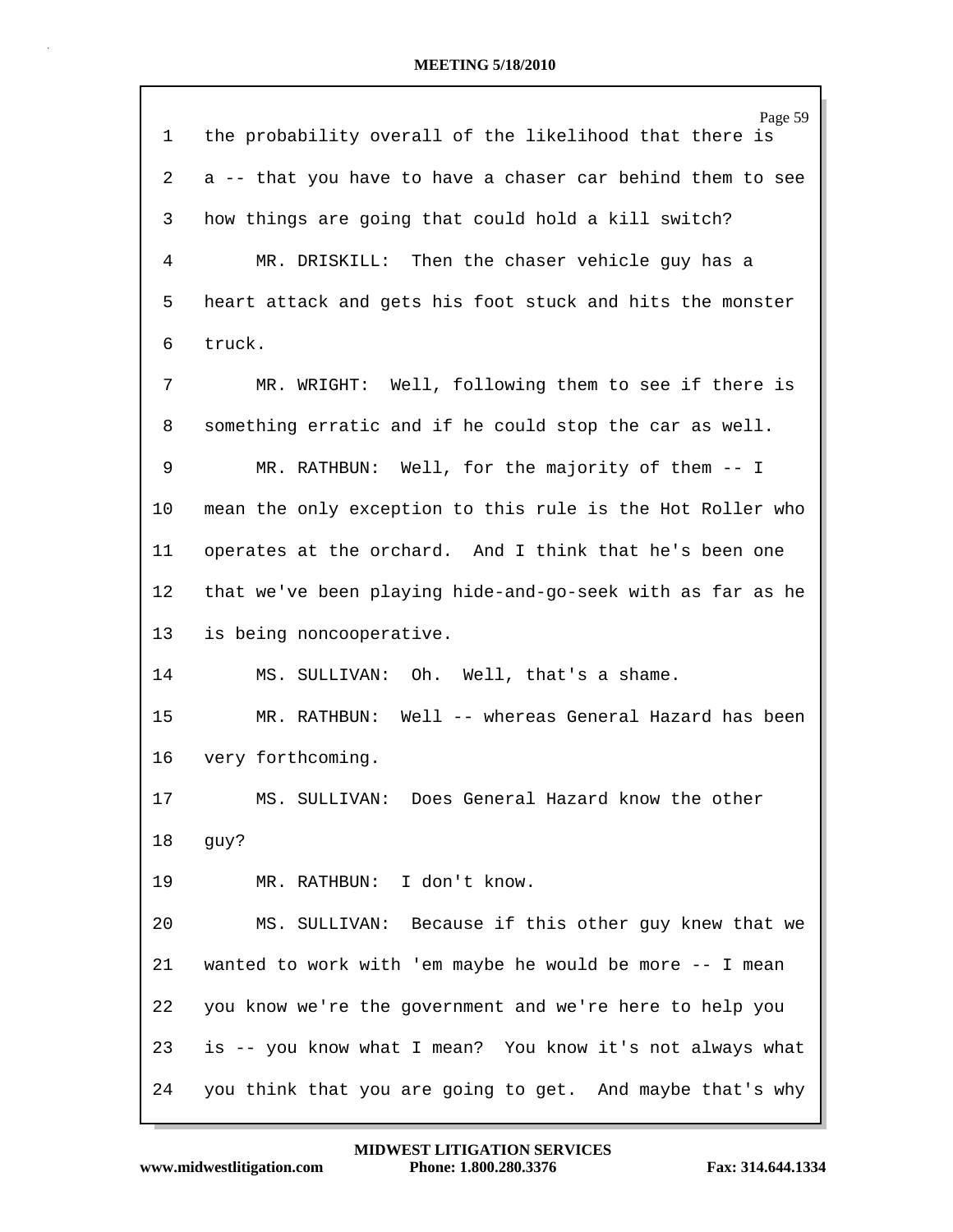| $\mathbf{1}$    | Page 60<br>he is just kind of ducking you.                 |
|-----------------|------------------------------------------------------------|
| 2               | MR. RATHBUN: Right.                                        |
|                 |                                                            |
| 3               | MS. SULLIVAN: But maybe just leave a message and say       |
| 4               | we need to discuss this issue and we would like your input |
| 5               | because we don't want to ask you to do something that      |
| 6               | isn't possible or --                                       |
| 7               | MR. RATHBUN: Right.                                        |
| 8               | And Matt has reached out to him and with very little       |
| 9               | success. He operates in Matt's area. But I mean we can     |
| 10              | try going through General Hazard. Like I said, he has      |
| 11              | been very cooperative and very willing to work with us.    |
| 12              | MS. SULLIVAN: Either you can help us with a solution       |
| 13              | or you will have to live with our solution.                |
| 14              | MR. RATHBUN: Well, touche. And that's -- and he            |
| 15 <sub>2</sub> | was -- like I said, he was very forthcoming, very willing  |
| 16              | to help. And I can run that by them and ask for            |
| 17              | suggestions.                                               |
| 18              | As I said, Hot Roller really is the only one that          |
| 19              | we're aware of that does not operate in some type of       |
| 20              | arena/restricted area that is easily monitored.            |
| 21              | DIRECTOR SHANNON: One other point, Doug, is that you       |
| 22              | had a slide show I think at one of the board meetings      |
| 23              | where we saw pictures of them, but Dan was just asking on  |
| 24              | the -- these are seats up here (indicates); right?         |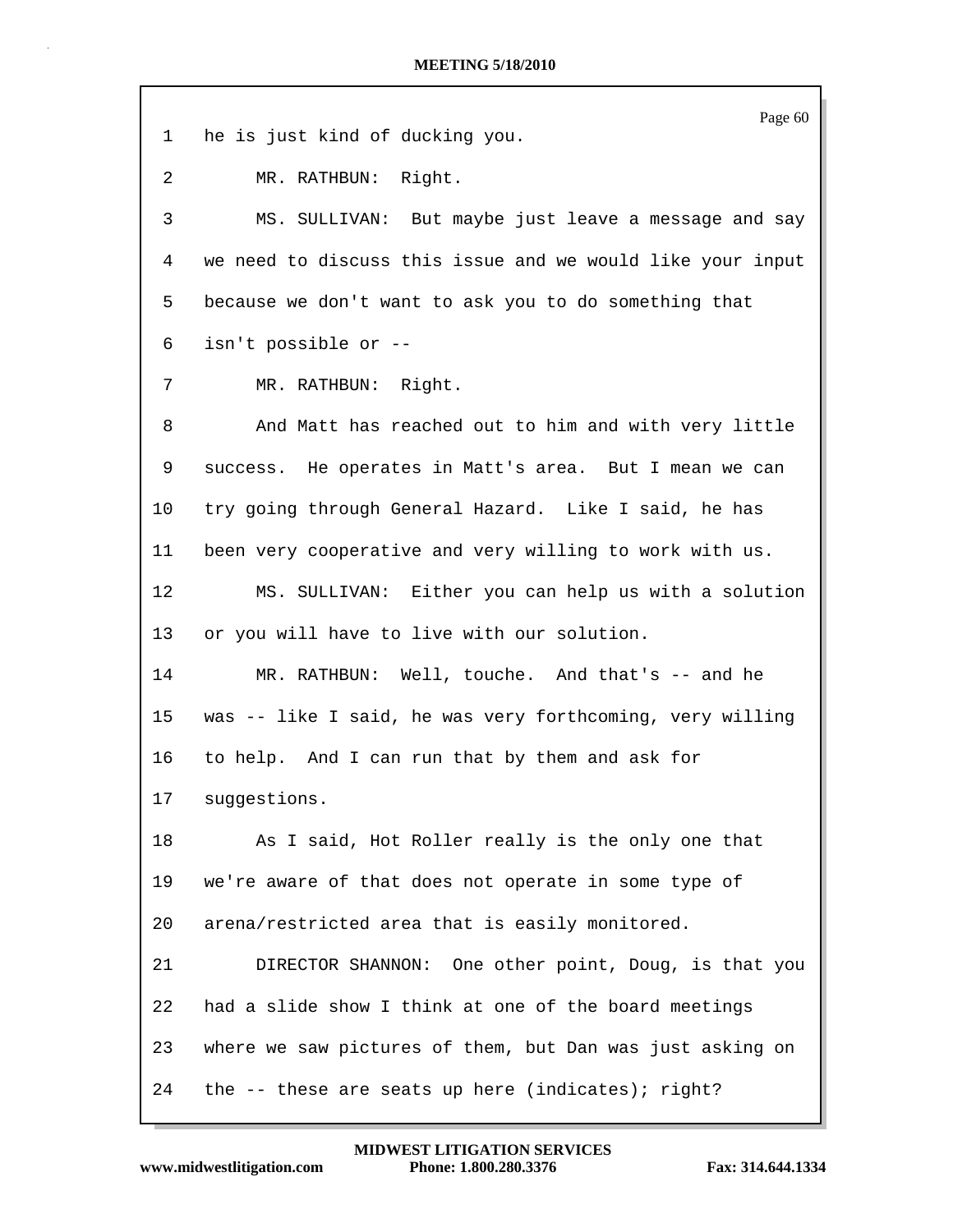| $\mathbf{1}$    | Page 61<br>MR. RATHBUN: Correct.                         |
|-----------------|----------------------------------------------------------|
| 2               | DIRECTOR SHANNON: And then do they have seat belts?      |
| 3               | Does each passenger have a seat belt or a shoulder       |
| 4               | harness?                                                 |
| 5               | MR. RATHBUN: I was thinking that his did.                |
| 6               | DIRECTOR SHANNON: But the proposal would be that         |
| 7               | they -- that they would have seat belts; right? All      |
| 8               | vehicles must have approved seat belts mounted to the    |
| 9               | frame or frame cover.                                    |
| 10              | MS. SULLIVAN: In case they would prefer to have it       |
| 11              | like a ski lift where you have an overhead thing coming  |
| 12              | down to, you know, hold people in as well, we might want |
| 13 <sup>°</sup> | to say an approved restraint. I don't know, but that's   |
| 14              | something else to think about before the next meeting.   |
| 15              | And -- and not limit them to seat belts.                 |
| 16              | DIRECTOR SHANNON: And actually these might -- we're      |
| 17              | not dictating that they have to go over the shoulder are |
| 18              | we? We are saying just seat belts. So they could be just |
| 19              | seat belts that go over your lap; right, Doug?           |
| 20              | MR. RATHBUN: I don't know.                               |
| 21              | DIRECTOR SHANNON: It's in C4.                            |
| 22              | MR. KIRSCHNER: The forward momentum is not an issue.     |
| 23              | It's a fall hazard out of the truck; right?              |
| 24              | DIRECTOR SHANNON: Let's go over the roll cage            |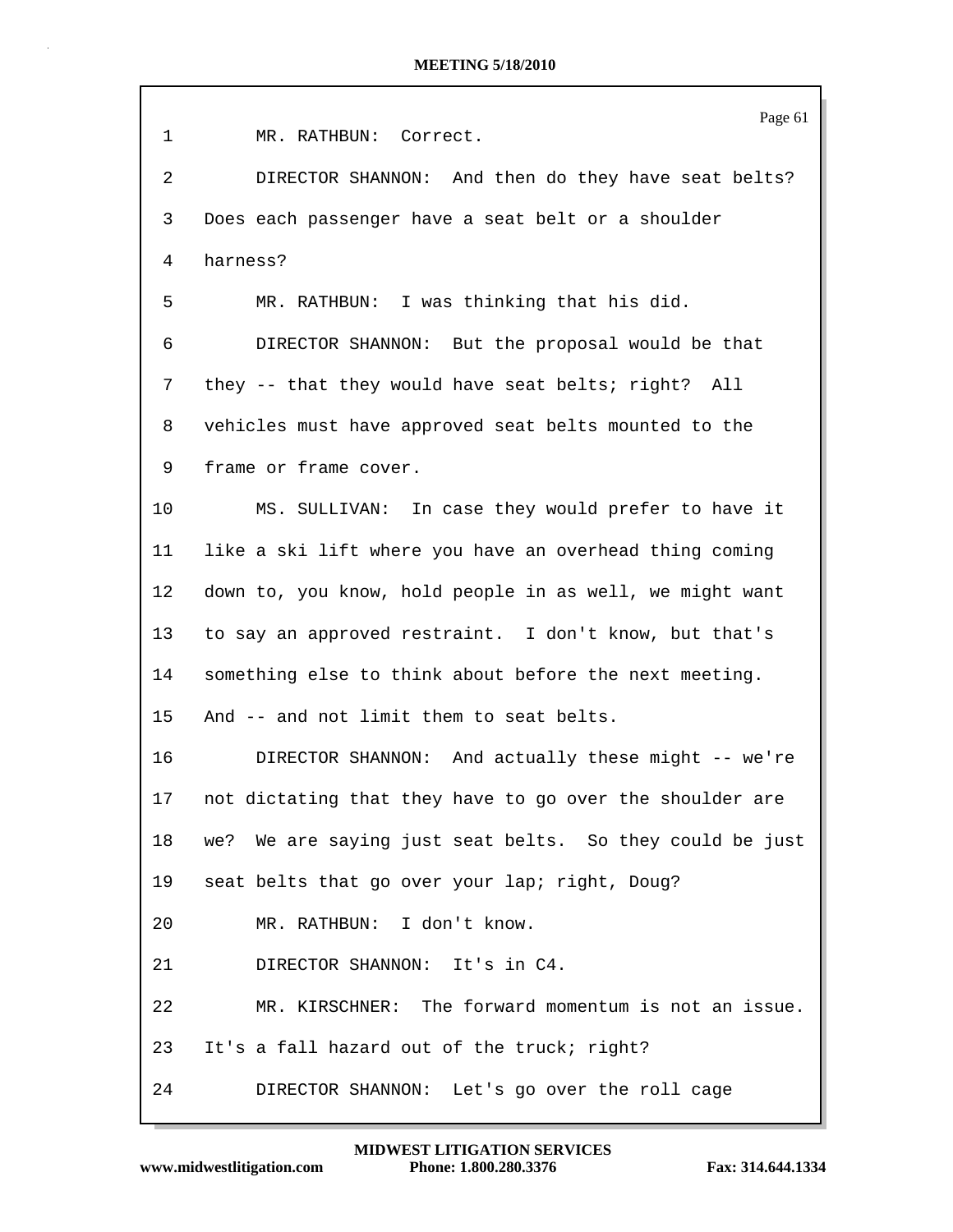|    | Page 62                                                 |
|----|---------------------------------------------------------|
| 1  | requirement, Doug.                                      |
| 2  | MR. RATHBUN: Okay.                                      |
| 3  | MR. HAGGERTY: You were saying something about the       |
| 4  | forward motion?                                         |
| 5  | MR. KIRSCHNER: Catherine was asking about the           |
| 6  | shoulder restraint. And I said it's -- the forward      |
| 7  | momentum is not the issue. It's the fall hazard out of  |
| 8  | the back of the truck; right?                           |
| 9  | MR. RATHBUN: In the event of a rollover?                |
| 10 | MR. KIRSCHNER: No. No. In the event that someone        |
| 11 | hits a bump or someone is standing up.                  |
| 12 | DIRECTOR SHANNON: In other similar areas, we have       |
| 13 | elevated platforms. It seems that the side railing is   |
| 14 | awfully low to where the passengers feet should be from |
| 15 | the floor of the bed to the top of that railing.        |
| 16 | MR. RATHBUN: No, I don't --                             |
| 17 | DIRECTOR SHANNON: What is the height of -- of that      |
| 18 | from the top of that bed to the railing?                |
| 19 | MR. RATHBUN: A foot and a half. Two foot maybe.         |
| 20 | MS. SULLIVAN: I mean it looks like waist high.          |
| 21 | Well, from this it's hard to tell.                      |
| 22 | MR. KIRSCHNER: A lot of building codes in terms of      |
| 23 | the elevated platforms, whether it's a windowsill or a  |
| 24 | balcony, have certain requirements.                     |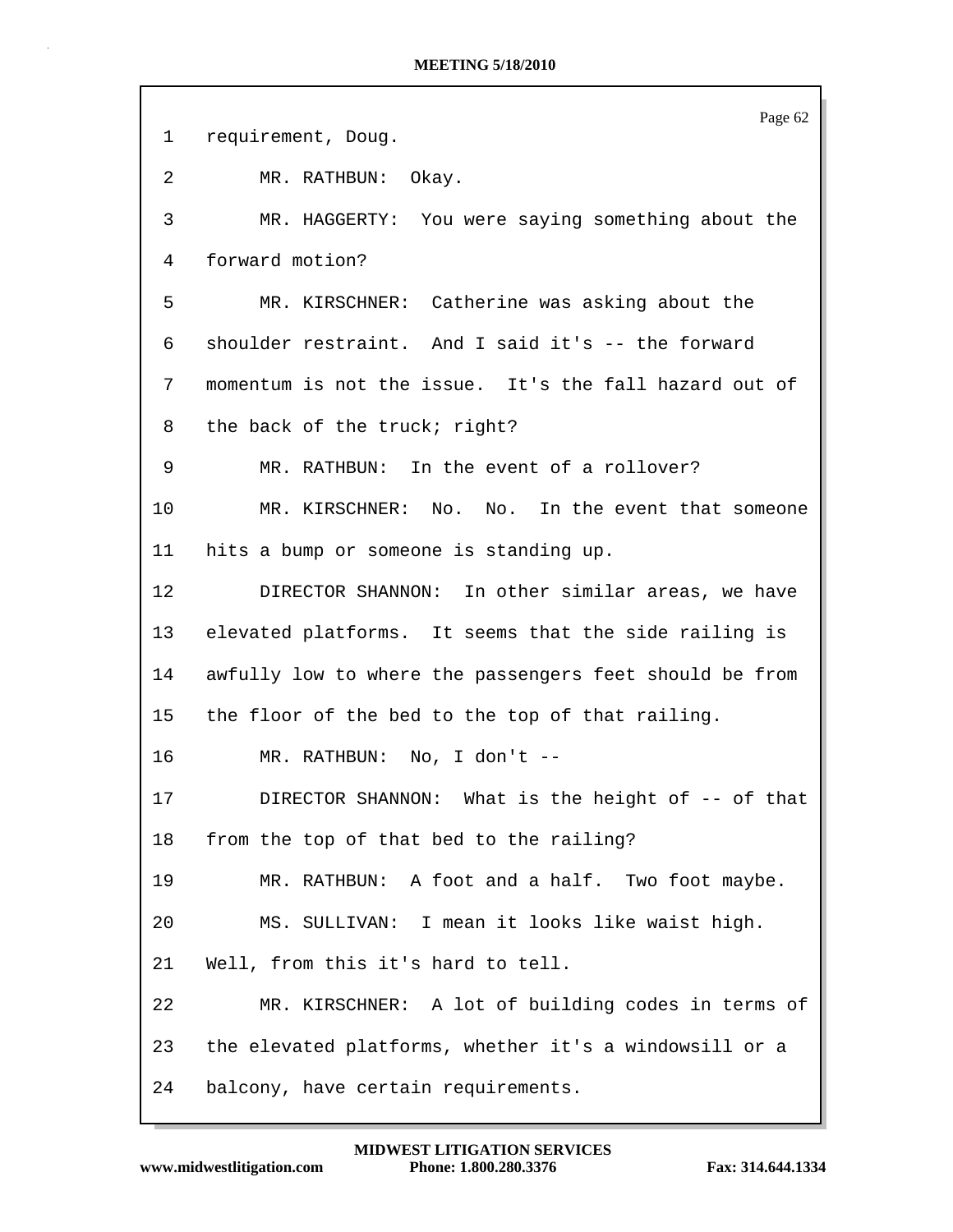| $\mathbf{1}$ | Page 63<br>MS. SULLIVAN: Well, and the ASTM has a standard. |
|--------------|-------------------------------------------------------------|
| 2            | It's 42-inches tall.                                        |
| 3            | MR. KIRSCHNER: That doesn't seem to be 42-inches            |
| 4            | tall.                                                       |
| 5            | MR. RATHBUN: It's not 42-inches tall.                       |
| 6            | MS. SULLIVAN: And I don't know that it needs to be,         |
| 7            | but there needs to be some way that people need             |
| 8            | restrained. But keep in mind that using your feet against   |
| 9            | something is considered a restraint. It's a participatory   |
| 10           | restraint rather than, you know, an -- a -- what's the      |
| 11           | word? What's a participatory restraint? For instance,       |
| 12           | like with the log flumes where you go down. You have        |
| 13           | sides and -- and you have things to hold on to. And you     |
| 14           | can use your feet and -- because you don't want to be seat  |
| 15           | belted in, in that case. And you push with your feet to     |
| 16           | hold yourself in. Those are acceptable. But for this I      |
| 17           | just don't feel like -- you know you don't know where the   |
| 18           | center of gravity is going to be on an individual. And I    |
| 19           | think that some sort of restraint is appropriate.           |
| 20           | MR. KIRSCHNER: In terms of -- I'm thinking of -- in         |
| 21           | terms of -- in terms of movement and in terms of ingress    |
| 22           | and egress where they are moving between and having them    |
| 23           | drop off to one side and the two railings you know?<br>We   |
| 24           | should look at the height of the two railings that go       |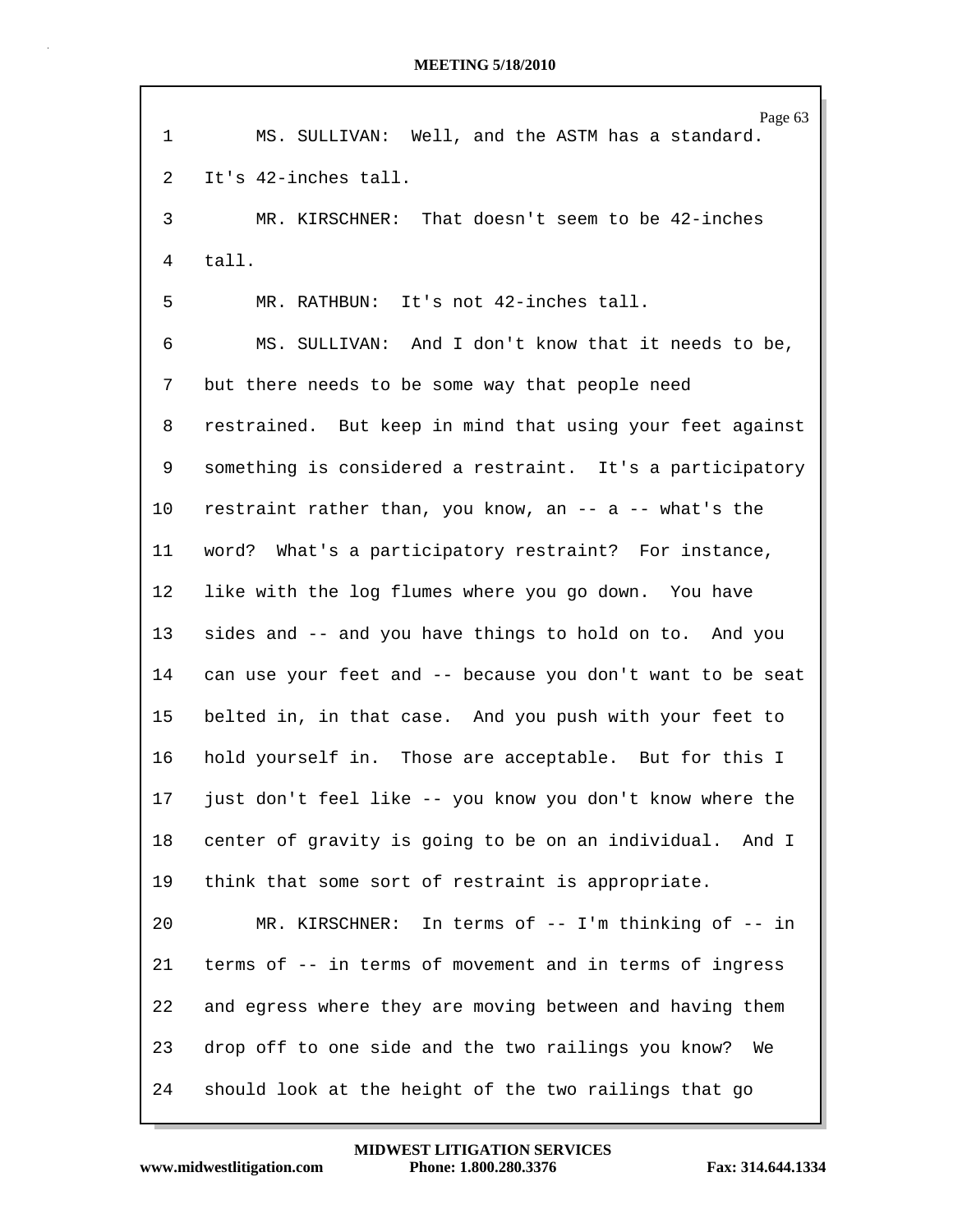Page 64 1 around to prevent that kind of dropoff. 2 MS. SULLIVAN: And ASTM also has a standard for a 3 rail on the side of a ride. 4 MR. KIRSCHNER: Yeah. And that's basically what that 5 is. 6 DIRECTOR SHANNON: I think that that's a good thing 7 to look at. 8 MR. KIRSCHNER: I'm not talking about obstructing 9 people's view, but making sure that it's high enough for 10 people getting on and off and into and to keep people from 11 falling off of the side there. 12 DIRECTOR SHANNON: Doug, do you think that General 13 Hazard has lap belts? 14 MR. RATHBUN: Right. 15 DIRECTOR SHANNON: And the roll bar or the roll cage. 16 He doesn't have one? 17 MR. RATHBUN: He does not. 18 The rules that we are looking at does say that they 19 will have a roll cage to protect passengers in the event 20 of a roll over. And he agreed that he would put one on if 21 that eventually became a part of the standard that we 22 adopted. 23 MS. SULLIVAN: If I could make another comment just 24 for the two Dans who weren't there when they started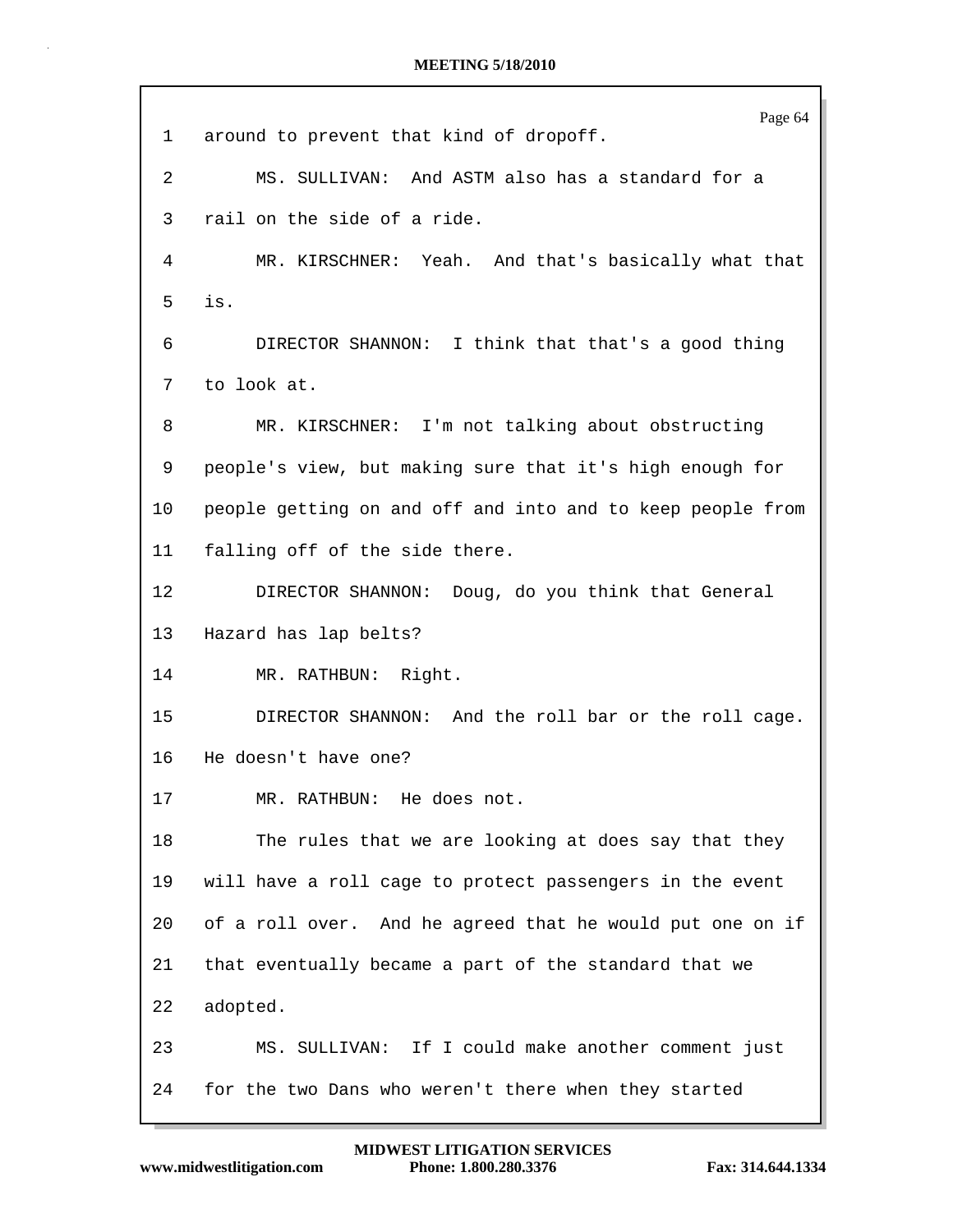| ı  | Page 65<br>talking about the monster trucks. I -- of course I had in |
|----|----------------------------------------------------------------------|
| 2  | my head that these trucks were going to be on some rolling           |
|    |                                                                      |
| 3  | surface and going from side to side. Whereas the fact of             |
| 4  | the matter is -- at least at DuQuoin -- it's just a flat             |
| 5  | track that they go around.                                           |
| 6  | MR. RATHBUN: Right.                                                  |
| 7  | MS. SULLIVAN: Now the orchard would have, you know,                  |
| 8  | maybe a little bit more of an opportunity for some bumping           |
| 9  | and swaying a little bit, but it's not you know -- the               |
| 10 | only time I've ever seen monster trucks are on ads for --            |
| 11 | for monster truck events. And they are rolling over                  |
| 12 | things. And you know -- so it's -- it's not as -- as                 |
| 13 | violent of a ride as I had in my head at first because I             |
| 14 | have never seen one.                                                 |
| 15 | MR. KIRSCHNER: What about hay rides?                                 |
| 16 | DIRECTOR SHANNON: It's -- it's not a hay ride.                       |
| 17 | So is that the major point?                                          |
| 18 | Is there anybody else?                                               |
| 19 | MR. RATHBUN: Okay.                                                   |
| 20 | MS. SULLIVAN: And are you still looking for input                    |
| 21 | from us on the age of the driver and the type of license?            |
| 22 | MR. RATHBUN: That seemed to be the sticking point                    |
| 23 | that the board had varying views on and strong feelings.             |
| 24 | DIRECTOR SHANNON: And behind your proposal is --                     |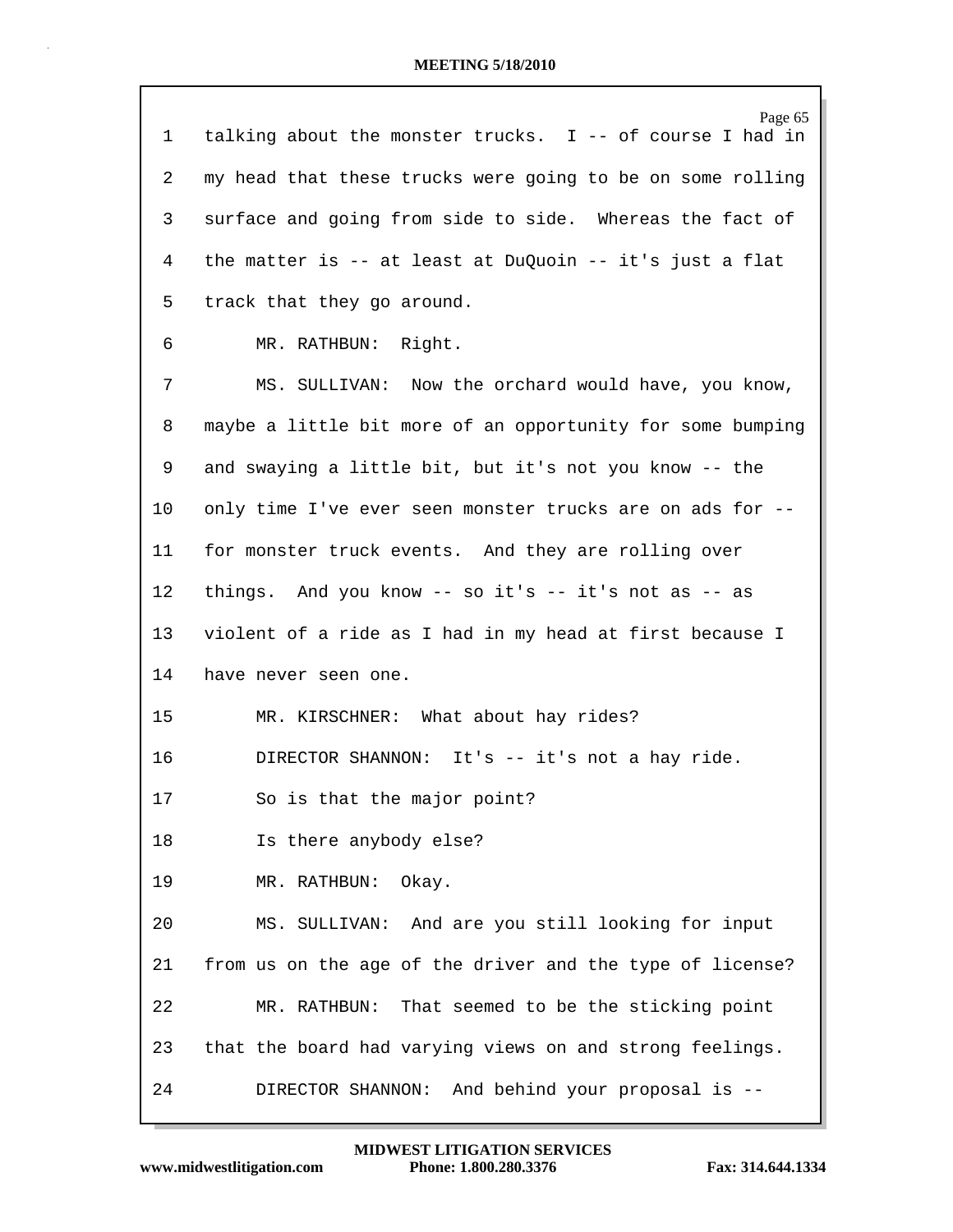| 1  | Page 66<br>well, we had someone from the IDOT or Secretary of State |
|----|---------------------------------------------------------------------|
| 2  | come to the last board meeting and talk to us.                      |
| 3  | MR. RATHBUN: He was from the Secretary of State.                    |
| 4  | DIRECTOR SHANNON: We had a speaker from the                         |
| 5  | Secretary of State from the last board meeting and -- who           |
| 6  | talked about what a CDL means and some of the restrictions          |
| 7  | and so forth. But at the very end of that 3C is a e-mail            |
| 8  | from Doug to Marcia that talks about the different -- the           |
| 9  | five types of motor vehicle licenses in the State of                |
| 10 | Illinois. Are those nationally?                                     |
| 11 | MR. RATHBUN: The state regulates any regular                        |
| 12 | operator's license.                                                 |
| 13 | DIRECTOR SHANNON: A Class D or a Class C or --                      |
| 14 | MR. RATHBUN: Class D depending on what state you are                |
| 15 | in. For our discussion, we can call it a Class D.<br>It             |
| 16 | allows the license holder to drive a vehicle from zero to           |
| 17 | 16,000 pounds. That is regulated by the state after that.           |
| 18 | Any of your commercial driver's license are regulated by            |
| 19 | the federal government through the Commercial Vehicle               |
| 20 | Motor Safety Act of 1986 which specified the requirements           |
| 21 | for the different levels of CDL. And so those are                   |
| 22 | consistent nationwide.                                              |
| 23 | DIRECTOR SHANNON: Did you have a handout, Marcia?                   |
| 24 | MS. JOINER: I don't think that you got this in your                 |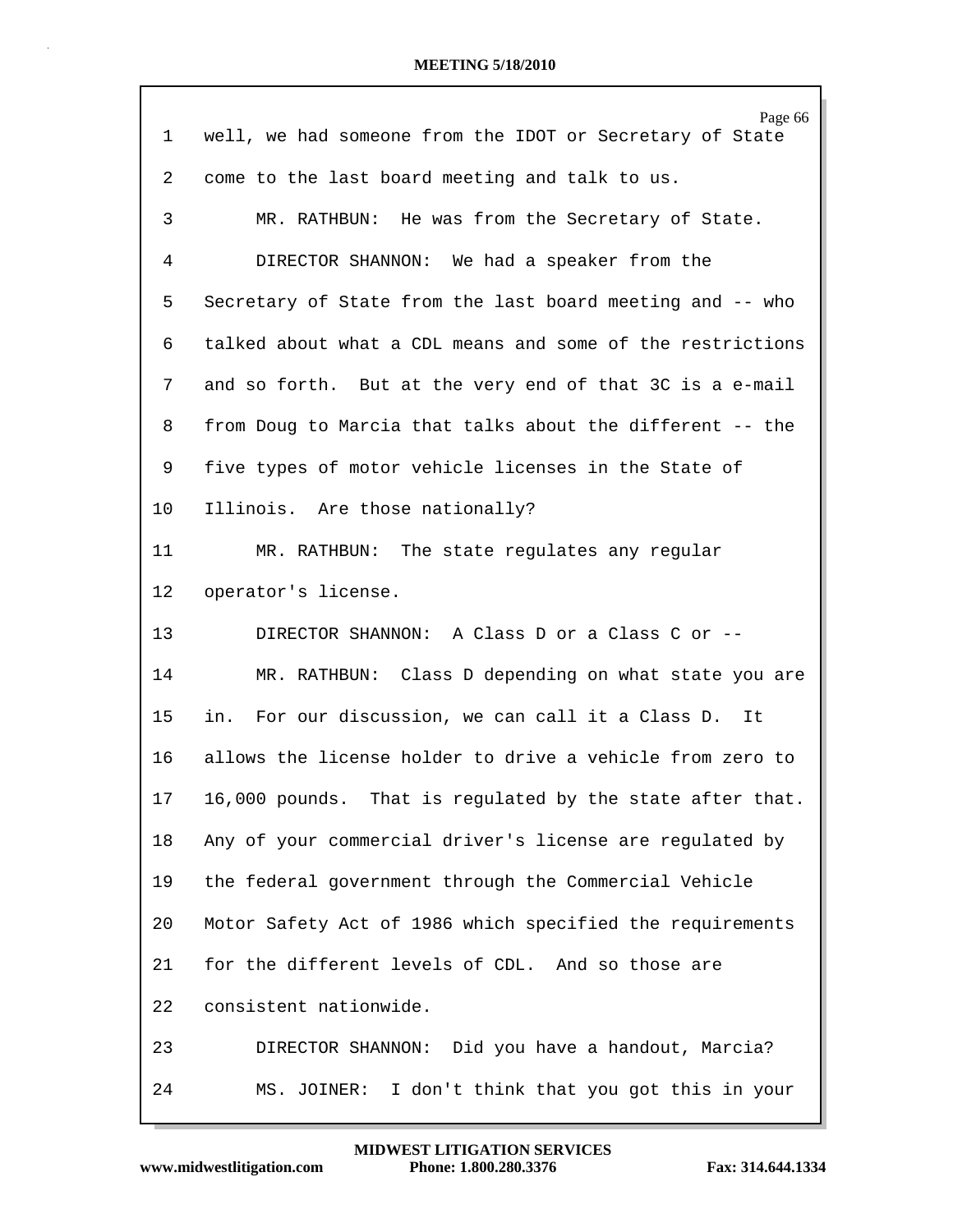| 1  | Page 67<br>books.                                         |
|----|-----------------------------------------------------------|
|    |                                                           |
| 2  | MS. SULLIVAN: Yeah, it's in there, this e-mail.           |
| 3  | MS. JOINER: It happened after the books got out.          |
| 4  | Is there such a thing as a chauffeur's<br>MS. SULLIVAN:   |
| 5. | license in the State of Illinois?                         |
| 6  | Not any more. There used to be before<br>MR. DRISKILL:    |
| 7  | they called them CDLs. You used to have to have a         |
| 8  | chauffeur's license to drive trucks.                      |
| 9  | MS. SULLIVAN: So if somebody is driving a limo, they      |
| 10 | have a regular license, a D License?                      |
| 11 | No. That's a Class C with a J10<br>MR. RATHBUN:           |
| 12 | restriction. And what that means is that it's a vehicle   |
| 13 | designed to transport 16 or more passengers including the |
| 14 | driver and/or vehicles placarded for hazardous material   |
| 15 | that do not meet the criteria for Class A or Class B.     |
| 16 | MR. DRISKILL: What if the limo carries less than 16       |
| 17 | people?                                                   |
| 18 | Then it is basically unregulated.<br>MR. RATHBUN:         |
| 19 | They have to have a regular driver's<br>MS. SULLIVAN:     |
| 20 | license?                                                  |
| 21 | MR. RATHBUN: Correct. It does not require a special       |
| 22 | CDL.                                                      |
| 23 | MR. DRISKILL: So like a taxicab driver just carries       |
| 24 | a standard license?                                       |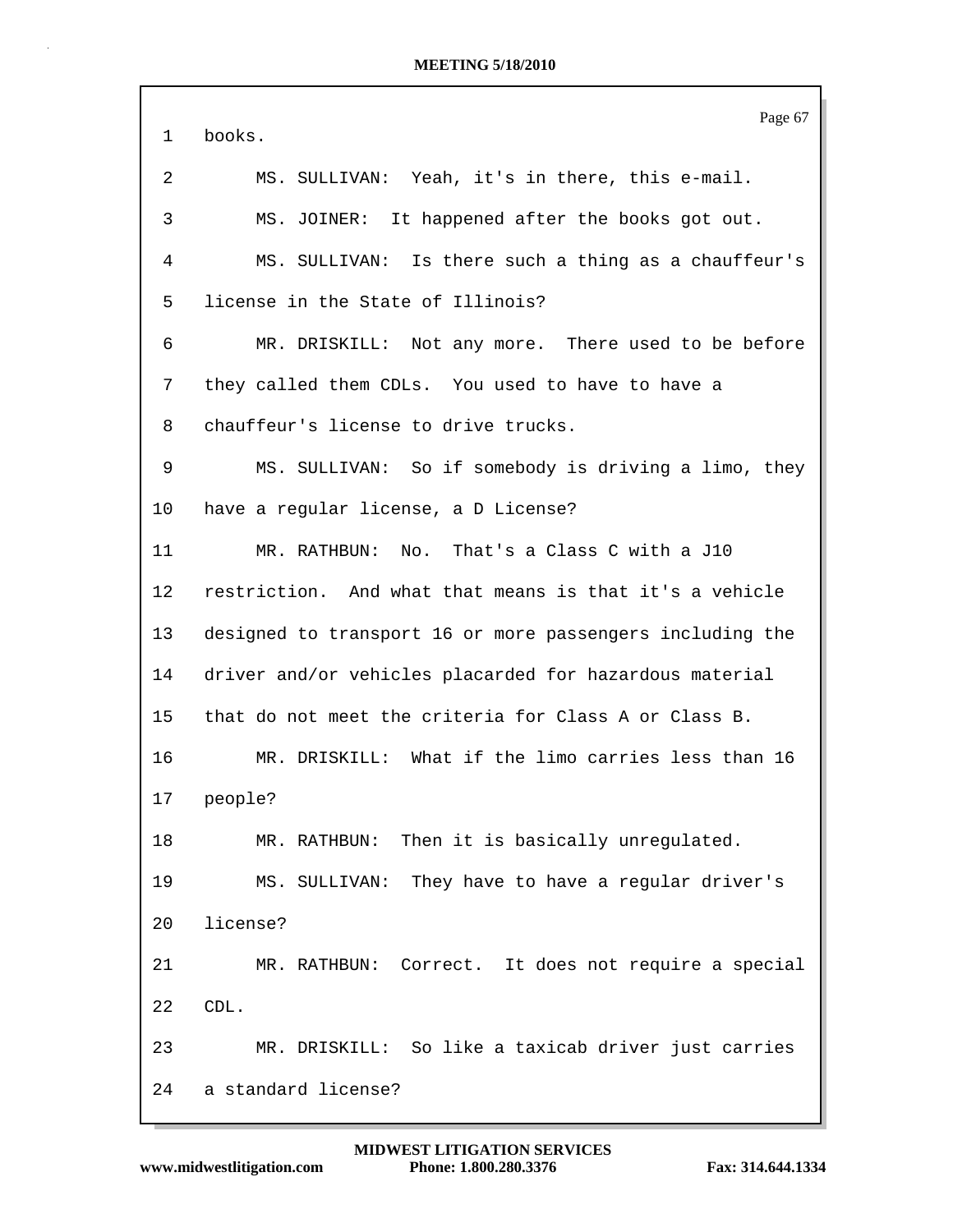| $\mathbf 1$ | Page 68<br>MR. HAGGERTY: I think that we need the man from the |
|-------------|----------------------------------------------------------------|
| 2           | Secretary of State's office.                                   |
| 3           | MS. SULLIVAN: I think -- I think that you are right.           |
| 4           | They just have a regular license. They just have to            |
| 5           | have a permit for their car to be a taxi.                      |
| 6           | Well, we really had a lot of discussion about do they          |
| 7           | need to have a CDL, but they need to meet all of the other     |
| 8           | requirements of an operator which includes the drug            |
| 9           | testing program and that kind of thing.                        |
| 10          | MR. RATHBUN: That is with the CDL.                             |
| 11          | DIRECTOR SHANNON: That goes for an operator of any             |
| 12          | amusement ride.                                                |
| 13          | MS. SULLIVAN: Yes. And they would still be under               |
| 14          | those rules if -- if they are going to drive a monster         |
| 15          | truck as well.                                                 |
| 16          | MR. RATHBUN:<br>Okay.                                          |
| 17          | MR. WRIGHT: With a CDL, we are going to know if a              |
| 18          | person is caught speeding because doesn't that follow          |
| 19          | their license more strictly?                                   |
| 20          | MR. RATHBUN: Yes. The CDL license is far more                  |
| 21          | restrictive. And that's what that gentleman went into.         |
| 22          | DIRECTOR SHANNON: And if you have any issues with              |
| 23          | your regular license, your CDL is impacted.                    |
| 24          | MR. RATHBUN: Yes, it is impacted.                              |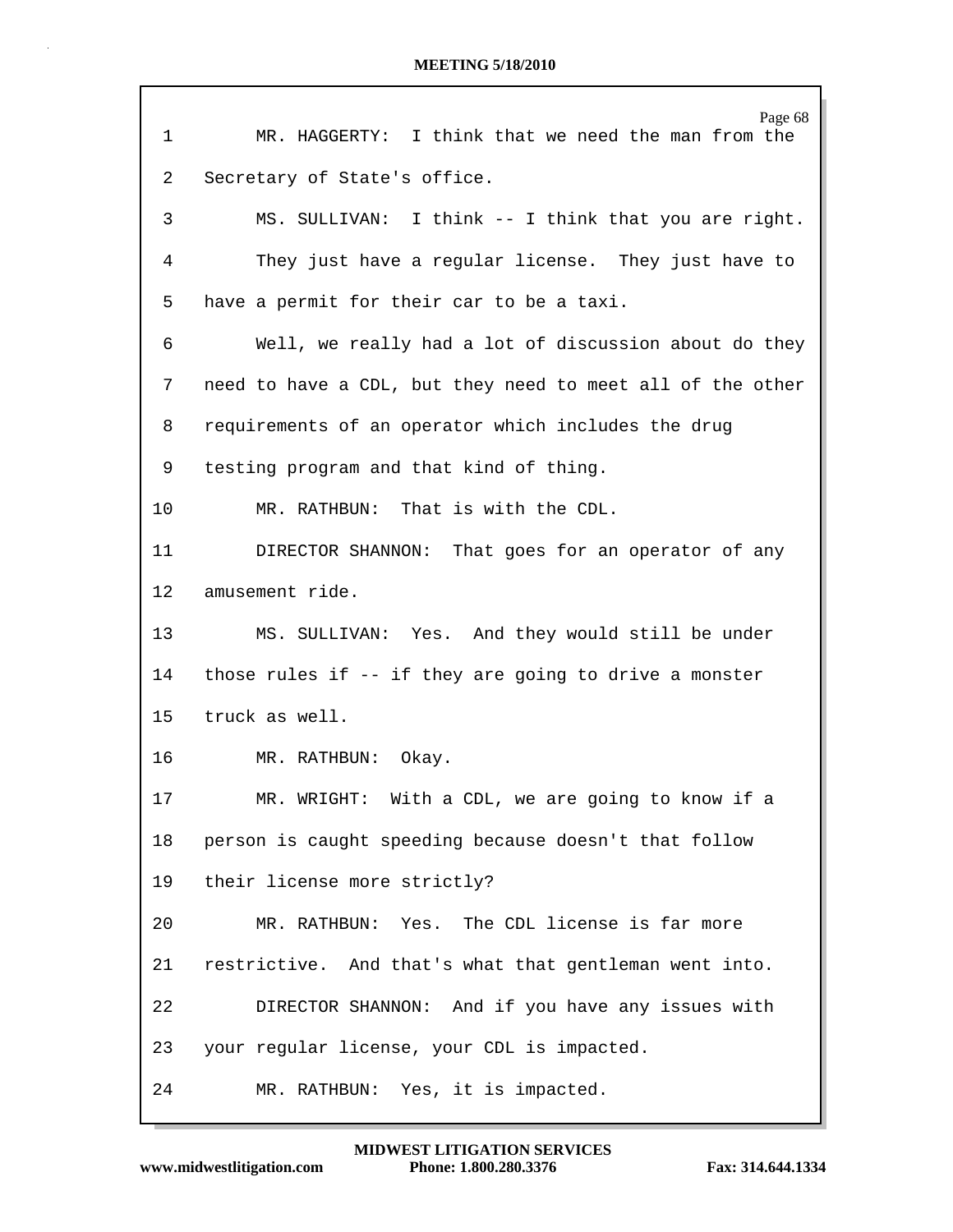| $\mathbf{1}$ | Page 69<br>DIRECTOR SHANNON: So I think that what we need to |
|--------------|--------------------------------------------------------------|
|              |                                                              |
| 2            | decide is -- you know we don't actually have to decide it    |
| 3            | today because we are not voting, but you know before we --   |
| 4            | before we do make these a part of our rules, we would need   |
| 5            | to decide is there any license that they should have and     |
| 6            | if so, which one or should they have no license. Which I     |
| 7            | don't know that there was anyone saying that there           |
| 8            | shouldn't be any driver's license.                           |
| 9            | MR. SPARKS: I would just say, as a personal opinion          |
| 10           | with me, that I think that we ought to have an age           |
| 11           | requirement of maybe even 21 because they are dealing with   |
| 12           | the public now.                                              |
| 13           | And as far as the CDL, I think that that's a joke.           |
| 14           | These courses have nothing to do with the Secretary of       |
| 15           | State. There is no stop signs or yield signs. There is       |
| 16           | no parking. There is no nothing. And if they can drive       |
| 17           | and operate a vehicle responsibly, that's what we need to    |
| 18           | be looking at.                                               |
| 19           | MS. SULLIVAN: So a regular driver's license?                 |
| 20           | MR. SPARKS: Yeah. They are not heavy. They are not           |
| 21           | an overweight vehicle.                                       |
| 22           | MS. SULLIVAN: They are top heavy.                            |
| 23           | MR. SPARKS: There is nothing. It doesn't pertain to          |
| 24           | anything to do with a CDL. It's an added burden and          |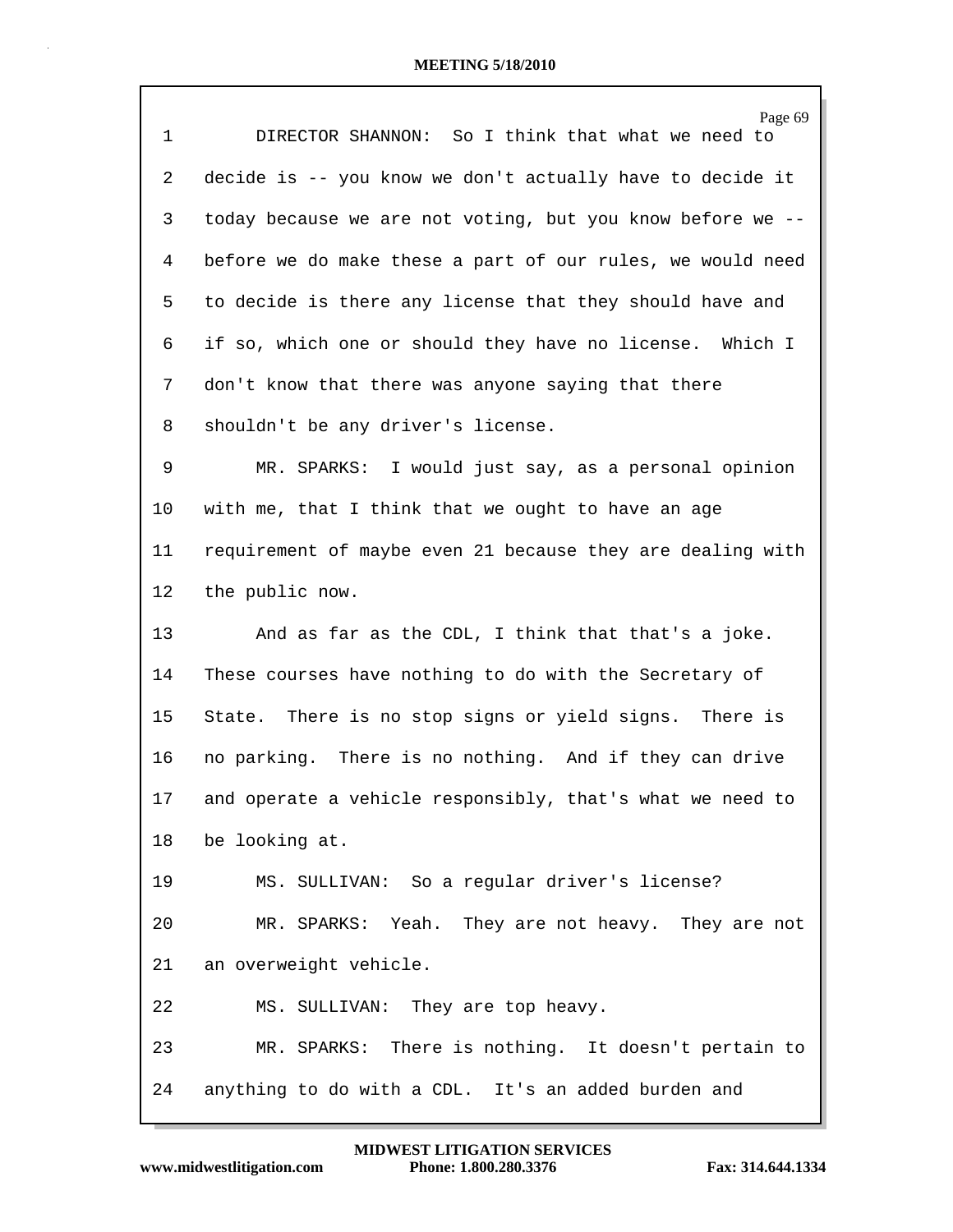|    | Page 70                                                    |
|----|------------------------------------------------------------|
| 1  | expense and paperwork that they don't need.                |
| 2  | MS. SULLIVAN: I think that the only reason that we         |
| 3  | were thinking a CDL was because of the drug testing.       |
| 4  | MR. SPARKS: That's otherwise covered.                      |
| 5  | I have a CDL. Am I qualified to drive<br>MR. DRISKILL:     |
| 6  | a monster truck and haul passengers?                       |
| 7  | It depends on if you've been properly<br>MS. SULLIVAN:     |
| 8  | trained.                                                   |
| 9  | MR. DRISKILL: Which is more important than having a        |
| 10 | It doesn't qualify any one of us to get behind the<br>CDL. |
| 11 | wheel.<br>It doesn't qualify me to go in and operate that. |
| 12 | I would need training to go in and operate that piece of   |
| 13 | equipment. I've got a lot of guys that work for me that    |
| 14 | have goofed up and they've lost their license. Does that   |
| 15 | mean that they can't operate a ride switch? I would say    |
| 16 | no.                                                        |
| 17 | MR. WRIGHT: Having a valid CDL would mean that we          |
| 18 | would know a few things about you. Number one, you are a   |
| 19 | great driver.                                              |
| 20 | MR. DRISKILL: I've got a lot of tickets. Don't call        |
| 21 | me a great driver.                                         |
| 22 | DIRECTOR SHANNON: And doesn't that affect your CDL?        |
| 23 | MR. DRISKILL: I have points against mine.                  |
| 24 | When you are carrying children around<br>MR. WRIGHT:       |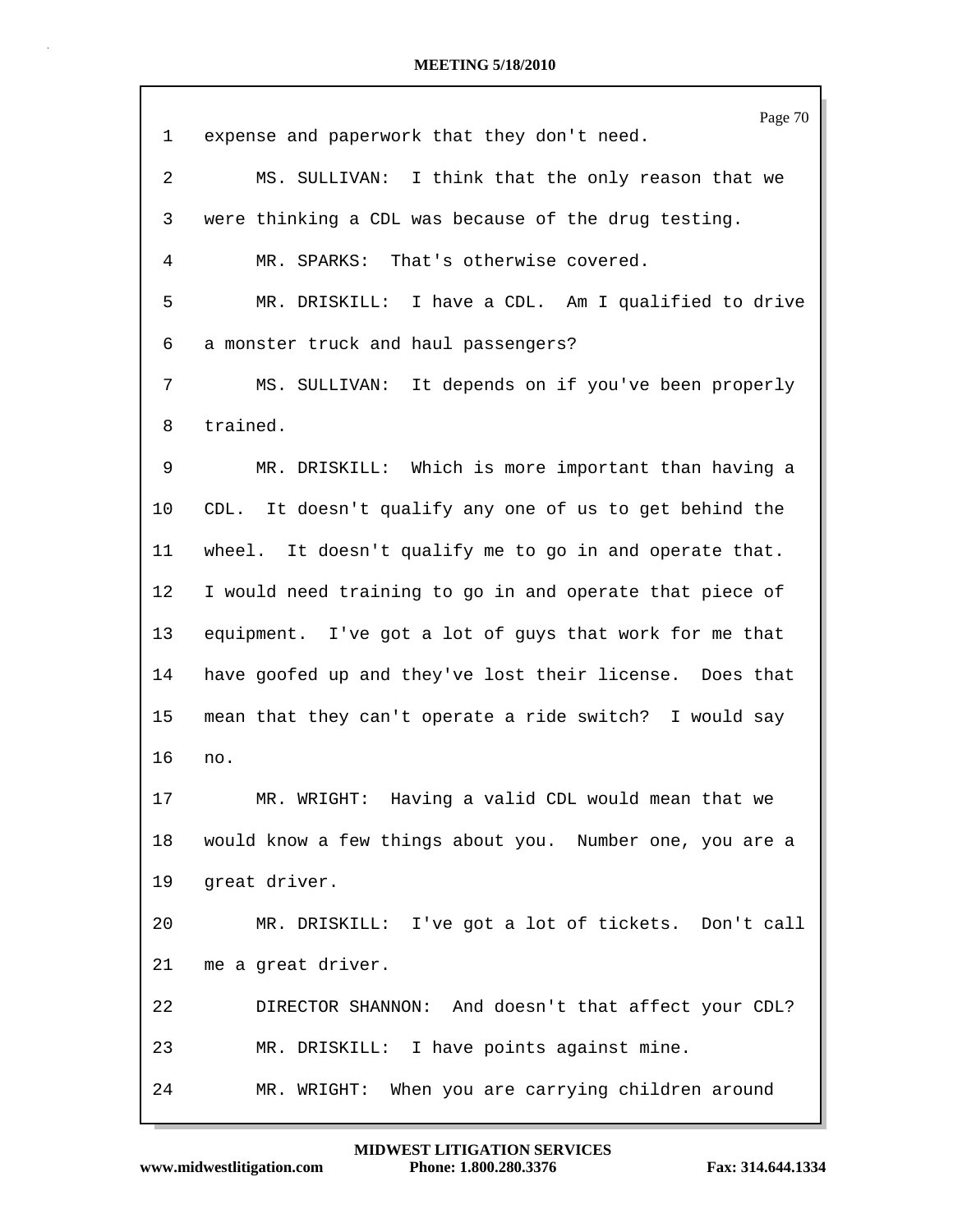|    | Page 71                                                    |
|----|------------------------------------------------------------|
| ı  | and other adults, we would know that your driver's license |
| 2  | is more scrutinized than a regular driver's license.       |
| 3  | MR. DRISKILL: I don't see where that impacts whether       |
| 4  | a driver is capable of operating a piece of machinery      |
| 5  | safely.                                                    |
| 6  | MS. SULLIVAN: And I would tend to agree with that          |
| 7  | because they still have to meet all of the other           |
| 8  | requirements of a ride operator. They have to be trained   |
| 9  | operators. There is a drug testing program which doesn't   |
| 10 | mean mandatory testing on a regular basis. They can have   |
| 11 | a random sample test for drugs as long as they have the    |
| 12 | drug testing policy.                                       |
| 13 | MR. SPARKS: A program is already in place.                 |
| 14 | MS. SULLIVAN: A program is in place. And -- but            |
| 15 | because they are actually driving a vehicle with people in |
| 16 | it, you know, that's why it came up. I think that that's   |
| 17 | the only reason that we started discussing the CDL.        |
| 18 | DIRECTOR SHANNON: Or a driver's license at all.<br>And     |
| 19 | I guess that maybe that would be the first place to start  |
| 20 | and that is -- you know is there a consensus on the board  |
| 21 | that they ought to at least have a driver's license?       |
| 22 | MR. WRIGHT: Yes.                                           |
| 23 | MS. SULLIVAN: I think so.                                  |
| 24 | MR. DRISKILL: Do you need a driver's license to            |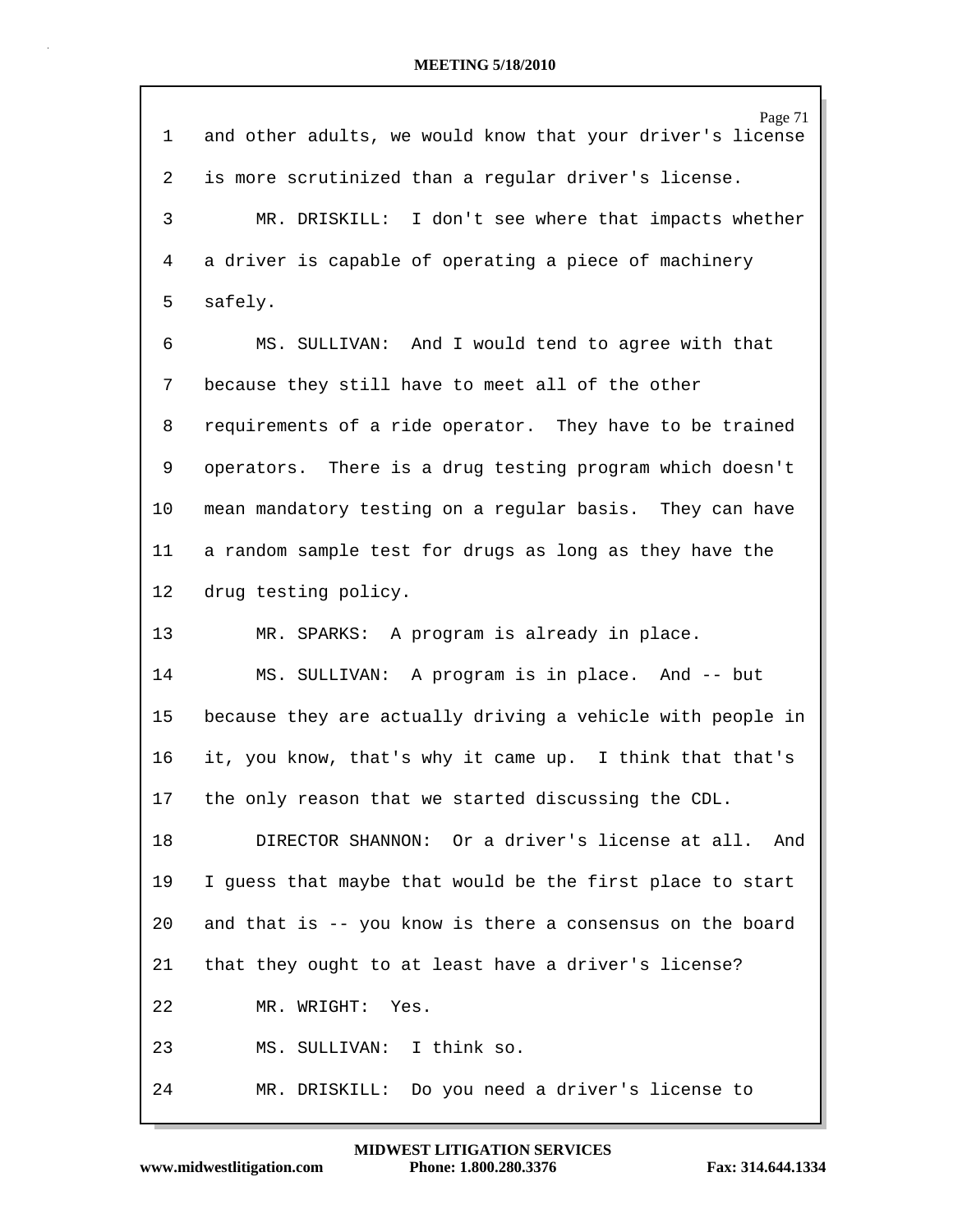|    | Page 72                                                    |
|----|------------------------------------------------------------|
| 1  | drive a trackless train?                                   |
| 2  | DIRECTOR SHANNON: I don't know.                            |
| 3  | MR. WRIGHT: It's on a course. With a monster truck,        |
| 4  | it's at your discretion in choosing the course with people |
| 5  | on it. I think that you have to be a little bit more       |
| 6  | strict with that.                                          |
| 7  | DIRECTOR SHANNON: Does the trackless train -- I mean       |
| 8  | the difference with the trackless train is that they       |
| 9  | actually have a manual and they all actually have -- this  |
| 10 | is a little different because there isn't a manual.        |
| 11 | MR. DRISKILL: It is smaller, but what about the            |
| 12 | people movers that move people from parking lots to the    |
| 13 | front gates? Do they require CDLs or a driver's license?   |
| 14 | MR. RATHBUN: Not that I am aware of.                       |
| 15 | MR. SPARKS: Because they are not on a public               |
| 16 | highway.                                                   |
| 17 | MS. JOINER: And so if a tram is not on the public          |
| 18 | highway, they are not covered by the Secretary of State?   |
| 19 | MS. SULLIVAN: It would depend on what the park             |
| 20 | required.                                                  |
| 21 | MS. JOINER: Yeah. But as far as state requirements,        |
| 22 | no.                                                        |
| 23 | MR. DRISKILL: When it comes to the monster truck --        |
| 24 | and I apologize for being absent at the last meeting --    |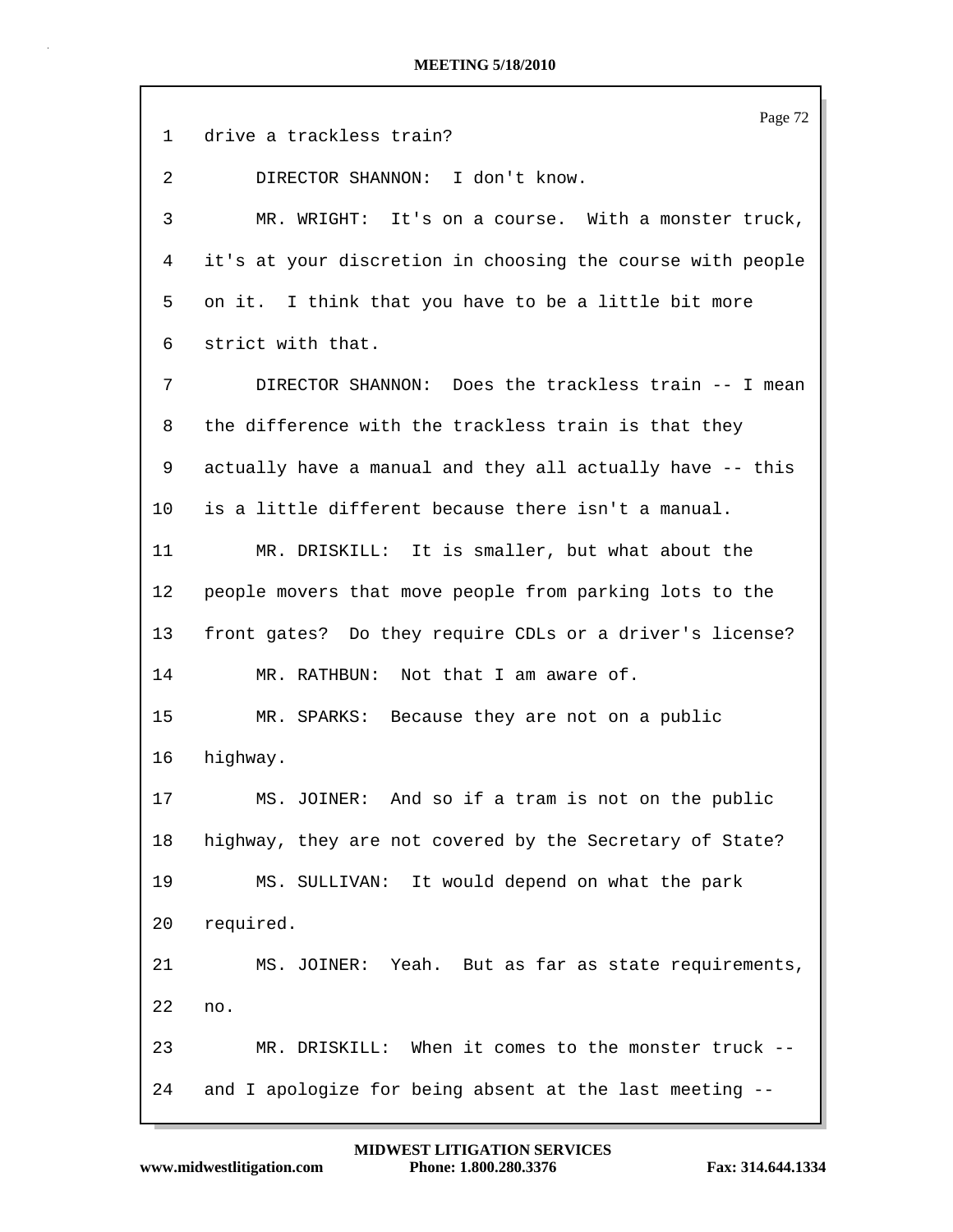|    | Page 73                                                    |
|----|------------------------------------------------------------|
| 1  | but does the organization for monster trucks have their    |
| 2  | own training programs that they follow?                    |
| 3  | MR. RATHBUN: They do. They take three veterans             |
| 4  | drivers I think and they monitor the up-and-coming drivers |
| 5  | at events. And they grade them and they evaluate them.     |
| 6  | And I think that it only takes one person to fail them,    |
| 7  | but they do have a very structured approach to doing that. |
| 8  | MR. DRISKILL: Is there some way to get those public        |
| 9  | operators to attend?                                       |
| 10 | MS. SULLIVAN: That would require them to be a              |
| 11 | member.                                                    |
| 12 | MR. RATHBUN: And I don't know if they pay a fee, but       |
| 13 | I think that there is a little regulation as to who gets   |
| 14 | in because there is a lot of money involved in these       |
| 15 | events.                                                    |
| 16 | MR. DRISKILL: To me -- I'm trying to figure out one        |
| 17 | of these things. They are top heavy. The center of         |
| 18 | gravity is different. Training on a unit would be more     |
| 19 | important than a driver's license.                         |
| 20 | MR. SPARKS: (Nods affirmatively.)                          |
| 21 | MR. RATHBUN: And I do see your point. And I agree          |
| 22 | in principal with you. I guess the problem we run into     |
| 23 | is -- well, okay. You got General Hazard. This guy built   |
| 24 | his own truck.                                             |

**www.midwestlitigation.com Phone: 1.800.280.3376 Fax: 314.644.1334 MIDWEST LITIGATION SERVICES**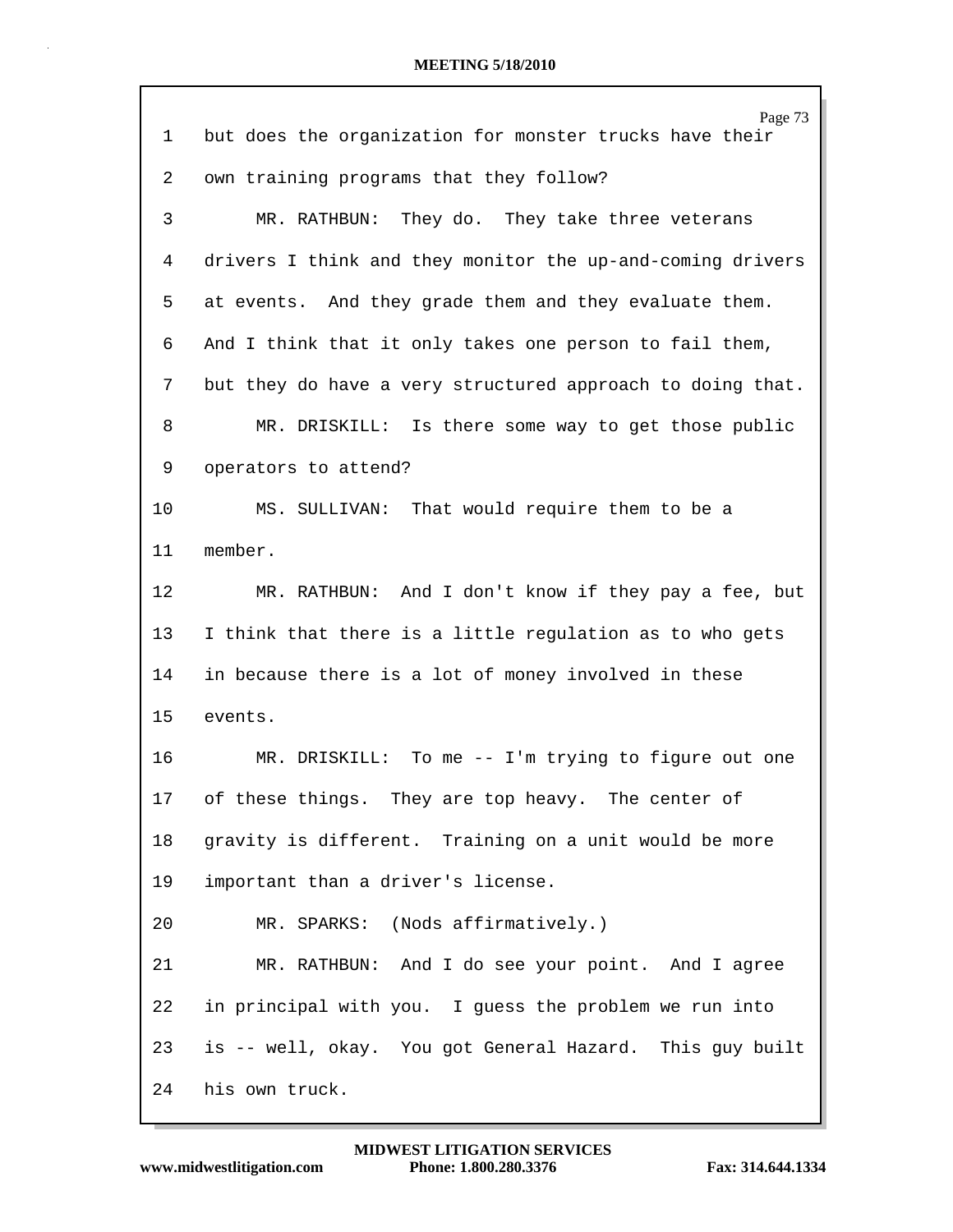| $\mathbf{1}$    | Page 74<br>MS. SULLIVAN: Well, then he has to provide his own |
|-----------------|---------------------------------------------------------------|
| 2               | training manual.                                              |
| 3               | MR. RATHBUN: He operates his own truck. Who --                |
| 4               | other than saying yes, I drive my truck, how would he be      |
| 5               | able to document training? I'm not trying to play devil's     |
|                 |                                                               |
| 6               | advocate. I'm trying to think through this out loud. You      |
| 7               | know what are we going to expect of him for training?         |
| 8               | That he either that he can say, hey, I've driven it at the    |
| 9               | DuQuoin Fair and I've driven it at all of these events.       |
| 10              | Well, I, Doug Rathbun, could build a monster truck            |
| 11              | and take it out. And okay, I'm the owner. And in              |
| 12              | reality, I've probably never driven one of these before       |
| 13              | and don't have a clue.                                        |
| 14              | So how do we balance the two -- the need for training         |
| 15 <sub>1</sub> | which I do understand versus this guy has probably sunk a     |
| 16              | hundred grand or 50 grand or whatever it is into this.        |
| 17              | It's his life. But he cannot document a training program      |
| 18              | other than the fact that he's got the hands-on experience     |
| 19              | and the on-the-job training.                                  |
| 20              | So -- and I don't have the answer to that. I'm just           |
| 21              | kind of throwing it out there.                                |
| 22              | MR. DRISKILL: I don't have a good answer for that             |
| 23              | either. I just don't know that calling him qualified          |
| 24              | because he has a driver's license or a CDL is the answer      |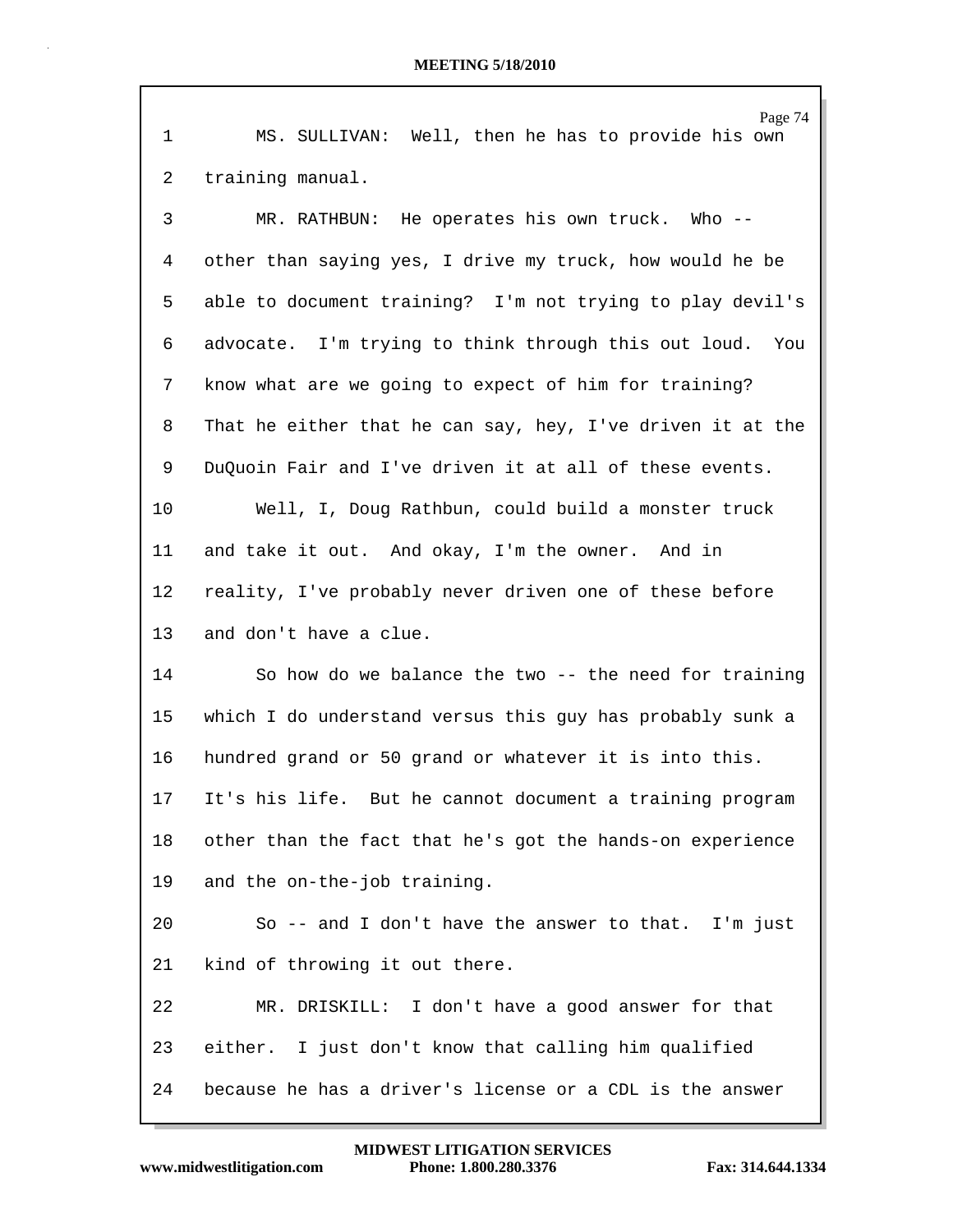Page 75 1 either. 2 MS. SULLIVAN: Well, if they have a basic driver's 3 license and I guess just -- as far as maneuvering a 4 vehicle. And you know a truck is a vehicle. Being able 5 to pass even the basic driving test to maneuver a vehicle 6 would be something that would make us feel like he has had 7 some training driving and some experience. You know some 8 experience driving. 9 MR. DRISKILL: Let's say a standard driver's license 10 is a step in the right direction. 11 MS. SULLIVAN: That's kind of my feeling about it 12 because I don't see that they need to have a CDL, but I 13 would want to see at least just a standard driver's 14 license so that we know that you have -- so we know that 15 they've passed the test to be able to maneuver a vehicle 16 and -- and you know the basic safety things that you have 17 to pass in a driving test. 18 MR. DRISKILL: (Shrugs shoulders.) 19 MS. SULLIVAN: And you know you have to have some 20 time in before you can get your driver's license. 21 MR. DRISKILL: Yeah. 22 MS. SULLIVAN: And I think that, that would be 23 appropriate as a minimum. 24 MR. DRISKILL: As a minimum just to -- would you make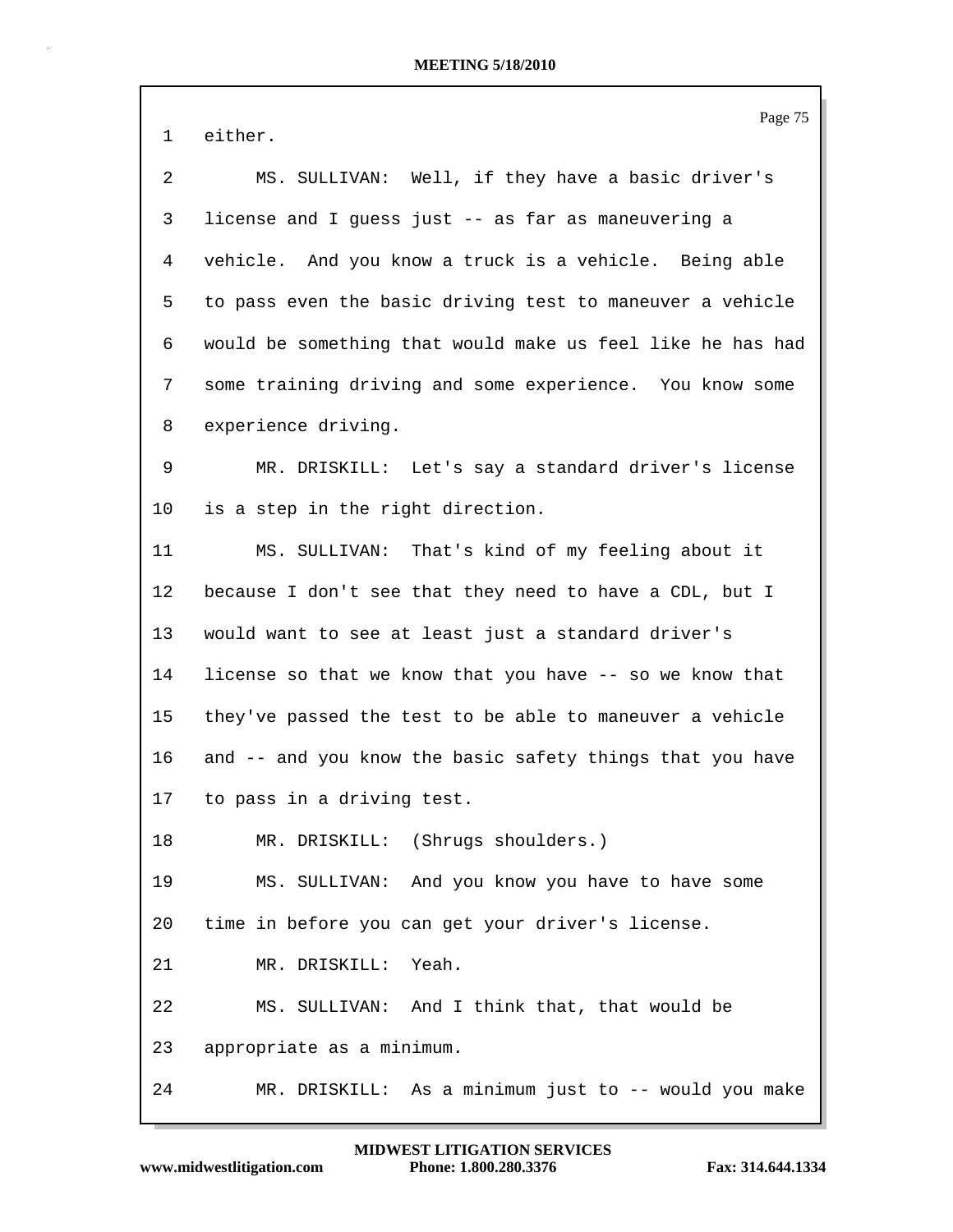|         | Page 76                                                   |
|---------|-----------------------------------------------------------|
| 1       | them go through and get a CDL?                            |
| 2       | MS. SULLIVAN: No. I don't think that, that is             |
| 3       | necessarily value added for --                            |
| 4       | DIRECTOR SHANNON: That's what we were discussing.         |
| 5       | MS. SULLIVAN: This was a long discussion.                 |
| 6       | DIRECTOR SHANNON: There was not a consensus at the        |
| 7       | last board meeting for a commercial driver's license.     |
| 8       | There was division among board members.                   |
| 9       | MS. SULLIVAN: And I have had a little more time to        |
| 10      | think about it once I found out that, okay, it's a flat   |
| 11      | track and they are not doing all of this up and down      |
| $12 \,$ | stuff.                                                    |
| 13      | DIRECTOR SHANNON: One thing that maybe -- you know        |
| 14      | whenever we decide which license we are going to require, |
| 15      | even though it's somewhat redundant, this would go into   |
| 16      | our rules; right?                                         |
| 17      | MR. RATHBUN: Correct.                                     |
| 18      | DIRECTOR SHANNON: And so our rules already have the       |
| 19      | Operator Requirements in 120 that talk about training.    |
| 20      | But maybe we should say all operators, drivers of monster |
| 21      | trucks operating as an amusement ride shall possess a     |
| 22      | valid Class whatever driver's license in addition to      |
| 23      | meeting the training requirements in Section 120 or       |
| 24      | something like that so that it's clear that the driver's  |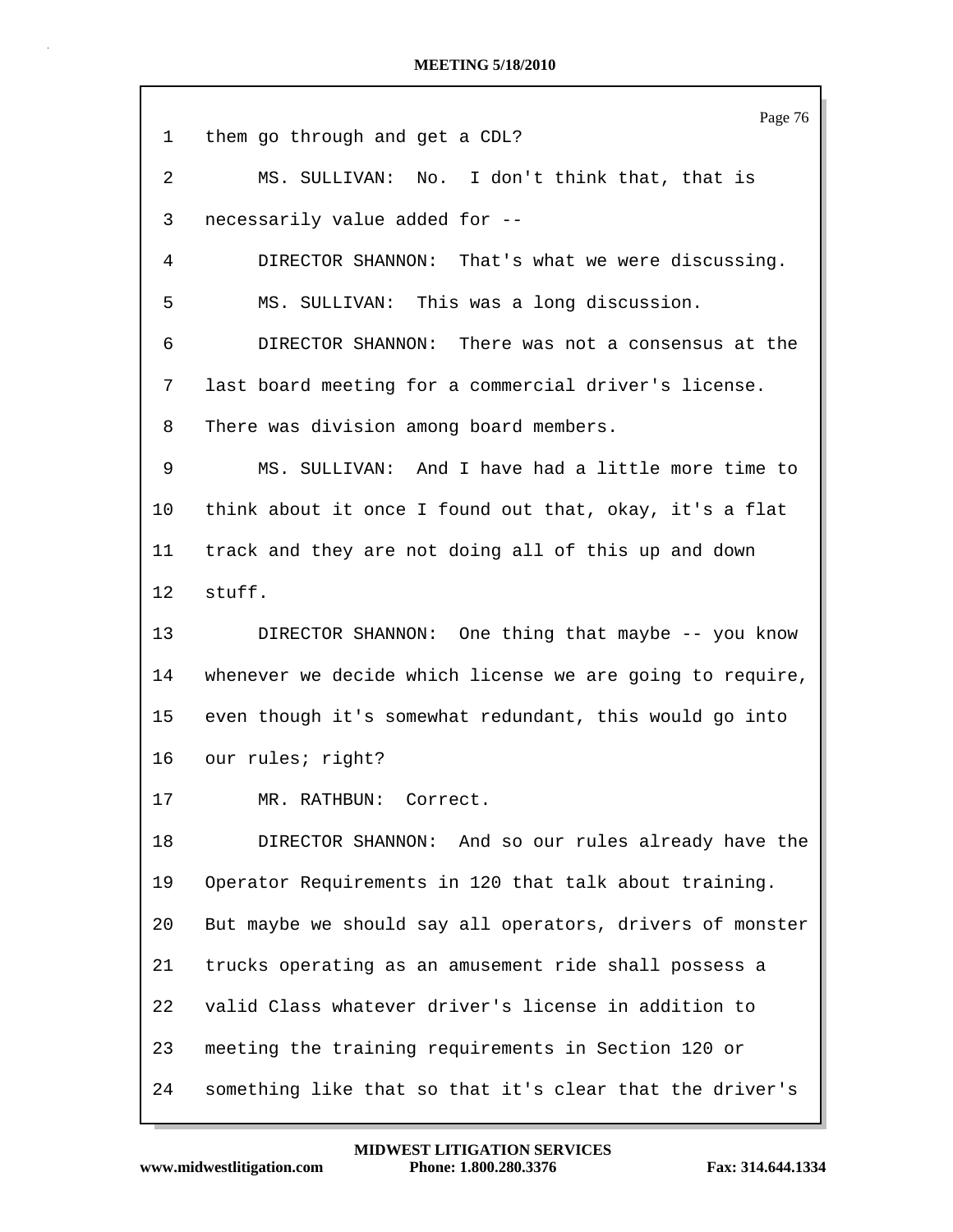Page 77 1 license alone isn't adequate. You also have to be trained 2 on how to operate the ride even though they should know 3 that. 4 To assume that they are going to read all 6,000 of 5 our rules may be a stretch. So if we can emphasize that 6 there has to be training on the actual operation of that 7 ride -- 8 MS. SULLIVAN: Yeah. Because if Joe Blow and his 9 son, Jim Blow are both out there in this and you know one 10 person's selling the tickets and the other person is doing 11 the driving, well what if the son has been doing the 12 driving before and now he's got a hot date. So he's not 13 going to be there over the weekend or whatever. Then his 14 buddy, you know, Johnny from down the street or down the 15 road can't just come and jump in the truck and take off 16 with the truck with never having driven it before. I 17 think that we would want to have -- 18 MR. DRISKILL: That's why I think that more than just 19 a driver's license at this point is important. 20 MS. SULLIVAN: And I agree. And we are agreeing with 21 that, but I don't think that the CDL training is the 22 answer at all. I think that that's superfluous to what we 23 are trying do. 24 DIRECTOR SHANNON: And I think that Bill is with you.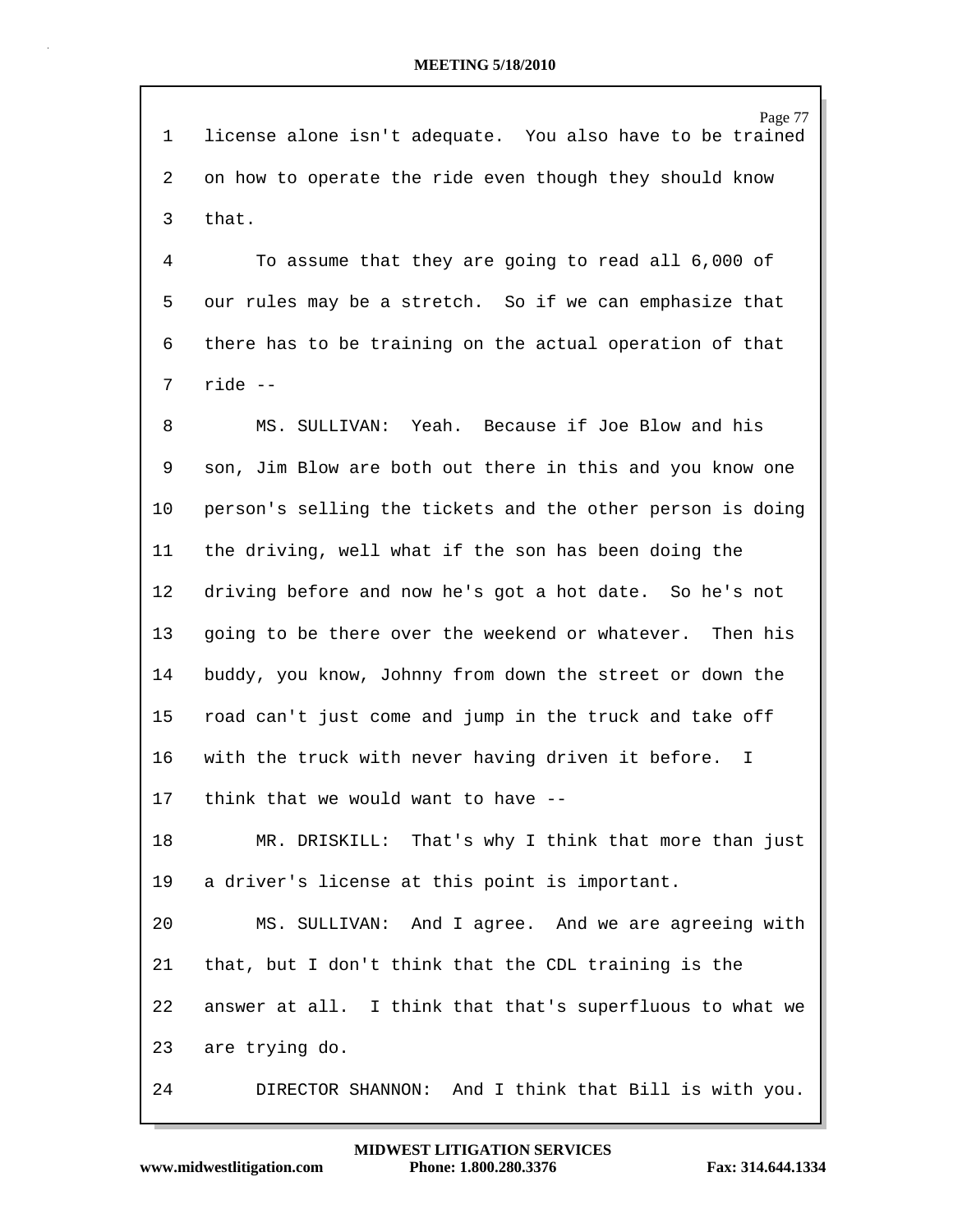|              | Page 78                                                    |
|--------------|------------------------------------------------------------|
| $\mathbf{1}$ | He is shaking his head.                                    |
| 2            | MR. SPARKS: Yes.                                           |
| 3            | DIRECTOR SHANNON: And you are shaking your head?           |
| 4            | MR. DRISKILL: Yes.                                         |
| 5            | MR. KIRSCHNER: Is the Secretary of State's point           |
| 6            | that it is not on the public roadway or is it the          |
| 7            | mechanical equipment?                                      |
| 8            | MR. RATHBUN: Both. Those tires would never qualify         |
| 9            | and it is not roadworthy.                                  |
| 10           | MS. VAUGHN: One of the other arguments was that it         |
| 11           | wasn't -- when they actually have to take the vehicle on a |
| 12           | road test. They actually have to take the vehicle out on   |
| 13           | the road. It's an impossible scenario. You would have to   |
| 14           | be driving the vehicle that you would be driving. So       |
| 15           | they've never had the opportunity to drive this on a real  |
| 16           | street.                                                    |
| 17           | MR. KIRSCHNER: Well, does the monster truck industry       |
| 18           | have its own certification standards?                      |
| 19           | MR. RATHBUN: It is not universal across the monster        |
| 20           | truck industry.                                            |
| 21           | DIRECTOR SHANNON: Do they have a driver's license          |
| 22           | requirement?                                               |
| 23           | MR. RATHBUN: No, they do not. That's what prompted         |
| 24           | this because they don't have a requirement.                |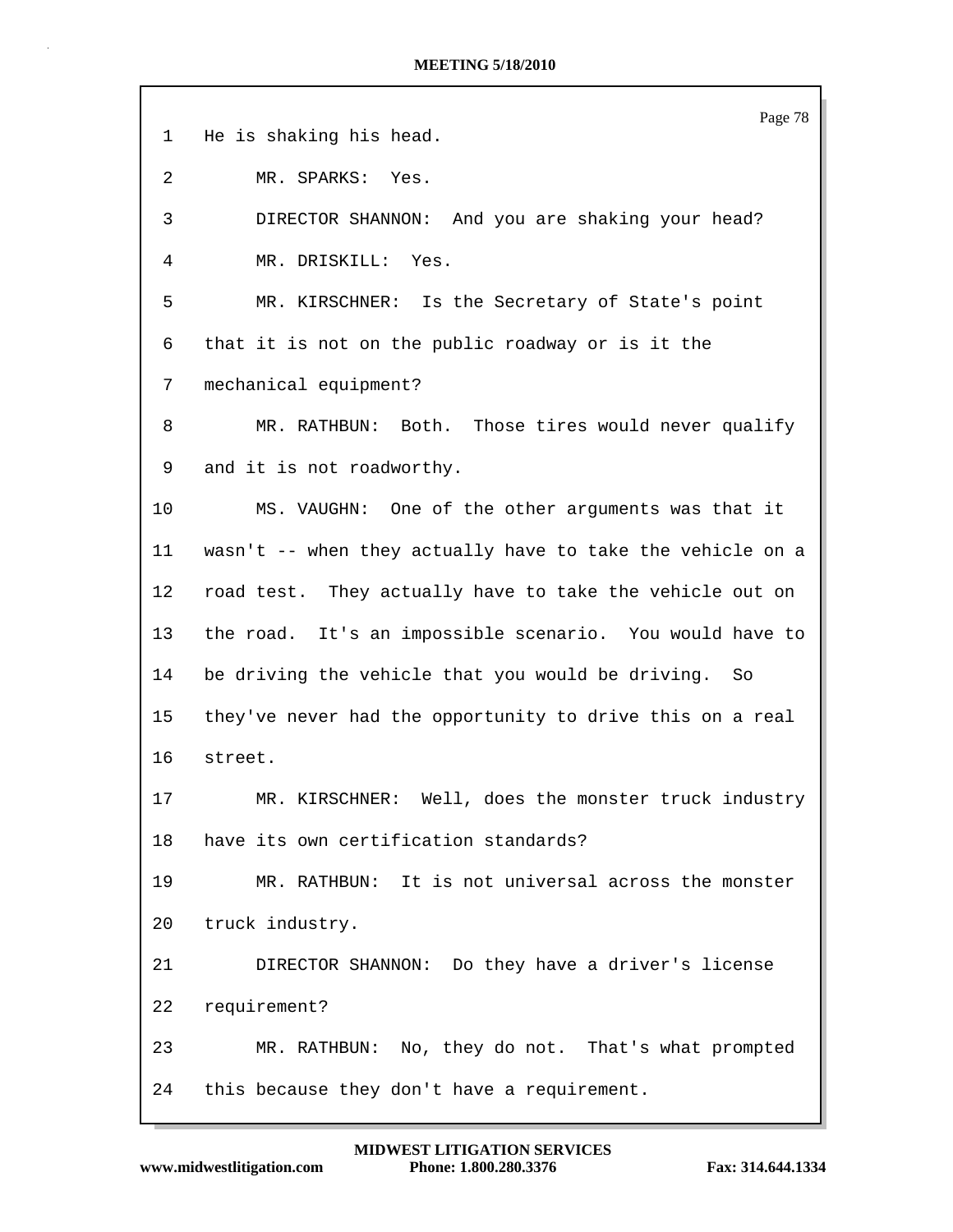|              | Page 79                                                   |
|--------------|-----------------------------------------------------------|
| $\mathbf{1}$ | DIRECTOR SHANNON: You don't even have to have a           |
| 2            | regular driver's license?                                 |
| 3            | MR. RATHBUN: And I kind of have an issue with that.       |
| 4            | And I think that most of the board agreed that just a     |
| 5            | 16-year old with nothing is not really a good plan for    |
| 6            | safety.                                                   |
| 7            | MR. WRIGHT: I would be willing to go with that if         |
| 8            | you could do a 21-year old limit or minimum. What you do  |
| 9            | you guys think about that?                                |
| 10           | DIRECTOR SHANNON: So you would say a regular              |
| 11           | driver's license and we would not require a commercial    |
| 12           | driver's license as long as there was some age            |
| 13           | restriction?                                              |
| 14           | MR. WRIGHT: That they have to abide by the rules of       |
| 15           | the Monster Truck Racing Association and be 21. I would   |
| 16           | go with that.                                             |
| 17           | DIRECTOR SHANNON: And just in case everyone doesn't       |
| 18           | know this. Maybe you didn't know. You have to be          |
| 19           | 16-years old to operate a carnival ride. So this would be |
| 20           | a big change.                                             |
| 21           | MR. HAGGERTY: Well, I think Bill had said 21.             |
| 22           | MR. SPARKS: Yeah. But after I said that, I think we       |
| 23           | will get into a Catch 22 as our operator's rules of       |
| 24           | amusement rides state age 16. Can we make an exception?   |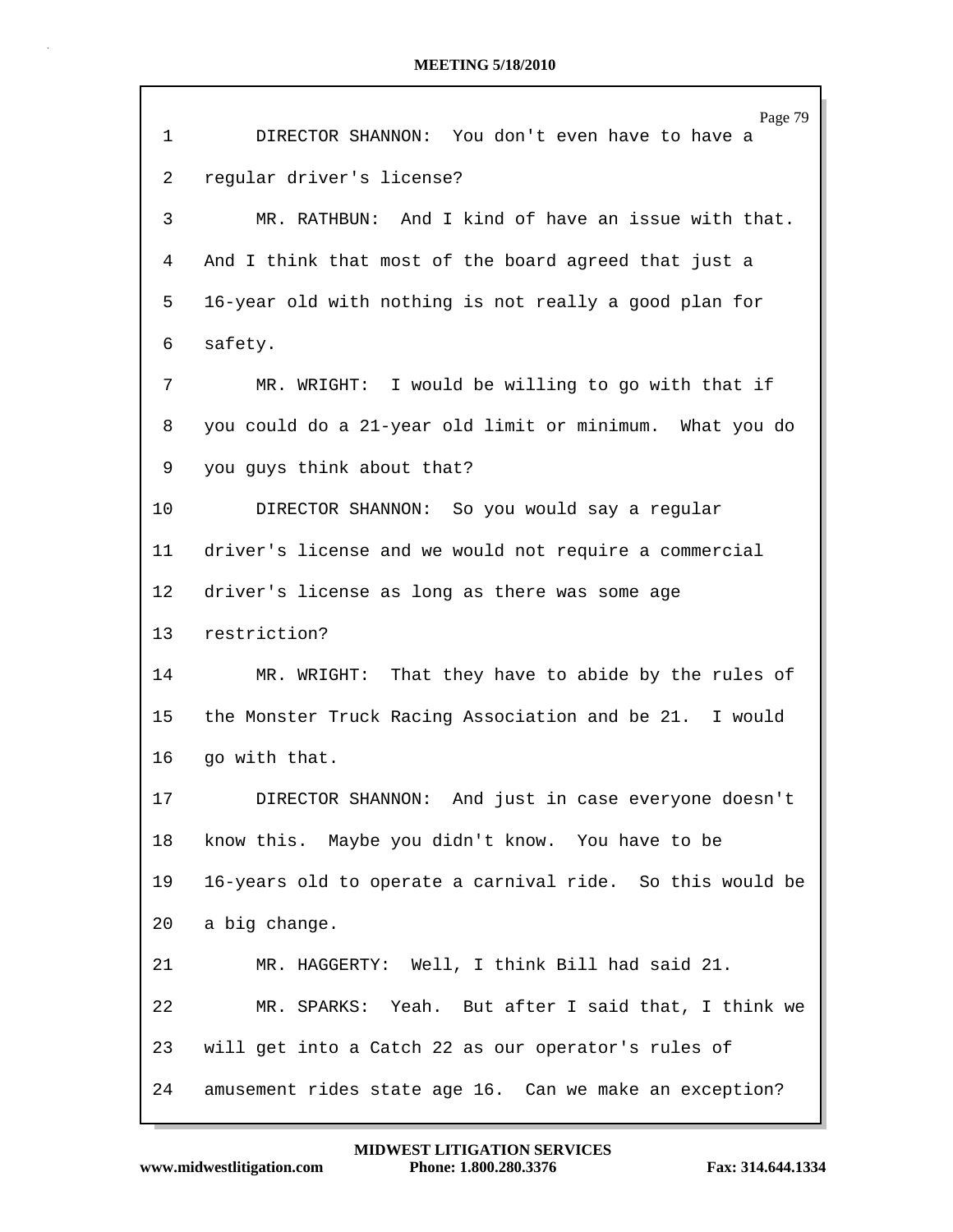| $\mathbf 1$     | Page 80<br>DIRECTOR SHANNON: We can make it here for this  |
|-----------------|------------------------------------------------------------|
| 2               | particular --                                              |
| 3               | MR. KIRSCHNER: I don't know about 21. I think if           |
| 4               | you can drive a tank at 18 that you can drive a monster    |
| 5               | truck at 18. I like 21 for drinking, but it --             |
| 6               | MS. VAUGHN: So you can buy beer first.                     |
| 7               | MS. JOINER: Were you talking about in addition to          |
| 8               | the age requirement in order to comply with the operator's |
| 9               | requirements?                                              |
| 10              | DIRECTOR SHANNON: I was actually talking about in          |
| 11              | addition to the driver's license.                          |
| 12              | MS. JOINER: Do any of the ASTM Standards pertain to        |
| 13              | that particular type of vehicle?                           |
| 14              | MS. SULLIVAN: No, not at this time.                        |
| 15 <sub>2</sub> | MS. JOINER: I'm looking at 120 and I'm thinking,           |
| 16              | okay, other than, you know, your basic restraints and your |
| 17              | paying attention and all of that, 120 really doesn't       |
| 18              | pertain to the safety of driving that monster truck.       |
| 19              | MS. SULLIVAN:<br>Okay.                                     |
| 20              | MS. JOINER: And I'm wondering if maybe we need to          |
| 21              | add some additional training requirements to this that     |
| 22              | particularly pertain to -- well, like, Dan was talking     |
| 23              | about earlier where, you know, you can have how many hours |
| 24              | of training for a CDL, but he still doesn't know how to    |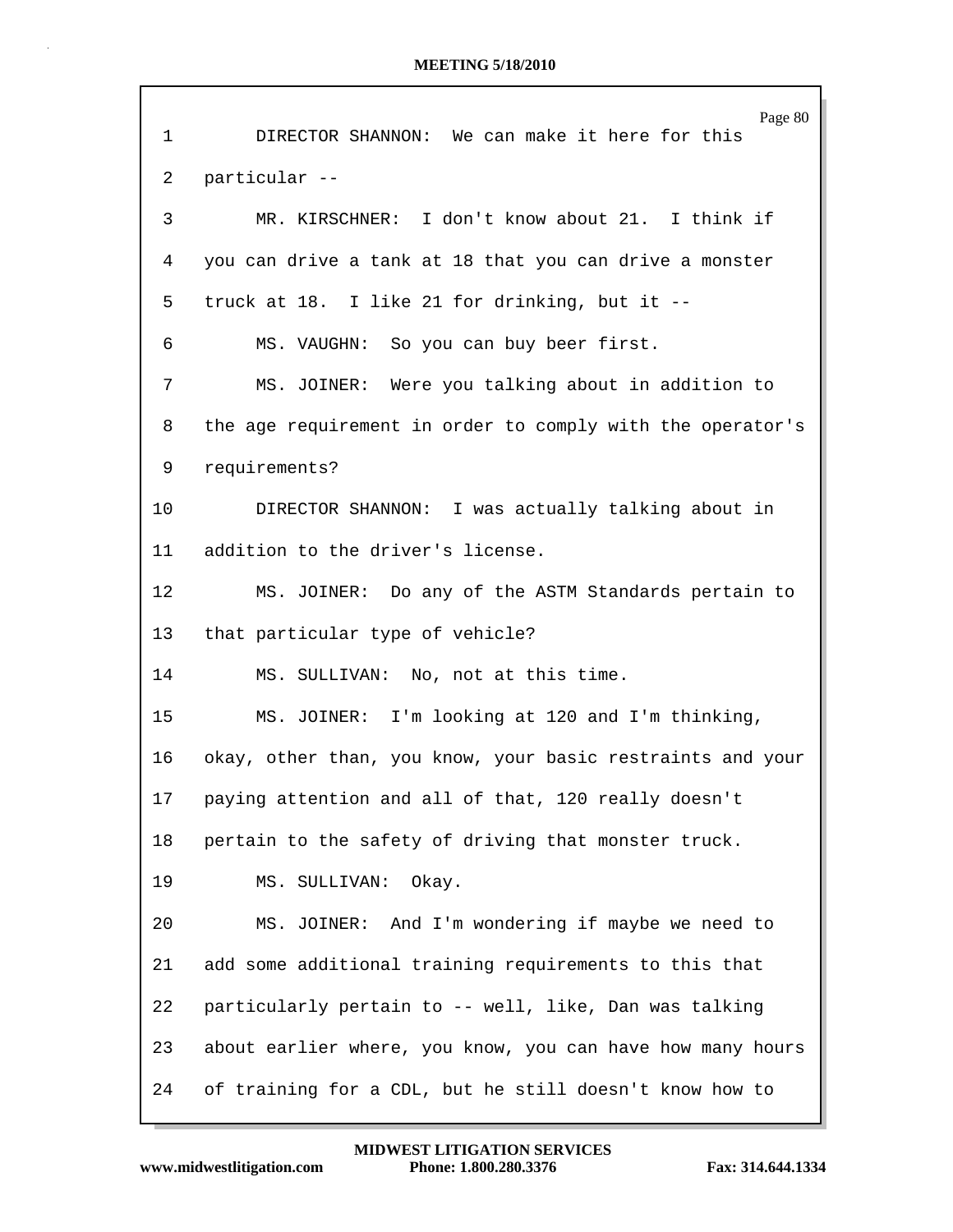| $\mathbf{1}$ | Page 81<br>operate that monster truck. I would want to know how to |
|--------------|--------------------------------------------------------------------|
| 2            | operate that monster truck you know? What about taking             |
| 3            | possibly some of the training requirements out of the regs         |
|              |                                                                    |
| 4            | for the Monster Truck Racing Association and putting 'em           |
| 5            | in here?                                                           |
| 6            | MS. SULLIVAN: And I would talk to the General Hazard               |
| 7            | guy, too, and ask him how did you learn to do this and             |
| 8            | what -- you know what would you recommend for, like, a             |
| 9            | minimum number of hours of experience, you know, before            |
| 10           | you take on passengers and -- and things like that?                |
| 11           | MS. JOINER: Uh-huh.                                                |
| 12           | MS. SULLIVAN: You know working with these guys.                    |
| 13           | Because I don't know how long it would take to train               |
| 14           | somebody. Any one of us might be able to learn how to do           |
| 15           | this in two hours, but you know what's -- realistically            |
| 16           | what's reasonable for somebody who is doing this and has           |
| 17           | experience?                                                        |
| 18           | DIRECTOR SHANNON: I thought, though, that the                      |
| 19           | training standards that we reference in our rules that             |
| 20           | refer to the ASTM Standards -- I thought that those were           |
| 21           | standards that work across all different kinds of rides.           |
| 22           | They are not unique to a particular ride; right?                   |
| 23           | MS. JOINER: It's been a long time since I read that                |
| 24           | and I'm trying to visualize what would be a monster truck          |

**www.midwestlitigation.com Phone: 1.800.280.3376 Fax: 314.644.1334 MIDWEST LITIGATION SERVICES**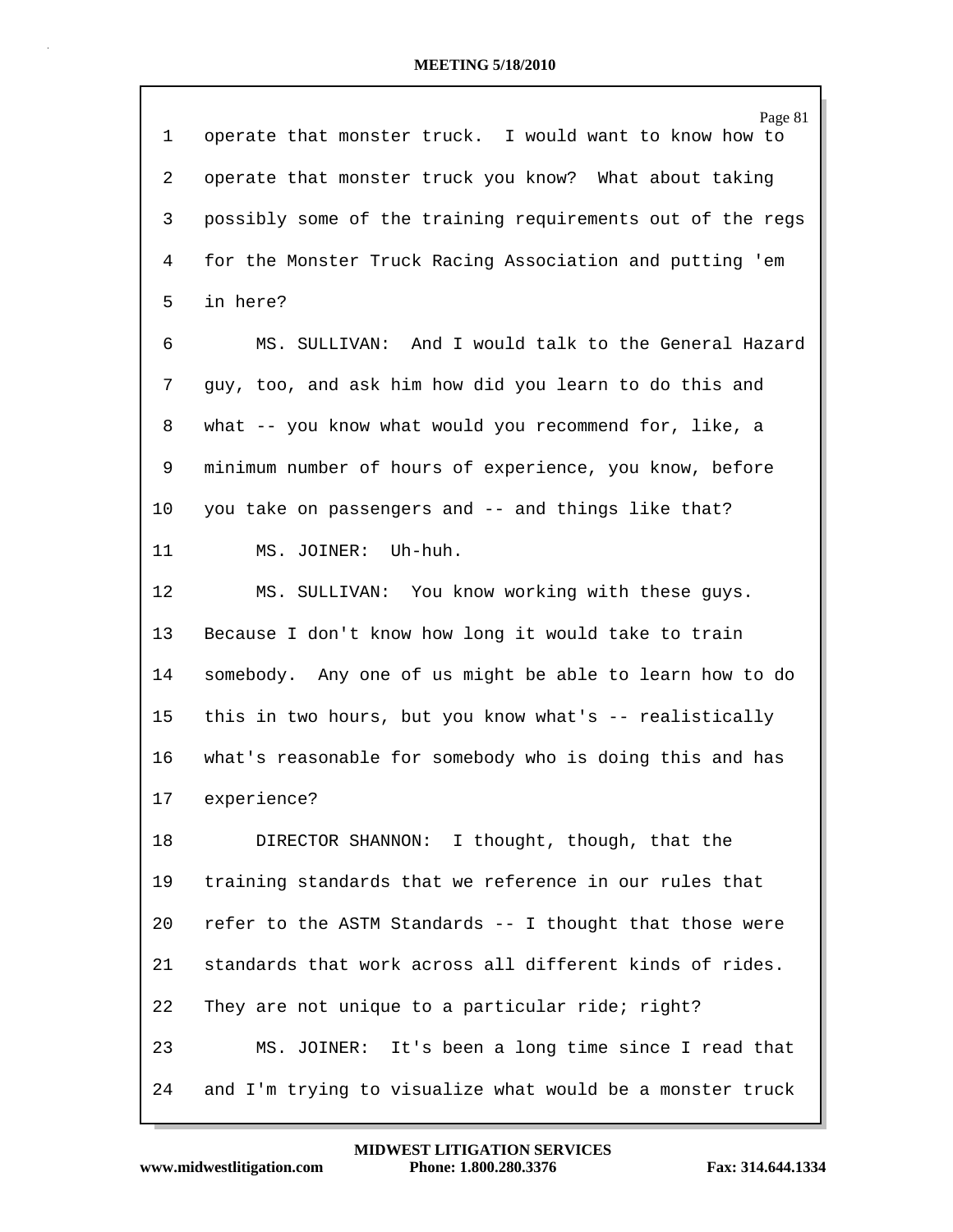|    | Page 82                                                    |
|----|------------------------------------------------------------|
| 1  | sort of equivalent ride.                                   |
| 2  | DIRECTOR SHANNON: Like the loading and unloading.          |
| 3  | MS. JOINER: Well, that, yes. But as far as how to          |
| 4  | train and how to operate that monster truck.               |
| 5  | MS. SULLIVAN: Uh-huh. Yeah. That's why I'm saying          |
| 6  | that I think that touching base with the General guy would |
| 7  | be a good idea.                                            |
| 8  | MR. SPARKS: Well, Doug, didn't you say that there is       |
| 9  | an association that has training requirements?             |
| 10 | MR. RATHBUN: Well, what they do is they use the            |
| 11 | senior drivers to evaluate and approve the new/younger     |
| 12 | drivers. Whereas, when he is a lone operator, he is kind   |
| 13 | of out in the cold. So you know, from that perspective,    |
| 14 | whatever the monster truck association does -- they do     |
| 15 | have that, but it's kind of hard for us to say okay, you   |
| 16 | have to have three drivers to evaluate you.                |
| 17 | MS. SULLIVAN: Where are we going to get them?              |
| 18 | MR. RATHBUN: And they are going to say, hey, hold          |
| 19 | on. I built this myself. This is my hard money at work     |
| 20 | here and you are going to tell me that I have to go to     |
| 21 | this other entity to drive my own truck. So I think that   |
| 22 | there would be some pushing back there.                    |
| 23 | MR. KIRSCHNER: It's not telling them that you have         |
| 24 | to do this. If you want to drive your truck and if you     |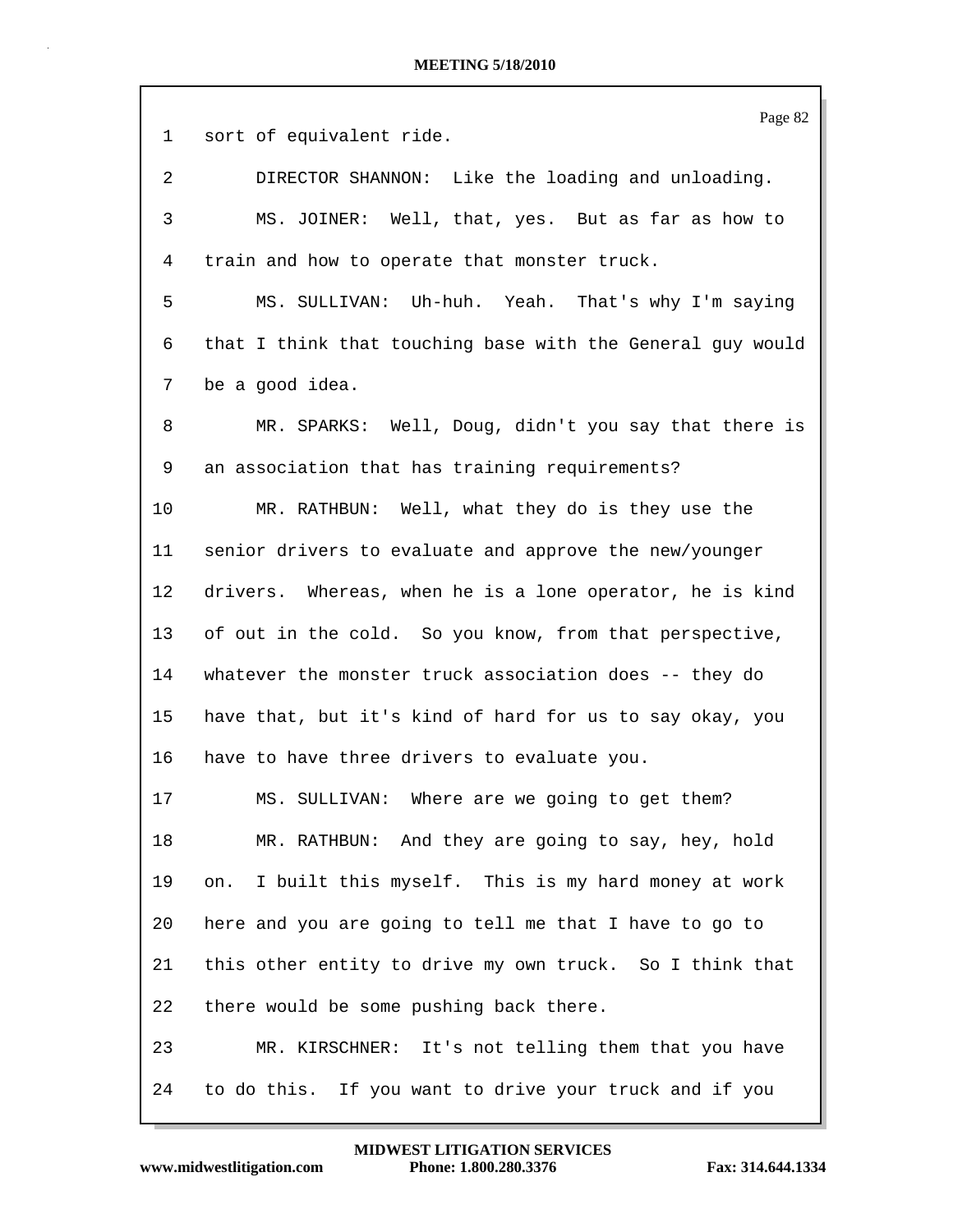|    | Page 83                                                    |
|----|------------------------------------------------------------|
| 1  | want to charge the public to come in and ride your truck,  |
| 2  | that's what we are saying.                                 |
| 3  | MR. RATHBUN: But I think that you would have a             |
| 4  | problem with the Monster Truck Racing Association.         |
| 5  | Drivers would not be willing to do that for this guy.      |
| 6  | From their perspective, they are not going to go do this   |
| 7  | and say Joe Smith can drive this General Hazard now and we |
| 8  | think that he is safe when he is not in their organization |
| 9  | number one.                                                |
| 10 | So I think from a stand-alone perspective, it's going      |
| 11 | to be hard to come up with training requirements that's    |
| 12 | gonna' meet -- that's gonna' qualify him. I mean if --     |
| 13 | it's going to be hard for us as a body or you as a body to |
| 14 | stipulate to requirements for this individual.             |
| 15 | MR. KIRSCHNER: What are the requirements for hay           |
| 16 | rides?                                                     |
| 17 | MR. RATHBUN: They are exempt.                              |
| 18 | MR. KIRSCHNER: Specifically?                               |
| 19 | MR. RATHBUN: Yes. And typically we do not dictate          |
| 20 | training requirements or a training regime on how to       |
| 21 | operate. We say you must teach your -- as an owner, you    |
| 22 | are responsible for teaching your operators the proper way |
| 23 | to operate this device as prescribed by the manufacturer.  |
| 24 | MR. KIRSCHNER: Are there any parallels? Dan brought        |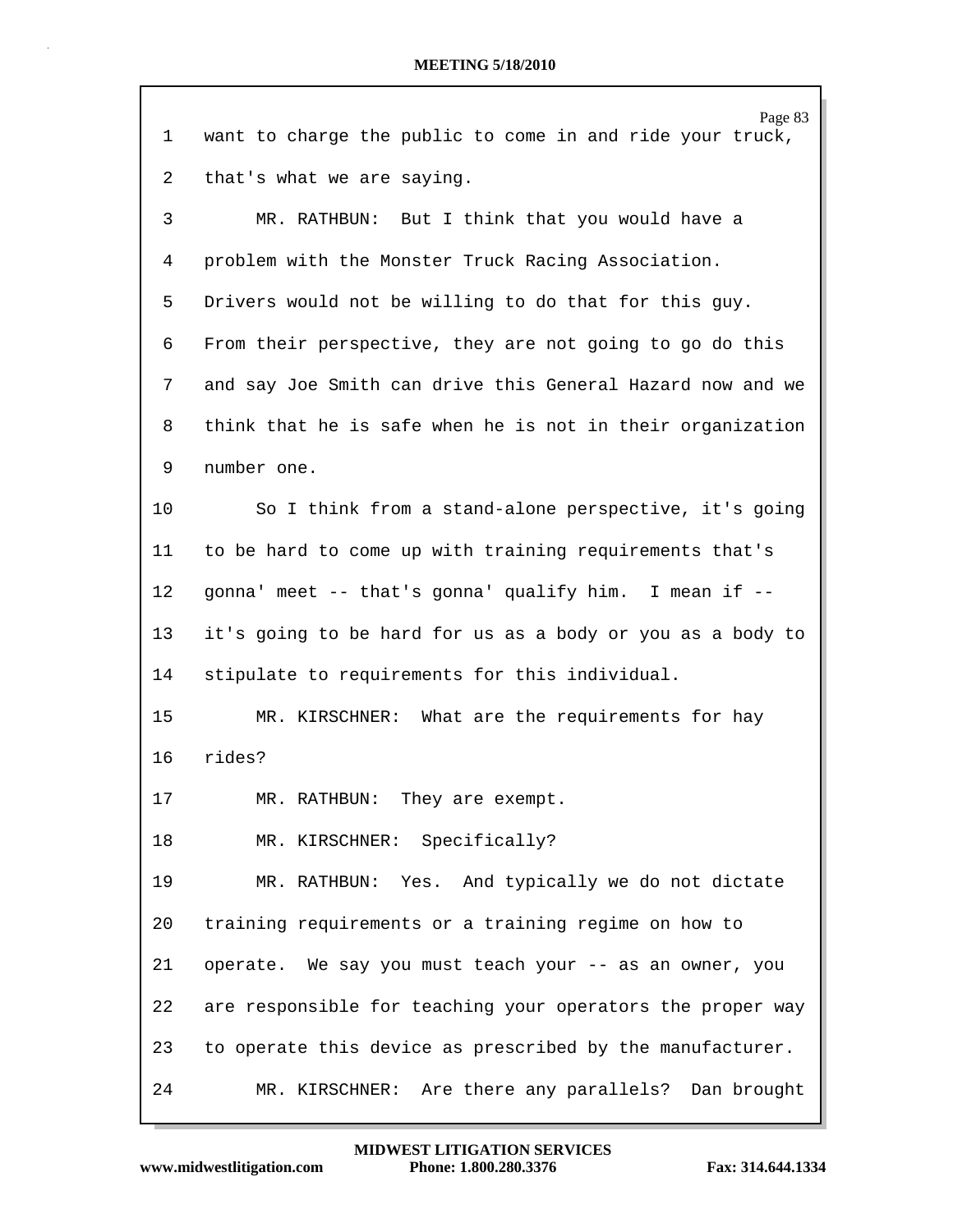| 1              | Page 84<br>up the example of the trackless train. Like at the |
|----------------|---------------------------------------------------------------|
| $\overline{2}$ | Lincoln Park Zoo. Are there other regulations to other        |
| 3              | rides like the trackless train ride?                          |
| 4              | MR. RATHBUN: It is typically the manufacturer --              |
| 5              | DIRECTOR SHANNON: But the ASTM Standards do have              |
| 6              | certain -- because we have referenced ASTM 770 and ASTM       |
| 7              | 2374 -- is that it? Patty would know, but they are            |
| 8              | general. They are not unique. They are not specific to a      |
| 9              | ride. The manual to the ride would talk about the             |
| 10             | specific training.                                            |
| 11             | MR. RATHBUN: Correct.                                         |
| 12             | DIRECTOR SHANNON: That's why I was thinking we                |
| 13             | referenced this in an ASTM. It probably talks about that      |
| 14             | you have to know how to load properly; right?                 |
| 15             | MS. JOINER: But the problem with the monster truck            |
| 16             | $is$ $-$                                                      |
| 17             | DIRECTOR SHANNON:<br>What to do in the case of an             |
| 18             | emergency or something?                                       |
| 19             | MS. JOINER: There is the manufacturer's manual that           |
| 20             | comes with that truck.                                        |
| 21             | DIRECTOR SHANNON: I know. It doesn't work for this.           |
| 22             | MS. JOINER: It might tell you how to change the               |
| 23             | light bulb in your taillight, but not how to load and         |
| 24             | unload passengers.                                            |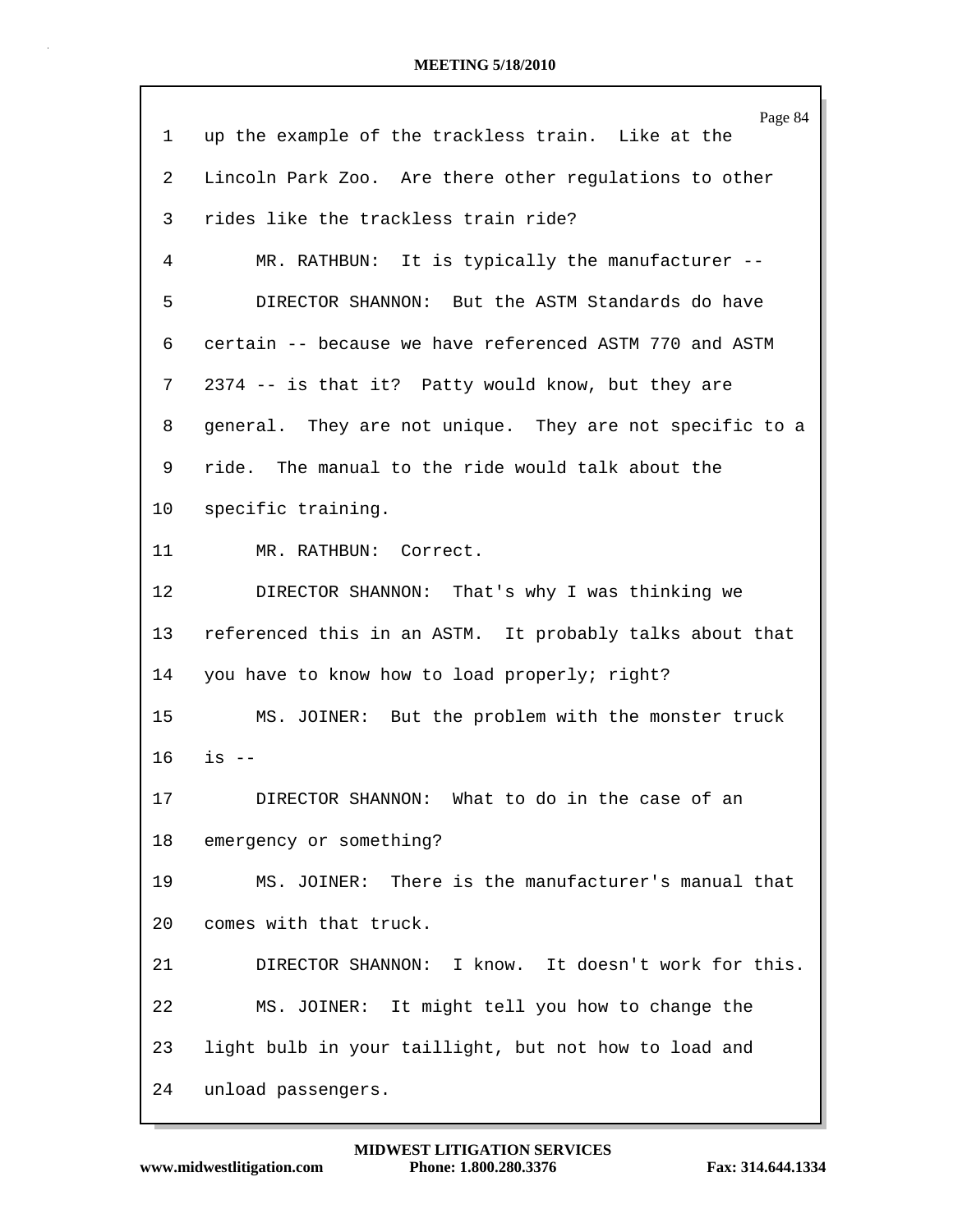|              | Page 85                                                   |
|--------------|-----------------------------------------------------------|
| $\mathbf{1}$ | MR. RATHBUN: You are going to run into that same          |
| 2            | thing at the state fair.                                  |
| 3            | DIRECTOR SHANNON: We have a training requirement          |
| 4            | that references ASTM for those fair rides. At least it    |
| 5            | has some general guidelines. Maybe we should -- why don't |
| 6            | we refresh our memory.                                    |
| 7            | MR. KIRSCHNER: Can we extrapolate from the hayride        |
| 8            | the ASTM?                                                 |
| 9            | DIRECTOR SHANNON: There is no hayride ASTMs.              |
| 10           | MR. HAGGERTY: No, because they are exempt.                |
| 11           | DIRECTOR SHANNON: In our Carnival-Amusement Ride          |
| 12           | Safety Act, they are specifically exempt. I don't know if |
| 13           | someone else regulates them, but we don't. We don't have  |
| 14           | any standards for them. But we can -- maybe Doug can      |
| 15           | refresh our memory with the ASTM Standards and bring      |
| 16           | copies to the next meeting.                               |
| 17           | Patty, what's the ASTM Standard referenced in our         |
| 18           | rules? Is one of 'em for inflatables and one of 'em for   |
| 19           | rides because we have ASTM F 770 and ASTM --              |
| 20           | MS. SULLIVAN: ASTM F 770 is operator training.            |
| 21           | DIRECTOR SHANNON: Oh, okay.                               |
| 22           | MS. SULLIVAN: It has to do with operators and the         |
| 23           | operator training program and those kinds of things.      |
| 24           | What was the other one?                                   |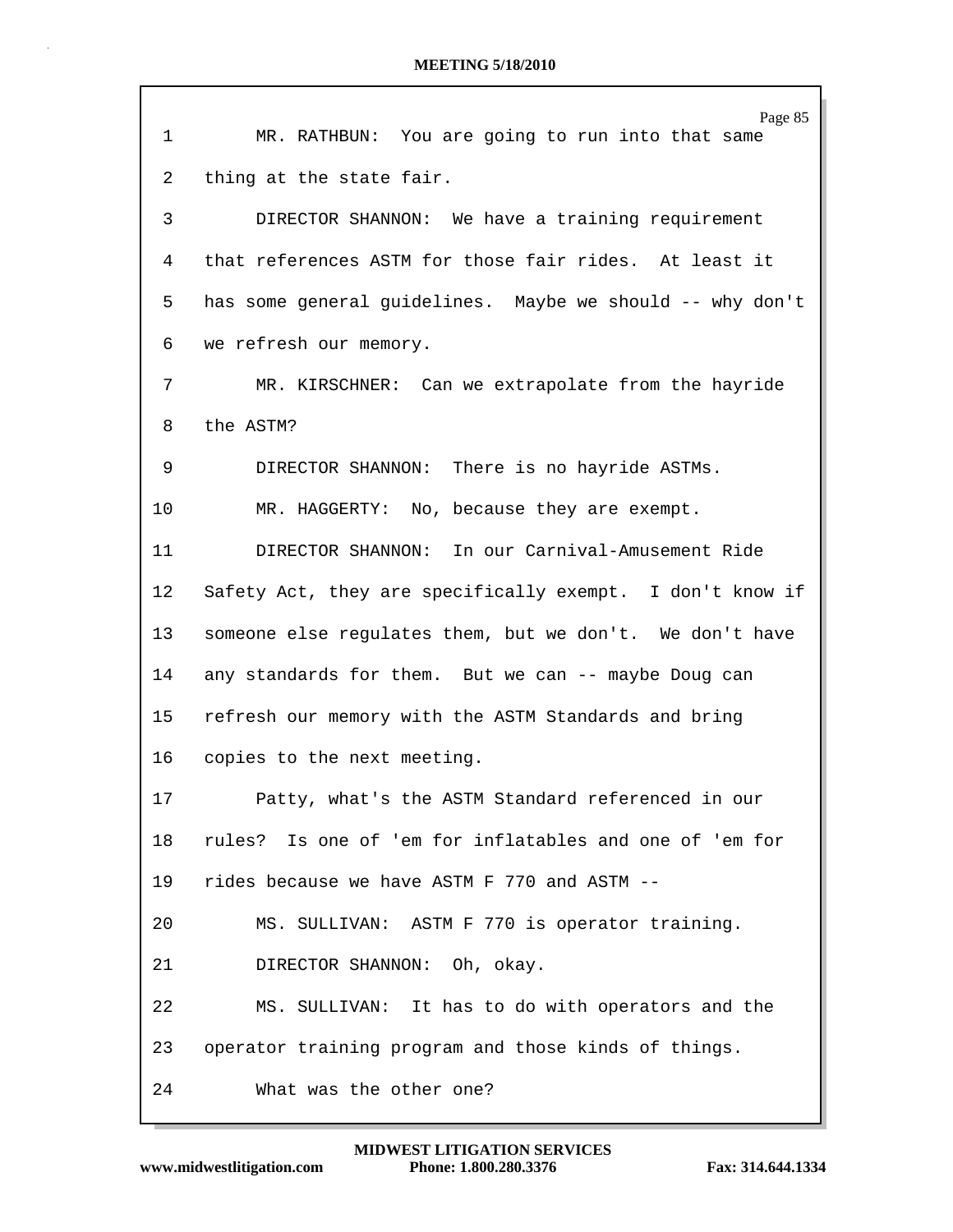Page 86 1 DIRECTOR SHANNON: It's 2374. 2 MS. SULLIVAN: Isn't that Go-Karts. No, 2007 is 3 Go-Karts. 4 DIRECTOR SHANNON: That's what this is. And 2007 is 5 Go-Karts? 6 MS. SULLIVAN: Yeah. 7 MS. JOINER: And 2374 I believe is the inflatables. 8 MS. SULLIVAN: I think so. 9 DIRECTOR SHANNON: So would it be correct to say that 10 there is a consensus that if you look at a driver's 11 licensing requirements that all operators should have a -- 12 what is it? Is it a Class C or a Class D? 13 MR. RATHBUN: It's a Class D. 14 MS. SULLIVAN: I thought a Class D was a CDL. 15 MR. RATHBUN: No. 16 MS. JOINER: Actually, the Secretary of State tells 17 us that we shouldn't box ourselves in to putting a 18 particular license designation like a D or an A or a B 19 because other states do not use those same 20 classifications. 21 MR. RATHBUN: Right. 22 MR. KIRSCHNER: So a valid driver's license? 23 MS. JOINER: From their home state. 24 DIRECTOR SHANNON: From the state of residence.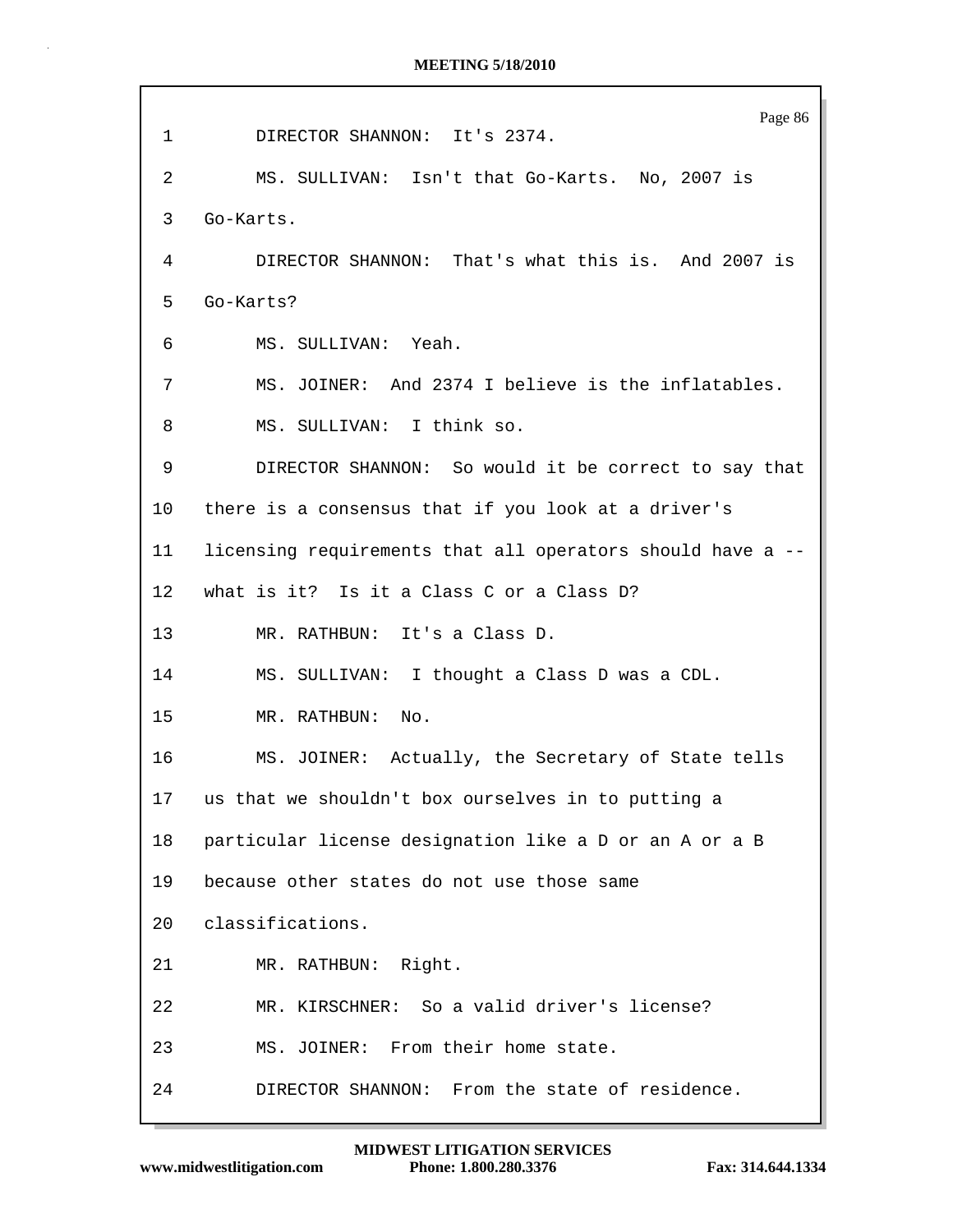| $\mathbf 1$ | Page 87<br>MS. SULLIVAN: Yeah, a valid driver's license.  |
|-------------|-----------------------------------------------------------|
| 2           | DIRECTOR SHANNON: So does everyone agree with that?       |
| 3           | MS. SULLIVAN: Yes.                                        |
| 4           | MR. SPARKS: Yes.                                          |
| 5           | MR. DRISKILL: Yes.                                        |
| 6           | DIRECTOR SHANNON: A valid driver's license?               |
| 7           | MR. HAGGERTY: Of the state of residence or                |
| 8           | something.                                                |
| 9           | MS. SULLIVAN: What if they are from Canada?               |
| 10          | MR. HAGGERTY: Yeah. I think maybe we should say           |
| 11          | just a valid driver's license.                            |
| 12          | DIRECTOR SHANNON: And then we might want to add in        |
| 13          | some training requirements. We will take a look at that   |
| 14          | and bring it back to the board before we vote on this.    |
| 15          | What about the driving age?                               |
| 16          | MR. WRIGHT: I still say 21.                               |
| 17          | MS. SULLIVAN: I'm also kind of with the 18. If you        |
| 18          | can go get killed for your country, you ought to be able  |
| 19          | to drive a monster truck. But I'm not -- you know I'm not |
| 20          | married to that, but --                                   |
| 21          | MR. DRISKILL: And I would say 18.                         |
| 22          | MR. KIRSCHNER: That's the way that I feel. You can        |
| 23          | go and get killed for your country at 18 and you can vote |
| 24          | for the president at 18.                                  |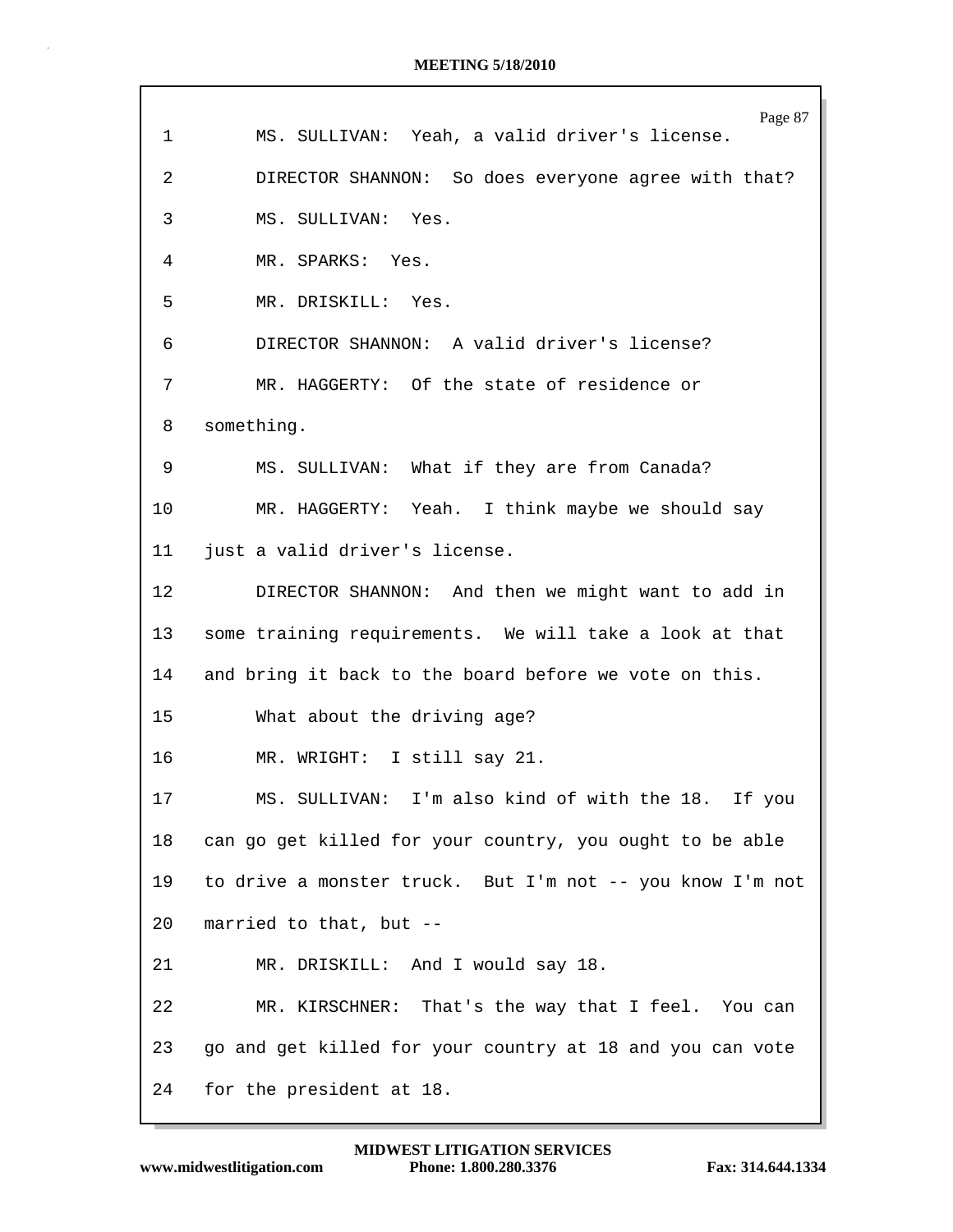|                 | Page 88                                                   |
|-----------------|-----------------------------------------------------------|
| $\mathbf{1}$    | MS. SULLIVAN: Yeah.                                       |
| $\overline{2}$  | MR. WRIGHT: But still a lot of 18-year olds are           |
| 3               | still so immature in regular auto situations. You don't   |
| 4               | know what they may have done. It could be from -- it      |
| 5               | could be anything from having too much Red Bull or        |
| 6               | something. And you know you just -- I'm not trusting the  |
| 7               | 18-year old. I just wouldn't trust an 18-year old in that |
| 8               | situation.                                                |
| 9               | MS. SULLIVAN: If it was your child?                       |
| 10              | MR. WRIGHT: Well, if it was my child, there is no         |
| 11              | way.                                                      |
| 12 <sub>2</sub> | DIRECTOR SHANNON: We have three 18-year olds, one         |
| 13              | 21-year old.                                              |
| 14              | MR. SPARKS: I have no problem with 18.                    |
| 15              | DIRECTOR SHANNON: Sounds like the consensus would be      |
| 16              | 18.                                                       |
| 17              | MS. SULLIVAN: A minimum of 18.                            |
| 18              | DIRECTOR SHANNON: But -- well, we've got those two        |
| 19              | questions answered, but now we have more for you to do,   |
| 20              | Doug. So to refresh -- so Doug, you are going to look     |
| 21              | into the training. You are going to look into the two     |
| 22              | operators or how they will do that kill switch; right?    |
| 23              | MR. RATHBUN: Uh-huh.                                      |
| 24              | And then the restraint issue.<br>DIRECTOR SHANNON:        |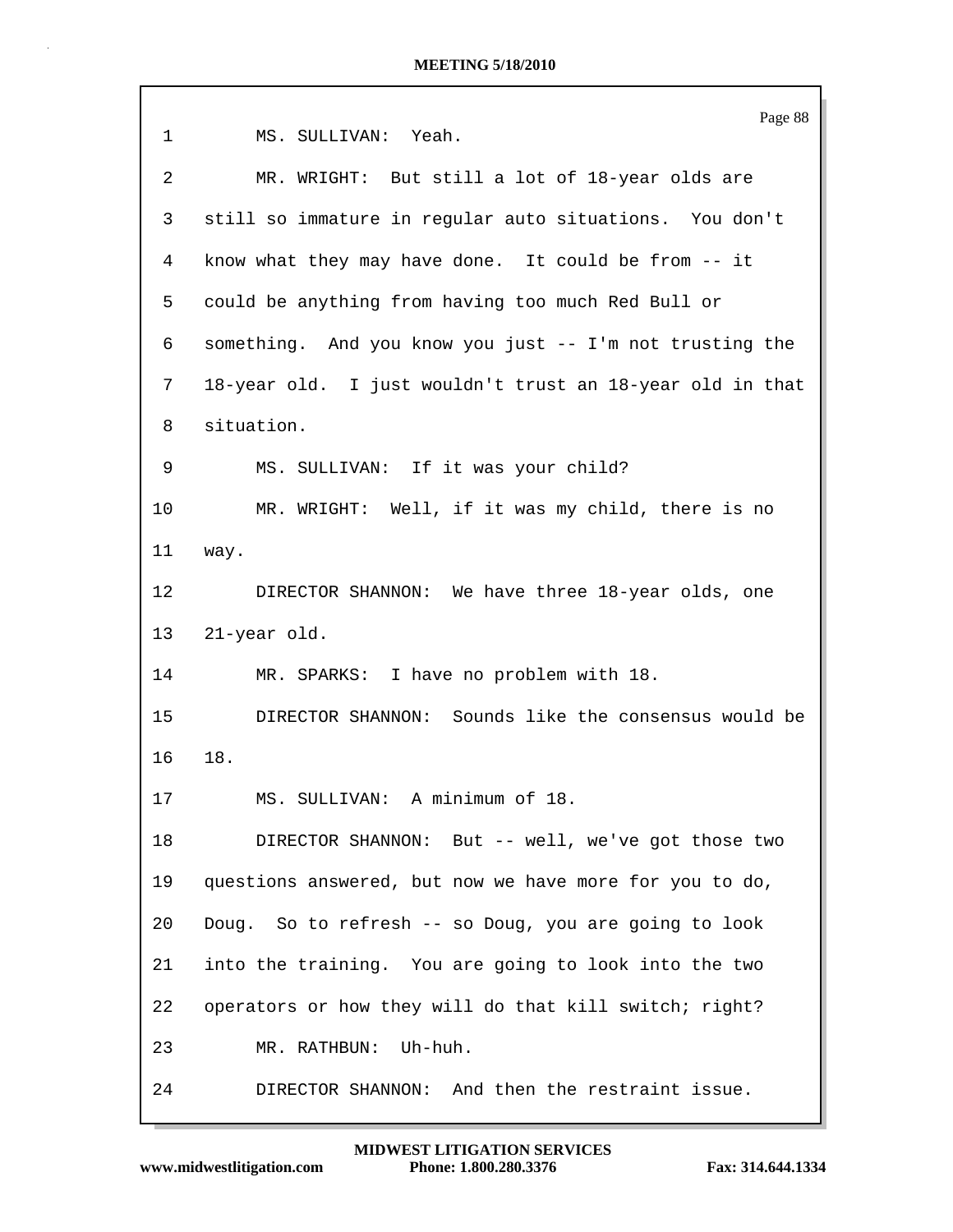Page 89 1 MS. SULLIVAN: Uh-huh. 2 DIRECTOR SHANNON: Whether we should say restraint 3 system as opposed to belt. 4 MS. JOINER: And didn't we talk about a side railing? 5 DIRECTOR SHANNON: Oh, a side railing. 6 MR. HAGGERTY: Specifically the height of the side 7 railing. 8 DIRECTOR SHANNON: The height of the side railing. 9 Okay. Every time we bring this up you get new things 10 to research. 11 Okay. So I think that we've at least made those two 12 decisions. And now we have three pending items to look 13 into -- no, four pending items. They are training, the 14 kill switch, the restraint system and the side rails. 15 Okay. Well, what's the next order of business? Fee 16 increase follow up. 17 Bert? 18 MR. RODRIGUEZ: Just one second. 19 DIRECTOR SHANNON: Just for the benefit of refreshing 20 everyone's memory and for both Dan Driskill and Dan 21 Kirschner, we thought that we would have Bert do an 22 abbreviated Powerpoint on the fee increase proposal. 23 Which is at Tab 3D. Right? 24 (Pause.)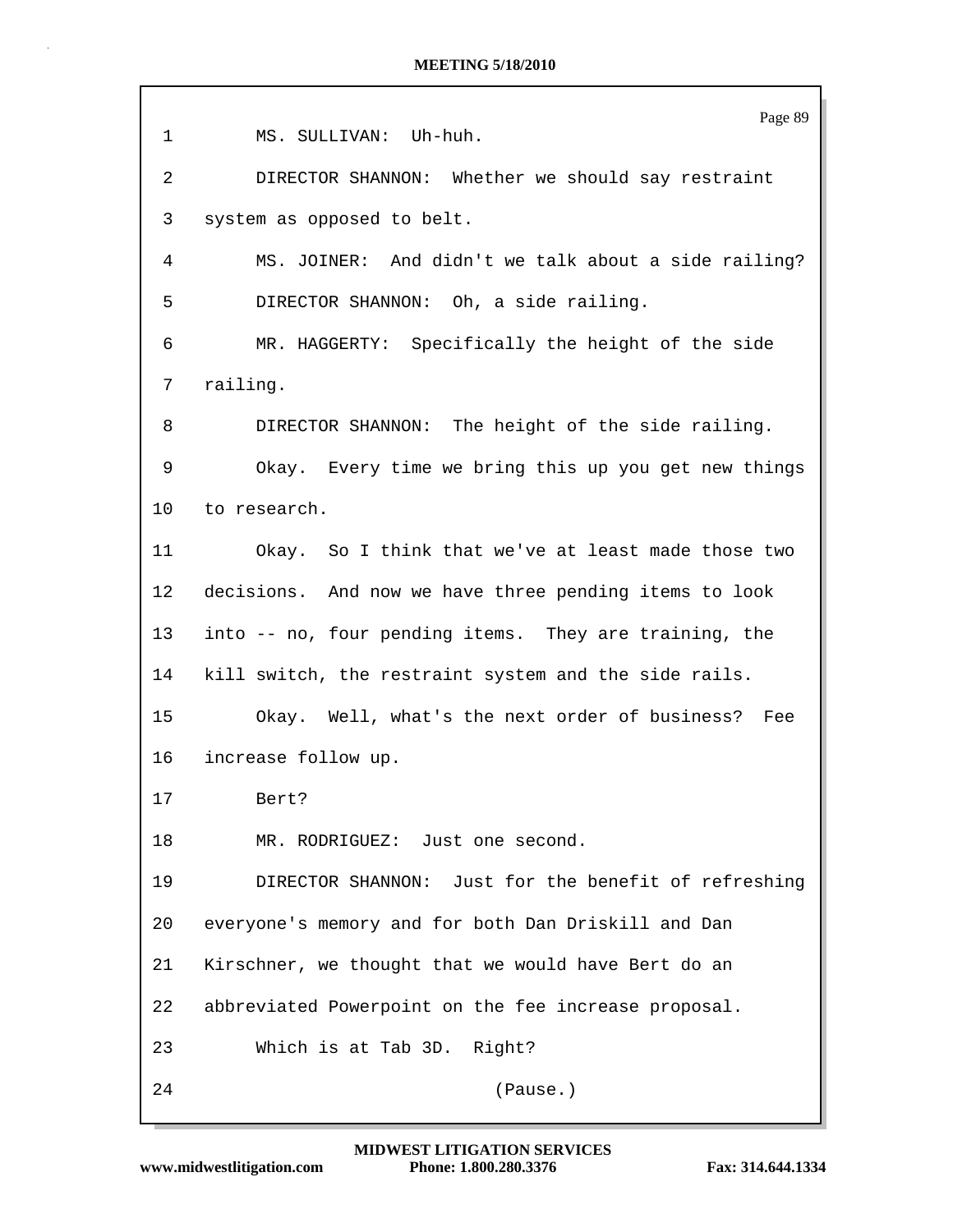|              | Page 90                                                    |
|--------------|------------------------------------------------------------|
| $\mathbf{1}$ | DIRECTOR SHANNON: Bert, while you are getting ready,       |
| 2            | I will just take a moment to go over 3D. So, for 2009, we  |
| 3            | issued 2,400 permits or a little over and we took in       |
| 4            | \$138,600 from those fees. We charged for adult permits    |
| 5            | for adult rides which would include everything from the    |
| 6            | ski lifts to a roller coaster to a Himalaya or any other   |
| 7            | ride, \$85 and for kiddie and inflatable permits we charge |
| 8            | \$35 currently. So we -- we got \$138,600 from that in     |
| 9            | 2009.                                                      |
| 10           | MR. RODRIGUEZ: As I was mentioning, I wish I could         |
| 11           | say that there is not the need to revisit this topic, but  |
| 12           | unfortunately we still remain in the budget challenges.    |
| 13           | Not only as an agency, but as a state as a whole. We       |
| 14           | still do not have a budget at this point. The legislature  |
| 15           | is going to be returning I believe at the end of the month |
| 16           | to take up the topic. But we still have an estimate that   |
| 17           | we will have a reduction from last year of still           |
| 18           | approximately \$600,000. It was a little bit steeper the   |
| 19           | last time we were together. And, at that point, we were    |
| 20           | still potentially anticipating layoffs across the agency.  |
| 21           | We are not expecting layoffs in the coming fiscal year.    |
| 22           | DIRECTOR SHANNON:<br>In fact, we can't have any            |
| 23           | layoffs.                                                   |
| 24           | We are prohibited from having<br>MR. RODRIGUEZ:<br>Yes.    |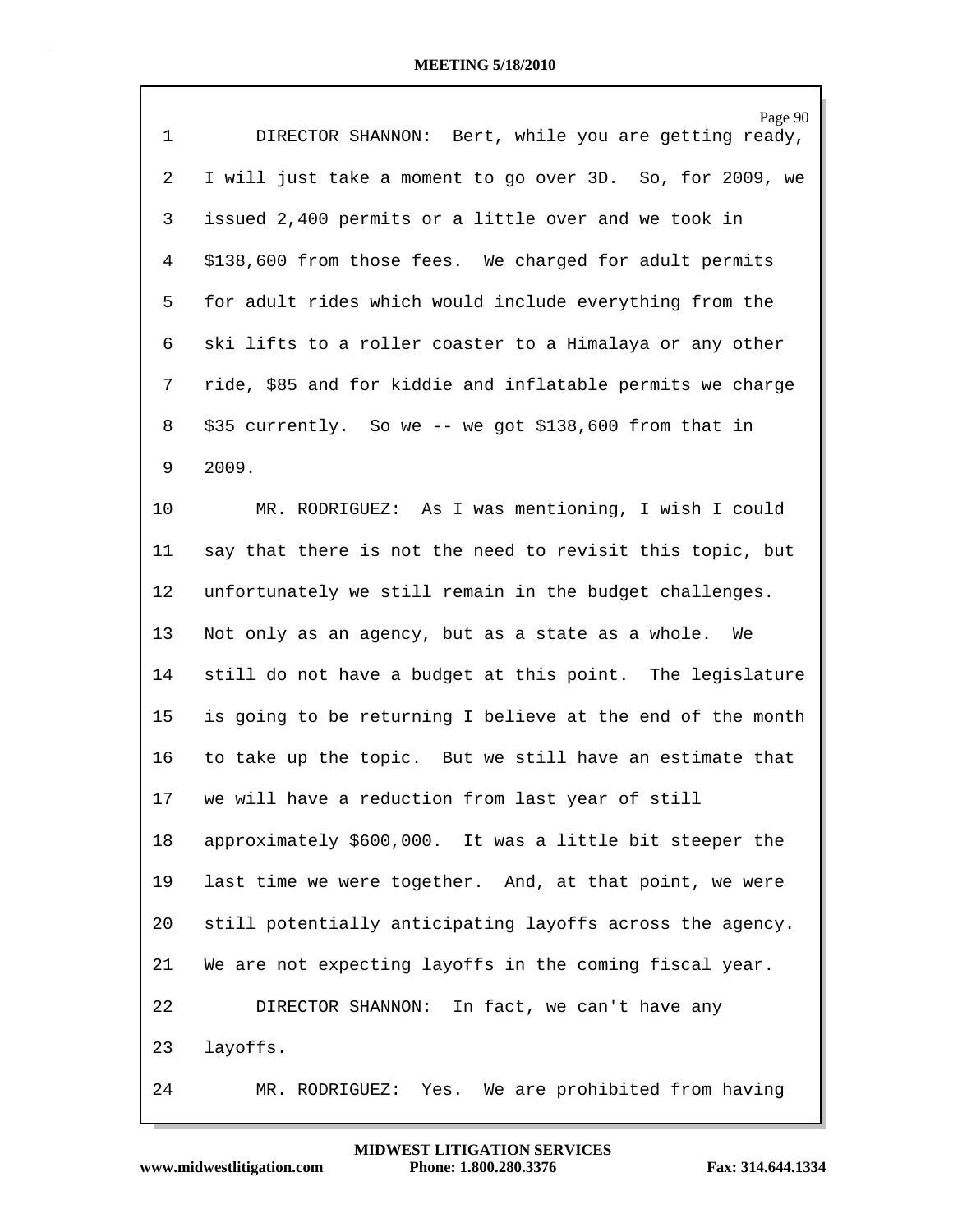| 1  | Page 91<br>any layoffs. We have an agreement signed with AFSCME to |
|----|--------------------------------------------------------------------|
| 2  | that effect. But there is still not funding in our coming          |
| 3  | yearly budget for the open carnival inspector position             |
| 4  | that was vacated by John Peterman. And I think it's going          |
| 5  | to be a challenge in the coming year to fill any open              |
| 6  | position that comes up as well as we are still seeing              |
| 7  | challenges that we face along with the rest of the state.          |
| 8  | At the last board meeting, we presented a few options              |
| 9  | to the board for consideration as far as potential fee             |
| 10 | increases. And everybody should be able to find this in            |
| 11 | their packet again.                                                |
| 12 | DIRECTOR SHANNON: Well, Bert, do you have that?                    |
| 13 | MR. RODRIGUEZ:<br>Sure.                                            |
| 14 | DIRECTOR SHANNON: So we were talking about the fact                |
| 15 | that -- just to give a full picture to everyone, we took           |
| 16 | in \$139,000 approximately in 2009. Your slide -- I think          |
| 17 | it's about Slide 4 or 5. It shows what the costs for the           |
| 18 | programs are. I think that it's also in that handout.              |
| 19 | And, for now, this was based upon having five carnival             |
| 20 | inspectors plus a manager.                                         |
| 21 | MR. RODRIGUEZ: That's right.                                       |
| 22 | DIRECTOR SHANNON: The cost of the program is close                 |
| 23 | to \$600,000. It's \$582,715; right, Bert?                         |
| 24 | MR. RODRIGUEZ: That's correct.                                     |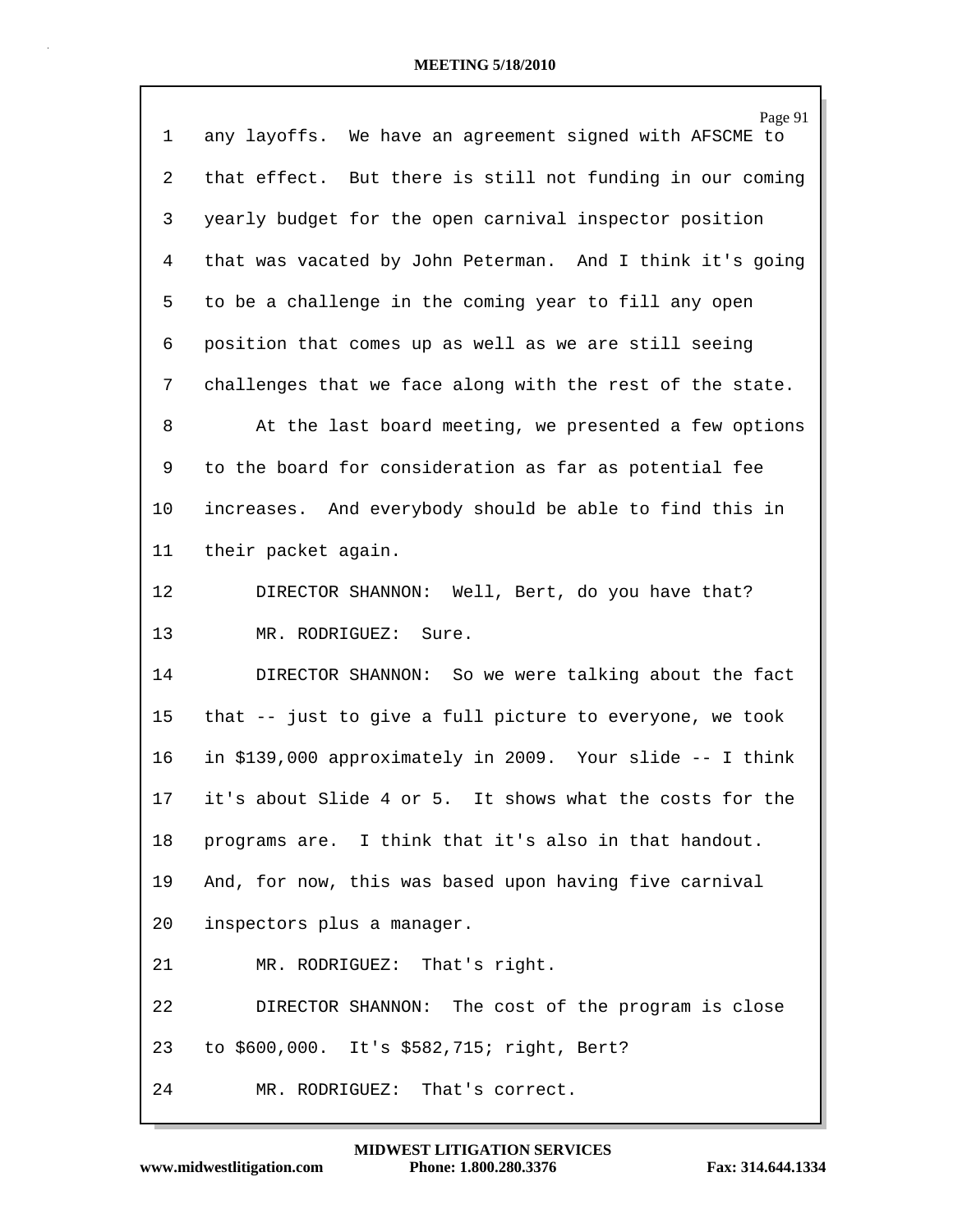|             | Page 92                                                     |
|-------------|-------------------------------------------------------------|
| $\mathbf 1$ | And that's a good way to capture that. That is the          |
| 2           | current cost structure.                                     |
| 3           | And Slide 12 -- at least from the total perspective,        |
| 4           | the cost is captured there. There is detail both on that    |
| 5           | handout and a little bit in the presentation as far as      |
| 6           | what makes up that cost that we currently incur in the      |
| 7           | department at that time.                                    |
| 8           | MS. SULLIVAN: Can I ask a question?                         |
| 9           | MR. RODRIGUEZ:<br>Sure.                                     |
| 10          | MS. SULLIVAN: And this is just curiosity because I          |
| 11          | just haven't seen it before. It's not an objection.<br>It's |
| 12          | just curiosity. What's Social Security Personal Service?    |
| 13          | MR. RODRIGUEZ: The personal services lines is               |
| 14          | basically the payroll cost of the agency. So any            |
| 15          | employees' salary cost as well as the Social Security cost  |
| 16          | that we would pay is included in those lines.               |
| 17          | MS. SULLIVAN: Well, you have a line for inspectors          |
| 18          | and manager salaries and then you have Employee Social      |
| 19          | Security.                                                   |
| 20          | DIRECTOR SHANNON: The 1,500 is what she is referring        |
| 21          | to.                                                         |
| 22          | I'm not objecting. I'm just curious.<br>MS. SULLIVAN:       |
| 23          | Which one?<br>MR. RODRIGUEZ:                                |
| 24          | MS. SULLIVAN: On the -- on the one printed $1/8/2010$ ,     |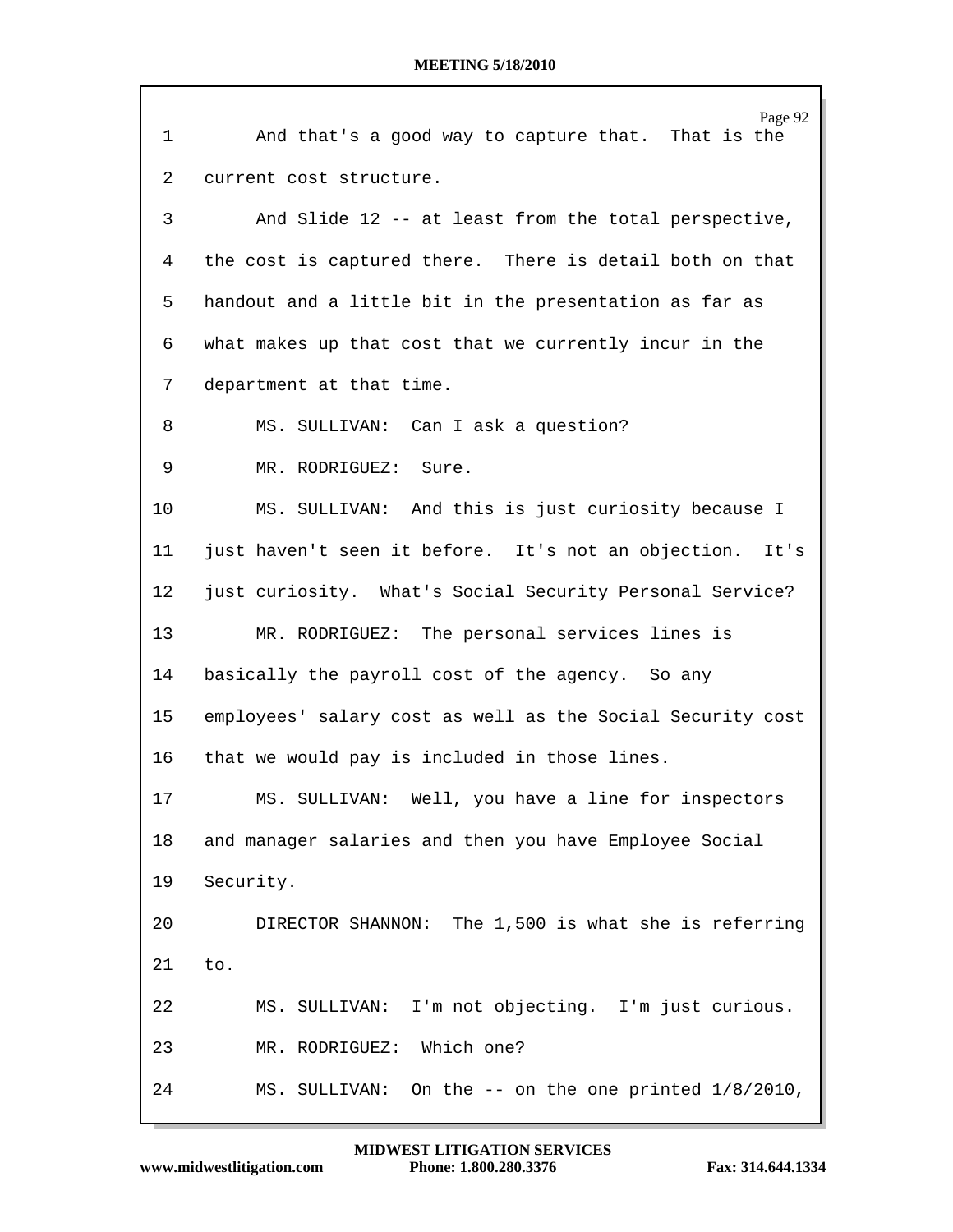Page 93 1 Revenue for 2009. 2 MR. RODRIGUEZ: That's a good question. 3 DIRECTOR SHANNON: I don't know why they are not 4 lumped together because if you look at the slide they 5 were. It's 24,600. I'm sure that it's a fiscal issue. 6 MR. RODRIGUEZ: Yeah, there must be a reason. 7 DIRECTOR SHANNON: The way that he categorizes 8 things -- I -- I don't know. Our fiscal officer. 9 MR. RODRIGUEZ: Right. Because this would be again 10 strictly a budget category. A line item that is personal 11 services is just straight salary costs. And then Social 12 Security is captured in the following line item as well. 13 DIRECTOR SHANNON: But it really should read \$24,600 14 I think. 15 MR. RODRIGUEZ: Exactly. 16 DIRECTOR SHANNON: I don't know why it's broken out. 17 MS. SULLIVAN: It's a round number. Which you don't 18 get Social Security. 19 DIRECTOR SHANNON: Right. And all of these were 20 rounded up. 21 MR. RODRIGUEZ: Yeah. They are not exact. 22 MS. SULLIVAN: But I mean there is Social Security 23 and then there is personal services. I mean -- I just 24 don't understand.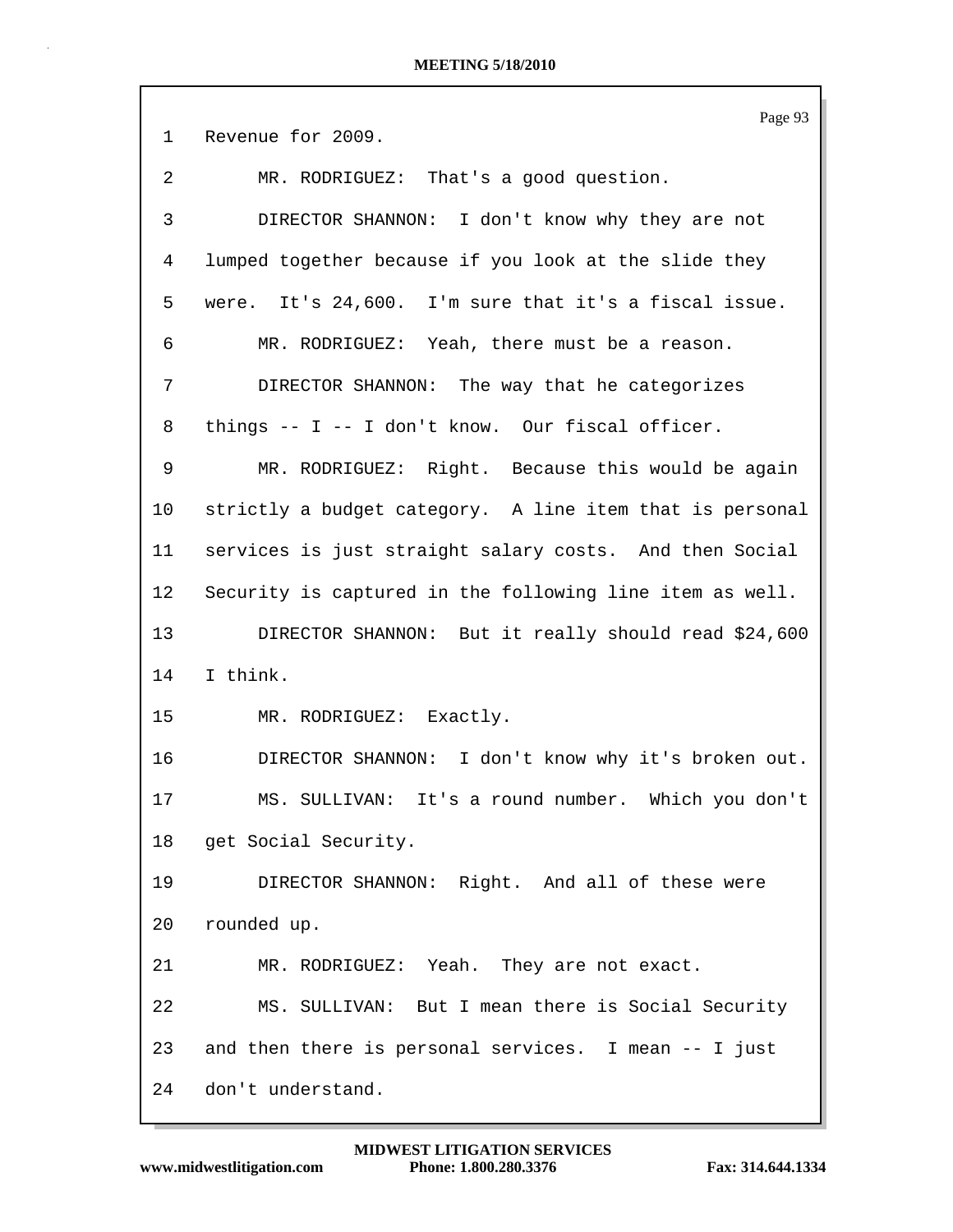|             | Page 94                                                  |
|-------------|----------------------------------------------------------|
| $\mathbf 1$ | MR. RODRIGUEZ: Personal Services is just the salary      |
| 2           | cost specifically.                                       |
| 3           | MS. SULLIVAN: No. You have salary up there.              |
| 4           | Right. But they are called personal<br>MR. RODRIGUEZ:    |
| 5           | services and related lines. So I think that when we talk |
| 6           | personal services it's not only salary, but it's Social  |
| 7           | Security and any other payroll-related costs. So that's  |
| 8           | how it's listed in the budget.                           |
| 9           | MS. SULLIVAN: But it specifically says Social            |
| 10          | Security Personal Services. Which is not Social Security |
| 11          | and it's not salaries.                                   |
| $12 \,$     | DIRECTOR SHANNON: Right. I don't have an answer for      |
| 13          | you. It's a fluke. It probably was a mistake. It         |
| 14          | probably should have just been --                        |
| 15          | MS. JOINER: I think that, that was my error.<br>The      |
| 16          | slides are Berts. And this is mine. And I think that I   |
| 17          | may have just copied the wrong number and I didn't catch |
| 18          | it.                                                      |
| 19          | DIRECTOR SHANNON: Social Security should be \$24,600.    |
| 20          | MS. JOINER: Yeah.                                        |
| 21          | MR. RODRIGUEZ:<br>Yeah.                                  |
| 22          | DIRECTOR SHANNON: I don't know why that 1,500 is         |
| 23          | broken down.                                             |
| 24          | MR. RODRIGUEZ: There is not a separate designation       |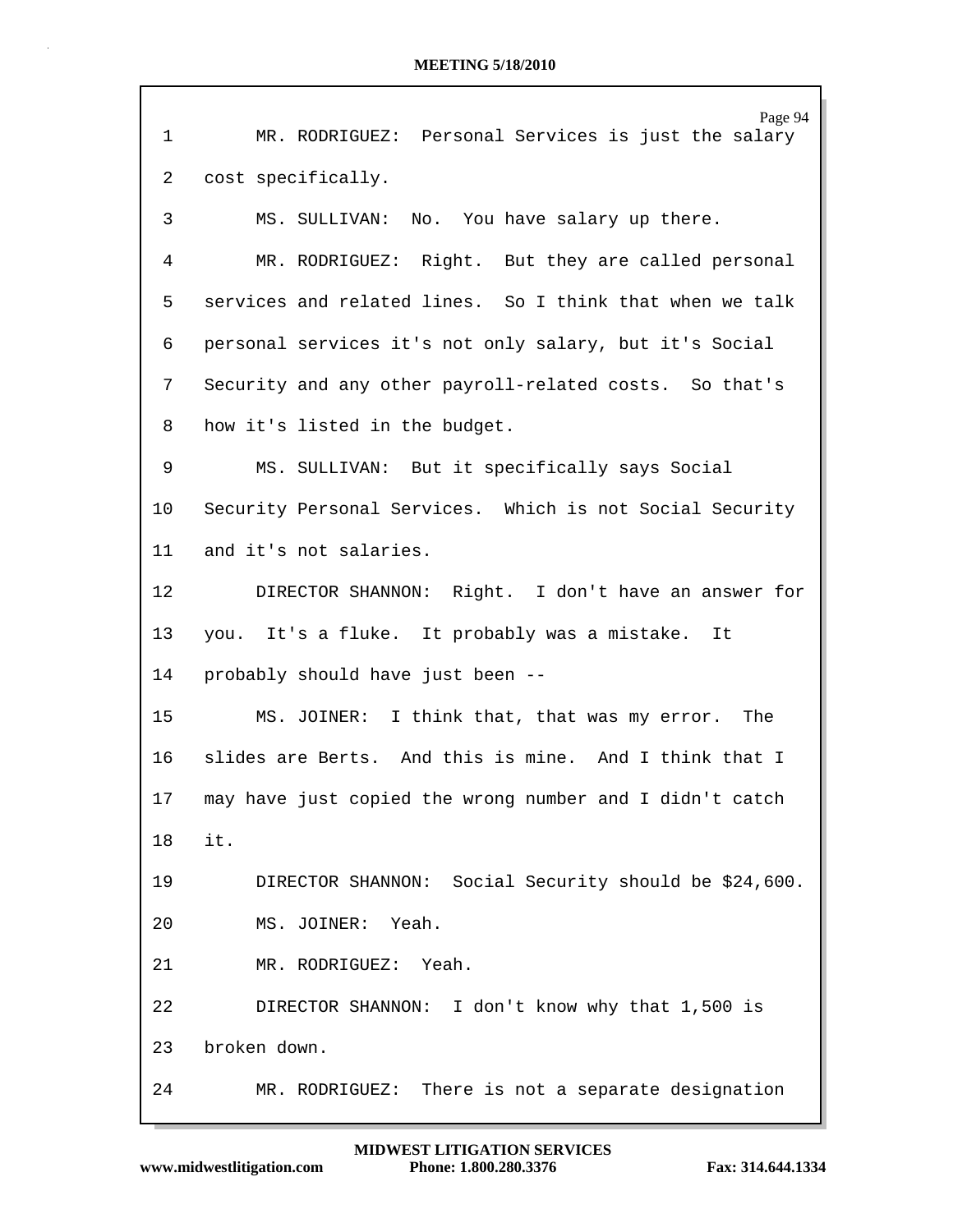|         | Page 95                                                  |
|---------|----------------------------------------------------------|
| 1       | for Personal Services Social Security. It would be all   |
| 2       | one line item. Social Security is based on personal      |
| 3       | services.                                                |
| 4       | MS. SULLIVAN: Based off of the wages and salary?         |
| 5       | MR. RODRIGUEZ: Yeah.                                     |
| 6       | DIRECTOR SHANNON: Personal Services in the state         |
| 7       | budget is the same thing as salary. It's called personal |
| 8       | services. If you look in the budget bill, that's what    |
| 9       | they say for salary is personal services.                |
| $10 \,$ | MS. VAUGHN: Sounds better than personnel.                |
| 11      | DIRECTOR SHANNON: It's odd but that's the way that       |
| 12      | the budget is.                                           |
| 13      | MS. SULLIVAN: Okay.                                      |
| 14      | MR. RODRIGUEZ: And that is strictly employee salary      |
| 15      | cost. It does not include any -- if there would be       |
| 16      | contractors or any of that type of thing. It's strictly  |
| 17      | employee cost.                                           |
| 18      | MS. SULLIVAN: Well, that's the only item for Social      |
| 19      | Security.                                                |
| 20      | MR. RODRIGUEZ: Yeah. And it's strictly employee          |
| 21      | costs.                                                   |
| 22      | MR. HAGGERTY: Well, and, Bert, you know I was            |
| 23      | sending an e-mail to the chief fiscal officer to ask him |
| 24      | what that means, but if Marcia prepared it, I will stop. |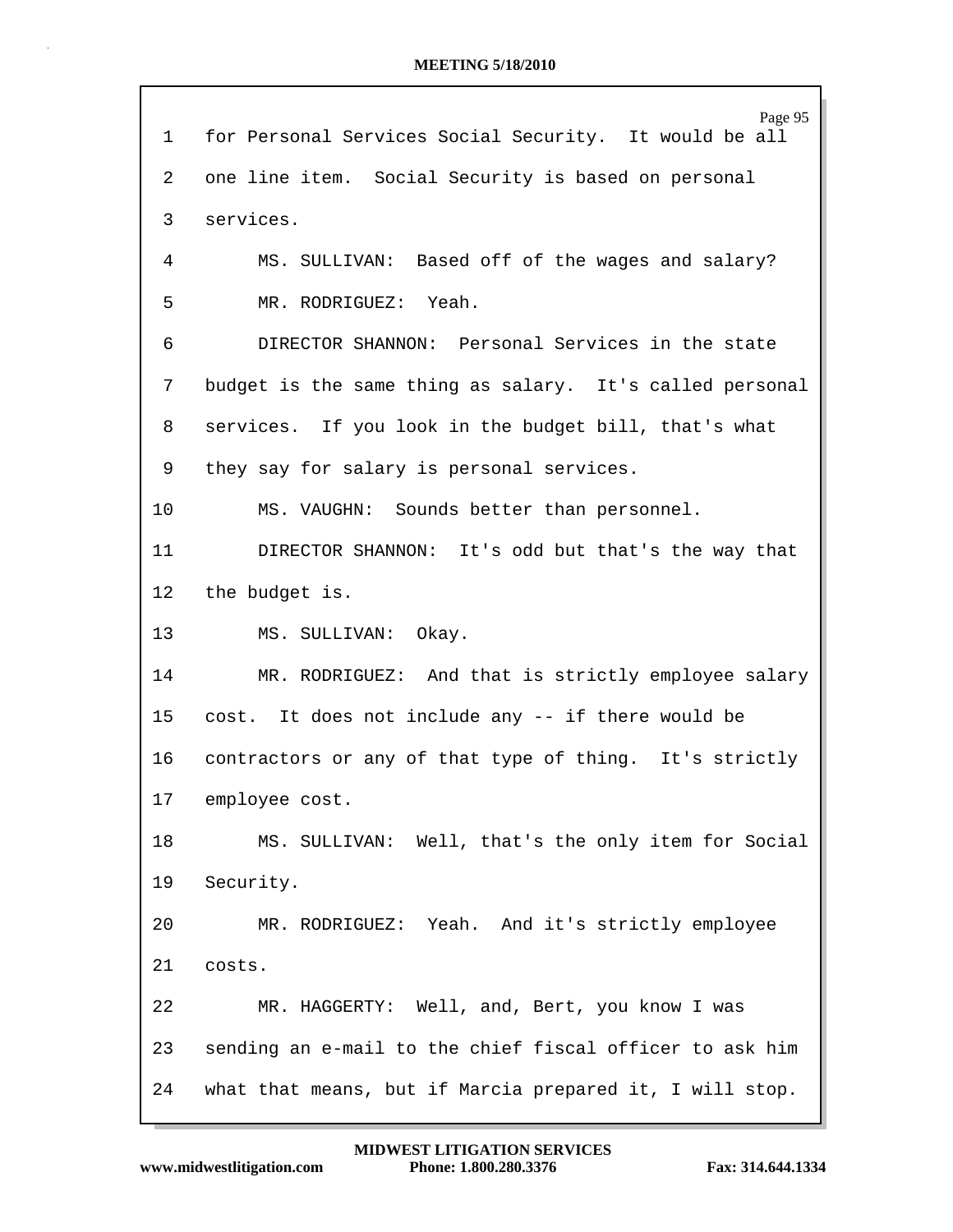|              | Page 96                                                      |
|--------------|--------------------------------------------------------------|
| $\mathbf{1}$ | Did you get this from Layton or --                           |
| 2            | MS. SCHERER: No.                                             |
| 3            | MS. JOINER: No. I did this.                                  |
| 4            | MR. HAGGERTY: Then I will retract my e-mail.                 |
| 5            | All right. I thought that he had.                            |
| 6            | MR. RODRIGUEZ: Okay. And as we discussed the last            |
| 7            | time as well -- this is just a quick revisit of this as      |
| 8            | well. The costs that we have again is approximately          |
| 9            | \$582,000. Which significantly outweighed the revenue that   |
| 10           | we take in under our current fee structure. So that's why    |
| 11           | we had that.                                                 |
| 12           | We looked at other states as well to provide some            |
| 13           | bench marking information to see where we stacked up         |
| 14           | against them. And that helped in forming a little bit        |
| 15           | some of the proposals that you see on Slide 12 on the        |
| 16           | presentation.                                                |
| 17           | I believe that at the last board meeting there was a         |
| 18           | lot of discussion on several options. Here, Option Number    |
| 19           | 1 of the presentation provides for an increase to \$300 for  |
| 20           | the adult rides and \$200 for kiddie and inflatables or      |
| 21           | some variation thereof. This was the option that helped      |
| 22           | us get close to and a little bit above that.                 |
| 23           | And the other options mentioned here are Options 2           |
| 24           | They did not fully cover the difference, but did<br>and $3.$ |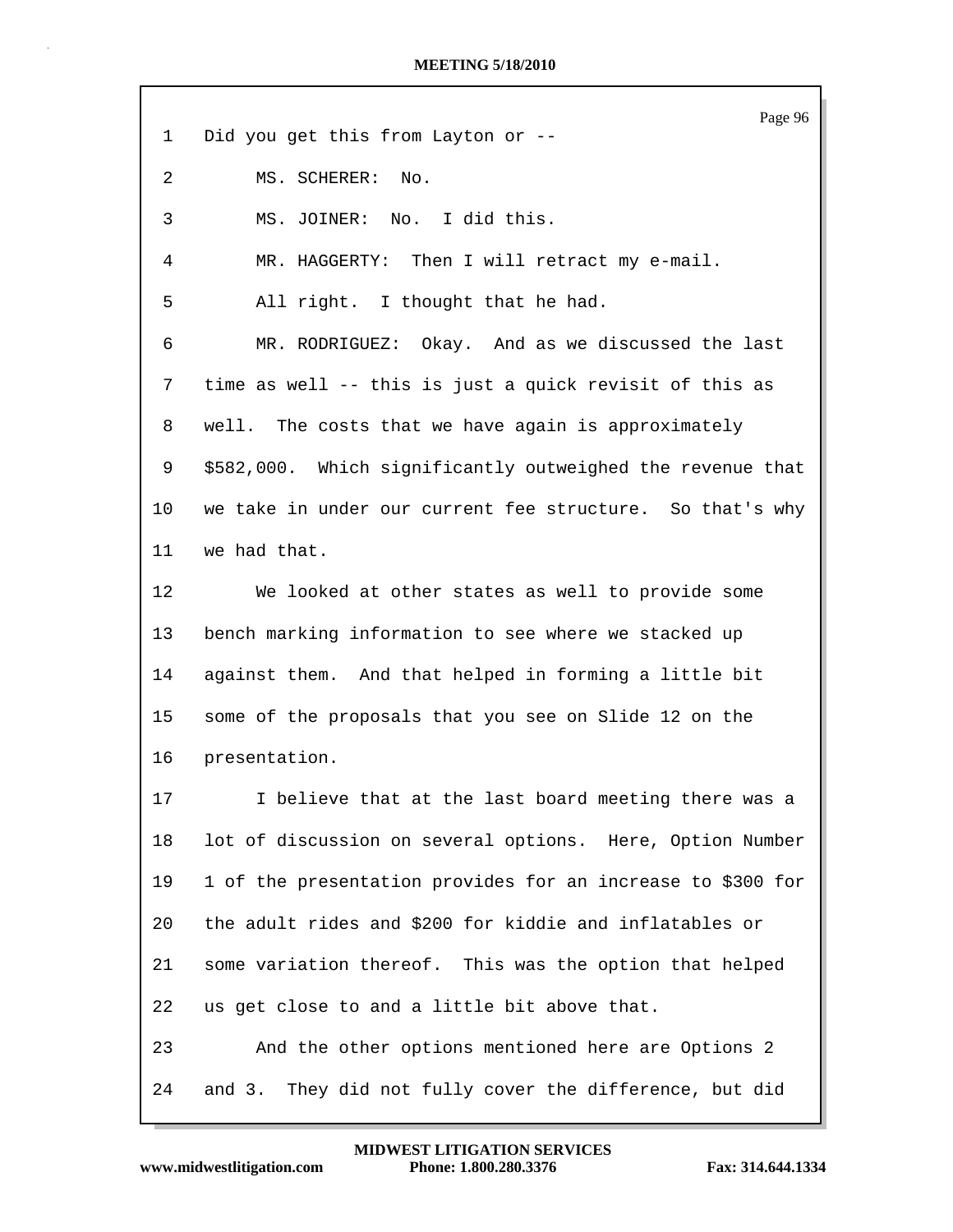| 1              | Page 97<br>provide some additional revenue to the state. And those |
|----------------|--------------------------------------------------------------------|
| $\overline{2}$ | were -- I think that's where most of the discussions were.         |
| 3              | As far as at least helping with some additional revenue to         |
| 4              | help us fill the position that we have vacant downstate            |
| 5              | with John Peterman leaving.                                        |
| 6              | There was also a discussion on doing a variation                   |
| 7              | where we would charge an additional or a different fee,            |
| 8              | say, for roller coasters and ski lifts. And I believe              |
| 9              | that, that was reflected in the minutes as well. And I             |
| 10             | was hoping I would be able to pull this up here to show it         |
| 11             | individually. At least just for some of the estimates              |
| 12             | that we had.                                                       |
| 13             | I think that the proposal was to charge \$300 for a                |
| 14             | roller coaster and ski lifts. There seemed to be a very            |
| 15             | small amount within the state that would be permitted              |
| 16             | between roller coasters and ski lifts. About 20. So that           |
| 17             | would not provide a significant change to some of the              |
| 18             | proposals or options that were discussed at the last               |
| 19             | session as well.                                                   |
| 20             | DIRECTOR SHANNON: Bert, can I just make a correction               |
| 21             | on the one page that everybody has? We have the numbers            |
| 22             | flipped per the slides. So Option 1 is really the 200 or           |
| 23             | 300 on this page (indicates). On this page here                    |
| 24             | (indicates). So if everyone wants to make a change, when           |

**www.midwestlitigation.com Phone: 1.800.280.3376 Fax: 314.644.1334 MIDWEST LITIGATION SERVICES**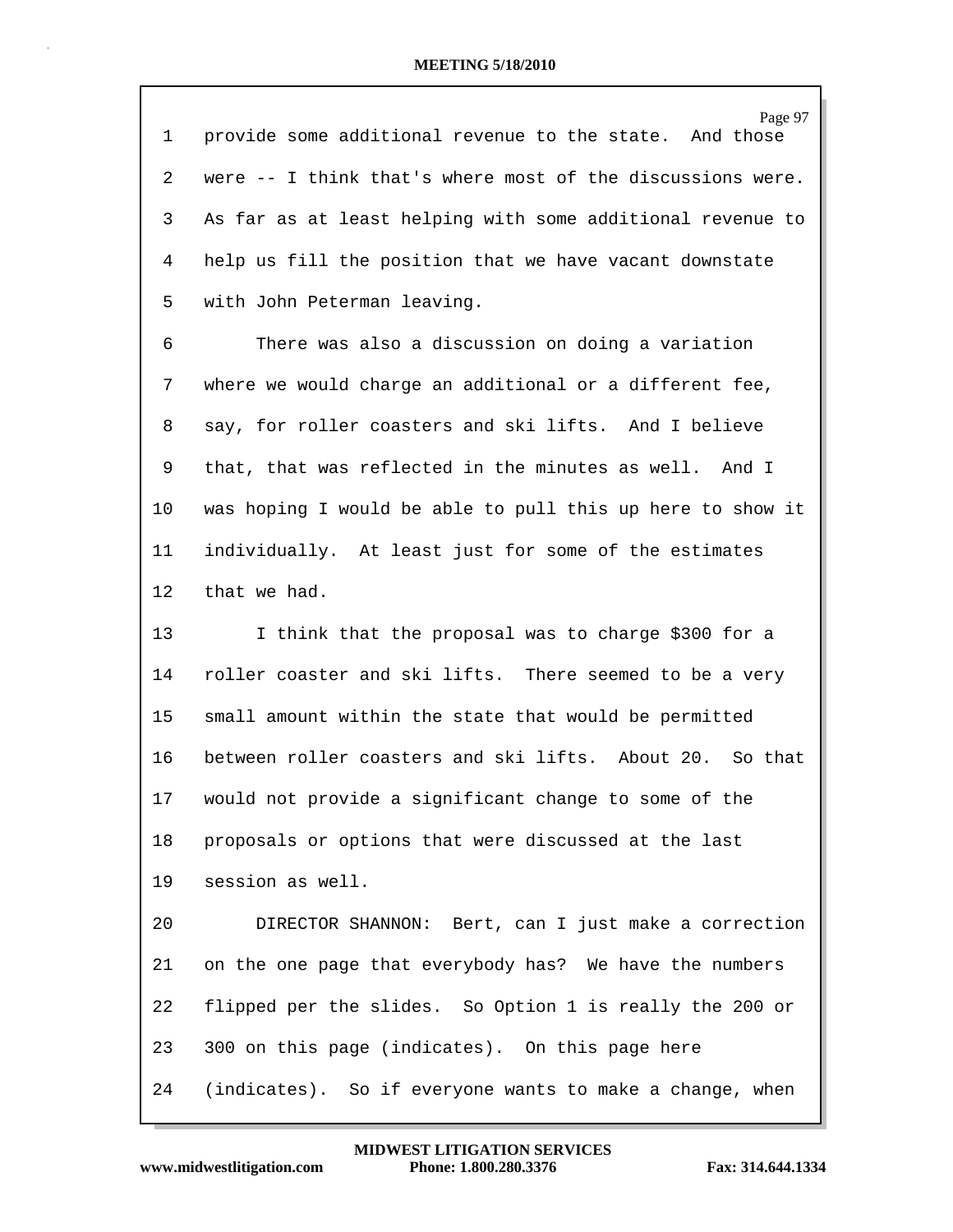| $\mathbf 1$ | Page 98<br>Bert described Option 1, he was talking about \$200 there. |
|-------------|-----------------------------------------------------------------------|
| 2           | Per kiddie -- and 300 for Option 3. It was \$75 for kiddie            |
| 3           | and inflatables and \$150 for adult and majors.                       |
|             |                                                                       |
| 4           | MR. KIRSCHNER: In terms of the total rides and                        |
| 5           | operations in this state is there a way to have some type             |
| 6           | of sliding scale based upon the number of riders. So if               |
| 7           | you have a smaller ride that may not generate enough                  |
| 8           | income for the operator, it makes sense to charge \$300 for           |
| 9           | the rides that generate more operating income. Is there               |
| 10          | some sliding scale based on ridership?                                |
| 11          | MR. DRISKILL: I think that they tried to do that                      |
| 12          | based on the options.                                                 |
| 13          | MS. SULLIVAN: That could be a really deep, big can                    |
| 14          | of worms to try to assign values to that. We did discuss              |
| 15          | about spectaculars going up because a lot of -- because it            |
| 16          | takes more time to -- to inspect like -- for instance, if             |
| 17          | there is an -- if there is a roller coaster and -- and                |
| 18          | roller coasters even come in many different sizes, but if             |
| 19          | there is a roller coaster, it's going to take longer to               |
| 20          | inspect than say a scrambler. And I say that because I'm              |
| 21          | familiar with the scrambler. And -- and that might be a               |
| 22          | justifiable reason to raise 'em because we are talking                |
| 23          | about the inspector's time to inspect. And you know in                |
| 24          | all likelihood the roller coasters are going to have                  |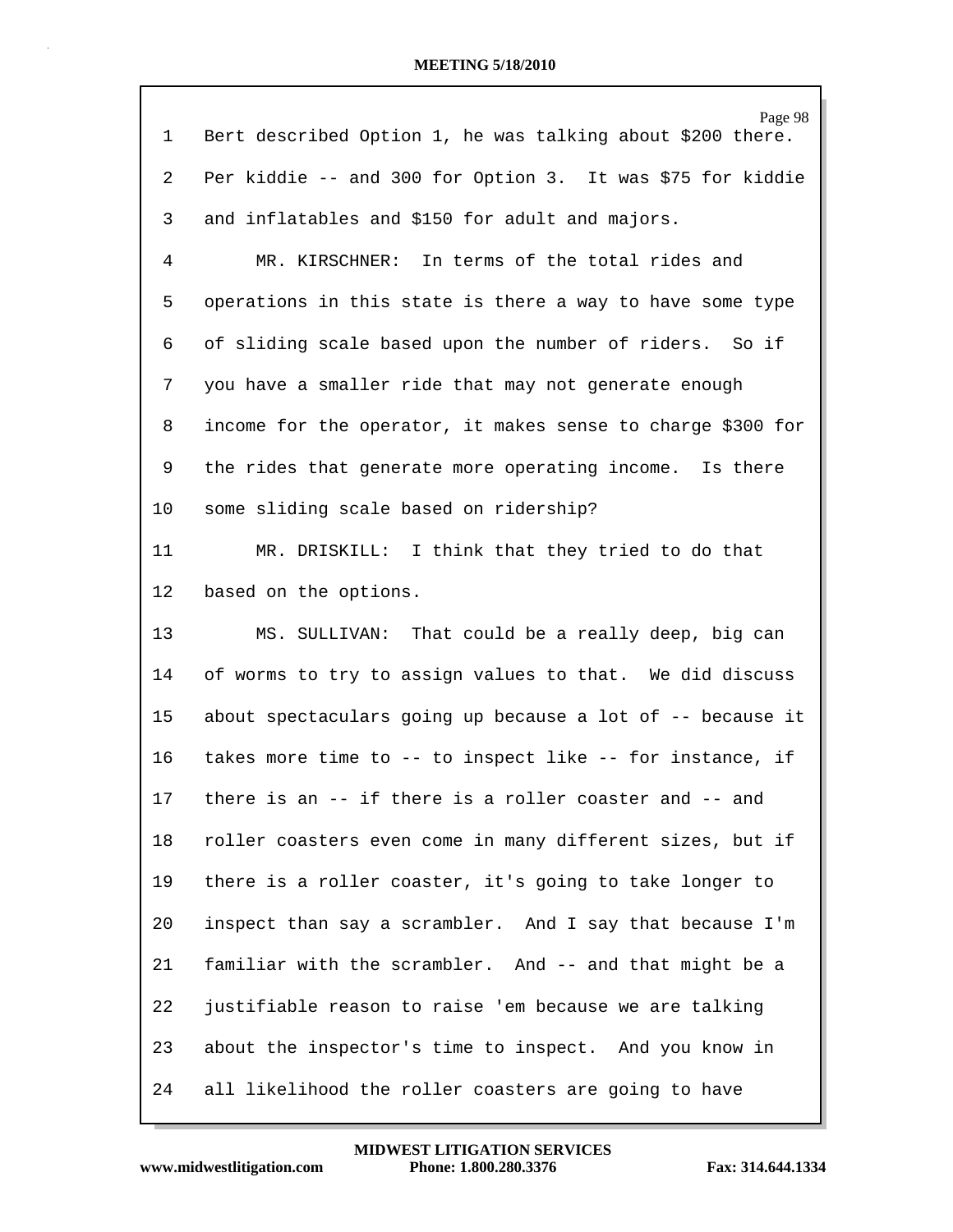| 1  | Page 99<br>higher grosses, but to try to figure out you know what or |
|----|----------------------------------------------------------------------|
| 2  | assign grosses to any given ride, I think that we -- it              |
| 3  | would be a debate that would keep this from passing for,             |
| 4  | you know, the next couple of decades.                                |
| 5  | MR. KIRSCHNER: Does Great America pay \$85 for its                   |
| 6  | permit for the American Eagle?                                       |
| 7  | MR. RATHBUN: Yes.                                                    |
| 8  | MS. SULLIVAN: Uh-huh.                                                |
| 9  | DIRECTOR SHANNON: And just for the perspective from                  |
| 10 | the department, I don't know that we could handle that               |
| 11 | sort of a scheme for charging because our program is                 |
| 12 | antiquated and I can't even imagine trying that.                     |
| 13 | MR. RATHBUN: And you would have to go and assign a                   |
| 14 | value for every single ride and --                                   |
| 15 | DIRECTOR SHANNON: And you would be relying on                        |
| 16 | people's honesty.                                                    |
| 17 | MR. RATHBUN: That would be a slow and tedious                        |
| 18 | process.                                                             |
| 19 | DIRECTOR SHANNON: Good idea. We don't mean to shoot                  |
| 20 | it down.                                                             |
| 21 | MS. SULLIVAN: But it's the reality of the situation.                 |
| 22 | Understanding that we broke off coasters. And there are              |
| 23 |                                                                      |
|    | kiddie coasters as well as, you know, major coasters.<br>So          |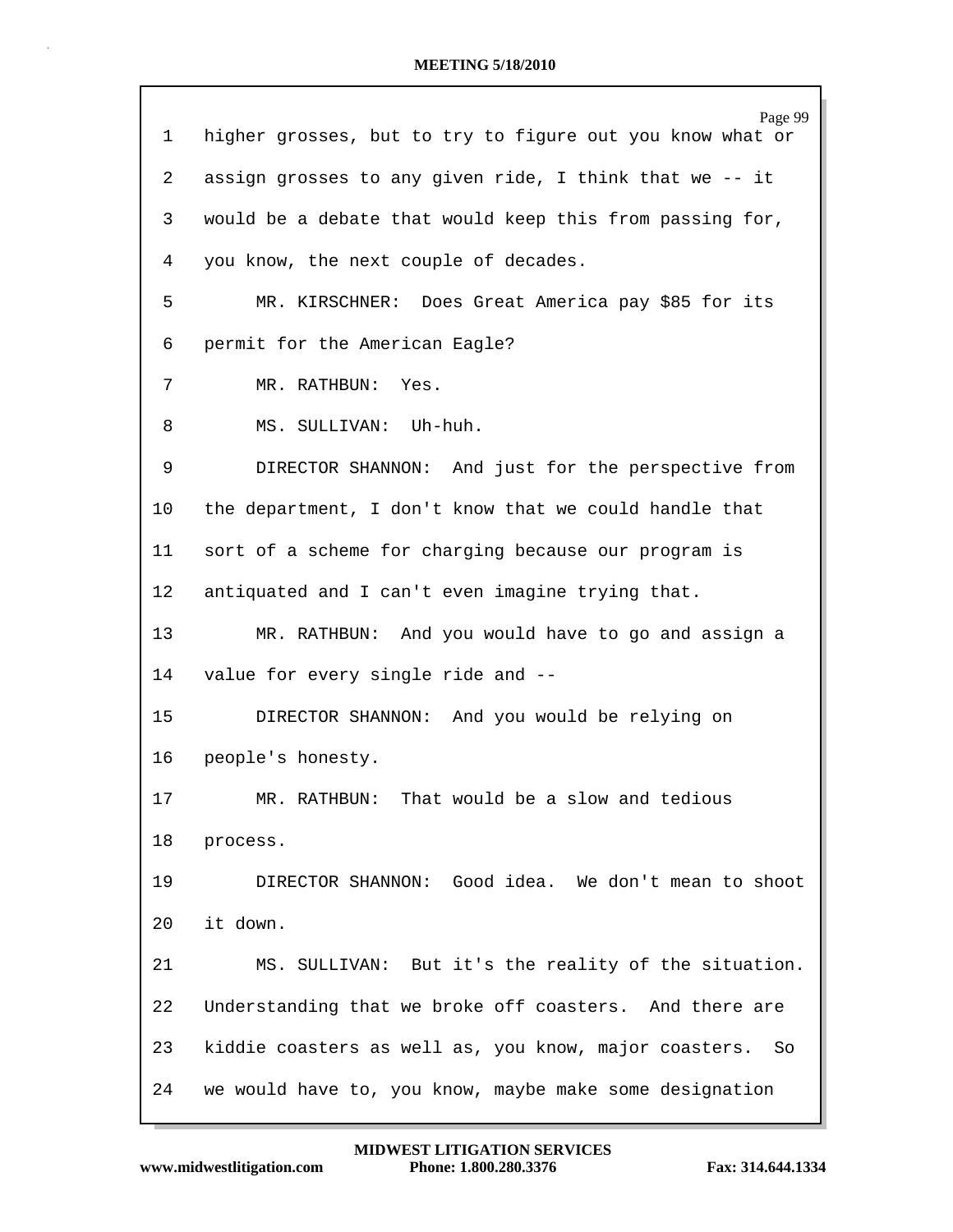| $\mathbf{1}$    | Page 100<br>there. But if you are riding one -- a huge coaster at -- |
|-----------------|----------------------------------------------------------------------|
| 2               | at you know Great America or Gurney, it's going to take              |
| 3               | the inspectors -- you know it might take two inspectors a            |
| 4               | full day or three days.                                              |
| 5               | DIRECTOR SHANNON: Well, we always send them in                       |
| 6               | pairs. Right; Doug?                                                  |
| 7               | MR. RATHBUN: Uh-huh. Oh, one coaster per day. If                     |
| 8               | they are there for a month, you can count on one coaster             |
| 9               | a day for two of 'em is realistic.                                   |
| 10 <sup>°</sup> | DIRECTOR SHANNON: Ski lifts.                                         |
| 11              | MR. RATHBUN: Ski lifts. A full day easily.                           |
| 12              | DIRECTOR SHANNON: Easily. Right?                                     |
| 13              | MR. RATHBUN: Uh-huh.                                                 |
| 14              | DIRECTOR SHANNON: Now what about kiddie coasters?                    |
| 15              | Those are currently charged at the kiddie price?                     |
| 16              | MR. RATHBUN: It depends on what it is. I think that                  |
| 17              | the Orient Express were charged at \$35.                             |
| 18              | MS. JOINER: Yeah.                                                    |
| 19              | MS. SULLIVAN: If they ride adults?                                   |
| 20              | MR. RATHBUN: Yeah. And the --                                        |
| 21              | MS. SULLIVAN: And the Spinning House is probably                     |
| 22              | \$85?                                                                |
| 23              | MR. RATHBUN: So the problem is that there are so few                 |
| 24              | big ones. And this is what Bert and I were talking about.            |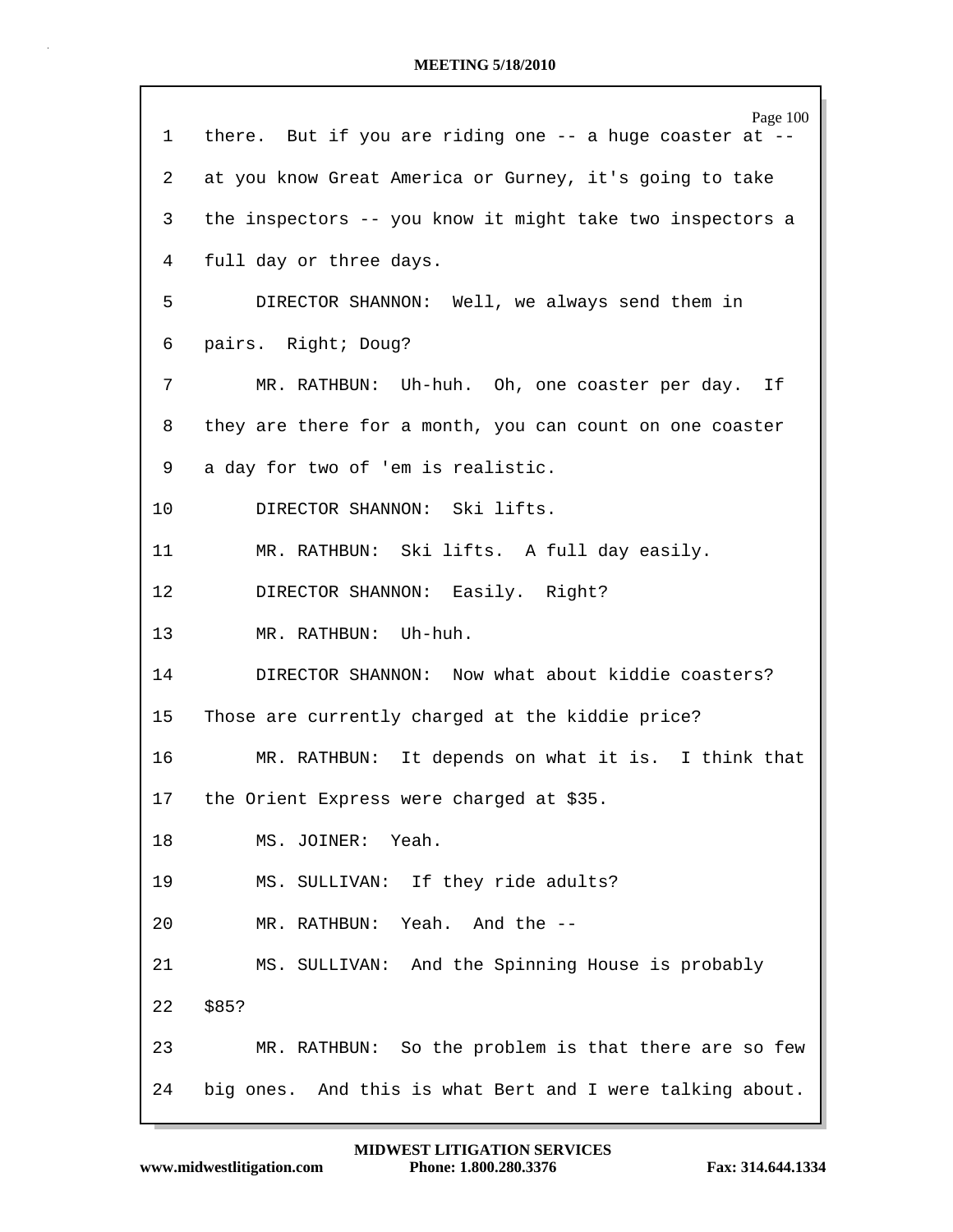|    | Page 101                                                   |
|----|------------------------------------------------------------|
| 1  | There are so few big, big coasters. You know to really     |
| 2  | hit them hard all you would be doing is slamming Six Flags |
| 3  | is what it boils down to.                                  |
| 4  | DIRECTOR SHANNON: For \$600.                               |
| 5  | MR. RATHBUN: For \$300?                                    |
| 6  | DIRECTOR SHANNON: For \$6,000.                             |
| 7  | MR. RATHBUN: But that will -- the ski lifts and --         |
| 8  | and the big coasters would affect -- would impact four     |
| 9  | companies in the state.                                    |
| 10 | DIRECTOR SHANNON: Four?                                    |
| 11 | MR. RATHBUN: Yeah. You got Galena, Chestnut                |
| 12 | Mountains. And you got Ski Snowstar in Andalusia. Villa    |
| 13 | Olivia Country Club. That's your lifts. And I think that   |
| 14 | there is 11 total lifts. And then you've got --            |
| 15 | MR. HAGGERTY: The big coasters.                            |
| 16 | MR. RATHBUN: -- the big coasters at Six Flags. And         |
| 17 | that's it. And it came out to about 20 big rides and four  |
| 18 | companies that we would be impacting if we focused on      |
| 19 | raising rates. Specifically for large coasters and ski     |
| 20 | lifts.                                                     |
| 21 | MS. SULLIVAN: How many -- how many, say, normal            |
| 22 | major rides can you inspect in a day for instance or did   |
| 23 | they $--$                                                  |
| 24 | MR. RATHBUN: Well, realistically in my mind a full,        |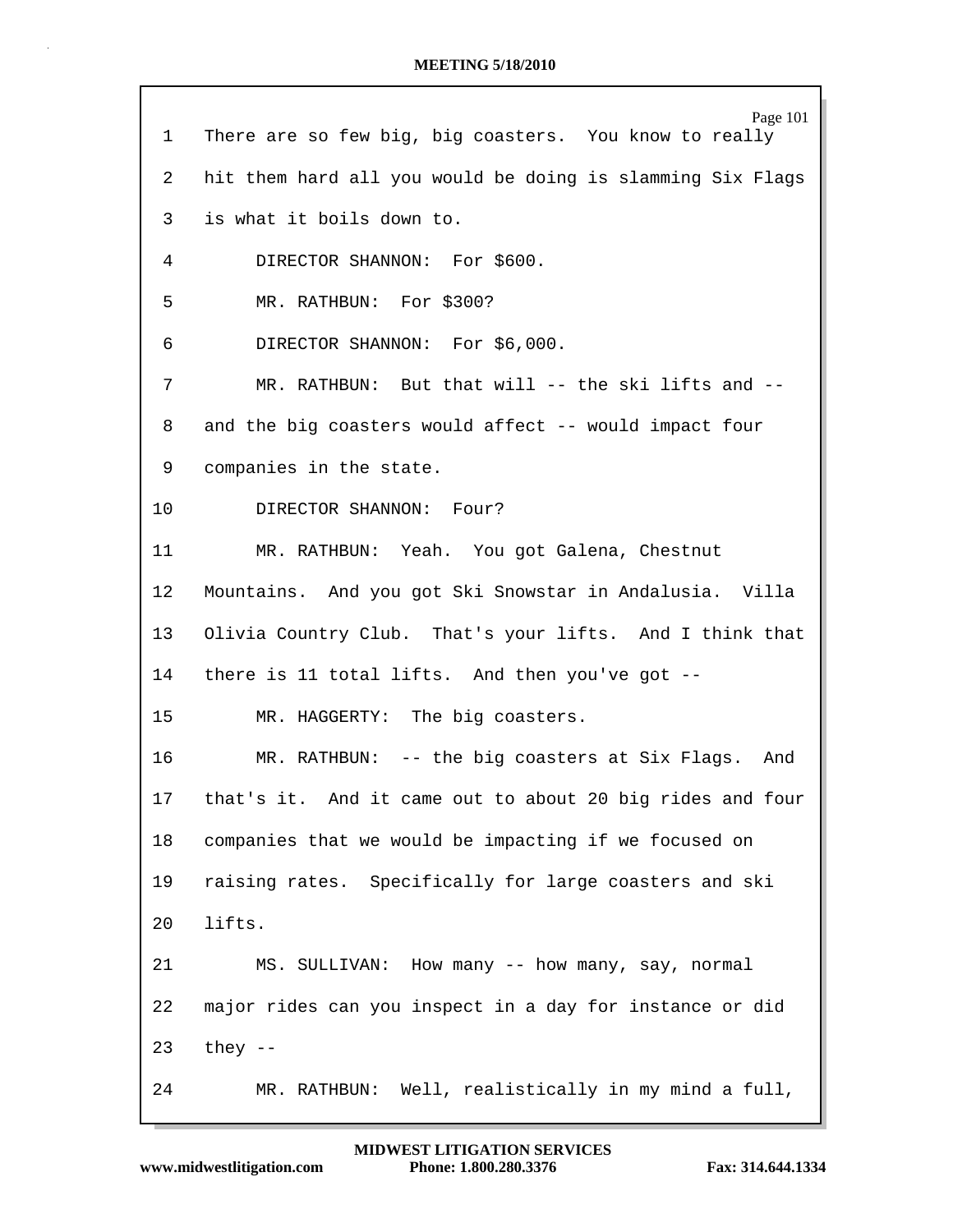|                 | Page 102                                                   |
|-----------------|------------------------------------------------------------|
| 1               | long day for one inspector at a carnival -- and I'm not    |
| 2               | talking a Six Flag coaster.                                |
| 3               | MS. SULLIVAN: Right. I am saying a major ride.             |
| 4               | MR. RATHBUN: Eight to ten is a good day. Twelve.           |
| 5               | MS. SULLIVAN: Rides.                                       |
| 6               | MR. RATHBUN: Rides.                                        |
| 7               | But if you are doing a carnival, obviously you are         |
| 8               | running into many combinations of Hamptons versus your     |
| 9               | Himalaya Bobs. If a guy has ten or 12 show rides up,       |
| 10              | that's a long day. And a 16-ride show is a killer. And     |
| 11              | that's where it's usually better to get two if you can you |
| 12              | know?                                                      |
| 13 <sup>°</sup> | MS. SULLIVAN: Well, I'm just thinking in terms of if       |
| 14              | a ski lift takes one to two days and a coaster takes --    |
| 15              | takes one to two days, then I would think that there is    |
| 16              | justification for raising those higher to accommodate the  |
| 17              | amount of time we're paying our inspectors to do that.     |
| 18              | And from a man-hour perspective, you<br>MR. RATHBUN:       |
| 19              | are right.                                                 |
| 20              | MS. SULLIVAN: 'Cause I think -- I'm thinking of -- I       |
| 21              | mean I even think that they could probably go higher than  |
| 22              | \$300 for the amount of time that it takes them 'cause     |
| 23              | there is a lot to inspect on those types of rides.         |
| 24              | MR. WRIGHT: How would that impact our deficit?             |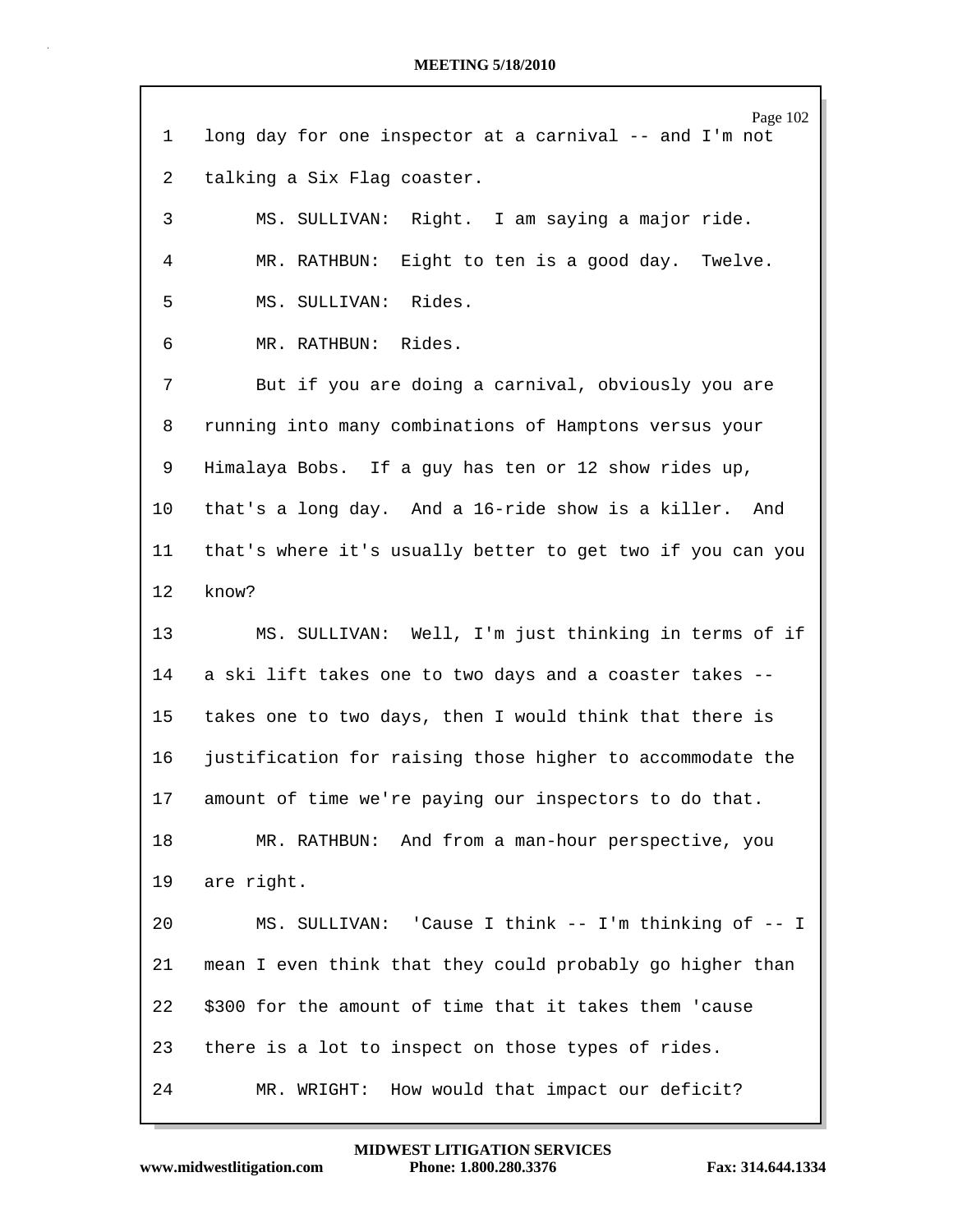|              | Page 103                                                   |
|--------------|------------------------------------------------------------|
| $\mathbf{1}$ | MR. RODRIGUEZ: That's a good point, but I can              |
| 2            | realistically say \$300 if that's what we are charging for |
| 3            | those. Right now they are being charged \$85. So it's a    |
| 4            | \$215 increase. So say it's about 20 permits that would    |
| 5            | apply. So we are only looking at a \$4,300 increase.       |
| 6            | There again if we do increase the fee higher, then it      |
| 7            | would go up. But there is just not a lot of rides that     |
| 8            | would be permitted in the state. So it wouldn't have I     |
| 9            | think a dramatic impact on the --                          |
| $10 \,$      | DIRECTOR SHANNON: In terms of the amount of money of       |
| 11           | revenue it raises.                                         |
| 12           | MS. SULLIVAN: But it is still \$300.                       |
| 13           | MR. RODRIGUEZ: Yeah.                                       |
| 14           | MR. KIRSCHNER: Do any of the amusement fees                |
| 15           | generated come to us?                                      |
| 16           | No.<br>MR. RODRIGUEZ:                                      |
| 17           | MR. KIRSCHNER: Is their entire budget based on the         |
| 18           | permitted process?                                         |
| 19           | MR. RODRIGUEZ: The permit fees come into the General       |
| 20           | Revenue Fund. So they do not come directly to us. There    |
| 21           | is not a dedicated fund for this division. We are funded   |
| 22           | from General Revenue. And so is the Carnival Division.     |
| 23           | But we do not control the fees that come directly to the   |
| 24           | state.                                                     |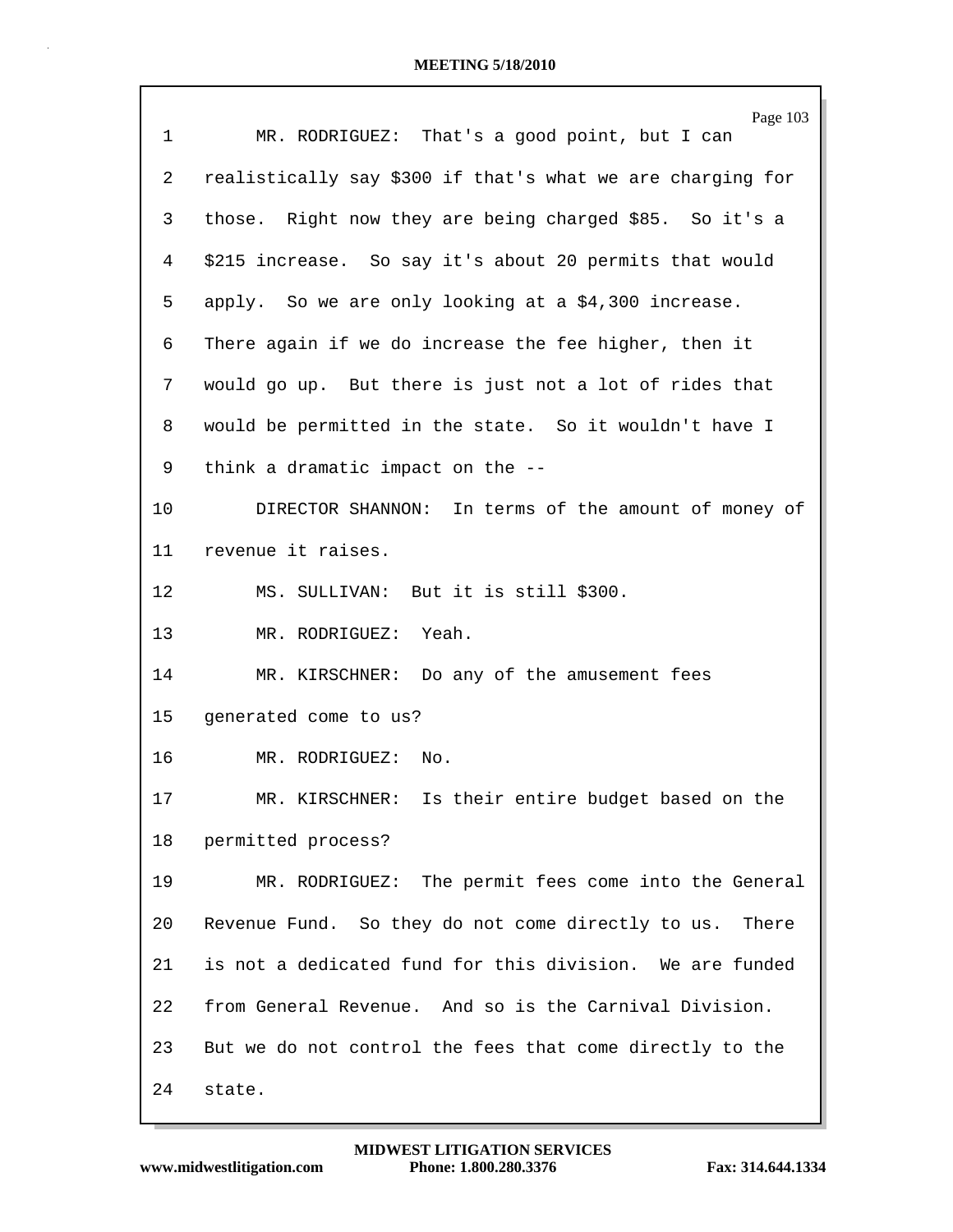| 1  | Page 104<br>MR. SPARKS: That's like, as a retired fiscal officer |
|----|------------------------------------------------------------------|
| 2  | with the state, you have absolutely zero guarantee that          |
| 3  | you will ever see those funds no matter what we raise it         |
|    |                                                                  |
| 4  | to. It goes into the General Revenue Fund.<br>The                |
| 5  | legislature and all of the powers that be will distribute        |
| 6  | that where they feel like. So no matter what we do here          |
| 7  | it's the State of Illinois' problem. And no matter what          |
| 8  | we do here it is not going to guarantee funding for this         |
| 9  | position.                                                        |
| 10 | MR. RODRIGUEZ: That is correct. I think it would                 |
| 11 | help us make the case to fill the position. Again, there         |
| 12 | wouldn't be a guarantee.                                         |
| 13 | MR. SPARKS:<br>Sure.                                             |
| 14 | MR. RODRIGUEZ: But with no money coming in, I -- I               |
| 15 | think it's going to be a tough decision to make.                 |
| 16 | MR. SPARKS: Back in the '80s when this was                       |
| 17 | established, the State of Illinois came to the carnival          |
| 18 | industry and said we are going to regulate you and we're         |
| 19 | not going to charge exorbitant fees. Don't worry about           |
| 20 | that. We just feel the need to regulate you.                     |
| 21 | Well, now you are coming to the carnival industry and            |
| 22 | wanting us to fund the whole thing. And I don't think            |
| 23 | that's fair at all.                                              |
| 24 | MS. SULLIVAN: Well, and different states do it                   |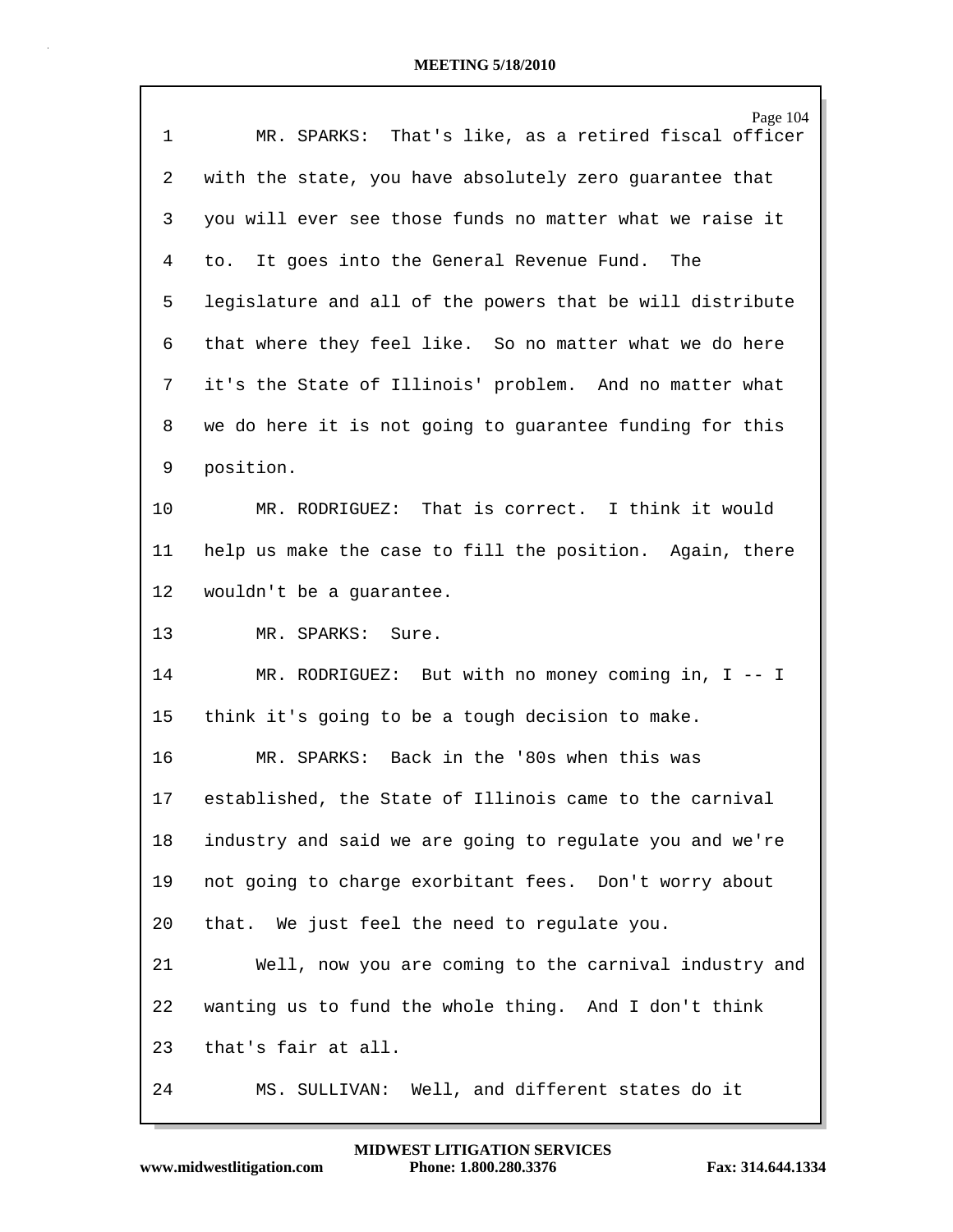| 1  | Page 105<br>differently. New Jersey for instance. One of their state |
|----|----------------------------------------------------------------------|
| 2  | mandates is that they're pretty much self-funded.                    |
| 3  | MS. JOINER: Yes.                                                     |
| 4  | MS. SULLIVAN: And that was never intended to be                      |
| 5  | self-funded. However, if we don't raise some rates and               |
| 6  | give Bert or -- or Catherine some leverage to go to the              |
| 7  | Office of Personnel or whoever you need to go to --                  |
| 8  | DIRECTOR SHANNON: Management and Budget.                             |
| 9  | MS. SULLIVAN: Management and Budget.                                 |
| 10 | -- then they don't have any leverage to get the fifth                |
| 11 | inspector. And I think that we need to -- to just admit              |
| 12 | that, you know, we've been at this rate for a long time.             |
| 13 | It's been -- you know it's still tough on all of the                 |
| 14 | operators out there because we've had rain and they can't            |
| 15 | raise their prices and still get people to come and                  |
| 16 | patronize them.                                                      |
| 17 | But I think -- I think it's justifiable to raise them                |
| 18 | some and give -- and you know give you some leverage and             |
| 19 | some kind of ammunition to go and try to get the -- the --           |
| 20 | the fifth person on board. And -- and -- because we are              |
| 21 | going to end up paying, you know, more -- well, it's not             |
| 22 | overtime, but comp time and -- and get less of our                   |
| 23 | inspectors time to do -- to do research to do, you know,             |
| 24 | all of the other things that they need to do.                        |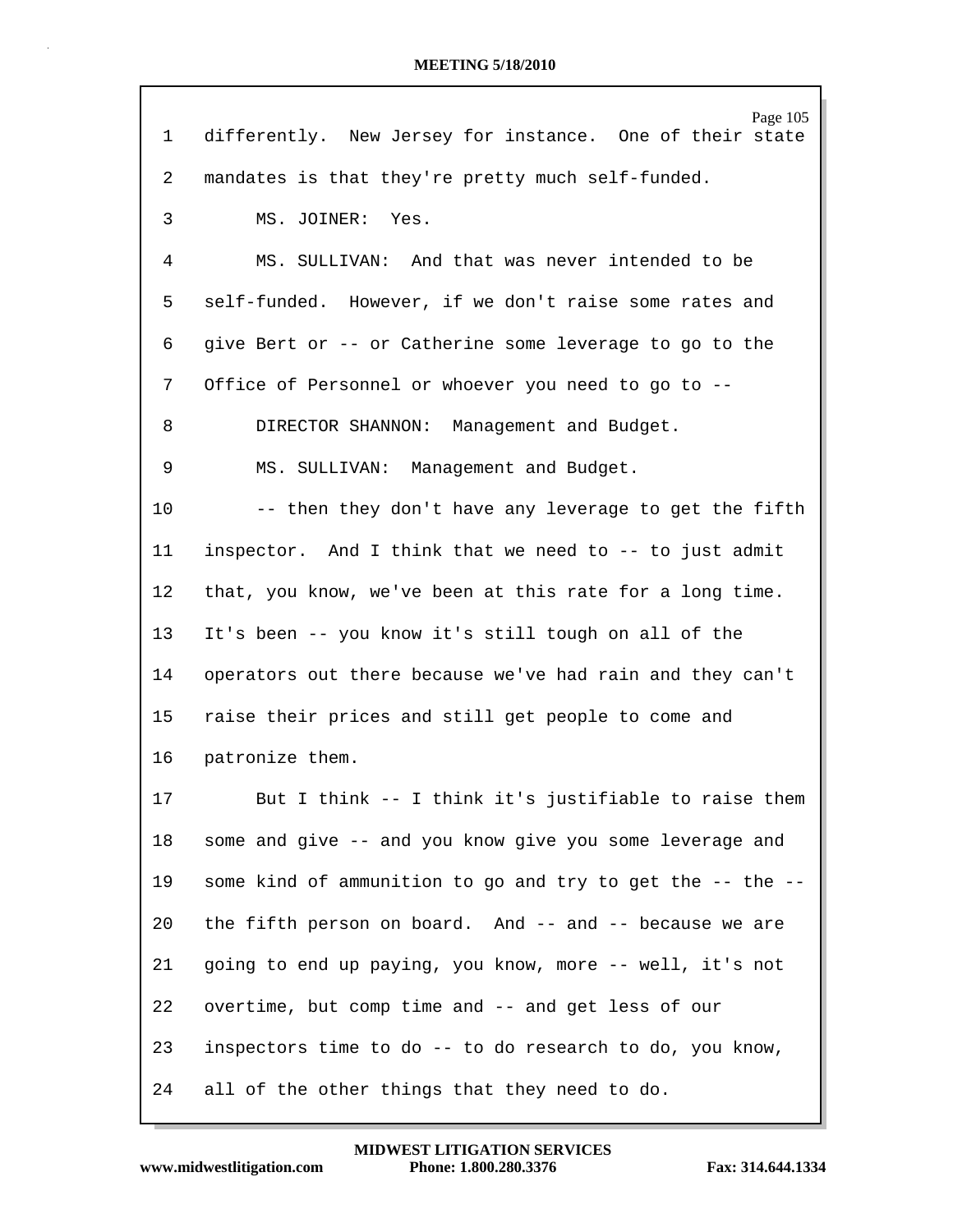| $\mathbf 1$     | Page 106<br>I mean it's -- or you know you are going to call |
|-----------------|--------------------------------------------------------------|
| 2               | and -- and they are going to say we're sorry, but we don't   |
| 3               | have anybody to send to you right now, you are going to      |
| 4               | have to wait another day.                                    |
| 5               | MR. SPARKS: And I agree with you. I'm not opposed            |
| 6               | to a moderate raise. I feel doubling it is out of the        |
| 7               | question. Every year we get hit with more and more           |
| 8               | paperwork. We've been hit with background checks. They       |
| 9               | are not cheap. They add up very quickly. Insurance keeps     |
| 10              | going up. I mean all the -- with all of our overhead and     |
| 11              | everything, we just can't afford it.                         |
| 12              | MS. SULLIVAN: And the ticket price has been pretty           |
| 13              | much the same for five or eight years.                       |
| 14              | MR. RODRIGUEZ: I think James had a question related          |
| 15 <sub>1</sub> | to the current fee structure, how long that it has been in   |
| 16              | place.                                                       |
| 17              | DIRECTOR SHANNON: Since 2007.                                |
| 18              | MS. JOINER: We increased the kiddie rides \$5 and the        |
| 19              | adult rides \$10.                                            |
| 20              | DIRECTOR SHANNON: It was \$75 and \$25.                      |
| 21              | MR. WRIGHT: Just three years ago?                            |
| 22              | MS. JOINER: (Nods affirmatively.)                            |
| 23              | MS. SULLIVAN: Well, I can -- is it out of order to           |
| 24              | make a motion?                                               |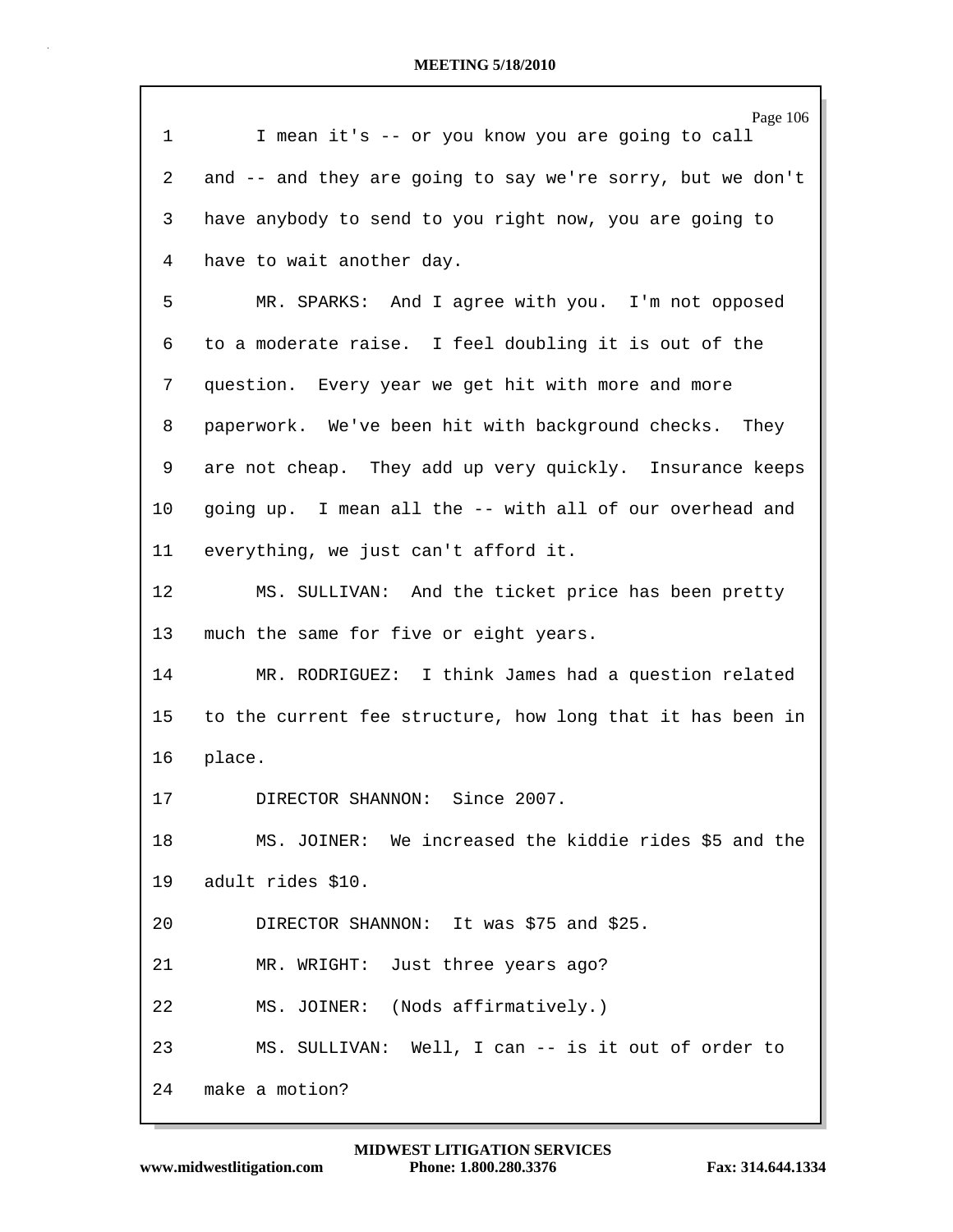| $\mathbf 1$ | Page 107<br>DIRECTOR SHANNON:<br>If anyone would like to make a |
|-------------|-----------------------------------------------------------------|
| 2           | motion, they may.                                               |
| 3           | MS. SULLIVAN: Well, I just did a little pencil                  |
| 4           | pushing. And one and a half times what we are doing right       |
| 5           | now would make -- puts the kiddie rides at \$52.50 and it       |
| 6           | would put adult rides at \$127.50. So if we said \$55 and       |
| 7           | \$130 for those and maybe \$1,000 for ski lifts and major       |
| 8           | coasters because they take -- you know if you can get           |
| 9           | eight or ten rides inspected in the same amount of time         |
| 10          | that it takes to inspect a major ride in a day -- in an         |
| 11          | eight-hour day -- and that's about an hour per ride. Then       |
| 12          | eight times that. The 130 is a little bit more than a           |
| 13          | thousand. But if we -- if we would even say a thousand          |
| 14          | for those, it would be commensurate with the amount of          |
| 15          | time that they are taking to inspect compared to the major      |
| 16          | rides.                                                          |
| 17          | DIRECTOR SHANNON: Okay. Can you restate the                     |
| 18          | amounts? For the kiddie rides it was \$55.                      |
| 19          | MS. SULLIVAN: The kiddie rides would be \$55. An                |
| 20          | adult ride would be \$130. Coasters and ski lifts would be      |
| 21          | a thousand per ride.                                            |
| 22          | DIRECTOR SHANNON: So is that a motion then?                     |
| 23          | MS. SULLIVAN: Yes. I'm making that motion.                      |
| 24          | Is everyone clear on the amounts?<br>DIRECTOR SHANNON:          |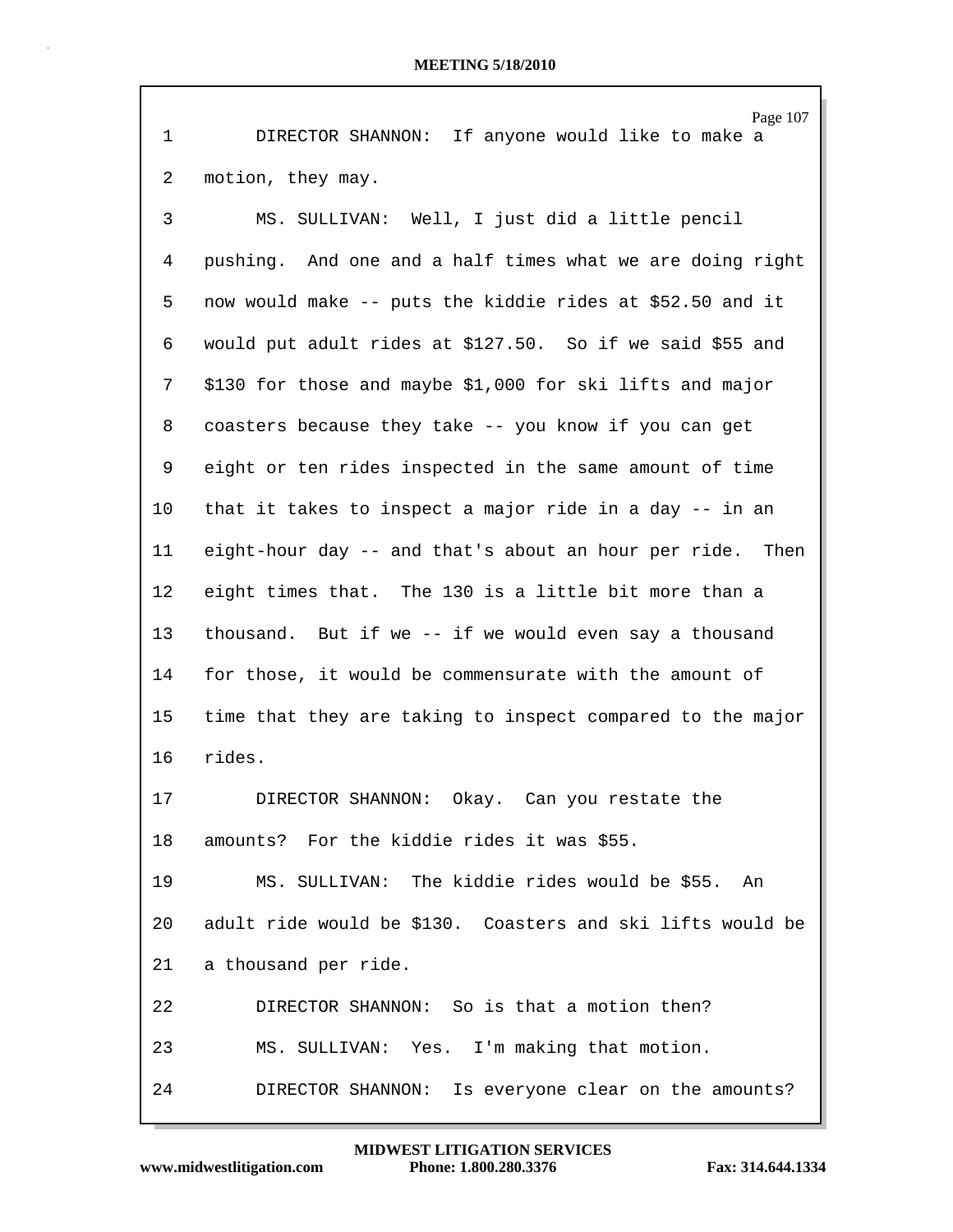|             | Page 108                                                     |
|-------------|--------------------------------------------------------------|
| $\mathbf 1$ | MR. DRISKILL: Can you say it one more time?                  |
| 2           | DIRECTOR SHANNON: Kiddie rides would increase from           |
| 3           | their current rates of \$35 to \$55.                         |
| 4           | MS. SULLIVAN: Uh-huh.                                        |
| 5           | DIRECTOR SHANNON: Adult rides or major rides would           |
| 6           | increase from \$85 to \$130. Major roller coasters and ski   |
| 7           | lifts would increase from their \$85 current rate to \$1,000 |
| 8           | per ride.                                                    |
| 9           | MS. SULLIVAN: Uh-huh. Per ride.                              |
| 10          | MR. RODRIGUEZ: And that would give us a little over          |
| 11          | \$231,000 as the new revenue generated annually. Which       |
| 12          | would be almost -- which would be an increase of almost      |
| 13          | \$100,000.                                                   |
| 14          | MS. SULLIVAN: Which would be more than enough to --          |
| 15          | to cover one more inspector with their -- with their         |
| 16          | salary and their benefits and their taxes and blah-blah,     |
| 17          | blah-blah. It would -- it would -- you know I feel like,     |
| 18          | you know, that it would give you something, you know,        |
| 19          | without killing the industry off. Because if -- if they      |
| 20          | go out of business because they can't afford it, then that   |
| 21          | doesn't increase revenue. And that's approximately one       |
| 22          | and a half times what they are paying now. And that's a      |
| 23          | pretty big jump in -- in their, you know, budget.            |
| 24          | DIRECTOR SHANNON:<br>Should I get a second on that?          |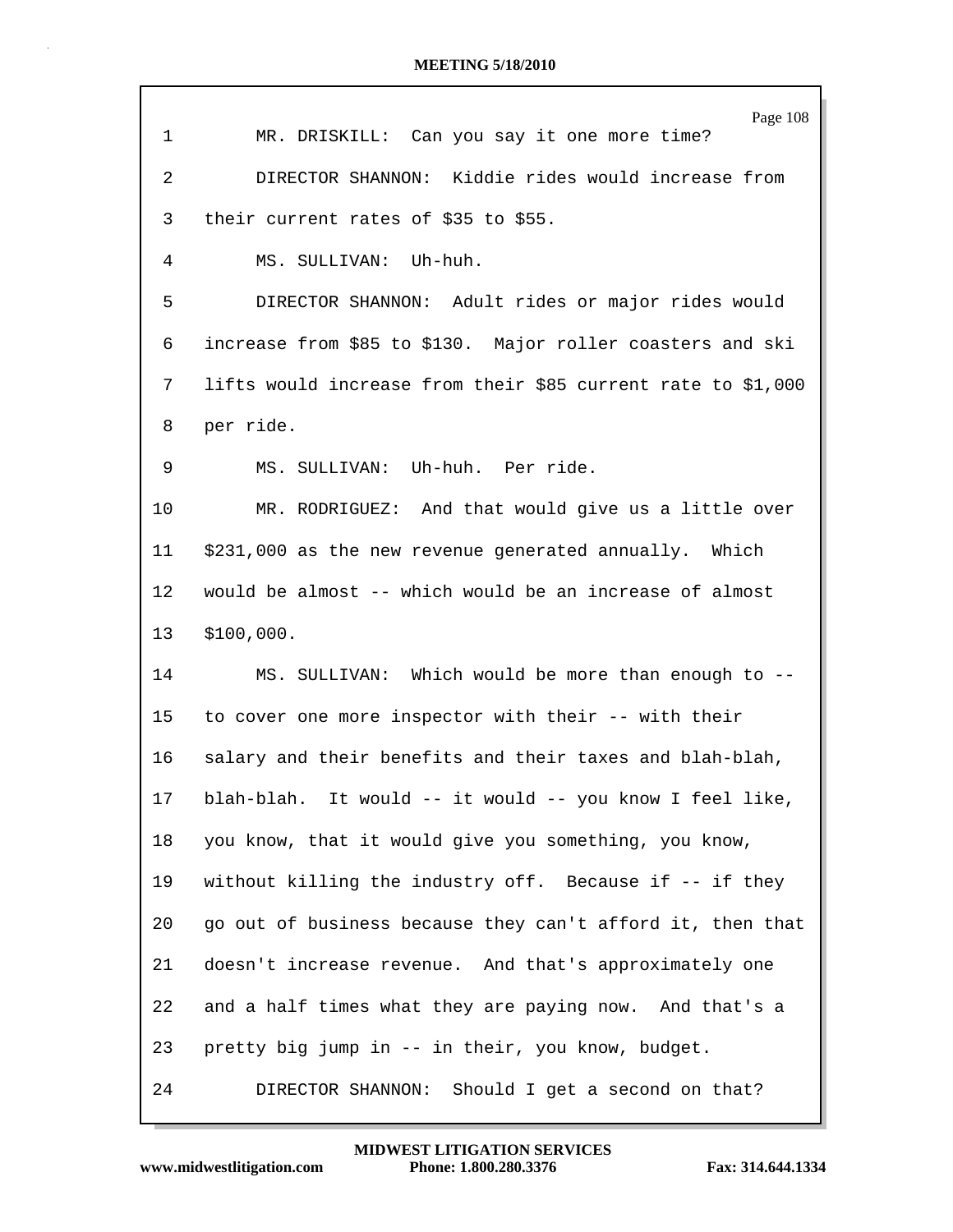| $\mathbf 1$     | Page 109<br>MR. HAGGERTY: Even though it is not required as a |
|-----------------|---------------------------------------------------------------|
| 2               | small board, it's our practice to get a second.               |
| 3               | DIRECTOR SHANNON: Is there a second?                          |
| 4               | MR. SPARKS: I will second it.                                 |
| 5               | DIRECTOR SHANNON: Bill seconds the motion.                    |
| 6               | Okay. Keep going.                                             |
| 7               | MS. SULLIVAN: Because it -- I mean it's -- we                 |
| 8               | have -- we have enjoyed lower costs on this, but I also       |
| 9               | feel like we cannot, you know, put the people -- the          |
| $10 \,$         | golden geese out of business either. Because it's not         |
| 11              | just the revenue that they bring in, but they -- they         |
| 12              | will -- the revenue for all of their trucks, the revenue      |
| 13              | for state sales tax, the revenue that they bring to every     |
| 14              | town that they -- you know where they work. The revenue       |
| 15 <sub>1</sub> | that they bring in to nonprofit organizations. You know       |
| 16              | it's a whole balance of money. If -- if they would go out     |
| 17              | of business, that would stop coming into the system and       |
| 18              | turning over. So I think one and a half is -- is -- it's      |
| 19              | gonna' hurt, but it's not gonna' hopefully kill 'em.          |
| 20              | DIRECTOR SHANNON: And just for clarification sake,            |
| 21              | this would not go into effect obviously immediately.<br>It    |
| 22              | would not be effective until the 2011 carnival season.        |
| 23              | Uh-huh.<br>MS. SULLIVAN:                                      |
| 24              | And it would require a hearing on that<br>MR. HAGGERTY:       |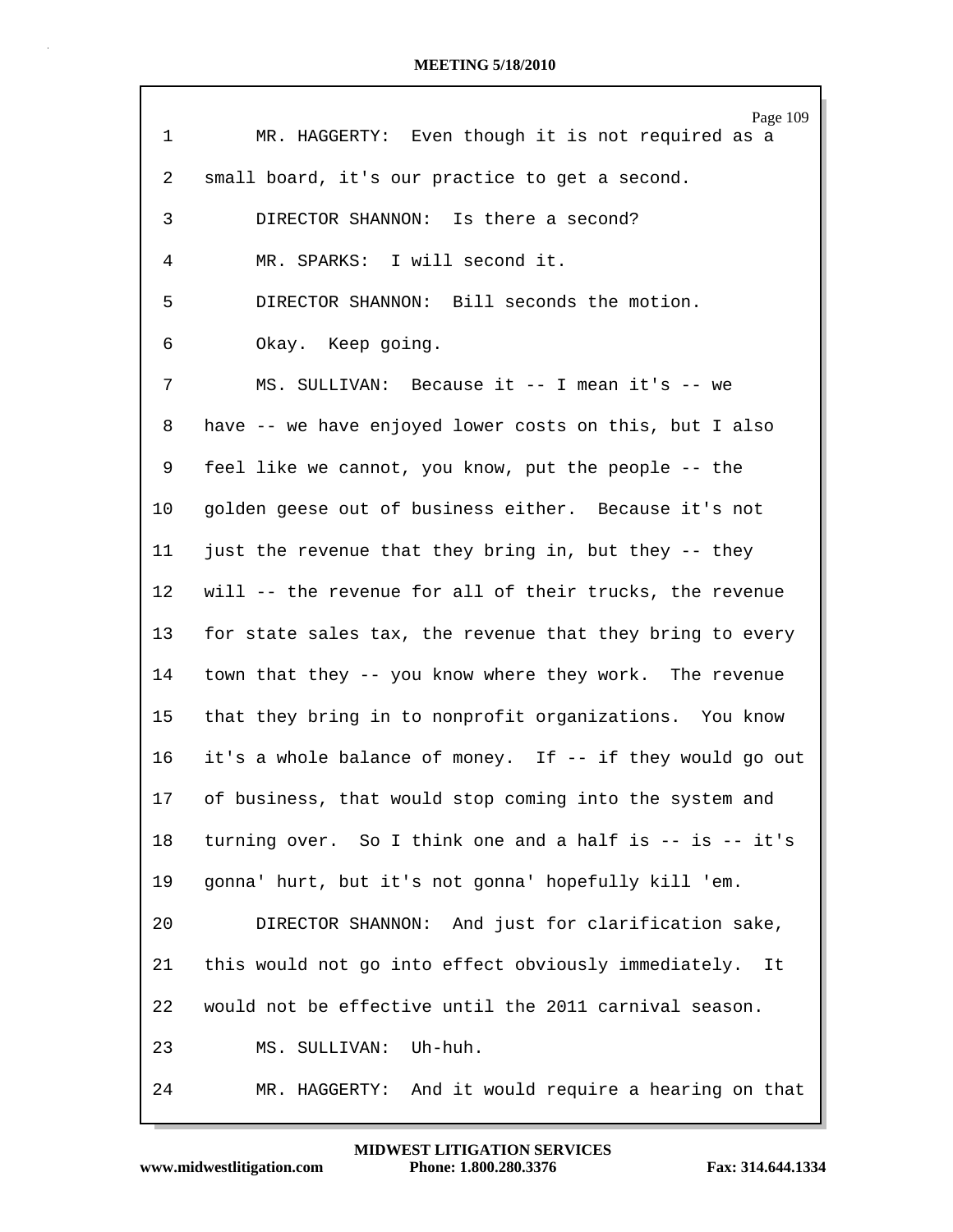|         | Page 110                                                  |
|---------|-----------------------------------------------------------|
| 1       | rule change.                                              |
| 2       | DIRECTOR SHANNON: It would require a rule change --       |
| 3       | it would require a hearing, yes. A public hearing.        |
| 4       | MR. HAGGERTY: A public hearing.                           |
| 5       | MS. SULLIVAN: Although, it's gonna' -- you know it's      |
| 6       | gonna' hurt their budget and certainly their bottom line, |
| 7       | they would like to have the inspector available when they |
| 8       | need 'em, too.                                            |
| 9       | MR. KIRSCHNER: How many carnival operators are            |
| $10 \,$ | there, do you know?                                       |
| 11      | MR. RATHBUN: Three hundred and --                         |
| 12      | MR. SPARKS: We have about 35 in Illinois.                 |
| 13      | Thirty-five shows.                                        |
| 14      | MR. RATHBUN: Are you talking companies or carnivals?      |
| 15      | MS. JOINER: We have almost 300 companies that             |
| 16      | operate in Illinois.                                      |
| 17      | MR. KIRSCHNER: What's the average number of rides         |
| 18      | per company?                                              |
| 19      | DIRECTOR SHANNON: There are some large shows.             |
| 20      | MS. SULLIVAN: Anywhere from eight to 100.                 |
| 21      | MR. KIRSCHNER: Well, the --                               |
| 22      | MS. JOINER: There is a lot that only have one.            |
| 23      | MR. RATHBUN: There were 304 companies in 2009. And        |
| 24      | there were a total number of 2,400 permits. So take 2,400 |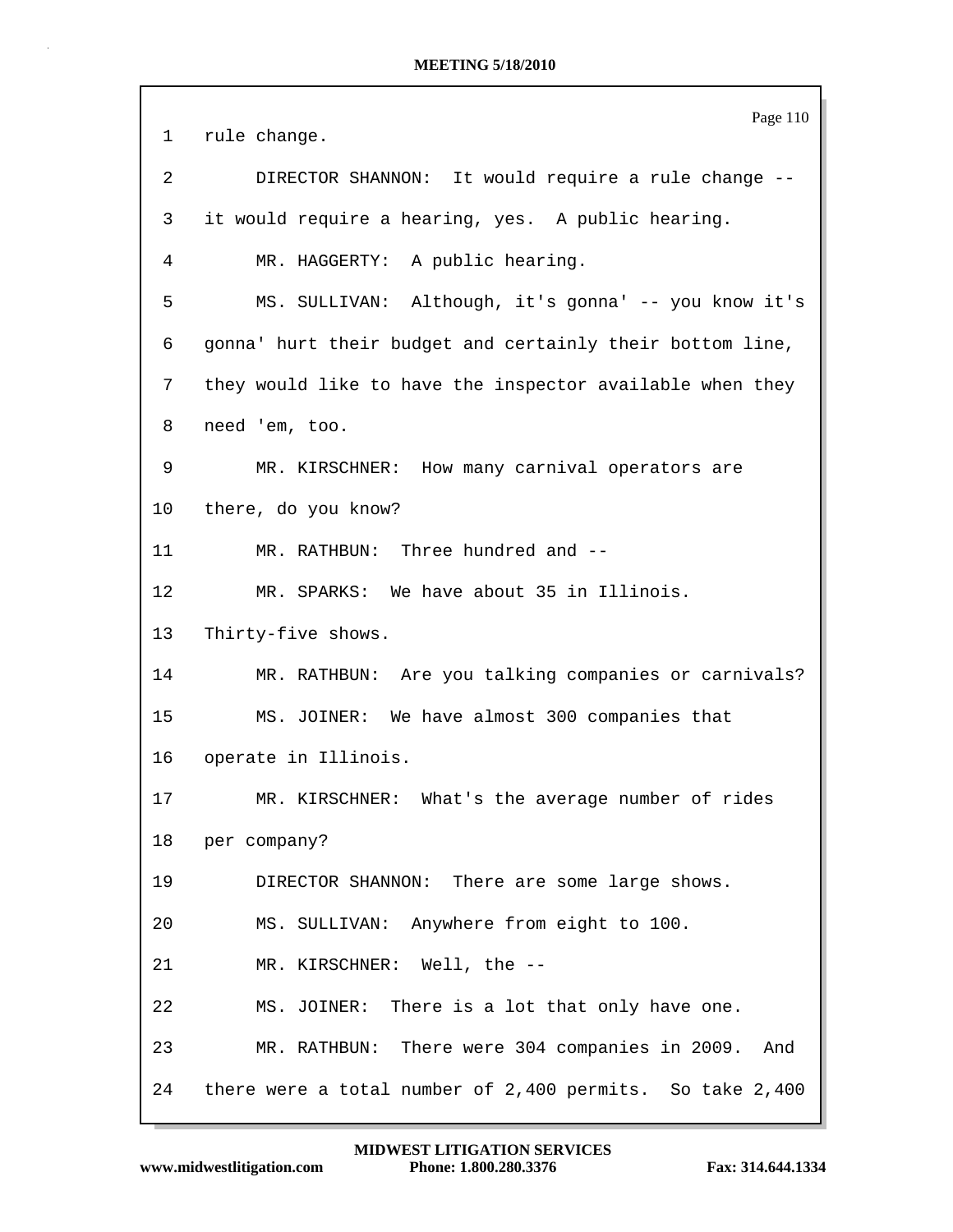|                 | Page 111                                                   |
|-----------------|------------------------------------------------------------|
| ı               | and divide it by 300.                                      |
| 2               | MS. SULLIVAN: So 2,400 rides.                              |
| 3               | MR. KIRSCHNER: Aren't there companies like Pump It         |
| 4               | Up?                                                        |
| 5               | DIRECTOR SHANNON: Yes. Yes. But not the one that           |
| 6               | you might have in your backyard.                           |
| 7               | MR. KIRSCHNER: The big revenue generators are --           |
| 8               | aren't just the water slides?                              |
| 9               | DIRECTOR SHANNON: We don't regulate water slides.          |
| 10              | MR. KIRSCHNER: Okay. But some of those companies           |
| 11              | like Pump It Up -- they do very well on those.             |
| 12              | Particularly in the Chicago area.                          |
| 13              | DIRECTOR SHANNON: And they are charged \$35.               |
| 14              | MR. KIRSCHNER: And I wish that there was some way to       |
| 15 <sub>1</sub> | make it fairer on the smaller carnival operator and to put |
| 16              | more on the ones that generate more income and to tie it   |
| 17              | to the income generated.                                   |
| 18              | MR. WRIGHT: I don't know if this is legal or not.          |
| 19              | To charge like set amusement parks like Great America just |
| 20              | a larger fee just to inspect. Is that possible or not?     |
| 21              | MS. VAUGHN: Like carnival versus amusement?                |
| 22              | MS. SULLIVAN: I think that you might get into              |
| 23              | discrimination there. I wouldn't want to fight that one.   |
| 24              | I think that there would be equal<br>MR. HAGGERTY:         |

**www.midwestlitigation.com Phone: 1.800.280.3376 Fax: 314.644.1334 MIDWEST LITIGATION SERVICES**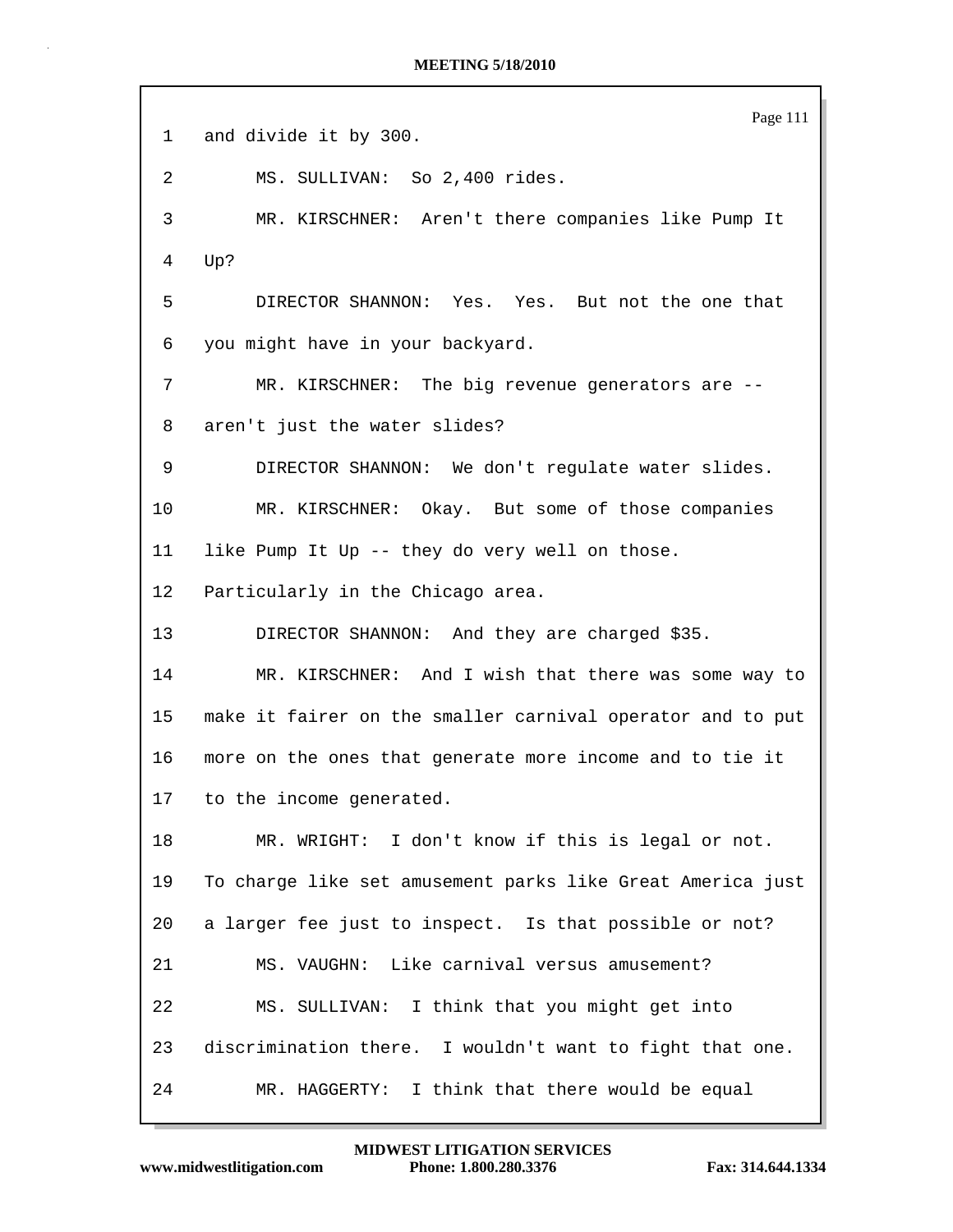| 1               | Page 112<br>protection issues related to different classes. |
|-----------------|-------------------------------------------------------------|
| 2               | MS. VAUGHN: Do they operate more days, though, than         |
| 3               | a carnival would?                                           |
| 4               | MR. HAGGERTY: You know I don't know that. That              |
| 5               | would be a basis for trying to distinguish them.            |
| 6               | DIRECTOR SHANNON: Well, from the research that we've        |
| 7               | done most states follow the pattern of charging by the      |
|                 |                                                             |
| 8               | ride. Don't they?                                           |
| 9               | MR. RATHBUN: Yeah.                                          |
| 10              | MR. DRISKILL: Yeah.                                         |
| 11              | MR. HAGGERTY: I think that's the basis there.               |
| 12              | DIRECTOR SHANNON: California charges by the number          |
| 13 <sup>°</sup> | of hours.                                                   |
| 14              | MS. SULLIVAN: And the inspectors are to read every          |
| 15              | manual every year just to -- just to promulgate more money  |
| 16              | for the system. And I do not want to even start thinking    |
| 17              | about that kind of thing. It's just raping the carnivals    |
| 18              | and operators.                                              |
| 19              | DIRECTOR SHANNON: We have some downtime. So we              |
| 20              | expect our inspectors to be doing that in the off season.   |
| 21              | MS. SULLIVAN: Right. And -- well, we expect our             |
| 22              | inspectors to not have to read the same manual every year.  |
| 23              | MR. WRIGHT: So with the \$85 for an adult ride,             |
| 24              | what's the amount of time that it takes normally to do      |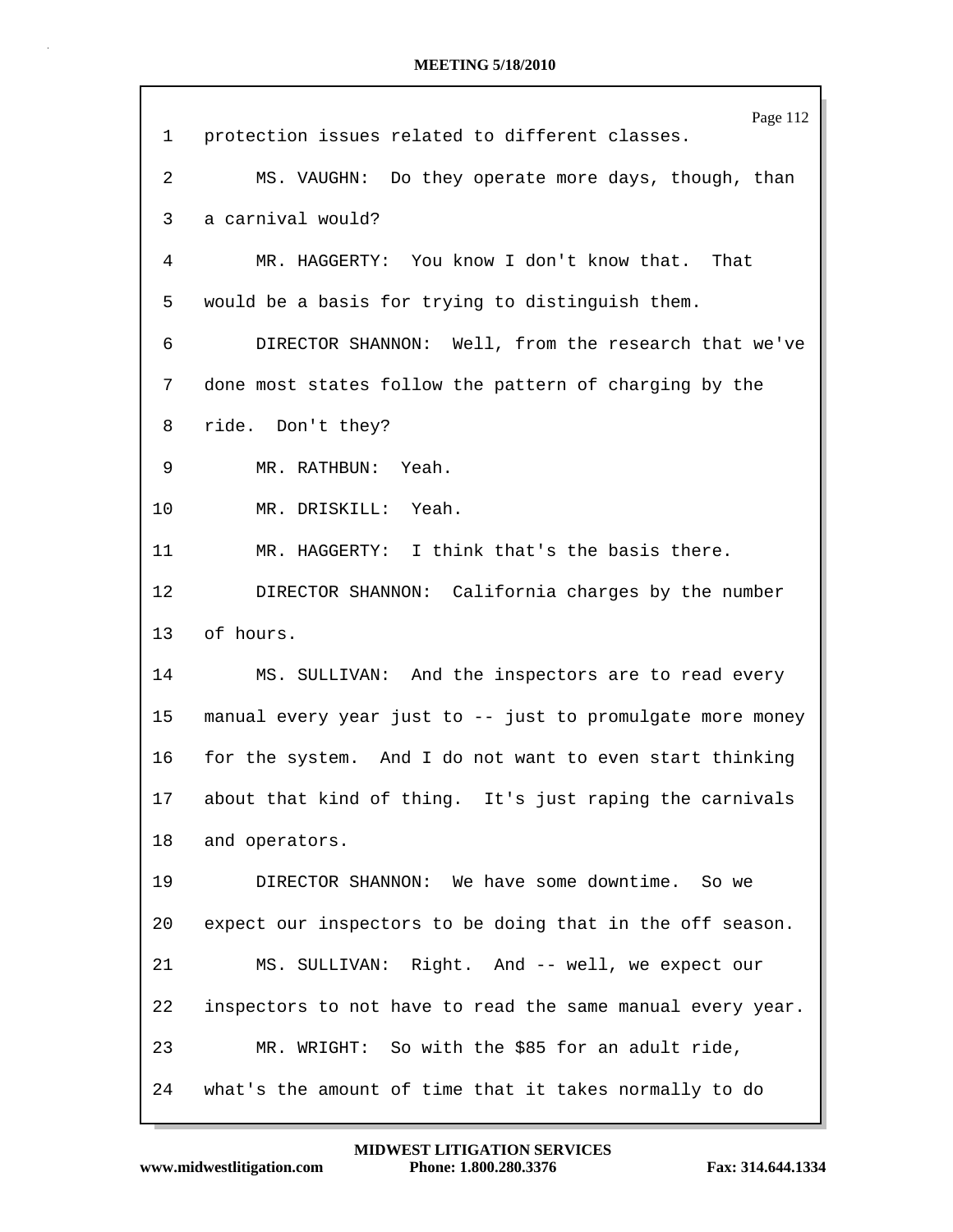Page 113 1 that? 2 MS. SULLIVAN: For the inspector to inspect the adult 3 ride? 4 MR. WRIGHT: Yeah. 5 MS. SULLIVAN: Probably around an hour. Give or take 6 probably 15 or 20 minutes. 7 DIRECTOR SHANNON: If just depends on the ride. 8 MS. SULLIVAN: It just depends on the ride. 9 DIRECTOR SHANNON: It might depend on the age, too. 10 MR. RATHBUN: And the quality of the ride. 11 MR. RATHBUN: You can spend two hours on a scrambler 12 if it's a piece of crap. Well, I spent three hours on a 13 Go-Kart track yesterday. 14 MS. SULLIVAN: If it's not well maintained, you are 15 going to see that pretty quickly. And you know if it's 16 missing rivets on this car and if it's missing rivets on 17 this car you know? But different rides have different 18 things where you have to check to see okay, are there 19 cracks in the -- you know in the structure of the ride or 20 in the structure of the vehicle that holds the people or 21 whatever holds the vehicle on the ride. You have to look 22 at do they have -- are keys in, are there click pins in 23 good shape. Do they have click pins in all of the 24 assembly pins. Do they -- are they, you know, properly --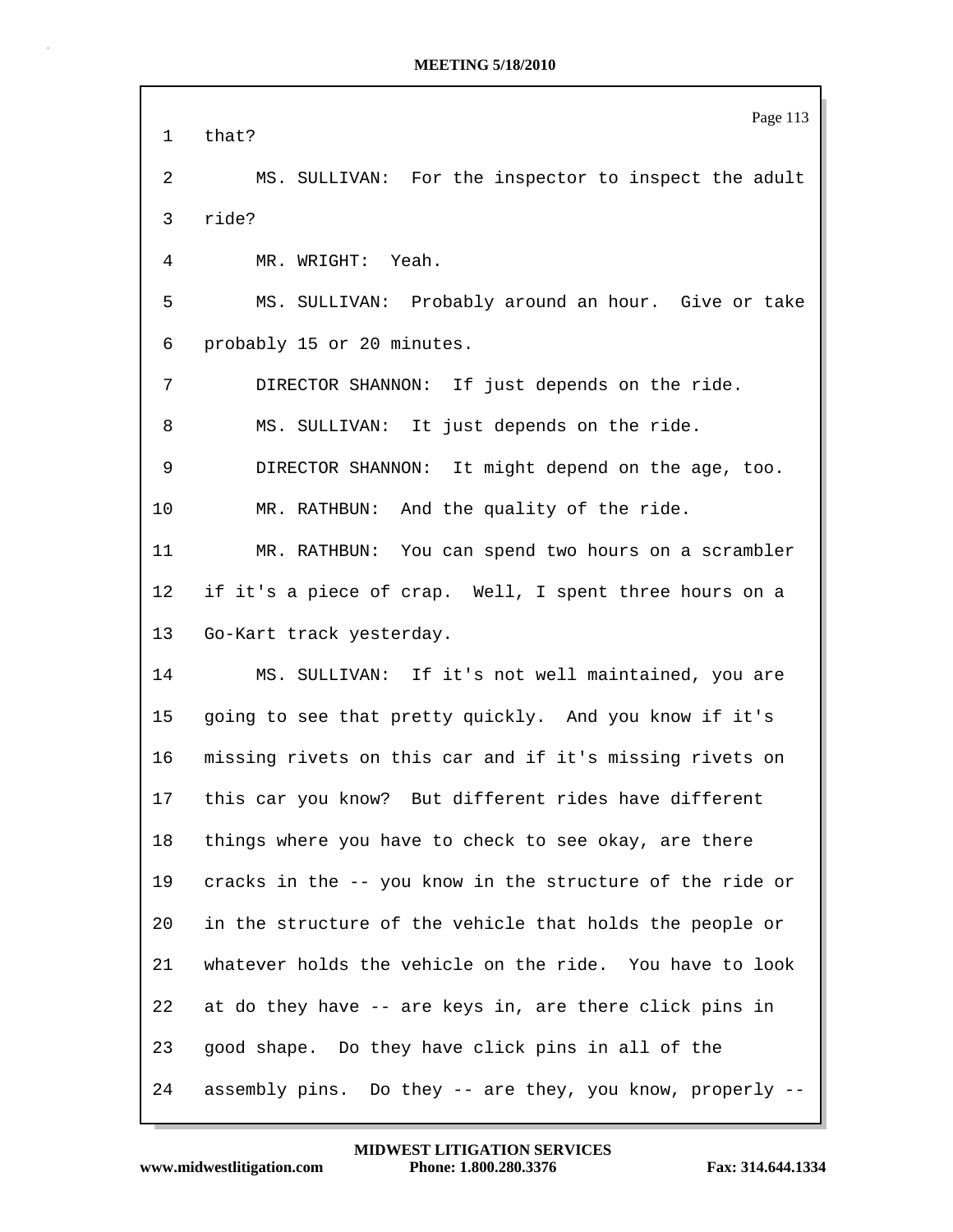|                                                           |  |  |  | Page 114 |
|-----------------------------------------------------------|--|--|--|----------|
| 1 I want to say are they properly leveled and blocked and |  |  |  |          |
|                                                           |  |  |  |          |
| 2 those kinds of things.                                  |  |  |  |          |

3 And you know when inspectors go to -- to -- like 4 NARSO and ASTM, they hear directly from the manufacturers 5 that here are some things to look for, these are very 6 important. They may add those in to what they inspect. 7 We're right now in the process of trying to go over all of 8 our inspection logs at my company for all of our rides and 9 to be able to post them on our web site. So that if an 10 inspector wants to download one or if a customer wants to 11 download one -- because we might hear about a comment that 12 somebody else hasn't. Like, oh, you know, you should 13 check for this. I mean we may be thinking, well, of 14 course. It's so obvious you know? Why wouldn't they? 15 But if it's happened, then you just might want to take a 16 little bit more care with something.

17 And so depending on the number of connection points, 18 it takes, you know, a greater or a lesser amount of time. 19 The number of vehicles. The type of blocking. If they 20 are trying to do it in the rain. You know it could be 21 that -- it can take a lot longer trying to climb. And if 22 they have to climb, then they've got to have their 23 personal protective equipment, you know, to put on. And 24 it is just -- there is so many different factors in how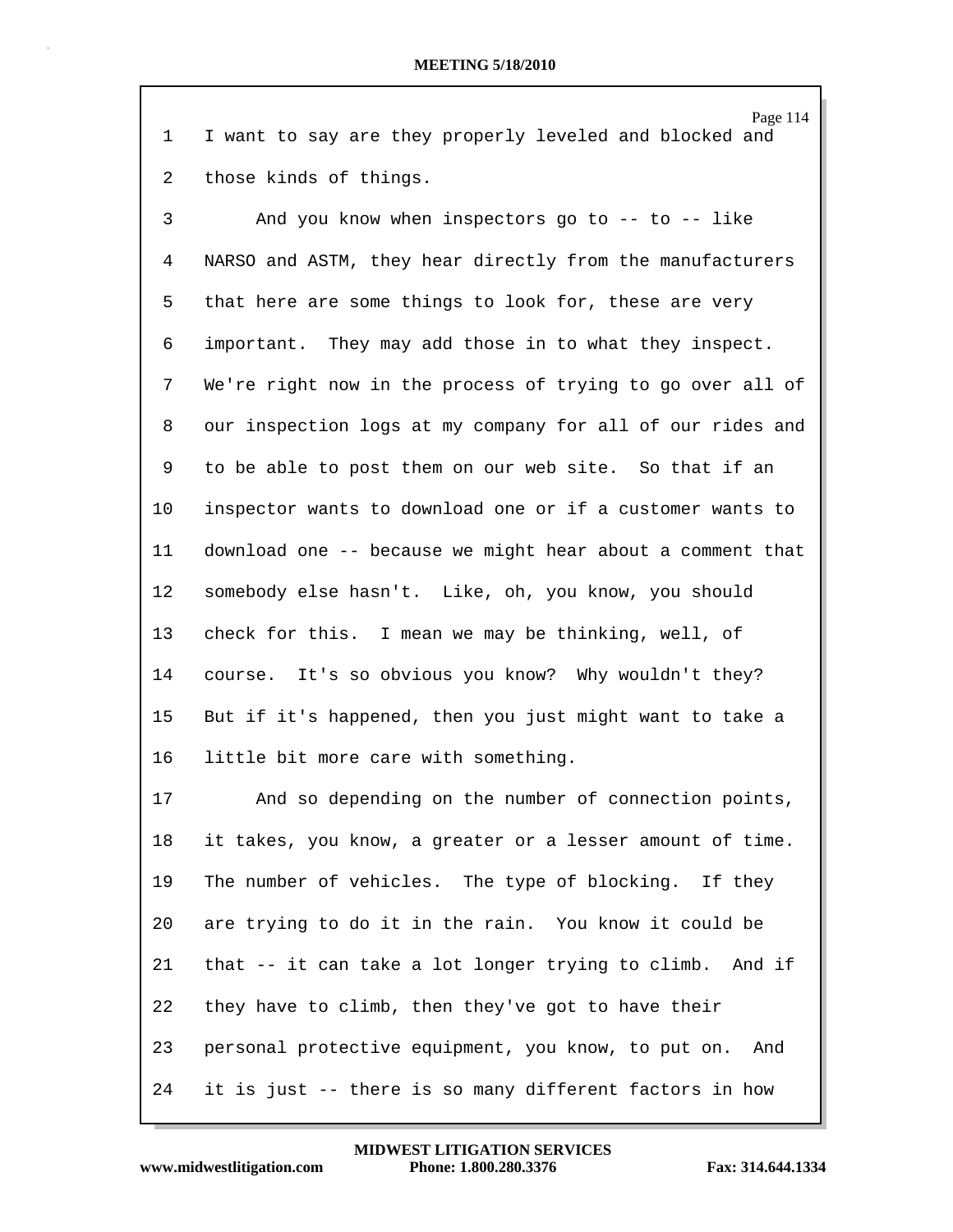|                 | Page 115                                                 |
|-----------------|----------------------------------------------------------|
| 1               | long it does take. But if you averaged it out, a ride    |
| 2               | that you are probably going to pass is -- is gonna' take |
| 3               | about an hour plus or minus.                             |
| 4               | MR. WRIGHT: It just seems like that Great America is     |
| 5.              | getting away with murder.                                |
| 6               | MR. HAGGERTY: But you know I think that an operator      |
| 7               | of a ride that has greater revenues would say my         |
| 8               | revenues -- I'm already paying taxes on my revenues you  |
| 9               | know? So that has already been accounted for within the  |
| 10 <sub>o</sub> | state.                                                   |
| 11              | DIRECTOR SHANNON: Well, they have their own              |
| 12              | inspection team don't they?                              |
| 13              | MR. RATHBUN: Well, they are also in one place.           |
| 14              | MS. SULLIVAN: So they are not setting up and tearing     |
| 15              | down.                                                    |
| 16              | MR. HAGGERTY: Expending hours by our own work force      |
| 17              | is more appropriate --                                   |
| 18              | MR. RATHBUN: Right. We don't have to drive four          |
| 19              | hours to inspect them. Margaret is 20 miles away.        |
| 20              | DIRECTOR SHANNON: They do supplement the                 |
| 21              | inspections. And I'm sure a lot of other operators do.   |
| 22              | But they have more than most.                            |
| 23              | MS. SULLIVAN: I would bet that every operator has        |
| 24              | somebody inspecting every ride. Well, it's a requirement |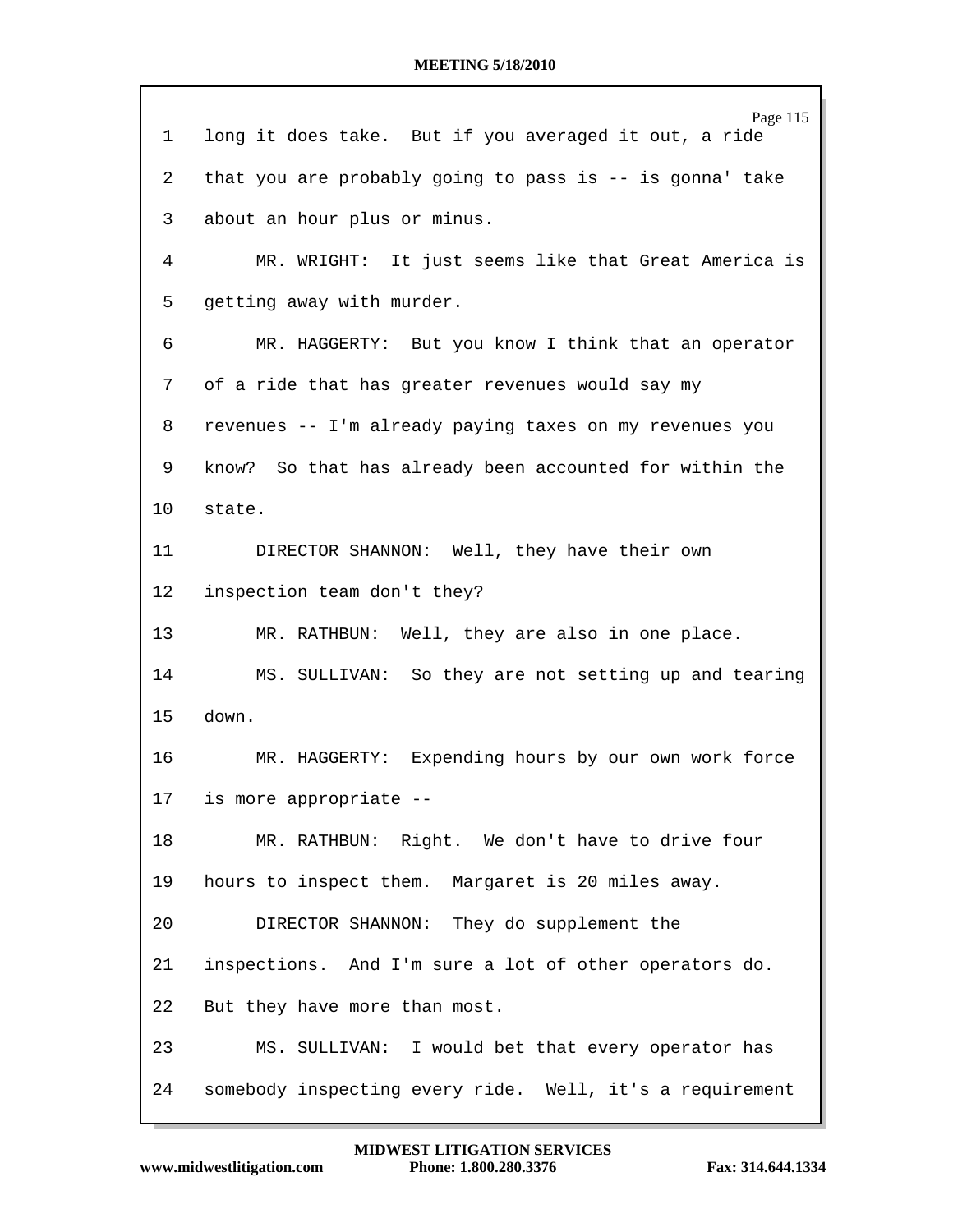| 1      | Page 116<br>to have a preopening inspection. So somebody is going to |
|--------|----------------------------------------------------------------------|
| 2      | be inspecting. And most -- like if you have a supervisor             |
| 3      | over several rides, that person is going to go and inspect           |
| 4      | each ride before they would want to open. They don't want            |
| 5      | anything to be wrong.                                                |
| 6      | Having the third pair of eyes just -- you know it's                  |
| 7      | really a wonderful thing because you are used to looking             |
| 8      | at a ride every day, day in and day out for a whole                  |
| 9      | season. And if you happen to miss something, then you                |
| 10     | hope that your inspector comes in and says, oh, did you              |
| 11     | know that you didn't have a -- you know a lock on this or            |
| 12     | there is an assembly pin missing over here or you know?              |
| 13     | MR. KIRSCHNER: Is there a fining process that if the                 |
| 14     | inspector finds something incorrect that there is a fine             |
| $15\,$ | levied?                                                              |
| 16     | MS. SULLIVAN: Well, first they would red tag the                     |
| 17     | ride or a seat on the ride. And that's not allowed to                |
| 18     | open until they mitigate whatever the problem was.                   |
| 19     | DIRECTOR SHANNON: The only thing that we have that's                 |
| 20     | maybe akin to that would be the Stop Operation Permit.               |
| 21     | And that's where if someone is operating without a permit,           |
| 22     | we can fine them up to -- what?                                      |
| 23     | MR. RATHBUN: It's \$2,500 with no permit, but --                     |
| 24     | We could put a Stop Operation<br>DIRECTOR SHANNON:                   |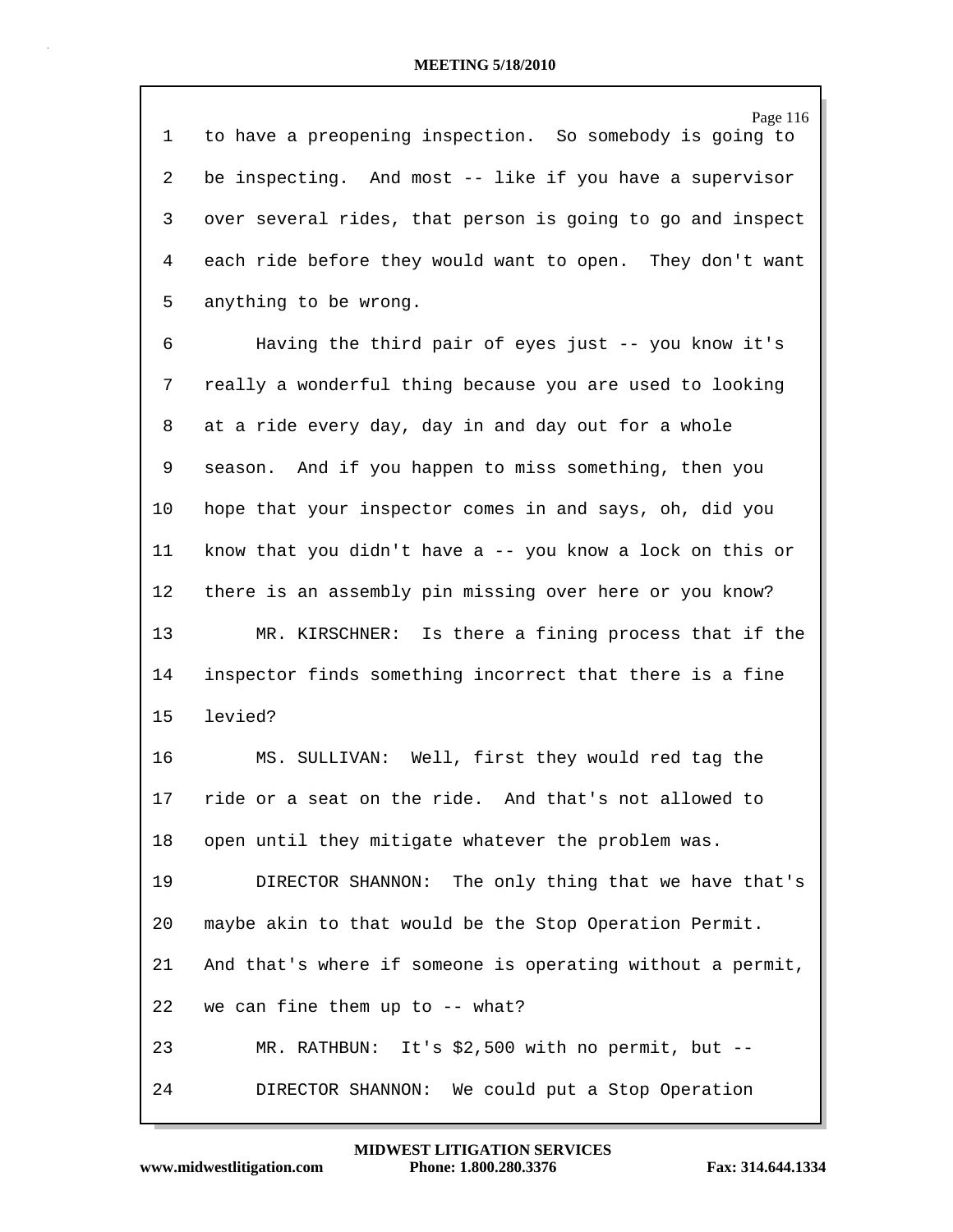|                 | Page 117                                                    |
|-----------------|-------------------------------------------------------------|
| $\mathbf{1}$    | Order on there.                                             |
| $\overline{2}$  | MR. RATHBUN: Stop Operation Orders are pretty much          |
| 3               | our last resort. We like to work with the owner and say,    |
| 4               | hey, you are missing this pin, get it fixed. We don't       |
| 5               | want to get into a position where it's like if something    |
| 6               | is missing we are going to fine you \$2,500. That's         |
| 7               | counterproductive to working as a team.                     |
| 8               | DIRECTOR SHANNON: And it's 250 for the reinspection.        |
| 9               | MR. RATHBUN: Right.                                         |
| 10              | DIRECTOR SHANNON: But we've only issued -- I mean we        |
| 11              | will issue them. We use it as we need to.                   |
| 12 <sub>1</sub> | MR. RATHBUN: We are getting better at it. It is a           |
| 13              | last resort kind of thing. We are looking more for people   |
| 14              | operating illegally.                                        |
| 15              | MS. SULLIVAN: But mostly they want to work                  |
| 16              | cooperatively. And you know not develop an antagonistic     |
| 17              | relationship.                                               |
| 18              | DIRECTOR SHANNON: With compliance.                          |
| 19              | MS. SULLIVAN: Because the carnival owner may be also        |
| 20              | able to say, hey, there is another thing that you ought to  |
| 21              | look for that we have found or that we have learned from    |
| 22              | somebody else on the east coast or somewhere that has been  |
| 23              | a problem. So you want them to have that working            |
| 24              | relationship with the inspectors. It goes both ways.<br>And |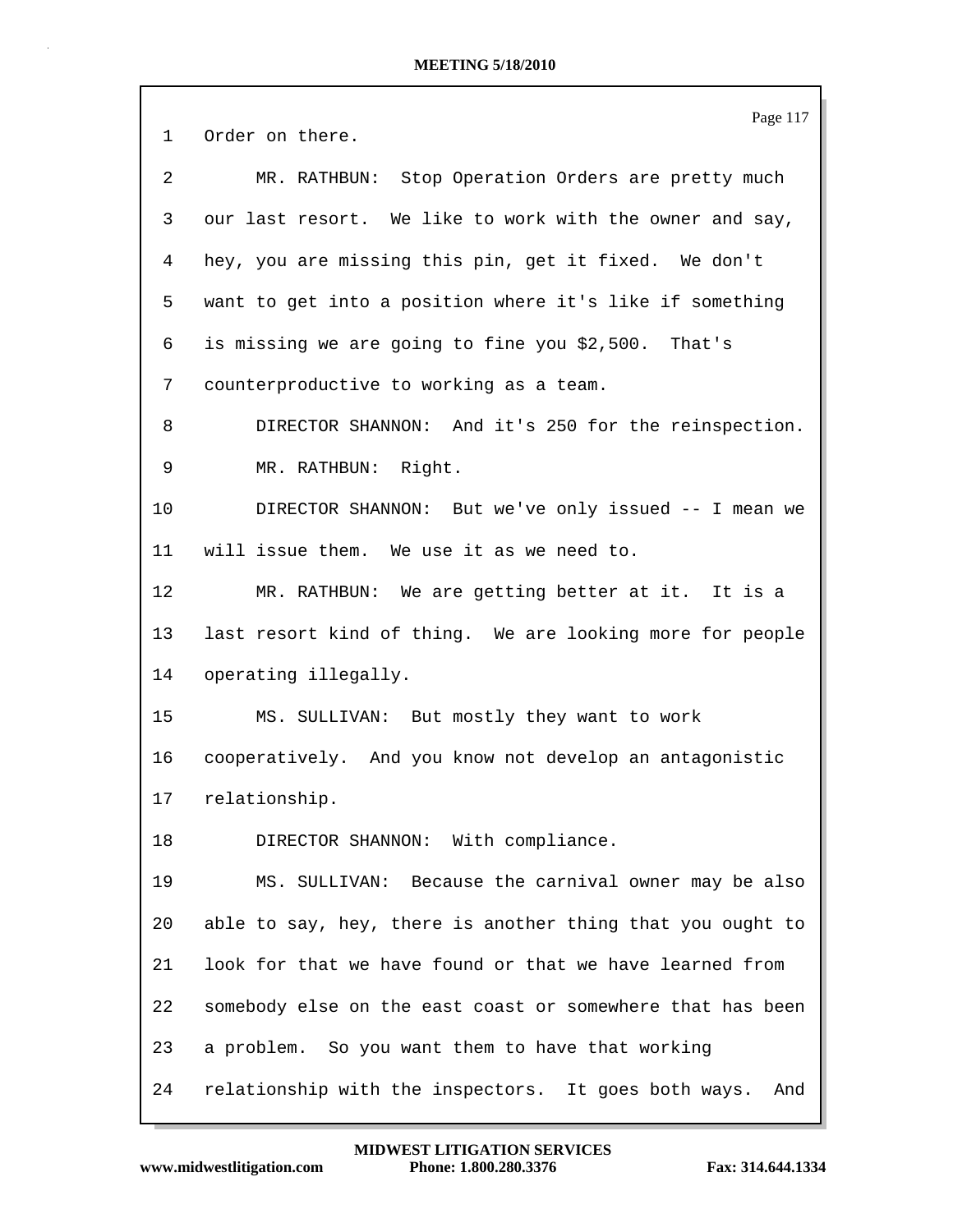| 1               | Page 118<br>if we start to getting icky with them, that would probably |
|-----------------|------------------------------------------------------------------------|
| 2               | stop.                                                                  |
| 3               | MR. KIRSCHNER: Uh-huh.                                                 |
| 4               | MS. SULLIVAN: So it's let's get this corrected while                   |
| 5               | we are here and then it's not -- because Marcia doesn't                |
| 6               | want to have listen to it and Catherine doesn't want to                |
| 7               | have to listen to it and Doug doesn't want to have to                  |
| 8               | listen to it if you start putting stop orders on things                |
|                 |                                                                        |
| 9               | that they can fix right there while you are there.                     |
| 10              | DIRECTOR SHANNON: Is there any further discussion?                     |
| 11              | MS. JOINER: Are we back on fees?                                       |
| 12              | MS. SULLIVAN: Uh-huh.                                                  |
| 13              | DIRECTOR SHANNON: Well, I think mostly.                                |
| 14              | MS. JOINER: Well, before you vote on that, I want to                   |
| 15 <sub>2</sub> | make sure that I am clear and that is that this is only                |
| 16              | for ski lifts and not tramways and rope tows.                          |
| 17              | DIRECTOR SHANNON: The 1,000?                                           |
| 18              | MS. JOINER: Yes. Because -- why I'm saying that is                     |
| 19              | in our rules, at Section 50, the way that it's listed is               |
| 20              | ski lifts, tramways and rope tows are all the same.                    |
| 21              | DIRECTOR SHANNON: What section of our rules are you                    |
| 22              | referring to?                                                          |
| 23              | MS. JOINER: I'm at 50.                                                 |
| 24              | So we are at 6000.50?<br>MR. HAGGERTY:                                 |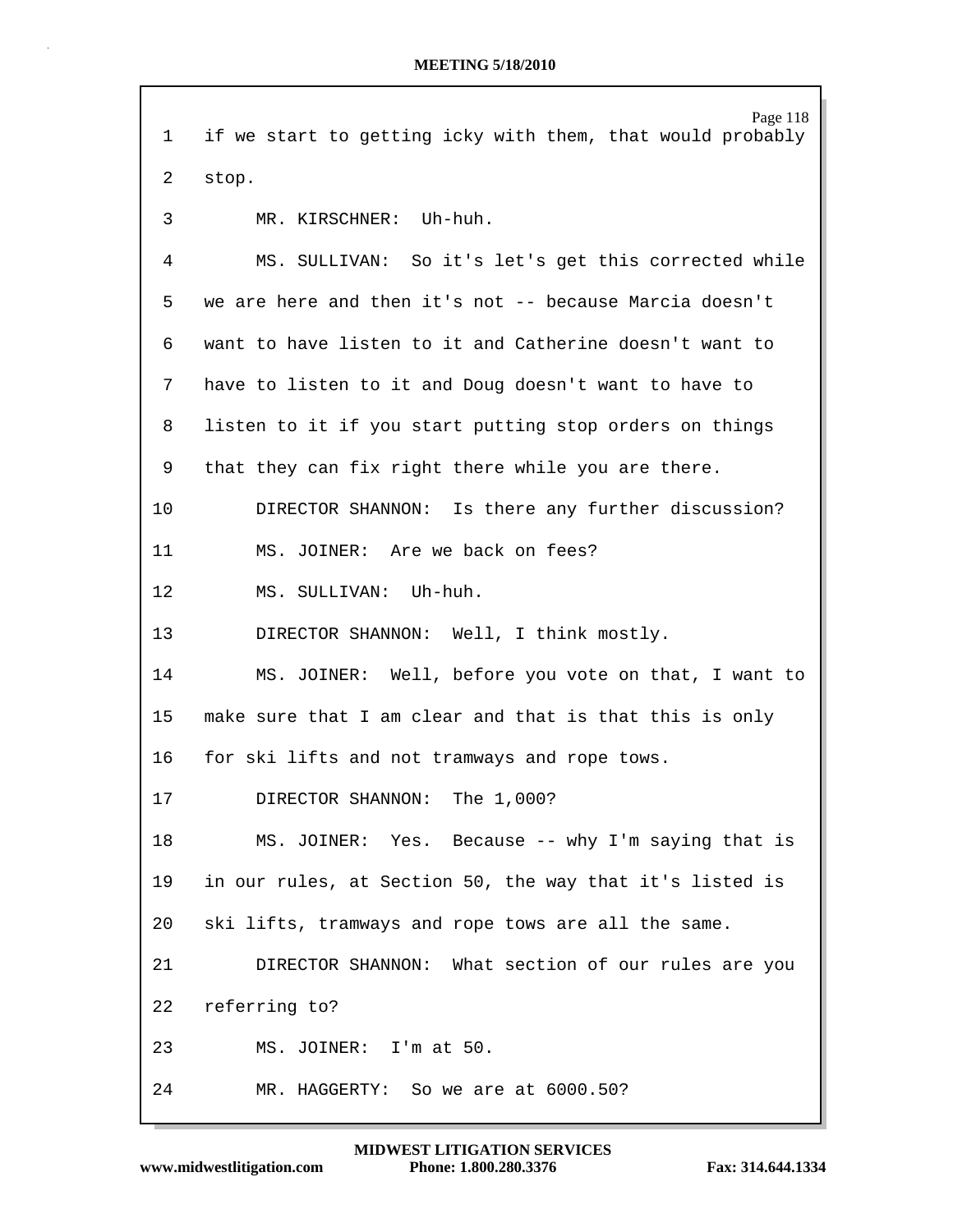|                 | Page 119                                                 |
|-----------------|----------------------------------------------------------|
| $\mathbf{1}$    | MS. JOINER: Yes. Item 4 in A and B both. Which we        |
| 2               | can separate those.                                      |
| 3               | And then we -- of course, we would have to define        |
| 4               | major coasters from --                                   |
| 5               | MR. RATHBUN: That was my next point of order is a        |
| 6               | working definition as to what qualifies as a major       |
| 7               | coaster.                                                 |
| 8               | MS. JOINER: Right. But before that, when they vote       |
| 9               | they are sort of lumped together right now.              |
| 10              | DIRECTOR SHANNON: Yeah.                                  |
| 11              | MS. JOINER: And I wanted to make sure that we are        |
| 12              | only doing ski lifts and not the tramways and rope tows. |
| 13              | MR. HAGGERTY: Would aerial tramways and rope tows --     |
| 14              | would they also require a day to a day and a half to     |
| 15 <sub>1</sub> | inspect?                                                 |
| 16              | MR. RATHBUN: Rope tows, no. We don't have any            |
| 17              | aerial tramways.                                         |
| 18              | MS. JOINER: Not anymore.                                 |
| 19              | MR. HAGGERTY: Okay.                                      |
| 20              | MR. RODRIGUEZ: So would that mean must removing ski      |
| 21              | lifts and making it a separate line item?                |
| 22              | MR. HAGGERTY: Well, I guess following --                 |
| 23              | MS. SULLIVAN: Would rope tows take about an hour to      |
| 24              | an hour and 15 minutes to inspect?                       |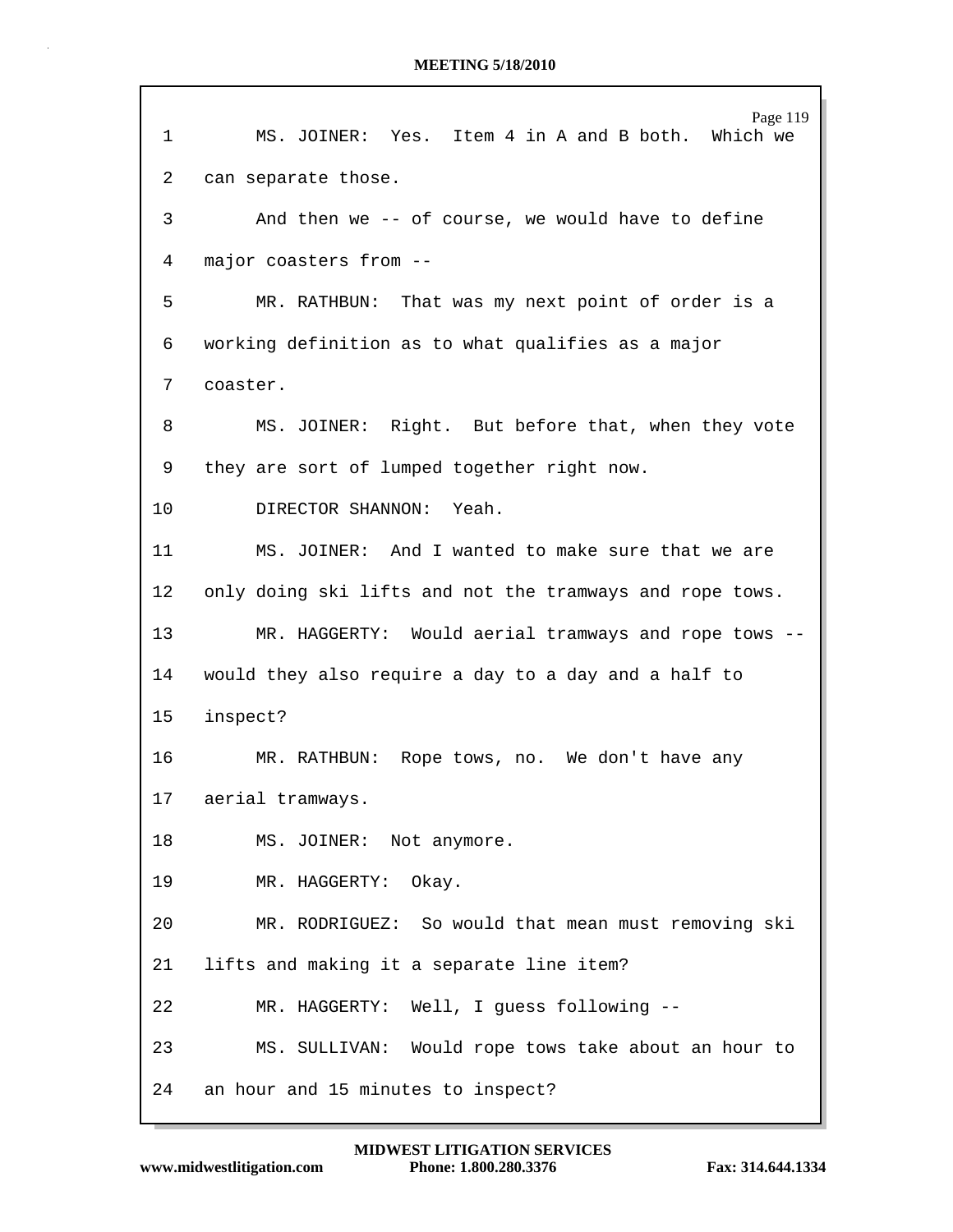|    | Page 120                                                  |
|----|-----------------------------------------------------------|
| 1  | MR. RATHBUN: Yes.                                         |
| 2  | MR. HAGGERTY: Aerial tramways, if they did exist,         |
| 3  | would probably require the same amount of time as a ski   |
| 4  | lift?                                                     |
| 5  | MR. RATHBUN: Yes.                                         |
| 6  | MR. HAGGERTY: Keeping ski lifts together and              |
| 7  | separating out the tow ropes.                             |
| 8  | DIRECTOR SHANNON: So there was a question about           |
| 9  | whether, Patty, your motion for ski lifts included aerial |
| 10 | tramways and rope tows because right now in our rules we  |
| 11 | have all three in the same category.                      |
| 12 | MS. SULLIVAN: Well, I would say rope tows, no.            |
| 13 | Because they don't take that long to inspect.             |
| 14 | DIRECTOR SHANNON: So rope tows would be in with the       |
| 15 | adult rides?                                              |
| 16 | MS. SULLIVAN: What were they before? Were they in         |
| 17 | with the adult rides?                                     |
| 18 | MR. RATHBUN:<br>Yes.                                      |
| 19 | MS. SULLIVAN: Then I would think that they would          |
| 20 | stay in with the adult rides.                             |
| 21 | Aerial tramways -- well, most of them have -- you         |
| 22 | know they have columns that the inspector has to climb    |
| 23 | every single one and -- and inspect every single one.     |
| 24 | They still have to inspect the whole cable all of the way |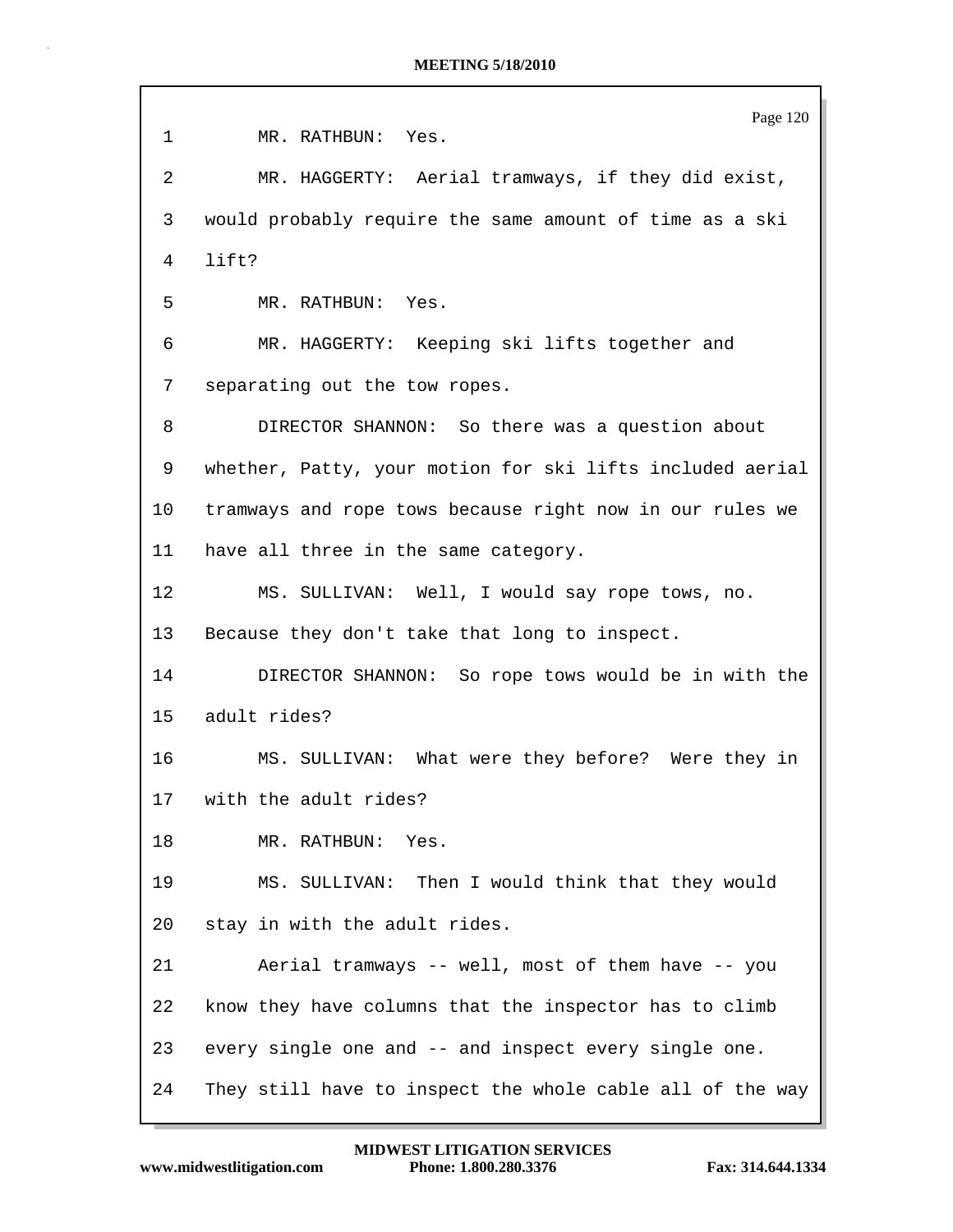| 1  | Page 121<br>around there. And that's a long and tedious process.<br>As |
|----|------------------------------------------------------------------------|
| 2  | well as the gear house that's running. The whole thing.                |
| 3  | So you know they don't have maybe as far to go, but                    |
| 4  | you know if we want to do something in between for them.               |
| 5  | But otherwise I think that it's still the climbing up                  |
| 6  | because, you know, you have to have your harness on and                |
| 7  | your -- you know you have to lock yourself on every step.              |
| 8  | DIRECTOR SHANNON: So was it your intent to include                     |
| 9  | ski lifts and tramways?                                                |
| 10 | MS. SULLIVAN: I hadn't thought about tramways                          |
| 11 | truthfully, but I think it's probably reasonable to                    |
| 12 | include tramways. And tramways are usually static.<br>They             |
| 13 | don't move.                                                            |
| 14 | DIRECTOR SHANNON: How many of those do we have?                        |
| 15 | MR. RATHBUN:<br>None.                                                  |
| 16 | MR. HAGGERTY:<br>None.                                                 |
| 17 | DIRECTOR SHANNON: Oh.                                                  |
| 18 | MS. SULLIVAN: Okay. But in case we would get one,                      |
| 19 | we will just throw it in there.                                        |
| 20 | MR. HAGGERTY: So would that be a motion to amend the                   |
| 21 | pending motion?                                                        |
| 22 | MS. SULLIVAN: Yes. I would be happy to amend my                        |
| 23 | motion to include tramways with ski lifts.                             |
| 24 | DIRECTOR SHANNON:<br>Okay.                                             |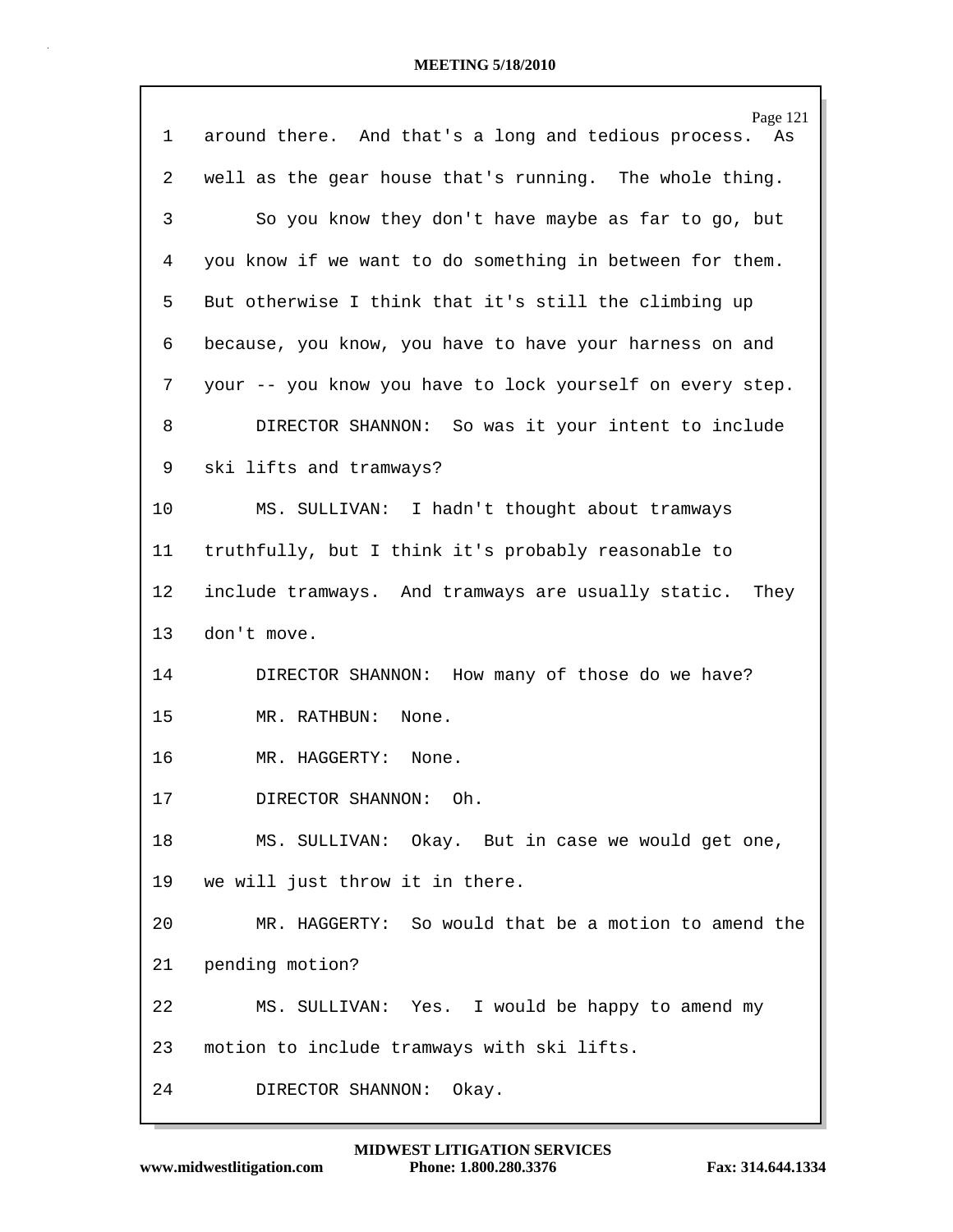| $\mathbf 1$ | Page 122<br>MR. HAGGERTY: And what --                     |
|-------------|-----------------------------------------------------------|
| 2           | MS. SULLIVAN: But not rope tows. Rope tows would          |
| 3           | remain in with the major rides.                           |
| 4           | MR. SPARKS: And large coasters.                           |
| 5           | MS. SULLIVAN: Yes.                                        |
| 6           | MR. RATHBUN: And, as a point of clarification, what       |
| 7           | criteria are we using to determine what a major coaster   |
| 8           | is?                                                       |
| 9           | MR. WRIGHT: A thousand feet.                              |
| 10          | DIRECTOR SHANNON: I think that I used the term major      |
| 11          | coaster. So if that's not the term --                     |
| 12          | MR. RATHBUN: Well, it's incremental. Where are we         |
| 13          | drawing the line? Are we using track length? Are we       |
| 14          | using the height of the lift hill. We just need           |
| 15          | clarification so that --                                  |
| 16          | DIRECTOR SHANNON: Or are we talking about all             |
| 17          | coasters that aren't kiddie coasters? I don't know.       |
| 18          | MR. RATHBUN: That would include the Orient                |
| 19          | Expresses. You are not going to charge \$1,000 for those. |
| 20          | MS. SULLIVAN: No. I would say -- you know I don't         |
| 21          | know exactly how to define major coasters, but, for       |
| 22          | instance, if it takes a day or two or more to set 'em up, |
| 23          | then they are a major coaster.                            |
| 24          | MR. WRIGHT: Can you say permanent, fixed.                 |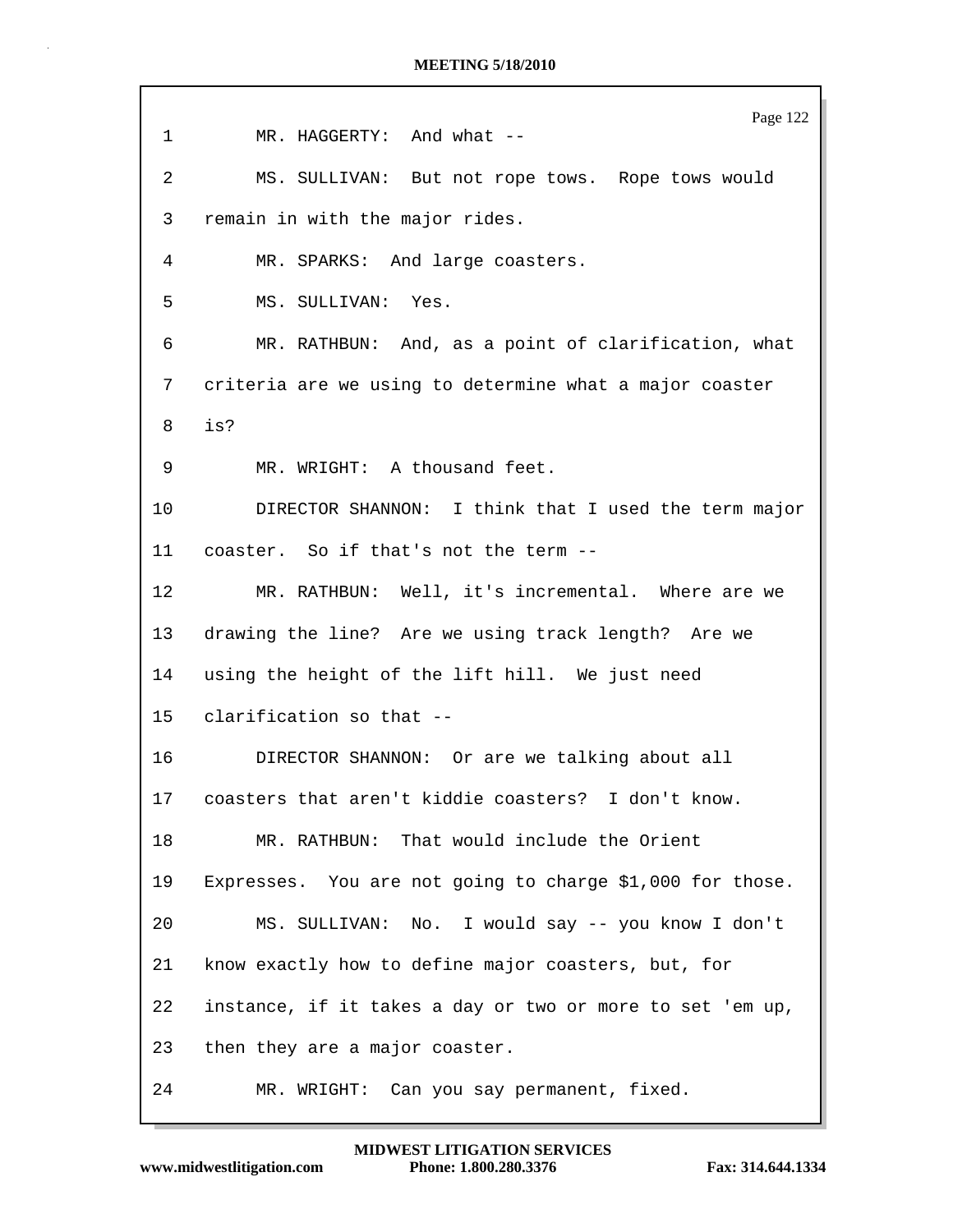|                | Page 123                                                  |
|----------------|-----------------------------------------------------------|
| 1              | MS. SULLIVAN: No.                                         |
| $\overline{2}$ | MR. RATHBUN: Point being the Wild Mouse. It's a           |
| 3              | mobile ride. And I would say anything over like 30 or 40  |
| 4              | foot tall. That's where my mind is going.                 |
| 5              | MS. VAUGHN: The Orient Express is considered an           |
| 6              | adult ride.                                               |
| 7              | MR. RATHBUN: It is, but I would not call it a major       |
| 8              | coaster to the extent that it's a family ride.            |
| 9              | MS. SULLIVAN: It's a family ride with cars big            |
| 10             | enough to accommodate adults. It's not one to turn over   |
| 11             | and to corkscrew.                                         |
| 12             | But you know, for instance -- I don't know if we have     |
| 13             | any that come into Illinois. But, for instance, in        |
| 14             | Columbus, Slovenias (phonetic) bring this big old coaster |
| 15             | in and it -- you know they bring it in ahead of time. And |
| 16             | it takes three or four days to set up.                    |
| 17             | MR. RATHBUN: That's true.                                 |
| 18             | MS. SULLIVAN: And the fact that you are setting up        |
| 19             | that many pieces and -- and -- and fitting together track |
| 20             | and everything -- you know I just think that the          |
| 21             | inspectors have to take more time on it because it's --   |
| 22             | MR. WRIGHT: Can you define it that it takes so many       |
| 23             | hours to inspect?                                         |
| 24             | They are going to pay \$1,000 for the<br>MR. DRISKILL:    |

 $\mathsf{r}$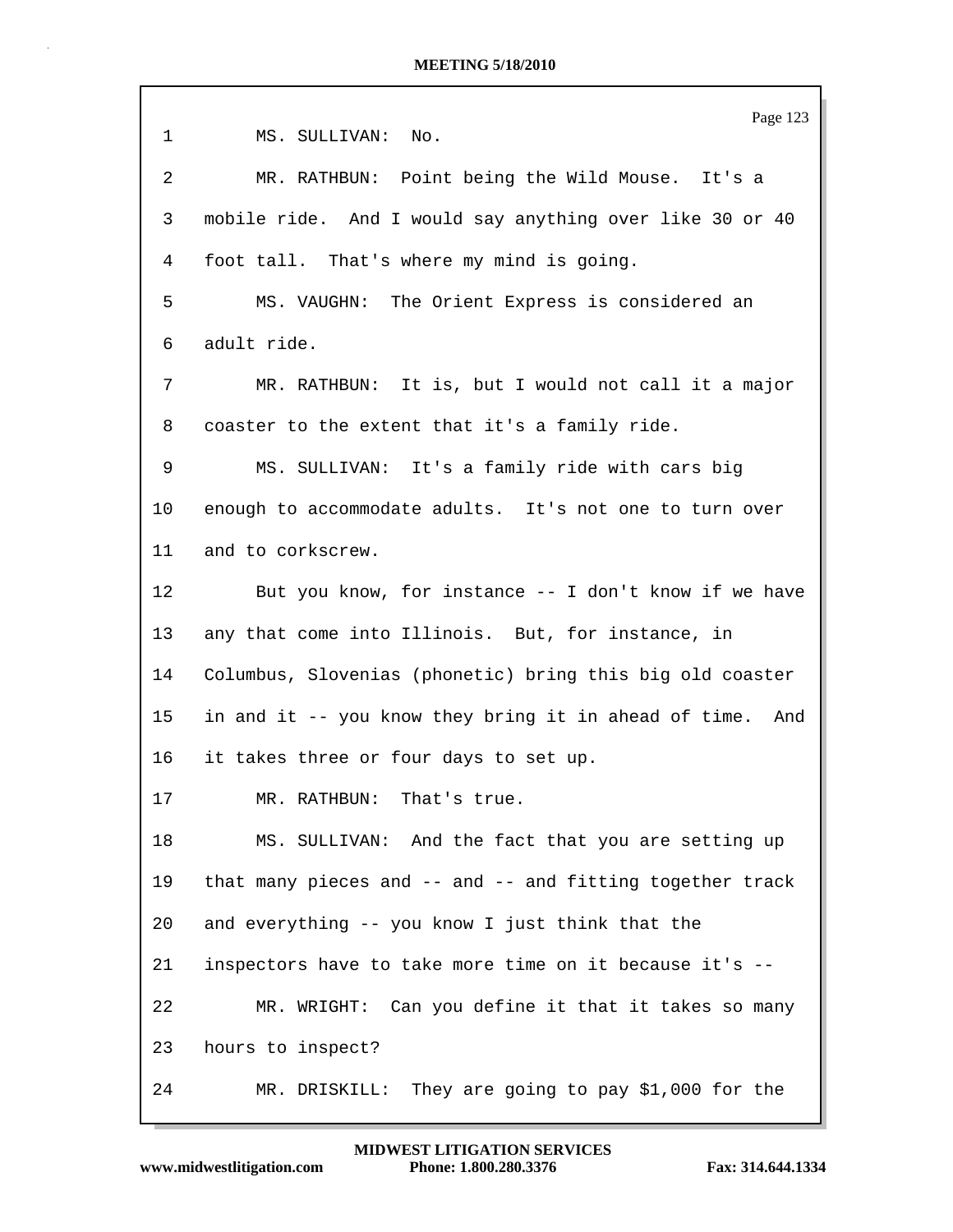|         | Page 124                                                   |
|---------|------------------------------------------------------------|
| 1       | inspector to inspect it, but not -- if I have a coaster.   |
| 2       | I don't. But if I did, I would pay the same thousand to    |
| 3       | get the benefit of a repeat inspection throughout my       |
| 4       | season.                                                    |
| 5       | MS. SULLIVAN: Uh-huh. But for the first inspection,        |
| 6       | those inspectors still have to take all of that time to do |
| 7       | it. And I think that that's -- I don't know any -- we are  |
| 8       | trying to fund a position. And -- and I mean we need       |
| 9       | another inspector. So I'm thinking --                      |
| $10 \,$ | MR. DRISKILL: And, as an owner, operator, I don't          |
| 11      | dispute that. I've been at the mercy of the inspectors     |
| 12      | where I have called Doug up and said I forgot, I screwed   |
| 13      | up, I need an inspection. And he has accommodated me. I    |
| 14      | agree that we need an inspector. I just don't know.        |
| 15      | What about with a -- with a coaster? It used to be         |
| 16      | \$85 and now you want him to pay a thousand.               |
| 17      | MS. SULLIVAN: But he is getting that much of our           |
| 18      | inspector's time.                                          |
| 19      | MS. SCHERER: Would any of these be over 30 or 40           |
| 20      | feet?                                                      |
| 21      | MR. SPARKS: Yeah. A Zyclone would.                         |
| 22      | MS. SCHERER: That is a bigger roller coaster.              |
| 23      | MR. DRISKILL: A Zyclone is.                                |
| 24      | Yeah.<br>MR. RATHBUN:                                      |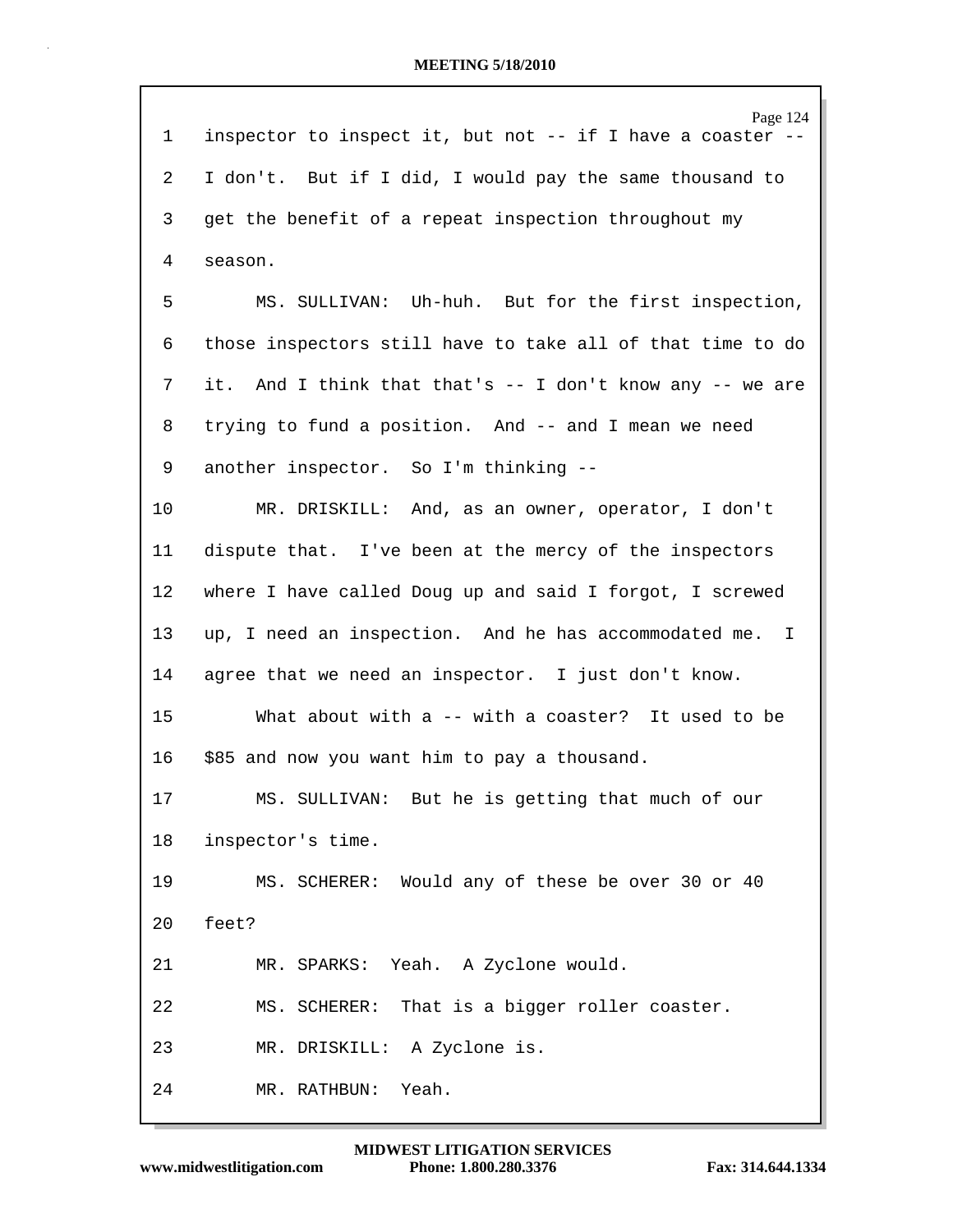| $\mathbf{1}$    | Page 125<br>MR. SPARKS: Fifty foot.                       |
|-----------------|-----------------------------------------------------------|
| 2               | MR. RATHBUN: That's as tall as some of the coasters       |
| 3               | at Six Flags. That's the point. There are portable rides  |
|                 |                                                           |
| 4               | that are as big as it is. And it may be a one-shot deal   |
| 5               | like the Heart of Illinois Fair where they did take three |
| 6               | days to set it up. And it was probably a one-shot deal.   |
| 7               | But yes, that would meet the criteria of a major coaster. |
| 8               | MR. SPARKS: We could change it to a permanent unit        |
| 9               | coaster that rides adults.                                |
| 10              | MS. SULLIVAN: No, 'cause I think that the Zyclone is      |
| 11              | going to take as long to inspect as one in a park.        |
| 12              | MR. WRIGHT: How about inspection hours like getting       |
| 13              | the kiddie coaster -- taking any coaster that takes over  |
| 14              | two hours to inspect.                                     |
| 15 <sub>2</sub> | MR. RATHBUN: No, I would never stipulate how long it      |
| 16              | takes to inspect something. It takes as long as it takes  |
| 17              | to inspect it. That's just --                             |
| 18              | MS. SULLIVAN: I'm totally with you on that.               |
| 19              | MR. RATHBUN: You do not dictate how long it takes an      |
| 20              | inspector to inspect a ride.                              |
| 21              | DIRECTOR SHANNON: He is just saying the time that it      |
| 22              | takes.                                                    |
| 23              | MR. RATHBUN: I understand.                                |
| 24              | DIRECTOR SHANNON: You need an incentive for it to be      |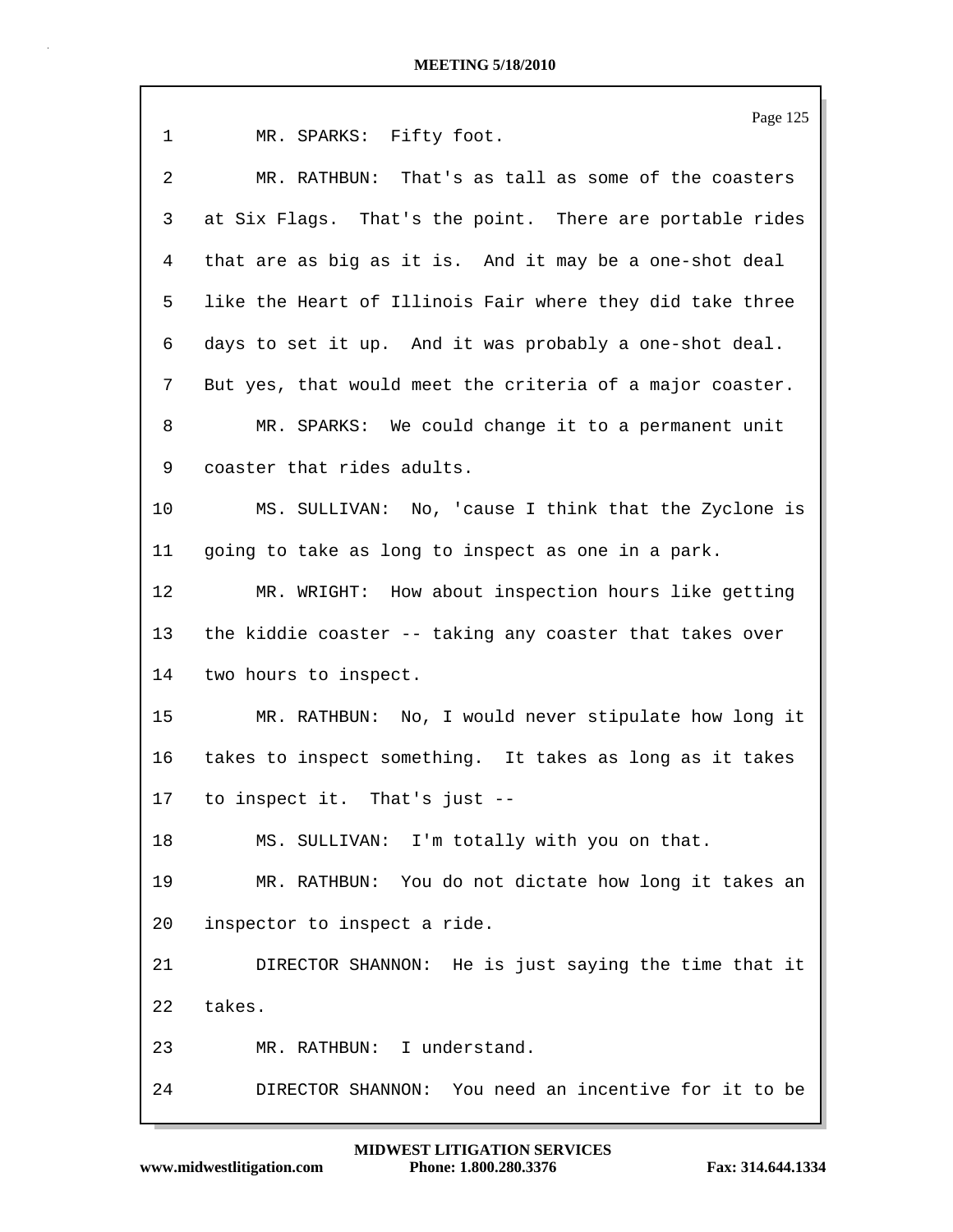|    | Page 126                                                  |
|----|-----------------------------------------------------------|
| 1  | done quicker.                                             |
| 2  | MR. RATHBUN: You need to be more -- some type of an       |
| 3  | intangible element relative to inspections whereas height |
| 4  | or length are concrete. Does that make sense?             |
| 5  | MR. WRIGHT: Yeah. If you say like a 30-foot tall          |
| 6  | 1,000-foot coaster.                                       |
| 7  | MR. HAGGERTY: So with a track in excess of X or a         |
| 8  | height in excess of Y?                                    |
| 9  | MR. RATHBUN: Right.                                       |
| 10 | DIRECTOR SHANNON: Well, we could define major -- we       |
| 11 | will have to go through the rules anyway and look at      |
| 12 | defining that.                                            |
| 13 | MS. SULLIVAN: Uh-huh. And in the meantime maybe           |
| 14 | Doug and the inspectors can kind of categorize the -- the |
| 15 | coasters that they have and maybe even take pictures for  |
| 16 | us to see so we can say that we think that this should be |
| 17 | and we can have an interval like a \$500 inspection fee   |
| 18 | $or$ $--$                                                 |
| 19 | MS. JOINER: Don't some of the other states do this?       |
| 20 | DIRECTOR SHANNON: Charge more for coasters?               |
| 21 | MR. RATHBUN: Yes. Kentucky has like 12 different          |
| 22 | categories.                                               |
| 23 | MS. JOINER: How do they do it?                            |
| 24 | MR. RATHBUN: It's height usually.                         |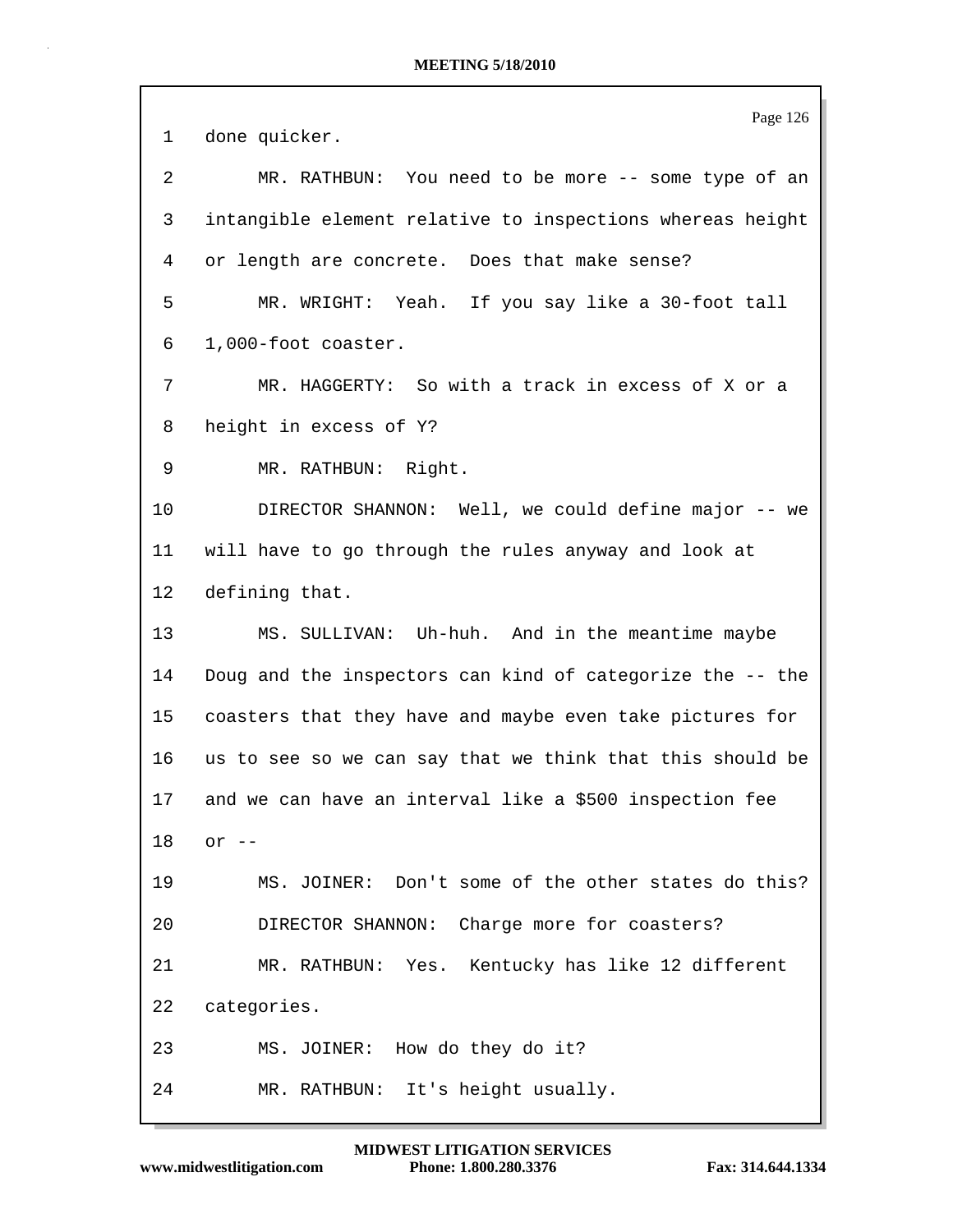| $\mathbf 1$ | Page 127<br>MS. VAUGHN: What about permanent versus a certain |
|-------------|---------------------------------------------------------------|
| 2           | height?                                                       |
| 3           | MS. SULLIVAN: I wouldn't say permanent. I would               |
| 4           | just say over a certain height. Because if they are set       |
| 5           | up and torn down 20 times during the year -- and these        |
| 6           | guys work long days when they are setting up a coaster.       |
| 7           | And the opportunity to miss a pin and -- an assembly pin      |
| 8           | or something else increases the more tired that you are       |
| 9           | and the more that there are to put in.                        |
| 10          | And you know I think that the -- that it has to be            |
| 11          | taken into consideration because the inspectors have to       |
| 12          | have time to do it right. And if the inspector is fine --     |
| 13          | and we may want to get their recommendation of, oh, it        |
| 14          | only takes me about four or five hours to do these kinds      |
| 15          | of coasters as opposed to the big one at -- you know some     |
| 16          | of the big ones take me two days.                             |
| 17          | MR. WRIGHT: What's the average track length on an             |
| 18          | adult coaster?                                                |
| 19          | MS. SULLIVAN: You are asking, again, trivia that you          |
| 20          | would have to look up.                                        |
| 21          | MR. WRIGHT: Is there like 2,000 feet coasters?                |
| 22          | MR. RATHBUN: Margaret may be able to tell you what            |
| 23          | the one is at Six Flags. I cannot tell you that.              |
| 24          | MS. VAUGHN: Some go in circles.                               |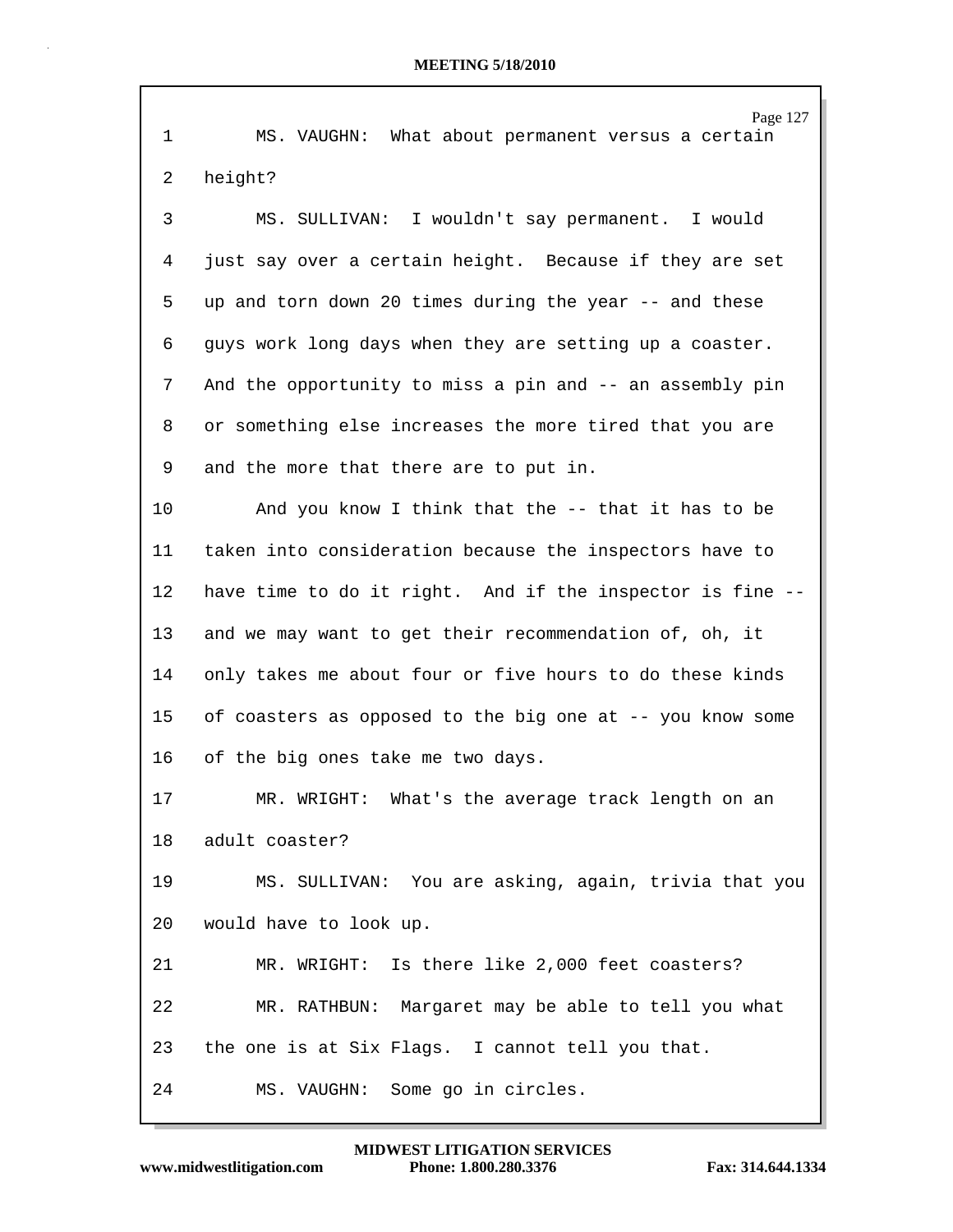| $\mathbf{1}$ | Page 128<br>MR. DRISKILL: Some tracks are long. You take the |
|--------------|--------------------------------------------------------------|
| 2            | Zyclone and the pieces of track on that are as long as       |
| 3            | this section of table, but yet you take that Wild Mouse      |
| 4            | and that same piece of track could be three or four or       |
| 5            | five times as long and much less pivoting points where       |
| 6            | they connect together.                                       |
| 7            | MR. WRIGHT: I'm trying to figure out how to define           |
| 8            | it.                                                          |
| 9            | MS. SULLIVAN: I think that we should get                     |
| 10           | recommendations from our inspectors. They would know.        |
| 11           | They are doing it right now. And they would know             |
| 12           | approximately how long it takes on average for this size     |
| 13           | versus this size. And ask them to, you know, be thinking     |
| 14           | as they are inspecting and give us a recommendation.<br>Then |
| 15           | I think that that's the best way to go about it with the     |
| 16           | best information.                                            |
| 17           | DIRECTOR SHANNON: Some states have super rides.              |
| 18           | They must define in their rules what a super ride is.        |
| 19           | Some states have just coasters. They are more for the        |
| 20           | coasters. And some use the term super size. And we           |
| 21           | probably should define what a coaster is or what is a        |
| 22           | super ride if we are going to use those kinds of terms.      |
| 23           | Which we would do in our rules.                              |
| 24           | MS. SULLIVAN: Uh-huh. So what if I would amend my            |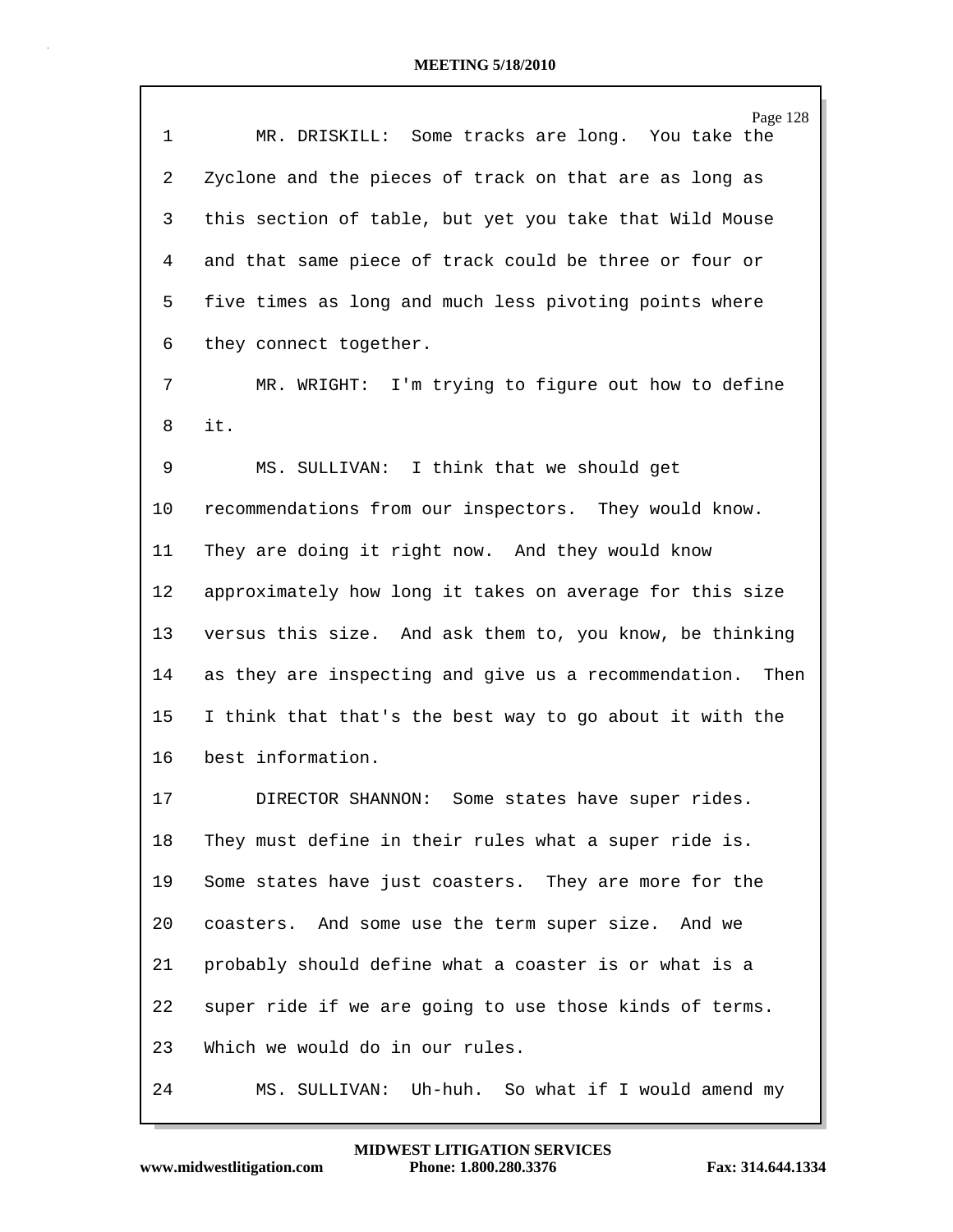| 1       | Page 129<br>motion to also say a \$500 fee for what our inspectors may |
|---------|------------------------------------------------------------------------|
|         |                                                                        |
| 2       | want to say is a midsize coaster or intermediate size or               |
| 3       | whatever you want to call it. And -- and then have the                 |
| 4       | two categories there.                                                  |
| 5       | DIRECTOR SHANNON: Intermediate coaster?                                |
| 6       | MS. SULLIVAN: Uh-huh. And then most of the ones                        |
| 7       | possibly coming into the state would be more likely to be              |
| 8       | an intermediate rather than a big. And if they are the                 |
| 9       | high ones, they are probably coming into a state fair or               |
| $10 \,$ | something that -- that's an event that is long enough that             |
| 11      | it will pay 'em to come and set up.                                    |
| 12      | DIRECTOR SHANNON: So that's a motion to amend your                     |
| 13      | motion?                                                                |
| 14      | MS. SULLIVAN: Correct.                                                 |
| 15      | MR. HAGGERTY: So perhaps, Catherine, you should                        |
| 16      | state it as you understand it currently now and see if we              |
| 17      | are all on the same page.                                              |
| 18      | DIRECTOR SHANNON: The motion now before us is to                       |
| 19      | charge kiddie rides at \$55, adult rides including rope                |
| 20      | tows at $$130.$                                                        |
| 21      | MS. SULLIVAN: Uh-huh.                                                  |
| 22      | DIRECTOR SHANNON: Intermediate coasters at \$500 and                   |
| 23      | major coasters, ski lifts and tramways at \$1,000.                     |
| 24      | Uh-huh.<br>MS. SULLIVAN:                                               |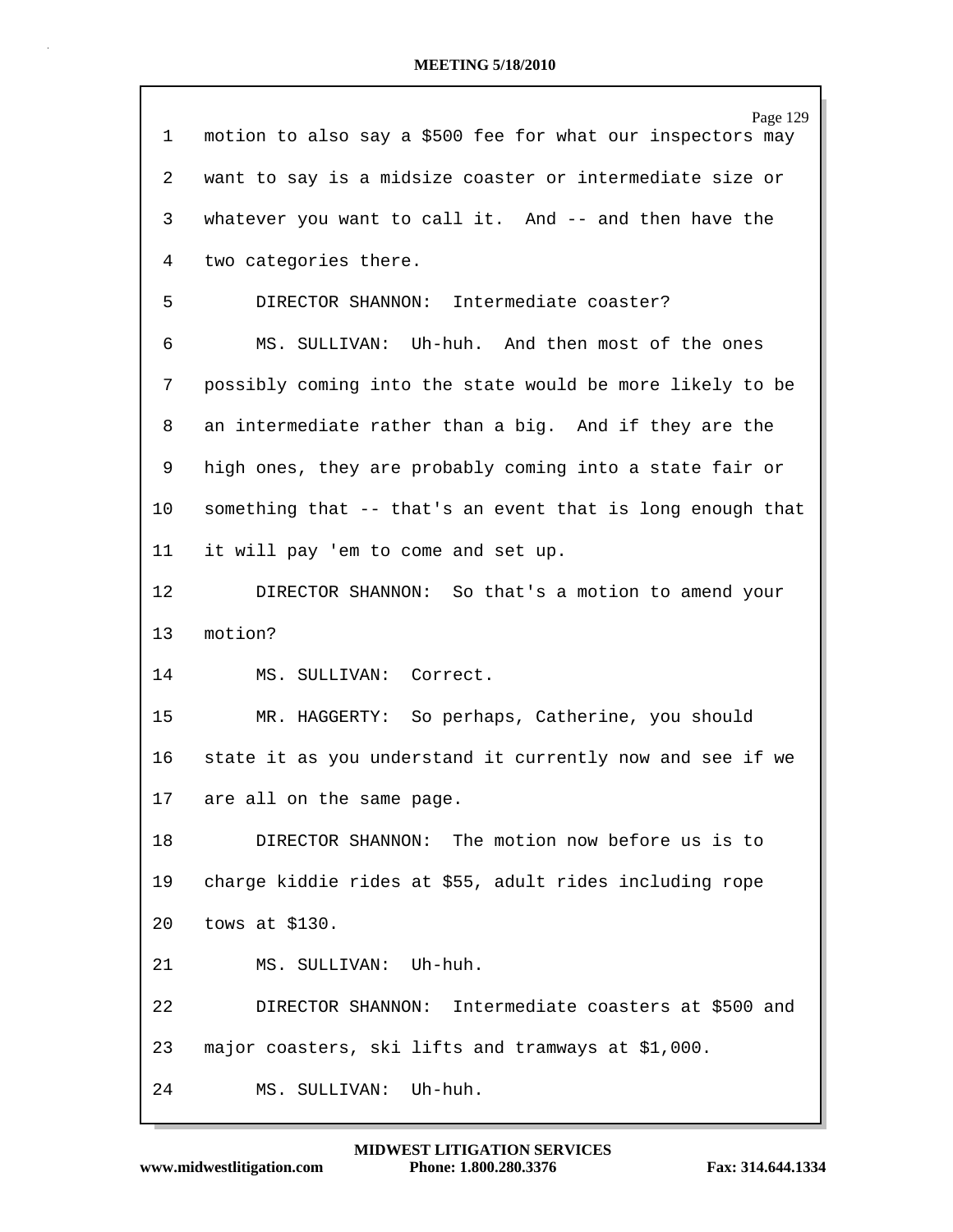|                 | Page 130                                                   |
|-----------------|------------------------------------------------------------|
| $\mathbf 1$     | MR. HAGGERTY: Is there a second?                           |
| 2               | DIRECTOR SHANNON: Is there a second to the amended         |
| 3               | motion?                                                    |
| 4               | MR. KIRSCHNER: Can I ask a question?                       |
| 5               | DIRECTOR SHANNON: Yes.                                     |
| 6               | MR. KIRSCHNER: Is that something that the carnival         |
| 7               | operators are comfortable with? Is that something that     |
| 8               | Bert and Catherine are comfortable with in terms of taking |
| 9               | it to the legislature and the Governor with?               |
| 10              | DIRECTOR SHANNON: I think that we can                      |
| 11              | administratively handle this unlike some of the other      |
| 12              | things that we've discussed. I think that                  |
| 13 <sup>°</sup> | administratively it wouldn't be a problem right now for    |
| 14              | our ride programs to do these variations of fees.          |
| 15              | In terms of the -- in terms of, you know, going to         |
| 16              | the JCAR with this proposal, I don't see a problem there.  |
| 17              | In terms of going to the Office of Management and          |
| 18              | Budget, I think that it -- it raises you know over         |
| 19              | \$100,000 I think Bert said.                               |
| 20              | MR. RODRIGUEZ: A little under.                             |
| 21              | DIRECTOR SHANNON: A little under \$100,000.                |
| 22              | So I think that Patty is right. We could certainly         |
| 23              | fund another position with all of the fringes and          |
| 24              | associated costs.                                          |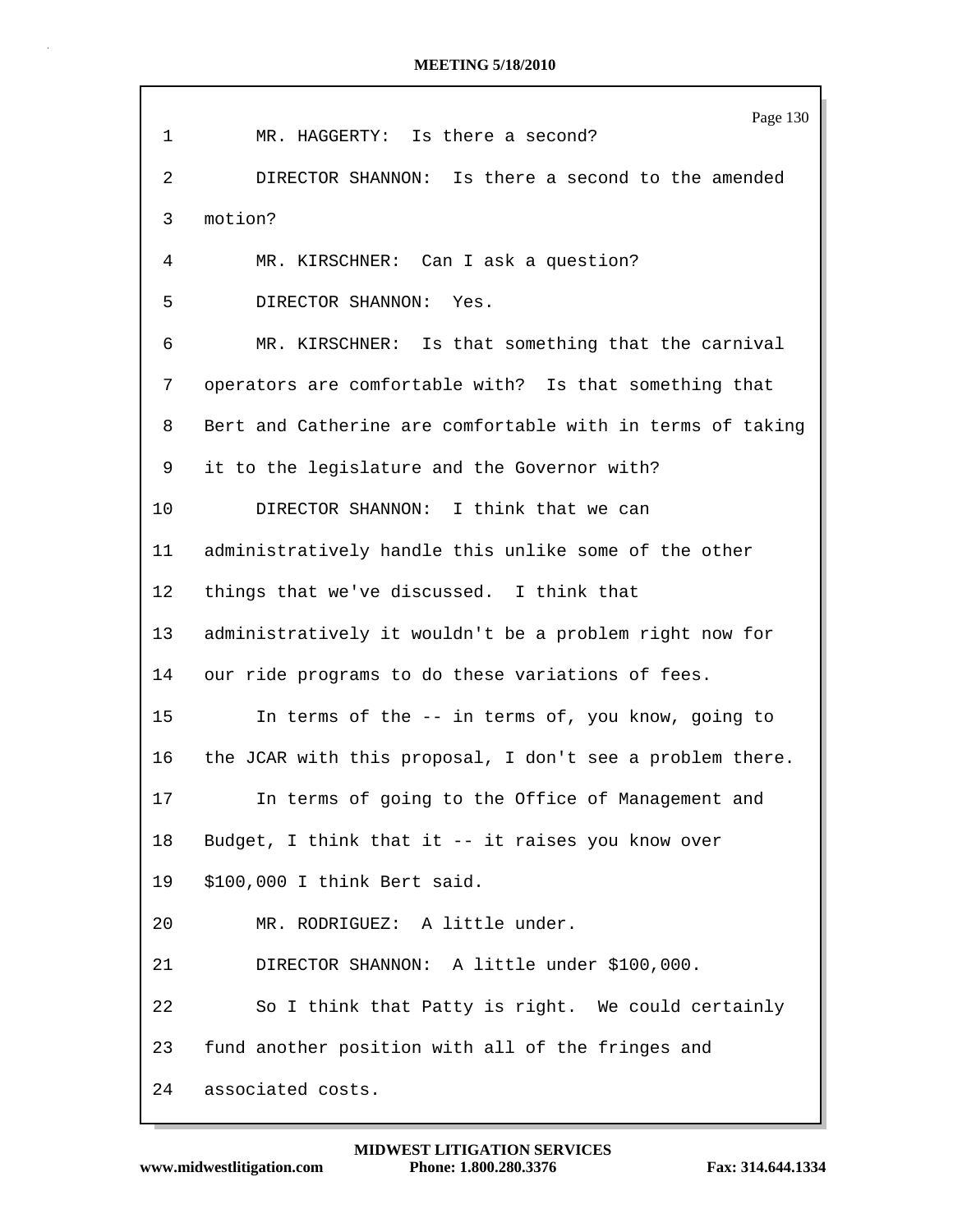| 1               | Page 131<br>MS. SULLIVAN: You would have something to go to 'em |
|-----------------|-----------------------------------------------------------------|
| $\overline{2}$  | with.                                                           |
| 3               | DIRECTOR SHANNON: Right. And that would be what our             |
| 4               | intent would be to say, you know, our board is willing to       |
| 5               | increase the fees, you know, because they believe that we       |
| 6               | need the vacancy to be filled. So yeah, I think that we         |
| 7               | could --                                                        |
| 8               | MR. WRIGHT: (Nods affirmatively.)                               |
| 9               | DIRECTOR SHANNON: -- go to the legislature with                 |
| 10 <sup>°</sup> | this.                                                           |
| 11              | MR. HAGGERTY: Is there a second?                                |
| $12 \,$         | DIRECTOR SHANNON: Is there a second?                            |
| 13              | MR. SPARKS: I second it.                                        |
| 14              | DIRECTOR SHANNON: Okay. Bill has seconded it.                   |
| 15              | Is there any further discussion?                                |
| 16              | (No response.)                                                  |
| 17              | DIRECTOR SHANNON: We are going to do a recorded                 |
| 18              | vote. So I will start with the motion has been made and         |
| 19              | seconded by Bill.                                               |
| 20              | MR. HAGGERTY: Well, now you are calling the request             |
| 21              | on the vote as to whether the fees should be increased as       |
| 22              | follows.                                                        |
| 23              | DIRECTOR SHANNON: I'm calling the request on the                |
| 24              | vote as to whether the fees should be increased as              |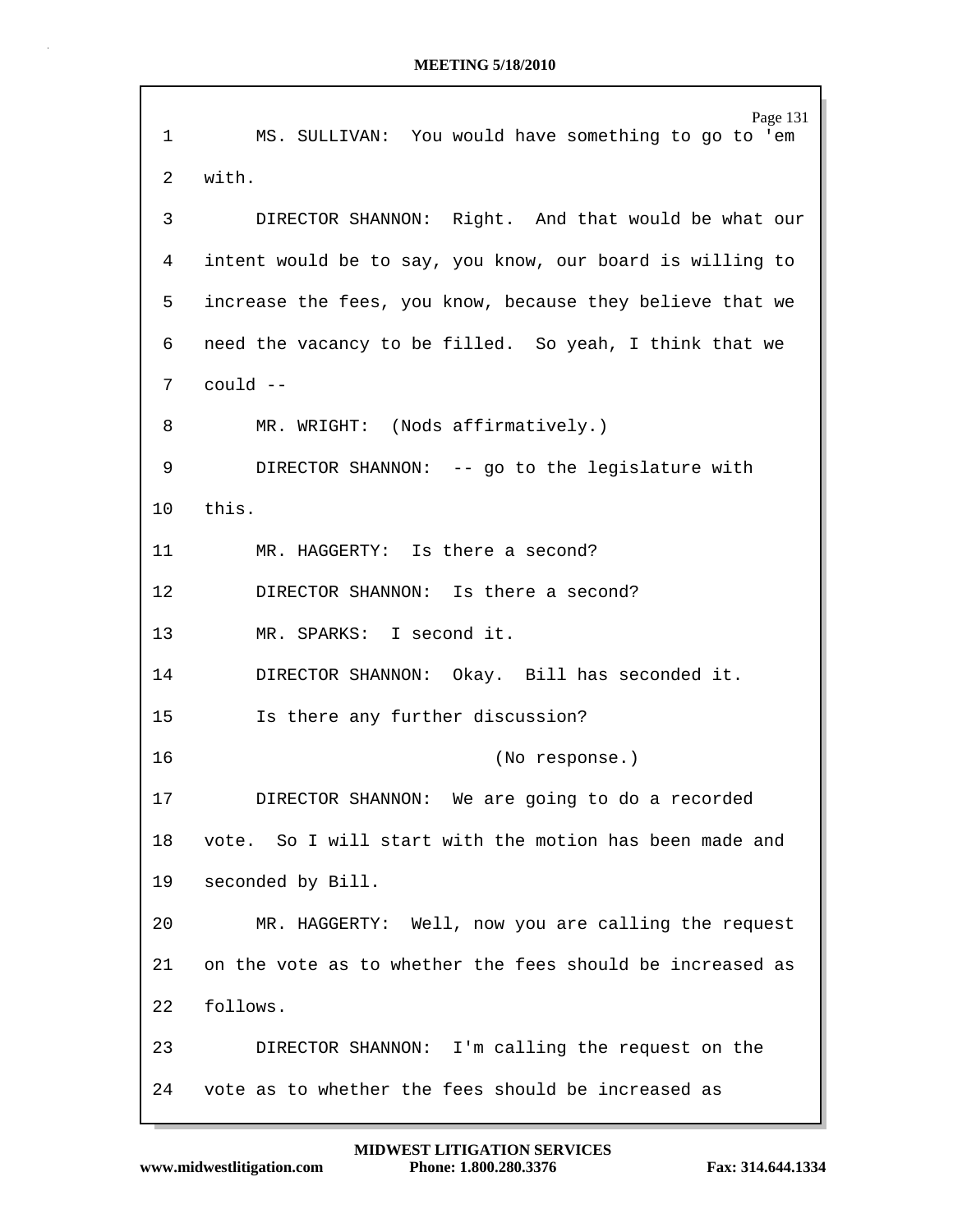|    | Page 132                                                  |
|----|-----------------------------------------------------------|
| 1  | follows: kiddie rides, \$55; adult rides including rope   |
| 2  | tows, \$130; intermediate roller coasters \$500 and major |
| 3  | coasters, ski lifts and tramways, \$1,000. And this would |
| 4  | be effective with the 2011 carnival season. And on that   |
| 5  | question, I'll call the roll call.                        |
| 6  | Bill.                                                     |
| 7  | MR. SPARKS: Yes.                                          |
| 8  | DIRECTOR SHANNON: Patty?                                  |
| 9  | MS. SULLIVAN: Yes.                                        |
| 10 | DIRECTOR SHANNON: Dan?                                    |
| 11 | MR. DRISKILL: Yes.                                        |
| 12 | DIRECTOR SHANNON:<br>Dan?                                 |
| 13 | MR. KIRSCHNER: Can I vote present?                        |
| 14 | MR. HAGGERTY: Well, you would abstain.                    |
| 15 | MR. KIRSCHNER: I will abstain.                            |
| 16 | DIRECTOR SHANNON: James?                                  |
| 17 | MR. WRIGHT: Yes.                                          |
| 18 | DIRECTOR SHANNON: And Catherine votes yes.                |
| 19 | MR. HAGGERTY: So the motion carries on a vote of --       |
| 20 | DIRECTOR SHANNON: The motion carries on a vote of         |
| 21 | five, zero to one.                                        |
| 22 | Okay.                                                     |
| 23 | MS. JOINER: And that would be effective in January        |
| 24 | of '11?                                                   |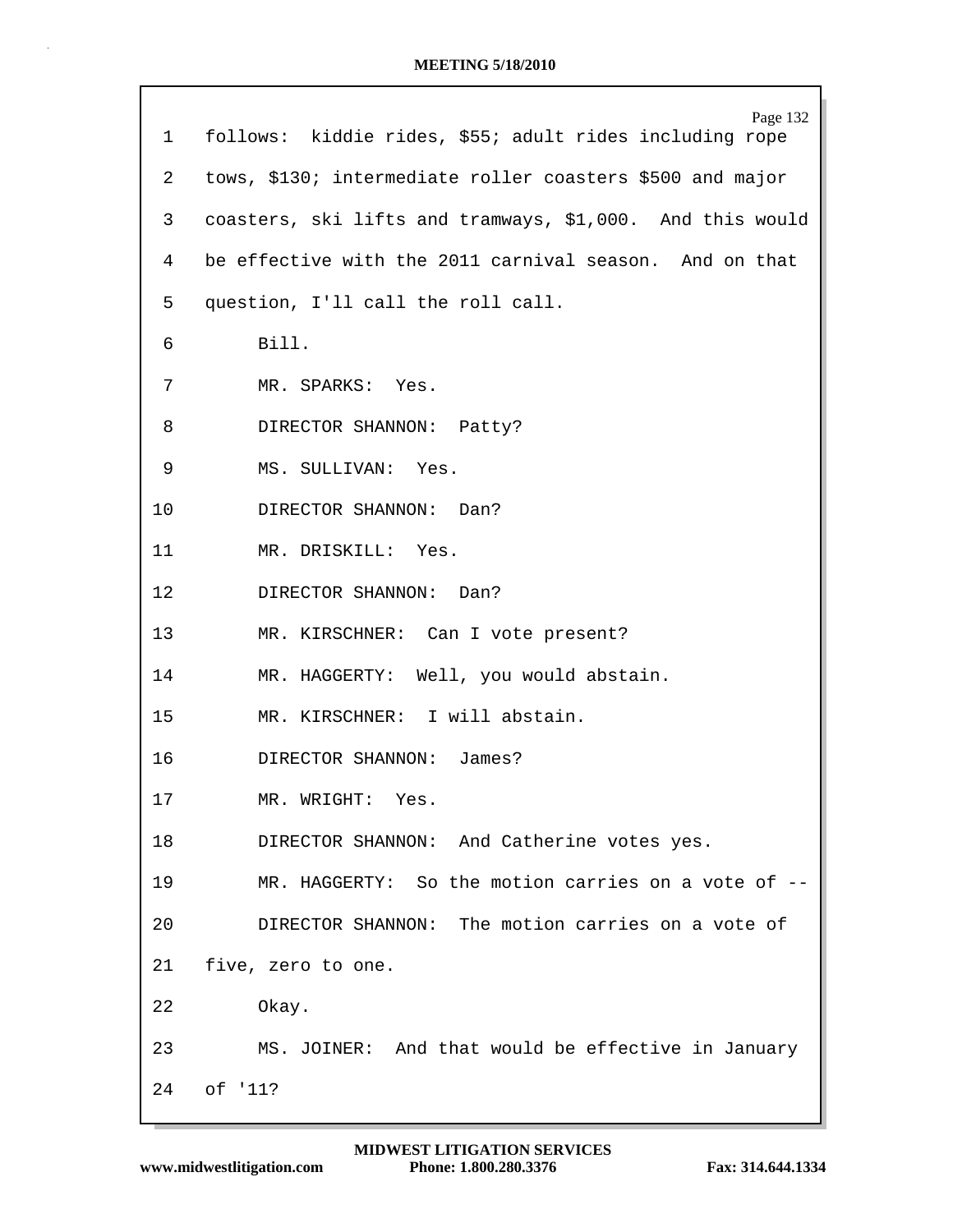|              | Page 133                                                     |
|--------------|--------------------------------------------------------------|
| $\mathbf{1}$ | MS. SULLIVAN: Assuming we can get it through                 |
| 2            | legislatively.                                               |
| 3            | DIRECTOR SHANNON: We would have to change our rules,         |
| 4            | yes.                                                         |
| 5            | MR. HAGGERTY: And have a public hearing.                     |
| 6            | DIRECTOR SHANNON: And have a public hearing, but our         |
| 7            | intent would be to impose it for the 2011 carnival season.   |
| 8            | MS. SULLIVAN: Most of the operators that I have              |
| 9            | talked to since then as far as a raise, they -- you know     |
| 10           | they want the fifth inspector. And I -- you know nobody      |
| 11           | wants our $--$ our costs to go up, but there is a $--$ there |
| 12           | is a trade off here.                                         |
| 13           | DIRECTOR SHANNON: Okay. Well, thank you. We                  |
| 14           | will -- we will probably then be looking at rules at the     |
| 15           | next board meeting in January. So -- 'cause we will have     |
| 16           | to do that in order to implement change. And we will be      |
| 17           | scheduling a public hearing, but we will let you know        |
| 18           | about that as well.                                          |
| 19           | MR. DRISKILL: Explain that to me one more time.              |
| 20           | What about the January meeting?                              |
| 21           | DIRECTOR SHANNON: We actually may have to have a             |
| 22           | special meeting I would think now that I am thinking about   |
| 23           | it, Dan, because January is already 2011. We might have      |
| 24           | to do a public hearing, a board meeting first and then a     |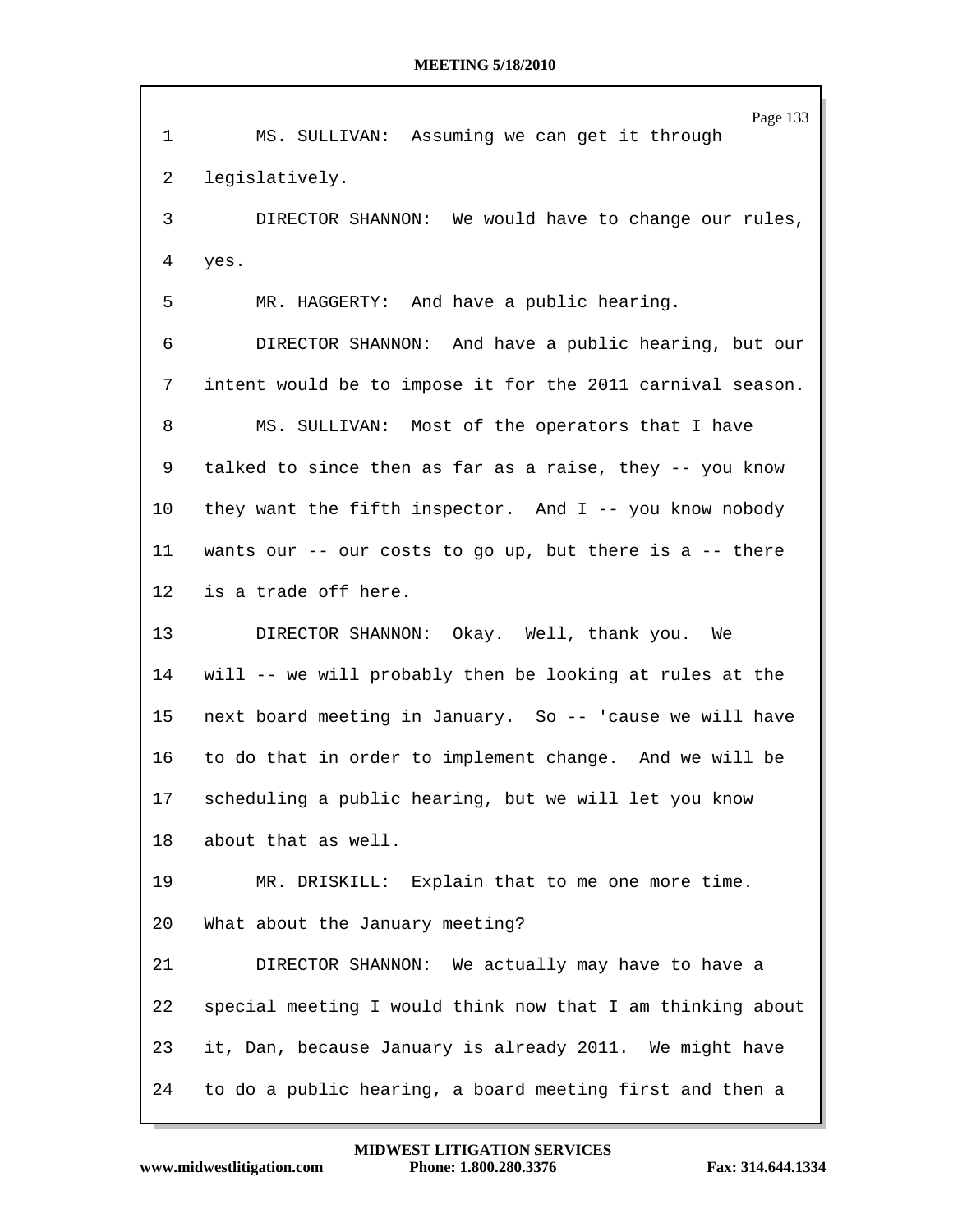|                 | Page 134                                                 |
|-----------------|----------------------------------------------------------|
| 1               | public hearing because the public would have to see the  |
| 2               | proposal. So I would think maybe August -- no, I don't   |
| 3               | know what works for people, but after Labor Day. Would   |
| 4               | that work? Or August, but --                             |
| 5               | MR. DRISKILL: (Nods head no.)                            |
| 6               | MS. SULLIVAN: August is gonna' be hard. After Labor      |
| 7               | day I would think would be better.                       |
| 8               | MR. RODRIGUEZ: When do the packets go out?               |
| 9               | MS. JOINER: What are you talking about doing in          |
| 10              | August?                                                  |
| 11              | DIRECTOR SHANNON: Having another board meeting to        |
| 12              | vote on a rule.                                          |
| 13              | MR. HAGGERTY: To present the draft rules to the          |
| 14              | board.                                                   |
| 15 <sub>1</sub> | MS. SULLIVAN: To present the written rules that we       |
| 16              | just voted on.                                           |
| 17              | MS. SCHERER: It takes about a minimum of four            |
| 18              | months.                                                  |
|                 |                                                          |
| 19              | DIRECTOR SHANNON: We can do an emergency.                |
| 20              | MS. JOINER: For us to put that out for the -- for        |
| 21              | the January '11 season, they need to be in place October |
| 22              | the 1st.                                                 |
| 23              | MS. SCHERER: So you have to have a public hearing        |
| 24              | and adopt our rules.                                     |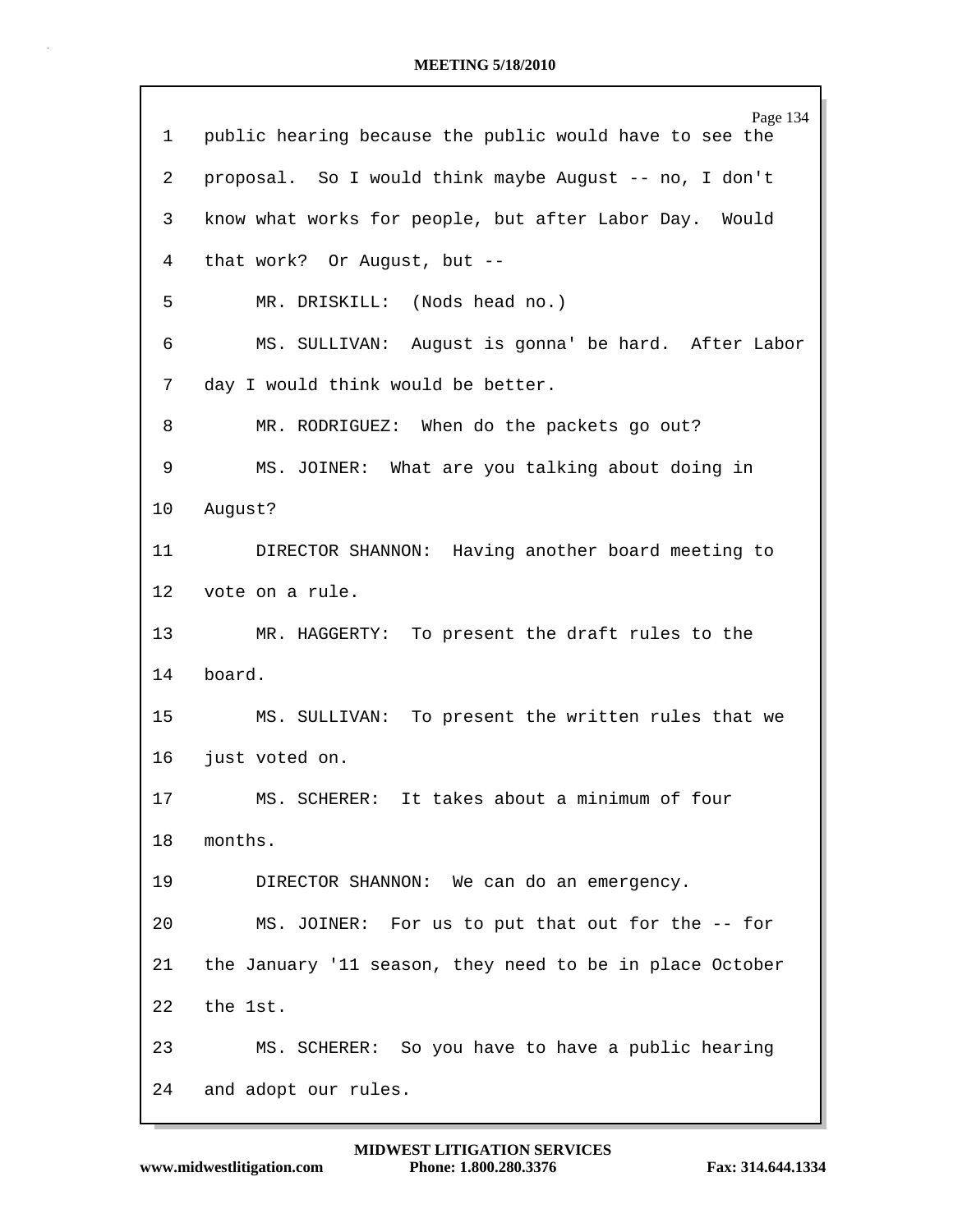| $\mathbf 1$     | Page 135<br>DIRECTOR SHANNON: We could have an emergency.<br>We |
|-----------------|-----------------------------------------------------------------|
| 2               | should do it as soon after Labor Day as we can.                 |
|                 |                                                                 |
| 3               | MR. SPARKS: Don't we have to determine the                      |
| 4               | difference between intermediate and large?                      |
| 5               | DIRECTOR SHANNON: Exactly. We would have to do                  |
| 6               | that. We would have to have a proposal from the board for       |
| 7               | that.                                                           |
| 8               | MS. SULLIVAN: But we've passed that one to --                   |
| 9               | DIRECTOR SHANNON: To the staff that is down one                 |
| $10 \,$         | inspector and is in the middle of peak carnival season.         |
| 11              | MS. SULLIVAN: But I think that they have a sense of             |
| 12              | what -- of what takes how long.                                 |
| 13              | DIRECTOR SHANNON: Yeah. So we will be looking at                |
| 14              | having $-$ and maybe we can combine $-$ I guess we can't        |
| 15 <sub>1</sub> | really combine a public hearing and the --                      |
| 16              | MR. HAGGERTY: Board meeting.                                    |
| 17              | DIRECTOR SHANNON: -- board meeting.                             |
| 18              | MR. HAGGERTY:<br>No.                                            |
| 19              | DIRECTOR SHANNON: Because they have to be published             |
| 20              | for 30 days. Well, we could if we get it out to the             |
| 21              | board. But we will be getting back in touch with you            |
| 22              | about this board meeting. How about that? I am getting          |
| 23              | some funny looks from Marcia and Doug.                          |
| 24              | Okay. Well, then we are ready for the division                  |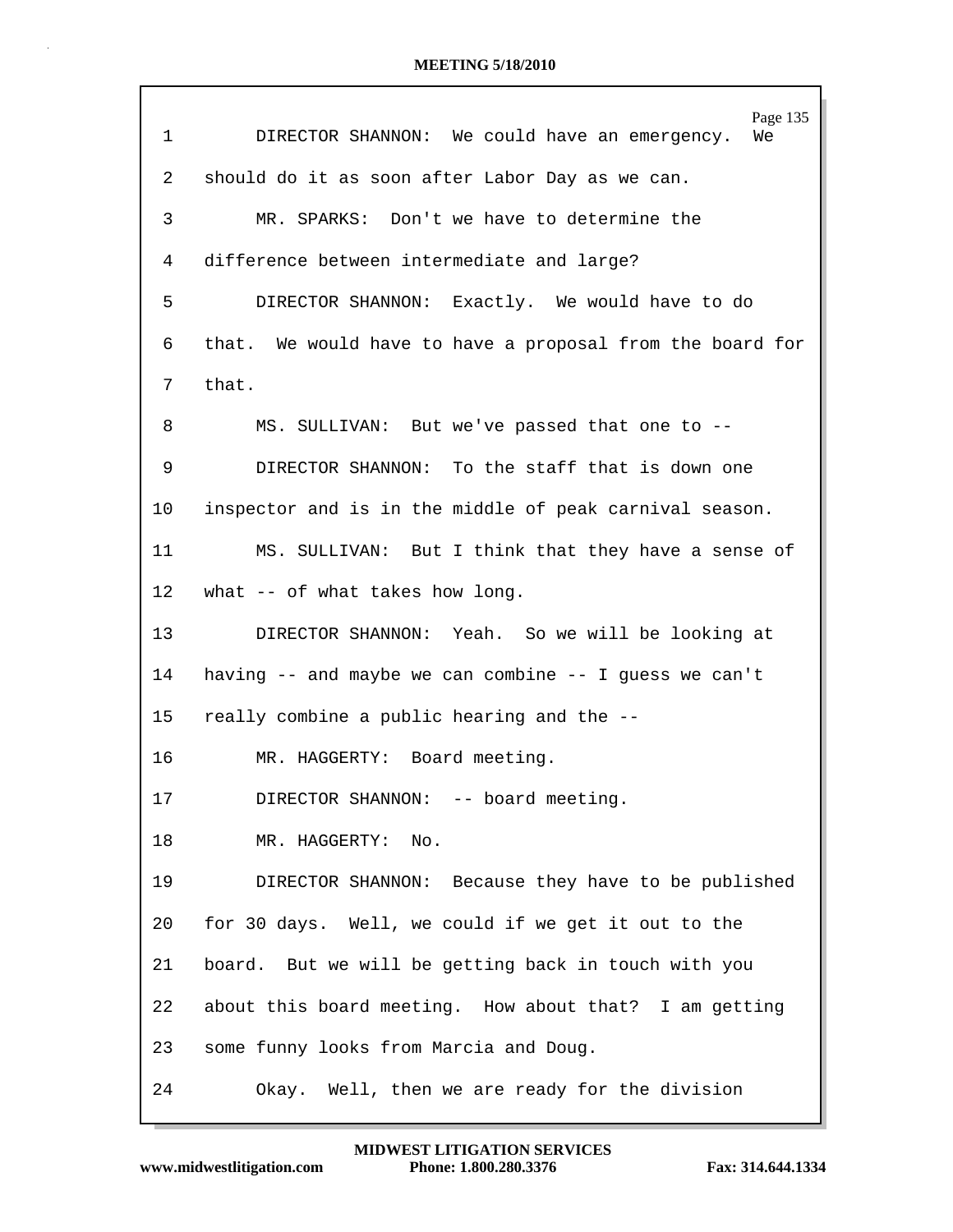Page 136 1 manager's report. 2 Doug. 3 MR. RATHBUN: Okay. At this point in time, we've 4 issued right at 1,300 permits, initial permits. Last year 5 we had 2,400. So we are moving right along. 6 Now nondestructive testing. We did send a letter to 7 ARM asking for clarification of their NDT requirements. 8 They were very vague. So we're awaiting a response from 9 them. And that will apply to several rides like -- help 10 me out here. 11 MS. SULLIVAN: The Sky Master -- 12 MR. RATHBUN: The Sky Master. 13 Because they are -- currently they have -- in their 14 manual, they've got a one-year NDT and a two-year NDT. 15 The one year is a structural inspection. And so we 16 just -- and a lot of operators were -- were stating that 17 they thought that I was misinterpreting it. I didn't feel 18 that I was based on letters from Mike Gill (phonetic). 19 So we just sent them a letter that said tell us step 20 by step what you require period. We want to know verbatim 21 what your expectations are because I don't want to -- I 22 don't want operators to feel like I'm making up stuff as I 23 go. I want what we require of operators to come straight 24 from the manual. And you know it's up to the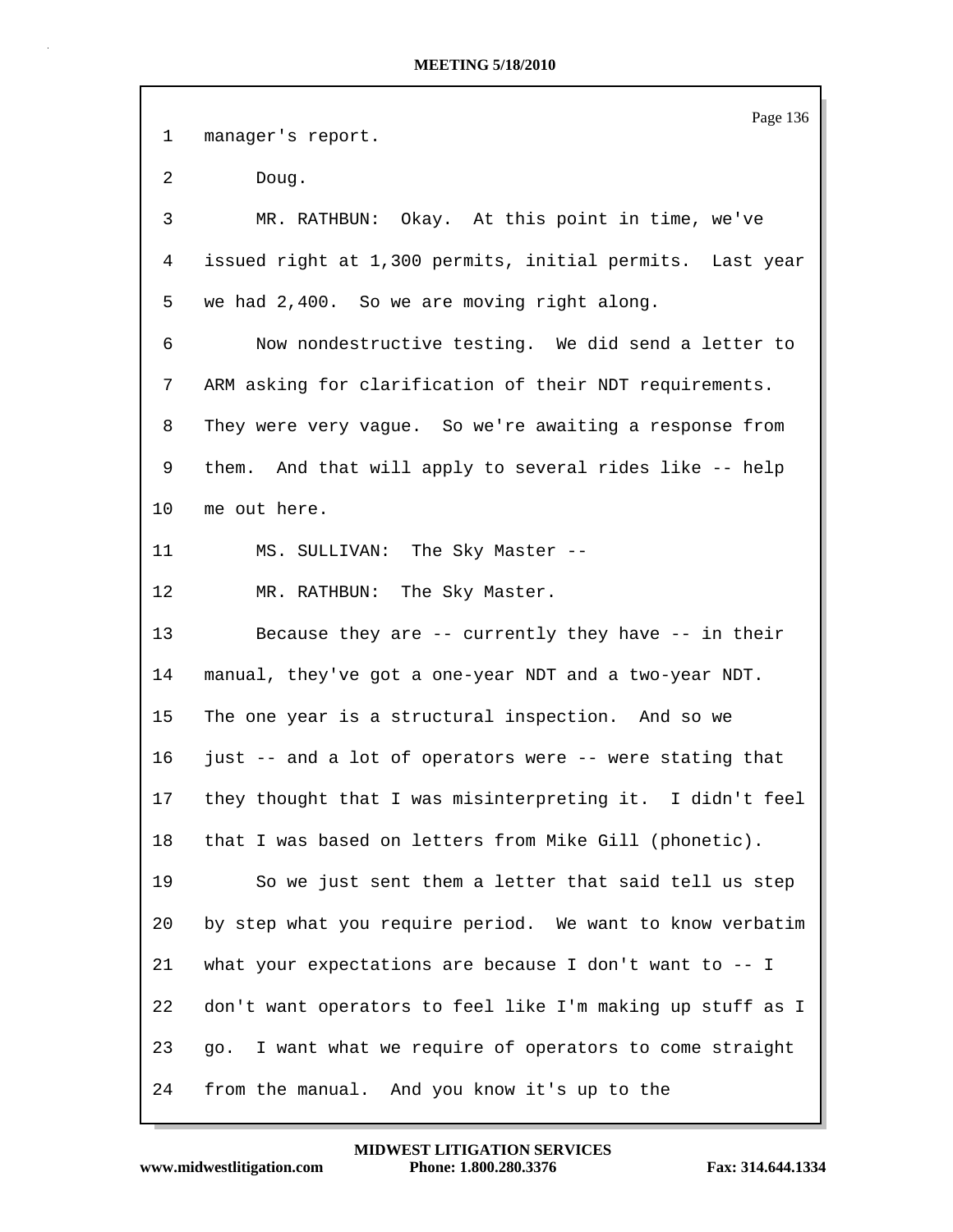Page 137 1 manufacturers to be real clear as to what they expect.  $2$  So  $-$ 3 DIRECTOR SHANNON: And we have not heard back from 4 them? 5 MR. RATHBUN: We have not heard back from them. 6 MR. HAGGERTY: Because I think that the situation was 7 that we found their manual to be -- 8 MR. RATHBUN: Lacking. 9 MR. HAGGERTY: -- to be ambiguous as it relates to 10 the NDT testing and what type of NDT testing -- 11 MR. RATHBUN: Right. 12 MR. HAGGERTY: -- should be performed. 13 And so what we've asked is -- we've asked them in 14 writing to tell us in writing with great specificity what 15 their expectations of their operators are. And we are 16 awaiting their response. 17 MR. RATHBUN: So that's pending. 18 Accidents. We've had one accident. It was just 19 where a child bumped their head. It was pretty minor 20 actually. So they didn't do -- they did go to the 21 hospital and record it in a timely manner as they were 22 supposed to. 23 As far as Stop Operation Orders, we have issued four 24 this year. One of them was to the Mt. Vernon Lions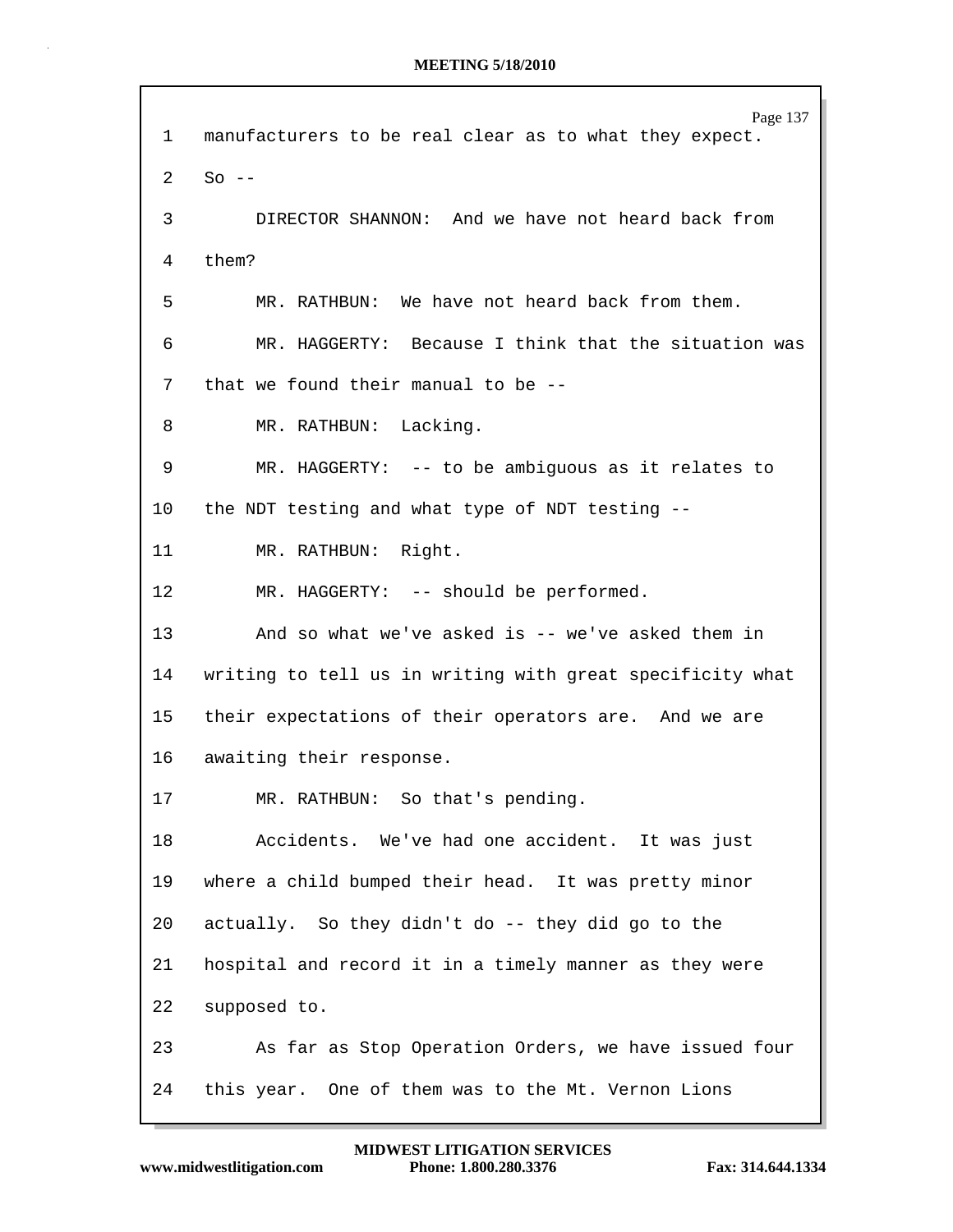|    | Page 138                                                  |
|----|-----------------------------------------------------------|
| 1  | $Club$ --                                                 |
| 2  | (At which time, Counsel                                   |
| 3  | Haggerty and Mr. Rathbun have                             |
| 4  | an off-the-record discussion.)                            |
| 5  | We have had one issue.<br>MR. RATHBUN:                    |
| 6  | And then we had three others issued for inflatables       |
| 7  | operating without a permit.                               |
| 8  | One of the things that we are trying to be more           |
| 9  | proactive about is getting to people that are operating   |
| 10 | without a permit. We realize that those people who do     |
| 11 | follow the rules should not have to compete with those    |
| 12 | that don't.                                               |
| 13 | And as Catherine said, the rules state that we can        |
| 14 | fine people up to \$2,500 for operating without a permit. |
| 15 | And so the inspectors are trying to be more proactive in  |
| 16 | tracking down or following up on reports of people        |
| 17 | operating without the appropriate permits.                |
| 18 | As far as outreach activities that we have, I did go      |
| 19 | to the CHAOS training that was in --                      |
| 20 | DIRECTOR SHANNON: CHAOS stands for?                       |
| 21 | MR. RATHBUN: It's Haunted Houses Safety Training.         |
| 22 | DIRECTOR SHANNON: It sounds like an oxymoron.             |
| 23 | MR. RATHBUN: I'm sorry. I looked and I looked and I       |
| 24 | could not find what the acronym stood for. It's training  |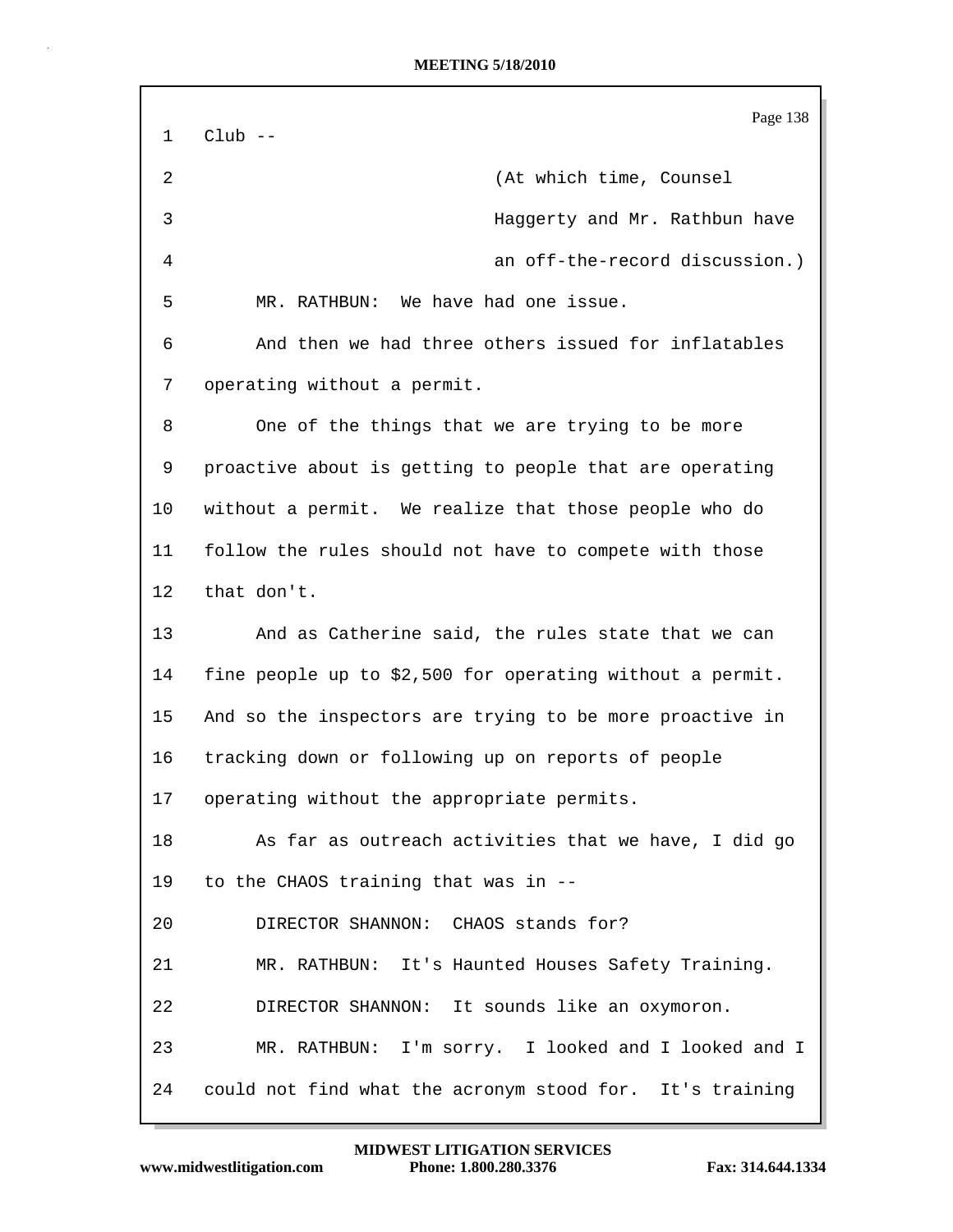|      | Page 139                                                 |
|------|----------------------------------------------------------|
| 1    | put on by the International Association of Haunted       |
| 2    | Attractions. Phil Slagert (phonetic) was the instructor. |
| 3    | It was a certification to -- for the safety of haunted   |
| 4    | houses.                                                  |
| 5    | I am scheduled to speak to the fire department up in     |
| 6    | Addison, Illinois on September the 24th. And the purpose |
| 7    | of that is to cover both amusement ride inspections and  |
| 8    | haunted house inspections. And, like I said, the further |
| 9    | north you go the more the municipalities get involved in |
| 10   | the -- in the inspection process firsthand. So we are    |
| 11   | going to go up there.                                    |
| 12   | And I was contacted by George Michael (phonetic) who     |
| 13   | is a deputy fire marshal up there.                       |
| 14   | DIRECTOR SHANNON: And in many case fire departments      |
| 15   | do inspect haunted houses; right?                        |
| 16   | MR. RATHBUN:<br>Correct.                                 |
| $17$ | DIRECTOR SHANNON: So for them to know what we are        |
| 18   | looking for is helpful. And we can cover more territory. |
| 19   | MR. RATHBUN: And we are hoping to work more closely      |
| 20   | with the fire departments on the fire inspections.       |
| 21   | DIRECTOR SHANNON: Fire chiefs.                           |
| 22   | MR. RATHBUN: It's the Association of Fire Inspectors     |
| 23   | is what it is. And we are to build a checklist for       |
| 24   | haunted houses.                                          |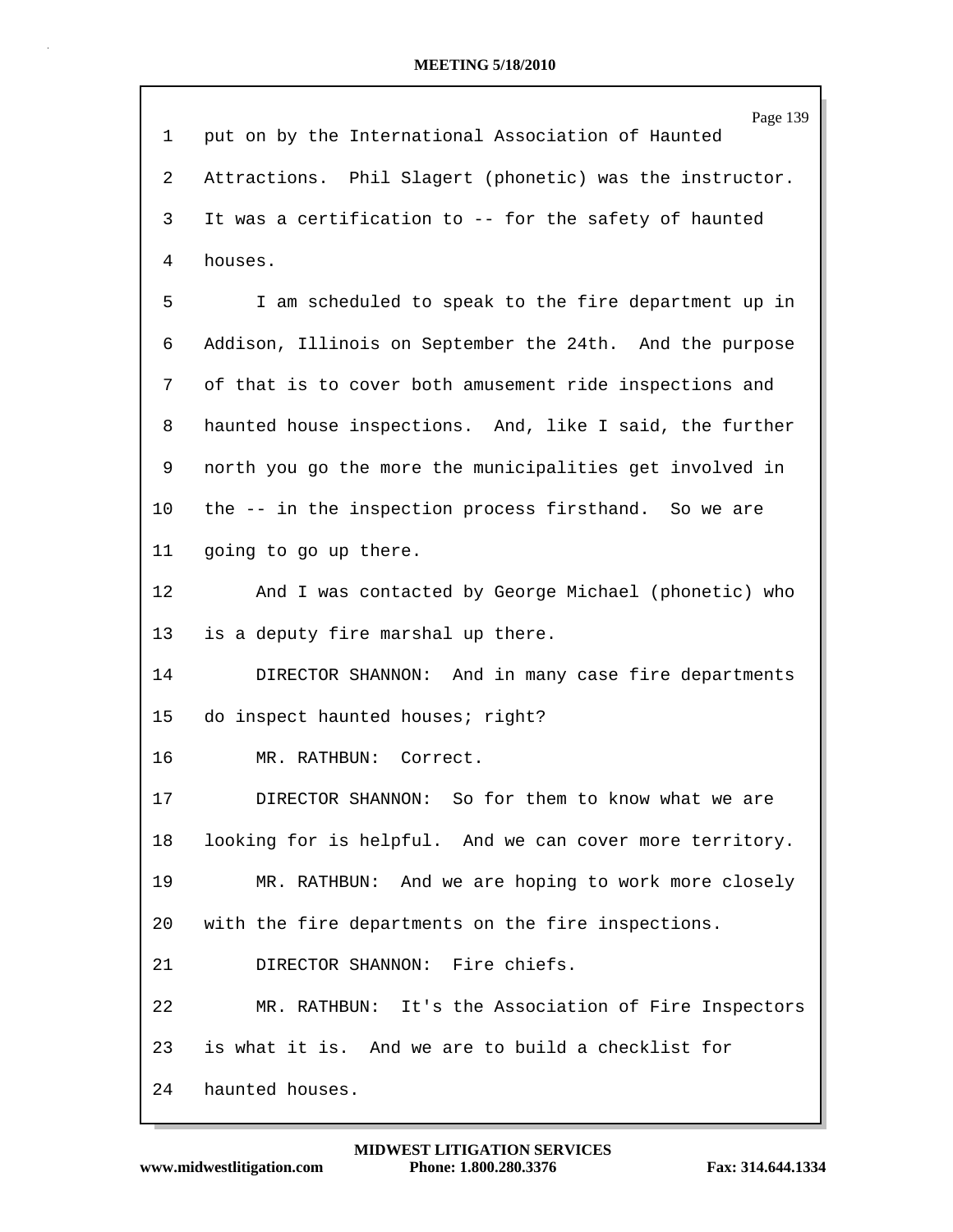| $\mathbf{1}$   | Page 140<br>And we are -- I've reached out to a lot of fire |
|----------------|-------------------------------------------------------------|
| $\overline{2}$ | departments and the haunted houses are going -- they are    |
| 3              | being very responsive to us. And that whole process of      |
| 4              | the -- the inspection of haunted houses is going very well  |
| 5              | actually. I think a lot better than we thought it would,    |
| 6              | but -- the word is getting out that the Department of       |
| 7              | Labor does inspect the haunted houses. And I think that a   |
| 8              | lot of people were truly scared about being inspected.      |
| 9              | And it was new. I inspected a guy last weekend and he       |
| 10             | said you know, it's kept me up for several days. And he     |
| 11             | was very serious.                                           |
| 12             | DIRECTOR SHANNON: It wasn't a haunted house; right?         |
| 13             | MR. RATHBUN: It was a haunted house. A haunted              |
| 14             | house in May, yes. And he is actually a pretty              |
| 15             | significant operator. That was Troy Hasmatis (phonetic).    |
| 16             | But the word is getting out. The industry is being          |
| 17             | receptive to us and so that's going well.                   |
| 18             | There is also a training being offered in July by the       |
| 19             | Auburn Haunted House. And that will take place near         |
| 20             | Springfield. We are going to go -- probably Bill and        |
| 21             | myself are going to go and make an appearance and explain   |
| 22             | to them what they need to do to become permitted and        |
| 23             | compliant with the law.                                     |
| 24             | MR. HAGGERTY:<br>Because many haunted houses seemed         |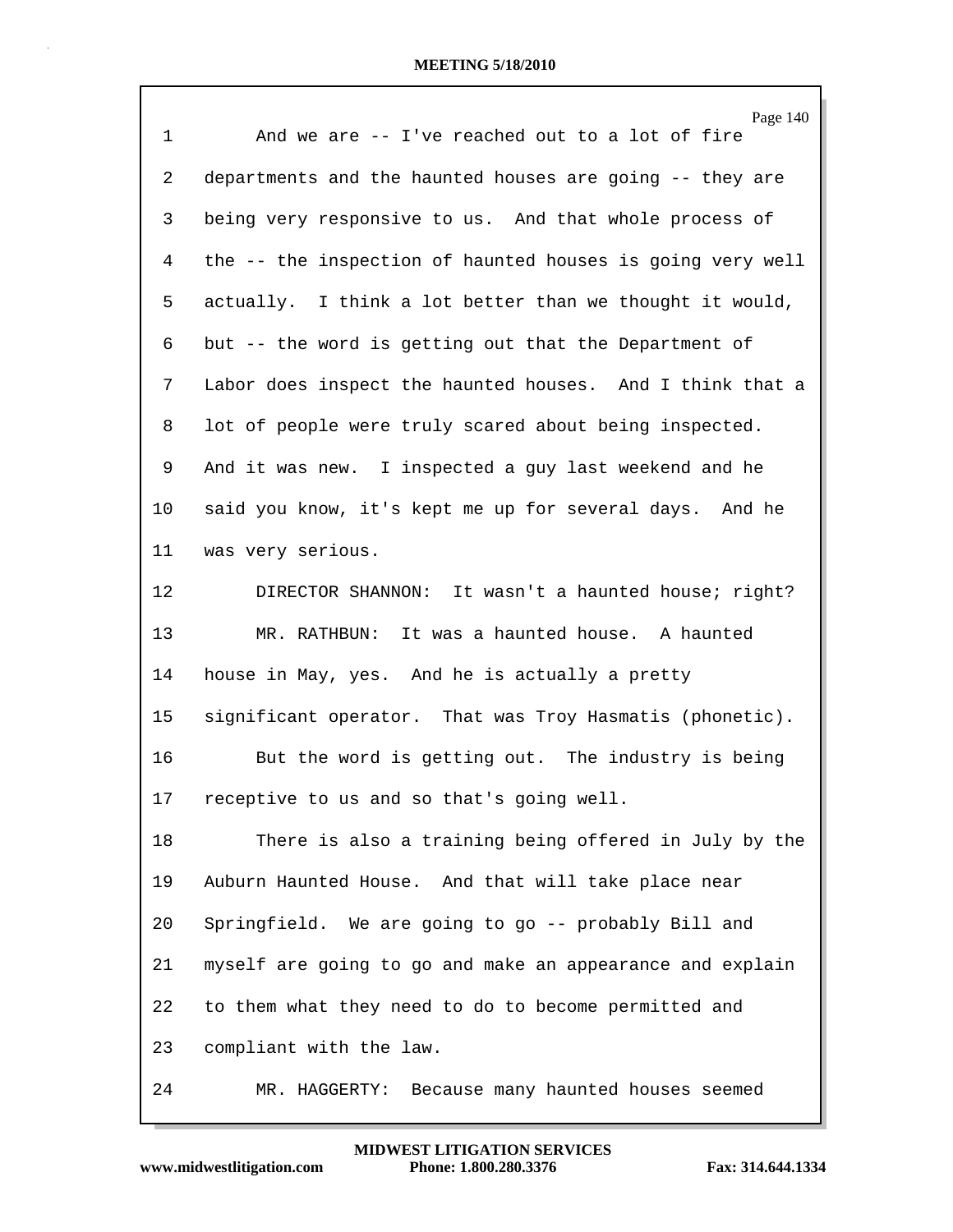| $\mathbf{1}$ | Page 141<br>to -- to be under the mistaken belief merely if they were |
|--------------|-----------------------------------------------------------------------|
| 2            | a not for profit operating that they were exempt from the             |
| 3            | CARSA requirements. So we've been working with them and               |
| 4            | helping them to understand that they need to be permitted             |
| 5            | or otherwise exempt. So it's going well.                              |
| 6            | MR. RATHBUN: It has been going well. We are also                      |
| 7            | trying to get our spring safety message out. I've been                |
| 8            | working with Anjali to try and set that up.                           |
| 9            | DIRECTOR SHANNON: Who is the department's                             |
| $10 \,$      | spokesperson.                                                         |
| 11           | MR. RATHBUN: Yeah. The public information officer                     |
| 12           | for the Department of Labor.                                          |
| 13           | We've been working with the Navy Pier. So -- to                       |
| 14           | hopefully send out a safety message as we head into summer            |
| 15           | to remind people of amusement ride safety. And that's                 |
| 16           | still -- we are trying to work the bugs out of that and               |
| 17           | get that set up.                                                      |
| 18           | That's all that I have.                                               |
| 19           | DIRECTOR SHANNON: We are being, as we said, more                      |
| 20           | proactive. And I just noticed that your page under Tab 4              |
| 21           | was a letter that was sent out to all of the haunted                  |
| 22           | attraction owner/operators that we could identify and                 |
| 23           | hopefully that has gotten the message out so that we can              |
| 24           | spread the word because we had -- I think that the                    |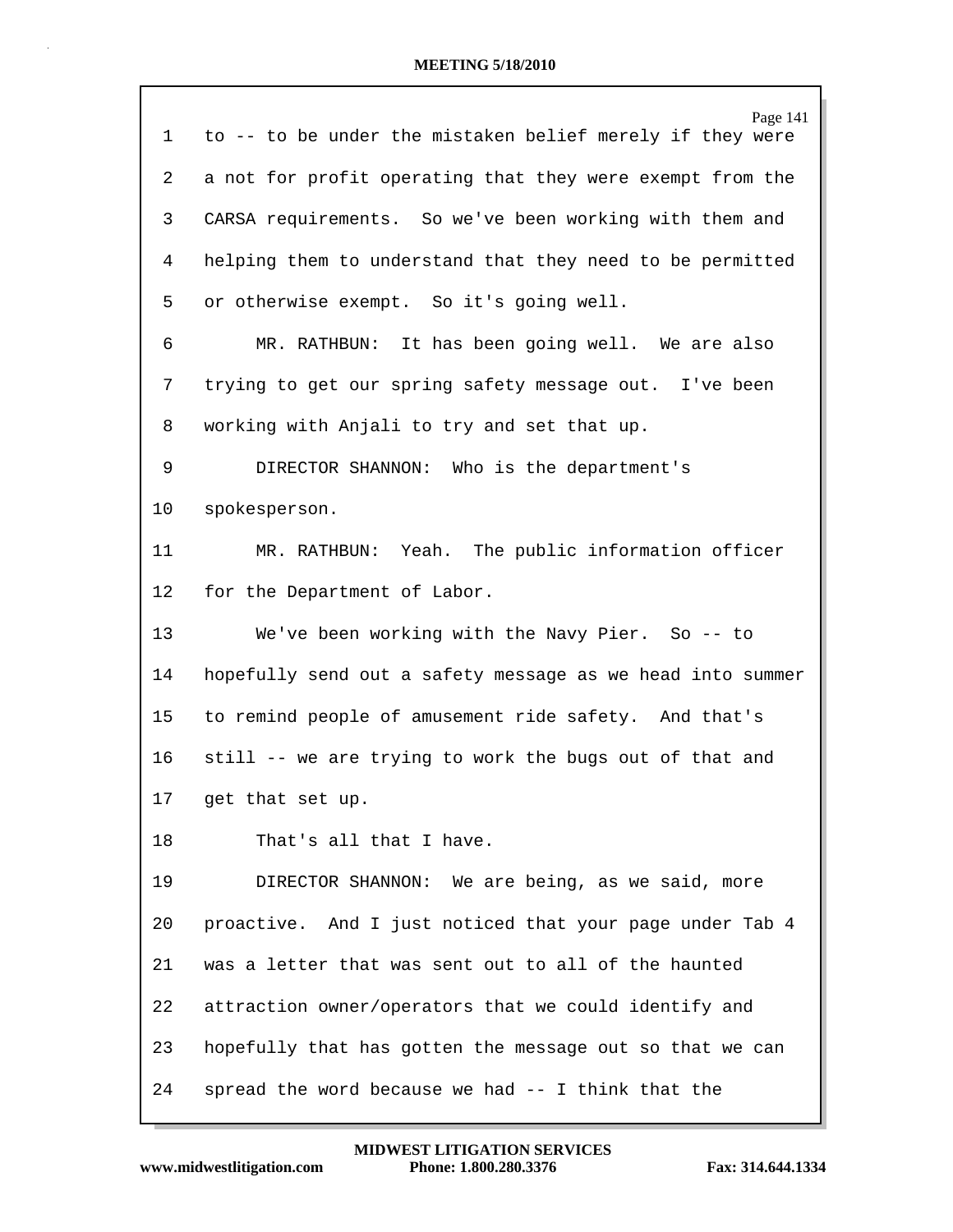|    | Page 142                                                   |
|----|------------------------------------------------------------|
| 1  | inspectors worked with you.                                |
| 2  | MR. SPARKS: So we are permitting haunted houses now?       |
| 3  | MR. RATHBUN: Yes.                                          |
| 4  | MR. DRISKILL: These are the haunted houses that go         |
| 5  | up around Halloween that the local YMCA sets up?           |
| 6  | DIRECTOR SHANNON: Right.                                   |
| 7  | MR. HAGGERTY: And they used to say, well, we're a          |
| 8  | not for profit. So we had to explain to them that, that    |
| 9  | doesn't exempt you from CARSA. That in and of itself is    |
| 10 | not sufficient to exempt you.                              |
| 11 | MR. KIRSCHNER: So on a rainy day you are a not for         |
| 12 | profit, too?                                               |
| 13 | MR. DRISKILL: I might be a not for profit for a            |
| 14 | couple of years.                                           |
| 15 | MR. RATHBUN: That concludes our report                     |
| 16 | DIRECTOR SHANNON: Are there any questions for Doug?        |
| 17 | (No response.)                                             |
| 18 | DIRECTOR SHANNON: Well, the next item on the agenda        |
| 19 | is board discussion and other business.                    |
| 20 | One meeting that we are certain of the dates for is        |
| 21 | the January meeting. And that will be in Springfield on    |
| 22 | January the 13th and the 14th of 2011.                     |
| 23 | But prior to that we will be scheduling a board            |
| 24 | meeting so that we can take up the issue of the increases. |

**www.midwestlitigation.com Phone: 1.800.280.3376 Fax: 314.644.1334 MIDWEST LITIGATION SERVICES**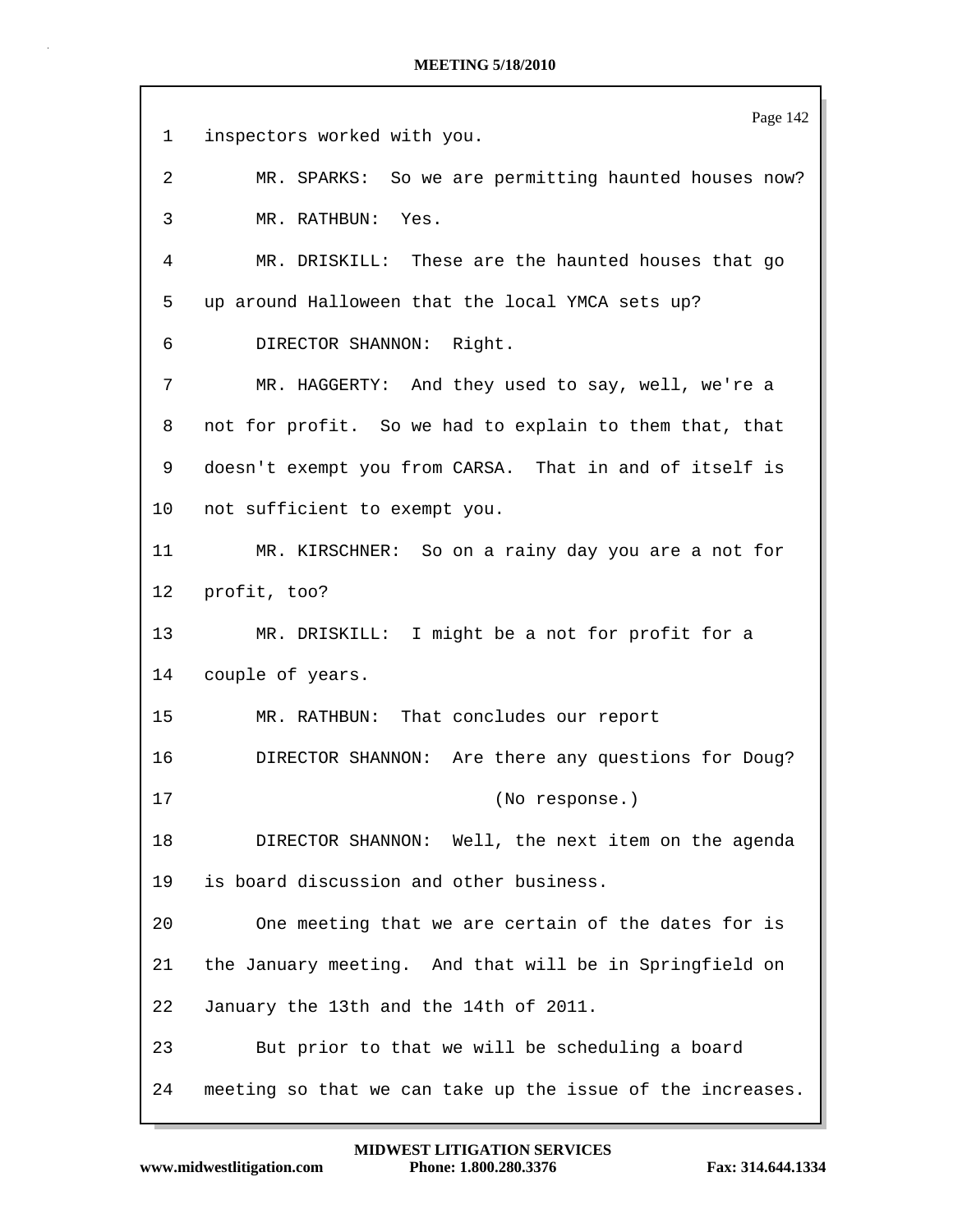| $\mathbf{1}$    | Page 143<br>MR. HAGGERTY: Right. So that we can present to you |
|-----------------|----------------------------------------------------------------|
| $\overline{2}$  | a rule that reflects today's vote.                             |
| 3               | DIRECTOR SHANNON: Right. Because we would need to              |
| 4               | get that rule into place --                                    |
| 5               | MR. HAGGERTY: Right.                                           |
| 6               | DIRECTOR SHANNON: -- before we could send out our              |
| 7               | packets. And we usually send out our packets when, the         |
| 8               | applications for permits? In October?                          |
| 9               | MS. JOINER: We start printing them October the 1st.            |
| 10              | They are mailed out November the 1st.                          |
| 11              | DIRECTOR SHANNON: We may have to handle that time              |
| 12 <sub>1</sub> | line a little differently this year. We may be getting         |
| 13              | them out to you by e-mail. That's the best way to reach        |
| 14              | them. If we need to correct it --                              |
| 15              | MR. DRISKILL: Mine's wrong.                                    |
| 16              | DIRECTOR SHANNON: -- we will need to get that before           |
| 17              | you leave today.                                               |
| 18              | If anyone else has incorrect information, please make          |
| 19              | sure that we have the best way to contact you before you       |
| 20              | leave today. In fact, $I$ -- I mean I think that we have       |
| 21              | most people's cell numbers. Where is that in our book?         |
| 22              | MR. DRISKILL: It's at the very back.                           |
| 23              | DIRECTOR SHANNON: Is that in the book?                         |
| 24              | MR. DRISKILL: It's the last three pages.                       |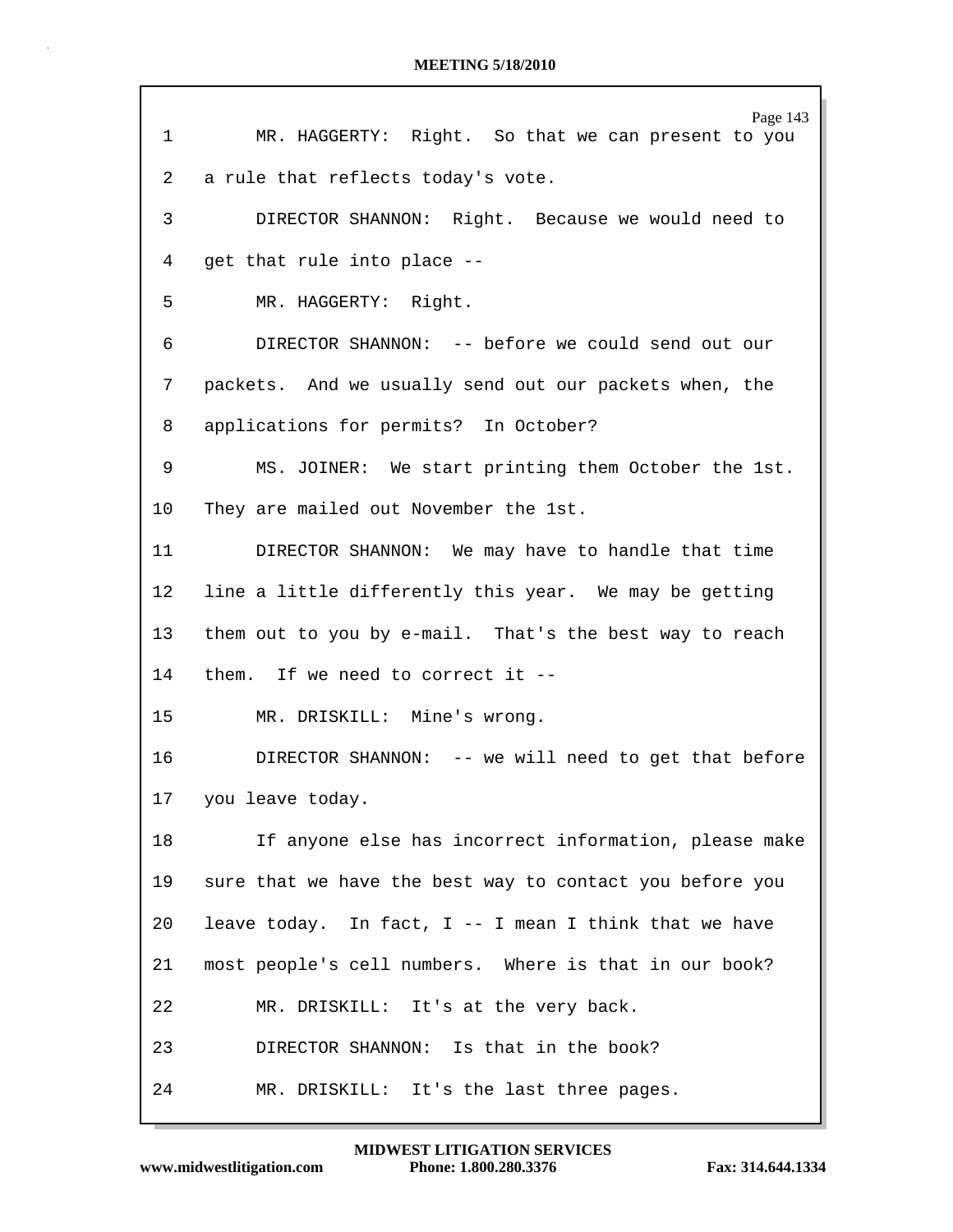|                 | Page 144                                                  |
|-----------------|-----------------------------------------------------------|
| 1               | MS. JOINER: It's under handouts at the very back.         |
| 2               | MR. RODRIGUEZ: Oh, under handouts.                        |
| 3               | DIRECTOR SHANNON: Okay. I have rules. I don't know        |
| 4               | that I have handouts in the back of mine, but at the back |
| 5               | of everyone's binders, there is a -- or the front? Is it  |
| 6               | in the front of your binder? Anyway there is a list of    |
| 7               | all of the board members and their contact information.   |
| 8               | So I see the problem with yours. If everyone could        |
| 9               | just check to make sure that we have the correct contact  |
| 10              | information before you leave today.                       |
| 11              | And then the other item that I wanted to bring up         |
| 12 <sup>°</sup> | $is$ --                                                   |
| 13              | Patty, we were just saying if you could just make         |
| 14              | sure that your contact information is correct.            |
| 15              | MS. SULLIVAN: Okay.                                       |
| 16              | DIRECTOR SHANNON: We will be scheduling a board           |
| 17              | meeting. In addition to the January the 14th meeting, we  |
| 18              | will be scheduling a board meeting sometime this fall,    |
| 19              | early fall. Marcia or I will be reaching out to you.      |
| 20              | Marcia put together this board member handbook.<br>It's   |
| 21              | a lot of weight to carry around with you, but it's got a  |
| 22              | variety of different information for people. It has the   |
| 23              | history of the board. It's got the Carnival Amusement     |
| 24              | Ride Safety Act, copies of the Open Meetings Act and the  |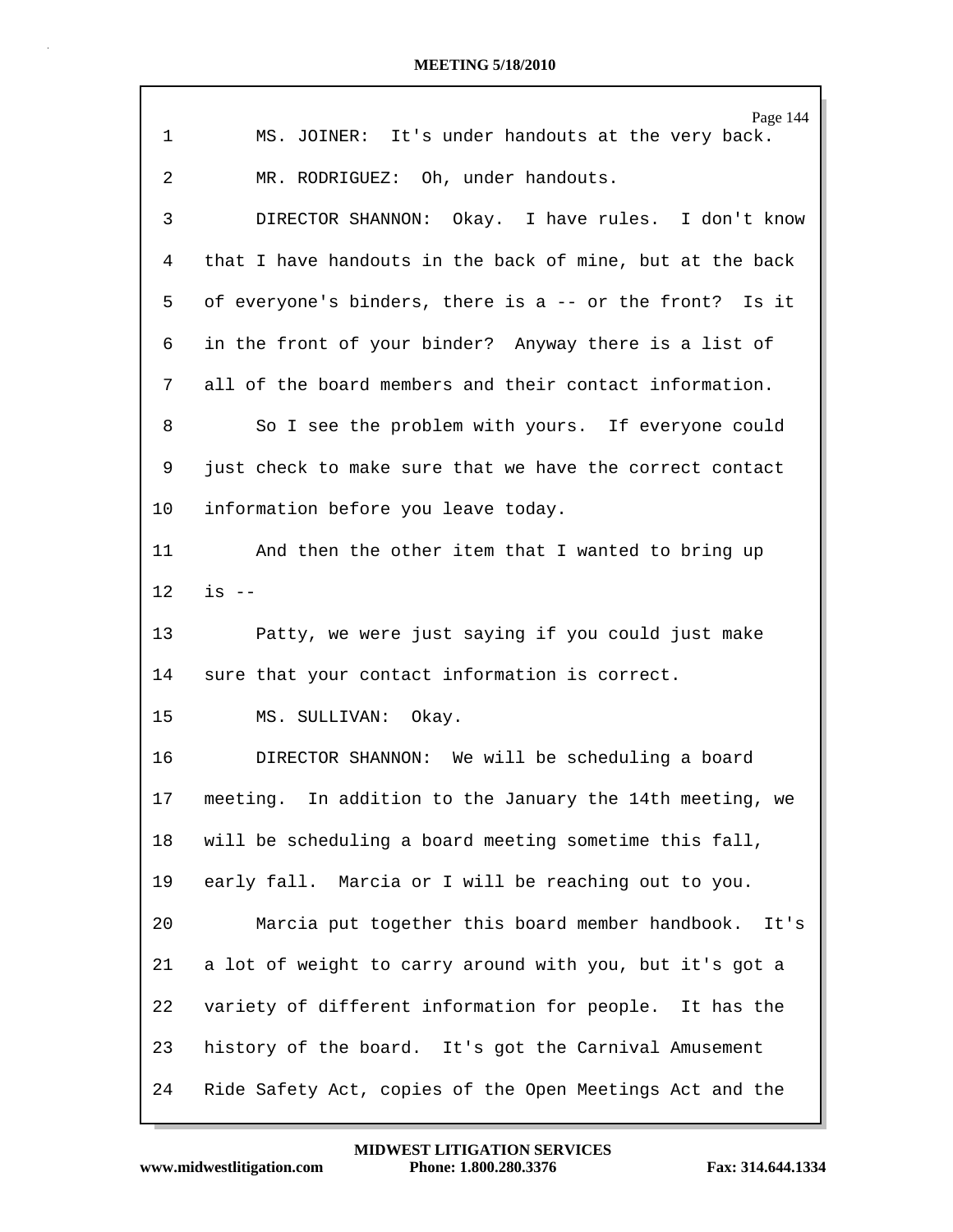## **MEETING 5/18/2010**

|    | Page 145                                                   |
|----|------------------------------------------------------------|
| 1  | frequently asked questions, the travel -- the State of     |
| 2  | Illinois Travel Guides. And that's so that when you are    |
| 3  | turning in your reimbursement forms you will know how to   |
| 4  | properly fill them out. It has a copy of the Illinois      |
| 5  | State Employee Indemnification Act because every member of |
| 6  | this board is covered by that the legislative process, the |
| 7  | rule making process. The Ethics Standards. Which as        |
| 8  | board members, everybody who is appointed to the board is  |
| 9  | covered by the ethics -- by the State Officials and        |
| 10 | Employees Ethics Act and must file a Statement of Economic |
| 11 | Interest.                                                  |
| 12 | Is that what you are passing out now?                      |
| 13 | MS. JOINER: (Nods affirmatively.)                          |
| 14 | DIRECTOR SHANNON: That's the ethics package.               |
| 15 | MS. SULLIVAN: That's the thick one.                        |
| 16 | DIRECTOR SHANNON: So if you hadn't filled one out,         |
| 17 | you were probably informed of that.                        |
| 18 | MS. SULLIVAN: Marcia ever so kindly informed us of         |
| 19 | that.                                                      |
| 20 | DIRECTOR SHANNON: The Secretary of State puts that         |
| 21 | out. And they will remind you.                             |
| 22 | MS. SULLIVAN: And Marcia reminded us.                      |
| 23 | DIRECTOR SHANNON: The Freedom of Information Act.          |
| 24 | The boards and commissions appointment process. And        |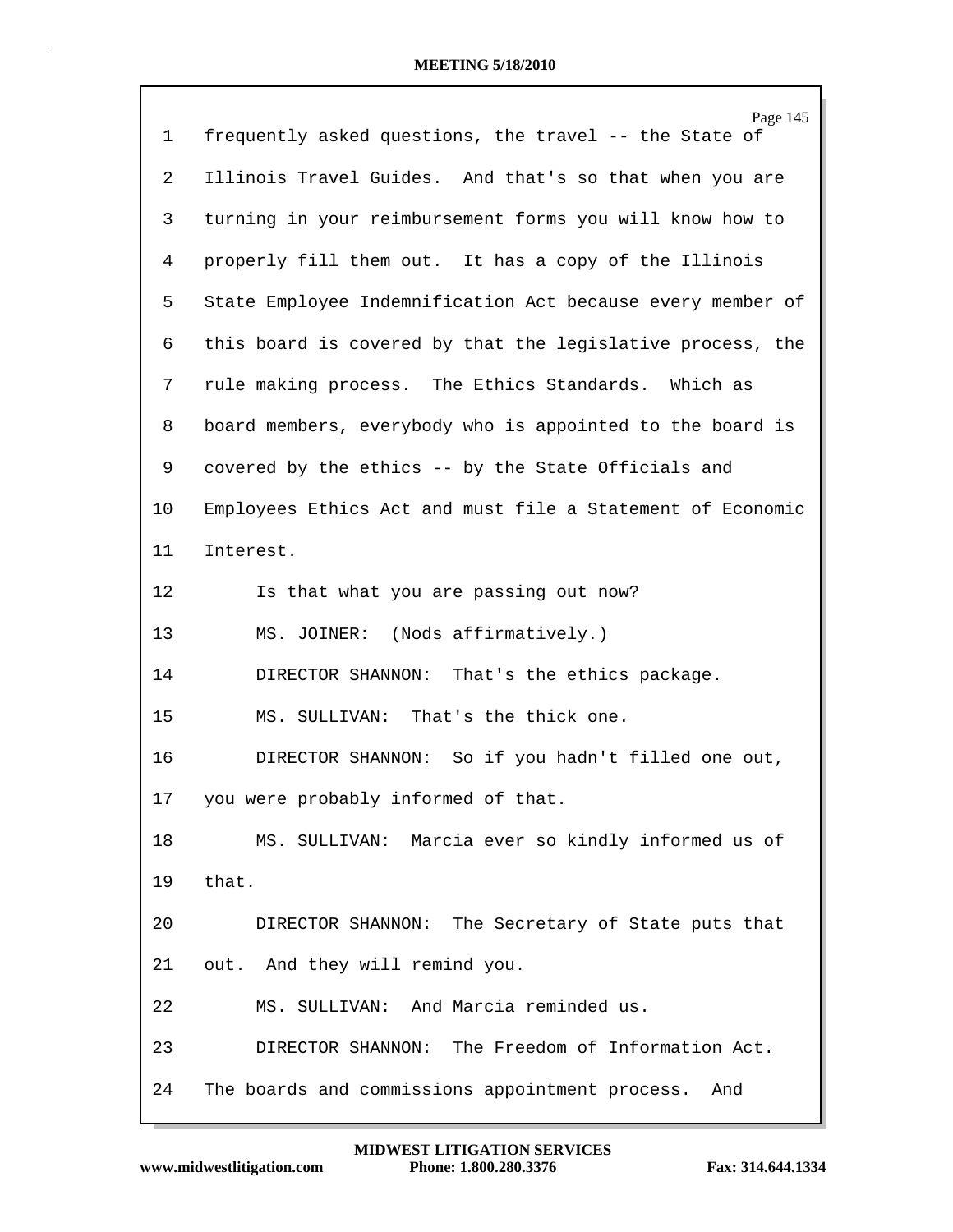Page 146 1 Robert's Rules of Order. 2 So, Marcia, thank you for doing this. This is a very 3 handy reference book for people. And she's been trying to 4 get this done for several years. So I'm sure she is 5 thrilled to have it done. 6 MS. JOINER: One thing I want to point out is the 7 travel section in there has a copy of the travel vouchers, 8 an actual blank form. So I did not bring additional 9 forms. All you need to do is to copy it. 10 DIRECTOR SHANNON: Okay. So in Section -- in Tab  $11 4 -$ 12 MS. JOINER: Yes. 13 DIRECTOR SHANNON: -- is the travel voucher sample. 14 MS. JOINER: Yes. 15 DIRECTOR SHANNON: But then in the side pocket is -- 16 MS. JOINER: The side pocket has -- 17 MS. SULLIVAN: Is the real thing. 18 DIRECTOR SHANNON: And you can just copy this and 19 make copies and reuse it over and over again. So -- 20 MS. JOINER: But I do have more if you need 'em. 21 MS. SULLIVAN: Okay. 22 DIRECTOR SHANNON: So that is all of that. 23 MS. SULLIVAN: Thank you. (Clapping) That's a lot of 24 work. I have put books together before.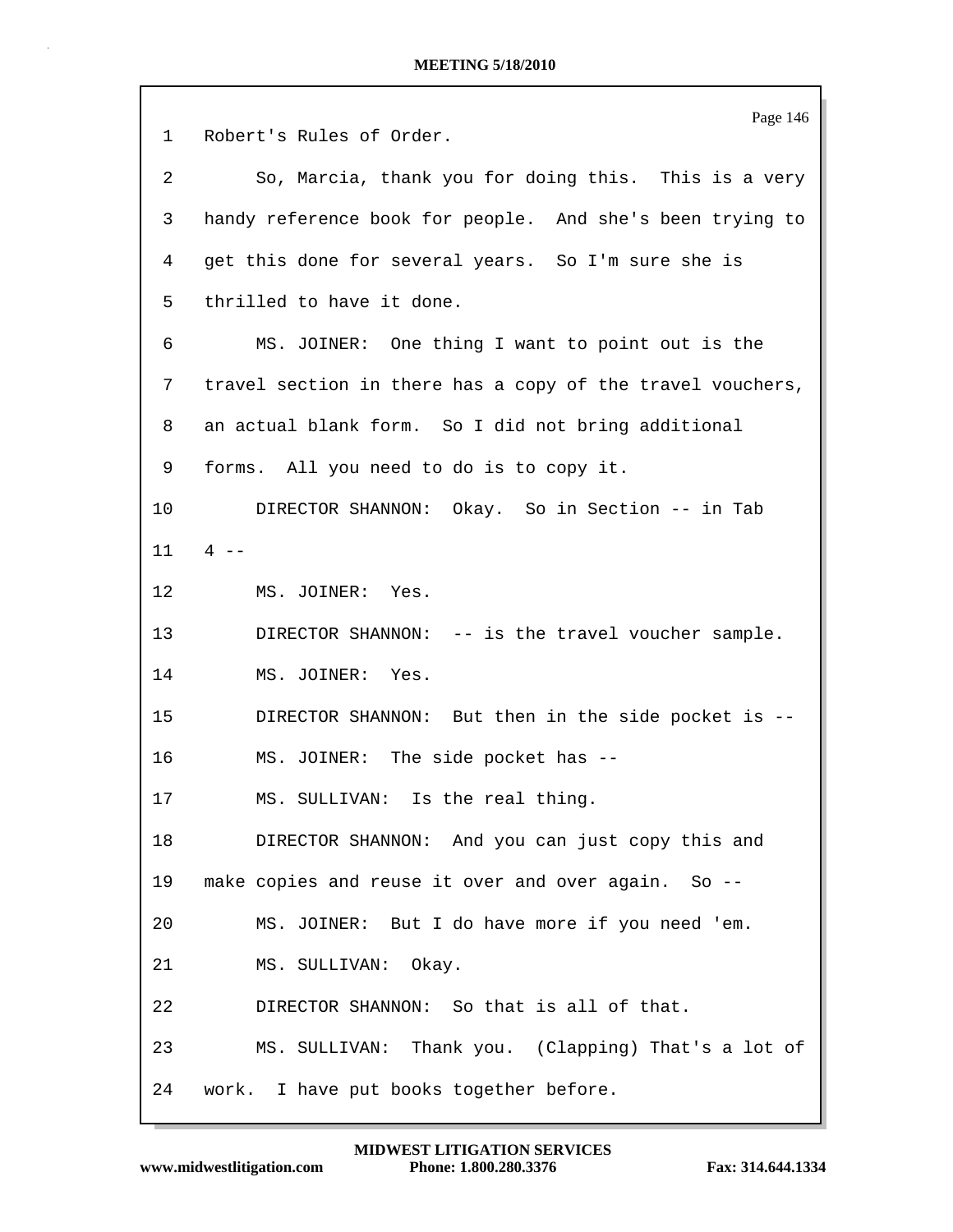| MS. JOINER: I had a lot of time.<br>$\mathbf 1$<br>$\overline{a}$<br>DIRECTOR SHANNON: Is there any other items for<br>discussion from the people on the board?<br>3<br>MS. SULLIVAN: I don't think so.<br>4<br>5<br>MR. SPARKS: (Nods head no.)<br>DIRECTOR SHANNON: If not, I would entertain a motion<br>6<br>to adjourn.<br>7<br>MR. SPARKS: I would make a motion to adjourn.<br>8<br>MR. DRISKILL: I second that.<br>9<br>10<br>DIRECTOR SHANNON: All those in favor say aye.<br>11<br>(Group response.)<br>DIRECTOR SHANNON: All those opposed say nay.<br>12<br>13<br>(No response.)<br>14<br>DIRECTOR SHANNON: This board meeting is adjourned.<br>(Board meeting concluded<br>15<br>16<br>at $2:45 P.M.$ )<br>17<br>$18\,$<br>19 | Page 147 |
|--------------------------------------------------------------------------------------------------------------------------------------------------------------------------------------------------------------------------------------------------------------------------------------------------------------------------------------------------------------------------------------------------------------------------------------------------------------------------------------------------------------------------------------------------------------------------------------------------------------------------------------------------------------------------------------------------------------------------------------------|----------|
|                                                                                                                                                                                                                                                                                                                                                                                                                                                                                                                                                                                                                                                                                                                                            |          |
|                                                                                                                                                                                                                                                                                                                                                                                                                                                                                                                                                                                                                                                                                                                                            |          |
|                                                                                                                                                                                                                                                                                                                                                                                                                                                                                                                                                                                                                                                                                                                                            |          |
|                                                                                                                                                                                                                                                                                                                                                                                                                                                                                                                                                                                                                                                                                                                                            |          |
|                                                                                                                                                                                                                                                                                                                                                                                                                                                                                                                                                                                                                                                                                                                                            |          |
|                                                                                                                                                                                                                                                                                                                                                                                                                                                                                                                                                                                                                                                                                                                                            |          |
|                                                                                                                                                                                                                                                                                                                                                                                                                                                                                                                                                                                                                                                                                                                                            |          |
|                                                                                                                                                                                                                                                                                                                                                                                                                                                                                                                                                                                                                                                                                                                                            |          |
|                                                                                                                                                                                                                                                                                                                                                                                                                                                                                                                                                                                                                                                                                                                                            |          |
|                                                                                                                                                                                                                                                                                                                                                                                                                                                                                                                                                                                                                                                                                                                                            |          |
|                                                                                                                                                                                                                                                                                                                                                                                                                                                                                                                                                                                                                                                                                                                                            |          |
|                                                                                                                                                                                                                                                                                                                                                                                                                                                                                                                                                                                                                                                                                                                                            |          |
|                                                                                                                                                                                                                                                                                                                                                                                                                                                                                                                                                                                                                                                                                                                                            |          |
|                                                                                                                                                                                                                                                                                                                                                                                                                                                                                                                                                                                                                                                                                                                                            |          |
|                                                                                                                                                                                                                                                                                                                                                                                                                                                                                                                                                                                                                                                                                                                                            |          |
|                                                                                                                                                                                                                                                                                                                                                                                                                                                                                                                                                                                                                                                                                                                                            |          |
|                                                                                                                                                                                                                                                                                                                                                                                                                                                                                                                                                                                                                                                                                                                                            |          |
|                                                                                                                                                                                                                                                                                                                                                                                                                                                                                                                                                                                                                                                                                                                                            |          |
|                                                                                                                                                                                                                                                                                                                                                                                                                                                                                                                                                                                                                                                                                                                                            |          |
| 20                                                                                                                                                                                                                                                                                                                                                                                                                                                                                                                                                                                                                                                                                                                                         |          |
| 21                                                                                                                                                                                                                                                                                                                                                                                                                                                                                                                                                                                                                                                                                                                                         |          |
| 22                                                                                                                                                                                                                                                                                                                                                                                                                                                                                                                                                                                                                                                                                                                                         |          |
| 23                                                                                                                                                                                                                                                                                                                                                                                                                                                                                                                                                                                                                                                                                                                                         |          |
| 24                                                                                                                                                                                                                                                                                                                                                                                                                                                                                                                                                                                                                                                                                                                                         |          |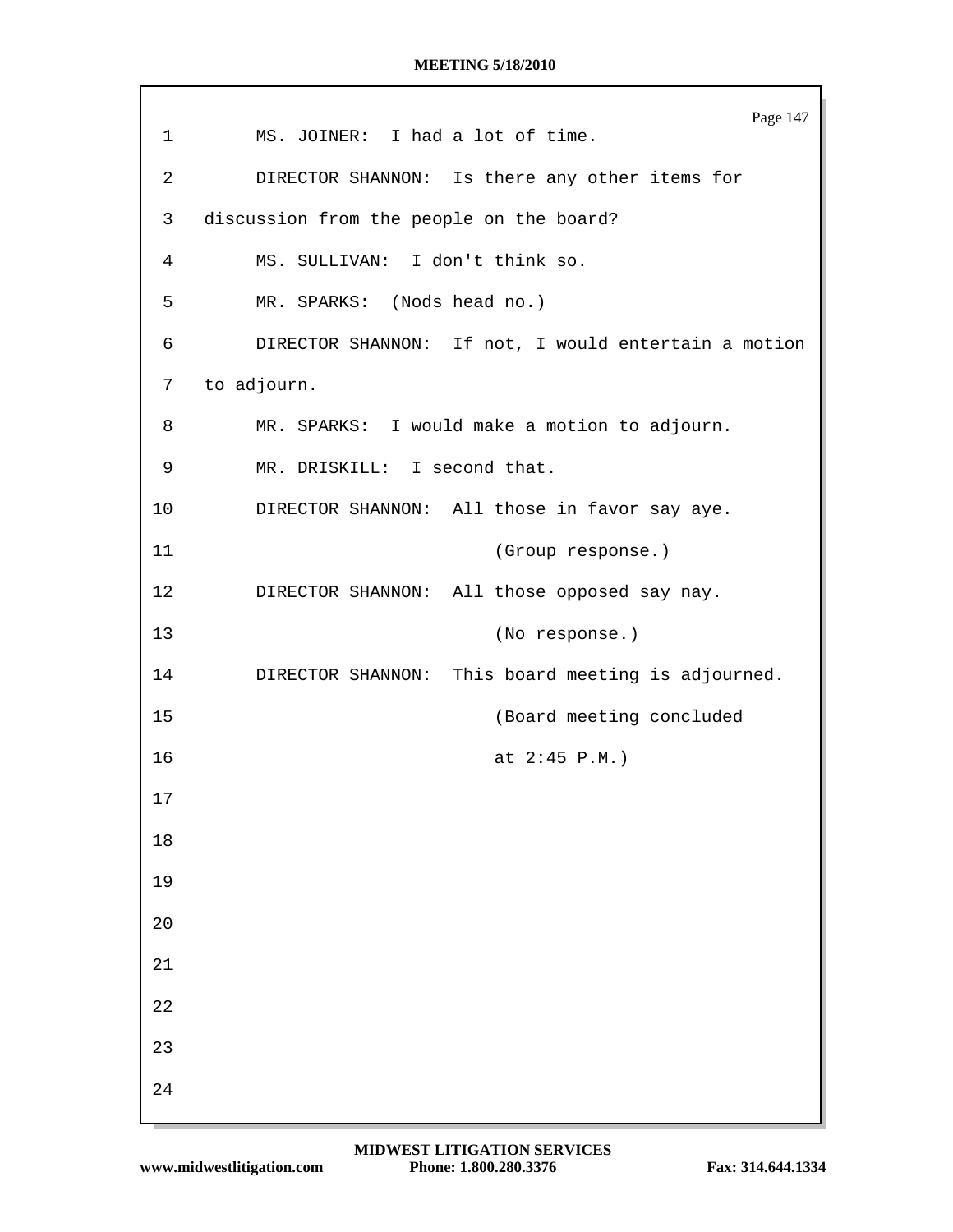| $\mathbf 1$    | STATE OF ILLINOIS                                          | Page 148                                         |
|----------------|------------------------------------------------------------|--------------------------------------------------|
|                | $\mathcal{C}$                                              |                                                  |
|                | $\lambda$                                                  | SS.                                              |
| 2              | COUNTY OF SANGAMON<br>$\mathcal{C}$                        |                                                  |
| 3              |                                                            |                                                  |
| $\overline{4}$ |                                                            | I, CYNTHIA M. SMITH, do hereby certify that I am |
| 5              | a Certified Shorthand Reporter and Notary Public in and    |                                                  |
| 6              | for the County of Sangamon and State of Illinois, and that |                                                  |
| 7              | I reported in shorthand the proceedings had in connection  |                                                  |
| 8              | with the above-entitled cause on May 18, 2010, and that    |                                                  |
| 9              | the foregoing is a true and accurate translation of my     |                                                  |
| 10             | shorthand notes so taken.                                  |                                                  |
| 11             |                                                            |                                                  |
| 12             |                                                            |                                                  |
| 13             |                                                            |                                                  |
| 14             |                                                            |                                                  |
| 15             |                                                            |                                                  |
| 16             |                                                            |                                                  |
| 17             |                                                            |                                                  |
| 18             |                                                            | Certified Shorthand Reporter                     |
|                |                                                            | and Notary Public                                |
| 19             |                                                            | CSR #084-003540                                  |
| 20             |                                                            |                                                  |
| 21             |                                                            |                                                  |
| 22             |                                                            |                                                  |
| 23             |                                                            |                                                  |
| 24             |                                                            |                                                  |
|                |                                                            |                                                  |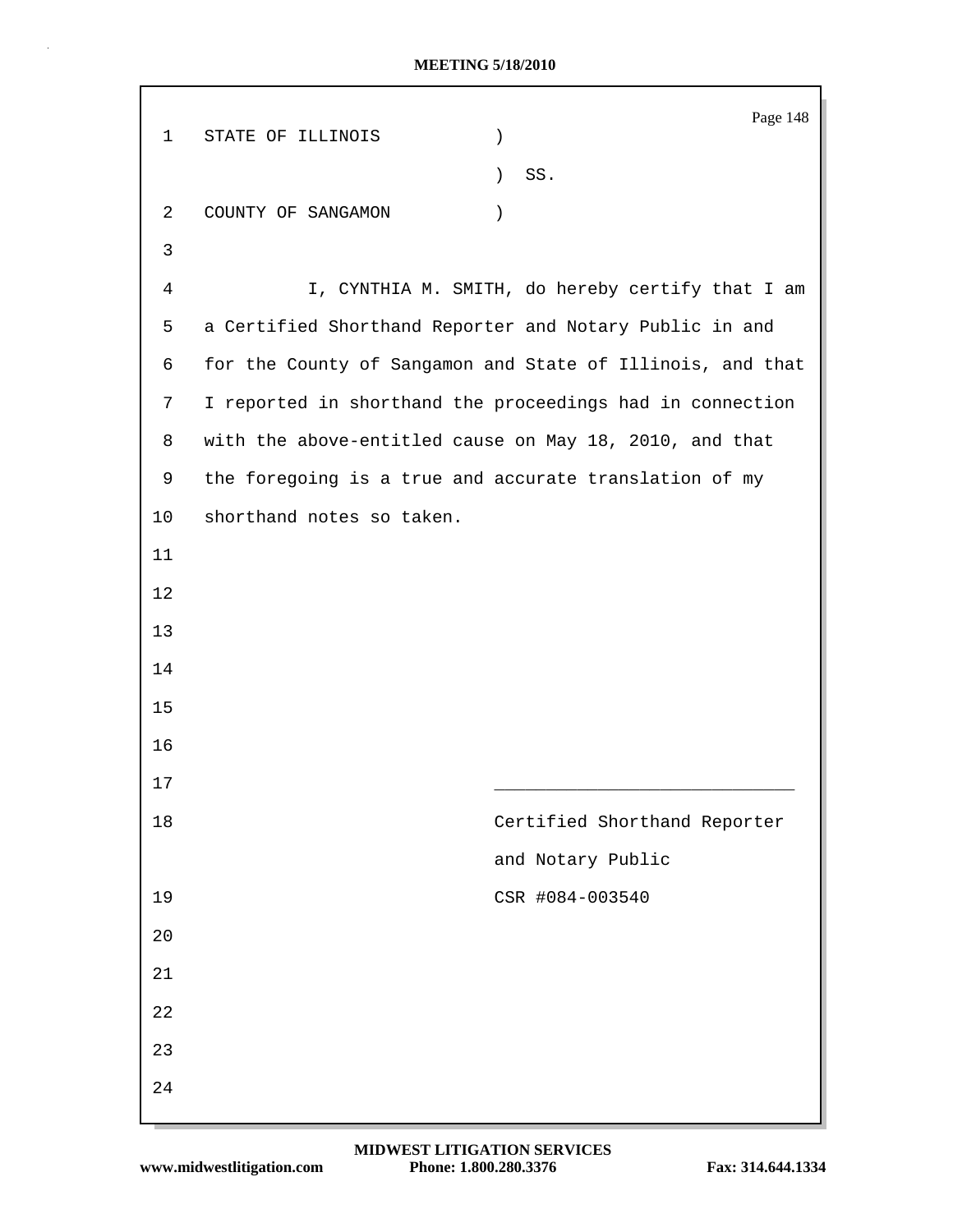| A                         | accommodate             | 146:8                | against 63:8 70:23      | <b>America 99:5 100:2</b> |
|---------------------------|-------------------------|----------------------|-------------------------|---------------------------|
| abbreviated 89:22         | 58:17 102:16            | additions 29:2       | 96:14                   | 111:19 115:4              |
| abide 79:14               | 123:10                  | address 14:1 23:23   | age 10:6 47:12          | <b>American 99:6</b>      |
|                           | accommodated            | 54:2                 | 48:18 65:21 69:10       | ammunition 105:19         |
| ability 45:14             | 124:13                  | adequate 29:6 77:1   | 79:12,24 80:8           | among 7:18 9:11           |
| able 53:13,20 54:10       | according 13:6 24:8     | adhere 25:14         | 87:15 113:9             | 12:21 13:1,8 76:8         |
| 55:12 56:7 58:2           | 24:23 25:10             | adjourn $147:7,8$    | agency 90:13,20         | amount 39:9 97:15         |
| 58:15 74:5 75:4           |                         |                      |                         |                           |
| 75:15 81:14 87:18         | accounted 115:9         | adjourned 147:14     | 92:14                   | 102:17,22 103:10          |
| 91:10 97:10 114:9         | accurate 148:9          | administrative 2:13  | agenda 6:10,11 14:5     | 107:9,14 112:24           |
| 117:20 127:22             | acronym 138:24          | 5:18 7:24 43:5,8     | 16:19 17:7 27:20        | 114:18 120:3              |
| <b>about</b> 7:13 13:21   | across 52:5,6 78:19     | 44:15 45:13,15,22    | 28:1,3,7,13,15,23       | amounts 107:18,24         |
| 14:3 17:5,17,20           | 81:21 90:20             | administratively     | 29:1,4 32:1,1           | amusement 1:3             |
| 18:7,8,9 19:19            | act 7:13,14,17 8:1      | 130:11,13            | 35:22 38:3,5,24         | 7:16,24 8:23              |
| 23:22 24:4,6,24           | 8:11,159:18             | admire 41:4          | 39:2 41:12 42:9         | 42:18 44:1,4,5            |
|                           | 10:10,11 11:8,9         | admit 105:11         | 142:18                  | 68:12 76:21 79:24         |
| 26:17 29:24 34:21         | 11:12,21,23,24          | adopt 18:5,16,19     | agendas 29:7            | 103:14 111:19,21          |
| 35:24 36:11 61:14         | 12:5, 11, 20 13:2, 3    | 28:1 134:24          | ago 23:14 52:4          | 139:7 141:15              |
| 62:3,5 64:8 65:1          |                         | adopted 10:14 28:4   | 106:21                  | 144:23                    |
| 65:15 66:6,8 68:6         | 13:16 14:4,13,19        |                      |                         |                           |
| 70:18 72:11 75:11         | 15:24 16:4 17:12        | 34:13 64:22          | agree 48:8 58:6         | Andalusia 101:12          |
| 76:10,19 79:9             | 17:18,22 18:3,9         | ads 65:10            | 71:6 73:21 77:20        | and/or $67:14$            |
| 80:3,7,10,23 81:2         | 18:15 22:13 23:7        | adult 32:8 33:1 90:4 | 87:2 106:5 124:14       | anew 35:20                |
| 84:9,13 87:15             | 26:9 29:11 44:2         | 90:5 96:20 98:3      | agreed 64:20 79:4       | Anjali 141:8              |
| 89:4 91:14,17             | 44:20,23,23 45:4        | 106:19 107:6,20      | agreeing 77:20          | announced 33:22           |
| 97:16 98:1,15,23          | 45:8 46:13 66:20        | 108:5 112:23         | agreement 91:1          | annually 9:4 108:11       |
| 100:14,24 101:17          | 85:12 144:24,24         | 113:2 120:15,17      | agrees 29:4             | another 32:24 45:20       |
|                           | 145:5,10,23             | 120:20 123:6         | AG's 41:7               | 64:23 106:4               |
| 103:4 104:19              | acted 29:5              | 127:18 129:19        | ahead 38:2,3,6          | 117:20 124:9              |
| 107:11 110:12             | Action 13:6             | 132:1                | 123:15                  | 130:23 134:11             |
| 112:17 114:11             | activities 138:18       | adults 71:1 100:19   | akin 116:20             | answer 10:8,9 40:21       |
| 115:3 119:23              | acts 45:6               | 123:10 125:9         | <b>alert</b> 13:24      | 56:6 74:20,22,24          |
| 120:8 121:10              |                         |                      |                         |                           |
| 122:16 124:15             | actual 10:19 20:12      | advance 39:3         | allegation 15:17        | 77:22 94:12               |
| 125:12 127:1,14           | 31:19 77:6 146:8        | advice 8:20          | allow 10:16,23          | answered 88:19            |
| 128:15 133:18,20          | actually 4:19 15:19     | advised 26:13        | allowed 17:4 36:16      | antagonistic 117:16       |
| 133:22 134:9,17           | 18:3 19:7,11 22:8       | advocate 74:6        | 37:11 116:17            | Anthony 5:10              |
| 135:22,22 138:9           | 23:21 27:4 30:5         | advocating 34:9      | allows 10:17 66:16      | anticipating 90:20        |
| 140:8                     | 31:17,18,21 32:6        | aerial 119:13,17     | almost 22:11 23:22      | antiquated 99:12          |
| above 96:22               | 32:14,22 33:24          | 120:2,9,21           | 30:5 108:12,12          | anybody 36:12             |
| above-entitled            | 34:16,17 35:11          | affairs 13:9         | 110:15                  | 65:18 106:3               |
| 148:8                     | 41:14 46:20,24          | affect 24:18 26:14   | alone 77:1              | anymore 119:18            |
|                           | 48:23 49:4 52:2         | 70:22 101:8          | along 11:4 24:16        | anyone 15:18 45:23        |
| absence 5:21 8:3          | 52:13 55:20 61:16       | affirmative 18:5     | 30:9 91:7 136:5         | 46:15 69:7 107:1          |
| 26:7.8                    | 69:2 71:15 72:9,9       | 22:15                | already 5:2 71:13       | 143:18                    |
| <b>absent</b> 9:12 72:24  | 78:11,12 80:10          | affirmatively 4:4    | 76:18 115:8,9           | anything 6:2 17:17        |
| absolutely 104:2          |                         |                      |                         |                           |
| <b>abstain</b> 19:9 20:16 | 86:16 133:21            | 21:15 31:9 38:23     | 133:23                  | 36:21 51:24 69:24         |
| 22:20 24:19               | 137:20 140:5,14         | 73:20 106:22         | alter 31:20             | 88:5 116:5 123:3          |
| 132:14,15                 | <b>Adams</b> 28:22      | 131:8 145:13         | altered $57:10$         | anytime 53:2              |
| abstained 23:16           | add 29:4 80:21          | afford 106:11        | altering 57:7           | anyway 126:11             |
| abstains 20:20 22:9       | 87:12 106:9 114:6       | 108:20               | alternative 58:21       | 144:6                     |
| abstentions 19:3          | <b>added</b> 29:4 43:12 | <b>AFSCME 91:1</b>   | Although 110:5          | Anywhere 110:20           |
| accelerator 54:24         | 45:14 69:24 76:3        | after 28:4 50:14     | always 25:11 30:18      | apologize 26:21           |
| accept 41:21              | addendum 49:14          | 66:17 67:3 79:22     | 31:6 36:2,5 39:20       | 72:24                     |
|                           | adding 32:23 42:14      | 134:3,6 135:2        | 59:23 100:5             | apology 27:4              |
| acceptable 63:16          | Addison 139:6           | again 4:3 9:15       | ambiguous 137:9         | appearance 140:21         |
| accepting 47:9            | addition 10:17          | 12:22 20:17 21:4     | <b>amend</b> 6:11 44:14 | <b>APPEARANCES</b>        |
| access 18:13 54:18        | 50:17 76:22 80:7        | 26:5 31:16 40:9      | 121:20,22 128:24        | 2:1                       |
| accident 52:7 54:20       | 80:11 144:17            | 91:11 93:9 96:8      | 129:12                  | appeared $2:547:8$        |
| 137:18                    |                         |                      |                         | <b>Appellate 28:22</b>    |
| Accidents 137:18          | additional 44:14        | 103:6 104:11         | amended 32:23           |                           |
|                           | 80:21 97:1,3,7          | 127:19 146:19        | 130:2                   | apple 50:19               |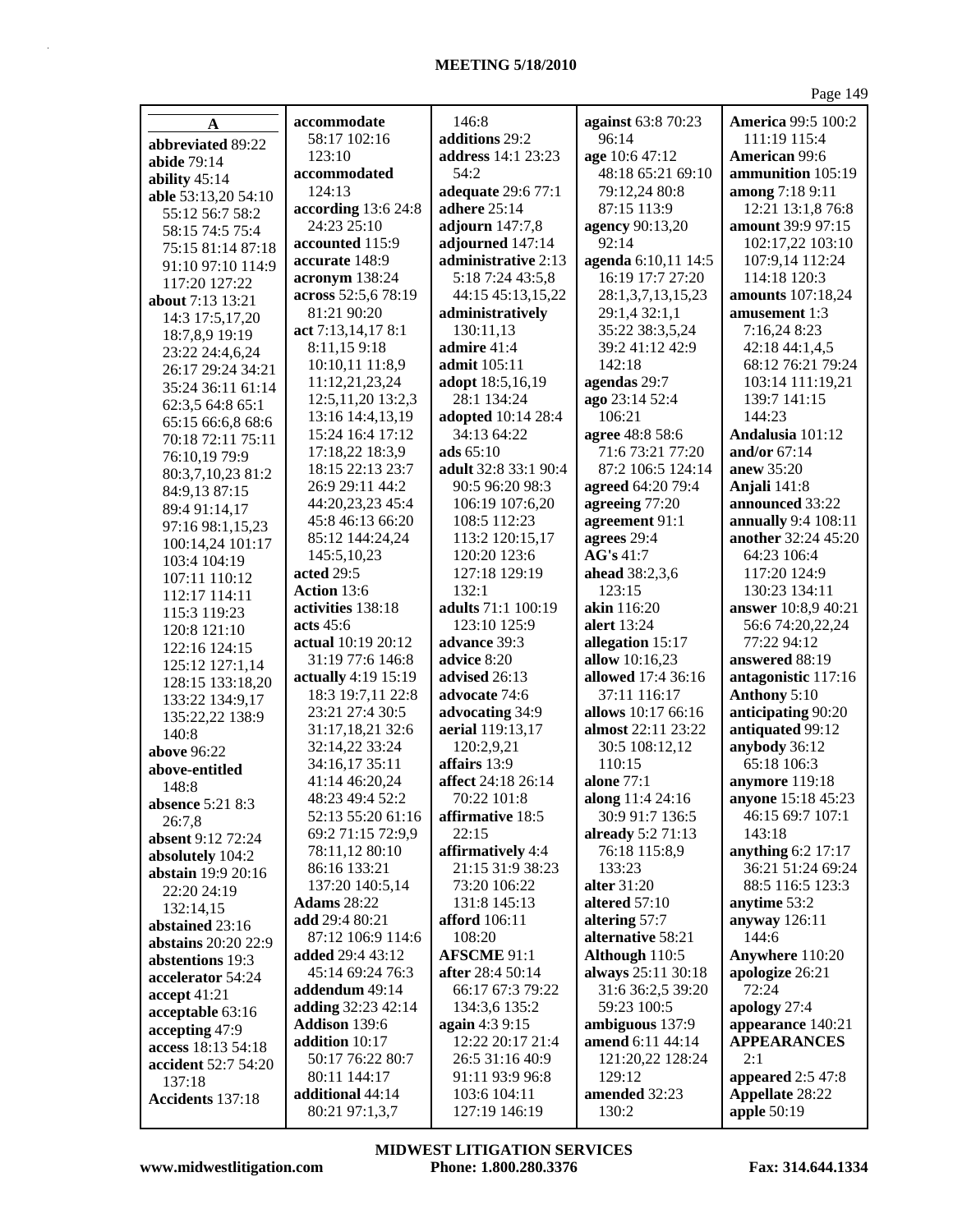## **MEETING 5/18/2010**

| applicable 49:5         | 99:13                      | A.M 1:11 3:2                 | being 12:20 17:4                    | <b>blank</b> 52:14,15                         |
|-------------------------|----------------------------|------------------------------|-------------------------------------|-----------------------------------------------|
| applications 143:8      | assistant $2:12,13$        |                              | 54:10 59:13 72:24                   | 146:8                                         |
| applies 17:16 23:7      | 5:19,24                    | B                            | 75:4 103:3 123:2                    | blanks $19:3$                                 |
| 24:20 26:16 29:10       | associated 130:24          | <b>B</b> 45:13 67:15 86:18   | 140:3,8,16,18                       | blind $57:2$                                  |
| 43:23                   | association 47:10          | 119:1                        | 141:19                              | blindfolded 53:18                             |
| apply 7:24 25:2,5       | 48:10,19 50:15             | back 14:11,14 15:6           | <b>belief</b> 34:14,14              | blocked 114:1                                 |
| 26:6,7 31:22            | 54:1 57:16 79:15           | 19:1 23:12 30:12             | 35:12 141:1                         | blocking 114:19                               |
| 103:5 136:9             | 81:4 82:9,14 83:4          | 34:11,16 35:22               | <b>believe</b> 4:20 86:7            | <b>Blow 77:8,9</b>                            |
| appointed 4:7 8:20      | 139:1,22                   | 37:14 54:16 56:14            | 90:15 96:17 97:8                    | <b>board</b> 1:5,8,20 3:4,6                   |
| 8:22 145:8              | <b>Association's 49:11</b> | 58:14 62:8 82:22             | 131:5                               | $3:6,7,22$ 4:6,17                             |
| appointment 4:7         | assume 10:21 20:18         | 87:14 104:16                 | believing 34:23                     | 5:3,12 7:8,15,19                              |
| 145:24                  | 22:16 77:4                 | 118:11 135:21                | <b>belt</b> 61:3 89:3               | 7:19,21 8:3,4,8,9                             |
| appointments 5:6        | Assuming 133:1             | 137:3,5 143:22               | <b>belted</b> 63:15                 | 8:10,13,16,17,20                              |
| 5:21                    | assurances 48:14           | 144:1,4,4                    | <b>belts</b> 61:2,7,8,15,18         | 9:3,9,10,12,15,20                             |
| appreciate 41:2         | <b>ASTM 63:1 64:2</b>      | background 106:8             | 61:19 64:13                         | 9:21,24 10:5,8,23                             |
| approach 73:7           | 80:12 81:20 84:5           | backyard 111:6               | <b>bench</b> 96:13                  | 12:7,16,17,21                                 |
| appropriate 10:14       | 84:6,6,13 85:4,8           | balance 74:14                | <b>benefit</b> 4:1,2 5:2            | 14:23 15:2,5,16                               |
| 35:13 37:10 63:19       | 85:15,17,19,19,20          | 109:16                       | 56:21 89:19 124:3                   | 15:21 16:8,9,11                               |
| 75:23 115:17            | 114:4                      | balcony 62:24                | benefits 108:16                     | 17:2,14 19:13,20                              |
| 138:17                  | <b>ASTMs 85:9</b>          | <b>ballot</b> 24:16          | <b>Bert</b> 2:12 5:24               | 20:14,19 21:3,5                               |
| approval 6:14 7:4       | attack 54:24 58:3          | bar 51:12 64:15              | 89:17,21 90:1                       | 22:16,18 23:4,9                               |
| 27:22 41:13             | 59:5                       | <b>barrel</b> 58:11          | 91:12,23 95:22                      | 23:15 24:11,22,22                             |
| approve 6:10 28:7       | attend 10:12,24            | <b>bars</b> 14:2,16          | 97:20 98:1 100:24                   | 24:24 25:4,11                                 |
| 82:11                   | 36:7,16 73:9               | <b>base 82:6</b>             | 105:6 130:8,19                      | 26:3,5,12,17,19                               |
| approved 42:8 61:8      | attendance 10:15           | <b>based</b> 35:14 42:18     | <b>Berts</b> 94:16                  | 28:22,24 29:5,16                              |
| 61:13                   | 10:18,23 11:1              | 52:10 91:19 95:2             | best 48:9 128:15,16                 | 29:22,23 30:10,14                             |
| approximately           | 32:13                      | 95:4 98:6,10,12              | 143:13,19                           | 31:12,19,22 32:5                              |
| 90:18 91:16 96:8        | attention 48:1 80:17       | 103:17 136:18                | <b>bet</b> 115:23                   | 33:15 35:8,12,19                              |
| 108:21 128:12           | attorney 13:6 18:13        | <b>basic</b> 75:2,5,16       | <b>better</b> 58:21 95:10           | 36:2 37:7,12,13                               |
| area 55:18 56:7         | 41:4                       | 80:16                        | 102:11 117:12                       | 37:17 38:12 39:10                             |
| 60:9,20 111:12          | attraction 44:5            | basically 22:5 30:1          | 134:7 140:5                         | 39:13,14,16 43:5                              |
| areas $62:12$           | 141:22                     | 47:8 50:10 51:11             | <b>between</b> 56:4 63:22           | 46:11,11 47:5,9                               |
| arena 54:9              | <b>Attractions 139:2</b>   | 52:8 53:18 54:22             | 97:16 121:4 135:4                   | 47:13 48:8,17                                 |
| arenas 54:4             | <b>Auburn</b> 140:19       | 64:4 67:18 92:14             | big 14:10 41:1 53:3                 | 49:16 52:1,17                                 |
| arena/restricted        | audience 39:6              | basis 48:10 49:6             | 54:22 79:20 98:13                   | 56:22 57:1,3,4                                |
| 60:20                   | <b>August</b> 134:2,4,6,10 | 71:10 112:5,11               | 100:24 101:1,1,8                    | 58:19 60:22 65:23                             |
| arguments 78:10         | auspices 47:21             | bearing 7:3                  | 101:15,16,17                        | 66:2,5 71:20 76:7                             |
| arm 52:8 136:7          | 52:11                      | beauty 52:2                  | 108:23 111:7                        | 76:8 79:4 87:14                               |
| around 6:11 47:15       | auto 88:3                  | became 36:2 64:21            | 123:9,14 125:4                      | 91:8,9 96:17                                  |
| 47:21 48:3,3,21         | automatic 53:17            | become $140:22$              | 127:15,16 129:8                     | 105:20 109:2                                  |
| 54:8,14 56:8 64:1       | 54:22                      | bed 62:15,18                 | bigger $124:22$                     | 131:4 133:15,24                               |
| 65:5 70:24 113:5        | availability 10:7          | bedtime 27:16                | biggie $53:16$                      | 134:11,14 135:6                               |
| 121:1 142:5             | available 44:10            | <b>beer</b> 80:6             | biggies $53:1$                      | 135:16,17,21,22                               |
| 144:21                  | 110:7                      | before 4:9 6:14 25:7         | <b>Bilandic 2:3</b>                 | 142:19,23 144:7                               |
| arranged 54:9           | avenue 34:8,9              | 27:11 33:24 36:2             | bill 1:18 3:20 4:23                 | 144:16,18,20,23                               |
| arrives 12:16           | average $110:17$           | 39:1,24 40:4                 | 40:21 77:24 79:21                   | 145:6,8,8 147:3                               |
| articulated 33:20       | 127:17 128:12              | 61:14 67:6 69:3,4            | 95:8 109:5 131:14                   | 147:14,15                                     |
| asked 7:7 28:6          | averaged 115:1             | 74:12 75:20 77:12            | 131:19 132:6                        | <b>boards</b> 7:21,21 14:9                    |
| 30:21 38:20,21          | awaiting 136:8             | 77:16 81:9 87:14             | 140:20                              | 18:7,8 22:14,14                               |
| 41:8 137:13,13<br>145:1 | 137:16<br>aware 7:23 60:19 | 92:11 116:4                  | binder 144:6<br>binders 42:12 144:5 | 25:6,6,14 26:7,16                             |
| asking 38:4 60:23       | 72:14                      | 118:14 119:8                 | binding $28:3$                      | 38:10,13 145:24<br><b>board's</b> $23:752:10$ |
| 62:5 127:19 136:7       | away 54:18 55:7            | 120:16 129:18                | <b>bit</b> 39:22 65:8,9             | <b>Bobs</b> 102:9                             |
| assemblies 25:2         | 115:5,19                   | 143:6,16,19<br>144:10 146:24 | 72:5 90:18 92:5                     | <b>bodies</b> 17:23 18:4                      |
| assembly 24:9           | awfully 62:14              | <b>beforehand</b> 39:22      | 96:14,22 107:12                     | <b>body</b> 8:9 10:10,12                      |
| 113:24 116:12           | awhile 5:21                | behalf 2:5                   | 114:16                              | 10:13,18 11:10                                |
| 127:7                   | aye 3:9 6:20 42:3          | <b>behind 59:2 65:24</b>     | blackboard 17:5                     | 13:8,9 17:24 18:2                             |
| assign 98:14 99:2       | 147:10                     | 70:10                        | blah-blah 108:16,17                 | 24:9 48:14,16                                 |
|                         |                            |                              |                                     |                                               |

**www.midwestlitigation.com Phone: 1.800.280.3376 Fax: 314.644.1334 MIDWEST LITIGATION SERVICES**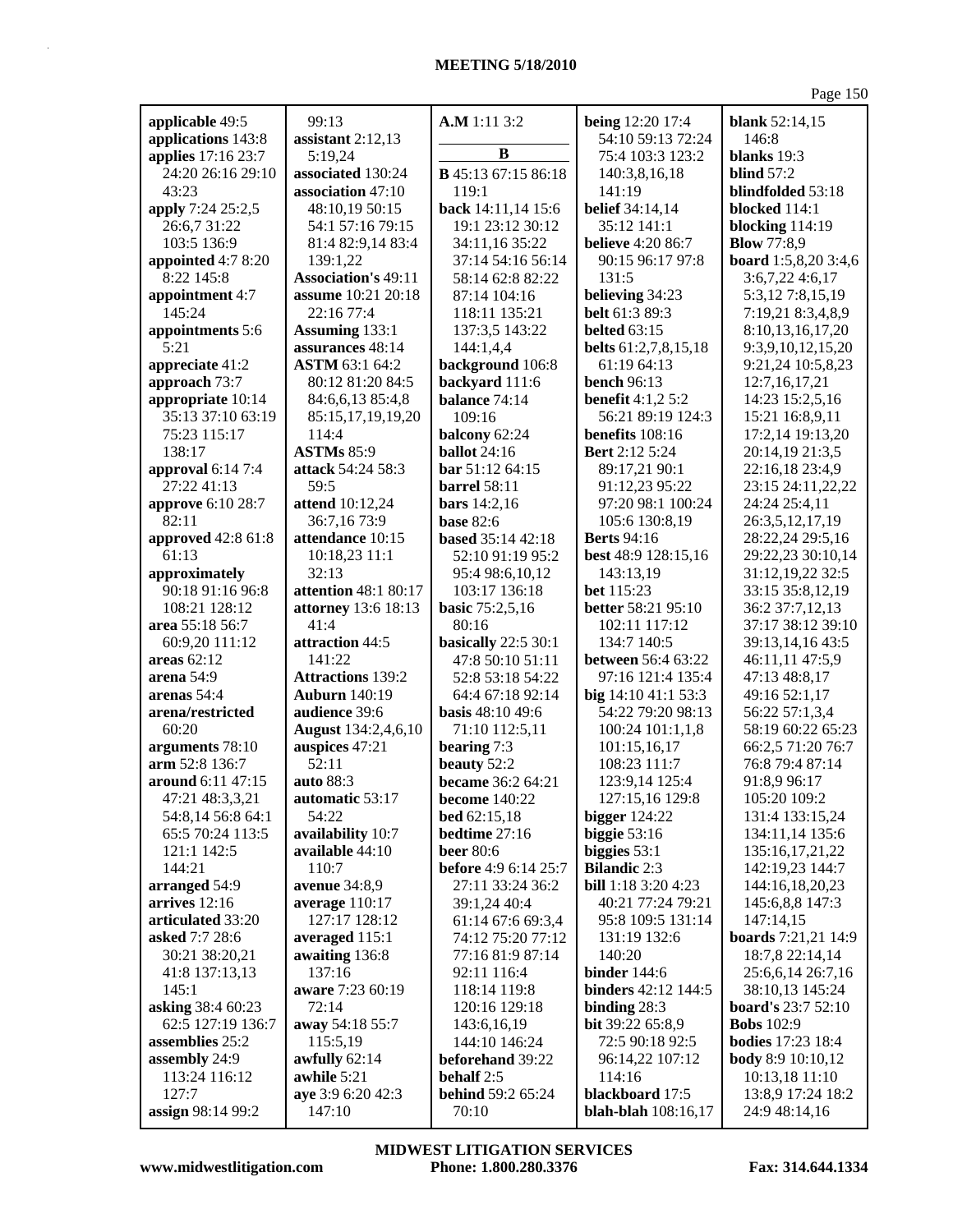| 83:13,13                   | bystanders 54:8,10      | carry 20:1,21 35:21        | <b>Certified</b> 148:5,18 | circle 54:8          |
|----------------------------|-------------------------|----------------------------|---------------------------|----------------------|
| <b>boils</b> 101:3         | 54:15,20                | 144:21                     | certify 148:4             | circles 127:24       |
| <b>bolded</b> 28:18        | by-laws 9:15,15         | carrying 70:24             | cetera 9:23               | circumstances        |
| <b>book</b> 27:16 41:1     | 17:15                   | cars 54:5,6 123:9          | chair 24:3,8,12,14        | 18:20                |
| 143:21,23 146:3            |                         | CARSA 7:8,15 8:14          | 24:16,18 25:8,23          | citizens 34:22       |
| books 67:1,3 146:24        | $\overline{C}$          | 12:7 19:20 20:14           | 26:1,2,3,9 28:3           | Clapping 146:23      |
| <b>borrow</b> 50:14        | C 43:5 66:13 67:11      | 21:3 22:16,18              | 29:1,14,15,17,22          | clarification 109:20 |
| <b>both</b> 20:2 47:12     | 86:12                   | 26:5,8 50:2,3              | 30:8,16,17,18,23          | 122:6,15 136:7       |
| 77:9 78:8 89:20            | cable 120:24            | 141:3 142:9                | 31:6,20 36:17             | Class 66:13,13,14    |
| 92:4 117:24 119:1          | cage 53:16 61:24        | case 24:16,18 25:5,6       | 37:19,20 39:15            | 66:15 67:11,15,15    |
| 139:7                      | 64:15,19                | 26:13 28:21 29:22          | chairman 9:5 26:23        | 76:22 86:12,12,13    |
| <b>bottom</b> 19:1 28:19   | California 112:12       | 44:8 56:19 58:1,2          | 26:23                     | 86:14                |
| 110:6                      | call 3:5,7 9:4 38:2,6   | 61:10 63:15 79:17          | chair's 24:6              | classes 112:1        |
| box 86:17                  | 39:3 51:5 66:15         | 84:17 104:11               | challenge 91:5            | classifications      |
| Boyd 4:15 32:12            | 70:20 106:1 123:7       | 121:18 139:14              | challenges 90:12          | 86:20                |
| 33:3                       | 129:3 132:5,5           | cases $31:18$              | 91:7                      | clear 16:5 25:21     |
| <b>Brakes</b> 53:19,20     | called 19:4 32:24       | cast 19:2 23:1             | chance 7:10               | 26:22 31:10 76:24    |
| breaking 53:22             | 39:14 67:7 94:4         | casual 13:10 16:3          | change 24:19 79:20        | 107:24 118:15        |
| briefly 46:20              | 95:7 124:12             | catch $47:14,24$           | 84:22 97:17,24            | 137:1                |
| bring 16:4 23:11           | calling 74:23 131:20    | 79:23 94:17                | 110:1,2 125:8             | click 113:22,23      |
| 85:15 87:14 89:9           | 131:23                  | categories 126:22          | 133:3,16                  | climb 114:21,22      |
| 109:11,13,15               | calls 5:9               | 129:4                      | changed 53:5,14           | 120:22               |
| 123:14,15 144:11           | came 45:8 48:1          | categorize 126:14          | changes 46:4              | climbing $121:5$     |
| 146:8                      | 71:16 101:17            | categorizes 93:7           | <b>CHAOS</b> 138:19,20    | close 6:6 25:17      |
| <b>broke</b> 99:22         | 104:17                  | category 93:10             | charge 83:1 90:7          | 91:22 96:22          |
| <b>broken</b> 93:16 94:23  | Canada 87:9             | 120:11                     | 97:7,13 98:8              | closed $37:2$        |
| <b>brought</b> 48:6 83:24  | capable 44:20,24        | <b>Catherine</b> 1:16 3:14 | 104:19 111:19             | closely 49:3 139:19  |
| <b>buddy</b> 77:14         | 71:4                    | 13:17,19,20,24             | 122:19 126:20             | Club 101:13 138:1    |
| <b>budget</b> 90:12,14     | capacity 56:9           | 28:6 32:20 62:5            | 129:19                    | clue 74:13           |
| 91:3 93:10 94:8            | <b>Capitol</b> 1:9 2:15 | 105:6 118:6                | charged 90:4              | coast 117:22         |
| 95:7,8,12 103:17           | capture 92:1            | 129:15 130:8               | 100:15,17 103:3           | coaster 90:6 97:14   |
| 105:8,9 108:23             | captured 92:4 93:12     | 132:18 138:13              | 111:13                    | 98:17,19 100:1,7     |
| 110:6 130:18               | car 59:2,8 68:5         | caught 30:5 54:24          | charges $112:12$          | 100:8 102:2,14       |
| <b>bugs</b> 141:16         | 113:16,17               | 68:18                      | charging 48:3 99:11       | 119:7 122:7,11,23    |
| <b>build</b> 48:9 74:10    | care 114:16             | cause 102:20,22            | 103:2 112:7               | 123:8,14 124:1,15    |
| 139:23                     | careful 14:10           | 125:10 133:15              | chaser 59:2,4             | 124:22 125:7,9,13    |
| <b>building 2:3 62:22</b>  | <b>CARES</b> 50:3,4     | 148:8                      | chauffeur's 67:4,8        | 125:13 126:6         |
| <b>built</b> 73:23 82:19   | <b>Carl</b> 36:9        | caveat 8:8                 | cheap 106:9               | 127:6,18 128:21      |
| <b>bulb</b> 84:23          | carnival $1:35:3$       | CDL 66:6,21 67:22          | check 113:18              | 129:2,5              |
| <b>Bull 88:5</b>           | 7:16,24 9:18            | 68:7, 10, 17, 20, 23       | 114:13 144:9              | coasters 32:10 97:8  |
| bullet 29:13               | 12:10 38:20 39:16       | 69:13,24 70:3,5            | checklist 51:10           | 97:16 98:18,24       |
| bump $62:11$               | 42:16 58:8,19           | 70:10,17,22 71:17          | 139:23                    | 99:22,23,23          |
| <b>bumped</b> 137:19       | 79:19 91:3,19           | 74:24 75:12 76:1           | checks 106:8              | 100:14 101:1,8,15    |
| bumping 65:8               | 102:1,7 103:22          | 77:21 80:24 86:14          | Chestnut 101:11           | 101:16,19 107:8      |
| bunkers 54:12              | 104:17,21 109:22        | CDLs 67:7 72:13            | <b>Chicago</b> 2:4 6:4    | 107:20 108:6         |
| burden 69:24               | 110:9 111:15,21         | cell 42:15 43:7,10         | 14:12 49:11               | 119:4 122:4,17,17    |
| <b>business</b> 3:5 6:9,12 | 112:3 117:19            | 46:16 143:21               | 111:12                    | 122:21 125:2         |
| 7:9 8:6,13 9:9,13          | 130:6 132:4 133:7       | center 54:4 56:2           | chief 2:2 5:15 95:23      | 126:15,20 127:15     |
| 11:6,11,16 12:4            | 135:10 144:23           | 63:18 73:17                | chiefs 139:21             | 127:21 128:19,20     |
| 12:20,24,24 13:4           | carnivals 6:6           | centers 12:18              | child 88:9,10             | 129:22,23 132:2,3    |
| 13:7 15:23 27:22           | 110:14 112:17           | certain 39:9 62:24         | 137:19                    | Code $44:15$         |
| 27:23,23,24 32:3           | Carnival-Amuse          | 84:6 127:1,4               | children 40:8,11          | codes 62:22          |
| 32:4 37:4,12,18            | 3:4 5:22 85:11          | 142:20                     | 70:24                     | cold 82:13           |
| 42:9 44:7 47:4             | <b>Carnival-Safety</b>  | certainly 7:9,23           | choice 50:8               | Columbus $123:14$    |
| 58:20 89:15                | 5:17                    | 30:4 37:9 46:1             | choose 37:7 51:6          | columns 120:22       |
| 108:20 109:10,17           | carried 32:22           | 110:6 130:22               | chooses 49:16             | combinations 102:8   |
| 142:19                     | carries 67:16,23        | certification 78:18        | choosing 50:7 72:4        | combine 135:14,15    |
| <b>buy</b> 80:6            | 132:19,20               | 139:3                      | chose 35:9 54:19          | come 9:6,23 22:18    |

**www.midwestlitigation.com Phone: 1.800.280.3376 Fax: 314.644.1334 MIDWEST LITIGATION SERVICES**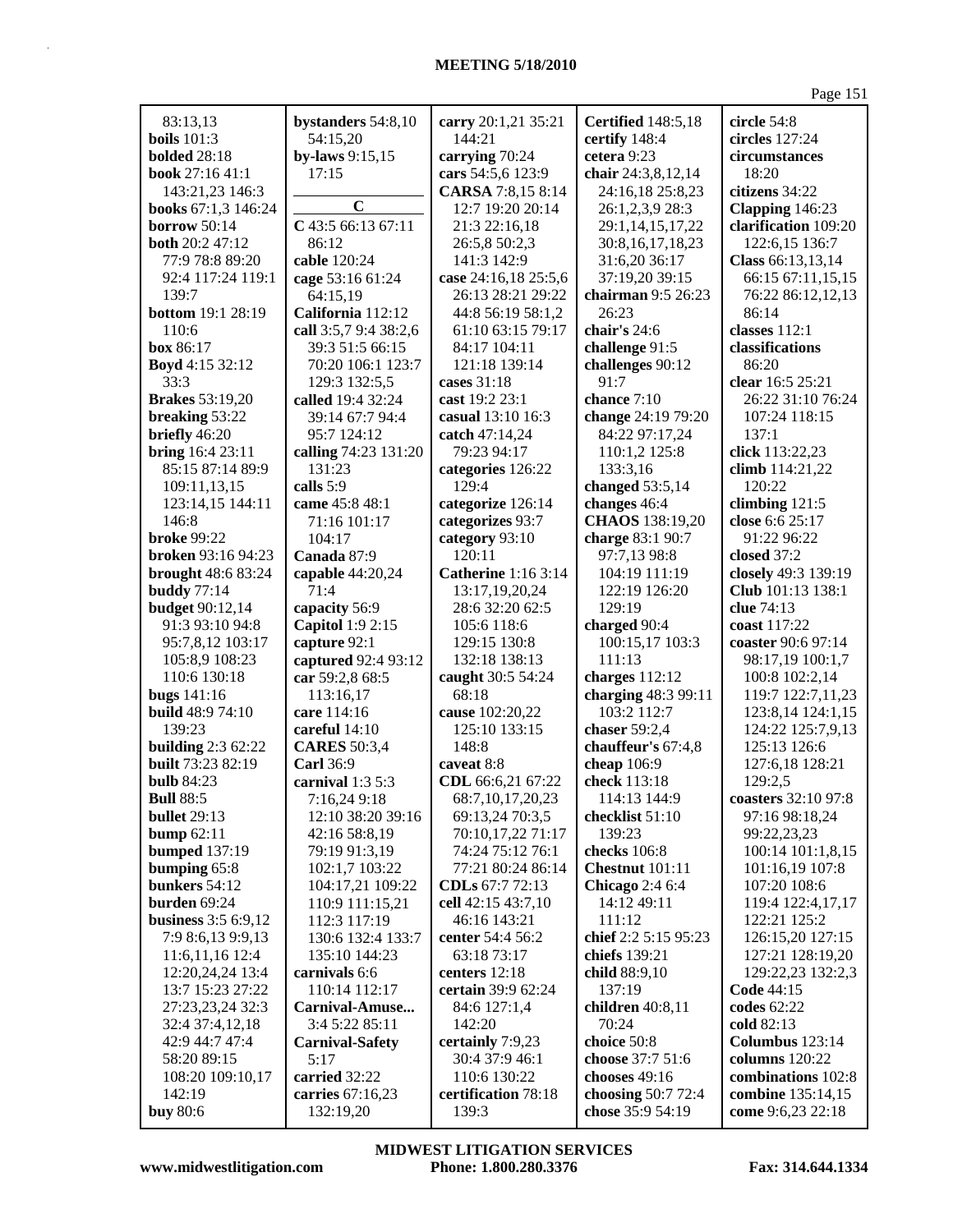| ٧ |
|---|
|   |

| 44:7<br>30:3 48:5,24<br>61:1 67:21 76:17<br>100:15 129:16<br>deficit $102:24$<br>conducted 10:20<br>136:13<br>49:16 58:22 66:2<br>84:11 86:9 91:24<br>define 9:14 44:16<br>custom 8:4,7 25:11<br>77:15 83:1,11<br>conducting 7:9<br>104:10 129:14<br>119:3 122:21<br>37:18<br>26:2 29:16,24<br>98:18 103:15,19<br>139:16 143:14<br>123:22 126:10<br>conducts 8:13<br>103:20,23 105:15<br>144:9,14<br>128:7,18,21<br>30:7,14,15,22<br>confirmed 18:12<br>31:2<br>defined 18:24 19:2<br>123:13 129:11<br>corrected 118:4<br>136:23<br>conflict 29:21 30:2<br>correction 97:20<br>customer 114:10<br>defining 126:12<br>comes 37:11 72:23<br>confusion 32:23<br>cost 91:22 92:2,4,6<br>Cynthia 2:17 148:4<br>definition 12:11<br>84:20 91:6 116:10<br>$C-13002:4$<br>connect 128:6<br>92:14,15,15 94:2<br>20:12 44:15,18,19<br>comfortable 130:7<br>connecting 44:22<br>95:15,17<br>C461:21<br>45:3,8 119:6<br>130:8<br>45:1<br>deliberating 15:20<br>costs 91:17 93:11<br>D<br>coming 9:22 61:11<br>connection 18:1<br>deliberative 13:11<br>94:7 95:21 96:8<br>90:21 91:2,5<br>114:17 148:7<br>D 66:13,14,15 67:10<br>department 1:3,9<br>109:8 130:24<br>104:14,21 109:17<br>consensus 71:20<br>133:11<br>2:3,5 34:9 44:10<br>86:12,13,14,18<br>76:6 86:10 88:15<br>counsel 2:2 5:16<br>129:7,9<br>Dan 3:12,16 4:6,18<br>45:18 57:6 92:7<br>138:2<br>consent 8:21<br>5:1 6:1 42:13<br>99:10 139:5 140:6<br>commensurate<br>107:14<br>Counselor 13:7<br>consider 46:8<br>47:14 60:23 80:22<br>141:12<br>consideration 91:9<br>18:13<br>comment 16:1<br>83:24 89:20,20<br>departments<br>139:14,20 140:2<br>64:23 114:11<br>127:11<br>count 100:8<br>132:10,12 133:23<br>counter 22:12 23:3<br>considered 28:2<br><b>Daniel 1:17,18</b><br>comments 16:15,17<br>department's 34:14<br>37:7<br>55:10 56:23 63:9<br>counterproductive<br><b>Dans</b> 64:24<br>34:14 35:12 141:9<br>commercial 66:18<br>123:5<br>117:7<br>Dan's 4:1 56:21<br>depend 21:4 51:3<br>66:19 76:7 79:11<br>consist 8:18<br>72:19 113:9<br>country 87:18,23<br>date 10:1 43:2<br>commissions<br>consistent 30:15<br>101:13<br>77:12<br>depending 66:14<br>145:24<br><b>County 28:22 148:2</b><br>dates 142:20<br>114:17<br>45:9 66:22<br>commitments 4:16<br>consisting 12:2<br>depends 70:7<br>148:6<br>dawned 15:14<br>consists 26:5<br>committee 24:12,22<br>couple 12:6 99:4<br>day 10:6 15:11,14<br>100:16 113:7,8<br>24:23 38:5<br>142:14<br>deputy 139:13<br>constitute 12:10,13<br>40:10 100:4,7,9<br>common 10:7<br>17:10 18:3<br>described 98:1<br>course 12:8 16:1<br>100:11 101:22<br>communications<br>constitutes 9:20<br>53:23 54:2,19<br>designation 86:18<br>102:1,4,10 106:4<br>13:1<br>43:19 44:4,7,19<br>65:1 72:3,4<br>94:24 99:24<br>107:10,11 116:8,8<br>construction 45:7<br>44:21 45:1<br>114:14 119:3<br>116:8 119:14,14<br>designed 67:13<br>contact 143:19<br>comp 105:22<br>courses 54:3 69:14<br>122:22 134:3,7<br>detail 92:4<br>companies 101:9,18<br>determine 29:18<br>144:7,9,14<br>Court 28:23 33:18<br>135:2 142:11<br>contacted 139:12<br>122:7 135:3<br>110:14,15,23<br>33:21 38:5<br>days 100:4 102:14<br>cover 42:17 61:9<br>determined 22:5,7<br>111:3,10<br>102:15 112:2<br>contemporaneous<br>14:17<br>96:24 108:15<br>develop 117:16<br>company 110:18<br>123:16 125:6<br>114:8<br>contemporaneously<br>139:7,18<br>developed 8:4<br>127:6,16 135:20<br>covered 44:11 52:13<br>compared 107:15<br>13:20<br>device 44:7,19,20<br>140:10<br>compete 138:11<br>70:4 72:18 145:6<br>deal 125:4,6<br>44:22,24 83:23<br>continue 25:12<br>compliance 57:6<br>contractors 95:16<br>145:9<br>dealing 69:11<br>devices 44:4 45:2<br>devil's 74:5<br>117:18<br>control 103:23<br>covers 28:9<br>dealt 16:2 49:3<br>compliant 140:23<br>convention 54:4<br>cracks 113:19<br>dictate 83:19<br>debate 24:13 25:17<br>comply 80:8<br>56:2<br>crap 113:12<br>99:3<br>125:19<br>conversation 48:6<br>complying 11:11<br>create 11:2<br>decades 99:4<br>dictating 61:17<br>conversations 51:10<br>criteria 47:10 51:11<br>14:19<br>decal $45:14$<br>difference 72:8<br>composition 7:18<br>cooperative 60:11<br>67:15 122:7 125:7<br>96:24 135:4<br>decide 22:20 35:10<br>8:16<br>different 19:18 25:1<br>cooperatively<br>cross $44:23$<br>69:2,2,5 76:14<br>concerns 36:13<br>117:16<br>CSR 2:17 148:19<br>decided 4:17 42:19<br>31:3 39:12 45:5<br>42:20<br>copied 94:17<br>curiosity 92:10,12<br>decides 20:14,15<br>46:12 66:8,21<br>conclude 31:24<br>copies 43:13 85:16<br>curious 22:10 92:22<br>72:10 73:18 81:21<br>decision 52:11<br>144:24 146:19<br>curiously 9:16<br>97:7 98:18 104:24<br>concluded 147:15<br>104:15<br>concludes 142:15<br>copy 145:4 146:7,9<br>17:20,21<br>decisions 89:12<br>112:1 113:17,17<br>146:18<br>current 30:16 92:2<br>decorum 39:9,13<br>114:24 126:21<br>concrete 54:12<br>126:4<br>corkscrew 123:11<br>144:22<br>96:10 106:15<br>dedicated 103:21<br>conduct 7:22 8:3,6<br>correct 12:15 14:6,8<br>108:3,7<br>differently 38:13,14<br>deemed $51:13$<br>9:9,13 10:22 11:6<br>33:16,21 34:16<br>currently 43:16<br>deep 98:13<br>105:1 143:12 | 27:13 28:24 30:1 | 11:16 15:23 37:4 | 41:14 50:16 56:8 | 48:23 90:8 92:6 | deer 55:19 |
|--------------------------------------------------------------------------------------------------------------------------------------------------------------------------------------------------------------------------------------------------------------------------------------------------------------------------------------------------------------------------------------------------------------------------------------------------------------------------------------------------------------------------------------------------------------------------------------------------------------------------------------------------------------------------------------------------------------------------------------------------------------------------------------------------------------------------------------------------------------------------------------------------------------------------------------------------------------------------------------------------------------------------------------------------------------------------------------------------------------------------------------------------------------------------------------------------------------------------------------------------------------------------------------------------------------------------------------------------------------------------------------------------------------------------------------------------------------------------------------------------------------------------------------------------------------------------------------------------------------------------------------------------------------------------------------------------------------------------------------------------------------------------------------------------------------------------------------------------------------------------------------------------------------------------------------------------------------------------------------------------------------------------------------------------------------------------------------------------------------------------------------------------------------------------------------------------------------------------------------------------------------------------------------------------------------------------------------------------------------------------------------------------------------------------------------------------------------------------------------------------------------------------------------------------------------------------------------------------------------------------------------------------------------------------------------------------------------------------------------------------------------------------------------------------------------------------------------------------------------------------------------------------------------------------------------------------------------------------------------------------------------------------------------------------------------------------------------------------------------------------------------------------------------------------------------------------------------------------------------------------------------------------------------------------------------------------------------------------------------------------------------------------------------------------------------------------------------------------------------------------------------------------------------------------------------------------------------------------------------------------------------------------------------------------------------------------------------------------------------------------------------------------------------------------------------------------------------------------------------------------------------------------------------------------------------------------------------------------------------------------------------------------------------------------------------------------------------------------------------------------------------------------------------------------------------------------------------------------------------------------------------------------------------------------------------------------------------------------------------------------------------------------------------------------------------------------------------------------------------------------------------------------------------------------------------------------------------------------------------------------------------------------------------------------------------------------------------------------------------------------------------------------------------------------------------------------------------------------------------------------------------------------------------------------------------------------------------------------------------------------------------------------------------------------------------------------------------------|------------------|------------------|------------------|-----------------|------------|
|                                                                                                                                                                                                                                                                                                                                                                                                                                                                                                                                                                                                                                                                                                                                                                                                                                                                                                                                                                                                                                                                                                                                                                                                                                                                                                                                                                                                                                                                                                                                                                                                                                                                                                                                                                                                                                                                                                                                                                                                                                                                                                                                                                                                                                                                                                                                                                                                                                                                                                                                                                                                                                                                                                                                                                                                                                                                                                                                                                                                                                                                                                                                                                                                                                                                                                                                                                                                                                                                                                                                                                                                                                                                                                                                                                                                                                                                                                                                                                                                                                                                                                                                                                                                                                                                                                                                                                                                                                                                                                                                                                                                                                                                                                                                                                                                                                                                                                                                                                                                                                                                                            |                  |                  |                  |                 |            |
|                                                                                                                                                                                                                                                                                                                                                                                                                                                                                                                                                                                                                                                                                                                                                                                                                                                                                                                                                                                                                                                                                                                                                                                                                                                                                                                                                                                                                                                                                                                                                                                                                                                                                                                                                                                                                                                                                                                                                                                                                                                                                                                                                                                                                                                                                                                                                                                                                                                                                                                                                                                                                                                                                                                                                                                                                                                                                                                                                                                                                                                                                                                                                                                                                                                                                                                                                                                                                                                                                                                                                                                                                                                                                                                                                                                                                                                                                                                                                                                                                                                                                                                                                                                                                                                                                                                                                                                                                                                                                                                                                                                                                                                                                                                                                                                                                                                                                                                                                                                                                                                                                            |                  |                  |                  |                 |            |
|                                                                                                                                                                                                                                                                                                                                                                                                                                                                                                                                                                                                                                                                                                                                                                                                                                                                                                                                                                                                                                                                                                                                                                                                                                                                                                                                                                                                                                                                                                                                                                                                                                                                                                                                                                                                                                                                                                                                                                                                                                                                                                                                                                                                                                                                                                                                                                                                                                                                                                                                                                                                                                                                                                                                                                                                                                                                                                                                                                                                                                                                                                                                                                                                                                                                                                                                                                                                                                                                                                                                                                                                                                                                                                                                                                                                                                                                                                                                                                                                                                                                                                                                                                                                                                                                                                                                                                                                                                                                                                                                                                                                                                                                                                                                                                                                                                                                                                                                                                                                                                                                                            |                  |                  |                  |                 |            |
|                                                                                                                                                                                                                                                                                                                                                                                                                                                                                                                                                                                                                                                                                                                                                                                                                                                                                                                                                                                                                                                                                                                                                                                                                                                                                                                                                                                                                                                                                                                                                                                                                                                                                                                                                                                                                                                                                                                                                                                                                                                                                                                                                                                                                                                                                                                                                                                                                                                                                                                                                                                                                                                                                                                                                                                                                                                                                                                                                                                                                                                                                                                                                                                                                                                                                                                                                                                                                                                                                                                                                                                                                                                                                                                                                                                                                                                                                                                                                                                                                                                                                                                                                                                                                                                                                                                                                                                                                                                                                                                                                                                                                                                                                                                                                                                                                                                                                                                                                                                                                                                                                            |                  |                  |                  |                 |            |
|                                                                                                                                                                                                                                                                                                                                                                                                                                                                                                                                                                                                                                                                                                                                                                                                                                                                                                                                                                                                                                                                                                                                                                                                                                                                                                                                                                                                                                                                                                                                                                                                                                                                                                                                                                                                                                                                                                                                                                                                                                                                                                                                                                                                                                                                                                                                                                                                                                                                                                                                                                                                                                                                                                                                                                                                                                                                                                                                                                                                                                                                                                                                                                                                                                                                                                                                                                                                                                                                                                                                                                                                                                                                                                                                                                                                                                                                                                                                                                                                                                                                                                                                                                                                                                                                                                                                                                                                                                                                                                                                                                                                                                                                                                                                                                                                                                                                                                                                                                                                                                                                                            |                  |                  |                  |                 |            |
|                                                                                                                                                                                                                                                                                                                                                                                                                                                                                                                                                                                                                                                                                                                                                                                                                                                                                                                                                                                                                                                                                                                                                                                                                                                                                                                                                                                                                                                                                                                                                                                                                                                                                                                                                                                                                                                                                                                                                                                                                                                                                                                                                                                                                                                                                                                                                                                                                                                                                                                                                                                                                                                                                                                                                                                                                                                                                                                                                                                                                                                                                                                                                                                                                                                                                                                                                                                                                                                                                                                                                                                                                                                                                                                                                                                                                                                                                                                                                                                                                                                                                                                                                                                                                                                                                                                                                                                                                                                                                                                                                                                                                                                                                                                                                                                                                                                                                                                                                                                                                                                                                            |                  |                  |                  |                 |            |
|                                                                                                                                                                                                                                                                                                                                                                                                                                                                                                                                                                                                                                                                                                                                                                                                                                                                                                                                                                                                                                                                                                                                                                                                                                                                                                                                                                                                                                                                                                                                                                                                                                                                                                                                                                                                                                                                                                                                                                                                                                                                                                                                                                                                                                                                                                                                                                                                                                                                                                                                                                                                                                                                                                                                                                                                                                                                                                                                                                                                                                                                                                                                                                                                                                                                                                                                                                                                                                                                                                                                                                                                                                                                                                                                                                                                                                                                                                                                                                                                                                                                                                                                                                                                                                                                                                                                                                                                                                                                                                                                                                                                                                                                                                                                                                                                                                                                                                                                                                                                                                                                                            |                  |                  |                  |                 |            |
|                                                                                                                                                                                                                                                                                                                                                                                                                                                                                                                                                                                                                                                                                                                                                                                                                                                                                                                                                                                                                                                                                                                                                                                                                                                                                                                                                                                                                                                                                                                                                                                                                                                                                                                                                                                                                                                                                                                                                                                                                                                                                                                                                                                                                                                                                                                                                                                                                                                                                                                                                                                                                                                                                                                                                                                                                                                                                                                                                                                                                                                                                                                                                                                                                                                                                                                                                                                                                                                                                                                                                                                                                                                                                                                                                                                                                                                                                                                                                                                                                                                                                                                                                                                                                                                                                                                                                                                                                                                                                                                                                                                                                                                                                                                                                                                                                                                                                                                                                                                                                                                                                            |                  |                  |                  |                 |            |
|                                                                                                                                                                                                                                                                                                                                                                                                                                                                                                                                                                                                                                                                                                                                                                                                                                                                                                                                                                                                                                                                                                                                                                                                                                                                                                                                                                                                                                                                                                                                                                                                                                                                                                                                                                                                                                                                                                                                                                                                                                                                                                                                                                                                                                                                                                                                                                                                                                                                                                                                                                                                                                                                                                                                                                                                                                                                                                                                                                                                                                                                                                                                                                                                                                                                                                                                                                                                                                                                                                                                                                                                                                                                                                                                                                                                                                                                                                                                                                                                                                                                                                                                                                                                                                                                                                                                                                                                                                                                                                                                                                                                                                                                                                                                                                                                                                                                                                                                                                                                                                                                                            |                  |                  |                  |                 |            |
|                                                                                                                                                                                                                                                                                                                                                                                                                                                                                                                                                                                                                                                                                                                                                                                                                                                                                                                                                                                                                                                                                                                                                                                                                                                                                                                                                                                                                                                                                                                                                                                                                                                                                                                                                                                                                                                                                                                                                                                                                                                                                                                                                                                                                                                                                                                                                                                                                                                                                                                                                                                                                                                                                                                                                                                                                                                                                                                                                                                                                                                                                                                                                                                                                                                                                                                                                                                                                                                                                                                                                                                                                                                                                                                                                                                                                                                                                                                                                                                                                                                                                                                                                                                                                                                                                                                                                                                                                                                                                                                                                                                                                                                                                                                                                                                                                                                                                                                                                                                                                                                                                            |                  |                  |                  |                 |            |
|                                                                                                                                                                                                                                                                                                                                                                                                                                                                                                                                                                                                                                                                                                                                                                                                                                                                                                                                                                                                                                                                                                                                                                                                                                                                                                                                                                                                                                                                                                                                                                                                                                                                                                                                                                                                                                                                                                                                                                                                                                                                                                                                                                                                                                                                                                                                                                                                                                                                                                                                                                                                                                                                                                                                                                                                                                                                                                                                                                                                                                                                                                                                                                                                                                                                                                                                                                                                                                                                                                                                                                                                                                                                                                                                                                                                                                                                                                                                                                                                                                                                                                                                                                                                                                                                                                                                                                                                                                                                                                                                                                                                                                                                                                                                                                                                                                                                                                                                                                                                                                                                                            |                  |                  |                  |                 |            |
|                                                                                                                                                                                                                                                                                                                                                                                                                                                                                                                                                                                                                                                                                                                                                                                                                                                                                                                                                                                                                                                                                                                                                                                                                                                                                                                                                                                                                                                                                                                                                                                                                                                                                                                                                                                                                                                                                                                                                                                                                                                                                                                                                                                                                                                                                                                                                                                                                                                                                                                                                                                                                                                                                                                                                                                                                                                                                                                                                                                                                                                                                                                                                                                                                                                                                                                                                                                                                                                                                                                                                                                                                                                                                                                                                                                                                                                                                                                                                                                                                                                                                                                                                                                                                                                                                                                                                                                                                                                                                                                                                                                                                                                                                                                                                                                                                                                                                                                                                                                                                                                                                            |                  |                  |                  |                 |            |
|                                                                                                                                                                                                                                                                                                                                                                                                                                                                                                                                                                                                                                                                                                                                                                                                                                                                                                                                                                                                                                                                                                                                                                                                                                                                                                                                                                                                                                                                                                                                                                                                                                                                                                                                                                                                                                                                                                                                                                                                                                                                                                                                                                                                                                                                                                                                                                                                                                                                                                                                                                                                                                                                                                                                                                                                                                                                                                                                                                                                                                                                                                                                                                                                                                                                                                                                                                                                                                                                                                                                                                                                                                                                                                                                                                                                                                                                                                                                                                                                                                                                                                                                                                                                                                                                                                                                                                                                                                                                                                                                                                                                                                                                                                                                                                                                                                                                                                                                                                                                                                                                                            |                  |                  |                  |                 |            |
|                                                                                                                                                                                                                                                                                                                                                                                                                                                                                                                                                                                                                                                                                                                                                                                                                                                                                                                                                                                                                                                                                                                                                                                                                                                                                                                                                                                                                                                                                                                                                                                                                                                                                                                                                                                                                                                                                                                                                                                                                                                                                                                                                                                                                                                                                                                                                                                                                                                                                                                                                                                                                                                                                                                                                                                                                                                                                                                                                                                                                                                                                                                                                                                                                                                                                                                                                                                                                                                                                                                                                                                                                                                                                                                                                                                                                                                                                                                                                                                                                                                                                                                                                                                                                                                                                                                                                                                                                                                                                                                                                                                                                                                                                                                                                                                                                                                                                                                                                                                                                                                                                            |                  |                  |                  |                 |            |
|                                                                                                                                                                                                                                                                                                                                                                                                                                                                                                                                                                                                                                                                                                                                                                                                                                                                                                                                                                                                                                                                                                                                                                                                                                                                                                                                                                                                                                                                                                                                                                                                                                                                                                                                                                                                                                                                                                                                                                                                                                                                                                                                                                                                                                                                                                                                                                                                                                                                                                                                                                                                                                                                                                                                                                                                                                                                                                                                                                                                                                                                                                                                                                                                                                                                                                                                                                                                                                                                                                                                                                                                                                                                                                                                                                                                                                                                                                                                                                                                                                                                                                                                                                                                                                                                                                                                                                                                                                                                                                                                                                                                                                                                                                                                                                                                                                                                                                                                                                                                                                                                                            |                  |                  |                  |                 |            |
|                                                                                                                                                                                                                                                                                                                                                                                                                                                                                                                                                                                                                                                                                                                                                                                                                                                                                                                                                                                                                                                                                                                                                                                                                                                                                                                                                                                                                                                                                                                                                                                                                                                                                                                                                                                                                                                                                                                                                                                                                                                                                                                                                                                                                                                                                                                                                                                                                                                                                                                                                                                                                                                                                                                                                                                                                                                                                                                                                                                                                                                                                                                                                                                                                                                                                                                                                                                                                                                                                                                                                                                                                                                                                                                                                                                                                                                                                                                                                                                                                                                                                                                                                                                                                                                                                                                                                                                                                                                                                                                                                                                                                                                                                                                                                                                                                                                                                                                                                                                                                                                                                            |                  |                  |                  |                 |            |
|                                                                                                                                                                                                                                                                                                                                                                                                                                                                                                                                                                                                                                                                                                                                                                                                                                                                                                                                                                                                                                                                                                                                                                                                                                                                                                                                                                                                                                                                                                                                                                                                                                                                                                                                                                                                                                                                                                                                                                                                                                                                                                                                                                                                                                                                                                                                                                                                                                                                                                                                                                                                                                                                                                                                                                                                                                                                                                                                                                                                                                                                                                                                                                                                                                                                                                                                                                                                                                                                                                                                                                                                                                                                                                                                                                                                                                                                                                                                                                                                                                                                                                                                                                                                                                                                                                                                                                                                                                                                                                                                                                                                                                                                                                                                                                                                                                                                                                                                                                                                                                                                                            |                  |                  |                  |                 |            |
|                                                                                                                                                                                                                                                                                                                                                                                                                                                                                                                                                                                                                                                                                                                                                                                                                                                                                                                                                                                                                                                                                                                                                                                                                                                                                                                                                                                                                                                                                                                                                                                                                                                                                                                                                                                                                                                                                                                                                                                                                                                                                                                                                                                                                                                                                                                                                                                                                                                                                                                                                                                                                                                                                                                                                                                                                                                                                                                                                                                                                                                                                                                                                                                                                                                                                                                                                                                                                                                                                                                                                                                                                                                                                                                                                                                                                                                                                                                                                                                                                                                                                                                                                                                                                                                                                                                                                                                                                                                                                                                                                                                                                                                                                                                                                                                                                                                                                                                                                                                                                                                                                            |                  |                  |                  |                 |            |
|                                                                                                                                                                                                                                                                                                                                                                                                                                                                                                                                                                                                                                                                                                                                                                                                                                                                                                                                                                                                                                                                                                                                                                                                                                                                                                                                                                                                                                                                                                                                                                                                                                                                                                                                                                                                                                                                                                                                                                                                                                                                                                                                                                                                                                                                                                                                                                                                                                                                                                                                                                                                                                                                                                                                                                                                                                                                                                                                                                                                                                                                                                                                                                                                                                                                                                                                                                                                                                                                                                                                                                                                                                                                                                                                                                                                                                                                                                                                                                                                                                                                                                                                                                                                                                                                                                                                                                                                                                                                                                                                                                                                                                                                                                                                                                                                                                                                                                                                                                                                                                                                                            |                  |                  |                  |                 |            |
|                                                                                                                                                                                                                                                                                                                                                                                                                                                                                                                                                                                                                                                                                                                                                                                                                                                                                                                                                                                                                                                                                                                                                                                                                                                                                                                                                                                                                                                                                                                                                                                                                                                                                                                                                                                                                                                                                                                                                                                                                                                                                                                                                                                                                                                                                                                                                                                                                                                                                                                                                                                                                                                                                                                                                                                                                                                                                                                                                                                                                                                                                                                                                                                                                                                                                                                                                                                                                                                                                                                                                                                                                                                                                                                                                                                                                                                                                                                                                                                                                                                                                                                                                                                                                                                                                                                                                                                                                                                                                                                                                                                                                                                                                                                                                                                                                                                                                                                                                                                                                                                                                            |                  |                  |                  |                 |            |
|                                                                                                                                                                                                                                                                                                                                                                                                                                                                                                                                                                                                                                                                                                                                                                                                                                                                                                                                                                                                                                                                                                                                                                                                                                                                                                                                                                                                                                                                                                                                                                                                                                                                                                                                                                                                                                                                                                                                                                                                                                                                                                                                                                                                                                                                                                                                                                                                                                                                                                                                                                                                                                                                                                                                                                                                                                                                                                                                                                                                                                                                                                                                                                                                                                                                                                                                                                                                                                                                                                                                                                                                                                                                                                                                                                                                                                                                                                                                                                                                                                                                                                                                                                                                                                                                                                                                                                                                                                                                                                                                                                                                                                                                                                                                                                                                                                                                                                                                                                                                                                                                                            |                  |                  |                  |                 |            |
|                                                                                                                                                                                                                                                                                                                                                                                                                                                                                                                                                                                                                                                                                                                                                                                                                                                                                                                                                                                                                                                                                                                                                                                                                                                                                                                                                                                                                                                                                                                                                                                                                                                                                                                                                                                                                                                                                                                                                                                                                                                                                                                                                                                                                                                                                                                                                                                                                                                                                                                                                                                                                                                                                                                                                                                                                                                                                                                                                                                                                                                                                                                                                                                                                                                                                                                                                                                                                                                                                                                                                                                                                                                                                                                                                                                                                                                                                                                                                                                                                                                                                                                                                                                                                                                                                                                                                                                                                                                                                                                                                                                                                                                                                                                                                                                                                                                                                                                                                                                                                                                                                            |                  |                  |                  |                 |            |
|                                                                                                                                                                                                                                                                                                                                                                                                                                                                                                                                                                                                                                                                                                                                                                                                                                                                                                                                                                                                                                                                                                                                                                                                                                                                                                                                                                                                                                                                                                                                                                                                                                                                                                                                                                                                                                                                                                                                                                                                                                                                                                                                                                                                                                                                                                                                                                                                                                                                                                                                                                                                                                                                                                                                                                                                                                                                                                                                                                                                                                                                                                                                                                                                                                                                                                                                                                                                                                                                                                                                                                                                                                                                                                                                                                                                                                                                                                                                                                                                                                                                                                                                                                                                                                                                                                                                                                                                                                                                                                                                                                                                                                                                                                                                                                                                                                                                                                                                                                                                                                                                                            |                  |                  |                  |                 |            |
|                                                                                                                                                                                                                                                                                                                                                                                                                                                                                                                                                                                                                                                                                                                                                                                                                                                                                                                                                                                                                                                                                                                                                                                                                                                                                                                                                                                                                                                                                                                                                                                                                                                                                                                                                                                                                                                                                                                                                                                                                                                                                                                                                                                                                                                                                                                                                                                                                                                                                                                                                                                                                                                                                                                                                                                                                                                                                                                                                                                                                                                                                                                                                                                                                                                                                                                                                                                                                                                                                                                                                                                                                                                                                                                                                                                                                                                                                                                                                                                                                                                                                                                                                                                                                                                                                                                                                                                                                                                                                                                                                                                                                                                                                                                                                                                                                                                                                                                                                                                                                                                                                            |                  |                  |                  |                 |            |
|                                                                                                                                                                                                                                                                                                                                                                                                                                                                                                                                                                                                                                                                                                                                                                                                                                                                                                                                                                                                                                                                                                                                                                                                                                                                                                                                                                                                                                                                                                                                                                                                                                                                                                                                                                                                                                                                                                                                                                                                                                                                                                                                                                                                                                                                                                                                                                                                                                                                                                                                                                                                                                                                                                                                                                                                                                                                                                                                                                                                                                                                                                                                                                                                                                                                                                                                                                                                                                                                                                                                                                                                                                                                                                                                                                                                                                                                                                                                                                                                                                                                                                                                                                                                                                                                                                                                                                                                                                                                                                                                                                                                                                                                                                                                                                                                                                                                                                                                                                                                                                                                                            |                  |                  |                  |                 |            |
|                                                                                                                                                                                                                                                                                                                                                                                                                                                                                                                                                                                                                                                                                                                                                                                                                                                                                                                                                                                                                                                                                                                                                                                                                                                                                                                                                                                                                                                                                                                                                                                                                                                                                                                                                                                                                                                                                                                                                                                                                                                                                                                                                                                                                                                                                                                                                                                                                                                                                                                                                                                                                                                                                                                                                                                                                                                                                                                                                                                                                                                                                                                                                                                                                                                                                                                                                                                                                                                                                                                                                                                                                                                                                                                                                                                                                                                                                                                                                                                                                                                                                                                                                                                                                                                                                                                                                                                                                                                                                                                                                                                                                                                                                                                                                                                                                                                                                                                                                                                                                                                                                            |                  |                  |                  |                 |            |
|                                                                                                                                                                                                                                                                                                                                                                                                                                                                                                                                                                                                                                                                                                                                                                                                                                                                                                                                                                                                                                                                                                                                                                                                                                                                                                                                                                                                                                                                                                                                                                                                                                                                                                                                                                                                                                                                                                                                                                                                                                                                                                                                                                                                                                                                                                                                                                                                                                                                                                                                                                                                                                                                                                                                                                                                                                                                                                                                                                                                                                                                                                                                                                                                                                                                                                                                                                                                                                                                                                                                                                                                                                                                                                                                                                                                                                                                                                                                                                                                                                                                                                                                                                                                                                                                                                                                                                                                                                                                                                                                                                                                                                                                                                                                                                                                                                                                                                                                                                                                                                                                                            |                  |                  |                  |                 |            |
|                                                                                                                                                                                                                                                                                                                                                                                                                                                                                                                                                                                                                                                                                                                                                                                                                                                                                                                                                                                                                                                                                                                                                                                                                                                                                                                                                                                                                                                                                                                                                                                                                                                                                                                                                                                                                                                                                                                                                                                                                                                                                                                                                                                                                                                                                                                                                                                                                                                                                                                                                                                                                                                                                                                                                                                                                                                                                                                                                                                                                                                                                                                                                                                                                                                                                                                                                                                                                                                                                                                                                                                                                                                                                                                                                                                                                                                                                                                                                                                                                                                                                                                                                                                                                                                                                                                                                                                                                                                                                                                                                                                                                                                                                                                                                                                                                                                                                                                                                                                                                                                                                            |                  |                  |                  |                 |            |
|                                                                                                                                                                                                                                                                                                                                                                                                                                                                                                                                                                                                                                                                                                                                                                                                                                                                                                                                                                                                                                                                                                                                                                                                                                                                                                                                                                                                                                                                                                                                                                                                                                                                                                                                                                                                                                                                                                                                                                                                                                                                                                                                                                                                                                                                                                                                                                                                                                                                                                                                                                                                                                                                                                                                                                                                                                                                                                                                                                                                                                                                                                                                                                                                                                                                                                                                                                                                                                                                                                                                                                                                                                                                                                                                                                                                                                                                                                                                                                                                                                                                                                                                                                                                                                                                                                                                                                                                                                                                                                                                                                                                                                                                                                                                                                                                                                                                                                                                                                                                                                                                                            |                  |                  |                  |                 |            |
|                                                                                                                                                                                                                                                                                                                                                                                                                                                                                                                                                                                                                                                                                                                                                                                                                                                                                                                                                                                                                                                                                                                                                                                                                                                                                                                                                                                                                                                                                                                                                                                                                                                                                                                                                                                                                                                                                                                                                                                                                                                                                                                                                                                                                                                                                                                                                                                                                                                                                                                                                                                                                                                                                                                                                                                                                                                                                                                                                                                                                                                                                                                                                                                                                                                                                                                                                                                                                                                                                                                                                                                                                                                                                                                                                                                                                                                                                                                                                                                                                                                                                                                                                                                                                                                                                                                                                                                                                                                                                                                                                                                                                                                                                                                                                                                                                                                                                                                                                                                                                                                                                            |                  |                  |                  |                 |            |
|                                                                                                                                                                                                                                                                                                                                                                                                                                                                                                                                                                                                                                                                                                                                                                                                                                                                                                                                                                                                                                                                                                                                                                                                                                                                                                                                                                                                                                                                                                                                                                                                                                                                                                                                                                                                                                                                                                                                                                                                                                                                                                                                                                                                                                                                                                                                                                                                                                                                                                                                                                                                                                                                                                                                                                                                                                                                                                                                                                                                                                                                                                                                                                                                                                                                                                                                                                                                                                                                                                                                                                                                                                                                                                                                                                                                                                                                                                                                                                                                                                                                                                                                                                                                                                                                                                                                                                                                                                                                                                                                                                                                                                                                                                                                                                                                                                                                                                                                                                                                                                                                                            |                  |                  |                  |                 |            |
|                                                                                                                                                                                                                                                                                                                                                                                                                                                                                                                                                                                                                                                                                                                                                                                                                                                                                                                                                                                                                                                                                                                                                                                                                                                                                                                                                                                                                                                                                                                                                                                                                                                                                                                                                                                                                                                                                                                                                                                                                                                                                                                                                                                                                                                                                                                                                                                                                                                                                                                                                                                                                                                                                                                                                                                                                                                                                                                                                                                                                                                                                                                                                                                                                                                                                                                                                                                                                                                                                                                                                                                                                                                                                                                                                                                                                                                                                                                                                                                                                                                                                                                                                                                                                                                                                                                                                                                                                                                                                                                                                                                                                                                                                                                                                                                                                                                                                                                                                                                                                                                                                            |                  |                  |                  |                 |            |
|                                                                                                                                                                                                                                                                                                                                                                                                                                                                                                                                                                                                                                                                                                                                                                                                                                                                                                                                                                                                                                                                                                                                                                                                                                                                                                                                                                                                                                                                                                                                                                                                                                                                                                                                                                                                                                                                                                                                                                                                                                                                                                                                                                                                                                                                                                                                                                                                                                                                                                                                                                                                                                                                                                                                                                                                                                                                                                                                                                                                                                                                                                                                                                                                                                                                                                                                                                                                                                                                                                                                                                                                                                                                                                                                                                                                                                                                                                                                                                                                                                                                                                                                                                                                                                                                                                                                                                                                                                                                                                                                                                                                                                                                                                                                                                                                                                                                                                                                                                                                                                                                                            |                  |                  |                  |                 |            |
|                                                                                                                                                                                                                                                                                                                                                                                                                                                                                                                                                                                                                                                                                                                                                                                                                                                                                                                                                                                                                                                                                                                                                                                                                                                                                                                                                                                                                                                                                                                                                                                                                                                                                                                                                                                                                                                                                                                                                                                                                                                                                                                                                                                                                                                                                                                                                                                                                                                                                                                                                                                                                                                                                                                                                                                                                                                                                                                                                                                                                                                                                                                                                                                                                                                                                                                                                                                                                                                                                                                                                                                                                                                                                                                                                                                                                                                                                                                                                                                                                                                                                                                                                                                                                                                                                                                                                                                                                                                                                                                                                                                                                                                                                                                                                                                                                                                                                                                                                                                                                                                                                            |                  |                  |                  |                 |            |
|                                                                                                                                                                                                                                                                                                                                                                                                                                                                                                                                                                                                                                                                                                                                                                                                                                                                                                                                                                                                                                                                                                                                                                                                                                                                                                                                                                                                                                                                                                                                                                                                                                                                                                                                                                                                                                                                                                                                                                                                                                                                                                                                                                                                                                                                                                                                                                                                                                                                                                                                                                                                                                                                                                                                                                                                                                                                                                                                                                                                                                                                                                                                                                                                                                                                                                                                                                                                                                                                                                                                                                                                                                                                                                                                                                                                                                                                                                                                                                                                                                                                                                                                                                                                                                                                                                                                                                                                                                                                                                                                                                                                                                                                                                                                                                                                                                                                                                                                                                                                                                                                                            |                  |                  |                  |                 |            |
|                                                                                                                                                                                                                                                                                                                                                                                                                                                                                                                                                                                                                                                                                                                                                                                                                                                                                                                                                                                                                                                                                                                                                                                                                                                                                                                                                                                                                                                                                                                                                                                                                                                                                                                                                                                                                                                                                                                                                                                                                                                                                                                                                                                                                                                                                                                                                                                                                                                                                                                                                                                                                                                                                                                                                                                                                                                                                                                                                                                                                                                                                                                                                                                                                                                                                                                                                                                                                                                                                                                                                                                                                                                                                                                                                                                                                                                                                                                                                                                                                                                                                                                                                                                                                                                                                                                                                                                                                                                                                                                                                                                                                                                                                                                                                                                                                                                                                                                                                                                                                                                                                            |                  |                  |                  |                 |            |
|                                                                                                                                                                                                                                                                                                                                                                                                                                                                                                                                                                                                                                                                                                                                                                                                                                                                                                                                                                                                                                                                                                                                                                                                                                                                                                                                                                                                                                                                                                                                                                                                                                                                                                                                                                                                                                                                                                                                                                                                                                                                                                                                                                                                                                                                                                                                                                                                                                                                                                                                                                                                                                                                                                                                                                                                                                                                                                                                                                                                                                                                                                                                                                                                                                                                                                                                                                                                                                                                                                                                                                                                                                                                                                                                                                                                                                                                                                                                                                                                                                                                                                                                                                                                                                                                                                                                                                                                                                                                                                                                                                                                                                                                                                                                                                                                                                                                                                                                                                                                                                                                                            |                  |                  |                  |                 |            |
|                                                                                                                                                                                                                                                                                                                                                                                                                                                                                                                                                                                                                                                                                                                                                                                                                                                                                                                                                                                                                                                                                                                                                                                                                                                                                                                                                                                                                                                                                                                                                                                                                                                                                                                                                                                                                                                                                                                                                                                                                                                                                                                                                                                                                                                                                                                                                                                                                                                                                                                                                                                                                                                                                                                                                                                                                                                                                                                                                                                                                                                                                                                                                                                                                                                                                                                                                                                                                                                                                                                                                                                                                                                                                                                                                                                                                                                                                                                                                                                                                                                                                                                                                                                                                                                                                                                                                                                                                                                                                                                                                                                                                                                                                                                                                                                                                                                                                                                                                                                                                                                                                            |                  |                  |                  |                 |            |
|                                                                                                                                                                                                                                                                                                                                                                                                                                                                                                                                                                                                                                                                                                                                                                                                                                                                                                                                                                                                                                                                                                                                                                                                                                                                                                                                                                                                                                                                                                                                                                                                                                                                                                                                                                                                                                                                                                                                                                                                                                                                                                                                                                                                                                                                                                                                                                                                                                                                                                                                                                                                                                                                                                                                                                                                                                                                                                                                                                                                                                                                                                                                                                                                                                                                                                                                                                                                                                                                                                                                                                                                                                                                                                                                                                                                                                                                                                                                                                                                                                                                                                                                                                                                                                                                                                                                                                                                                                                                                                                                                                                                                                                                                                                                                                                                                                                                                                                                                                                                                                                                                            |                  |                  |                  |                 |            |
|                                                                                                                                                                                                                                                                                                                                                                                                                                                                                                                                                                                                                                                                                                                                                                                                                                                                                                                                                                                                                                                                                                                                                                                                                                                                                                                                                                                                                                                                                                                                                                                                                                                                                                                                                                                                                                                                                                                                                                                                                                                                                                                                                                                                                                                                                                                                                                                                                                                                                                                                                                                                                                                                                                                                                                                                                                                                                                                                                                                                                                                                                                                                                                                                                                                                                                                                                                                                                                                                                                                                                                                                                                                                                                                                                                                                                                                                                                                                                                                                                                                                                                                                                                                                                                                                                                                                                                                                                                                                                                                                                                                                                                                                                                                                                                                                                                                                                                                                                                                                                                                                                            |                  |                  |                  |                 |            |
|                                                                                                                                                                                                                                                                                                                                                                                                                                                                                                                                                                                                                                                                                                                                                                                                                                                                                                                                                                                                                                                                                                                                                                                                                                                                                                                                                                                                                                                                                                                                                                                                                                                                                                                                                                                                                                                                                                                                                                                                                                                                                                                                                                                                                                                                                                                                                                                                                                                                                                                                                                                                                                                                                                                                                                                                                                                                                                                                                                                                                                                                                                                                                                                                                                                                                                                                                                                                                                                                                                                                                                                                                                                                                                                                                                                                                                                                                                                                                                                                                                                                                                                                                                                                                                                                                                                                                                                                                                                                                                                                                                                                                                                                                                                                                                                                                                                                                                                                                                                                                                                                                            |                  |                  |                  |                 |            |
|                                                                                                                                                                                                                                                                                                                                                                                                                                                                                                                                                                                                                                                                                                                                                                                                                                                                                                                                                                                                                                                                                                                                                                                                                                                                                                                                                                                                                                                                                                                                                                                                                                                                                                                                                                                                                                                                                                                                                                                                                                                                                                                                                                                                                                                                                                                                                                                                                                                                                                                                                                                                                                                                                                                                                                                                                                                                                                                                                                                                                                                                                                                                                                                                                                                                                                                                                                                                                                                                                                                                                                                                                                                                                                                                                                                                                                                                                                                                                                                                                                                                                                                                                                                                                                                                                                                                                                                                                                                                                                                                                                                                                                                                                                                                                                                                                                                                                                                                                                                                                                                                                            |                  |                  |                  |                 |            |
|                                                                                                                                                                                                                                                                                                                                                                                                                                                                                                                                                                                                                                                                                                                                                                                                                                                                                                                                                                                                                                                                                                                                                                                                                                                                                                                                                                                                                                                                                                                                                                                                                                                                                                                                                                                                                                                                                                                                                                                                                                                                                                                                                                                                                                                                                                                                                                                                                                                                                                                                                                                                                                                                                                                                                                                                                                                                                                                                                                                                                                                                                                                                                                                                                                                                                                                                                                                                                                                                                                                                                                                                                                                                                                                                                                                                                                                                                                                                                                                                                                                                                                                                                                                                                                                                                                                                                                                                                                                                                                                                                                                                                                                                                                                                                                                                                                                                                                                                                                                                                                                                                            |                  |                  |                  |                 |            |
|                                                                                                                                                                                                                                                                                                                                                                                                                                                                                                                                                                                                                                                                                                                                                                                                                                                                                                                                                                                                                                                                                                                                                                                                                                                                                                                                                                                                                                                                                                                                                                                                                                                                                                                                                                                                                                                                                                                                                                                                                                                                                                                                                                                                                                                                                                                                                                                                                                                                                                                                                                                                                                                                                                                                                                                                                                                                                                                                                                                                                                                                                                                                                                                                                                                                                                                                                                                                                                                                                                                                                                                                                                                                                                                                                                                                                                                                                                                                                                                                                                                                                                                                                                                                                                                                                                                                                                                                                                                                                                                                                                                                                                                                                                                                                                                                                                                                                                                                                                                                                                                                                            |                  |                  |                  |                 |            |
|                                                                                                                                                                                                                                                                                                                                                                                                                                                                                                                                                                                                                                                                                                                                                                                                                                                                                                                                                                                                                                                                                                                                                                                                                                                                                                                                                                                                                                                                                                                                                                                                                                                                                                                                                                                                                                                                                                                                                                                                                                                                                                                                                                                                                                                                                                                                                                                                                                                                                                                                                                                                                                                                                                                                                                                                                                                                                                                                                                                                                                                                                                                                                                                                                                                                                                                                                                                                                                                                                                                                                                                                                                                                                                                                                                                                                                                                                                                                                                                                                                                                                                                                                                                                                                                                                                                                                                                                                                                                                                                                                                                                                                                                                                                                                                                                                                                                                                                                                                                                                                                                                            |                  |                  |                  |                 |            |
|                                                                                                                                                                                                                                                                                                                                                                                                                                                                                                                                                                                                                                                                                                                                                                                                                                                                                                                                                                                                                                                                                                                                                                                                                                                                                                                                                                                                                                                                                                                                                                                                                                                                                                                                                                                                                                                                                                                                                                                                                                                                                                                                                                                                                                                                                                                                                                                                                                                                                                                                                                                                                                                                                                                                                                                                                                                                                                                                                                                                                                                                                                                                                                                                                                                                                                                                                                                                                                                                                                                                                                                                                                                                                                                                                                                                                                                                                                                                                                                                                                                                                                                                                                                                                                                                                                                                                                                                                                                                                                                                                                                                                                                                                                                                                                                                                                                                                                                                                                                                                                                                                            |                  |                  |                  |                 |            |
|                                                                                                                                                                                                                                                                                                                                                                                                                                                                                                                                                                                                                                                                                                                                                                                                                                                                                                                                                                                                                                                                                                                                                                                                                                                                                                                                                                                                                                                                                                                                                                                                                                                                                                                                                                                                                                                                                                                                                                                                                                                                                                                                                                                                                                                                                                                                                                                                                                                                                                                                                                                                                                                                                                                                                                                                                                                                                                                                                                                                                                                                                                                                                                                                                                                                                                                                                                                                                                                                                                                                                                                                                                                                                                                                                                                                                                                                                                                                                                                                                                                                                                                                                                                                                                                                                                                                                                                                                                                                                                                                                                                                                                                                                                                                                                                                                                                                                                                                                                                                                                                                                            |                  |                  |                  |                 |            |
|                                                                                                                                                                                                                                                                                                                                                                                                                                                                                                                                                                                                                                                                                                                                                                                                                                                                                                                                                                                                                                                                                                                                                                                                                                                                                                                                                                                                                                                                                                                                                                                                                                                                                                                                                                                                                                                                                                                                                                                                                                                                                                                                                                                                                                                                                                                                                                                                                                                                                                                                                                                                                                                                                                                                                                                                                                                                                                                                                                                                                                                                                                                                                                                                                                                                                                                                                                                                                                                                                                                                                                                                                                                                                                                                                                                                                                                                                                                                                                                                                                                                                                                                                                                                                                                                                                                                                                                                                                                                                                                                                                                                                                                                                                                                                                                                                                                                                                                                                                                                                                                                                            |                  |                  |                  |                 |            |
|                                                                                                                                                                                                                                                                                                                                                                                                                                                                                                                                                                                                                                                                                                                                                                                                                                                                                                                                                                                                                                                                                                                                                                                                                                                                                                                                                                                                                                                                                                                                                                                                                                                                                                                                                                                                                                                                                                                                                                                                                                                                                                                                                                                                                                                                                                                                                                                                                                                                                                                                                                                                                                                                                                                                                                                                                                                                                                                                                                                                                                                                                                                                                                                                                                                                                                                                                                                                                                                                                                                                                                                                                                                                                                                                                                                                                                                                                                                                                                                                                                                                                                                                                                                                                                                                                                                                                                                                                                                                                                                                                                                                                                                                                                                                                                                                                                                                                                                                                                                                                                                                                            |                  |                  |                  |                 |            |
|                                                                                                                                                                                                                                                                                                                                                                                                                                                                                                                                                                                                                                                                                                                                                                                                                                                                                                                                                                                                                                                                                                                                                                                                                                                                                                                                                                                                                                                                                                                                                                                                                                                                                                                                                                                                                                                                                                                                                                                                                                                                                                                                                                                                                                                                                                                                                                                                                                                                                                                                                                                                                                                                                                                                                                                                                                                                                                                                                                                                                                                                                                                                                                                                                                                                                                                                                                                                                                                                                                                                                                                                                                                                                                                                                                                                                                                                                                                                                                                                                                                                                                                                                                                                                                                                                                                                                                                                                                                                                                                                                                                                                                                                                                                                                                                                                                                                                                                                                                                                                                                                                            |                  |                  |                  |                 |            |
|                                                                                                                                                                                                                                                                                                                                                                                                                                                                                                                                                                                                                                                                                                                                                                                                                                                                                                                                                                                                                                                                                                                                                                                                                                                                                                                                                                                                                                                                                                                                                                                                                                                                                                                                                                                                                                                                                                                                                                                                                                                                                                                                                                                                                                                                                                                                                                                                                                                                                                                                                                                                                                                                                                                                                                                                                                                                                                                                                                                                                                                                                                                                                                                                                                                                                                                                                                                                                                                                                                                                                                                                                                                                                                                                                                                                                                                                                                                                                                                                                                                                                                                                                                                                                                                                                                                                                                                                                                                                                                                                                                                                                                                                                                                                                                                                                                                                                                                                                                                                                                                                                            |                  |                  |                  |                 |            |
|                                                                                                                                                                                                                                                                                                                                                                                                                                                                                                                                                                                                                                                                                                                                                                                                                                                                                                                                                                                                                                                                                                                                                                                                                                                                                                                                                                                                                                                                                                                                                                                                                                                                                                                                                                                                                                                                                                                                                                                                                                                                                                                                                                                                                                                                                                                                                                                                                                                                                                                                                                                                                                                                                                                                                                                                                                                                                                                                                                                                                                                                                                                                                                                                                                                                                                                                                                                                                                                                                                                                                                                                                                                                                                                                                                                                                                                                                                                                                                                                                                                                                                                                                                                                                                                                                                                                                                                                                                                                                                                                                                                                                                                                                                                                                                                                                                                                                                                                                                                                                                                                                            |                  |                  |                  |                 |            |
|                                                                                                                                                                                                                                                                                                                                                                                                                                                                                                                                                                                                                                                                                                                                                                                                                                                                                                                                                                                                                                                                                                                                                                                                                                                                                                                                                                                                                                                                                                                                                                                                                                                                                                                                                                                                                                                                                                                                                                                                                                                                                                                                                                                                                                                                                                                                                                                                                                                                                                                                                                                                                                                                                                                                                                                                                                                                                                                                                                                                                                                                                                                                                                                                                                                                                                                                                                                                                                                                                                                                                                                                                                                                                                                                                                                                                                                                                                                                                                                                                                                                                                                                                                                                                                                                                                                                                                                                                                                                                                                                                                                                                                                                                                                                                                                                                                                                                                                                                                                                                                                                                            |                  |                  |                  |                 |            |
|                                                                                                                                                                                                                                                                                                                                                                                                                                                                                                                                                                                                                                                                                                                                                                                                                                                                                                                                                                                                                                                                                                                                                                                                                                                                                                                                                                                                                                                                                                                                                                                                                                                                                                                                                                                                                                                                                                                                                                                                                                                                                                                                                                                                                                                                                                                                                                                                                                                                                                                                                                                                                                                                                                                                                                                                                                                                                                                                                                                                                                                                                                                                                                                                                                                                                                                                                                                                                                                                                                                                                                                                                                                                                                                                                                                                                                                                                                                                                                                                                                                                                                                                                                                                                                                                                                                                                                                                                                                                                                                                                                                                                                                                                                                                                                                                                                                                                                                                                                                                                                                                                            |                  |                  |                  |                 |            |
|                                                                                                                                                                                                                                                                                                                                                                                                                                                                                                                                                                                                                                                                                                                                                                                                                                                                                                                                                                                                                                                                                                                                                                                                                                                                                                                                                                                                                                                                                                                                                                                                                                                                                                                                                                                                                                                                                                                                                                                                                                                                                                                                                                                                                                                                                                                                                                                                                                                                                                                                                                                                                                                                                                                                                                                                                                                                                                                                                                                                                                                                                                                                                                                                                                                                                                                                                                                                                                                                                                                                                                                                                                                                                                                                                                                                                                                                                                                                                                                                                                                                                                                                                                                                                                                                                                                                                                                                                                                                                                                                                                                                                                                                                                                                                                                                                                                                                                                                                                                                                                                                                            |                  |                  |                  |                 |            |
|                                                                                                                                                                                                                                                                                                                                                                                                                                                                                                                                                                                                                                                                                                                                                                                                                                                                                                                                                                                                                                                                                                                                                                                                                                                                                                                                                                                                                                                                                                                                                                                                                                                                                                                                                                                                                                                                                                                                                                                                                                                                                                                                                                                                                                                                                                                                                                                                                                                                                                                                                                                                                                                                                                                                                                                                                                                                                                                                                                                                                                                                                                                                                                                                                                                                                                                                                                                                                                                                                                                                                                                                                                                                                                                                                                                                                                                                                                                                                                                                                                                                                                                                                                                                                                                                                                                                                                                                                                                                                                                                                                                                                                                                                                                                                                                                                                                                                                                                                                                                                                                                                            |                  |                  |                  |                 |            |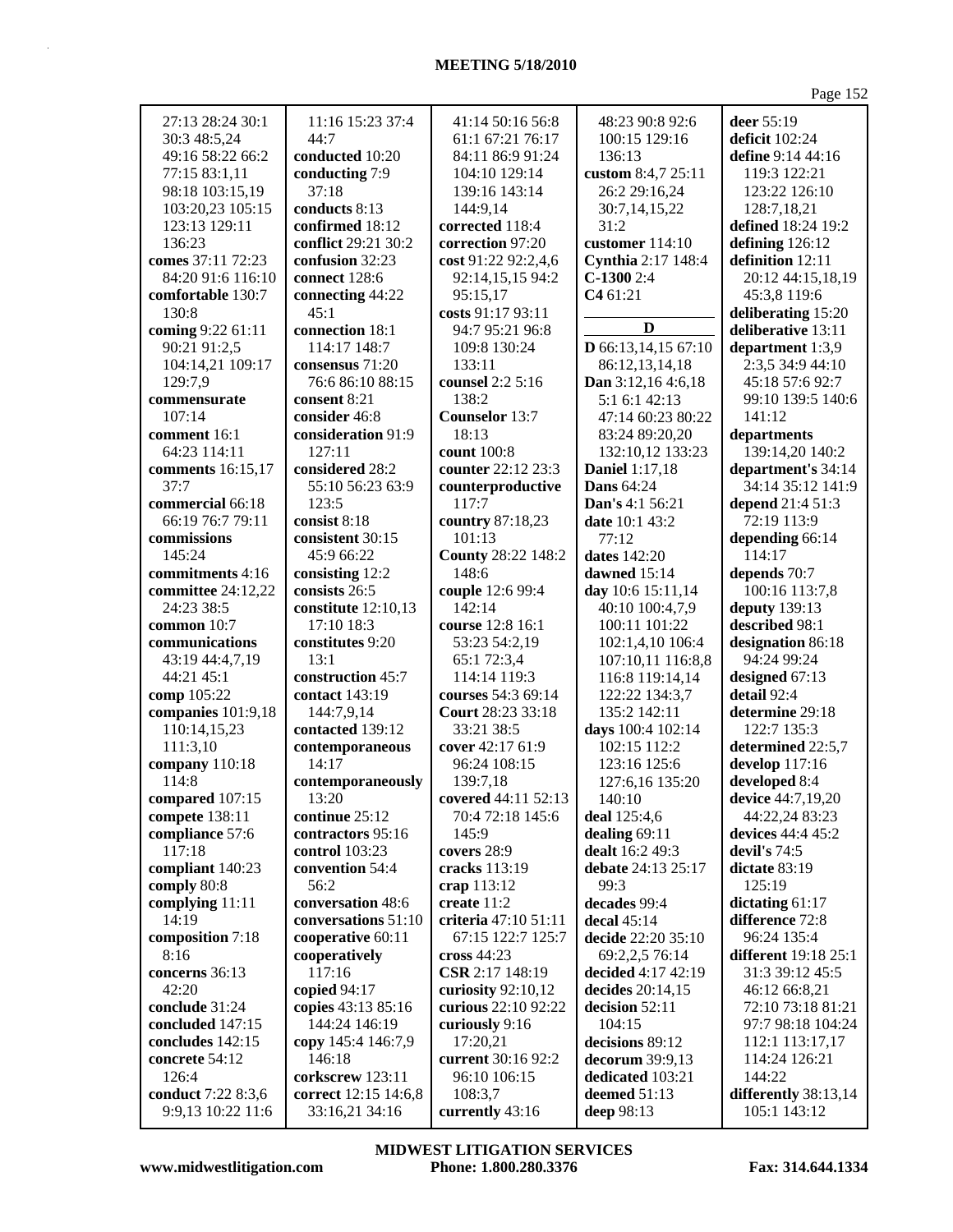|--|--|

| directed 13:10            | 116:24 117:8,10       | 76:8 103:21,22            | 132:11 133:19        | 91:2 109:21         |
|---------------------------|-----------------------|---------------------------|----------------------|---------------------|
| direction 75:10           | 117:18 118:10,13      | 135:24                    | 134:5 142:4,13       | effective 4:8,10    |
| <b>directly</b> 103:20,23 | 118:17,21 119:10      | document 30:15            | 143:15,22,24         | 109:22 132:4,23     |
| 114:4                     | 120:8,14 121:8,14     | 74:5,17                   | 147:9                | egress 63:22        |
| director 1:16 2:12        | 121:17,24 122:10      | doing 7:2 36:10           | drive 48:21 52:23    | eight 5:3,3 8:18    |
| 3:3,12,14,16,18           | 122:16 125:21,24      | 37:12 42:14 43:6          | 66:16 67:8 68:14     | 9:19,21 17:24       |
| 3:20,22 4:5,12,14         | 126:10,20 128:17      | 46:8 48:5,5 49:23         | 69:16 70:5 72:1      | 19:12 21:5 23:4     |
| 4:23 5:9,24 6:8,18        | 129:5, 12, 18, 22     | 73:7 76:11 77:10          | 74:4 78:15 80:4,4    | 25:4 26:5 102:4     |
| 6:20,22,24 7:7            | 130:2,5,10,21         | 77:11 81:16 97:6          | 82:21,24 83:7        | 106:13 107:9,12     |
| 8:19 13:13,17             | 131:3,9,12,14,17      | 101:2 102:7 107:4         | 87:19 115:18         | 110:20              |
|                           |                       |                           | driven 74:8,9,12     |                     |
| 14:5,7,15 16:18           | 131:23 132:8,10       | 112:20 119:12             |                      | eight-hour 107:11   |
| 20:5 21:18 23:11          | 132:12,16,18,20       | 128:11 134:9              | 77:16                | either 24:15,18     |
| 23:20 24:1,3              | 133:3,6,13,21         | 146:2                     | driver 53:17 54:23   | 60:12 74:8,23       |
| 26:13,20,21 27:3          | 134:11,19 135:1,5     | done 27:11 38:10          | 65:21 67:14,23       | 75:1 109:10         |
| 27:6 28:12,18             | 135:9, 13, 17, 19     | 57:3 88:4 112:7           | 70:19,21 71:4        | electric 10:18      |
| 29:7 31:5,11 32:3         | 137:3 138:20,22       | 126:1 146:4,5             | drivers 73:4,4 76:20 | electronic 10:14,23 |
| 32:12,17,20 33:4          | 139:14,17,21          | doubling 106:6            | 82:11,12,16 83:5     | 11:1,3              |
| 33:24 34:6,9 35:2         | 140:12 141:9,19       | Doug 2:11 5:16            | driver's 48:20 52:15 | electronically 10:4 |
| 36:19,21 38:23            | 142:6, 16, 18 143:3   | 44:16 47:5 50:2           | 66:18 67:19 69:8     | 10:13               |
| 39:4 40:1,6,12,18         | 143:6, 11, 16, 23     | 51:11 52:17 57:19         | 69:19 71:1,2,18      | element 126:3       |
| 40:21,24 41:10,12         | 144:3,16 145:14       | 60:21 61:19 62:1          | 71:21,24 72:13       | elements 12:4,22    |
| 41:17,23 42:2,5,7         | 145:16,20,23          | 64:12 66:8 74:10          | 73:19 74:24 75:2     | elevated 62:13,23   |
| 43:14 45:3,18,24          | 146:10,13,15,18       | 82:8 85:14 88:20          | 75:9,13,20 76:7      | em 46:13 51:7 58:6  |
| 46:15,17,19,23            | 146:22 147:2,6,10     | 88:20 100:6 118:7         | 76:22,24 77:19       | 59:21 81:4 85:18    |
| 47:3 50:2,13,17           | 147:12,14             | 124:12 126:14             | 78:21 79:2,11,12     | 85:18 98:22 100:9   |
| 51:14,17,20 52:16         | discretion 72:4       | 135:23 136:2              | 80:11 86:10,22       | 109:19 110:8        |
| 52:19 55:13,15,24         | discrimination        | 142:16                    | 87:1,6,11            | 122:22 129:11       |
| 56:13,17,20 57:19         | 111:23                | down 24:2 34:24           | drives 55:6          | 131:1 146:20        |
| 58:16 60:21 61:2          | discuss 11:10 12:9    | 35:9 39:2 43:17           | driving 45:8 67:9    | emergency 44:8      |
| 61:6,16,21,24             | 15:4 16:22 28:14      | 46:21,22,23,23            | 71:15 75:5,7,8,17    | 84:18 134:19        |
| 62:12,17 64:6,12          | 46:1,15 60:4          | 47:1 55:1 56:9,10         | 77:11,12 78:14,14    | 135:1               |
| 64:15 65:16,24            | 98:14                 | 61:12 63:12 76:11         | 80:18 87:15          | emphasize 77:5      |
| 66:4,13,23 68:11          | discussed 12:20       | 77:14,14 94:23            | drop 63:23           | employee 92:18      |
| 68:22 69:1 70:22          | 13:1 28:24 42:13      | 99:20 101:3               | dropoff 64:1         | 95:14,17,20 145:5   |
| 71:18 72:2,7 76:4         | 47:5 96:6 97:18       | 115:15 127:5              | drug 68:8 70:3 71:9  | employees 92:15     |
| 76:6,13,18 77:24          | 130:12                | 135:9 138:16              | 71:12                | 145:10              |
| 78:3,21 79:1,10           | discussing 12:4 13:7  | download 114:10           | drugs 71:11          | enact 49:16         |
| 79:17 80:1,10             | 15:19,20 71:17        | 114:11                    | dual 53:21           | encompasses 31:21   |
| 81:18 82:2 84:5           | 76:4                  | downstate 97:4            | ducking 60:1         | encourage 39:11     |
| 84:12,17,21 85:3          | discussion 12:18,23   | downtime 112:19           | DuQuoin 47:19        | encouraging 38:17   |
| 85:9,11,21 86:1,4         | 13:4 14:17 16:13      | dozen 24:24 26:17         | 48:1 50:20 51:9      | end 23:22 58:14     |
| 86:9,24 87:2,6,12         | 25:19 26:1,11         | draft 28:3 134:13         | 51:19 54:11 65:4     | 66:7 90:15 105:21   |
| 88:12,15,18,24            | 29:15 32:2 38:4       | dramatic 103:9            | 74:9                 | engine 53:11,12     |
| 89:2,5,8,19 90:1          | 38:10 39:18 42:19     | drawing $122:13$          | during 43:7 127:5    | 58:15               |
| 90:22 91:12,14,22         | 43:1 48:18 52:12      | drinking 80:5             |                      | engineer 5:7 8:24   |
| 92:20 93:3,7,13           | 66:15 68:6 76:5       | <b>Driskill</b> 1:17 3:16 | E                    | enjoy $7:10$        |
| 93:16,19 94:12,19         | 96:18 97:6 118:10     | 3:174:186:19              | each 33:22 61:3      | enjoyed 109:8       |
| 94:22 95:6,11             | 131:15 138:4          | 32:13 33:4 52:4           | 116:4                | enough 51:5 64:9    |
| 97:20 99:9,15,19          | 142:19 147:3          | 58:6 59:4 67:6,16         | <b>Eagle 99:6</b>    | 98:7 108:14         |
| 100:5,10,12,14            | discussions 13:11     | 67:23 70:5,9,20           | earlier 17:14 22:12  | 123:10 129:10       |
| 101:4,6,10 103:10         | 30:9,24 37:6 53:7     | 70:23 71:3,24             | 80:23                | ensure 9:22 57:6    |
| 105:8 106:17,20           | 97:2                  | 72:11,23 73:8,16          | early 144:19         | entered 17:2        |
| 107:1,17,22,24            | dispute 124:11        | 74:22 75:9,18,21          | easier 58:12         | entertain 147:6     |
| 108:2,5,24 109:3          | distinguish 112:5     | 75:24 77:18 78:4          | easily 60:20 100:11  | entertained 25:18   |
| 109:5,20 110:2,19         | distribute 104:5      | 87:5,21 89:20             | 100:12               | entire 103:17       |
| 111:5,9,13 112:6          | divide $111:1$        | 98:11 108:1               | east 117:22          | entitled 19:3       |
| 112:12,19 113:7,9         | dividers 54:13        | 112:10 123:24             | Economic 145:10      | entity 52:11 82:21  |
| 115:11,20 116:19          | division $1:35:17,22$ | 124:10,23 128:1           | effect 33:20 34:12   | entrance 58:11      |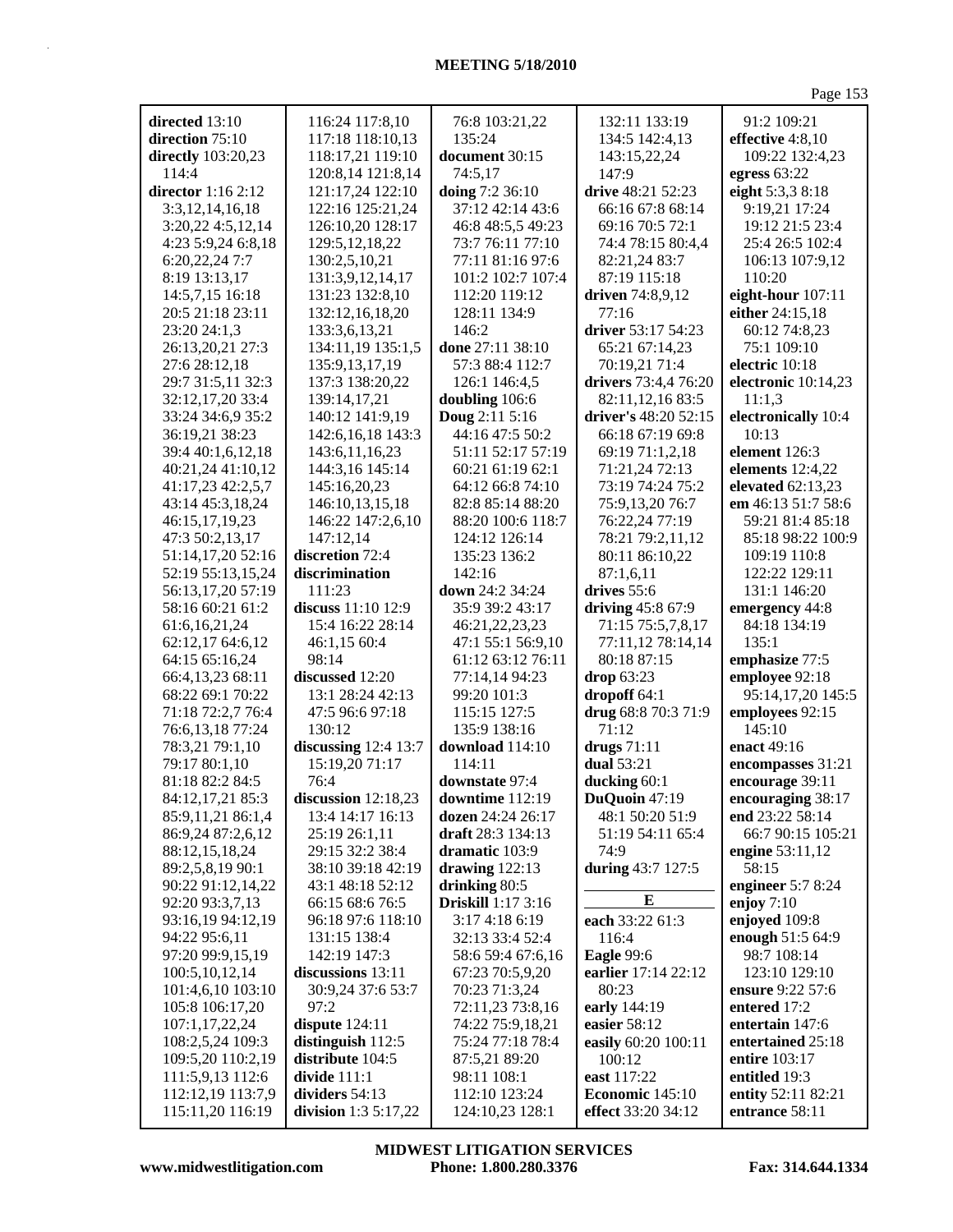|                              |                                      |                                   |                            | Page 154                   |
|------------------------------|--------------------------------------|-----------------------------------|----------------------------|----------------------------|
| equal 111:24                 | 97:24 107:24                         | 14:11 42:21 66:7                  | 124:20 127:21              | <b>Flag</b> 102:2          |
| equals $20:10$               | 144:8                                | 67:2 95:23 96:4                   | fell 52:2                  | <b>Flags</b> 101:2,16      |
| equipment 70:13              | everyone's 89:20                     | 143:13                            | felt 34:21 48:7,8          | 125:3 127:23               |
| 78:7 114:23                  | 144:5                                | e-mails 13:13                     | <b>fence</b> 54:14         | flat $65:476:10$           |
| equivalent 82:1              | everything 5:19                      |                                   | fencing $54:17$            | flipped 97:22              |
| erratic 59:8                 | 44:11 90:5 106:11                    | $\mathbf{F}$                      | festival 50:22             | floor 25:7,9 62:15         |
| error 94:15                  | 123:20                               | F 85:19,20                        | festivals 50:19            | Florida 50:10              |
| escaping 35:1                | exact 93:21                          | face 56:23 91:7                   | few 9:10 36:18             | <b>fluke</b> 94:13         |
| especially 38:18             | exactly 40:17 93:15                  | fact 39:4 65:3 74:18              | 70:18 91:8 100:23          | flumes $63:12$             |
| 39:10                        | 122:21 135:5                         | 90:22 91:14                       | 101:1                      | <b>focused</b> 101:18      |
| essentially 9:24             | example 8:1 12:7                     | 123:18 143:20                     | fewer 41:4                 | folks $19:7$               |
| 43:22 56:23 57:1             | 13:16 19:19 21:13                    | <b>factors</b> 114:24             | <b>fifth</b> 105:10,20     | follow 11:4 23:8           |
| 57:8                         | 22:18 84:1                           | fail $73:6$                       | 133:10                     | 25:12 27:8,21              |
| establish 43:23              | examples 12:6                        | failed 34:23 35:7,16              | <b>Fifty</b> 125:1         | 68:18 73:2 89:16           |
| 48:17                        | 19:17 20:23 22:11                    | fails $33:23$                     | fight 111:23               | 112:7 138:11               |
| established 7:16,17          | except 24:11,21                      | fair $47:19\,48:2$                | figure 58:7 73:16          | following $8:825:3$        |
| 104:17                       | 51:12                                | 50:20 51:9,19                     | 99:1 128:7                 | 26:10 27:24 59:7           |
| establishes 8:17             | exception 24:21                      | 54:11 74:9 85:2,4                 | file $145:10$              | 93:12 119:22               |
| estimate 90:16               | 56:12 59:10 79:24                    | 104:23 125:5                      | fill 91:5 97:4 104:11      | 138:16                     |
| estimates 97:11              | excess 126:7,8                       | 129:9                             | 145:4                      | follows $32:10$            |
| et 9:23                      | exchange 13:8                        | fairer 111:15                     | filled 21:6 131:6          | 131:22 132:1               |
| ethics 145:7,9,10,14         | excluded 48:5                        | fall 47:21 50:22,22               | 145:16                     | follow-up 32:2             |
| evaluate 73:5 82:11          | excluding 19:3                       | 50:23 52:10 61:23                 | finally 29:5 44:9          | foot 59:5 62:19,19         |
| 82:16                        | <b>Excuse 46:17</b>                  | 62:7 144:18,19                    | find 15:16 48:9 52:7       | 123:4 125:1                |
| even 10:15 39:4,7            | excused 46:14                        | falling 64:11                     | 91:10 138:24               | force 115:16               |
| 39:21 48:19 54:7             | exempt 83:17 85:10                   | familiar 31:4 98:21               | <b>finds</b> 116:14        | foregoing 148:9            |
| 54:7 57:21 69:11             | 85:12 141:2,5                        | family 12:18 123:8                | fine 116:14,22             | forgot 124:12              |
| 75:5 76:15 77:2              | 142:9,10                             | 123:9                             | 117:6 127:12               | form 146:8                 |
| 79:1 98:18 99:12             | exercising 24:14                     | far 19:13 51:2 56:11              | 138:14                     | formalize 39:22            |
| 102:21 107:13                | exist 10:13 11:3                     | 56:12 59:12 68:20                 | fining 116:13              | forming 96:14              |
| 109:1 112:16                 | 12:1,5 29:21                         | 69:13 72:21 75:3                  | fire 53:15 139:5,13        | forms 145:3 146:9          |
| 126:15                       | 120:2                                | 82:3 91:9 92:5                    | 139:14,20,20,21            | formulate 57:16            |
| evening 38:24 39:22          | exorbitant 104:19                    | 97:3 121:3 133:9                  | 139:22 140:1               | forth $66:7$               |
| event 49:14 50:6             | expect 49:21 74:7                    | 137:23 138:18                     | first 3:5 6:9 7:5,15       | forthcoming 59:16          |
| 55:24 56:1,10                | 112:20,21 137:1                      | fast 51:20                        | 8:16 9:7 18:12             | 60:15                      |
| 62:9,10 64:19                | expectations 136:21                  | favor 6:20 42:3,5                 | 19:22 31:7 32:7,7          | forum 36:12 39:2           |
| 129:10                       | 137:15                               | 147:10                            | 35:5,7 36:10               | forward 6:7 15:12          |
| events 47:19 49:2,9          | expecting 90:21                      | features 53:3                     | 43:11 44:15 52:13          | 42:23 61:22 62:4           |
| 49:19 50:18 51:4             | <b>Expending 115:16</b>              | February 4:11,12                  | 65:13 71:19 80:6           | 62:6                       |
| 51:5 57:22 65:11             | expense 70:1                         | federal 66:19                     | 116:16 124:5               | found 28:23 57:3           |
| 73:5,15 74:9                 | experience 16:3                      | fee 32:7 48:4 73:12               | 133:24<br>firsthand 139:10 | 76:10 117:21<br>137:7      |
| eventually 10:16,21<br>64:21 | 30:6,11,13,20,21<br>31:13 74:18 75:7 | 89:15,22 91:9<br>96:10 97:7 103:6 | fiscal 90:21 93:5,8        | four 20:20,22 21:1         |
| ever 65:10 104:3             | 75:8 81:9,17                         | 106:15 111:20                     | 95:23 104:1                | 22:1,3 32:14,15            |
| 145:18                       | expert 46:18                         | 126:17 129:1                      | <b>fitting</b> 123:19      | 34:2 89:13 101:8           |
| every 38:12 40:9             | expired 4:15 5:4                     | feel 63:17 75:6                   | five $9:5,21,23$ 11:6      | 101:10,17 115:18           |
| 50:22,23 89:9                | explain 133:19                       | 87:22 104:6,20                    | 11:13,14,15 15:22          | 123:16 127:14              |
| 99:14 106:7                  | 140:21 142:8                         | 106:6 108:17                      | 17:9, 10, 23 18:2, 4       | 128:4 134:17               |
| 109:13 112:14,15             | explicitly 9:19                      | 109:9 136:17,22                   | 18:8 19:13,14,20           | 137:23                     |
| 112:22 115:23,24             | 42:17                                | feeling $75:11$                   | 19:20,23,24 20:13          | frame 61:9,9               |
| 116:8 120:23,23              | <b>Express 100:17</b>                | feelings 65:23                    | 20:13,19 22:14,17          | framework 8:14             |
| 121:7 145:5                  | 123:5                                | fees 32:8 90:4                    | 22:17,18 23:18             | <b>Freedom 145:23</b>      |
| everybody 5:13               | Expresses 122:19                     | 103:14,19,23                      | 32:21 41:2 66:9            | <b>frequency</b> 7:20 51:2 |
| 21:24 91:10 97:21            | extent 123:8                         | 104:19 118:11                     | 91:19 106:13               | frequently 28:2            |
| 145:8                        | extrapolate 85:7                     | 130:14 131:5,21                   | 127:14 128:5               | 41:8 145:1                 |
| everybody's 4:2              | eye 57:2                             | 131:24                            | 132:21                     | <b>Friday</b> 36:5,11,15   |
| everyone 21:20 38:9          | eyes 116:6                           | feet 54:24 62:14                  | fix 118:9                  | 37:12                      |
| 79:17 87:2 91:15             | e-mail 13:17,24                      | 63:8, 14, 15 122:9                | fixed 117:4 122:24         | fringes $130:23$           |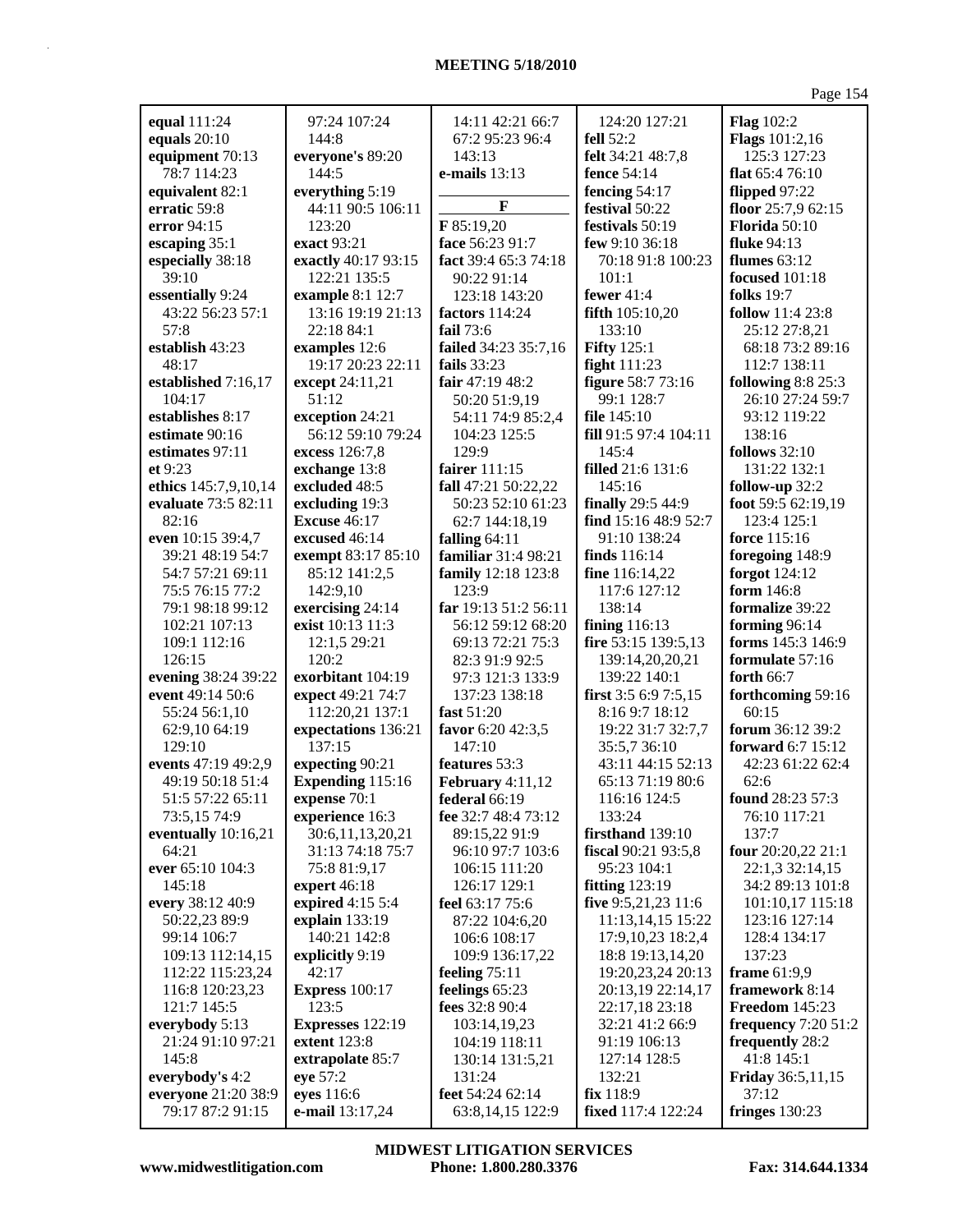| from $6:4$ 11:3 13:18 | 84:8 85:5 103:19     | going 7:2 10:3 27:8       | 42:4 46:13 147:11        | 22:2,3 23:1,1 24:5                    |
|-----------------------|----------------------|---------------------------|--------------------------|---------------------------------------|
| 24:13 25:2 31:3       | 103:22 104:4         | 34:11 35:10 40:15         | groups 27:13             | 62:19 107:4                           |
| 37:8 42:10 45:8       | generally 24:20      | 46:9 47:5 49:7            | guarantee 104:2,8        | 108:22 109:18                         |
| 48:10 50:5 52:24      | 25:18 36:24 51:20    | 53:10 54:5,6              | 104:12                   | 119:14                                |
| 53:9 54:18,20         | General's 13:6       | 56:17 59:3,24             | guard $30:6$             | halfway 17:20                         |
| 55:7,18 62:14,18      | 18:14                | 60:10 63:18 65:2          | guess 6:24 40:13         | Halloween 142:5                       |
| 62:21 64:10 65:3      | generate 98:7,9      | 65:3 68:14,17             | 71:19 73:22 75:3         | Hamptons 102:8                        |
| 65:21 66:1,3,4,5,8    | 111:16               | 74:7 76:14 77:4           | 119:22 135:14            | handbook 144:20                       |
| 66:16 68:1 72:12      | generated 103:15     | 77:13 82:17,18,20         | guide 7:8 13:12          | handed $44:13$                        |
| 77:14 82:13 83:6      | 108:11 111:17        | 83:6,10,13 85:1           | 41:6                     | <b>handle</b> 99:10                   |
| 83:10 85:7 86:23      | generators 111:7     | 88:20,21 90:15            | guidelines 85:5          | 130:11 143:11                         |
| 86:24 87:9 88:4,5     | generous 38:16       | 91:4 98:15,19,24          | <b>Guides 145:2</b>      | <b>handout</b> 11:5 13:5              |
| 90:4,5,8,17,24        | gentleman 68:21      | 100:2 104:8,15,18         | <b>Gurney 100:2</b>      | 66:23 91:18 92:5                      |
| 92:3 96:1 99:3,9      | George 139:12        | 104:19 105:21             | guy 50:19 59:4,18        | handouts $144:1,2,4$                  |
| 102:18 103:22         | germane 13:9 15:20   | 106:1,2,3,10              | 59:20 73:23 74:15        | hands-on $74:18$                      |
| 108:2,6,7 110:20      | gets 54:24 59:5      | 109:6 113:15              | 81:7 82:6 83:5           | handy $146:3$                         |
| 112:6 114:4           | 73:13                | 115:2 116:1,3             | 102:9 140:9              | happen $116:9$                        |
| 117:21 119:4          | getting 26:18 64:10  | 117:6 122:19              | guys 15:13 49:17         | happened 15:8 40:4                    |
| 128:10 135:6,23       | 90:1 115:5 117:12    | 123:4,24 125:11           | 70:13 79:9 81:12         | 41:14,20 67:3                         |
| 136:8, 18, 24 137:3   | 118:1 124:17         | 128:22 130:15,17          | 127:6                    | 114:15                                |
| 137:5 141:2 142:9     | 125:12 135:21,22     | 131:17 139:11             |                          | happy 6:3 121:22                      |
| 147:3                 | 138:9 140:6,16       | 140:2,4,17,20,21          | $\bf H$                  | hard 9:22 62:21                       |
| front 72:13 144:5,6   | 143:12               | 141:5,6                   | <b>Haggerty</b> 2:2 5:15 | 82:15,19 83:11,13                     |
| full 5:6 91:15 100:4  | Gill 136:18          | golden 109:10             | 7:2,6 12:15 13:14        | 101:2 134:6                           |
| 100:11 101:24         | give 12:6 19:17 21:4 | gone 38:18                | 14:6,8,21 15:1,9         | harness 61:4 121:6                    |
| fully 30:24 35:20     | 21:11,13 22:17       | gonna 20:16 51:3          | 15:11,14 16:6,12         | Hasmatis 140:15                       |
| 96:24                 | 39:23 40:13 47:6     | 83:12,12 109:19           | 16:16,20 17:4,8          | hats $5:18$                           |
| fun $58:10$           | 91:15 105:6,18,18    | 109:19 110:5,6            | 17:14 19:15 20:6         | <b>haul</b> 47:20 70:6                |
| function 53:13        | 108:10,18 113:5      | 115:2 134:6               | 21:3,7,9,11,15,17        | hauling 48:3 52:2                     |
| functional 53:3       | 128:14               | good 27:4 41:5            | 21:22,24 22:7,10         | haunted 138:21                        |
| fund 103:20,21        | given 25:4 99:2      | 53:19 55:9 56:6           | 22:24 23:21 24:2         | 139:1,3,8,15,24                       |
| 104:4,22 124:8        | gives $24:14$        | 58:1 64:6 74:22           | 24:4 27:5,9,14,18        | 140:2,4,7,12,13                       |
| 130:23                | giving 15:6 49:20    | 79:5 82:7 92:1            | 28:16,20 29:12,20        | 140:13,19,24                          |
| <b>funded</b> 103:21  | glad $27:10$         | 93:2 99:19 102:4          | 30:3,20 31:17            | 141:21 142:2,4                        |
| funding 91:2 104:8    | glasses 20:5         | 103:1 113:23              | 32:4 33:10,12,14         | having 25:22 27:6                     |
| funds 104:3           | go 4:2 7:1 19:18     | goofed 70:14              | 34:7 35:3,8 36:23        | 63:22 70:9,17                         |
| funny 135:23          | 28:8 30:12 34:11     | gosh 16:1                 | 37:15,22,24 41:5         | 77:16 88:5 90:24                      |
| further 42:19         | 34:16,24 35:9        | gotten 36:19 141:23       | 41:11 46:17,20           | 91:19 116:6                           |
| 118:10 131:15         | 37:2 43:17 47:7      | govern $8:3,7$            | 56:21 62:3 68:1          | 134:11 135:14                         |
| 139:8                 | 49:6,13 51:7,20      | governed 27:2             | 79:21 85:10 87:7         | hay 65:15,16 83:15                    |
|                       | 56:14 61:17,19,24    | governing 25:1            | 87:10 89:6 95:22         | hayride 85:7,9                        |
| G                     |                      | government 59:22          | 96:4 101:15 109:1        | hazard 48:2 51:9,18                   |
|                       | 63:12,24 65:5        |                           |                          |                                       |
| <b>Galena</b> 101:11  | 70:11,12 76:1,15     | 66:19                     | 109:24 110:4             | 53:8 57:23 59:15<br>59:17 60:10 61:23 |
| gates $72:13$         | 79:7,16 82:20        | governor 8:20             | 111:24 112:4,11          |                                       |
| gather 9:6 15:24      | 83:6 87:18,23        | 130:9                     | 115:6,16 118:24          | 62:7 64:13 73:23                      |
| 17:10,11              | 90:2 99:13 102:21    | <b>Governor's 4:7 5:6</b> | 119:13,19,22             | 81:6 83:7                             |
| gathered 11:17,18     | 103:7 105:6,7,19     | <b>Go-Kart</b> 113:13     | 120:2,6 121:16,20        | hazardous 67:14                       |
| 15:18                 | 108:20 109:16,21     | <b>Go-Karts</b> 86:2,3,5  | 122:1 126:7              | head 65:2,13 78:1,3                   |
| gathering $12:2,3,23$ | 114:3,7 116:3        | grade 73:5                | 129:15 130:1             | 134:5 137:19                          |
| 13:13,15,15           | 121:3 126:11         | grand 74:16,16            | 131:11,20 132:14         | 141:14 147:5                          |
| gear $121:2$          | 127:24 128:15        | gravity 63:18 73:18       | 132:19 133:5             | hear 114:4,11                         |
| geese 109:10          | 131:1,9 133:11       | great 70:19,21 99:5       | 134:13 135:16,18         | heard 4:1 5:5 36:4                    |
| general 9:2 13:12     | 134:8 136:23         | 100:2 111:19              | 137:6,9,12 138:3         | 137:3,5                               |
| 18:21 38:6,19         | 137:20 138:18        | 115:4 137:14              | 140:24 142:7             | hearing $3:1$ 35:14                   |
| 48:2 51:8,18 53:8     | 139:9,11 140:20      | greater $114:18$          | 143:1,5                  | 109:24 110:3,3,4                      |
| 57:23 59:15,17        | 140:21 142:4         | 115:7                     | half 19:2,22,23,23       | 133:5,6,17,24                         |
| 60:10 64:12 73:23     | goes 24:11 68:11     | grosses $99:1,2$          | 19:24 20:7,8,9,10        | 134:1,23 135:15                       |
| 81:6 82:6 83:7        | 104:4 117:24         | group 6:5,21 28:1         | 20:10,13,22 22:1         | heart 6:7 54:24 58:3                  |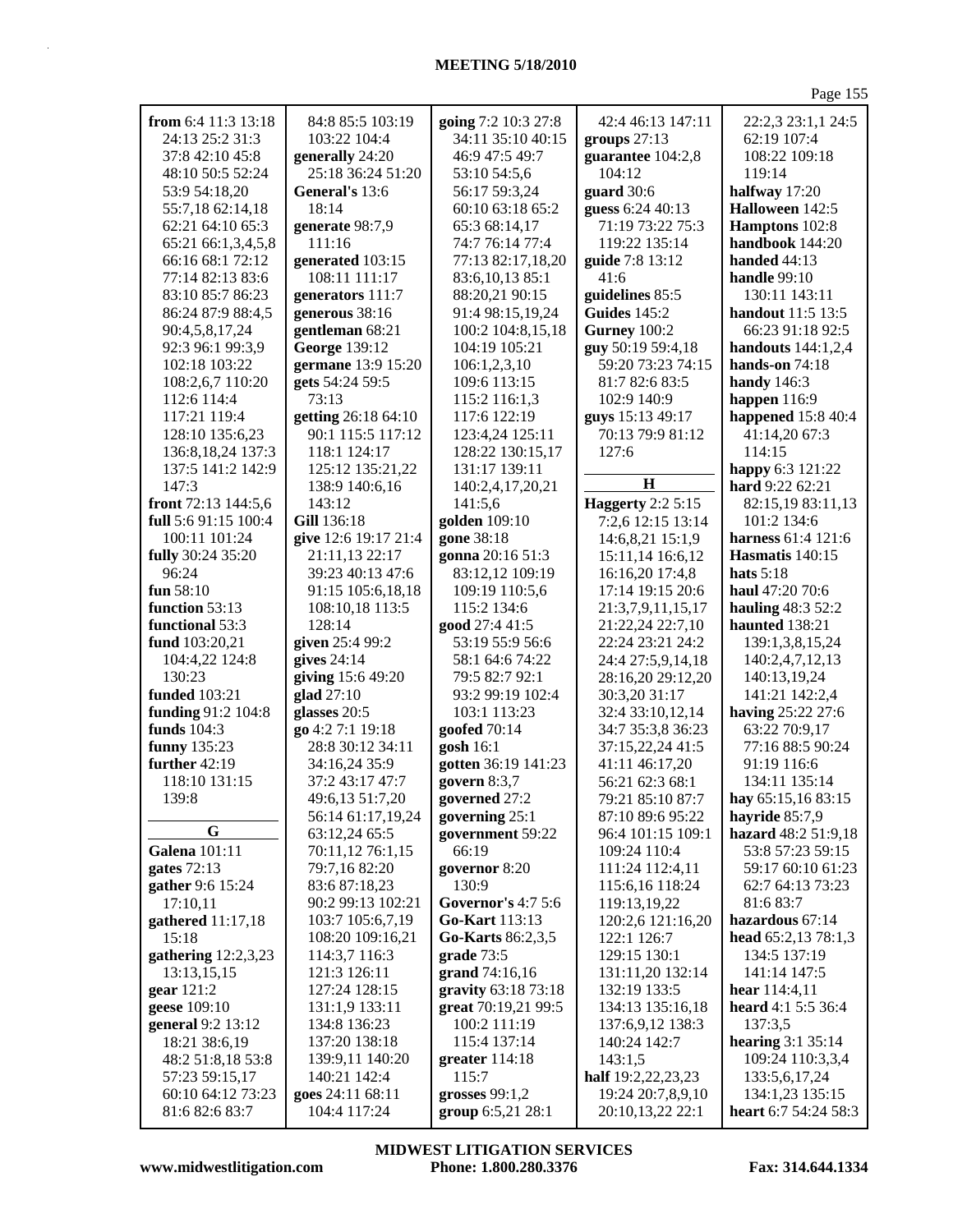| 59:5 125:5                | hospital 137:21              | 14:22 90:5 95:15          | informed 35:20          | 43:20                      |
|---------------------------|------------------------------|---------------------------|-------------------------|----------------------------|
| heavy 69:20,22            | hot 7:7 50:20 54:16          | 121:8,12,23               | 145:17,18               | instructor 139:2           |
| 73:17                     | 59:10 60:18 77:12            | 122:18                    | ingress 63:21           | <b>insurance</b> 5:10 9:1  |
| height 62:17 63:24        | hour $1:11\,53:21$           | included 92:16            | initial 136:4           | 106:9                      |
|                           |                              |                           |                         |                            |
| 89:6,8 122:14             | 107:11 113:5                 | 120:9                     | inject 37:5             | intangible 126:3           |
| 126:3,8,24 127:2          | 115:3 119:23,24              | includes 43:24 68:8       | injuries 6:6            | <b>intend</b> 27:15        |
| 127:4                     | hours 80:23 81:9,15          | including 31:6            | injury $6:554:20$       | intended 105:4             |
| held $1:8$                | 112:13 113:11,12             | 42:21 46:12 67:13         | input 60:4 65:20        | intent 121:8 131:4         |
| help 59:22 60:12,16       | 115:16,19 123:23             | 129:19 132:1              | inputting 5:20          | 133:7                      |
| 97:4 104:11 136:9         | 125:12,14 127:14             | income 98:8,9             | inspect 98:16,20,23     | interest 29:21 30:2        |
| helped 96:14,21           | house 100:21 121:2           | 111:16,17                 | 101:22 102:23           | 145:11                     |
| helpful 30:12 39:18       | 139:8 140:12,13              | incorporates 6:5          | 107:10,15 111:20        | intermediate 129:2         |
| 39:20 41:9 139:18         | 140:14,19                    | incorporations 46:5       | 113:2 114:6             | 129:5,8,22 132:2           |
| helping 97:3 141:4        | houses 58:10 138:21          | incorrect 26:14           | 115:19 116:3            | 135:4                      |
|                           |                              |                           |                         |                            |
| her 24:12,14,17           | 139:4, 15, 24 140: 2         | 33:18 116:14              | 119:15,24 120:13        | international 48:11        |
| 31:13                     | 140:4,7,24 142:2             | 143:18                    | 120:23,24 123:23        | 139:1                      |
| herself 29:23             | 142:4                        | incorrectly 26:12         | 124:1 125:11,14         | interrupt 40:18            |
| hey 16:10 49:6,17         | huge $100:1$                 | 33:20                     | 125:16,17,20            | interrupters 54:21         |
| 74:8 82:18 117:4          | hundred 74:16                | increase 89:16,22         | 139:15 140:7            | interval 126:17            |
| 117:20                    | 110:11                       | 96:19 103:4,5,6           | inspected 107:9         | introduce 29:3             |
| hide-and-go-seek          | hurt 109:19 110:6            | 108:2,6,7,12,21           | 140:8,9                 | introduced 16:8            |
| 59:12                     | hydraulically 53:19          | 131:5                     | inspecting 115:24       | 25:22                      |
| high 50:21 53:10          |                              | increased 106:18          | 116:2 128:14            | introducing 3:24           |
| 62:20 64:9 129:9          | I                            | 131:21,24                 | inspection $1:3,47:10$  | 5:14                       |
|                           |                              |                           |                         |                            |
| higher 99:1 102:16        | icky 118:1                   | increases 32:7            | 114:8 115:12            | introduction 3:6           |
| 102:21 103:6              | idea 82:7 99:19              | 91:10 127:8               | 116:1 124:3,5,13        | intuitive 22:12            |
| highlights 52:20          | ideas $13:8$                 | 142:24                    | 125:12 126:17           | invite $37:7$              |
| highway 54:12             | identify 39:4 141:22         | increasing 32:8           | 136:15 139:10           | invited 13:18              |
| 72:16,18                  | <b>IDOT</b> 66:1             | incremental 122:12        | 140:4                   | inviting 16:16             |
| hill 122:14               | ignition 54:21               | incur $92:6$              | inspections 115:21      | involved 73:14             |
| him 7:4 29:23 $51:10$     | illegally 117:14             | <b>indeed</b> 52:12,22    | 126:3 139:7,8,20        | 139:9                      |
| 51:14 60:8 74:7           | <b>Illinois</b> 1:2,9,10 2:3 | Indemnification           | inspector 38:21         | issue 7:8 12:9 13:21       |
| 74:23 81:7 83:12          | 2:4,15,17 45:17              | 145:5                     | 91:3 102:1 105:11       | 14:1 21:21 23:12           |
| 95:23 124:16              | 48:23 50:24 57:5             | independent 11:3          | 108:15 110:7            | 24:13 28:9 31:24           |
| Himalaya 90:6             | 57:11 66:10 67:5             | indicated 41:13           | 113:2 114:10            | 32:6 35:20 38:9            |
|                           |                              | indicates 60:24           |                         |                            |
| 102:9                     | 104:7,17 110:12              |                           | 116:10,14 120:22        | 60:4 61:22 62:7            |
| historical 25:15          | 110:16 123:13                | 97:23,24                  | 124:1,9,14 125:20       | 79:3 88:24 93:5            |
| <b>history</b> 144:23     | 125:5 139:6 145:2            | individual 51:8 53:6      | 127:12 133:10           | 117:11 138:5               |
| hit 38:11 49:15           | 145:4 148:1,6                | 55:3 63:18 83:14          | 135:10                  | 142:24                     |
| 55:12 101:2 106:7         | imagine 99:12                | individually 97:11        | inspectors 51:6         | <b>issued</b> 90:3 117:10  |
| 106:8                     | immature 88:3                | individuals 43:24         | 91:20 92:17 100:3       | 136:4 137:23               |
| hits 59:5 62:11           | immediately 45:18            | individual's 52:8         | 100:3 102:17            | 138:6                      |
| hold $30:16\,37:14$       | 109:21                       | induces 20:3              | 105:23 112:14,20        | issues 68:22 112:1         |
| 59:3 61:12 63:13          | impact 101:8                 | <b>industry</b> 9:1 47:23 | 112:22 114:3            | item 13:9 28:14            |
| 63:16 82:18               | 102:24 103:9                 | 78:17,20 104:18           | 117:24 123:21           | 41:12 42:10,17             |
| <b>holder</b> 66:16       | impacted 68:23,24            | 104:21 108:19             | 124:6,11 126:14         | 93:10,12 95:2,18           |
| holds 113:20,21           | impacting 101:18             | 140:16                    |                         | 119:1,21 142:18            |
|                           |                              |                           | 127:11 128:10           |                            |
| <b>home</b> $7:10\,27:17$ | impacts 71:3                 | inflatable 32:9 33:1      | 129:1 138:15            | 144:11                     |
| 86:23                     | impartial 24:12              | 90:7                      | 139:22 142:1            | <b>items</b> 6:12 16:19    |
| honesty 99:16             | implement 35:2,4             | inflatables 85:18         | inspector's 98:23       | 28:2,23 32:2               |
| honor $4:16$              | 35:16 133:16                 | 86:7 96:20 98:3           | 124:18                  | 42:24 89:12,13             |
| hope 116:10               | important 70:9               | 138:6                     | instance 33:22          | 147:2                      |
| hopefully 109:19          | 73:19 77:19 114:6            | informal 25:19            | 63:11 98:16             |                            |
| 141:14,23                 | impose 133:7                 | 36:19                     | 101:22 105:1            | J                          |
| hoping 41:5 97:10         | impossible $78:13$           | information 96:13         | 122:22 123:12,13        | J43:18                     |
| 139:19                    | incentive 125:24             | 128:16 141:11             | instances $10:2$ 33:7   | <b>James</b> 1:19 3:10 4:5 |
| hopper 46:2               | incident 23:16               | 143:18 144:7,10           | 33:8,14                 | 4:24 106:14                |
| horrible 16:3             | include 13:13,16             | 144:14,22 145:23          | <b>instead</b> 27:19,23 | 132:16                     |
|                           |                              |                           |                         |                            |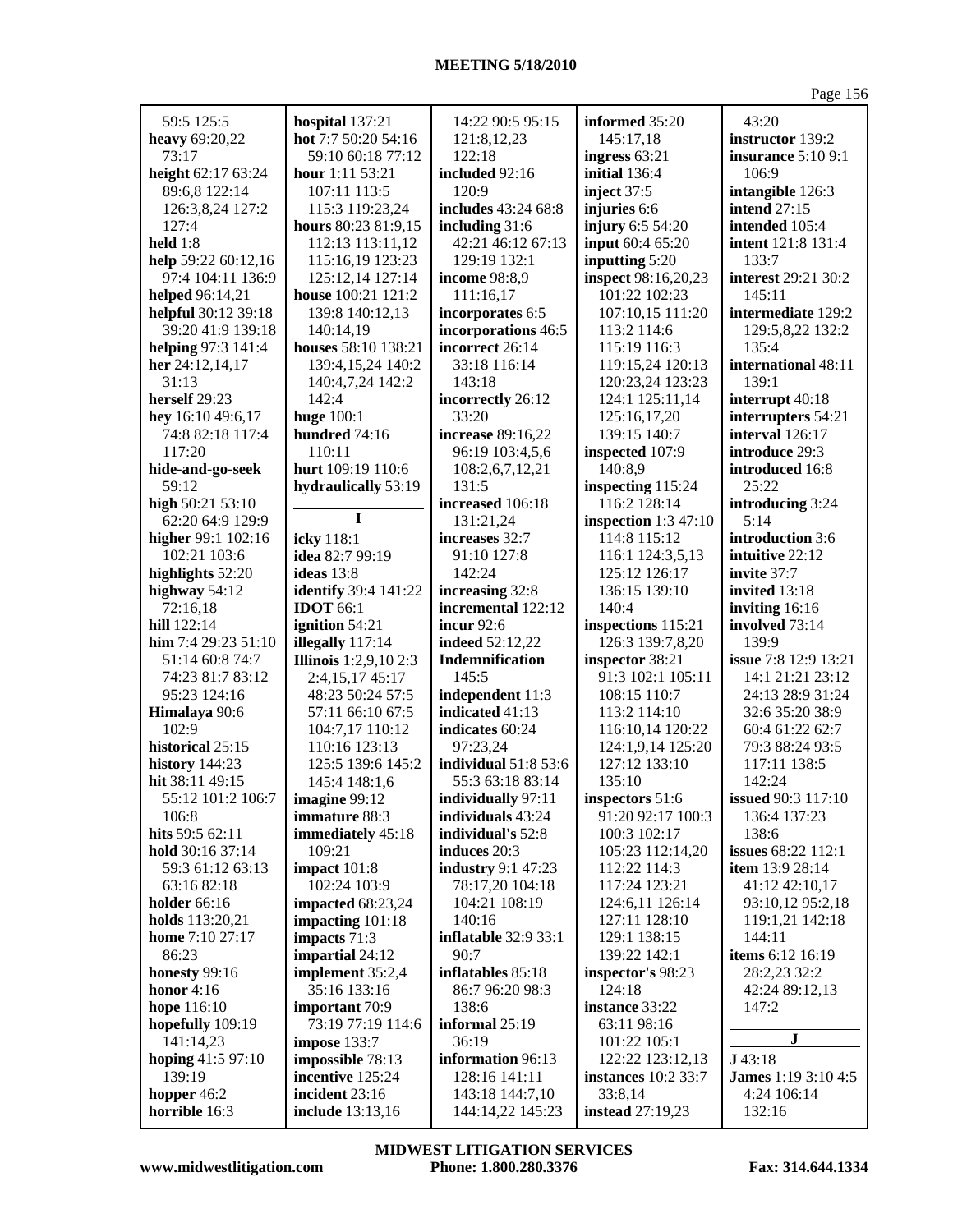|                                 |                                   |                                    |                                    | $\frac{1}{2}$ and $\frac{1}{2}$     |
|---------------------------------|-----------------------------------|------------------------------------|------------------------------------|-------------------------------------|
| <b>January</b> 31:12 42:7       | 87:11 88:6,7                      | 105:19 112:17                      | 100:2,3 101:1                      | 91:1                                |
| 42:8 44:12 46:10                | 89:18,19 90:2                     | 117:13 126:14                      | 102:12 105:12,13                   | Layton 96:1                         |
| 132:23 133:15,20                | 91:15 92:10,11,12                 | kindly 145:18                      | 105:18,21,23                       | learn $81:7,14$                     |
| 133:23 134:21                   | 92:22 93:11,23                    | kinds 81:21 85:23                  | 106:1 107:8                        | learned 117:21                      |
| 142:21,22 144:17                | 94:1,14,17 96:7                   | 114:2 127:14                       | 108:17,18,18,23                    | learning 27:4                       |
| <b>JCAR</b> 130:16              | 97:11,20 99:9                     | 128:22                             | 109:9,14,15 110:5                  | least 9:1,4,5 13:19                 |
| <b>Jersey</b> 50:9 52:7         | 102:13 103:7                      | <b>Kirschner</b> 1:18 3:12         | 110:10 111:18                      | 22:3,15 65:4                        |
| 105:1                           | 104:20 105:11                     | 3:13 4:4,6,11 5:8                  | 112:4,4 113:15,17                  | 71:21 75:13 85:4                    |
| <b>Jim</b> 77:9                 | 106:11,21 107:3                   | 6:3 38:1,15 47:17                  | 113:19,24 114:3                    | 89:11 92:3 97:3                     |
| jobs $12:18$                    | 109:11,20 111:8                   | 47:24 48:15,22                     | 114:12,14,18,20                    | 97:11                               |
| <b>Joe</b> 77:8 83:7            | 111:19,20 112:15                  | 49:22 61:22 62:5                   | 114:23 115:6,9                     | leave 60:3 143:17                   |
| John 91:4 97:5                  | 112:15,17 113:7,8                 | 62:10,22 63:3,20                   | 116:6, 11, 11, 12                  | 143:20 144:10                       |
| <b>Johnny</b> 77:14             | 114:15,24 115:4                   | 64:4,8 65:15 78:5                  | 117:16 120:22                      | <b>leaving</b> 26:2 29:15           |
| <b>Joiner</b> 2:13 4:13         | 116:6 121:19                      | 78:17 80:3 82:23                   | 121:3,4,6,7                        | 97:5                                |
| 5:17 14:20,22                   | 122:14 123:20                     | 83:15,18,24 85:7                   | 122:17,20,21                       | left 19:9 24:5 34:22                |
| 15:8, 10, 13 16:5, 7            | 124:14 125:17,21                  | 86:22 87:22 89:21                  | 123:12,12,15,20                    | 35:15                               |
| 16:14 22:22 31:9                | 127:4 128:19                      | 98:4 99:5 103:14                   | 124:7,14 127:10                    | legal $2:2 5:16$                    |
| 31:14 36:9,15,20                | 134:16 136:16,19                  | 103:17 110:9,17                    | 127:15 128:10,11                   | 111:18                              |
| 40:4,7,17 43:15                 | 137:18 141:20                     | 110:21 111:3,7,10                  | 128:13 130:15,18                   | legally 19:3                        |
| 66:24 67:3 72:17                | 144:9,13,13                       | 111:14 116:13                      | 131:4,5 133:9,10                   | legislation 14:23                   |
| 72:21 80:7,12,15                | 146:18                            | 118:3 130:4,6                      | 133:17 134:3                       | 15:1,5 16:7 43:6                    |
| 80:20 81:11,23                  | justifiable 98:22                 | 132:13,15 142:11                   | 136:20,24 139:17                   | 45:4                                |
| 82:3 84:15,19,22                | 105:17                            | knew 59:20                         | 140:10 144:3                       | legislative $2:12\,5:23$            |
| 86:7,16,23 89:4                 | justification 102:16              | know 5:1 6:1 7:23                  | 145:3                              | 42:10,12,14,23,24                   |
| 94:15,20 96:3                   | $J10 67:11$                       | 9:22 10:3 11:13                    |                                    | 145:6                               |
| 100:18 105:3                    | $\mathbf K$                       | 11:15 13:20 14:12                  | L                                  | legislatively 133:2                 |
| 106:18,22 110:15                |                                   | 15:10,18,19 16:21                  | Labor 1:3,9 2:3,5                  | legislature 90:14                   |
| 110:22 118:11,14                | keep 46:4 54:13,15                | 16:22 18:7,11                      | 8:19 57:6 134:3,6                  | 104:5 130:9 131:9                   |
| 118:18,23 119:1,8               | 63:8 64:10 99:3<br>109:6          | 22:12 23:9,21                      | 135:2 140:7                        | length 53:21 122:13                 |
| 119:11,18 126:19                |                                   | 27:7,13,21 31:13                   | 141:12                             | 126:4 127:17                        |
| 126:23 132:23<br>134:9,20 143:9 | Keeping 120:6<br>keeps 53:9 106:9 | 32:16,16 34:10,12<br>35:10,24 36:4 | Lacking 137:8<br><b>lane</b> 54:13 | lengthy $51:9$<br>less 67:16 105:22 |
| 144:1 145:13                    | Kentucky 126:21                   | 38:18,19,20,21,22                  | language $43:12,18$                | 128:5                               |
| 146:6, 12, 14, 16, 20           | <b>kept</b> 140:10                | 39:15,17,17,19                     | lap 61:19 64:13                    | lesser $114:18$                     |
| 147:1                           | keys 113:22                       | 40:3,8,14 41:6                     | large 31:19 32:10                  | <b>let</b> 12:6 43:3 133:17         |
| joke 69:13                      | kick 12:5                         | 43:3 48:4 50:24                    | 53:12 101:19                       | <b>letter</b> 136:6,19              |
| Jr1:19                          | <b>kiddie</b> 32:9 33:1           | 51:5 52:17 54:13                   | 110:19 122:4                       | 141:21                              |
| <b>July</b> 140:18              | 90:7 96:20 98:2,2                 | 55:7,20 56:4                       | 135:4                              | letters 14:10 136:18                |
| jump 19:1 77:15                 | 99:23 100:14,15                   | 57:21,24 58:1,5                    | larger 26:16 111:20                | letting 38:17                       |
| 108:23                          | 106:18 107:5,18                   | 58:20 59:17,19,22                  | LaSalle 2:4                        | let's 12:9 13:18,20                 |
| just 3:7,8 5:1 6:3,11           | 107:19 108:2                      | 59:23,23 61:12,13                  | last 16:1 23:12,15                 | 20:15,18 22:18                      |
| 12:6 14:16 15:10                | 122:17 125:13                     | 61:20 63:6,10,17                   | 26:12,19 28:8                      | 57:14 61:24 75:9                    |
| 15:22 17:5 21:17                | 129:19 132:1                      | 63:17,23 65:7,9                    | 30:6 32:5 33:15                    | 118:4                               |
| 22:12 23:11 27:10               | kids $48:3$                       | 65:12 68:17 69:2                   | 35:5 36:1,18                       | leveled 114:1                       |
| 27:20,20 30:1                   | kids/passengers                   | 69:3,7 70:18 71:1                  | 38:13 42:14 43:5                   | levels $66:21$                      |
| 32:4 35:17 36:18                | 47:15                             | 71:16,20 72:2                      | 49:1 56:22 66:2,5                  | leverage $105:6,10$                 |
| 39:1,5,6,19 40:8,9              | kill 53:2 54:22                   | 73:12 74:7,23                      | 72:24 76:7 90:17                   | 105:18                              |
| 40:15 43:20,22                  | 55:16 58:4,5,8,14                 | 75:4,7,14,14,16                    | 90:19 91:8 96:6                    | levied 116:15                       |
| 44:2,13 45:9,15                 | 58:15,17 59:3                     | 75:19 76:13 77:2                   | 96:17 97:18 117:3                  | liaison $2:12$ 5:23                 |
| 45:19 46:8 47:14                | 88:22 89:14                       | 77:9,14 79:18,18                   | 117:13 136:4                       | <b>license</b> 2:18 48:20           |
| 51:14 52:16,20                  | 109:19                            | 80:3,16,23,24                      | 140:9 143:24                       | 52:15 65:21 66:12                   |
| 54:7 56:19,21                   | <b>killed</b> $87:18,23$          | 81:1,2,8,9,12,13                   | lately 36:8                        | 66:16,18 67:5,8                     |
| 58:2 60:1,3,23                  | killer $102:10$                   | 81:15 82:13 84:7                   | later $43:2$                       | 67:10,10,20,24                      |
| 61:18,18 63:17                  | <b>killing</b> 108:19             | 84:14,21 85:12                     | latest $47:6$                      | 68:4, 19, 20, 23                    |
| 64:23 65:4 67:23                | kind 39:5 49:14                   | 87:19 88:4,6 93:3                  | law 140:23                         | 69:5,6,8,19 70:14                   |
| 68:4,4 69:9 74:20               | 60:1 64:1 68:9                    | 93:8,16 94:22                      | lawfully 9:13                      | 71:1,2,18,21,24                     |
| 74:23 75:3,13,24                | 74:21 75:11 79:3                  | 95:22 98:23 99:1                   | lawyer $6:4,5$                     | 72:13 73:19 74:24                   |
| 77:15,18 79:4,17                | 82:12,15 87:17                    | 99:4, 10, 23, 24                   | layoffs 90:20,21,23                | 75:3,9,14,20 76:7                   |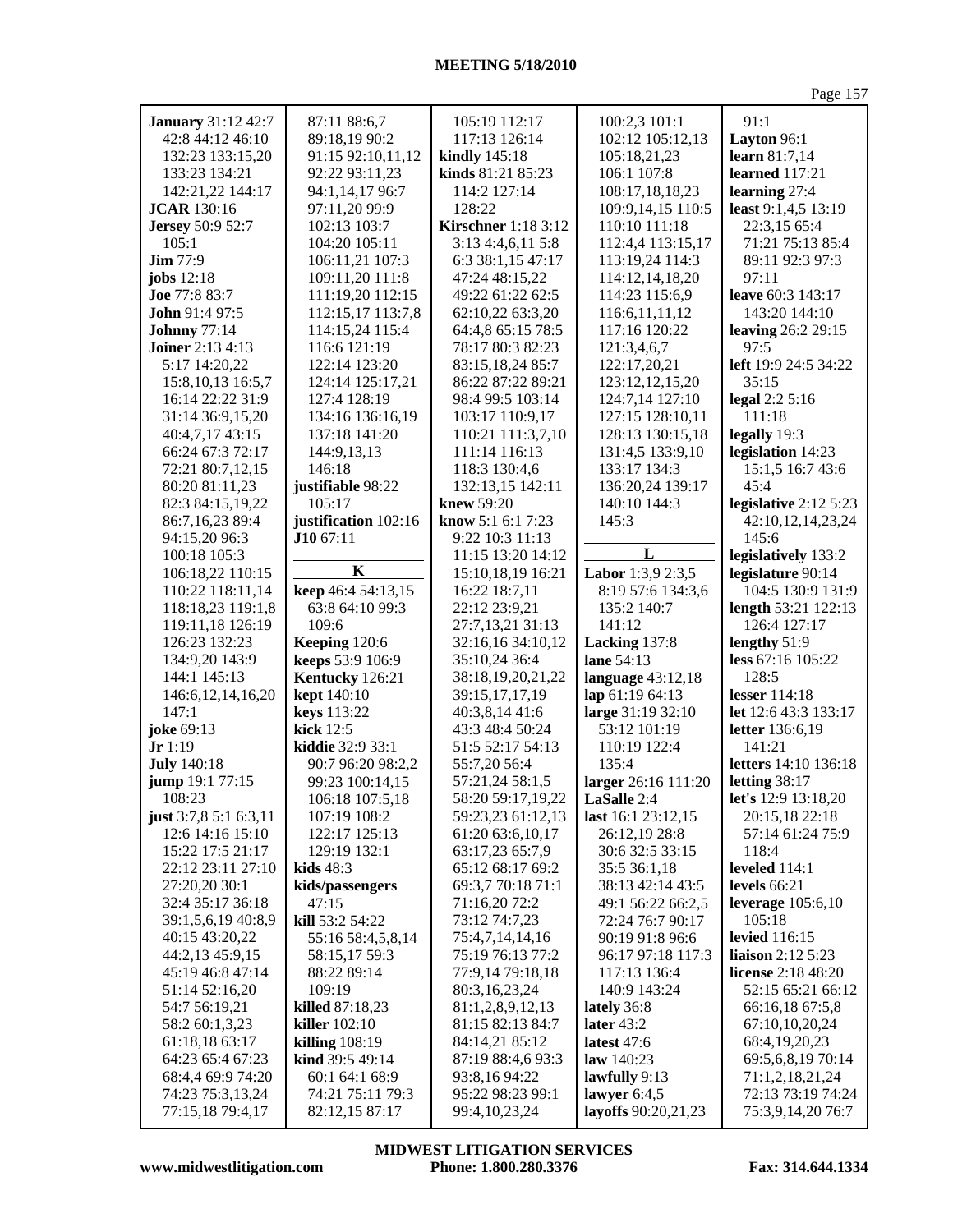| 76:14,22 77:1,19             | lines 92:13,16 94:5       | lost $70:14$         | makes 92:6 98:8           | <b>Matt's 60:9</b>  |
|------------------------------|---------------------------|----------------------|---------------------------|---------------------|
| 78:21 79:2,11,12             | <b>Lions</b> 137:24       | lot 5:20 34:21 47:18 | making 25:7 46:8          | may 1:8 3:3 10:2    |
| 80:11 86:18,22               | list $51:23$ 144:6        | 47:20 48:12 52:12    | 46:12 50:8 58:6           | 11:10 24:7 26:9     |
| 87:1,6,11                    | <b>listed</b> 94:8 118:19 | 58:12 62:22 68:6     | 64:9 107:23               | 26:10,10,11 28:1    |
| licenses 66:9                | <b>listen</b> $118:6,7,8$ | 70:13,20 73:14       | 119:21 136:22             | 41:17 43:2 44:6     |
| licensing 47:12              | listening 27:19           | 88:2 96:18 98:15     | 145:7                     | 77:5 88:4 94:17     |
| 86:11                        | <b>LITIGATION</b> 2:14    | 102:23 103:7         | man 68:1                  | 98:7 107:2 114:6    |
|                              |                           |                      |                           |                     |
| life 74:17                   | <b>little</b> 13:5 17:5   | 110:22 114:21        | Management 105:8          | 114:13 117:19       |
| lift 61:11 102:14            | 36:19 39:21 57:20         | 115:21 136:16        | 105:9 130:17              | 125:4 127:13,22     |
| 120:4 122:14                 | 60:8 65:8,9 72:5          | 140:1,5,8 144:21     | manager 2:11 5:16         | 129:1 133:21        |
| <b>lifts</b> $32:990:697:8$  | 72:10 73:13 76:9          | 146:23 147:1         | 5:21,22 91:20             | 140:14 143:11,12    |
| 97:14,16 100:10              | 90:3,18 92:5              | lots $72:12$         | 92:18                     | 148:8               |
| 100:11 101:7,13              | 96:14,22 107:3,12         | <b>loud</b> 74:6     | manager's 136:1           | maybe 27:11 39:21   |
| 101:14,20 107:7              | 108:10 114:16             | low $62:14$          | mandates 105:2            | 40:3 52:21 57:19    |
| 107:20 108:7                 | 130:20,21 143:12          | <b>lower</b> 109:8   | mandatory 71:10           | 57:21,21 59:21,24   |
| 118:16,20 119:12             | live $60:13$              | lumped 93:4 119:9    | maneuver 75:5,15          | 60:3 62:19 65:8     |
| 119:21 120:6,9               | load 84:14,23             | lunch 12:8,8         | maneuvering 75:3          | 69:11 71:19 76:13   |
| 121:9,23 129:23              | loading $55:8,18$         |                      | <b>manner</b> 137:21      | 76:20 79:18 80:20   |
| 132:3                        | 82:2                      | M                    | manual 72:9,10            | 85:5,14 87:10       |
| light $84:23$                | <b>local</b> 142:5        | M 1:16,17 2:17       | 74:2 84:9,19              | 99:24 107:7         |
| like 3:24 5:14 6:9,10        | location $10:4,19$        | 148:4                | 112:15,22 136:14          | 116:20 121:3        |
| 6:13,13 11:19                | 55:5.7                    | machinery 71:4       | 136:24 137:7              | 126:13,15 134:2     |
| 13:21 15:3,5 16:1            | lock 116:11 121:7         | made 5:6 26:22       | manufacturer 4:20         | 135:14              |
| 16:21 23:11 29:2             | log 63:12                 | 31:10 42:20 44:10    | 57:9 83:23 84:4           | mean 13:3 27:13     |
| 38:7 40:8 44:2               | logic 56:6                | 89:11 131:18         | manufacturers 4:21        | 37:1 39:18 55:22    |
|                              |                           |                      |                           |                     |
| 46:21 47:13 49:2             | $\log s$ 114:8            | mailed $143:10$      | 114:4 137:1               | 56:3 59:10,21,23    |
| 49:15 50:19 52:17            | <b>lone</b> 82:12         | main 39:13           | manufacturer's            | 60:9 62:20 70:15    |
| 53:12 54:12,21               | long 23:14 46:9           | maintained 44:9      | 57:7 84:19                | 70:17 71:10 72:7    |
| 55:19 56:11 58:3             | 50:23 71:11 76:5          | 113:14               | many 5:18 7:20            | 83:12 93:22,23      |
| 60:4, 10, 15 61:11           | 79:12 81:13,23            | major 65:17 99:23    | 21:7 22:6,7 34:20         | 99:19 102:21        |
| 62:20 63:12,17               | 102:1,10 105:12           | 101:22 102:3         | 41:18 48:23 51:4          | 106:1,10 109:7      |
| 67:23 75:6 76:24             | 106:15 115:1              | 107:7,10,15 108:5    | 51:5 80:23 98:18          | 114:13 117:10       |
| 80:5,22 81:8,10              | 120:13 121:1              | 108:6 119:4,6        | 101:21,21 102:8           | 119:20 124:8        |
| 82:2 84:1,3 86:18            | 125:11,15,16,19           | 122:3,7,10,21,23     | 110:9 114:24              | 143:20              |
| 88:15 98:16 104:1            | 127:6 128:1,2,5           | 123:7 125:7          | 121:14 123:19,22          | meaning 12:19 14:4  |
| 104:6 107:1                  | 128:12 129:10             | 126:10 129:23        | 139:14 140:24             | 14:13               |
| 108:17 109:9                 | 135:12                    | 132:2                | man-hour $102:18$         | means 44:20,24      |
| 110:7 111:3,11,19            | longer 31:13 98:19        | majority 9:19,20     | <b>Marcia</b> 2:13 4:10   | 66:6 67:12 95:24    |
| 111:19,21 114:3              | 114:21                    | 11:9,14 12:2,14      | 5:17 9:21 31:12           | measure 22:15,21    |
| 114:12 115:4                 | look 6:7 13:4 14:24       | 12:23 18:19,22,23    | 44:13 66:8,23             | 23:2,5,10 32:14     |
| 116:2 117:3,5                | 16:10,11 17:16            | 18:24 19:6,10,21     | 95:24 118:5               | 32:22 33:22 34:13   |
| 123:3 125:5,12               | 18:17 25:5 27:18          | 28:4 29:3 34:3,3     | 135:23 144:19,20          | 34:13               |
| 126:5, 17, 21                | 30:13 43:17 49:24         | 59:9                 | 145:18,22 146:2           | measures 33:14      |
| 127:21 136:9,22              | 50:5,7 56:15              | majors 98:3          | <b>Margaret</b> 2:13 17:1 | 34:23 35:11,15      |
| 138:22 139:8                 | 63:24 64:7 86:10          | make 5:11 6:11 7:4   | 17:4 115:19               | mechanical 78:7     |
| likelihood 46:10             | 87:13 88:20,21            | 26:3,10,24 28:17     | 127:22                    | meet 9:3 11:10 12:7 |
| 59:1 98:24                   | 89:12 93:4 95:8           | 29:17 30:8,24        | marking 96:13             | 19:13 51:11 67:15   |
| likely 23:10 129:7           | 113:21 114:5              | 32:5 37:6 41:4       | married 87:20             | 68:7 71:7 83:12     |
| <b>limit</b> $25:16,1761:15$ | 117:21 126:11             | 45:19 46:4 64:23     | marshal 139:13            | 125:7               |
|                              |                           |                      |                           |                     |
| 79:8                         | 127:20                    | 69:4 75:6,24         | <b>Master</b> 136:11,12   | meeting 1:5,8 3:4,6 |
| limitation 26:15             | looked 49:22 50:10        | 79:24 80:1 97:20     | <b>material 8:1 67:14</b> | 9:12,24 10:1,5,12   |
| limiter 53:9,9,13            | 96:12 138:23,23           | 97:24 99:24          | materials 48:22           | 10:20,20,24 11:9    |
| <b>limo</b> $67:9,16$        | looking 64:18 65:20       | 104:11,15 106:24     | <b>Matt 60:8</b>          | 11:23,23 12:10,19   |
| Lincoln 84:2                 | 69:18 80:15 103:5         | 107:1,5 111:15       | matter 16:17 39:12        | 13:2 14:1,3,4,13    |
| line 38:9 92:17              | 116:7 117:13              | 118:15 119:11        | 41:1 46:7 65:4            | 14:16 15:3 16:1,8   |
| 93:10,12 95:2                | 133:14 135:13             | 126:4 140:21         | 104:3,6,7                 | 16:18 17:3 19:4     |
| 110:6 119:21                 | 139:18                    | 143:18 144:9,13      | matters 14:18 15:20       | 21:7,8 22:6,19      |
| 122:13 143:12                | looks 62:20 135:23        | 146:19 147:8         | 31:1                      | 23:12,15 24:23      |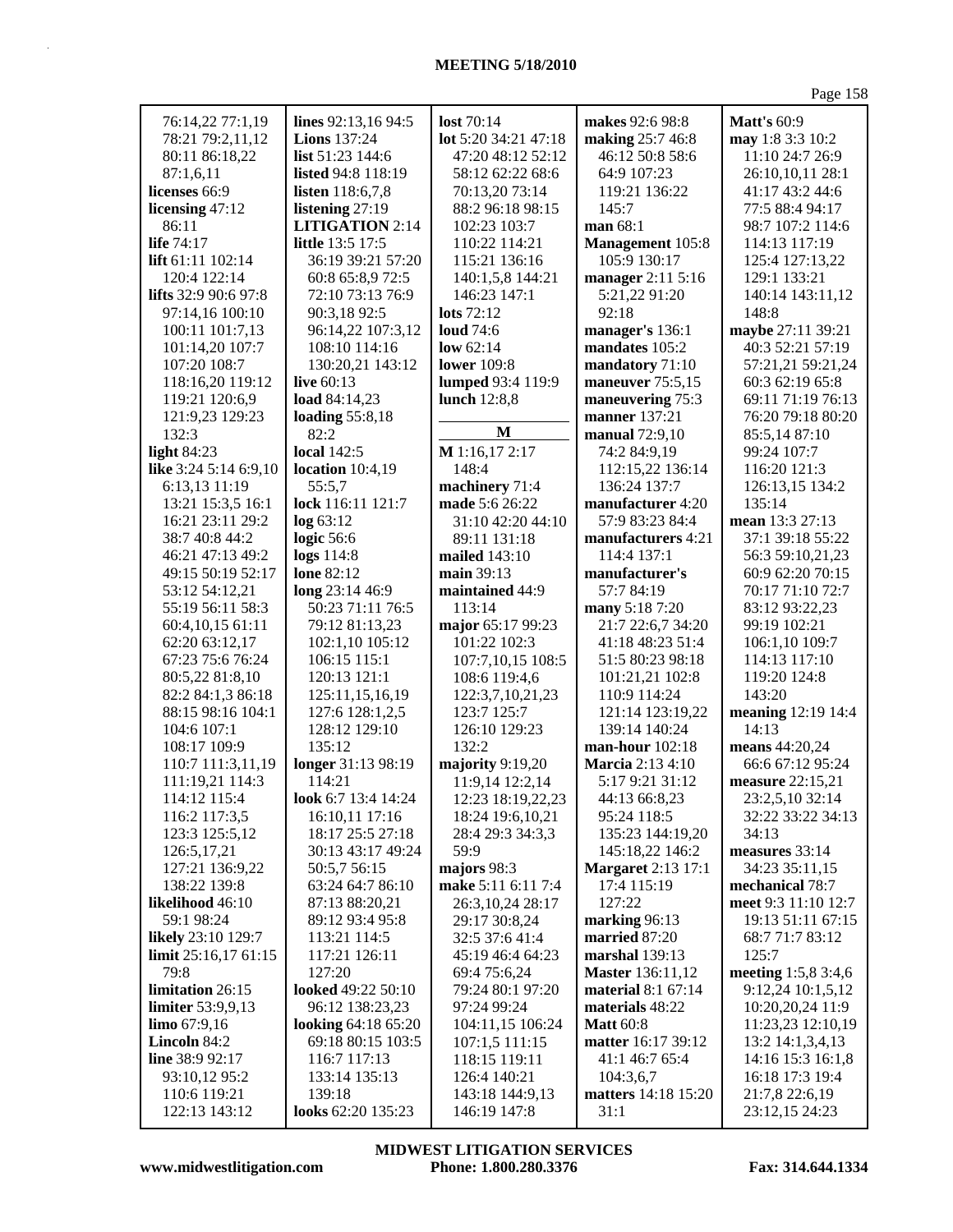| 26:12,19 28:5,24         | mentioning 28:13          | mistake 94:13                       | 42:13 49:24 50:4                | nationally 66:10                   |
|--------------------------|---------------------------|-------------------------------------|---------------------------------|------------------------------------|
| 29:5 30:6 31:12          | 90:10                     | mistaken 141:1                      | 54:3 79:4 97:2                  | nationwide 66:22                   |
| 32:6 33:15 34:23         | mercy 124:11              | mitigate 116:18                     | 112:7 115:22                    | nature 13:11                       |
| 36:1,4,6,6,11,15         | merely 141:1              | mobile 123:3                        | 116:2 120:21                    | Navy 141:13                        |
| 37:22,24 38:1            | message 60:3 141:7        | model 50:14                         | 129:6 133:8                     | nay 6:22 42:5                      |
| 41:15 42:14 43:5         | 141:14,23                 | moderate 106:6                      | 143:21                          | 147:12                             |
| 44:12 46:11 56:22        | met 28:6                  | <b>moment</b> 46:24 90:2            | mostly 117:15                   | <b>NDT</b> 136:7,14,14             |
| 61:14 66:2,5             | <b>Michael 2:2,3 5:15</b> | momentum $61:22$                    | 118:13                          | 137:10,10                          |
| 72:24 76:7,23            | 7:2 139:12                | 62:7                                | motion 6:16 18:6,10             | near 140:19                        |
| 85:16 91:8 96:17         | middle 135:10             | money 73:14 82:19                   | 18:16,20 19:8                   | necessarily 19:15                  |
| 133:15,20,22,24          | midsize 129:2             | 103:10 104:14                       | 20:1,16,21 25:20                | 48:13 76:3                         |
| 134:11 135:16,17         | <b>MIDWEST 2:14</b>       | 109:16 112:15                       | 25:22 26:24 32:7                | necessary 14:2 18:5                |
| 135:22 142:20,21         | might 16:10,11 46:5       | monitor 73:4                        | 32:18,23 34:17                  | need 15:22 17:9,9                  |
| 142:24 144:17,17         | 46:6 58:21,22,24          | monitored 60:20                     | 35:21 41:23 62:4                | 20:5 21:10 25:10                   |
| 144:18 147:14,15         | 61:12,16 81:14            | monster 13:22 14:2                  | 106:24 107:2,22                 | 25:13,23 27:3,7                    |
| meetings 5:12 7:14       | 84:22 87:12 98:21         | 42:18 44:16 46:6                    | 107:23 109:5                    | 46:1,4,19 53:8                     |
| 7:20,22 8:3,11,15        | 100:3 111:6,22            | 47:4,8,9,14,19,20                   | 120:9 121:20,21                 | 55:12 56:8,14                      |
| 10:10,11,22 11:8         | 113:9 114:11,15           | 48:2,10,18 49:10                    | 121:23 129:1,12                 | 57:20,24 58:1,17                   |
| 11:9,11,21,23,24         | 133:23 142:13             | 49:13,20 50:14,18                   | 129:13,18 130:3                 | 60:4 63:7 68:1,7,7                 |
| 12:5, 11, 19 13:2, 3     | Mike 14:20 23:13          | 50:18 51:4 54:1                     | 131:18 132:19,20                | 69:1,4,17 70:1,12                  |
| 13:16 14:4,13,19         | 28:13 29:13 35:24         | 57:5,15 59:5 65:1                   | 147:6,8                         | 71:24 74:14 75:12                  |
| 15:24 16:4 17:12         | 36:21 40:24 41:2          | 65:10,11 68:14                      | motions 25:8,10,12              | 80:20 90:11                        |
| 17:18,22 18:2,9          | 41:13 136:18              | 70:6 72:3,23 73:1                   | 25:13,17 26:3,10                | 104:20 105:7,11                    |
| 18:14 22:13 23:7         | miles 53:21 115:19        | 74:10 76:20 78:17                   | 29:17 30:9,24                   | 105:24 110:8                       |
| 25:1 26:9 27:21          | mind 63:8 101:24          | 78:19 79:15 80:4                    | 37:6                            | 117:11 122:14                      |
| 28:10,10 29:10,11        | 123:4                     | 80:18 81:1,2,4,24                   | motor 45:6 66:9,20              | 124:8,13,14                        |
| 37:1,1,1,2,16,16         | mindful $10:17$           | 82:4,14 83:4                        | <b>Mountains</b> 101:12         | 125:24 126:2                       |
| 39:10 42:8 47:5          | 11:16,20 15:22,24         | 84:15 87:19                         | mounted 61:8                    | 131:6 134:21                       |
| 60:22 144:24             | 17:11 28:21               | month 90:15 100:8                   | <b>Mouse</b> 123:2 128:3        | 140:22 141:4                       |
|                          |                           |                                     |                                 |                                    |
|                          |                           |                                     |                                 |                                    |
| member 4:6,14,19         | minds $39:20$             | months 40:9 134:18                  | move 6:11,11 39:2               | 143:3,14,16 146:9                  |
| 4:24 5:1,12 10:12        | mine 70:23 94:16          | more 10:7,7 11:17                   | 41:21 42:19,23                  | 146:20                             |
| 10:24 11:3 12:16         | 144:4                     | 11:18 13:1 14:18                    | 72:12 121:13                    | needed 20:21                       |
| 17:23,24 18:2,4          | <b>Mine's 143:15</b>      | 15:23 17:11 19:2                    | moved 6:17                      | needs 56:10 63:6,7                 |
| 22:14 23:4 24:9          | minimum $18:9,15$         | 19:21,24 20:12,21                   | movement 63:21                  | network 44:22 45:2                 |
| 24:10 25:16 29:22        | 20:1,20 23:7              | 22:1 24:24 26:17                    | movers 72:12                    | never 65:14 74:12                  |
| 29:23 36:2 39:16         | 52:14 75:23,24            | 40:10 41:4 49:19                    | moving 15:12 24:2               | 77:16 78:8,15                      |
| 48:12,14 73:11           | 79:8 81:9 88:17           | 57:20 58:9 59:21                    | 52:23 63:22 136:5               | 105:4 125:15                       |
| 144:20 145:5             | 134:17                    | 65:8 67:6,13                        | Mt 137:24                       | new 6:12 15:14                     |
| members 1:20 3:7,8       | minor 137:19              | 68:19,20 70:9                       | <b>MTRA</b> 48:12               | 27:12,12,23 43:18                  |
| 3:23 5:4 7:16,19         | minus $115:3$             | 71:2 72:5 73:18                     | much 39:1 51:24                 | 46:5 50:9 52:7                     |
| 8:18,19,22 9:6,8         | minute 16:14 19:16        | 76:9 77:18 88:19                    | 56:12 88:5 105:2                | 89:9 105:1 108:11                  |
| 9:19,21,23 11:7          | 26:19 44:17 46:14         | 98:9,16 105:21                      | 106:13 117:2                    | 140:9                              |
| 11:15 12:7,17,21         | 47:24                     | 106:7,7 107:12                      | 124:17 128:5                    | newest 4:6                         |
| 13:8 14:24 15:2,5        | minutes 6:15 7:4          | 108:1,14,15                         | municipalities                  | new/younger 82:11                  |
| 15:16 16:9 17:9          | 27:22 28:10 29:8          | 111:16,16 112:2                     | 139:9                           | next 9:12 10:1 14:1                |
| 18:3,5 19:12,20          | 29:8 31:15 33:16          | 112:15 114:16                       | murder 115:5                    | 24:6 34:8 35:13                    |
| 20:14,19 21:3            | 33:17,18 38:7,8           | 115:17,22 117:13                    | must 9:8 10:13,14               | 41:12 42:9 47:3                    |
| 22:2,16,17,18,19         | 41:13,14,19,21            | 122:22 123:21                       | 10:18 28:4 53:17                | 61:14 85:16 89:15                  |
| 23:15,16,18 24:17        | 42:7 49:1 97:9            | 126:2,20 127:8,9                    | 53:19,20 61:8                   | 99:4 119:5 133:15                  |
| 25:1,4,7 26:5,17         | 113:6 119:24              | 128:19 129:7                        | 83:21 93:6 119:20               | 142:18                             |
| 30:10 32:21 34:3         | misinformed 41:17         | 133:19 138:8,15                     | 128:18 145:10                   | Nick 26:22 31:7                    |
| 34:20 38:6 39:13         | misinterpreting           | 139:9,18,19                         | myself 82:19 140:21             | <b>night</b> 36:5,6,12             |
| 39:14 42:21 76:8         | 136:17                    | 141:19 146:20                       | $\mathbf N$                     | 37:10 38:1                         |
| 144:7 145:8              | miss 38:11 116:9<br>127:7 | morning 7:12 8:12                   |                                 | nights 37:8                        |
| memorized 51:22          |                           | 28:6 36:11,15                       | name 4:2 39:24                  | nobody $50:13$                     |
| <b>memory</b> 85:6,15    | missing 5:7 113:16        | mornings 37:12                      | 40:1,2,13                       | 133:10                             |
| 89:20<br>mentioned 96:23 | 113:16 116:12<br>117:4,6  | most 9:14 27:21<br>35:13 38:10 40:3 | names 3:8<br><b>NARSO</b> 114:4 | Nods 4:4 21:15 31:9<br>38:23 73:20 |

**www.midwestlitigation.com Phone: 1.800.280.3376 Fax: 314.644.1334 MIDWEST LITIGATION SERVICES**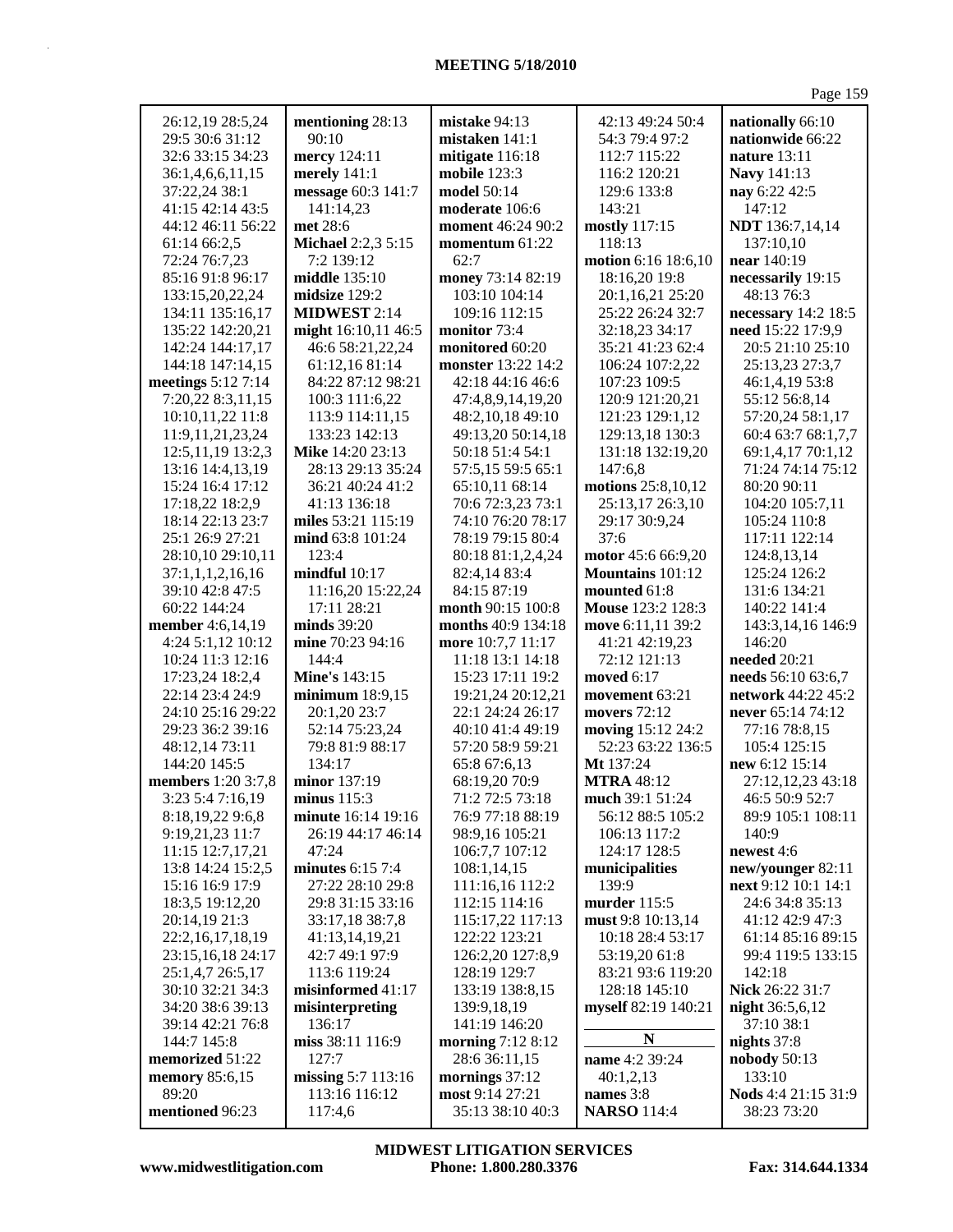| age $160$<br>De |  |
|-----------------|--|
|                 |  |

| 106:22 131:8           | <b>office</b> 4:8 5:6 18:14 | 85:18,18,24 88:12    | 57:13 71:4 76:21   | 83:8                              |
|------------------------|-----------------------------|----------------------|--------------------|-----------------------------------|
| 134:5 145:13           | 41:7 68:2 105:7             | 89:18 92:23,24       | 98:9 116:21        | organizations 9:14                |
| 147:5                  | 130:17                      | 95:2 97:21 100:1     | 117:14 138:7,9,14  | 109:15                            |
| noncooperative         | officer 93:8 95:23          | 100:7,8 102:1,14     | 138:17 141:2       | organizes 5:19                    |
| 59:13                  | 104:1 141:11                | 102:15 105:1         | operation 43:7     | <b>Orient</b> 100:17              |
| nondestructive         | Officials 145:9             | 107:4 108:1,15,21    | 56:24 57:17 77:6   | 122:18 123:5                      |
| 136:6                  | off-the-record              | 109:18 110:22        | 116:20,24 117:2    | ostensibly 55:17                  |
| none 47:23 121:15      | 138:4                       | 111:5,23 114:10      | 137:23             | other 4:16 7:18,21                |
| 121:16                 | often 27:13 40:10           | 114:11 115:13        | operations 98:5    | 8:19 10:4 18:7                    |
| nonprofit 109:15       | oftentimes 20:7             | 120:23,23 121:18     | operator 4:18,24   | 19:6 24:10,17                     |
| normal 101:21          | oh 16:1 17:8 21:19          | 123:10 125:11        | 5:10 8:23 39:17    | 25:2 30:10 31:21                  |
| normally 18:19         | 33:11 59:14 85:21           | 127:15,23 132:21     | 47:13 57:5 58:8    |                                   |
| 112:24                 |                             |                      |                    | 34:18 42:13,17<br>43:4 45:12 46:7 |
|                        | 89:5 100:7 114:12           | 133:19 135:8,9       | 58:10,14 68:8,11   |                                   |
| north 2:4 139:9        | 116:10 121:17               | 136:15 137:18,24     | 71:8 76:19 82:12   | 50:1,14 52:19                     |
| Notary 148:5,18        | 127:13 144:2                | 138:5,8 142:20       | 85:20,23 98:8      | 56:12 57:2 59:17                  |
| note 13:5              | okay 3:22 4:13              | 145:15,16 146:6      | 111:15 115:6,23    | 59:20 60:21 62:12                 |
| notes 148:10           | 16:12 21:16 24:1            | ones 58:20 100:24    | 124:10 140:15      | 68:7 71:1,7 74:4                  |
| nothing 18:14 23:6     | 36:9 42:7 47:3,17           | 111:16 127:16        | operators 42:15    | 74:18 77:10 78:10                 |
| 43:1 69:14,16,23       | 62:2 65:19 68:16            | 129:6,9              | 43:24 44:6 48:4    | 80:16 82:21 84:2                  |
| 79:5                   | 73:23 74:11 76:10           | one-shot 125:4,6     | 52:14,15 55:13     | 84:2 85:24 86:19                  |
| notice 28:10 29:6      | 80:16,19 82:15              | one-year 136:14      | 56:18 71:9 73:9    | 90:6 94:7 96:12                   |
| 32:1                   | 85:21 89:9,11,15            | only 6:12 9:24       | 76:20 83:22 85:22  | 96:23 105:24                      |
| noticed 141:20         | 95:13 96:6 107:17           | 18:11,11 19:6        | 86:11 88:22        | 115:21 126:19                     |
| November 143:10        | 109:6 111:10                | 23:17 24:4,15        | 105:14 110:9       | 130:11 142:19                     |
| nullified 34:18        | 113:18 119:19               | 26:13 30:20 31:18    | 112:18 115:21      | 144:11 147:2                      |
| number 9:8 25:16       | 121:18,24 131:14            | 44:1 48:23 52:6      | 130:7 133:8        | others 138:6                      |
| 34:10,11 70:18         | 132:22 133:13               | 53:5 59:10 60:18     | 136:16,22,23       | otherwise 70:4                    |
| 81:9 83:9 93:17        | 135:24 136:3                | 65:10 70:2 71:17     | 137:15             | 121:5 141:5                       |
| 94:17 96:18 98:6       | 144:3,15 146:10             | 73:6 90:13 94:6      | operator's 66:12   | ought 69:10 71:21                 |
| 110:17,24 112:12       | 146:21                      | 95:18 103:5          | 79:23 80:8         | 87:18 117:20                      |
| 114:17,19              | old 1:9 2:15 45:19          | 110:22 116:19        | opinion 36:7 69:9  | ourselves 86:17                   |
| numbers 21:18          | 48:21 52:14 79:5            | 117:10 118:15        | opportunity 27:4   | out 10:3 13:17,24                 |
| 97:21 143:21           | 79:8,19 88:7,7,13           | 119:12 127:14        | 51:24 65:8 78:15   | 14:5 15:1,5 16:9                  |
|                        | 123:14                      | on-the-job $74:19$   | 127:7              | 20:6,11 22:1                      |
| $\mathbf 0$            | olds 88:2,12                | open 7:14 8:10,15    | opposed 6:22 89:3  | 27:13 28:1 38:24                  |
| objecting 92:22        | <b>Olivia</b> 101:13        | 10:10,11 11:8,9      | 106:5 127:15       | 41:4 42:22 44:13                  |
| objection 92:11        | <b>OMA</b> 14:16 17:22      | 11:11,21,22,22,24    | 147:12             | 46:21 48:2 50:2                   |
| observe 37:4,17        | once 76:10                  | 12:5, 11, 19 13:2, 3 | option 32:24 96:18 | 50:21 51:7 52:2                   |
| obstructing 64:8       | one 1:9 5:9,10,12           | 13:16 14:4,13,19     | 96:21 97:22 98:1   |                                   |
|                        | 8:18,22,23,24 9:1           | 15:24 16:4 17:12     | 98:2               | 54:13,15 55:19,20                 |
| obtain 25:7            |                             |                      |                    | 56:3 58:7,7 60:8                  |
| obvious $114:14$       | 9:2 10:2,16 13:23           | 17:18,22 18:2,9      | options 56:16 91:8 | 61:23 62:7 67:3                   |
| obviously $8:9$ 12:24  | 20:3,6,8,9,9,10,14          | 18:14 22:13 23:6     | 96:18,23,23 97:18  | 73:16 74:6,11,21                  |
| 14:12 16:4 51:7        | 20:15,18,20 22:11           | 26:9 36:12 37:2      | 98:12              | 76:10 77:9 78:12                  |
| 102:7 109:21           | 22:11,20 23:1,5,8           | 38:3 39:2 44:1       | orchard 50:19,21   | 81:3 82:13 93:16                  |
| occur 23:9             | 23:16,16,17 28:12           | 91:3,5 116:4,18      | 54:17 56:3,11      | 99:1 101:17                       |
| occurred 14:16         | 30:12 31:15 32:2            | 144:24               | 59:11 65:7         | 105:14 106:6,23                   |
| 23:12 32:16            | 32:19 33:5,10               | operate 50:24 53:2   | order 3:5,5 6:9,12 | 108:20 109:10,16                  |
| <b>occurs</b> 11:23,23 | 34:8,9 35:4,5,17            | 57:11 60:19 69:17    | 6:147:1,3,148:5    | 115:1 116:8 120:7                 |
| <b>October</b> 134:21  | 38:18 39:10,14              | 70:11,12,15 77:2     | 8:6 9:9 18:16,18   | 128:7 134:8,20                    |
| 143:8,9                | 44:15 51:15,17,18           | 79:19 81:1,2 82:4    | 19:7,9,23 27:21    | 135:20 136:10                     |
| odd $95:11$            | 52:7 53:1,3,7,24            | 83:21,23 110:16      | 27:24 28:1 39:9    | 140:1,6,16 141:7                  |
| off 3:7,10,24 5:14     | 57:1 58:9,10,11             | 112:2                | 44:5,7 47:3 53:20  | 141:14,16,21,23                   |
| 7:7 30:5 44:23         | 59:11 60:18,21,22           | operated 53:19       | 80:8 89:15 106:23  | 143:6,7,10,13                     |
| 52:8 63:23 64:10       | 63:23 64:16,20              | 54:16                | 117:1 119:5        | 144:19 145:4,12                   |
| 64:11 77:15 95:4       | 65:14 69:6 70:10            | operates $50:21,23$  | 133:16 146:1       | 145:16,21 146:6                   |
| 99:22 108:19           | 70:18 73:6,16               | 59:11 60:9 74:3      | orders 117:2 118:8 | outcome 24:18                     |
| 112:20 133:12          | 74:12 76:13 77:9            | operating 27:11      | 137:23             | 26:14 31:20,20                    |
| offered 140:18         | 78:10 81:14 83:9            | 42:16 44:4 45:6      | organization 73:1  | 32:19                             |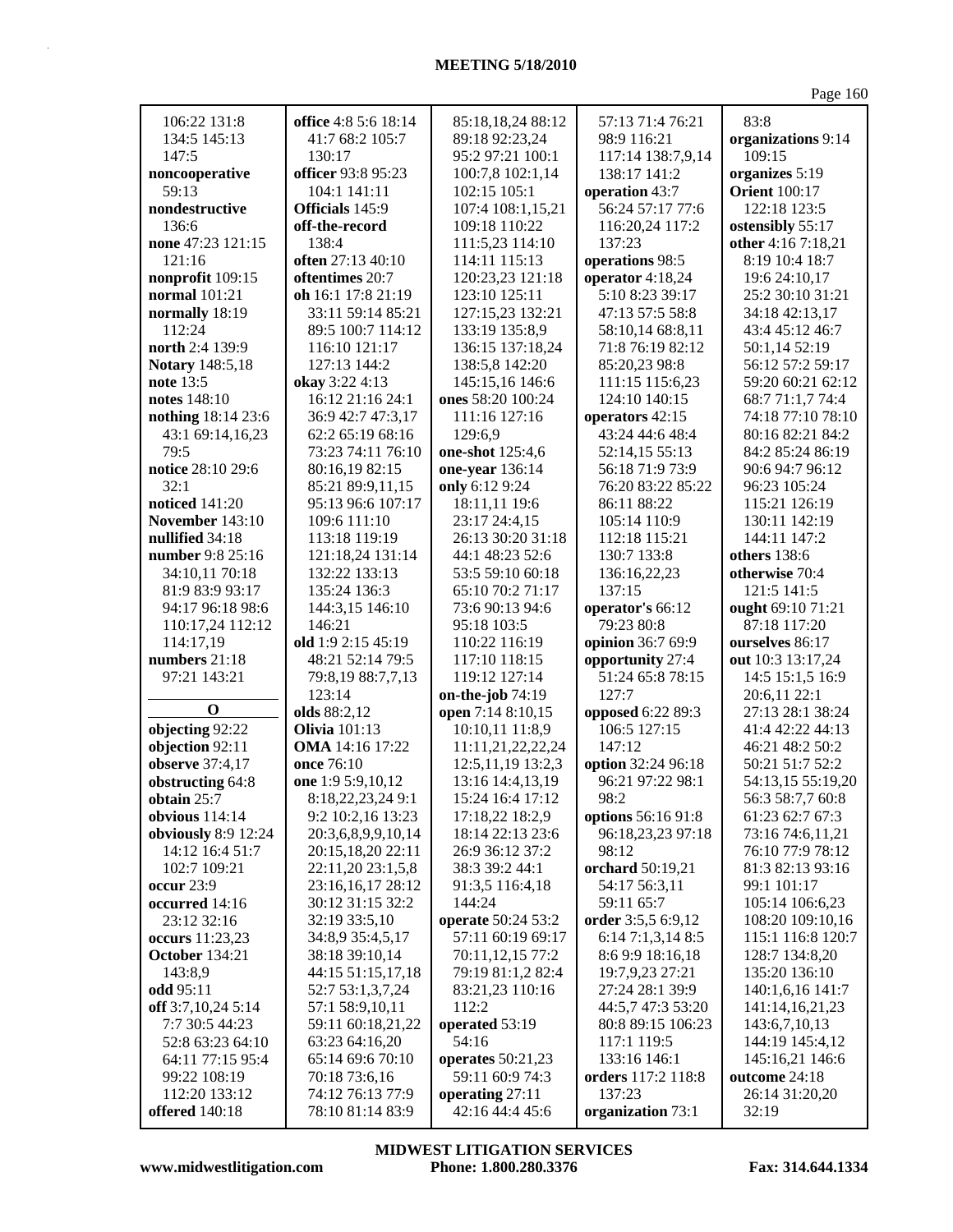## **MEETING 5/18/2010**

Page 161

| outreach 138:18     | 37:11 39:11          | 34:21,22 36:20           | <b>Phil 139:2</b>    | portable 125:3       |
|---------------------|----------------------|--------------------------|----------------------|----------------------|
| outweighed 96:9     | participation 24:7   | 39:2,6,19 40:6,12        | phone 42:15 45:6     | portion 43:4,11      |
| over 4:2 8:4 54:5,6 | participatory 63:9   | 48:13 49:13 50:4         | 46:16                | position 24:13       |
|                     |                      |                          |                      |                      |
| 58:3 61:17,19,24    | 63:11                | 58:19 61:12 63:7         | phones 43:7,10       | 30:17 57:4,12,14     |
| 64:20 65:11 77:13   | particular 21:21     | 64:10,10 67:17           | phonetic 123:14      | 91:3,6 97:4 104:9    |
| 90:2,3 108:10       | 26:3 29:16 80:2      | 71:15 72:4,12,12         | 136:18 139:2,12      | 104:11 117:5         |
| 109:18 114:7        | 80:13 81:22 86:18    | 105:15 109:9             | 140:15               | 124:8 130:23         |
| 116:3,12 123:3,10   | particularly 10:6    | 113:20 117:13            | phrase 13:7          | positions 21:6       |
| 124:19 125:13       | 80:22 111:12         | 134:3 138:9,10,14        | physically 10:19     | possess 76:21        |
| 127:4 130:18        | parts 52:23          | 138:16 140:8             | picture 51:15 91:15  | possibilities 56:23  |
| 146:19,19           | party 54:23 55:1,22  | 141:15 144:22            | pictures 60:23       | possibility 54:10    |
| overall 52:9 59:1   | pass 18:16 19:7,10   | 146:3 147:3              | 126:15               | possible 58:24 60:6  |
| overhead 61:11      | 19:14 20:16 22:15    | people's 64:9 99:16      | picture-taking       | 111:20               |
|                     |                      |                          |                      |                      |
| 106:10              | 22:21 23:2,4,10      | 143:21                   | 51:24                | possibly 81:3 129:7  |
| overlook 55:23      | 34:2 51:2 75:5,17    | <b>Peoria</b> 49:12      | piece 70:12 71:4     | post 114:9           |
| overtime 105:22     | 115:2                | per 8:2 55:21 97:22      | 113:12 128:4         | posted 29:7,8        |
| overweight 69:21    | passage 18:10        | 98:2 100:7 107:11        | pieces 123:19 128:2  | potential 91:9       |
| own 7:22 53:21 73:2 | passed 23:17 32:15   | 107:21 108:8,9           | <b>Pier</b> 141:13   | potentially 90:20    |
| 73:24 74:1,3        | 33:6,15 34:10,17     | 110:18                   | pin 116:12 117:4     | pounds 66:17         |
| 78:18 82:21         | 35:17 75:15 135:8    | percent 58:13            | 127:7,7              | Powerpoint 89:22     |
| 115:11,16           | passenger 49:14      | perfectly 25:21          | pinned 52:9          | powers 104:5         |
|                     | 55:2,12 61:3         | performed 137:12         | pins 113:22,23,24    | practice 8:5,7 25:11 |
| owner 44:10 74:11   |                      |                          |                      |                      |
| 83:21 117:3,19      | passengers 47:20     | perhaps 129:15           | pivoting 128:5       | 25:13 29:24 30:7     |
| 124:10              | 48:3,21 49:20        | period 136:20            | placarded 67:14      | 30:14,16,23 31:3     |
| owners 43:22        | 52:24 57:24 58:2     | permanent 122:24         | place 9:12 36:1      | 109:2                |
| owners/operators    | 62:14 64:19 67:13    | 125:8 127:1,3            | 43:10 71:13,14,19    | practices 25:15 30:7 |
| 43:9                | 70:6 81:10 84:24     | <b>permit</b> 10:12 44:6 | 106:16 115:13        | 38:19                |
| owner/operators     | passes 21:12         | 45:16,20 57:10           | 134:21 140:19        | precedes 31:3        |
| 141:22              | passing 99:3 145:12  | 68:5 99:6 103:19         | 143:4                | prefer $61:10$       |
| oxymoron 138:22     | passionately 34:22   | 116:20,21,23             | plan 79:5            | preopening 116:1     |
|                     | past 15:8 30:19      | 138:7,10,14              | platforms 62:13,23   | preparation 15:2     |
| $\mathbf{P}$        | path 35:9            | permits 45:20 90:3       | play 17:4 30:1,3     | prepared 15:4        |
| package 145:14      | patronize 105:16     | 90:4,7 103:4             | 49:12 74:5           | 95:24                |
|                     |                      |                          |                      |                      |
| packet 91:11        | pattern 112:7        | 110:24 136:4,4           | players 40:3         | prescribed 83:23     |
| packets 7:6 134:8   | Patty 1:19 3:18 4:19 | 138:17 143:8             | playing 59:12        | present 1:15 2:10    |
| 143:7,7             | 30:5 31:14 32:16     | permitted 25:19          | Plaza 1:10 2:15      | 3:8,9,11,23 9:9,10   |
| page 11:4 12:1 13:5 | 40:4 46:21 55:9      | 97:15 103:8,18           | please 14:10 39:23   | 9:23 10:19 12:17     |
| 17:21 19:18 24:4    | 84:7 85:17 120:9     | 140:22 141:4             | 143:18               | 19:5,20 20:14,19     |
| 28:18 29:13 43:17   | 130:22 132:8         | permitting 10:14         | plus 20:8,9,9,10     | 20:24 25:21 33:5     |
| 97:21,23,23         | 144:13               | 142:2                    | 91:20 115:3          | 34:20 46:11 48:23    |
| 129:17 141:20       | <b>Pause 89:24</b>   | person $20:18,19$        | pocket 146:15,16     | 132:13 134:13,15     |
| pages 41:1,2 143:24 | pay 51:7 73:12       | 58:7 68:18 73:6          | point 20:6 23:23     | 143:1                |
| pair 116:6          | 92:16 99:5 123:24    | 77:10 105:20             | 28:17 29:13 32:5     | presentation 7:2,5   |
| pairs 100:6         | 124:2,16 129:11      | 116:3                    | 32:15 38:7 39:7,8    | 23:14 92:5 96:16     |
|                     | paying 80:17         | personal 6:5 69:9        | 47:11,22 49:6        | 96:19                |
| paperwork 70:1      |                      |                          |                      |                      |
| 106:8               | 102:17 105:21        | 92:12,13 93:10,23        | 50:11 56:5 60:21     | presented 41:22      |
| parallels 83:24     | 108:22 115:8         | 94:1,4,6,10 95:1,2       | 65:17,22 73:21       | 91:8                 |
| parents 48:20       | payroll 92:14        | 95:6,7,9 114:23          | 77:19 78:5 90:14     | presents 28:3        |
| park 72:19 84:2     | payroll-related      | personnel 95:10          | 90:19 103:1 119:5    | president 87:24      |
| 125:11              | 94:7                 | 105:7                    | 122:6 123:2 125:3    | presses 7:7          |
| parking 69:16       | <b>PE 5:7</b>        | persons 19:2             | 136:3 146:6          | pretty 39:1 56:11    |
| 72:12               | peak 135:10          | person's 77:10           | pointing 20:11       | 105:2 106:12         |
| parks 111:19        | pencil 107:3         | perspective 82:13        | points 28:8 70:23    | 108:23 113:15        |
| part 23:13 44:22,23 | pending 25:20        | 83:6,10 92:3 99:9        | 114:17 128:5         | 117:2 137:19         |
| 45:12 64:21 69:4    | 89:12,13 121:21      | 102:18                   | policies 44:6,9      | 140:14               |
|                     |                      |                          |                      |                      |
| participants 54:20  | 137:17               | pertain 69:23 80:12      | policy 43:9,19,23,23 | prevailed 35:11      |
| participate 10:4    | people 5:4 20:7,24   | 80:18,22                 | 44:12 71:12          | prevails 34:11 35:5  |
| 26:10 30:9,24       | 21:5,7,8 22:6,7      | Peterman 91:4 97:5       | pontification 37:10  | prevent 64:1         |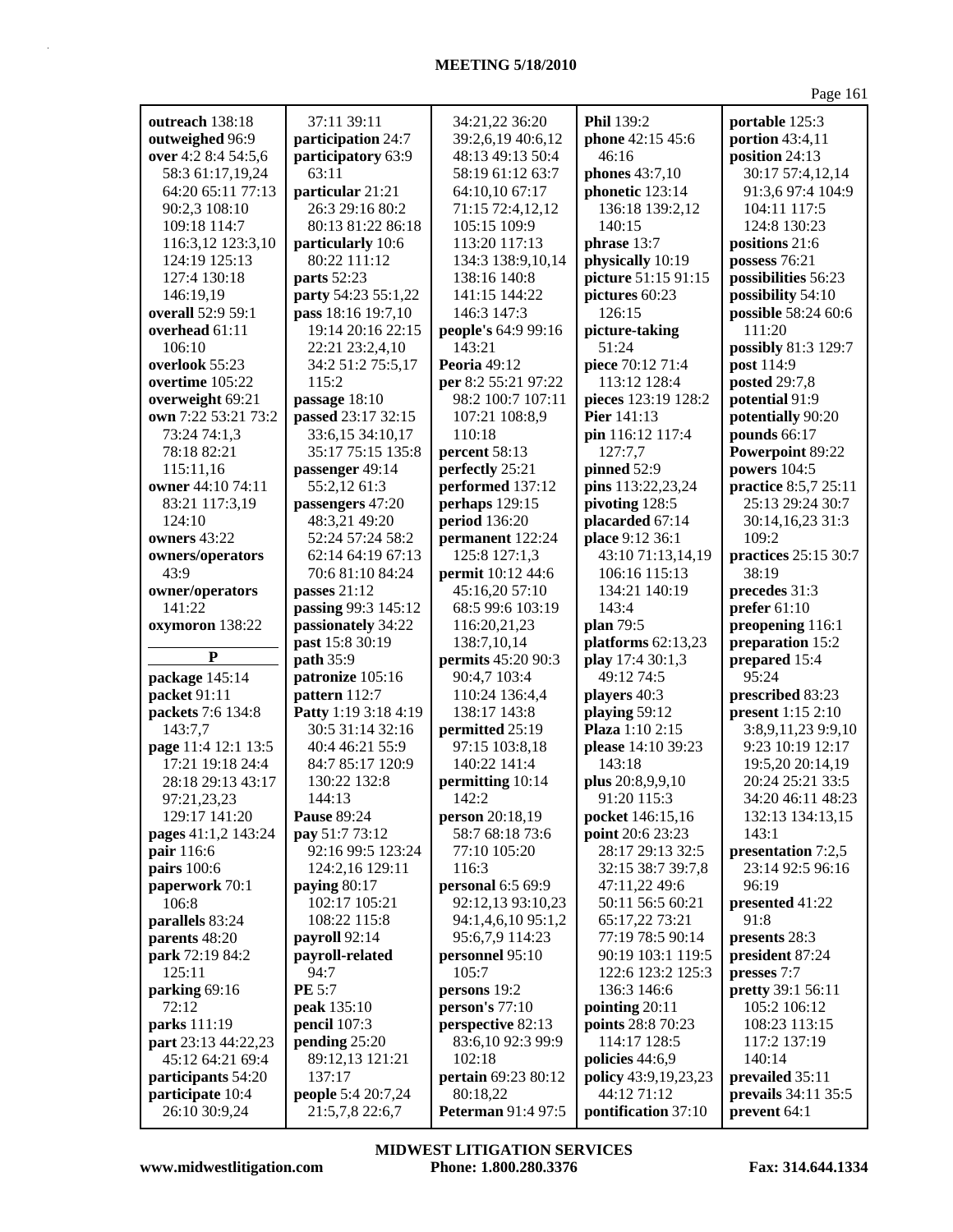| previous 47:5       | 114:1 145:4               | 116:24 127:9            | raising $101:19$         | 112:14,22           |
|---------------------|---------------------------|-------------------------|--------------------------|---------------------|
| price 100:15 106:12 | property 45:16            | 134:20 139:1            | 102:16                   | reading 27:16,22    |
| prices 105:15       | proposal 25:21            | 144:20 146:24           | random 71:11             | 52:20               |
| principal 73:22     | 32:24 42:15,20,24         | puts 107:5 145:20       | randomly 39:19           | ready 90:1 135:24   |
| printed 92:24       | 43:6 46:6 61:6            | putting 25:23 81:4      | raping 112:17            | real 78:15 137:1    |
|                     |                           | 86:17 118:8             | rate 105:12 108:7        | 146:17              |
| printing 143:9      | 65:24 89:22 97:13         |                         |                          |                     |
| prior 142:23        | 130:16 134:2              | <b>P.M</b> 147:16       | rates 101:19 105:5       | realistic 100:9     |
| private 7:21 8:8    | 135:6                     | $\mathbf Q$             | 108:3                    | realistically 81:15 |
| proactive 49:19     | proposals 46:12           |                         | <b>Rathbun</b> 2:11 5:16 | 101:24 103:2        |
| 138:9,15 141:20     | 96:15 97:18               | qualified 70:5 74:23    | 47:7,18 48:1,16          | reality 74:12 99:21 |
| probability 49:9    | protect 54:19 57:24       | qualifies 119:6         | 49:1,24 50:4,9,16        | realize $138:10$    |
| 59:1                | 58:2 64:19                | qualify 70:10,11        | 50:20 51:16,18,21        | really 31:8 33:17   |
| probably 4:8 5:2    | protected 52:24           | 78:8 83:12              | 52:5,22 54:6 55:3        | 41:3 60:18 68:6     |
| 40:12 46:10 74:12   | 54:9                      | quality 113:10          | 55:9,21 56:1,5           | 79:5 80:17 93:13    |
| 74:15 84:13 94:13   | protection 112:1          | queen 52:2              | 58:23 59:9,15,19         | 97:22 98:13 101:1   |
| 94:14 100:21        | protective 114:23         | queried 32:17           | 60:2,7,14 61:1,5         | 116:7 135:15        |
| 102:21 113:5,6      | protects 24:12            | query 35:4              | 61:20 62:2,9,16          | reappointment 4:17  |
| 115:2 118:1 120:3   | provide 74:1 96:12        | question 25:17          | 62:19 63:5 64:14         | rearticulate 34:12  |
| 121:11 125:6        | 97:1,17                   | 40:22 48:17 55:9        | 64:17 65:6,19,22         | reason 6:24 22:19   |
| 128:21 129:9        | provides $8:18,22$        | 92:8 93:2 106:7         | 66:3,11,14 67:11         | 23:13 54:2 70:2     |
| 133:14 140:20       | 9:19 10:11 96:19          | 106:14 120:8            | 67:18,21 68:10,16        | 71:17 93:6 98:22    |
| 145:17              | provisions 26:9           | 130:4 132:5             | 68:20,24 72:14           | reasonable 81:16    |
| problem 39:15       | public 4:14,19,24         | questions 25:23         | 73:3,12,21 74:3          | 121:11              |
| 49:24 73:22 83:4    | 5:1,12,13 7:21 8:9        | 26:4,11 29:18           | 74:10 76:17 78:8         | reassert 37:15      |
| 84:15 88:14         | 8:9 9:2 10:9,12,13        | 41:9 45:10,23           | 78:19,23 79:3            | rebuild 58:7,16     |
| 100:23 104:7        | 10:18,19 11:10,11         | 88:19 142:16            | 82:10,18 83:3,17         | recall 31:14 42:13  |
| 116:18 117:23       | 12:4,20,24,24             | 145:1                   | 83:19 84:4,11            | received 7:6        |
| 130:13,16 144:8     | 13:4,6,7,8,9 17:23        | quick 96:7              | 85:1 86:13,15,21         | receiving 44:21     |
| procedure 24:20     | 18:2,4,8,13 23:4          | quicker 126:1           | 88:23 99:7,13,17         | 45:1                |
| procedures 26:6     | 29:6,10,11 34:20          | quickly 27:20 106:9     | 100:7,11,13,16,20        | receptive 140:17    |
| 27:8                | 34:22 35:14,15            | 113:15                  | 100:23 101:5,7,11        | recess 46:19 47:2   |
| proceed 35:16       | 36:3,6,16 37:3,3,4        | quorum 9:7,7,8,10       | 101:16,24 102:4,6        | recessed 46:24      |
| proceedings 148:7   | 37:5,8,11,18,20           | 9:12,14,16,20           | 102:18 110:11,14         | recognized 36:17    |
| process 99:18       | 38:2,6 39:11              | 10:18 11:2,2,10         | 110:23 112:9             | 37:21               |
| 103:18 114:7        | 42:21 44:2,5 45:4         | 11:13,14,14 12:3        | 113:10,11 115:13         | recognizes 37:19    |
| 116:13 121:1        | 45:5 54:18 69:12          | 12:14,23 17:10          | 115:18 116:23            | recollection 36:24  |
| 139:10 140:3        | 72:15,17 73:8             | 18:4 19:4,13 34:5       | 117:2,9,12 119:5         | 49:2                |
| 145:6,7,24          | 78:6 83:1 110:3,4         | <b>Quote 46:21</b>      | 119:16 120:1,5,18        | recommend 34:18     |
| productive 27:9     | 133:5,6,17,24             |                         | 121:15 122:6,12          | 81:8                |
| professional 5:7    | 134:1,1,23 135:15         | $\mathbf{R}$            | 122:18 123:2,7,17        | recommendation      |
| 8:24                | 141:11 148:5,18           | racing 47:10,16,18      | 124:24 125:2,15          | 25:15 35:19         |
| professionally 6:4  | published 135:19          | 48:10,19 49:11,13       | 125:19,23 126:2,9        | 127:13 128:14       |
| profit 141:2 142:8  | <b>pull</b> 31:15 97:10   | 50:15 51:3 53:12        | 126:21,24 127:22         | recommendations     |
| 142:12,13           | <b>Pump</b> 111:3,11      | 54:1 57:15 79:15        | 136:3,12 137:5,8         | 128:10              |
| program 68:9 71:9   | purpose 12:3 139:6        | 81:4 83:4               | 137:11,17 138:3,5        | record 33:7 137:21  |
| 71:13,14 74:17      | purposes 11:8,22,24       | rail $64:3$             | 138:21,23 139:16         | recorded 33:19      |
| 85:23 91:22 99:11   | 13:2,15 18:4              | railing 62:13,15,18     | 139:19,22 140:13         | 131:17              |
| programs 73:2       | 44:19                     | 89:4,5,7,8              | 141:6,11 142:3,15        | recording 33:21     |
| 91:18 130:14        | pursued 49:4,15           | railings 63:23,24       | rather 43:6 46:8         | recuse 29:23        |
| prohibited 90:24    | push 63:15                | rails 89:14             | 58:6,16,18 63:10         | red 88:5 116:16     |
| promote 44:5        | pushing 82:22             | rain 105:14 114:20      | 129:8                    | reduction 90:17     |
| prompted 30:12      | 107:4                     | rainy 142:11            | reach 50:2 53:18         | redundant 76:15     |
| 78:23               | <b>put</b> 6:13 7:8 35:22 | <b>raise</b> 33:1 98:22 | 143:13                   | <b>refer</b> 81:20  |
| promulgate 10:16    | 38:3 41:8 43:8            | 104:3 105:5,15,17       | reached 60:8 140:1       | reference 46:6      |
| 10:22 112:15        | 44:23 51:12 53:24         | 106:6 133:9             | reaching 144:19          | 81:19 146:3         |
| proper 83:22        | 57:9 58:5,7 64:20         | raised 32:16            | read $7:10\,27:15$       | referenced 84:6,13  |
| properly 19:4 70:7  | 107:6 109:9               | <b>raises</b> 103:11    | 43:19,21 44:22           | 85:17               |
| 84:14 113:24        | 111:15 114:23             | 130:18                  | 77:4 81:23 93:13         | references 85:4     |
|                     |                           |                         |                          |                     |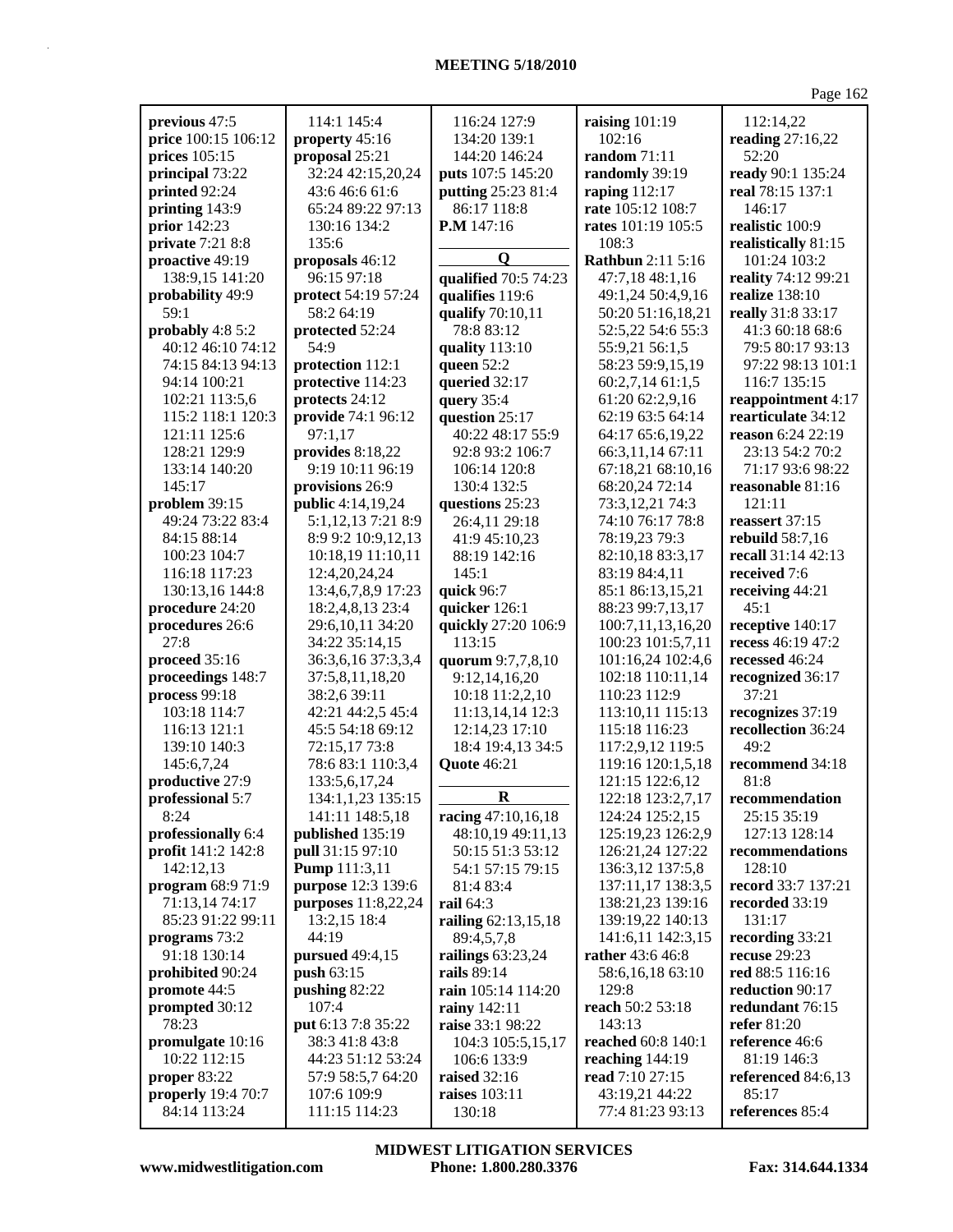| referred 22:13       | remove $45:14$                 | responsible 49:17                       | riders 98:6                     | 23:8 24:8,11,21                       |
|----------------------|--------------------------------|-----------------------------------------|---------------------------------|---------------------------------------|
| referring 92:20      | removing 119:20                | 83:22                                   | ridership 98:10                 | 24:23 25:10,13                        |
| 118:22               | rent 44:1                      | responsibly 69:17                       | rides 5:20 7:16 8:23            | 26:6,15,16 27:12                      |
| refers 13:7          | repeat $124:3$                 | responsive 140:3                        | 14:3 32:8,9 33:1,2              | 30:13 31:17 32:21                     |
| reflect 41:14,19     | replacing 4:15                 | <b>rest 91:7</b>                        | 42:16 44:1 49:20                | 36:22 46:18 146:1                     |
| 57:20                | replied $13:19$                | restate $107:17$                        | 50:19 58:9 65:15                | Rodriguez 2:12                        |
| reflected 33:17 97:9 | replies 13:18 14:11            | restrained 63:8                         | 79:24 81:21 83:16               | 5:24 89:18 90:10                      |
| reflects 143:2       | reply $14:10$                  | restraint 61:13 62:6                    | 84:3 85:4,19 90:5               | 90:24 91:13,21,24                     |
| refraining 24:13     | report 136:1 142:15            | 63:9,10,11,19                           | 96:20 98:4,9                    | 92:9,13,23 93:2,6                     |
| refresh $85:6,15$    | reported 148:7                 | 88:24 89:2,14                           | 101:17,22 102:5,6               | 93:9,15,21 94:1,4                     |
| 88:20                | <b>Reporter 33:18,21</b>       | restraints 80:16                        | 102:9,23 103:7                  | 94:21,24 95:5,14                      |
| refreshing 89:19     | 148:5,18                       | restrict 42:15                          | 106:18,19 107:5,6               | 95:20 96:6 103:1                      |
| refuse 40:12,14      | reports 27:23                  | restricted 45:6                         | 107:9,16,18,19                  | 103:13,16,19                          |
| regarding 14:18      | 138:16                         | restriction 43:7                        | 108:2,5,5 110:17                | 104:10,14 106:14                      |
| regime 83:20         | represent 8:24 9:1,2           | 67:12 79:13                             | 111:2 113:17                    | 108:10 119:20                         |
| registered 8:24      | representative 4:18            | restrictions 66:6                       | 114:8 116:3                     | 130:20 134:8                          |
| regs $81:3$          | 5:10                           | restrictive 68:21                       | 120:15,17,20                    | 144:2                                 |
| regular 19:4 39:10   | representing 4:20              | restricts 44:3                          | 122:3 125:3,9                   | roll 14:2,16 51:12                    |
| 66:11 67:10,19       | request 9:5 44:11              | <b>result</b> 8:7 24:19                 | 128:17 129:19,19                | 53:16 61:24 64:15                     |
| 68:4,23 69:19        | 45:18 131:20,23                | retaken 32:18                           | 132:1,1 136:9                   | 64:15,19,20 132:5                     |
| 71:2,10 79:2,10      | require 56:17 67:21            | retired 104:1                           | riding $100:1$                  | rolled 52:7                           |
| 88:3                 | 72:13 73:10 76:14              | retract 96:4                            | right 3:3 5:4,7 6:14            | roller 50:20,21                       |
| regularly 50:24      | 79:11 109:24                   | returning 90:15                         | 17:13 24:15 27:7                | 54:16 59:10 60:18                     |
| regulate 48:7,9 49:7 | 110:2,3 119:14                 | reuse 146:19                            | 28:15,16 29:12                  | 90:6 97:8,14,16                       |
| 49:21 51:6 52:12     | 120:3 136:20,23                | rev 53:8,9,13                           | 33:24 34:6,7 35:8               | 98:17,18,19,24                        |
| 104:18,20 111:9      | required 18:19,21              | revenue 93:1 96:9                       | 35:18,23 36:14                  | 108:6 124:22                          |
| regulated 47:23      | 25:7 28:11 41:19               | 97:1,3 103:11,20                        | 37:3,5 46:3 51:16               | 132:2                                 |
| 57:13 66:17,18       | 43:6 53:4 72:20                | 103:22 104:4                            | 60:2,7,24 61:7,19               | rolling $65:2,11$                     |
| regulates 66:11      | 109:1                          | 108:11,21 109:11                        | 61:23 62:8 64:14                | rollover 62:9                         |
| 85:13                | requirement 51:13              | 109:12,12,13,14                         | 65:6 68:3 75:10                 | <b>Room</b> 1:10                      |
| regulating 49:18     | 54:22 62:1 69:11               | 111:7                                   | 76:16 81:22 84:14               | rope 118:16,20                        |
| regulation 73:13     | 78:22,24 80:8                  | revenues 115:7,8,8                      | 86:21 88:22 89:23               | 119:12,13,16,23                       |
| regulations 84:2     | 85:3 115:24                    | review 15:3,6 16:21                     | 91:21,23 93:9,19                | 120:10,12,14                          |
| reimbursement        | requirements 11:20             | 32:5                                    | 94:4,12 96:5                    | 122:2,2 129:19                        |
| 145:3                | 12:5 17:18 18:10               | revisit 35:20 90:11                     | 100:6,12 102:3,19               | 132:1                                 |
| reinspection 117:8   | 18:15 47:11,12                 | 96:7                                    | 103:3 106:3 107:4               | <b>ropes</b> 120:7                    |
| related 12:9,9 32:8  | 52:19,23 53:15,23              | revisiting 31:24                        | 112:21 114:7                    | round 93:17                           |
| 57:16 94:5 106:14    | 54:2 62:24 66:20               | <b>Rice 28:21</b>                       | 115:18 117:9                    | rounded 93:20                         |
| 112:1                | 68:8 71:8 72:21                | <b>Rick</b> 4:15                        | 118:9 119:8,9                   | routinely 51:1                        |
| relates 7:22 8:1     | 76:19,23 80:9,21               | ride 1:3 8:1 42:18                      | 120:10 126:9                    | <b>RPMs</b> 53:10                     |
| 17:23 41:6 137:9     | 81:3 82:9 83:11                | 44:4 54:7 58:8                          | 127:12 128:11                   | rule 10:17 23:6 26:2                  |
| relationship 117:17  | 83:14,15,20 86:11              | 64:3 65:13,16                           | 130:13,22 131:3                 | 29:16 46:8,12                         |
| 117:24               | 87:13 136:7 141:3              | 68:12 70:15 71:8                        | 136:4,5 137:11                  | 50:13 56:12 59:10                     |
| relative 126:3       | requires 19:10 43:9            | 76:21 77:2,7                            | 139:15 140:12                   | 110:1,2 134:12                        |
| relatively 47:9 52:9 | 43:22 44:2                     | 79:19 81:22 82:1                        | 142:6 143:1,3,5                 | 143:2,4 145:7                         |
| reluctant 40:6       | research 18:12 52:6            | 83:1 84:3,9,9                           | rights 24:10                    | rules 6:14 7:3,13,22                  |
| relying $99:15$      | 89:10 105:23                   | 85:11 90:7 98:7                         | rise 25:23 48:6                 | 7:24 8:2,4,5,6,15                     |
| remain 45:16 90:12   | 112:6                          | 99:2,14 100:19                          | rising $26:1 29:15$             | 10:14,16,22 17:19                     |
| 122:3                | residence 86:24                | 102:3 107:10,11                         | rivets 113:16,16                | 17:22 18:17,18,19                     |
| remarks 13:10 16:3   | 87:7                           | 107:20,21 108:8,9                       | road 34:24 77:15                |                                       |
| remember 20:11       | <b>resort</b> 117:3,13         | 112:8,23 113:3,7                        | 78:12,13                        | 18:23,24 19:21,22<br>20:2,8,12 22:24  |
| 31:15 50:11 51:23    |                                |                                         |                                 |                                       |
| 53:6                 | respect $28:13$                | 113:8, 10, 19, 21                       | roadway 78:6<br>roadworthy 78:9 | 23:8 24:8,11,21                       |
| remind 40:9 141:15   | respects 25:3<br>respond 14:14 | 115:1,7,24 116:4<br>116:8, 17, 17 123:3 | <b>Robert's 6:14 7:3</b>        | 24:23 25:1,2,5,11<br>25:13 26:6,16,17 |
| 145:21               | response $6:21,23$             | 123:6,8,9 125:20                        | 7:13 8:5,6,15                   |                                       |
| reminded 145:22      |                                |                                         |                                 | 27:1,8,12 30:13                       |
| remote 53:1,2 54:21  | 42:4,6 131:16                  | 128:18,22 130:14                        | 17:19 18:17,18,18               | 31:17 32:21 36:22                     |
|                      | 136:8 137:16                   | 139:7 141:15                            | 18:23,24 19:21,22               | 38:5 40:10 43:5,8                     |
| 55:6                 | 142:17 147:11,13               | 144:24                                  | 20:2,8,12 22:24                 | 45:13,15,22 46:2                      |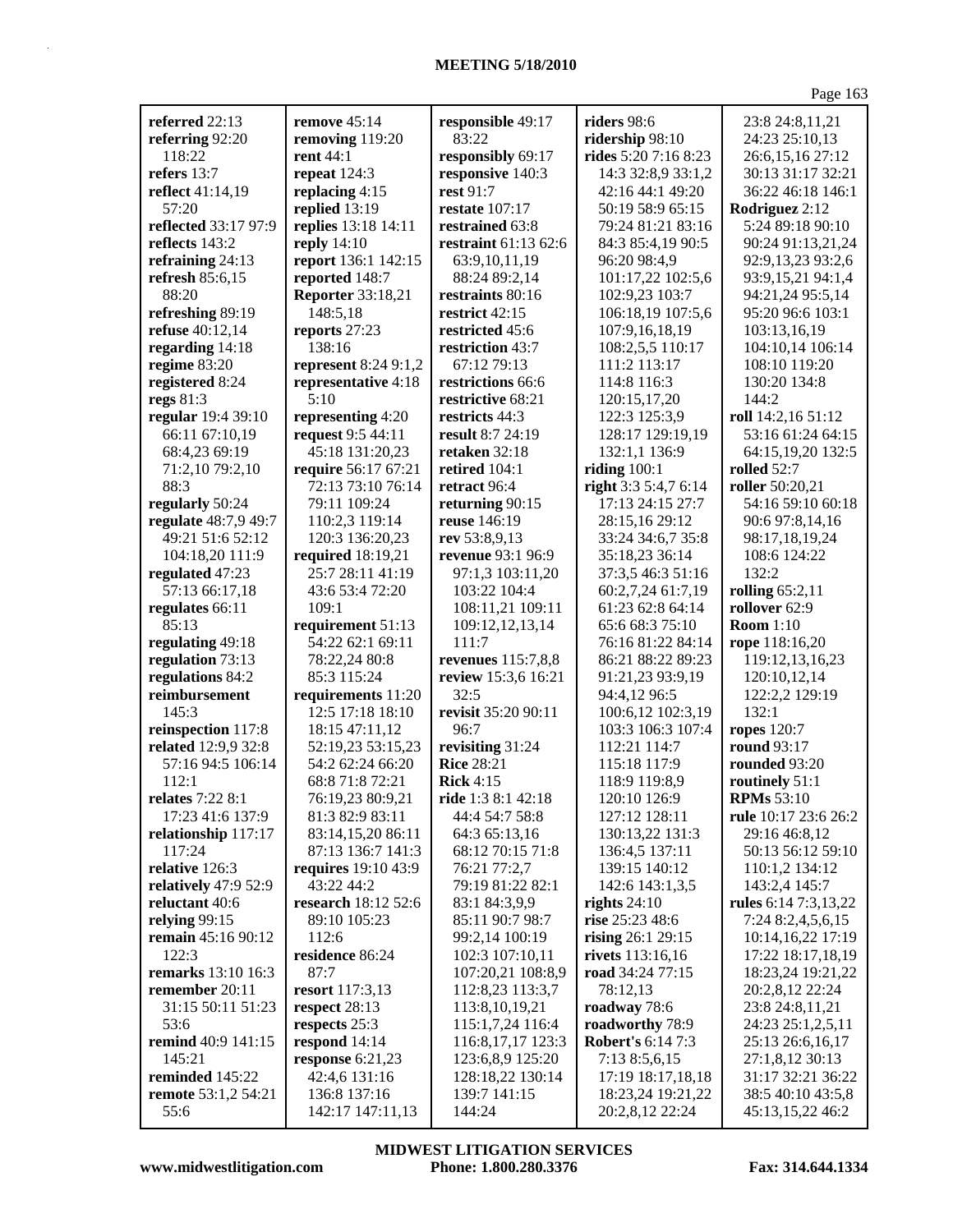| 57:16 64:18 68:14    | scared 140:8             | 54:12 55:18 56:7     | shaking $78:1,3$        | 122:16 125:21,24    |
|----------------------|--------------------------|----------------------|-------------------------|---------------------|
| 69:4 76:16,18        | scenario 21:4 78:13      | 57:21 58:1,24        | shame 59:14             | 126:10,20 128:17    |
| 77:5 79:14,23        | scenarios 19:18          | 59:2,7 71:3 73:21    | <b>Shannon</b> 1:16 3:3 | 129:5, 12, 18, 22   |
| 81:19 85:18          | schedule 35:14           | 75:12,13 96:13,15    | 3:12, 14, 14, 16, 18    | 130:2,5,10,21       |
| 118:19,21 120:10     | 49:11 51:3               | 104:3 113:15,18      | 3:20,22 4:5,12,14       | 131:3,9,12,14,17    |
| 126:11 128:18,23     | scheduled 1:10 16:8      | 126:16 129:16        | 4:23 5:9 6:8,18,20      | 131:23 132:8,10     |
| 133:3,14 134:13      | 139:5                    | 130:16 134:1         | 6:22,24 7:7 13:13       | 132:12,16,18,20     |
| 134:15,24 138:11     | scheduling 5:20          | 144:8                | 14:5,7 16:18 20:5       | 133:3,6,13,21       |
| 138:13 144:3         | 133:17 142:23            | seeing 91:6          | 21:18 23:11,20          | 134:11,19 135:1,5   |
| 146:1                | 144:16,18                | seek 4:17            | 24:1,3 27:3,6           | 135:9, 13, 17, 19   |
| <b>Rule's 46:18</b>  | scheme 99:11             | seeking 34:24        | 28:12,18 29:7           | 137:3 138:20,22     |
| run 52:5,6 60:16     | <b>Scherer</b> 2:12 5:23 | seem 63:3            | 31:5,11 32:3            | 139:14,17,21        |
| 73:22 85:1           | 42:10,11 43:16           | seemed 47:11 65:22   | 33:24 34:6 35:2         | 140:12 141:9,19     |
| running $102:8$      | 45:5,10,12 96:2          | 97:14 140:24         | 36:19,21 38:23          | 142:6, 16, 18 143:3 |
| 121:2                | 124:19,22 134:17         | seems 22:11 37:9     | 39:4 40:1,6,12,18       | 143:6, 11, 16, 23   |
|                      | 134:23                   | 62:13 115:4          | 40:21,24 41:10,12       | 144:3,16 145:14     |
| ${\bf S}$            | school 45:7              | seen 5:2 36:8 65:10  | 41:17,23 42:2,5,7       | 145:16,20,23        |
| <b>S</b> 1:18        | scrambler 98:20,21       | 65:14 92:11          | 43:14 45:3,24           | 146:10,13,15,18     |
| safe 52:10 83:8      | 113:11                   | self-funded 105:2,5  | 46:15,19,23 47:3        | 146:22 147:2,6,10   |
| safely 71:5          | screwed 124:12           | selling $77:10$      | 50:2,13,17 51:14        | 147:12,14           |
| safety 3:4 5:22 6:6  | scrutinized 71:2         | Senate 8:21          | 51:17,20 52:16,19       | shape 113:23        |
| 7:17 8:1 12:10       | se 8:2 55:22             | send 15:1,4 16:9,22  | 55:13,15,24 56:13       | shared 51:14        |
| 44:5 49:18 52:24     | season $109:22$          | 100:5 106:3 136:6    | 56:17,20 57:19          | shoes $57:8$        |
| 53:3,15 66:20        | 112:20 116:9             | 141:14 143:6,7       | 58:16 60:21 61:2        | shoot 99:19         |
| 75:16 79:6 80:18     | 124:4 132:4 133:7        | sending 14:5 95:23   | 61:6,16,21,24           | shore 50:10         |
| 85:12 138:21         | 134:21 135:10            | senior 82:11         | 62:12,17 64:6,12        | <b>Short 47:2</b>   |
| 139:3 141:7,14,15    | seat 61:2,3,7,8,15       | sense 98:8 126:4     | 64:15 65:16,24          | shorter 20:3        |
| 144:24               | 61:18,19 63:14           | 135:11               | 66:4,13,23 68:11        | shorthand 148:5,7   |
| sake 109:20          | 116:17                   | sent 13:17,24 42:21  | 68:22 69:1 70:22        | 148:10,18           |
| salaries 92:18 94:11 | seats $60:24$            | 136:19 141:21        | 71:18 72:2,7 76:4       | shoulder 61:3,17    |
| salary 92:15 93:11   | second 6:18,19           | separate 55:5 94:24  | 76:6,13,18 77:24        | 62:6                |
| 94:1,3,6 95:4,7,9    | 25:12 29:13 35:6         | 119:2,21             | 78:3,21 79:1,10         | shoulders 75:18     |
| 95:14 108:16         | 41:24 42:1,2             | separating 120:7     | 79:17 80:1,10           | show 21:8 22:17     |
| sales 109:13         | 43:17 44:18 45:12        | September 139:6      | 81:18 82:2 84:5         | 60:22 97:10 102:9   |
| same 24:10,17        | 58:7,11,13 89:18         | serious 140:11       | 84:12,17,21 85:3        | 102:10              |
| 32:18 85:1 86:19     | 108:24 109:2,3,4         | serve 11:1 38:4      | 85:9,11,21 86:1,4       | shows 43:11 48:24   |
| 95:7 106:13 107:9    | 130:1,2 131:11,12        | 54:14                | 86:9,24 87:2,6,12       | 91:17 110:13,19     |
| 112:22 118:20        | 131:13 147:9             | Service 92:12        | 88:12,15,18,24          | <b>Shrugs</b> 75:18 |
| 120:3,11 124:2       | seconded 25:10,14        | services 2:14 92:13  | 89:2,5,8,19 90:1        | shut 55:1 56:9,10   |
| 128:4 129:17         | 131:14,19                | 93:11,23 94:1,5,6    | 90:22 91:12,14,22       | shutdown 53:1,17    |
| sample 71:11         | Secondly 57:4            | 94:10 95:1,3,6,8,9   | 92:20 93:3,7,13         | side 62:13 63:23    |
| 146:13               | seconds 109:5            | session 37:2 43:2    | 93:16,19 94:12,19       | 64:3,11 65:3,3      |
| Sangamon 148:2,6     | secret $24:15$           | 97:19                | 94:22 95:6,11           | 89:4,5,6,8,14       |
| Sara 2:12 5:23       | Secretary 47:22          | set 9:11,24 16:18    | 97:20 99:9,15,19        | 146:15,16           |
| 42:10                | 57:14 66:1,3,5           | 38:2 49:16 111:19    | 100:5,10,12,14          | sides $63:13$       |
| satisfied 47:9       | 68:2 69:14 72:18         | 122:22 123:16        | 101:4,6,10 103:10       | sight $58:12$       |
| saw 48:22 60:23      | 78:5 86:16 145:20        | 125:6 127:4          | 105:8 106:17,20         | sign $48:20$        |
| saying 13:24 14:15   | section 8:17 9:18        | 129:11 141:8,17      | 107:1,17,22,24          | signed $91:1$       |
| 16:9 20:8 39:6,7     | 44:14,14 45:15           | sets 28:1 142:5      | 108:2,5,24 109:3        | significant 97:17   |
| 39:16,22 49:19       | 52:13 76:23              | setting 11:19,19     | 109:5,20 110:2,19       | 140:15              |
| 61:18 62:3 69:7      | 118:19,21 128:3          | 115:14 123:18        | 111:5,9,13 112:6        | significantly 96:9  |
| 74:4 82:5 83:2       | 146:7,10                 | 127:6                | 112:12,19 113:7,9       | signs $69:15,15$    |
| 102:3 118:18         | <b>Security 92:12,15</b> | seven 8:19,22 21:6,8 | 115:11,20 116:19        | silent 18:10        |
| 125:21 144:13        | 92:19 93:12,18,22        | 21:24 22:1,2,2       | 116:24 117:8,10         | similar $62:12$     |
| says 9:3 14:11 26:17 | 94:7,10,10,19            | several 19:17 51:9   | 117:18 118:10,13        | since 30:18 31:11   |
| 29:14 45:16 49:17    | 95:1,2,19                | 58:9 96:18 116:3     | 118:17,21 119:10        | 31:16 56:13 81:23   |
| 94:9 116:10          | see 17:16,17 21:19       | 136:9 140:10         | 120:8,14 121:8,14       | 106:17 133:9        |
| scale 98:6,10        | 28:9 49:13 52:5          | 146:4                | 121:17,24 122:10        | single 99:14 120:23 |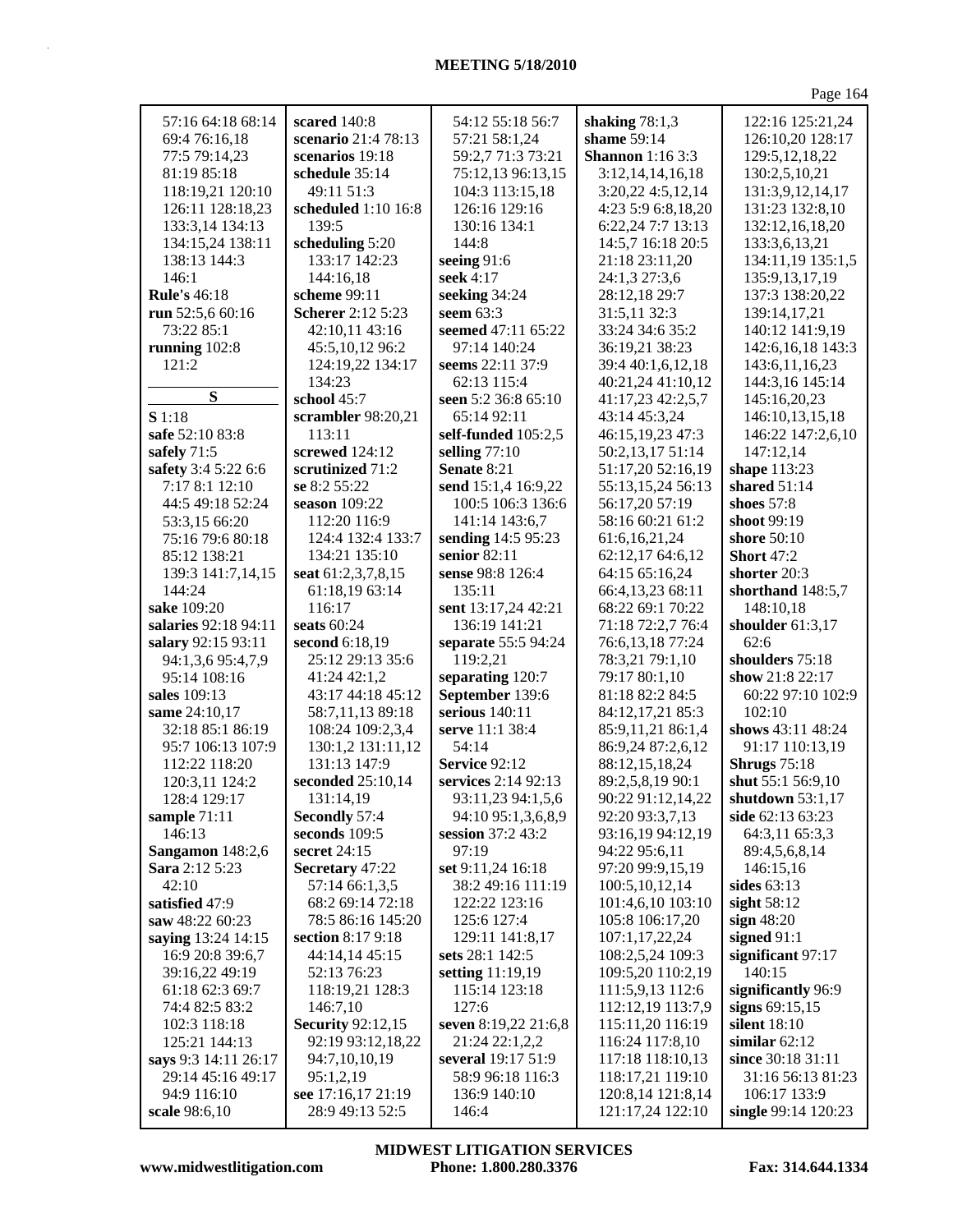| 120:23                         | 48:4 52:20 57:2     | 69:20,23 70:4        | 48:11,17 49:5,17      | 141:16                    |
|--------------------------------|---------------------|----------------------|-----------------------|---------------------------|
| sit 35:18 37:3                 | 57:22 60:19 63:7    | 71:13 72:15 73:20    | 78:18 80:12 81:19     | stipulate 83:14           |
| site 29:8 114:9                | 63:19 65:2,8 66:6   | 78:2 79:22 82:8      | 81:20,21 84:5         | 125:15                    |
| sitting 55:4                   | 73:8 75:7,7,7,19    | 87:4 88:14 104:1     | 85:14,15 145:7        | stock 53:11               |
| situation 15:17                | 79:12 80:21 81:3    | 104:13,16 106:5      | standing 39:6,7       | stood 138:24              |
| 31:19 88:8 99:21               | 82:22 85:5 87:13    | 109:4 110:12         | 62:11                 | stop 53:7,20 59:8         |
| 137:6                          | 96:12,15,21 97:1    | 122:4 124:21         | stands 55:4,22        | 69:15 95:24               |
| situations 88:3                | 97:3,11,17 98:5     | 125:1,8 131:13       | 138:20                | 109:17 116:20,24          |
| six 3:22 20:24 21:3            | 98:10 99:24 105:5   | 132:7 135:3 142:2    | stand-alone 83:10     | 117:2 118:2,8             |
| 22:16,16 23:15                 | 105:6, 18, 18, 19   | 147:5,8              | start 3:10,24 5:14    | 137:23                    |
| 31:5 40:9 41:1                 | 110:19 111:10,14    | speak 17:16 25:17    | 28:5 39:24 42:12      | straight 93:11            |
|                                | 112:19 114:5        | 26:1 29:14 30:20     | 71:19 112:16          | 136:23                    |
| 101:2,16 102:2<br>125:3 127:23 | 125:2 126:2,19      |                      |                       |                           |
|                                |                     | 36:3,17 37:21        | 118:1,8 131:18        | street 2:4 11:19          |
| size 128:12,13,20              | 127:15,24 128:1     | 38:7,8,17 39:3       | 143:9                 | 77:14 78:16               |
| 129:2                          | 128:17,19,20        | 44:17 139:5          | started 3:1 26:24     | stretch 77:5              |
| sizes 18:7 98:18               | 130:11 135:23       | speaker 66:4         | 27:1 36:10 64:24      | strict 72:6               |
| ski 32:9 61:11 90:6            | somebody 14:11      | speakers 38:2 39:13  | 71:17                 | strictly 68:19 93:10      |
| 97:8,14,16 100:10              | 29:2 52:1 55:15     | speaking 30:21       | state 1:2,9 2:15 10:3 | 95:14,16,20               |
| 100:11 101:7,12                | 55:19 56:7 58:17    | 39:24                | 40:1,2 45:17,20       | stroke 58:3               |
| 101:19 102:14                  | 67:9 81:14,16       | speaks 7:18,19       | 47:22 50:5 57:11      | strong 65:23              |
| 107:7,20 108:6                 | 114:12 115:24       | 18:15 36:22 38:9     | 57:14 66:1,3,5,9      | strongly 49:4             |
| 118:16,20 119:12               | 116:1 117:22        | special 17:22 18:20  | 66:11,14,17 67:5      | structural 136:15         |
| 119:20 120:3,6,9               | someone 22:9 37:19  | 23:6 25:5 67:21      | 69:15 72:18,21        | structure 92:2            |
| 121:9,23 129:23                | 62:10,11 66:1       | 133:22               | 79:24 85:2 86:16      | 96:10 106:15              |
| 132:3                          | 85:13 116:21        | specific 28:2 84:8   | 86:23,24 87:7         | 113:19,20                 |
| Sky 136:11,12                  | something 13:21,21  | 84:10                | 90:13 91:7 95:6       | structured 73:7           |
| Slagert 139:2                  | 16:9,10 19:10       | specifically 10:11   | 97:1,15 98:5          | stuck $59:5$              |
| slamming 101:2                 | 21:14 26:8 38:21    | 83:18 85:12 89:6     | 101:9 103:8,24        | stuff 76:12 136:22        |
| sleep 20:3                     | 38:22 39:23 43:8    | 94:2,9 101:19        | 104:2,7,17 105:1      | subject 8:10 10:10        |
| slept 31:16                    | 46:10 49:4 55:19    | specifications 57:7  | 109:13 115:10         | 25:19 26:2 29:16          |
| slide 60:22 91:16,17           | 58:3 59:8 60:5      | specificity 137:14   | 129:7,9,16 138:13     | substantive 14:18         |
| 92:3 93:4 96:15                | 61:14 62:3 63:9     | specified 66:20      | 145:1,5,9,20          | 16:17                     |
| slides 94:16 97:22             | 75:6 76:24 84:18    | specs 57:9           | 148:1,6               | success $60:9$            |
| 111:8,9                        | 87:8 88:6 108:18    | spectaculars 98:15   | Statement 145:10      | sufficient 142:10         |
| sliding 98:6,10                | 114:16 116:9,14     | speed 47:14          | states 9:16,18 18:3   | suggested 43:8            |
| Slovenias 123:14               | 117:5 121:4         | speeding 68:18       | 49:22,24 57:3         | 44:12 57:2                |
| slow 51:21,23 99:17            | 125:16 127:8        | spelling 33:13       | 86:19 96:12           | suggesting 27:18          |
| slump $58:2$                   | 129:10 130:6,7      | spend 113:11         | 104:24 112:7          | suggestions 60:17         |
| small 24:11,21,22              | 131:1               | spent 113:12         | 126:19 128:17,19      | Suite 2:4                 |
| 25:14 26:7 31:22               | sometime 144:18     | Spinning 100:21      | State's 68:2 78:5     | <b>Sullivan</b> 1:19 3:18 |
| 97:15 109:2                    | sometimes 38:17     | spokesperson         | static $121:12$       | 3:19 4:19,22 6:17         |
| smaller $25:6,6$               | 39:5 40:10 50:18    | 141:10               | stating 136:16        | 12:13 15:12 16:13         |
| 27:12 72:11 98:7               | somewhat 76:15      | spread 141:24        | statute 5:3,9 7:17    | 16:19,21 21:2             |
| 111:15                         | somewhere 117:22    | spring 56:22 141:7   | 7:18 8:15,17,21       | 22:23 23:19 26:21         |
| <b>Smith 2:17 83:7</b>         | son $77:9,11$       | Springfield 1:10     | 9:3,16 17:15 26:8     | 27:10,15 29:10            |
| 148:4                          | soon 28:4 135:2     | 2:15 14:12 140:20    | stay 120:20           | 31:8,10,16 32:11          |
| Snowstar 101:12                | sorry 33:11 37:20   | 142:21               | steeper 90:18         | 33:3,9,11,13 34:5         |
| social 11:19 92:12             | 106:2 138:23        | SS 148:1             | step 35:13 75:10      | 35:6,23 37:14,19          |
| 92:15,18 93:11,18              | sort 36:18 39:6     | stacked 96:13        | 121:7 136:19,20       | 37:23 38:12,16,24         |
| 93:22 94:6,9,10                | 52:16 63:19 82:1    | staff 3:7 5:15 35:12 | stepped 57:8          | 39:21 40:2,8,14           |
| 94:19 95:1,2,18                | 99:11 119:9         | 35:19 135:9          | sticking 47:11 65:22  | 40:20 41:3,8,16           |
| sold 45:20                     | sounds 88:15 95:10  | stand 39:23 46:21    | still 20:19 65:20     | 41:21 45:9,11             |
| soliciting 16:16               | 138:22              | 46:22,23,23 47:1     | 68:13 71:7 80:24      | 46:14 50:8 52:18          |
| solution $60:12,13$            | <b>South 2:15</b>   | 55:19                | 87:16 88:2,3          | 54:5 55:2,6,11,14         |
| some 5:47:3,11                 | Sparks 1:18 3:20,21 | standard $27:2463:1$ | 90:12,14,16,17,20     | 55:17 56:3,16,19          |
| 10:3 18:20 27:11               | 4:23 27:17 32:11    | 64:2,21 67:24        | 91:2,6 103:12         | 57:23 58:18 59:14         |
| 27:12 39:12 40:11              | 33:2 35:24 36:14    | 75:9,13 85:17        | 105:13,15 120:24      | 59:17,20 60:3,12          |
| 40:12 46:4,5,7                 | 40:23 42:1 69:9     | standards 8:2 48:9   | 121:5 124:6           | 61:10 62:20 63:1          |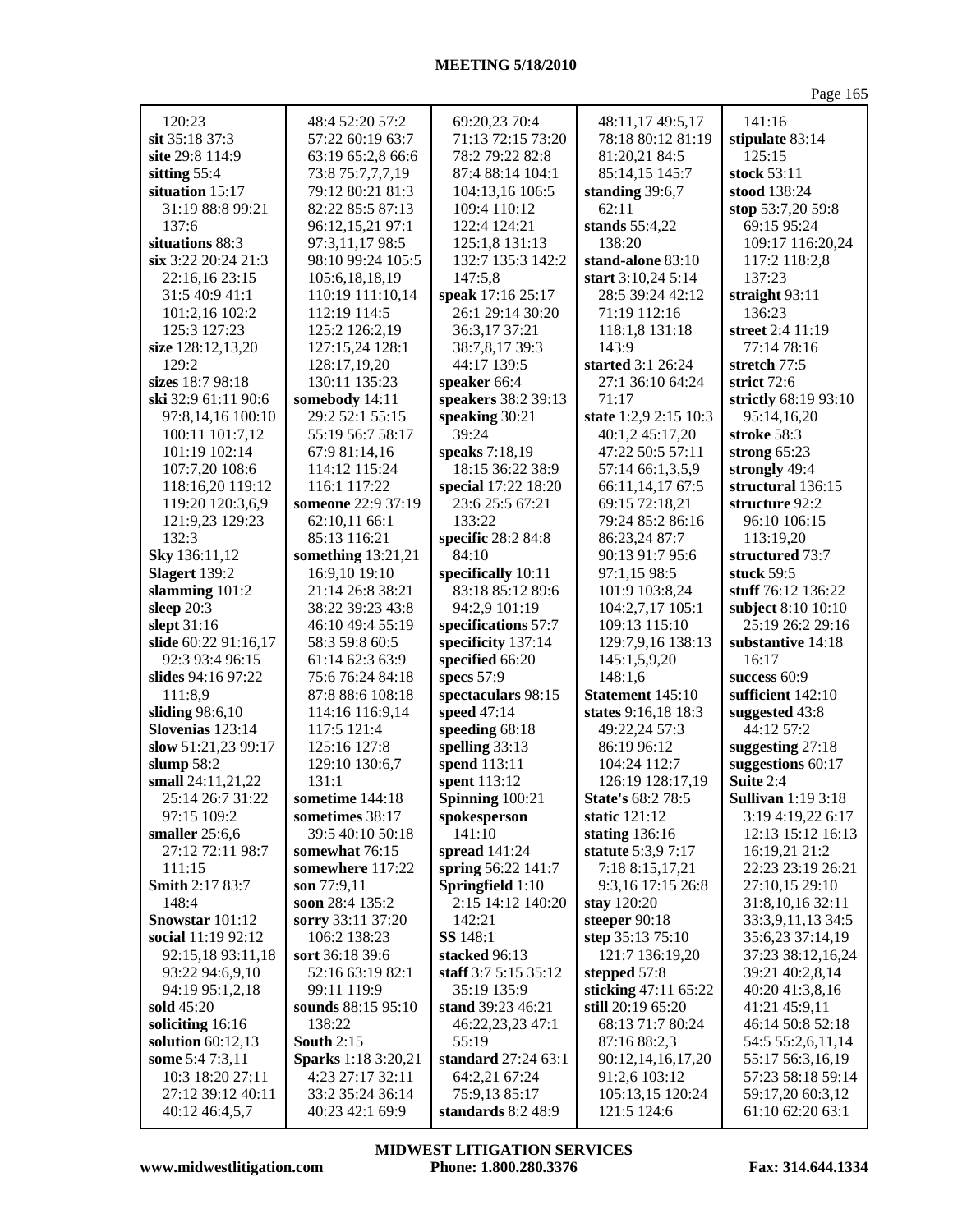| 63:6 64:2,23 65:7  | 143:19 144:9,14      | <b>talked</b> 50:4 51:8 | 39:7,7,20 40:13     | 86:8 87:10 89:11     |
|--------------------|----------------------|-------------------------|---------------------|----------------------|
| 65:20 67:2,4,9,19  | 146:4                | 66:6 133:9              | 50:9,22 57:16       | 91:4,16,18 93:14     |
| 68:3,13 69:19,22   | surface 65:3         | talking 17:5 19:19      | 58:20 68:5,19       | 94:5,15,16 97:2      |
| 70:2,7 71:6,14,23  | surrendered 45:17    | 36:11 64:8 65:1         | 70:14 73:1 83:6,8   | 97:13 98:11 99:2     |
| 72:19 73:10 74:1   | surrounding 49:22    | 80:7,10,22 91:14        | 86:23 91:11         | 100:16 101:13        |
| 75:2,11,19,22      | survey 57:2          | 98:1,22 100:24          | 103:17 105:1,15     | 102:15,20,21         |
| 76:2,5,9 77:8,20   | swaying 65:9         | 102:2 110:14            | 108:3,7,15,15,16    | 103:9 104:10,15      |
| 80:14,19 81:6,12   | switch 53:2 54:23    | 122:16 134:9            | 108:16,23 109:12    | 104:22 105:11,17     |
| 82:5,17 85:20,22   | 55:16 58:4,5,8,14    | talks 66:8 84:13        | 110:6,6 114:22      | 105:17 106:14        |
| 86:2,6,8,14 87:1,3 | 58:17 59:3 70:15     | tall 63:2,4,5 123:4     | 115:11 127:13       | 109:18 111:22,24     |
| 87:9,17 88:1,9,17  | 88:22 89:14          | 125:2 126:5             | 128:18 136:7,13     | 112:11 115:6         |
| 89:1 92:8,10,17    | system 53:22 89:3    | tank 80:4               | 137:7,15,15,16,19   | 118:13 120:19        |
| 92:22,24 93:17,22  | 89:14 109:17         | $\textbf{tax } 109:13$  | 144:7               | 121:5,11 122:10      |
| 94:3,9 95:4,13,18  | 112:16               | taxes 108:16 115:8      | themselves 37:6     | 123:20 124:7         |
| 98:13 99:8,21      |                      | taxi $68:5$             | 39:5                | 125:10 126:16        |
| 100:19,21 101:21   | T                    | taxicab 67:23           | theory 35:17        | 127:10 128:9,15      |
| 102:3,5,13,20      | Tab 42:11 43:4,11    | teach $83:21$           | thereof 96:21       | 130:10,12,18,19      |
| 103:12 104:24      | 45:13 47:7 89:23     | teaching 83:22          | thick 145:15        | 130:22 131:6         |
| 105:4,9 106:12,23  | 141:20 146:10        | team 115:12 117:7       | thing 6:13 10:16    | 133:22 134:2,7       |
| 107:3,19,23 108:4  | table 128:3          | tearing $115:14$        | 13:23 20:6 24:6     | 135:11 137:6         |
| 108:9,14 109:7,23  | tag 116:16           | technically 4:20        | 28:12 53:5 61:11    | 140:5,7 141:24       |
| 110:5,20 111:2,22  | taillight 84:23      | 5:18 54:17              | 64:6 67:4 68:9      | 143:20 147:4         |
| 112:14,21 113:2,5  | take 16:10,11 19:13  | tedious 99:17 121:1     | 76:13 85:2 95:7     | thinking $14:3,15$   |
| 113:8,14 115:14    | 20:16,19 21:1        | teleconferencing        | 95:16 104:22        | 17:24 35:15 61:5     |
| 115:23 116:16      | 22:1 27:17 31:23     | 10:6                    | 112:17 116:7,19     | 63:20 70:3 80:15     |
| 117:15,19 118:4    | 46:1,19 57:4,14      | telephone 10:5          | 117:13,20 121:2     | 84:12 102:13,20      |
| 118:12 119:23      | 73:3 74:11 77:15     | tell 4:8 21:11 62:21    | 146:6,17            | 112:16 114:13        |
| 120:12,16,19       | 78:11,12 81:10,13    | 82:20 84:22             | things $7:11,12,18$ | 124:9 128:13         |
| 121:10,18,22       | 87:13 90:2,16        | 127:22,23 136:19        | 8:14 9:10,11        | 133:22               |
| 122:2,5,20 123:1   | 96:10 98:19 100:2    | 137:14                  | 10:13 11:24 16:22   | third 12:16 34:17    |
| 123:9,18 124:5,17  | 100:3 107:8          | telling $82:23$         | 26:10 30:17,23      | 54:23 55:1,22        |
| 125:10,18 126:13   | 110:24 113:5         | tells 86:16             | 31:21 59:3 63:13    | 57:12 116:6          |
| 127:3,19 128:9,24  | 114:15,21 115:1,2    | temporary 4:7           | 65:12 70:18 73:17   | Thirty-five 110:13   |
| 129:6, 14, 21, 24  | 119:23 120:13        | ten 38:13 51:5          | 75:16 81:10 85:23   | though 11:8 50:18    |
| 131:1 132:9 133:1  | 123:21 124:6         | 53:21 102:4,9           | 89:9 93:8 105:24    | 76:15 77:2 81:18     |
| 133:8 134:6,15     | 125:5,11 126:15      | 107:9                   | 113:18 114:2,5      | 109:1 112:2          |
| 135:8,11 136:11    | 127:16 128:1,3       | tend 49:24 71:6         | 118:8 130:12        | thought 34:2 41:9    |
| 144:15 145:15,18   | 140:19 142:24        | term 4:15 7:19 31:7     | 138:8               | 46:3 81:18,20        |
| 145:22 146:17,21   | taken 25:22 47:2     | 122:10,11 128:20        | think 4:1,8 13:23   | 86:14 89:21 96:5     |
| 146:23 147:4       | 127:11 148:10        | terms 5:5 41:18         | 23:3 28:12 30:3     | 121:10 136:17        |
| summarize 43:20    | takes 11:6 12:22,22  | 62:22 63:20,21,21       | 38:12,16 39:9,12    | 140:5                |
| 52:17              | 19:14,24 20:1,13     | 63:21 98:4 102:13       | 39:18,19 40:15,16   | thoughts 15:7        |
| summarized 41:1    | 20:17 22:1,14        | 103:10 128:22           | 41:18 43:20 44:11   | thousand $107:13,13$ |
| summer 141:14      | 23:2 35:21 73:6      | 130:8, 15, 15, 17       | 44:13,16 45:24      | 107:21 122:9         |
| sunk 74:15         | 98:16 102:14,14      | territory 139:18        | 50:22 51:22 52:1    | 124:2,16             |
| super 128:17,18,20 | 102:15,22 107:10     | test 71:11 75:5,15      | 55:11,14 56:13,13   | three 7:12 8:13,14   |
| 128:22             | 112:24 114:18        | 75:17 78:12             | 56:14 57:19,19      | 11:17,18,24 12:4     |
| superfluous 77:22  | 122:22 123:16,22     | testing $8:268:9$       | 59:11,24 60:22      | 12:16,17,21,22       |
| supervisor 116:2   | 125:13,16,16,16      | 70:3 71:9,10,12         | 61:14 63:19 64:6    | 13:1 14:18 15:18     |
| supplement 115:20  | 125:19,22 127:14     | 136:6 137:10,10         | 64:12 66:24 68:1    | 15:23 17:11 18:3     |
| supposed 137:22    | 128:12 134:17        | texting 45:7            | 68:3,3 69:1,10,13   | 18:5 19:14,14        |
| Supreme 38:5       | 135:12               | thank 6:8 23:21,24      | 70:2 71:16,23       | 20:1,10,13,17,20     |
| sure 16:6,20 32:17 | taking 34:1 81:2     | 28:16,20 35:3           | 72:5 73:4,6,13      | 20:21 22:3,15        |
| 36:23 41:11 45:19  | 107:15 125:13        | 40:24 41:10             | 74:6 75:22 76:2     | 23:1,1,16 26:10      |
| 46:15 52:18 64:9   | 130:8                | 133:13 146:2,23         | 76:10 77:17,18,21   | 30:5,7,22,23 32:6    |
| 91:13 92:9 93:5    | talk 7:12 66:2 76:19 | thanking $27:5$         | 77:22,24 79:4,9     | 32:19,21 33:5,7,8    |
| 104:13 115:21      | 81:6 84:9 89:4       | <b>their</b> 9:14 13:9  | 79:21,22 80:3       | 33:9, 10, 12, 14     |
| 118:15 119:11      | 94:5                 | 16:15,17 36:12          | 82:6,21 83:3,8,10   | 34:23 35:4,11,11     |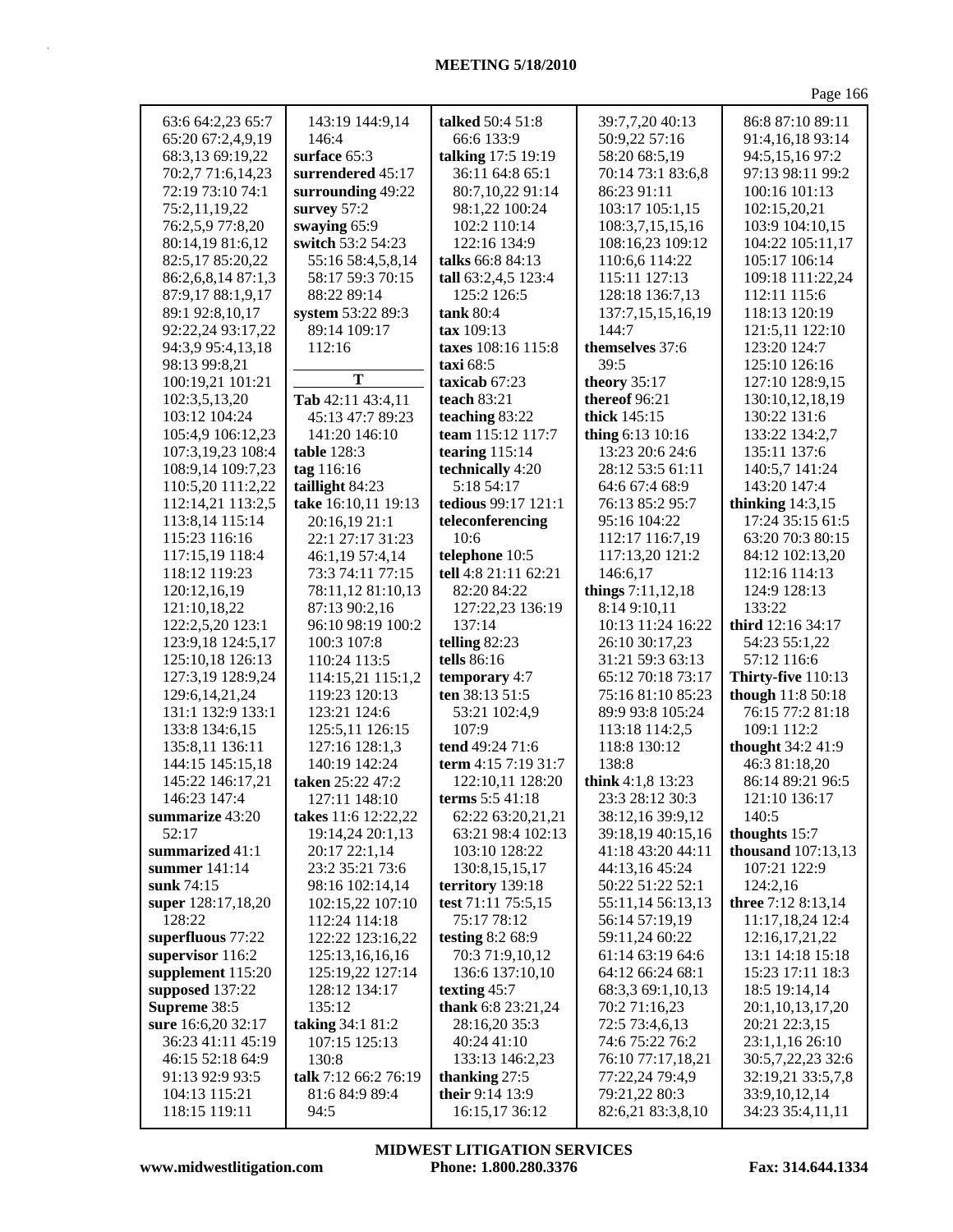| 35:15,16 40:10           | top 17:21 29:14      | 44:24                | 145:3                     | 32:3,4 42:9 47:4       |
|--------------------------|----------------------|----------------------|---------------------------|------------------------|
| 56:23 73:3 82:16         | 62:15,18 69:22       | transport 47:15      | <b>tutorial</b> 17:6 27:7 | unfortunately          |
| 88:12 89:12 100:4        | 73:17                | 67:13                | <b>Twelve</b> 102:4       | 48:11 90:12            |
| 106:21 110:11            | topic 13:12 34:21    | travel 145:1,2 146:7 | twice $9:4.4$             | uninformed 41:18       |
| 113:12 120:11            | 90:11,16             | 146:7,13             | two 10:13 12:7            | 41:18                  |
| 123:16 125:5             | torn 127:5           | traveling 48:24,24   | 13:19 14:14 19:22         | unique 81:22 84:8      |
| 128:4 138:6              | total 92:3 98:4      | trees $56:4$         | 19:24 20:10,22            | unit 73:18 125:8       |
| 143:24                   | 101:14 110:24        | trial 6:4            | 22:19,20 23:2,5,5         | universal 78:19        |
| thrilled 146:5           | totally $125:18$     | tricky 53:23         | 23:8,9 28:8 32:14         | unless 24:13 29:21     |
| through $17:20$          | touch 7:11 8:12      | tried 98:11          | 32:15,19 33:5,9           | 36:17 37:2,19          |
| 43:19 48:24 51:2         | 135:21               | trivia $127:19$      | 33:10 38:7,8 45:5         | 39:14 43:20 55:18      |
| 51:10 60:10 66:19        | touche 60:14         | <b>Troy 140:15</b>   | 46:16 48:23 49:3          | 57:9                   |
| 74:6 76:1 126:11         | touching 82:6        | truck 14:2 44:16     | 50:24 55:13 56:18         | unlike 7:20 130:11     |
| 133:1                    | tough 41:3 104:15    | 46:6 47:10,19        | 62:19 63:23,24            | unload $84:24$         |
| throughout 124:3         | 105:13               | 48:2,10,18 49:10     | 64:24 74:14 81:15         | unloading $55:8,18$    |
| throw 121:19             | tow 120:7            | 49:13,20 50:15,18    | 88:18,21 89:11            | 82:2                   |
| throwing 74:21           | town 50:6,6,6        | 50:19 52:2 53:7      | 100:3,9 102:11,14         | unquote 46:22          |
| <b>Thursday</b> 36:6,11  | 109:14               | 53:11,12 54:1        | 102:15 113:11             | unregulated 67:18      |
| 37:8,10 38:1             | tows 118:16,20       | 55:1,4,6,20 56:8,9   | 122:22 125:14             | until 109:22 116:18    |
| ticket 106:12            | 119:12,13,16,23      | 57:5,15 58:14        | 127:16 129:4              | upcoming $15:343:2$    |
| tickets 70:20 77:10      | 120:10,12,14         | 59:6 61:23 62:8      | two-thirds 18:21          | <b>update</b> 42:10,12 |
| tie 31:18 111:16         | 122:2,2 129:20       | 65:11 68:15 70:6     | two-year $136:14$         | 43:4 45:22             |
| ties $31:21$             | 132:2                | 72:3,23 73:24        | type 16:7 60:19           | updated 46:5           |
| time 8:4 9:11 10:1       | track 65:5 76:11     | 74:3,4,10 75:4       | 65:21 80:13 95:16         | up-and-coming          |
| 17:1 23:14 24:17         | 113:13 122:13        | 77:15,16 78:17,20    | 98:5 114:19 126:2         | 73:4                   |
| 35:5 38:2,3,6 43:1       | 123:19 126:7         | 79:15 80:5,18        | 137:10                    | Urbik 5:11 32:12       |
| 46:1 47:22 49:6          | 127:17 128:2,4       | 81:1,2,4,24 82:4     | types 66:9 102:23         | 33:3                   |
| 50:12 58:13,15           | tracking 138:16      | 82:14,21,24 83:1     | typically 49:12 54:8      | urge 37:13,15          |
| 65:10 75:20 76:9         | trackless $72:1,7,8$ | 83:4 84:15,20        | 55:21 83:19 84:4          | usage $42:15$          |
| 80:14 81:23 89:9         | 84:1,3               | 87:19                |                           | use 44:3,6 45:6        |
| 90:19 92:7 96:7          | tracks 128:1         | trucks 13:22 42:18   | $\mathbf U$               | 46:16 63:14 82:10      |
| 98:16,23 102:17          | trade 133:12         | 47:4,8,15,16,18      | Uh-huh 5:8 37:23          | 86:19 117:11           |
| 102:22 105:12,22         | traditional 27:21    | 47:20 48:24 49:9     | 40:20 48:15 81:11         | 128:20,22              |
| 105:23 107:9,15          | train 52:23 72:1,7,8 | 49:18 51:4 54:7      | 82:5 88:23 89:1           | used 43:10 47:15       |
| 108:1 112:24             | 81:13 82:4 84:1,3    | 56:12,24 65:1,2      | 99:8 100:7,13             | 54:23 67:6,7           |
| 114:18 120:3             | trained 70:8 71:8    | 65:10 67:8 73:1      | 108:4,9 109:23            | 116:7 122:10           |
| 123:15,21 124:6          | 77:1                 | 76:21 109:12         | 118:3,12 124:5            | 124:15 142:7           |
| 124:18 125:21            | training $70:1273:2$ | true 36:5 123:17     | 126:13 128:24             | uses 53:7,11           |
| 127:12 133:19            | 73:18 74:2,5,7,14    | 148:9                | 129:6,21,24               | using 63:8 122:7,13    |
| 136:3 138:2              | 74:17,19 75:7        | truly 140:8          | unacceptable $57:3\,$     | 122:14                 |
| 143:11 147:1             | 76:19,23 77:6,21     | trust 88:7           | under 11:9,22 17:18       | usually 5:11 14:9      |
| timely 137:21            | 80:21,24 81:3,19     | Trustees 28:22       | 18:17,18,23 19:21         | 26:3,4 29:17,17        |
| times $25:16\,40:10$     | 82:9 83:11,20,20     | trusting 88:6        | 19:22 20:12 22:13         | 29:18,19 55:3          |
| 107:4,12 108:22          | 84:10 85:3,20,23     | truthfully 50:11     | 22:24 24:21 25:13         | 102:11 121:12          |
| 127:5 128:5              | 87:13 88:21 89:13    | 121:11               | 26:6,15,22 27:1           | 126:24 143:7           |
| <b>tired</b> 127:8       | 138:19,21,24         | try 35:16 57:16      | 27:11 31:17 32:3          | utilizing 8:5          |
| tires 78:8               | 140:18               | 60:10 98:14 99:1     | 32:4,20 47:21             |                        |
| today 5:11 6:10          | tram 72:17           | 105:19 141:8         | 51:21 52:10 68:13         | V                      |
| 7:13 15:11 35:20         | tramways 118:16      | trying 35:9 48:16    | 96:10 130:20,21           | vacancy 131:6          |
| 35:22 37:22 69:3         | 118:20 119:12,13     | 51:23 73:16 74:5     | 141:1,20 144:1,2          | vacant 97:4            |
| 143:17,20 144:10         | 119:17 120:2,10      | 74:6 77:23 81:24     | underneath 52:9           | vacated 91:4           |
| today's 32:1 143:2       | 120:21 121:9,10      | 99:12 112:5 114:7    | understand 54:16          | vacation 12:18         |
| <b>together</b> 7:8 57:9 | 121:12,12,23         | 114:20,21 124:8      | 74:15 93:24               | <b>vague</b> 136:8     |
| 90:19 93:4 119:9         | 129:23 132:3         | 128:7 138:8,15       | 125:23 129:16             | valid 56:5 70:17       |
| 120:6 123:19             | transact 9:13        | 141:7,16 146:3       | 141:4                     | 76:22 86:22 87:1       |
| 128:6 144:20             | transcript 33:17     | turn 42:11 57:1      | Understanding             | 87:6,11                |
| 146:24                   | translation 148:9    | 123:10               | 99:22                     | value 76:3 99:14       |
| told 36:2,5,9,20         | transmitting 44:21   | turning $109:18$     | unfinished 27:23          | values 98:14           |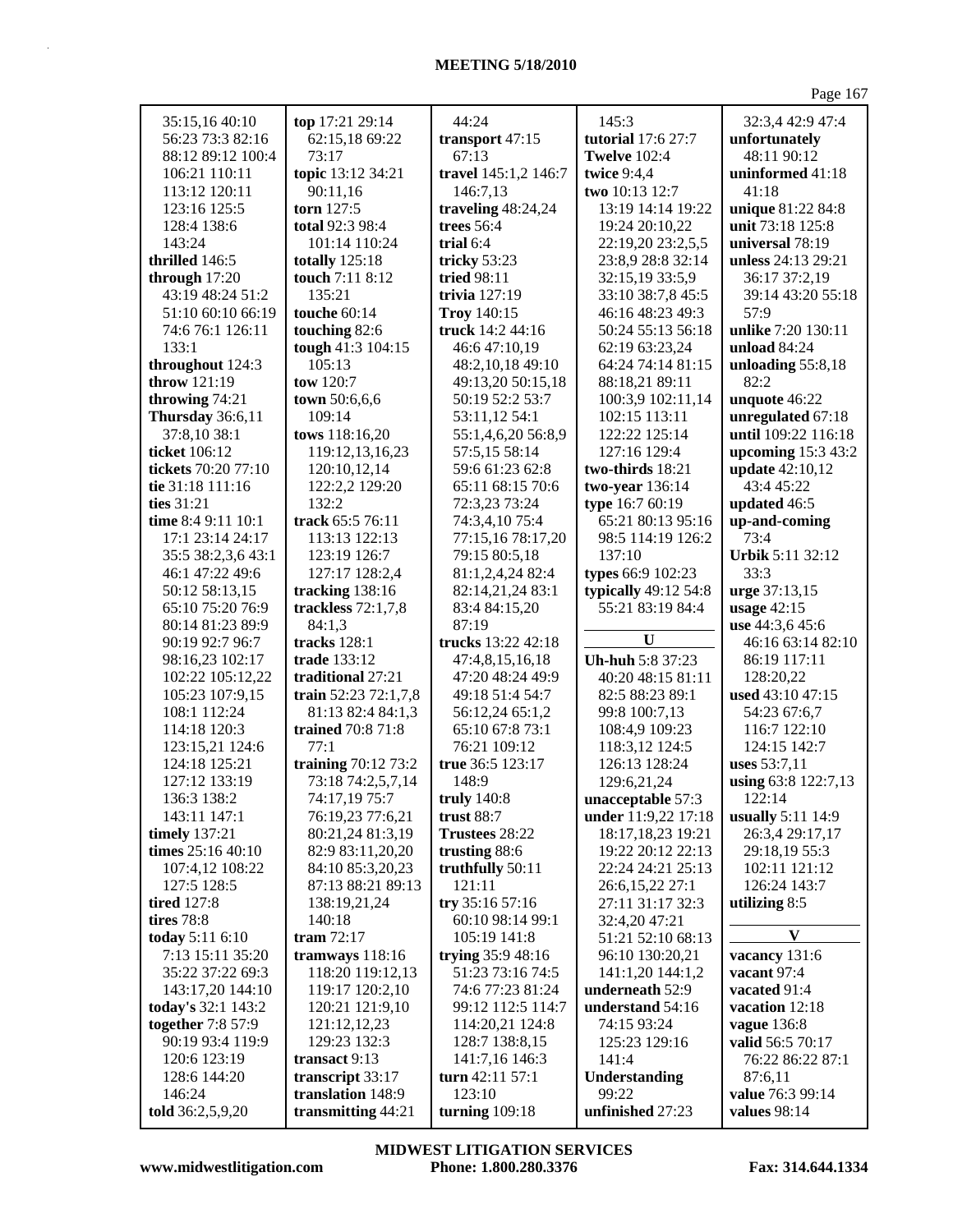| variation 96:21                         | 19:21 20:15,20                     | 129:2,3 133:10                    | 112:6,21 113:12                         | 60:15 79:7 83:5               |
|-----------------------------------------|------------------------------------|-----------------------------------|-----------------------------------------|-------------------------------|
| 97:6                                    | 21:9,11,14,17,22                   | 136:20,21,22,23                   | 113:14 114:13                           | 131:4                         |
| variations 130:14                       | 22:15,17,20 23:4                   | 146:6                             | 115:11,13,24                            | windowsill 62:23              |
| variety 46:12                           | 23:5,7,8 24:8,15                   | wanted 7:1,4,11                   | 116:16 118:13,14                        | wire 44:21 45:1               |
| 144:22                                  | 24:17,19 25:22,24                  | 15:10,15 19:17                    | 119:22 120:12,21                        | wireless 43:18 44:3           |
| varying 65:23                           | 26:11,13,23 28:4                   | 31:24 32:5 56:21                  | 121:2 122:12                            | 44:6,18                       |
| Vaughn 2:13 17:2,7                      | 28:7,15 30:10                      | 59:21 119:11                      | 126:10 131:20                           | wish 90:10 111:14             |
| 17:13 19:12 20:24                       | 31:1 32:7,10,14                    | 144:11                            | 132:14 133:13,18                        | wonderful 116:7               |
| 21:5,8,10,13,16                         | 32:15,17,18,19                     | wanting 49:8                      | 135:20,24 140:4                         | wondering 13:21               |
| 21:19,23 22:5,9                         | 33:2,4,5,19,20,22                  | 104:22                            | 140:17 141:5,6                          | 80:20                         |
| 29:13,24 30:18                          | 34:1,1,10,11 35:5                  | wants 38:8 97:24                  | 142:7,18                                | word 35:1 44:23               |
| 78:10 80:6 95:10                        | 46:1 87:14,23                      | 114:10,10 133:11                  | went 51:10 54:8                         | 54:19 63:11 140:6             |
| 111:21 112:2                            | 118:14 119:8                       | wasn't 16:1,2 78:11               | 57:22 68:21                             | 140:16 141:24                 |
| 123:5 127:1,24                          | 131:18,21,24                       | 140:12                            | were 10:21 12:7                         | words 19:6 41:4               |
| <b>vehicle</b> 45:7 52:22               | 132:13,19,20                       | water 111:8,9                     | 14:14,14 15:19,19                       | work 8:7,10,10                |
| 53:20 57:8,10                           | 134:12 143:2                       | way 23:3 24:2 38:10               | 17:5 20:9,11 23:1                       | 15:20 37:13 38:10             |
| 58:13,16 59:4                           | voted 20:18 23:16                  | 39:2 46:13 50:1                   | 23:9 27:1,1 29:21                       | 39:17 40:5 57:21              |
| 66:9,16,19 67:12                        | 23:17 26:20 30:18                  | 54:9 63:7 73:8                    | 32:6 34:1,20,24                         | 58:18 59:21 60:11             |
| 69:17,21 71:15                          | 31:6 134:16                        | 83:22 87:22 88:11                 | 36:16,17 41:19                          | 70:13 81:21 82:19             |
| 75:4,4,5,15 78:11                       | votes 18:21 19:2                   | 92:1 93:7 95:11                   | 42:20 45:5 49:2,2                       | 84:21 109:14                  |
| 78:12,14 80:13                          | 20:20 21:20 22:4                   | 98:5 111:14                       | 49:5,8,8 50:23                          | 115:16 117:3,15               |
| 113:20,21                               | 23:1,2,8 24:16                     | 118:19 120:24                     | 51:4 62:3 65:2                          | 127:6 134:4                   |
| vehicles 49:14 61:8                     | 26:4 29:17 32:6                    | 128:15 143:13,19                  | 70:3 76:4 80:7                          | 139:19 141:16                 |
| 67:14 114:19                            | 34:2,18 35:11                      | ways 117:24                       | 81:20 90:19,19                          | 146:24                        |
| <b>venues</b> 49:12                     | 41:19 132:18                       | wears $5:18$                      | 91:14 93:5,19                           | worked 142:1                  |
| verbatim 52:20                          | voting 9:8 17:16,18                | web 29:8 114:9                    | 97:2,2,18 100:17                        | working 5:5 6:7               |
| 136:20                                  | 18:9,15 19:7,9,18                  | weekend 50:23                     | 100:24 110:23,24                        | 53:20 57:14,15                |
| verbiages 53:24                         | 19:19,24 20:13                     | 77:13 140:9                       | 120:16,16 136:8                         | 81:12 117:7,23                |
| <b>Vernon</b> 137:24                    | 21:20,24 22:2,8                    | weight 144:21                     | 136:16,16 137:21                        | 119:6 141:3,8,13              |
|                                         |                                    |                                   |                                         |                               |
| version 20:4                            | 23:19,20 24:7,9                    | welcome 36:7,16                   | 140:8 141:1,2                           | works 9:22 57:22              |
| versus 28:21 74:15                      | 24:10,15 32:20,21                  | 37:17                             | 144:13 145:17                           | 134:3                         |
| 102:8 111:21                            | 32:21 33:19 56:14                  | well 3:3,24 5:13                  | weren't 64:24                           | worms 98:14                   |
| 127:1 128:13                            | 69:3                               | 11:14 15:1,9,14                   | <b>West</b> 1:9                         | worry 104:19                  |
| very 14:9 26:22                         | voucher 146:13                     | 17:24 18:7 19:21                  | we're 5:5 27:6 45:9                     | worth 28:12                   |
| 27:9 31:10 34:21                        | vouchers 146:7                     | 20:3 21:3 26:22                   | 57:18 59:22,22                          | wouldn't 35:6 53:13           |
| 41:1,9 49:3,4                           |                                    | 27:10 29:9,20                     | 60:19 61:16                             | 88:7 103:8 104:12             |
| 51:23 59:16 60:8                        | W                                  | 32:17 33:16,17                    | 102:17 104:18                           | 111:23 114:14                 |
| 60:11,11,15,15                          | wages 95:4                         | 34:8,10,16 35:4                   | 106:2 114:7 136:8                       | 127:3 130:13                  |
| 66:7 73:7 97:14                         | waist 62:20                        | 35:10 37:22 39:1                  | 142:7                                   | wrap 23:23                    |
| 106:9 111:11                            | wait 16:14 46:9                    | 39:21 41:2 42:14                  | we've 24:4 38:16                        | <b>Wright</b> 1:19 3:10       |
| 114:5 136:8 140:3                       | 106:4<br>waiver 48:20              | 43:16 47:19 52:22                 | 59:12 88:18 89:11                       | 3:11 4:5,24 32:11             |
| 140:4,11 143:22                         |                                    | 54:18 56:13 57:23                 | 105:12,14 106:8                         | 33:3 58:24 59:7               |
| 144:1 146:2<br>veterans 73:3            | want 6:1 7:9,12                    | 58:23 59:7,8,9,14                 | 112:6 117:10                            | 68:17 70:17,24                |
| vetted 41:7                             | 8:12 11:4 13:24                    | 59:15 60:14 61:12                 | 130:12 135:8                            | 71:22 72:3 79:7               |
|                                         | 14:1,23,23 15:16                   | 62:21 63:1 66:1<br>68:6,15 73:23  | 136:3 137:13,13                         | 79:14 87:16 88:2              |
| via $10:5,5$<br>view $64:9$             | 16:5, 11, 22 19:8<br>20:6,11 21:13 |                                   | 137:18 141:3,13<br>wheel 70:11          | 88:10 102:24                  |
| views 13:8 65:23                        | 23:23 28:17,21                     | 74:1,10 75:2<br>77:11 78:17 79:21 | while 25:19,23                          | 106:21 111:18<br>112:23 113:4 |
| <b>Villa</b> 101:12                     | 40:24 42:11 43:21                  | 80:22 82:3,8,10                   | 42:16 44:4 45:6,8                       | 115:4 122:9,24                |
| violent 65:13                           | 46:15 56:7,7 60:5                  | 88:10,18 89:15                    | 46:21 90:1 118:4                        | 123:22 125:12                 |
| virtue 54:9                             | 61:12 63:14 75:13                  | 91:6,12 92:15,17                  | 118:9                                   | 126:5 127:17,21               |
| visit $51:7$                            | 77:17 81:1 82:24                   | 93:12 95:18,22                    | whole 27:15 48:6                        | 128:7 131:8                   |
| visiting 49:19                          | 83:1 87:12 111:23                  | 96:7,8,12 97:9,19                 | 56:7 58:12 90:13                        | 132:17                        |
| visualize 81:24                         | 112:16 114:1,15                    | 99:23 100:5                       | 104:22 109:16                           | writing 137:14,14             |
| voice 36:7,12                           | 116:4,4 117:5,15                   | 101:24 102:13                     | 116:8 120:24                            | written 9:5 134:15            |
| volunteers 43:24                        | 117:23 118:6,6,7                   | 104:21,24 105:21                  | 121:2 140:3                             | wrong 33:13 94:17             |
| vote 18:5,19,22,23<br>18:24 19:3,8,8,11 | 118:14 121:4<br>124:16 127:13      | 106:23 107:3<br>110:21 111:11     | Wild 123:2 128:3<br>willing 51:12 60:11 | 116:5 143:15                  |